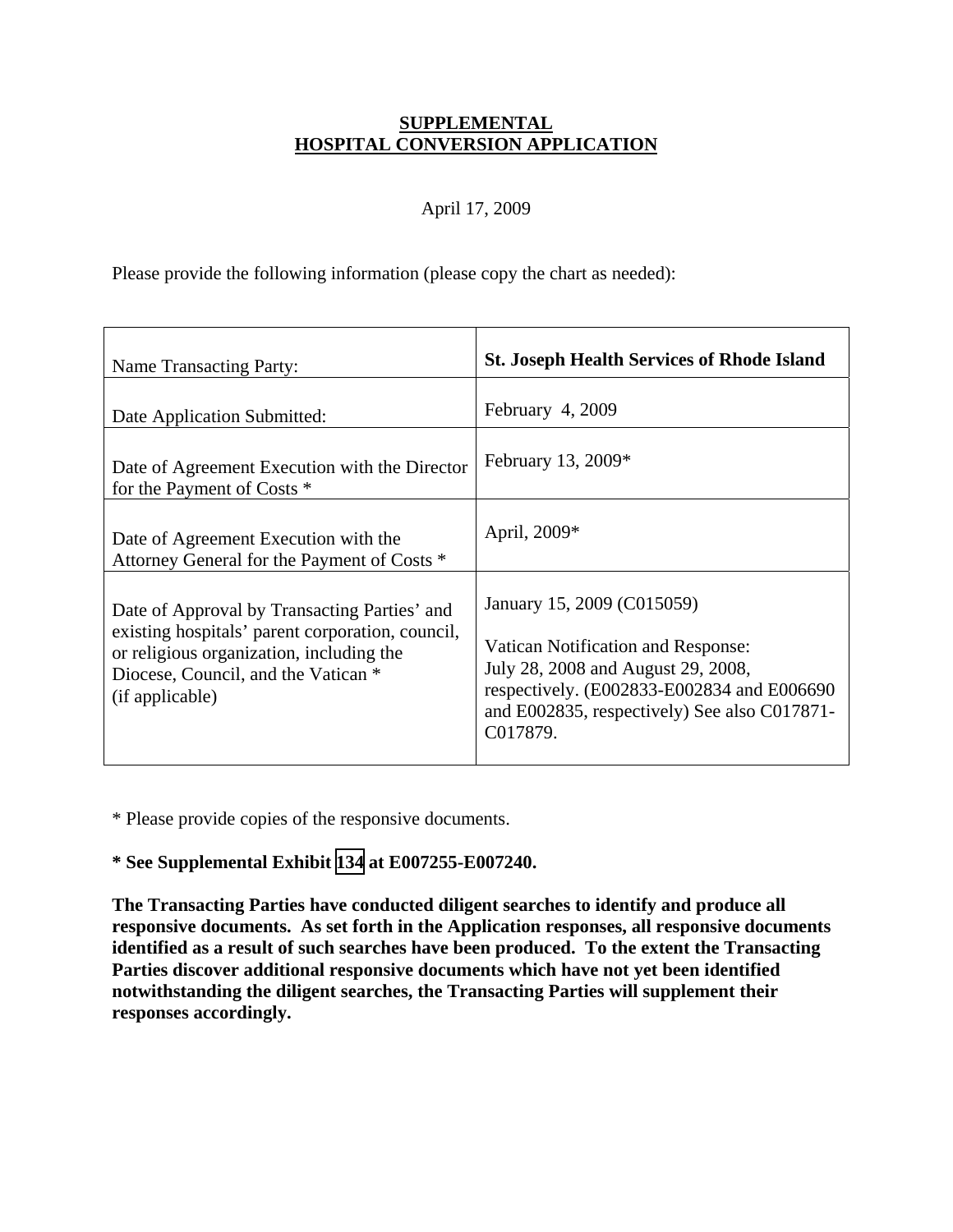Please provide the attestation/verification for each of the Transacting Parties and licensed hospital affiliates. (Please copy the chart as needed):

"I hereby certify that the information contained in this application submitted by St. Joseph Health Services of Rhode Island is complete, accurate and true."  $\sqrt{3}$ Signed and dated by the President or Chief Executive Officer St. Joseph Health Services of Rhode Island Subscribed and sworn to before me this  $14^{\frac{1}{2}}$  day of  $A$ pci , 2009.  $^\angle Q$ otary Public  $\overline{My}$  Commission Expires: 3/28/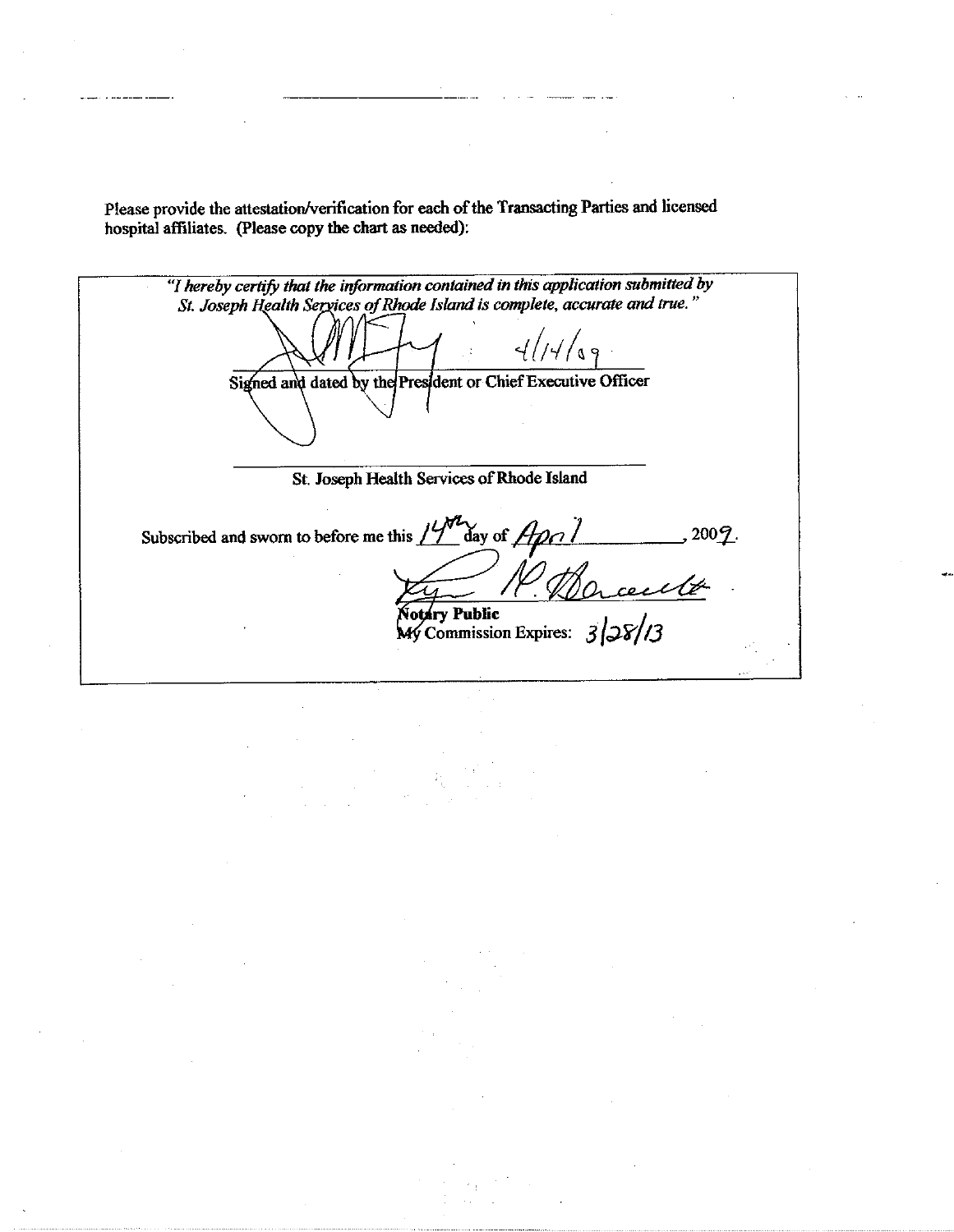### **SUPPLEMENTAL HOSPITAL CONVERSION APPLICATION**

## April 17, 2009

Please provide the following information (please copy the chart as needed):

| Name Transacting Party:                                                                                                                                                                                | <b>Roger Williams Hospital</b> |
|--------------------------------------------------------------------------------------------------------------------------------------------------------------------------------------------------------|--------------------------------|
| Date Application Submitted:                                                                                                                                                                            | February $4,2009$              |
| Date of Agreement Execution with the Director<br>for the Payment of Costs *                                                                                                                            | February 13, $2009*$           |
| Date of Agreement Execution with the<br>Attorney General for the Payment of Costs *                                                                                                                    | April, 2009*                   |
| Date of Approval by Transacting Parties' and<br>existing hospitals' parent corporation, council,<br>or religious organization, including the<br>Diocese, Council, and the Vatican *<br>(if applicable) | January 29, 2009 (C015466)     |

\* Please provide copies of the responsive documents.

# **\* See Supplemental Exhibit [134](TAB 134.pdf) at E007255-E007240.**

**The Transacting Parties have conducted diligent searches to identify and produce all responsive documents. As set forth in the Application responses, all responsive documents identified as a result of such searches have been produced. To the extent the Transacting Parties discover additional responsive documents which have not yet been identified notwithstanding the diligent searches, the Transacting Parties will supplement their responses accordingly.**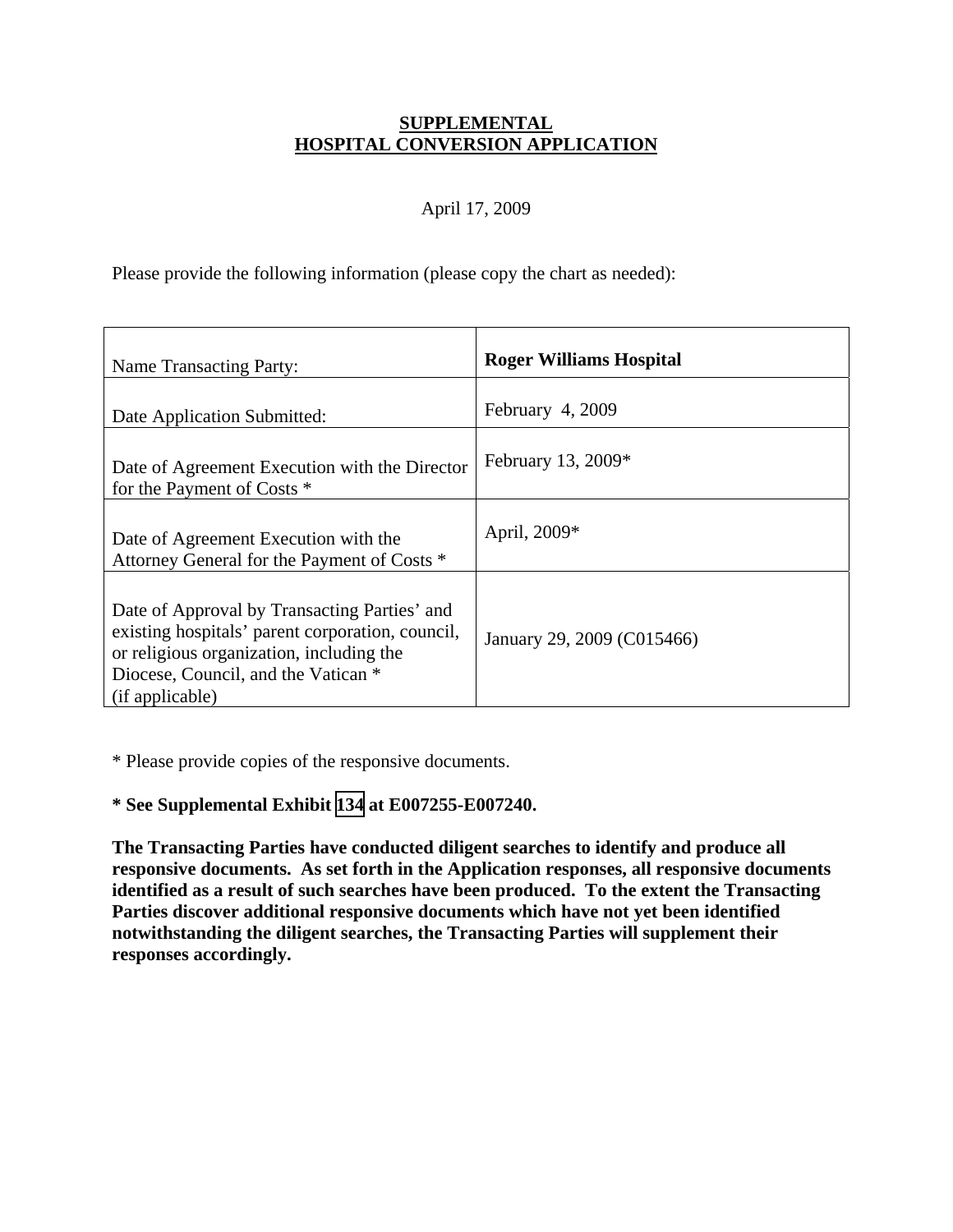Please provide the attestation/verification for each of the Transacting Parties and licensed hospital affiliates. (Please copy the chart as needed):

"I hereby certify that the information contained in this application submitted by Roger Williams Hospital is complete, accurate and true." Signed and dated by the President or Chief Executive Officer Kenneth H Belcher Subscribed and sworn to before me this 14 day of Upsil  $,200\cancel{2}$ . (Imm Julie <u>- Comm XIIIns</u><br>Notary Public Julie-Ann Diffra<br>My Commission Expires: 9/9/09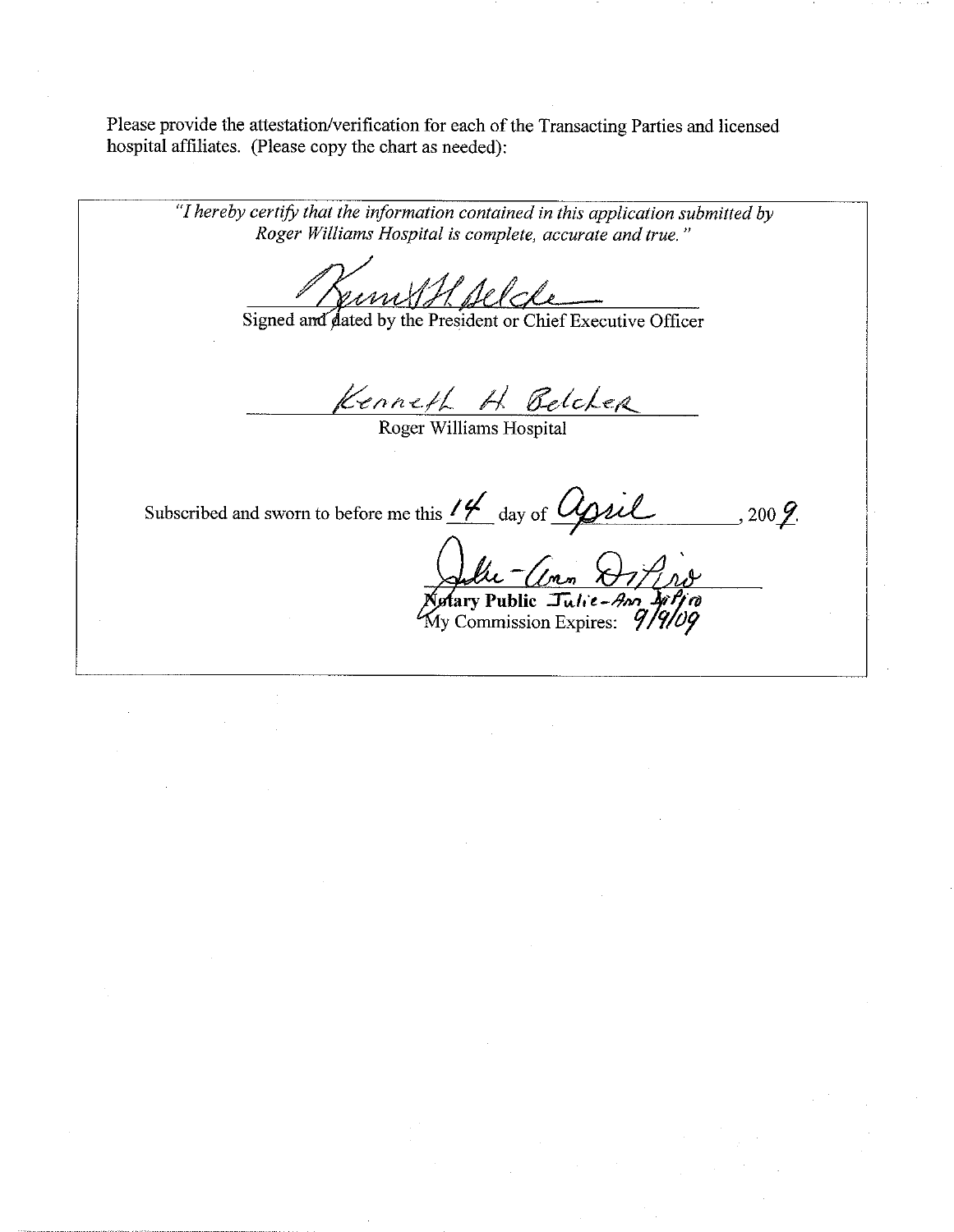### **SUPPLEMENTAL HOSPITAL CONVERSION APPLICATION**

## April 17, 2009

Please provide the following information (please copy the chart as needed):

| <b>Name Transacting Party:</b>                                                                                                                                                                         | <b>Roger Williams Medical Center</b> |
|--------------------------------------------------------------------------------------------------------------------------------------------------------------------------------------------------------|--------------------------------------|
| Date Application Submitted:                                                                                                                                                                            | February 4, 2009                     |
| Date of Agreement Execution with the Director<br>for the Payment of Costs *                                                                                                                            | February 13, 2009*                   |
| Date of Agreement Execution with the<br>Attorney General for the Payment of Costs *                                                                                                                    | April, 2009*                         |
| Date of Approval by Transacting Parties' and<br>existing hospitals' parent corporation, council,<br>or religious organization, including the<br>Diocese, Council, and the Vatican *<br>(if applicable) | January 29, 2009 (C015466)           |

\* Please provide copies of the responsive documents.

# **\* See Supplemental Exhibit [134](TAB 134.pdf) at E007255-E007240.**

**The Transacting Parties have conducted diligent searches to identify and produce all responsive documents. As set forth in the Application responses, all responsive documents identified as a result of such searches have been produced. To the extent the Transacting Parties discover additional responsive documents which have not yet been identified notwithstanding the diligent searches, the Transacting Parties will supplement their responses accordingly.**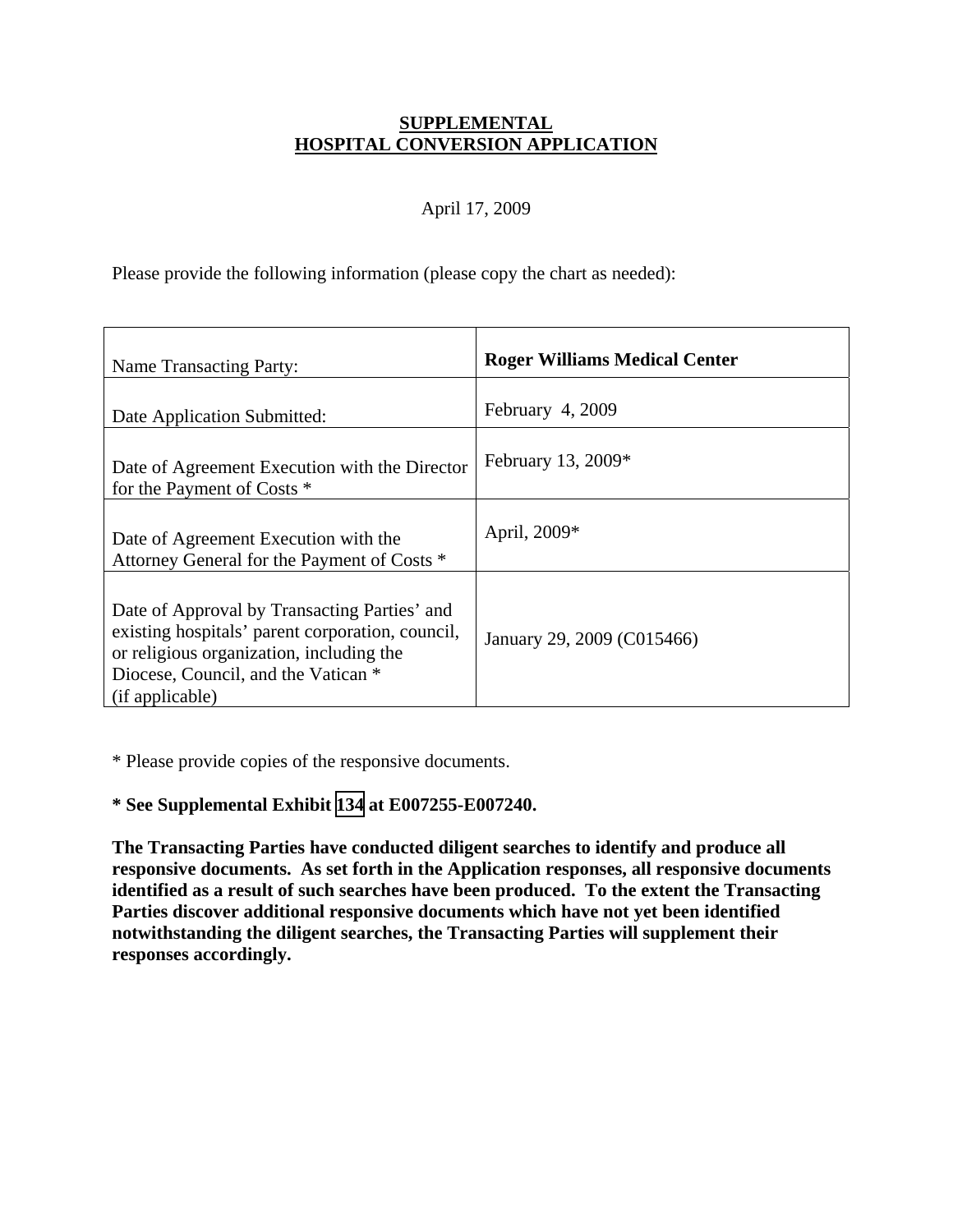Please provide the attestation/verification for each of the Transacting Parties and licensed hospital affiliates. (Please copy the chart as needed):

"I hereby certify that the information contained in this application submitted by Roger Williams Medical Center is complete, accurate and true." Ems H. Alche Signed and dated by the President or Chief Executive Officer Kenneth H Belcher Roger Williams Medical Center Subscribed and sworn to before me this  $\frac{14}{4}$  day of  $\frac{0}{2}$  $,$  200 $\mathcal{G}.$ Julie Comm Diffra<br>Notary Public Julie-Ann Difino<br>My Commission Expires: 9/9/09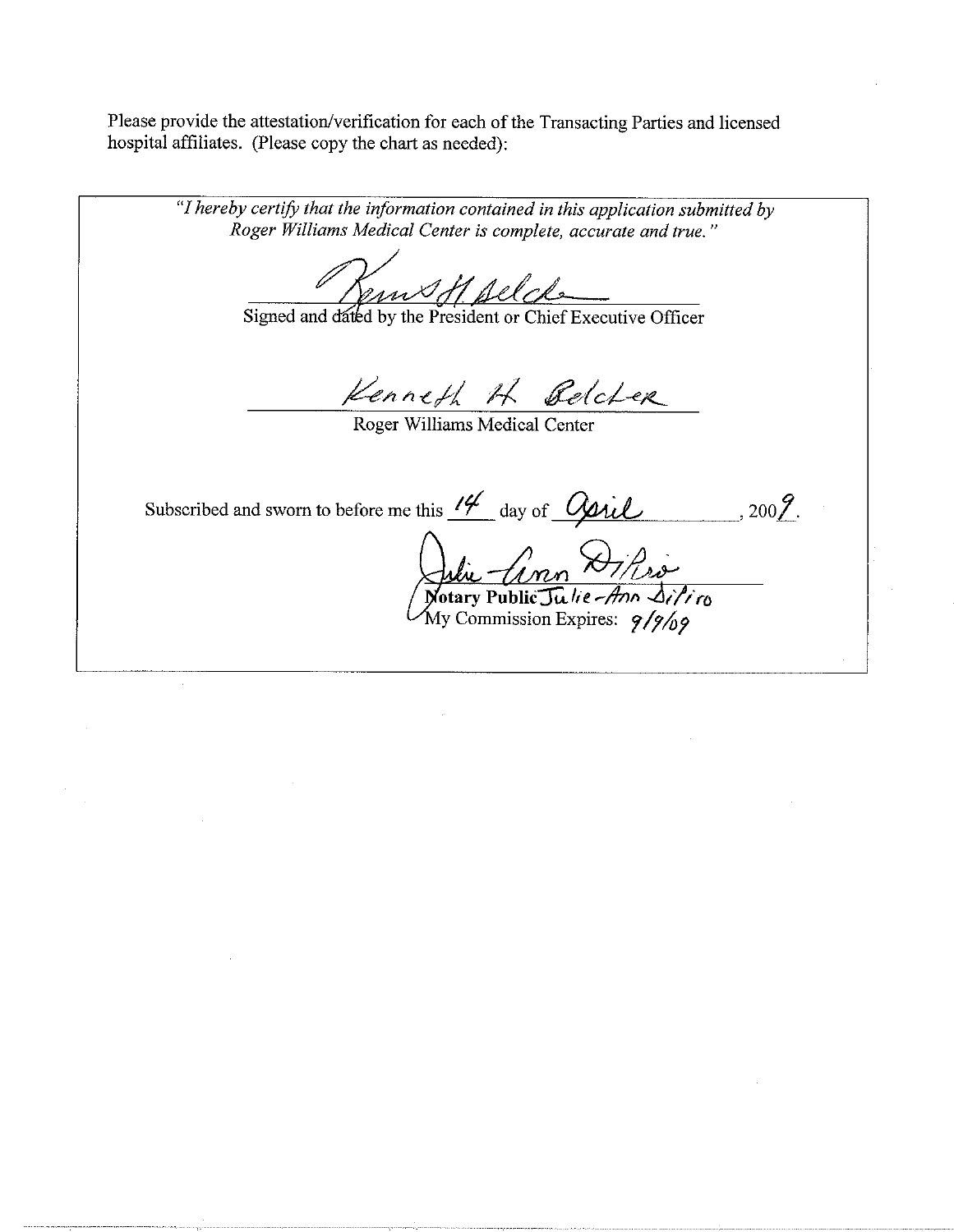## **SUPPLEMENTAL HOSPITAL CONVERSION APPLICATION**

## April 17, 2009

Please provide the following information (please copy the chart as needed):

| <b>Name Transacting Party:</b>                                                                                                                                                                         | <b>CharterCARE Health Partners</b>                                                                                                |
|--------------------------------------------------------------------------------------------------------------------------------------------------------------------------------------------------------|-----------------------------------------------------------------------------------------------------------------------------------|
| Date Application Submitted:                                                                                                                                                                            | February 4, 2009                                                                                                                  |
| Date of Agreement Execution with the Director<br>for the Payment of Costs *                                                                                                                            | February 13, 2009*                                                                                                                |
| Date of Agreement Execution with the<br>Attorney General for the Payment of Costs *                                                                                                                    | April, 2009*                                                                                                                      |
| Date of Approval by Transacting Parties' and<br>existing hospitals' parent corporation, council,<br>or religious organization, including the<br>Diocese, Council, and the Vatican *<br>(if applicable) | See cover sheets for St. Joseph Health Services<br>of Rhode Island, Roger Williams Hospital and<br>Roger Williams Medical Center. |

\* Please provide copies of the responsive documents.

# **\* See Supplemental Exhibit [134](TAB 134.pdf) at E007255-E007240.**

**The Transacting Parties have conducted diligent searches to identify and produce all responsive documents. As set forth in the Application responses, all responsive documents identified as a result of such searches have been produced. To the extent the Transacting Parties discover additional responsive documents which have not yet been identified notwithstanding the diligent searches, the Transacting Parties will supplement their responses accordingly.**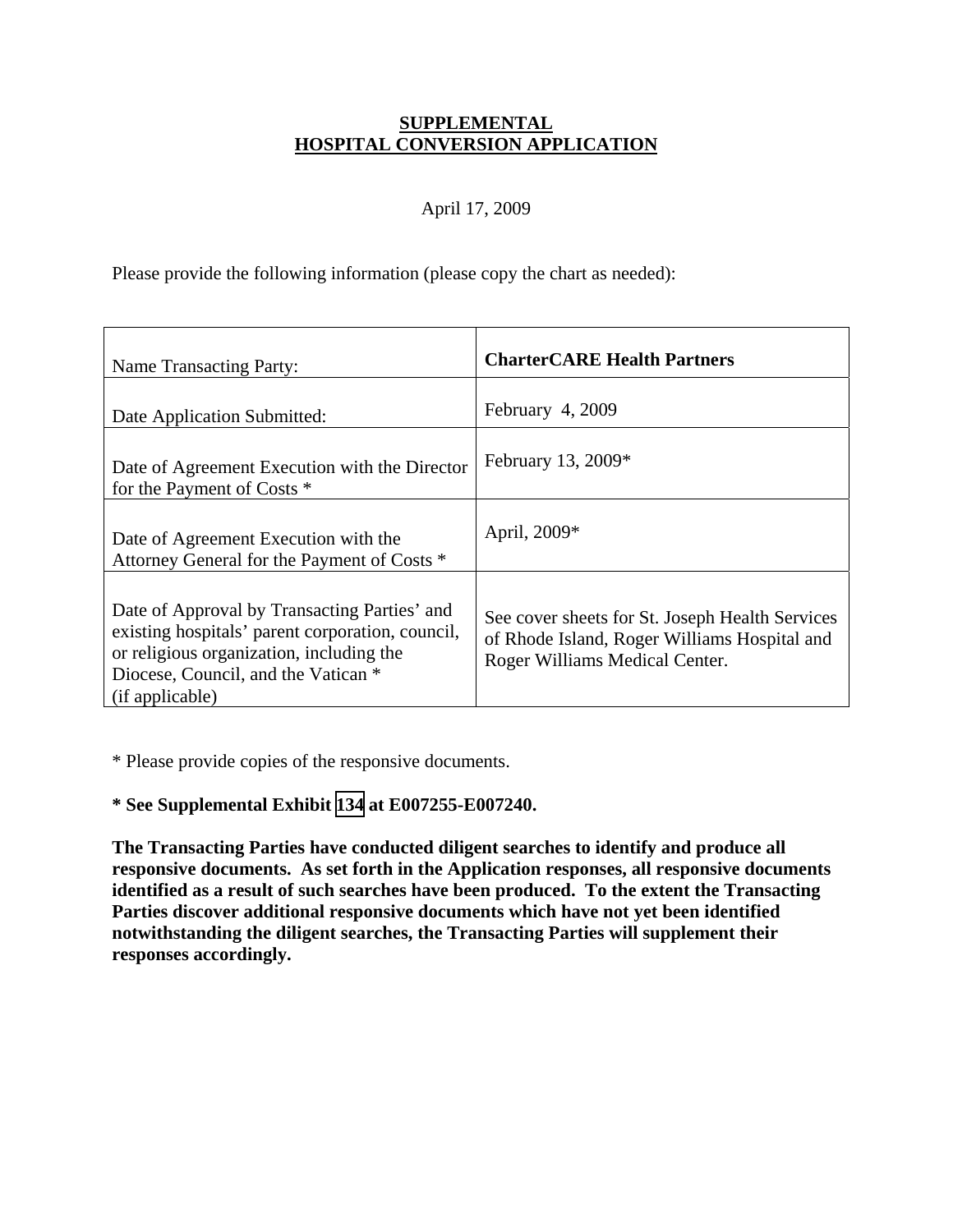Please provide the attestation/verification for each of the Transacting Parties and licensed hospital affiliates. (Please copy the chart as needed):

"I hereby certify that the information contained in this application submitted by CharterCARE Health Partners is complete, accurate and true." mmed 81 Allefe Signed and dated by the President or Chief Executive Officer Kenneth H. Belcher CharterCARE Health Partners Subscribed and sworn to before me this  $\frac{14}{4}$  day of <u>Oppil</u><br>2016<br>Notary Public - Ann Q1/1 no<br>Notary Public Julie - Ann DiPi ro<br>My Commission Expires:  $9/9/69$  $-$ , 200 $2$ .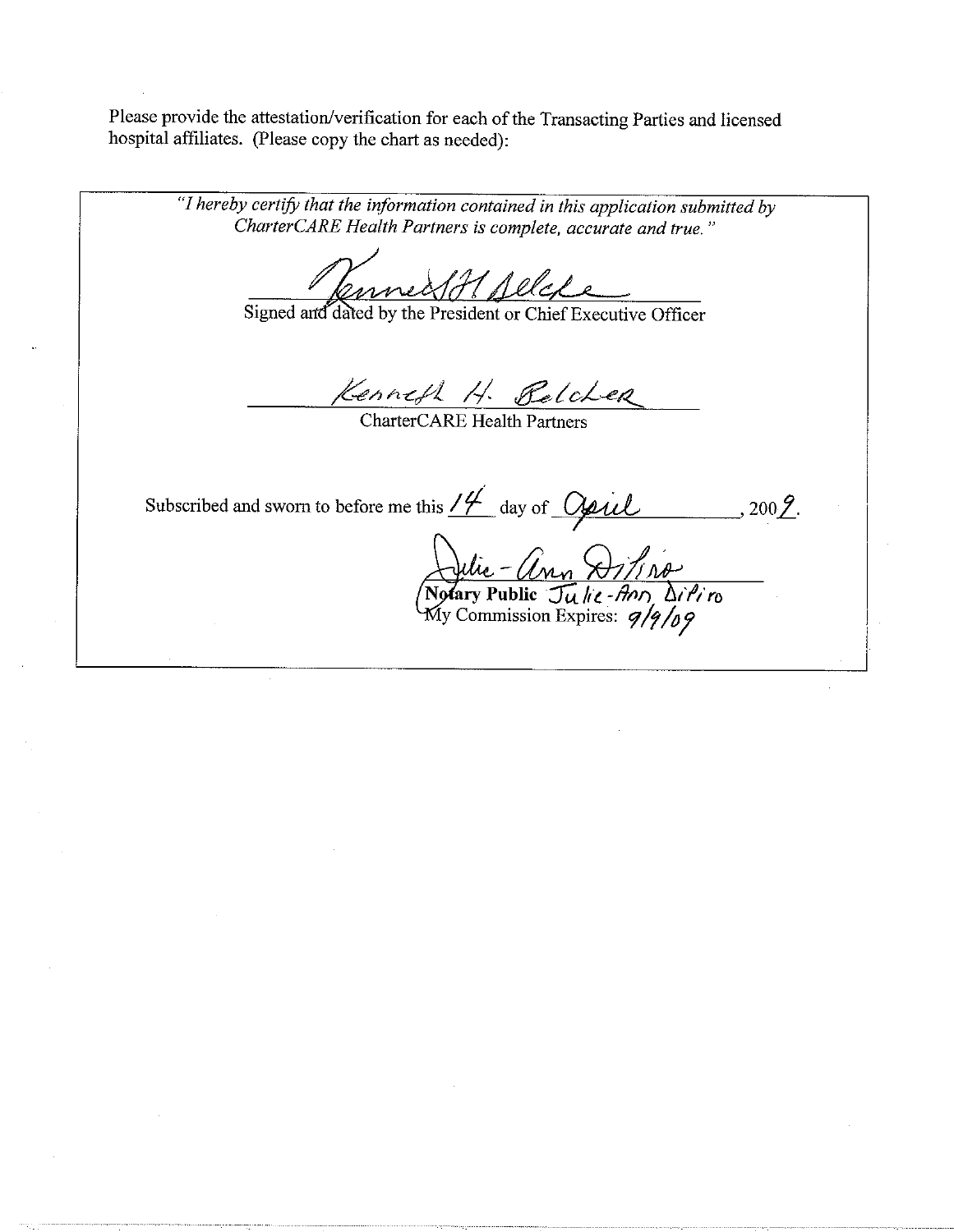# **TABLE OF CONTENTS**

| Question Number/Appendix   | Page Number/Tab Index |
|----------------------------|-----------------------|
| $\mathbf{1}$<br>$\cdot$    | $1 - 1 - 1 - 9$       |
| $\sqrt{2}$                 | $2 - 1 - 2 - 3$       |
| $\mathfrak{Z}$             | $3-1$                 |
| $\overline{4}$             | $4 - 1$               |
| 5                          | $5 - 1$               |
| $\boldsymbol{6}$           | $6 - 1 - 6 - 2$       |
| $\boldsymbol{7}$           | $7 - 1 - 7 - 2$       |
| $8\,$                      | $8 - 1$               |
| 9                          | $9-1$                 |
| $10\,$                     | $10-1$                |
| $11\,$                     | $11 - 1$              |
| 12                         | $12 - 1 - 12 - 2$     |
| 13                         | $13-1$                |
| $14$                       | $14-1$                |
| 15                         | $15-1$                |
| 16                         | $16-1$                |
| 17                         | $17-1$                |
| $18\,$                     | $18-1 - 18-3$         |
| 19<br>$\ddot{\phantom{0}}$ | $19-1$                |
| $20\,$                     | $20-1$                |
| 21                         | $21 - 1$              |
| 22                         | $22 - 1$              |
| 23                         | $23-1$                |
| 24                         | $24-1$                |
| 25                         | $25 - 1$              |
| 26                         | $26-1$                |
| $27\,$                     | $27 - 1$              |
| $28\,$                     | $28-1$                |
| 29                         | $29-1$                |
| $30\,$                     | $30-1 - 30-4$         |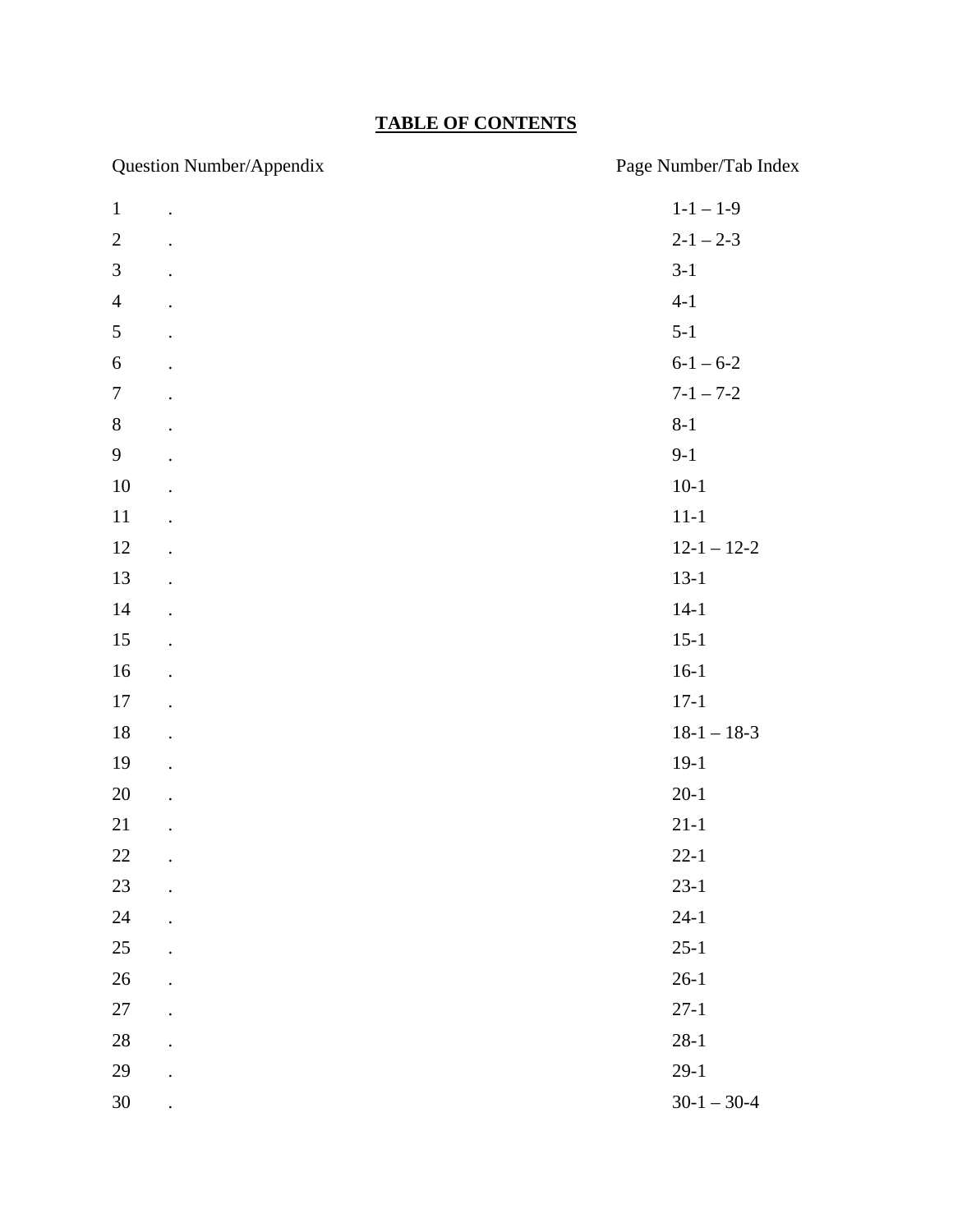| 31          | $\ddot{\phantom{0}}$ | $31 - 1 - 31 - 3$ |
|-------------|----------------------|-------------------|
| $32\,$      | $\ddot{\phantom{0}}$ | $32-1 - 32-2$     |
| 33          | $\ddot{\phantom{0}}$ | $33-1$            |
| $34\,$      |                      | $34-1$            |
| 35          |                      | $35-1$            |
| $36\,$      |                      | $36-1$            |
| 37          |                      | $37-1$            |
| $38\,$      |                      | $38-1 - 38-5$     |
| 39          |                      | $39-1$            |
| $40\,$      |                      | $40 - 1$          |
| 41          |                      | $41 - 1$          |
| $42\,$      |                      | $42 - 1$          |
| 43          | $\ddot{\phantom{0}}$ | $43-1$            |
| $44\,$      |                      | $44 - 1$          |
| $45\,$      |                      | $45-1 - 45-2$     |
| $46\,$      |                      | $46-1$            |
| 47          |                      | $47 - 1$          |
| $\sqrt{48}$ | $\ddot{\phantom{0}}$ | $48 - 1$          |
| 49          | $\cdot$              | $49-1$            |
| $50\,$      |                      | $50-1$            |
| 51          | $\ddot{\phantom{0}}$ | $51-1$            |
| 52          | $\ddot{\phantom{0}}$ | $52-1$            |
| 53          | $\bullet$            | $53-1$            |
| 54          |                      | $54-1$            |
| 55          |                      | $55-1 - 55-3$     |
| 56          |                      | $56-1$            |
| 57          |                      | $57-1$            |
| 58          |                      | $58-1 - 58-2$     |
| 59          |                      | $59-1$            |
| 60          |                      | $60 - 1$          |
| 61          |                      | $61 - 1$          |
| 62          |                      | $62 - 1$          |
| 63          |                      | $63 - 1$          |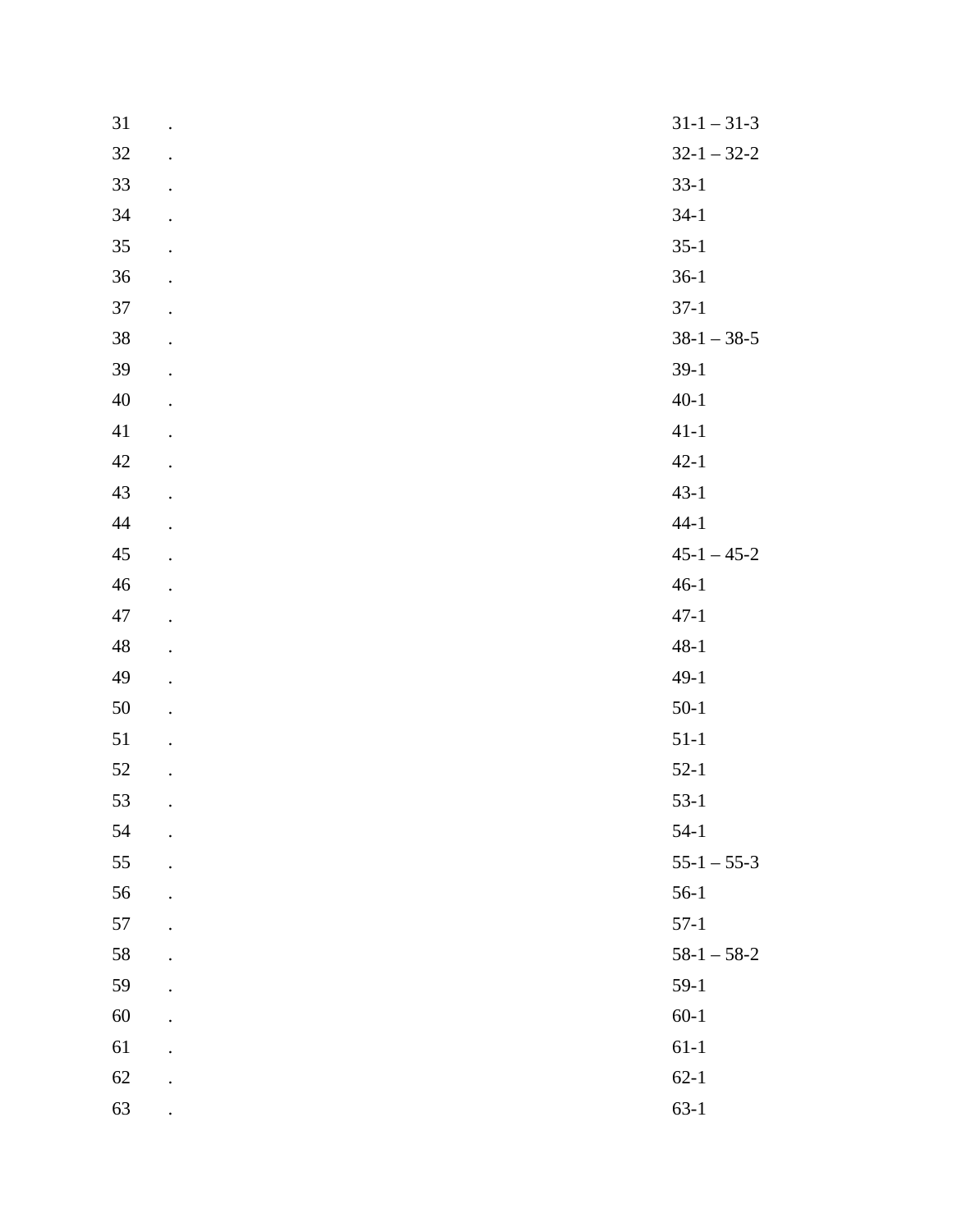| 64       | $64-1$        |
|----------|---------------|
| 65       | $65-1$        |
| 66       | $66-1$        |
| 67       | $67-1 - 67-2$ |
| 68       | $68 - 1$      |
| 69       | $69-1 - 69-5$ |
| $70\,$   | $70-1$        |
| $71\,$   | $71 - 1$      |
| $72\,$   | $72-1$        |
| $73\,$   | $73-1$        |
| 74       | $74-1$        |
| $75\,$   | $75-1$        |
| 76       | $76-1$        |
| $77\,$   | $77 - 1$      |
| $78\,$   | $78-1$        |
| 79       | $79-1$        |
| $80\,$   | $80 - 1$      |
| $81\,$   | $81 - 1$      |
| $82\,$   | $82 - 1$      |
| 83       | $83 - 1$      |
| $\bf 84$ | $84 - 1$      |
| $85\,$   | $85 - 1$      |
| 86       | $86-1$        |
| $87\,$   | $87 - 1$      |
| 88       | $88 - 1$      |
| 89       | $89-1$        |
| $90\,$   | $90 - 1$      |
| 91       | $91 - 1$      |
| 92       | $92 - 1$      |
| 93       | $93-1$        |
| 94       | $94 - 1$      |
| 95       | $95-1$        |
| 96       | $96-1$        |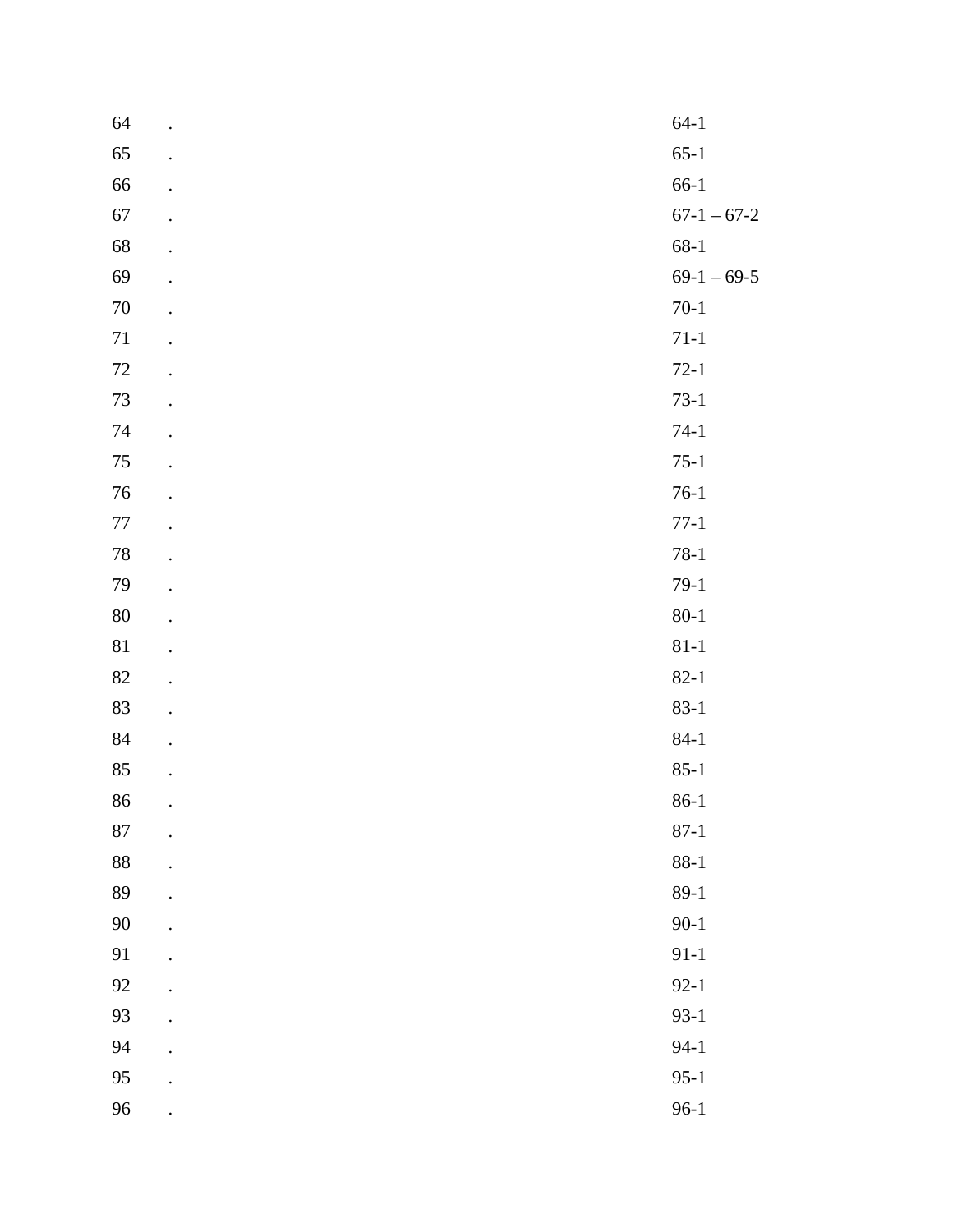| 97  |                      | $97-1$              |
|-----|----------------------|---------------------|
| 98  | $\bullet$            | $98-1$              |
| 99  | $\ddot{\phantom{0}}$ | $99-1$              |
| 100 |                      | $100 - 1$           |
| 101 | $\ddot{\phantom{a}}$ | $101-1-101-2$       |
| 102 | $\ddot{\phantom{0}}$ | $102 - 1 - 102 - 2$ |
| 103 | $\ddot{\phantom{a}}$ | $103-1$             |
| 104 | $\ddot{\phantom{a}}$ | $104-1 - 104-2$     |
| 105 |                      | $105 - 1$           |
| 106 | $\cdot$              | $106-1$             |
| 107 | $\ddot{\phantom{a}}$ | $107 - 1 - 107 - 2$ |
| 108 | $\ddot{\phantom{a}}$ | $108 - 1$           |
| 109 | $\ddot{\phantom{0}}$ | $109-1$             |
| 110 | $\ddot{\phantom{0}}$ | $110-1 - 110-6$     |
| 111 | $\ddot{\phantom{0}}$ | $111 - 1 - 111 - 5$ |
| 112 | $\ddot{\phantom{a}}$ | $112 - 1 - 112 - 4$ |
| 113 | $\ddot{\phantom{a}}$ | $113 - 1 - 113 - 3$ |

| $A-1 - A-6$ |
|-------------|
| $B-1 - B-3$ |
| $C-1 - C-6$ |
| $D-1-D-6$   |
|             |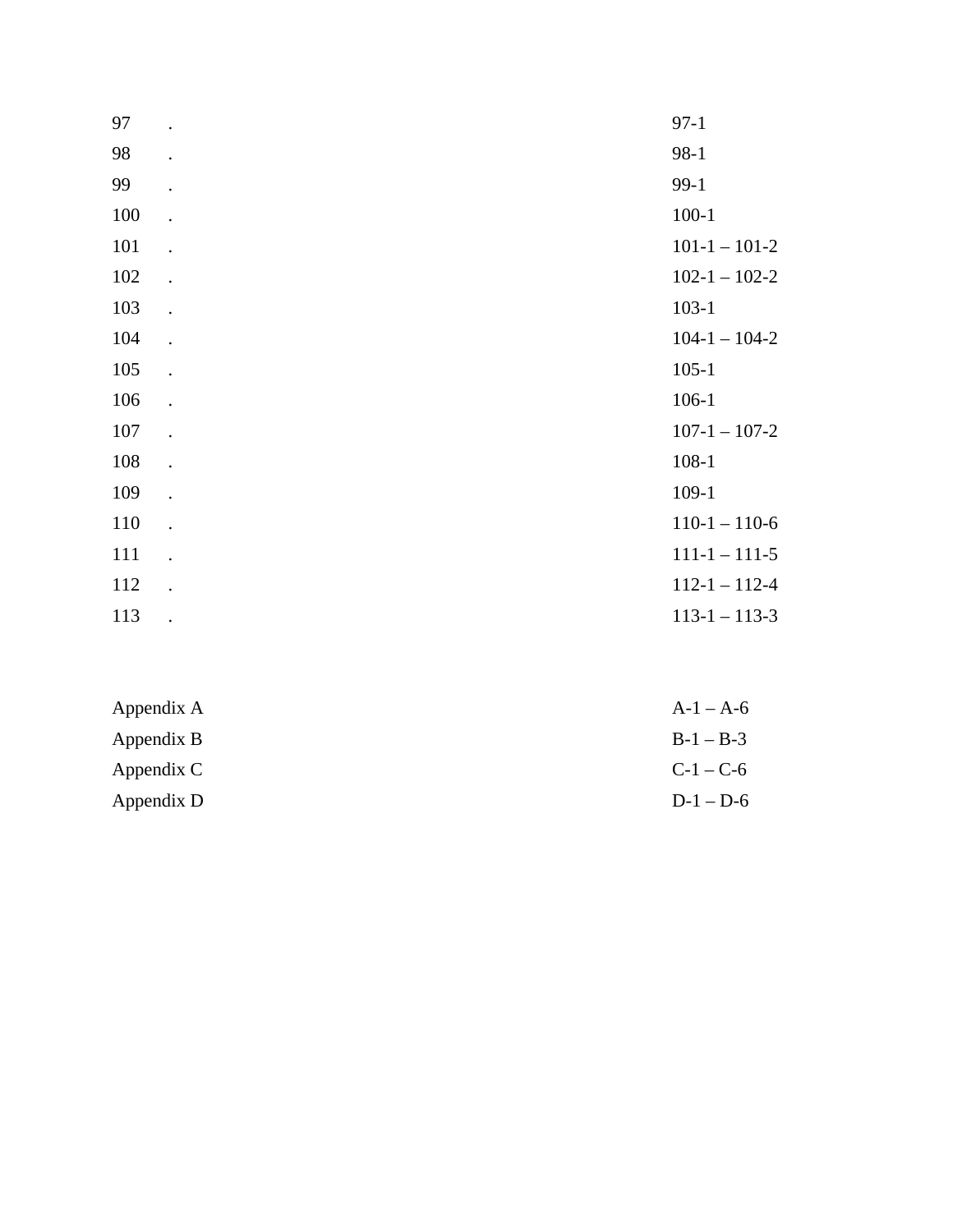#### **INSTRUCTIONS: For each transacting party and its hospital affiliates, provide complete answers to the following questions:**

1. Please provide an executive summary of the proposed conversion which shall include (1) discussion of the timing, cost, source of funds, etc. of the individual elements that will occur as a result of the proposed conversion (including real estate sales, development of new services and/or facilities, etc.) and (2) identify and quantify benefits to the community from the conversion, starting with the Effective Date, running 10 years forward.

**Response 1(1): Roger Williams Hospital ("RWH"), a tax exempt organization, is an acute-care hospital in Providence, Rhode Island that provides secondary and tertiary care, is engaged in medical research and is a community-based teaching hospital affiliated with an academic medical center. RWH also provides homecare services through Roger Williams Homecare, a home health agency operated under RWH's license.** 

**RWMC, a tax exempt organization, is the sole member of the following entities ("RW Affiliates"): RWGH Physicians Office Building, Inc., Elmhurst Extended Care Facilities, Inc., Roger Williams Realty Corporation and Roger Williams Medical Associates. It is the sole shareholder of Rosebank Corporation and Elmhurst Health Associates, Inc. RWH is also a party to Roger Williams Radiation Therapy, LLC, a for profit joint venture OACF for radiation therapy services, with RTSI, Inc. Charitable contributions for RWH are raised by RWH and held by RWH. There will be no changes to this subsequent to or as the result of the proposed affiliation.** 

**St. Joseph's Health Services of Rhode Island ("SJHSRI"), a tax exempt organization, through its unincorporated divisions operates an integrated delivery system providing a range of services consistent with the healing mission of the Catholic Church, including, but not limited to, acute care services at its Our Lady of Fatima Hospital division, assisted living facility services through its St. Joseph Living Center division, and specialty care services through St. Joseph Hospital for specialty care. SJHSRI also operates a school of nursing education through its St. Joseph School of Nursing division. SJHSRI is the member or shareholder of each of the following nonprofit and for profit entities ("SJHSRI Affiliates"): Our Lady of Fatima Ancillary Services, Inc., St. Joseph Health Services Foundation, SJH Energy LLC. SJHSRI is also a party to Northwestern Rhode Island Imaging Center, LLC. a for profit joint venture through Our Lady of Fatima Ancillary Services, Inc for an MRI center in Johnston, Rhode Island. SJHSRI is also a party to a Market Participation Service Agreement for SJH Energy, LLC with ISO New England, Inc. rehabilitation services through Southern New England Rehabilitation Services, a joint venture of SJHSRI with Rhode Island Hospital. St. Joseph Health Services Foundation is also a subsidiary of SJHSRI. St. Joseph's Health Services Foundation**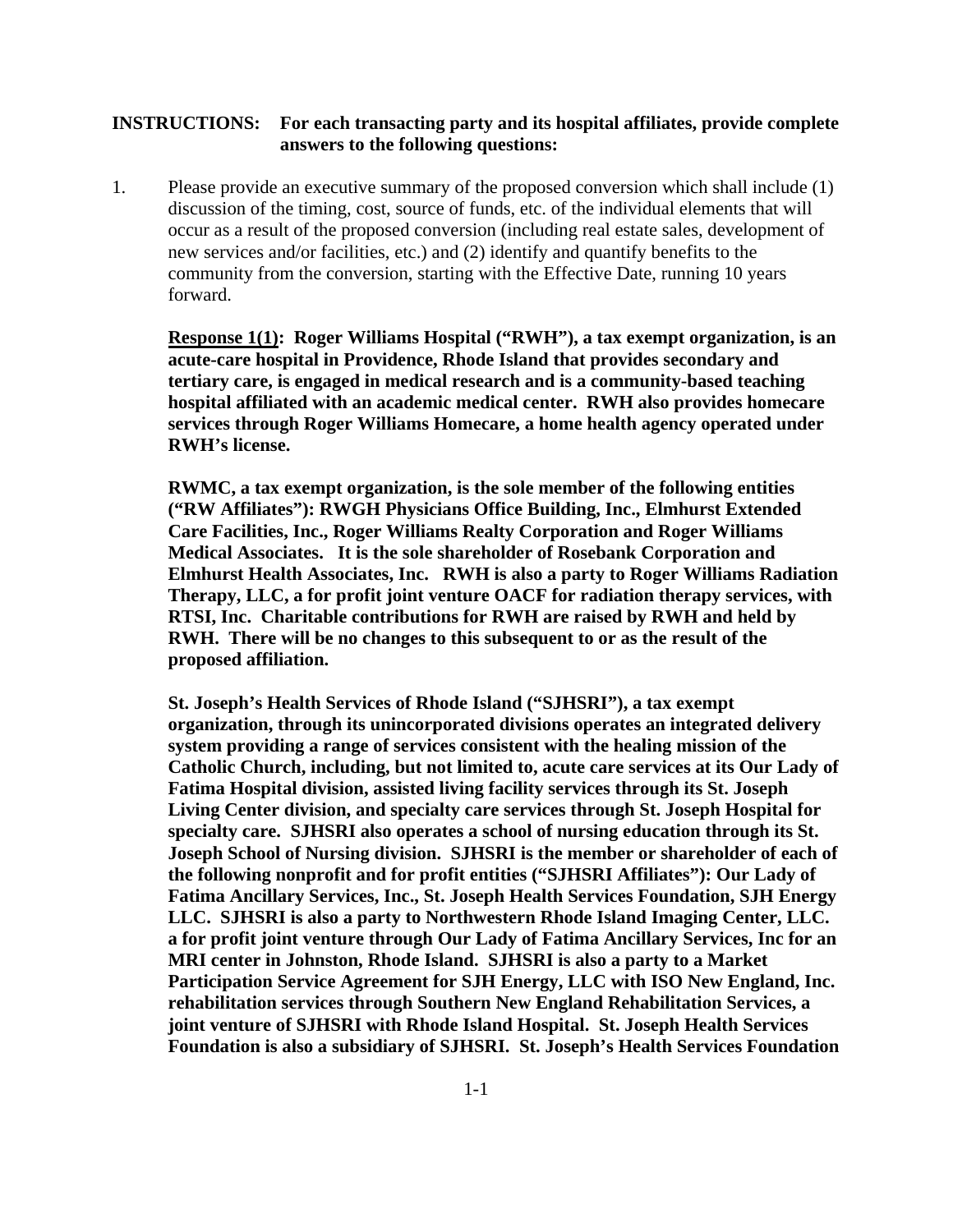**began its operations in October of 2007. The SJHSRI is the sole member of this foundation. The Foundation is listed in the Official Catholic Directory and from that derives its 501(c)(3) status as an exempt organization whose mission is to raise funds for the specific purpose of supporting the SJHSRI Corporation. There will be no changes to the corporate structure of St. Joseph's Health Services Foundation and its relationship to SJHSRI subsequent to or as a result of the proposed affiliation.** 

**The Parties have determined that by joining the RWH and SJHSRI together to create a new healthcare system, CharterCARE Health Partners ("CCHP"), they can enhance their respective charitable purposes and missions and better serve the health care needs of the communities they serve in a manner that will preserve the Catholicity of SJHSRI and enhance RWH's historic mission of medical research and education.** 

**The Parties anticipate that this reorganization into CCHP (sometimes referred to herein as "CharterCARE" or the "System") will be effective upon approval by the Attorney General's Office, the Rhode Island Department of Health, and any other regulatory body with approval power over any aspect of the affiliation.** 

**RWH and SJHSRI will remain as two separately licensed acute care hospitals. It is anticipated that CCHP will become (i) the sole member of RWH, (ii) the sole member of each RW Affiliate, (iii) the sole member of SJH Energy LLC, (iv) the sole member of Our Lady of Fatima Ancillary Services, Inc., and (iv) the Class A Member of SJHSRI; and, at the same time, the Bishop will become the Class B Member of SJHSRI, with certain reserved powers relating to the continued Catholicity of SJHSRI. Roger Williams Medical Center shall merge into RWH or otherwise transfer all of its assets and liabilities to RWH, and RWH will change its name to Roger Williams Medical Center. Roger Williams Hospital, Saint Joseph's Health Services of Rhode Island, and Elmhurst Extended Care Facilities will each file a Change in Effective Control Application with the Department of Facilities Regulation within three (3) months of this filing.** 

**CCHP will have a fifteen (15) member Board of Trustees. The Initial Board shall consist of eight (8) Trustees designated by the Bishop and seven (7) trustees designated by the Board of Trustees of RWH. The Initial Board members shall serve for a term of three (3) years (the "Initial Term"). Upon the expiration of the Initial Term, the Trustees shall elect their successors to staggered terms such that five (5) individuals shall be elected to two (2) year terms, five (5) individuals shall be elected to three (3) year terms and five (5) individuals shall be elected to four (4) year terms. The initial Chair of CCHP shall be Edwin Santos; the initial Vice Chair shall be Monsignor Paul Theroux J.C.L. Kenneth H. Belcher, shall be the President/Chief Executive Officer (the "CEO") and John M. Fogarty shall be the Executive Vice President/Chief Operating Officer (the "COO") of CCHP.**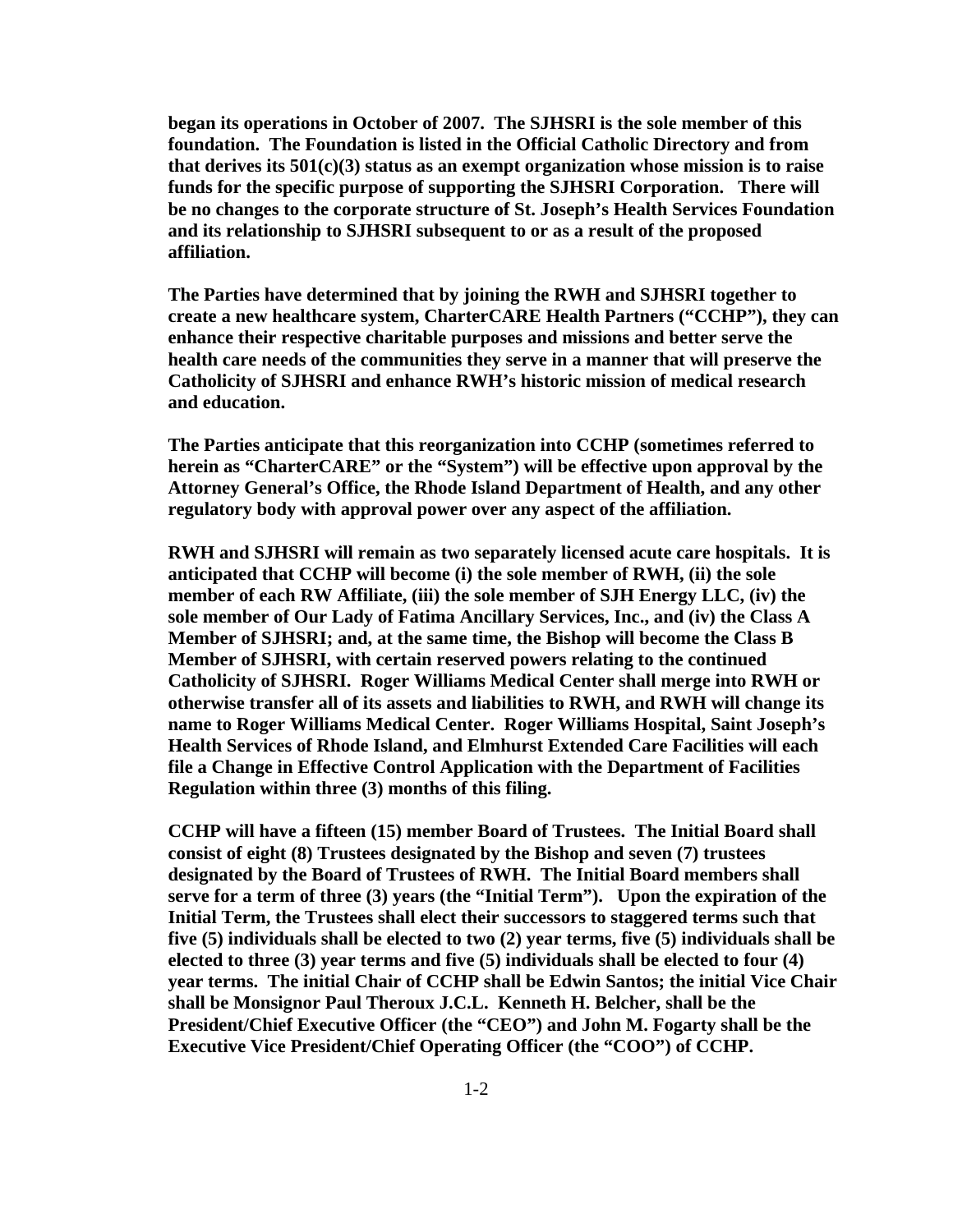**CCHP shall be the sole member of RWH and each RW Affiliate, the sole member of SJH Energy LLC and of Our Lady of Fatima Ancillary Services, Inc., and the Class A member of SJHSRI. SJHSRI shall have two (2) classes of members, a Class A Member and a Class B Member. The Class A Member shall be CCHP. The Class B Member shall be the Bishop or its designee. The following actions by RWH, SJHSRI or any Affiliate, shall require the approval of CCHP:** 

- **Changes to the mission, philosophy and value statements.**
- **Amendments to the Articles and Bylaws of each entity.**
- **Appointment or removal of a member of the Board of Trustees of each entity.**
- **Approval of the capital and operating budgets of each entity and any unbudgeted transaction or expenditure by each entity in excess of an amount determined by CCHP from time to time.**
- **Approval of the strategic plan for each entity.**
- **Approval of the incurrence of any debt or the sale, lease, transfer or mortgage of property in excess of an amount determined by CCHP from time to time, the closure or relocation of any of its services and the incurrence or retention of any debt by each entity.**
- **Approval of the appointment or removal of the CEO, CFO and COO (if any) of each entity.**
- **Approval of any dissolution, affiliation, merger, reorganization or change of control of each entity.**
- **Approval of any certificate of need or similar application or filing or any material changes in services provided by each entity.**
- **Approval of any new academic affiliation of any System Member and the termination of any such affiliation.**

**So long as SJHSRI remains under Catholic sponsorship as determined by the Bishop, the following actions shall require the approval of both the CCHP and the Bishop:** 

 **The sale, mortgaging or leasing of any real or personal property of SJHSRI having a value in excess of the relevant canonical threshold as the same may exist from time to time.**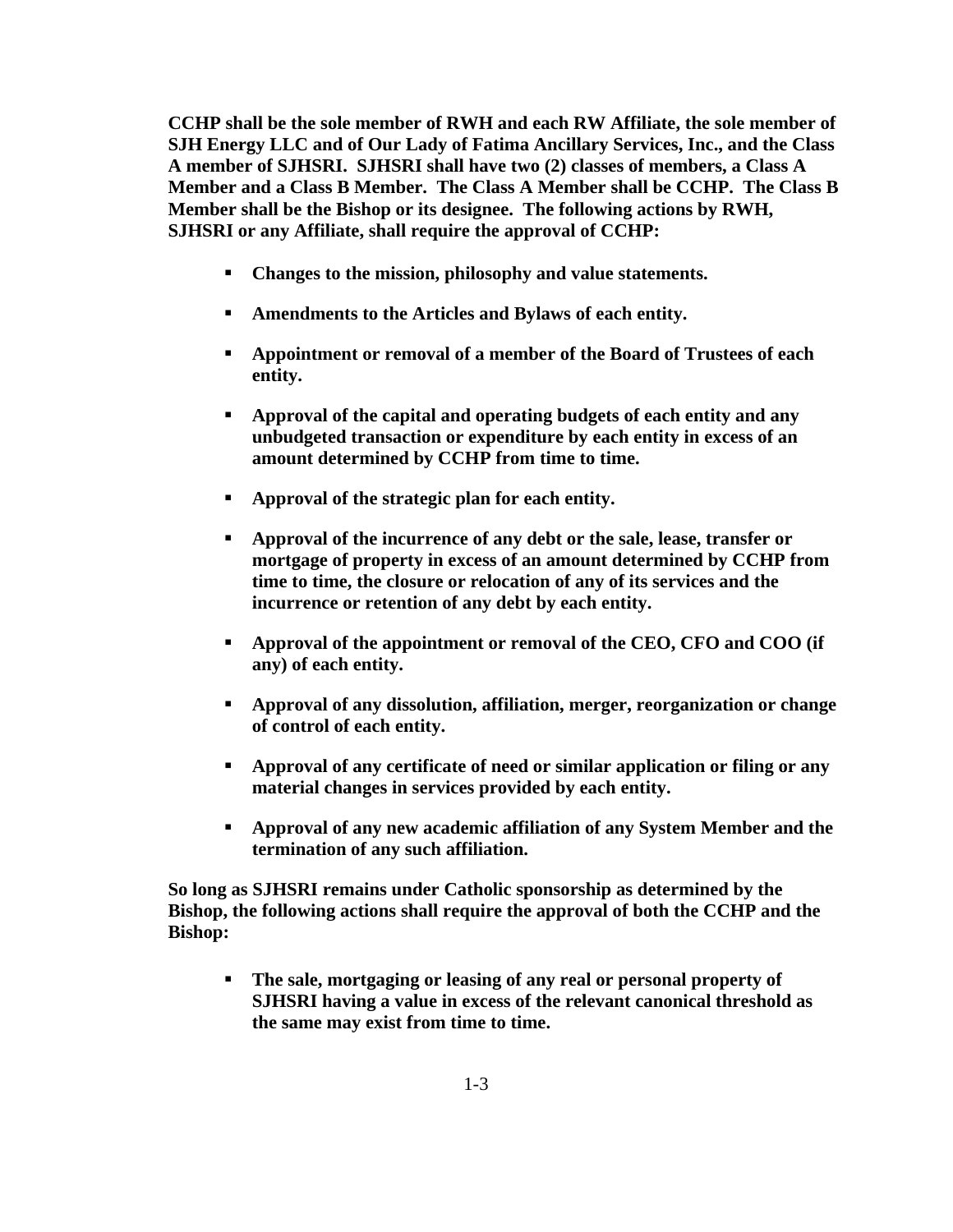- **The dissolution of SJHSRI.**
- **All changes with respect to the SJHSRI charity care policy; provided, however, that the charity care policy shall at all times meet the requirements of the applicable provisions of the laws of the State of Rhode Island.**
- **All matters with respect to pastoral care including funding.**
- **Any amendment to the Articles of Incorporation, Bylaws or other governing documents of SJHSRI with respect to these matters.**
- **Any amendments to the Articles of Incorporation, Bylaws or other governing documents of SJHSRI relating to the performance of Prohibited Procedures.**
- **Any change to the Mission Statement or the Vision and Values Statement as set forth in the Articles of Incorporation, Bylaws or other governing documents of CCHP or of SJHSRI.**

**RWH and SJHRI shall equally share the post-closing costs of operations of CCHP on an equal basis, with RWH & SJHRI each bearing fifty percent (50%) of the costs thereof. By affiliating and creating CCHP, the Transacting Parties are targeting operating reductions of \$15.0 million, with approximately \$5.0 million targeted in each of the first three (3) years of CCHP's operation. To date, approximately \$7.0 million in administrative and support efficiencies have been identified. An additional estimated \$8.0 million in efficiencies relating to clinical services integrations, department level consolidations, supply chain consolidations, and other contract services is anticipated to be achieved post-affiliation. The overall targeted operating expense reductions equal approximately 5.3% of the combined operating expense budgets of RWH and SJHSRI.** 

**The proposed management plan and operating structure post-conversion is a single, centralized executive and senior management team, with dual on-campus presence, including finance, accounting, billing, strategic planning, legal services, corporate compliance, risk management, marketing, public relations, purchasing and corporate ethics. CCHP will be funded through a Management Services Agreement by and between CCHP, RWH and SJHSRI. RWH and SJHSRI will contract for executive management services from CCHP, including finance, accounting, billing, strategic planning, legal services, corporate compliance, risk management, marketing, public relations, purchasing and corporate ethics. Coordinated functions and departments post-conversion include: medical records, human resources, information technology, development, and motor services. Management consolidation is also anticipated in dietary, engineering, facilities and security.**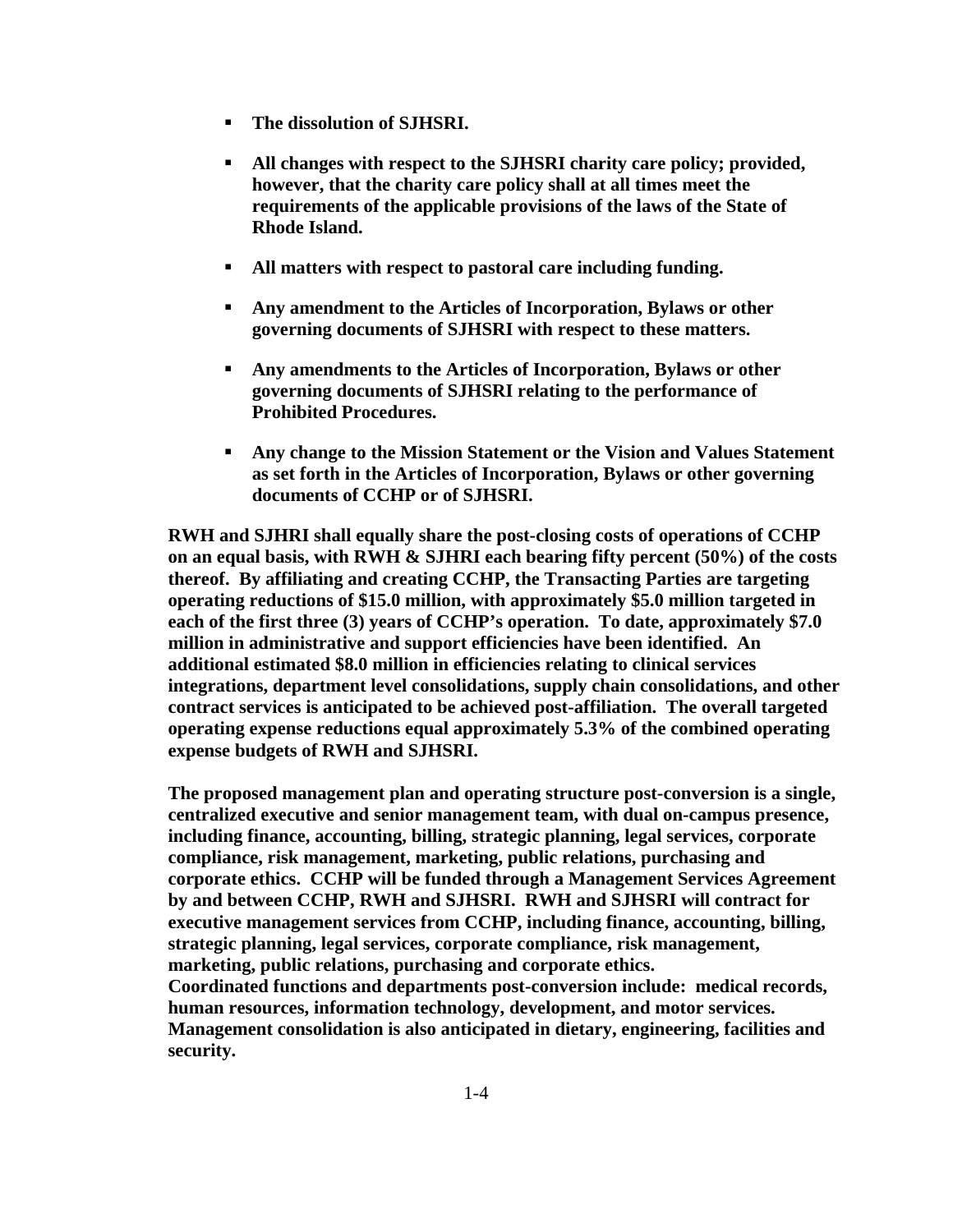**The Transacting parties anticipate consolidating clinical services where quality, cost and access measures so support. There will be no reduction or elimination of clinical services as a result of the conversion. Consolidation of clinical services is anticipated to occur in the following areas: laboratory, outpatient rehabilitation, home care, hyperbaric medicine, occupational health, bariatrics, oral surgery, and hospice. It is anticipated that centralized management and clinical direction will occur in the following areas: emergency services, diagnostic imaging, psychiatry, addiction medicine, geriatrics pharmacy, and respiratory therapy. Selected departments will, at a minimum, be coordinated, and are anticipated to eventually be consolidated, including: cancer service, orthopedics, neurosciences, sleep lab, and pain management. Clinical service consolidation is not planned for the immediate future. The first focus on consolidation will be administrative functions. Clinical service consolidation and integration is not anticipated to occur until three to five years after affiliation, subsequent to the integration on non-clinical services. The Transacting Parties have agreed that in the event a clinical services become consolidated at one site, and as such, if the site losing the service ("Originating Site") to consolidation suffers a loss in contribution margin as a result, that site shall be made financially whole by the transfer of funds from the site gaining the consolidated services (and thus the additional contribution margin) to CCHP, and back to the Originating Site.** 

**As noted above, administrative and support services will be consolidated in one to three years. Clinical integration, also as noted above, is not anticipated in most departments until years three to five and beyond. In these fast-paced changing times in healthcare, it is difficult to predict what changes will occur within one year, and virtually impossible to determine what will occur in ten years, particularly because so much of what impacts hospitals is out of the actual control of hospitals (reimbursement issues, legislation, increase in the population of underinsured and uninsured, advancements in technology and research effecting treatments and outcomes, mandated measures at the state and federal level, and many other factors). As RWH and SJHSRI continue to work together under the CCHP umbrella, it is anticipated that clinical integration will continue to advance resulting in best practice and increased quality.** 

**There are no anticipated real estate sales or real estate development as a result of the conversion. However, independent of the affiliation process SJSHRI has received approval through the Certificate of Need review process to consolidate its inpatient services to its Our Lady of Fatima campus, which will ultimately afford SJHSRI the opportunity to sell the existing St. Joseph Campus. This process was underway prior to the filing of this Hospital Conversion Act Application and would continue regardless of the approval of this Hospital Conversion Act Application. As of the filing of this application, the building remains in the sole possession of SJHSRI.**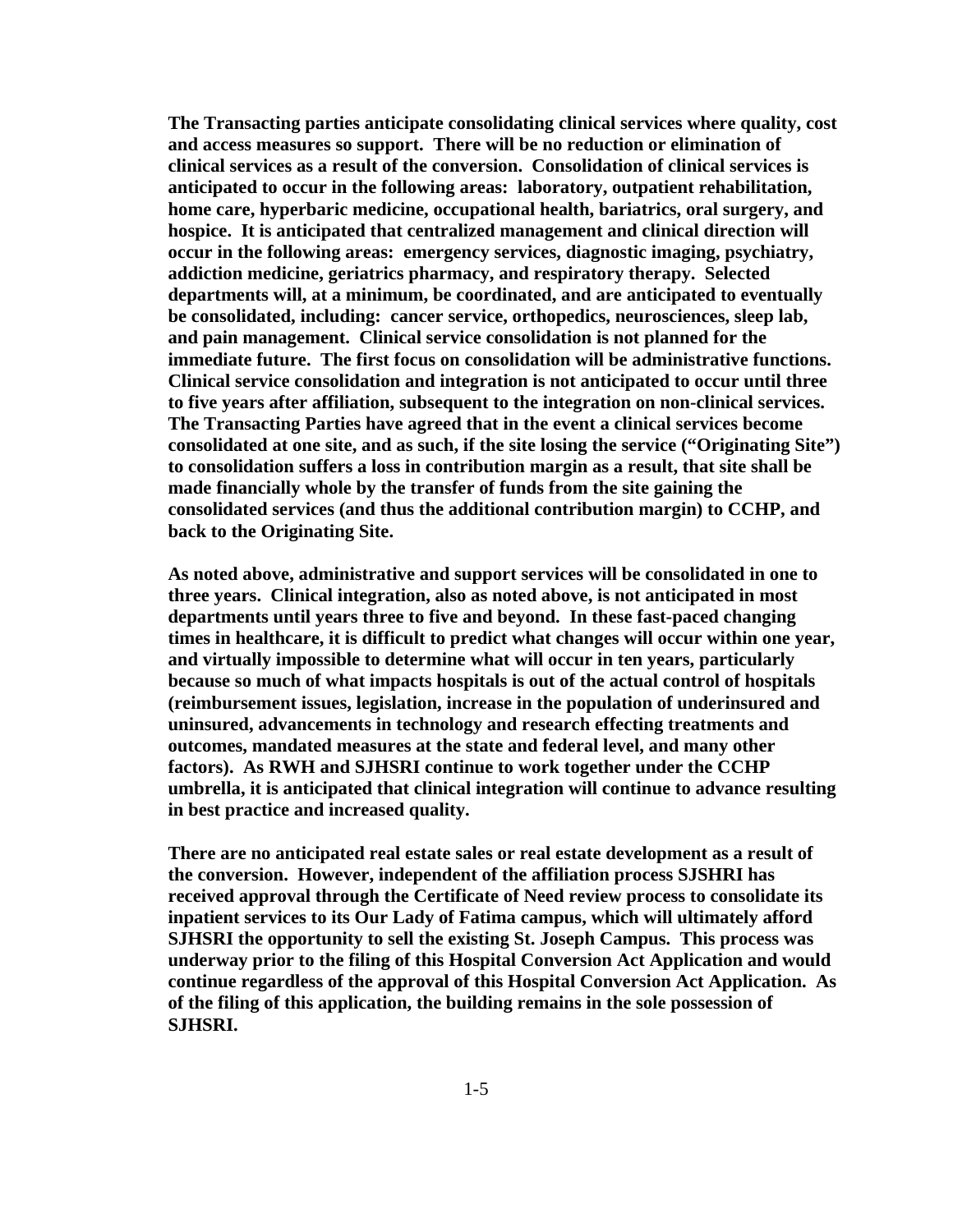**St. Joseph Health Services of Rhode Island is one of the largest providers of care to designated poverty areas in the state of Rhode Island. The Hospital supports a major primary care operation in South Providence (21 Peace Street) at its St. Joseph Hospital for Specialty Care campus, which generates over 52,000 visits per year to that community. St. Joseph Health Services of RI currently provides a variety of Health Clinics, including the following: adult primary care, diabetes resource center, GYN clinic, immunization clinic, eye clinic, podiatric clinic, laboratory services, lead clinic, pediatric clinic, pediatric dental center, prenatal clinic, radiology, Rite Care application assistance, walk-in clinic, WIC program, and women's cancer screening program. All of these services will remain unchanged subsequent to the proposed affiliation, except as noted in the previously approved SJHSRI CON whereby if the St. Joseph campus is sold, the Health Center clinics would be relocated/offered in their present form at an accessible nearby location in South Providence. It is anticipated that the efficiencies resulting from the proposed affiliation (as outlined above) will provide the funding necessary to allow these programs to continue.** 

**In addition, the St. Joseph Health Services Foundation is planned to continue in its current form raising funds for the specific purpose of supporting the SJHSRI mission and enhancing its charitable purposes.** 

**RWH will continue to maintain the Roger Williams Senior Health Care Associates (collectively referred to as "the Senior Centers") sites in Greenville, West Warwick, North Providence and Providence. The Senior Centers provided clinical outpatient services with a focus on Geriatrics. In addition, the Senior Centers provide education targeted to the Geriatric population in the areas of nutrition, preventative medicine, and healthy lifestyle. All of these services will remain unchanged subsequent to the proposed affiliation. It is anticipated that the efficiencies resulting from the proposed affiliation (as outlined above) will provide the funding necessary to allow these programs to continue.** 

**Response 1(2): The environment in Rhode Island and surrounding communities for hospital and hospital-based services has grown increasingly competitive, necessitating that unaligned hospitals form strategic linkages to better assure their ability to offer high quality, effective and efficient health care services. RWH and SJHSRI share a common bond of service to the people of Providence, North Providence, South Providence and surrounding communities.** 

**By joining together the Parties can collectively enhance their ability to serve these communities and provide assurance to the Bishop that SJHSRI will continue to operate consistent with the principles and mission of a Catholic hospital responsive to the needs of the poor and disenfranchised.**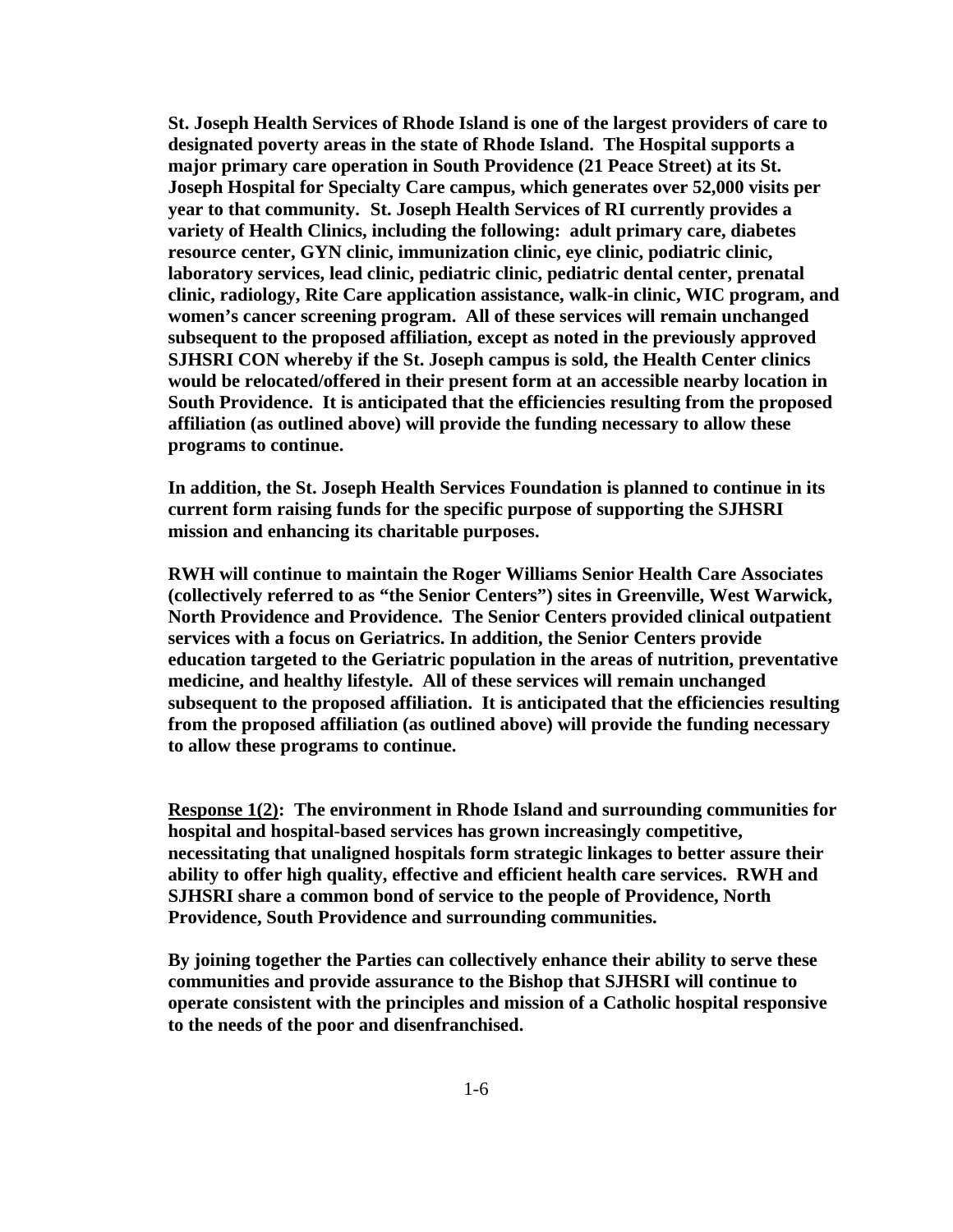**By joining RWH and SJHSRI together to create a new healthcare system, the Parties can enhance their respective charitable purposes and missions and better serve the health care needs of the communities they serve in a manner that will preserve the Catholicity of SJHSRI and enhance RWH's historic mission of medical research and education.** 

**RWH has a robust program of community outreach, health screenings, and free education. As required by the Department of Health, RWH and SJHSRI will continue to monitor and report these community benefits programs on an annual basis. Additionally, we will note these programs in our annual report and on our website.** 

**Free programs provided annually by RWH include screenings for prostate and breast cancer, a Mini Medical School, community outreach clinics, community educational services, community task forces and community health fairs that attracted more than 20,000 Rhode Islanders in the last fiscal year.** 

**RWMC is also home to several support groups for medical conditions ranging from cancer to addictions to obesity, including Blood and Marrow Cancer Support Group (jointly with Leukemia and Lymphoma Society), Chronic Hepatitis C Support Group, "Weigh To Win" support group for gastric bypass patients. RWH is involved in a number of education initiatives including a student nurse internship program for nursing students at Rhode Island College, Community College of Rhode Island, and the University of Rhode Island and a partnership with the William B. Cooley / Health & Science Technology Academy to educate and orient students to careers in health care.** 

**RWH also holds an annual Cancer Survivors' Day, quarterly blood drives, and free flu clinics in the community through its Home Care Department.** 

**A small sampling of 2008 RWH programs that benefited the community:** 

- ¾ **CCRI Health Fair:** *Provided screenings including blood pressure, cholesterol/glucose, thyroid, and oral exams to more than 600 people. Also offered an "Ask The Pharmacist" program.*
- ¾ **Community Presentation at St. Aidan's Church:** *Presentation by a surgeon to 300 people on options for living with knee pain.*
- ¾ **AgeWell '08 Health Fair:** *Free community health fair that offered physician lectures, screenings including skin, blood pressure, and thyroid to 300 seniors.*
- ¾ **Prostate Cancer Screening:** *Free screening that reaches almost 100 men annually.*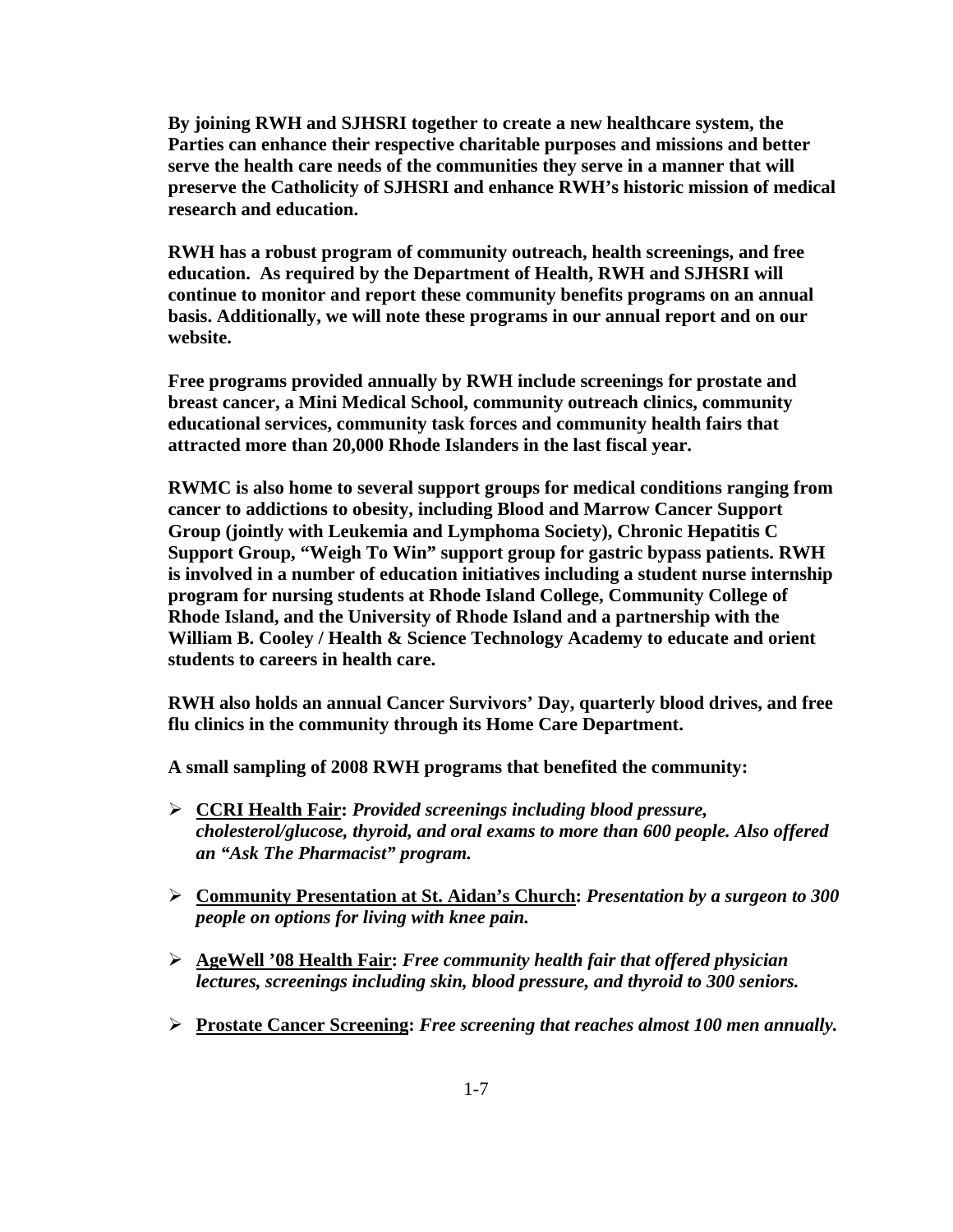- ¾ **Mini Medical School:** *Free annual four week program on health attended by almost 100 people.*
- ¾ **Greater Providence Business Expo:** *Provided free health information and screenings including blood pressure, cholesterol/glucose, thyroid, and oral exams to more than 2,000 people. Also offered an "Ask The Doctor" and "Ask The Pharmacist" program.*

**Repeating annual events, cancer screenings, support groups, educational initiatives, and Mini Medical School, will continue subsequent to the proposed affiliation. Those events that are not necessarily repeated will be replaced with different community task forces, health fairs and educational services.** 

**A sampling of those community services offered the 2008 SJHSRI programs that benefited the community: support groups for cancer and stroke, free transportation, physician referral services, community health screenings, lectures, conferences and workshops for health education, health fairs, blood drives, interaction with public schools, South Providence Children's Christmas Party, free flu and immunization clinics, hospital supported school of nursing, medical technology and cythotechnology, collaboration with other organizations (American Heart Association, American cancer Society, health center instruction activities (including CPR, first aid, child birth, breast feeding and diabetes). SJHSRI will continue to provide charity care and community benefit at current or expanded levels depending on the financial status of the organization, and dependent upon applicable rules and regulations for the provision of charity care and community benefit that may be in place in the future. Both SJSHRI and RWH intend to continue their community outreach initiatives regardless of the affiliation, however, the organizations believe the economic efficiencies and financial stability generated by the affiliation will enhance their ability to continue and expand their community outreach programs in the future based upon community need.** 

**SJHSRI has recently updated (April 2009) the "Community Benefit Services – Recognition and Reporting Policy" which clearly defines examples of community benefit functions and services. Function Organizers will be required to complete a Community Service Assessment form which will be utilized to track the type of the community benefit the facility provided along with the value of staff/volunteer time, supplies and/or equipment usage. SJSHRI's current audited financial statements from fiscal year 2008 demonstrate that SJSHRI provided \$72,273 in community benefit for that year. While these numbers include only direct supply expenditures associated with the community benefit event, the new policy will allow SJSHRI the opportunity to more accurately track the financial impact of community benefit in the future by identifying all costs.** 

**There will be no decrease or elimination of services to the community as a result of**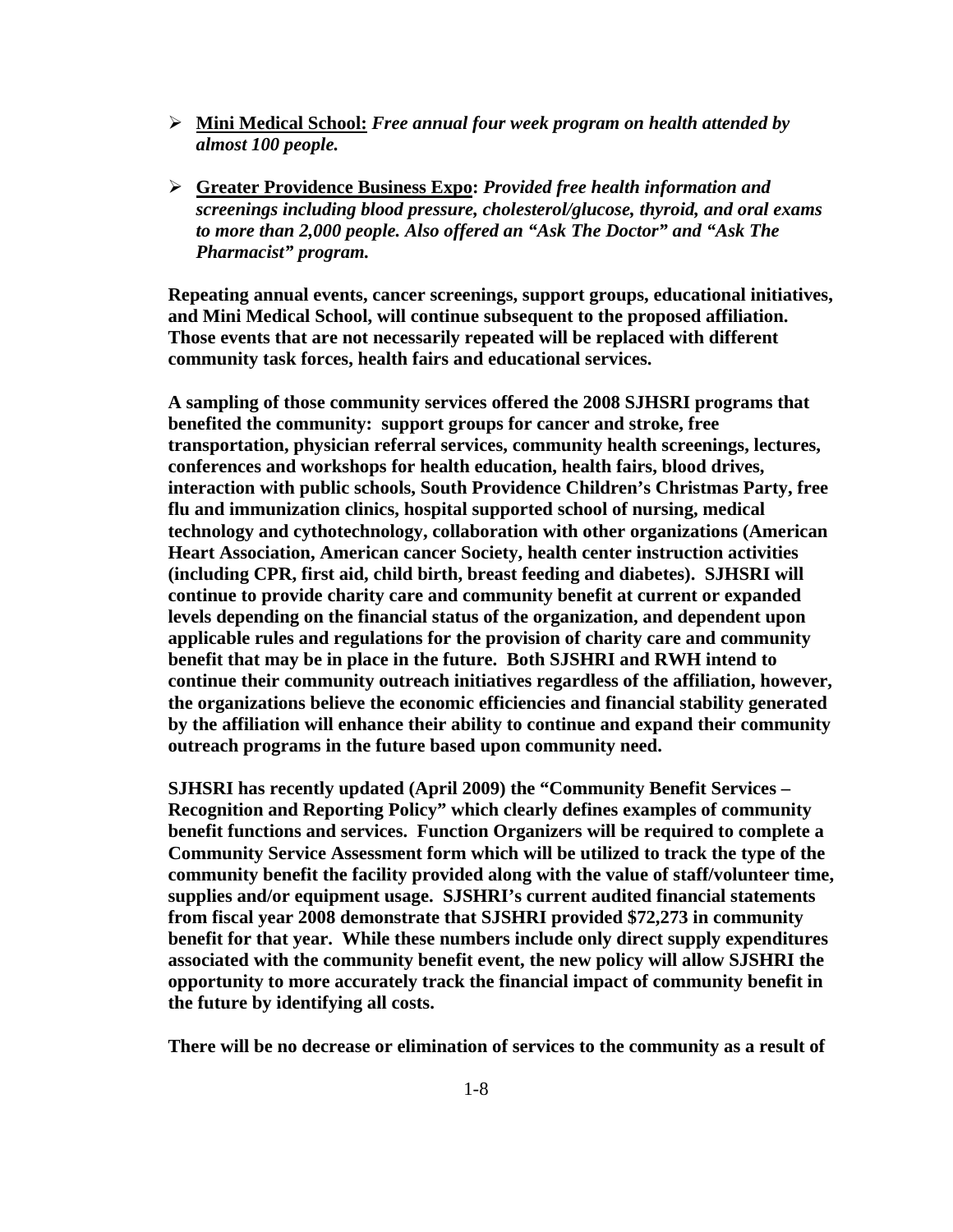**the conversion. In fact, based upon the anticipated and delineated efficiencies described in section (1) above, the community will be better served by the Parties providing more efficient, cost effective healthcare. This new affiliation agreement provides the Parties with the opportunity to forge a strategic partnership through which both institutions will pursue a common goal, providing an enhanced model of patient care for the community. This affiliation will allow the Parties to continue to provide high quality, value-driven health care services to the community. A major goal of the affiliation is to become stronger by working more closely together. The Parties currently serve many of the same patients and communities, and this affiliation will allow expansion of local health care services and the development of closer working relationships between the two providers. This affiliation will allow both transacting parties to continue to provide access to their current array of primary care services through increased financial stability, and seek non-affiliative collaboration with existing community providers (such as senior centers, community mental health centers and area primary care physicians) as the approved system develops over time. In addition, the affiliation will create operating efficiencies through the elimination of duplicative capital expenditures and overhead expenses.** 

**In the ever-evolving health care environment, it has become increasingly difficult for smaller independent hospitals to survive. Although RWH and SJHSRI could continue to serve their communities absent an affiliation in the short term, given the difficulties facing smaller independent hospitals, it is unclear how far into the future both entities can survive on their own. Benefits of the affiliation include opportunities to improve care coordination between providers, create efficiencies by consolidating and coordinating administrative and clinical services, and expand health care services available to patients in Rhode Island.**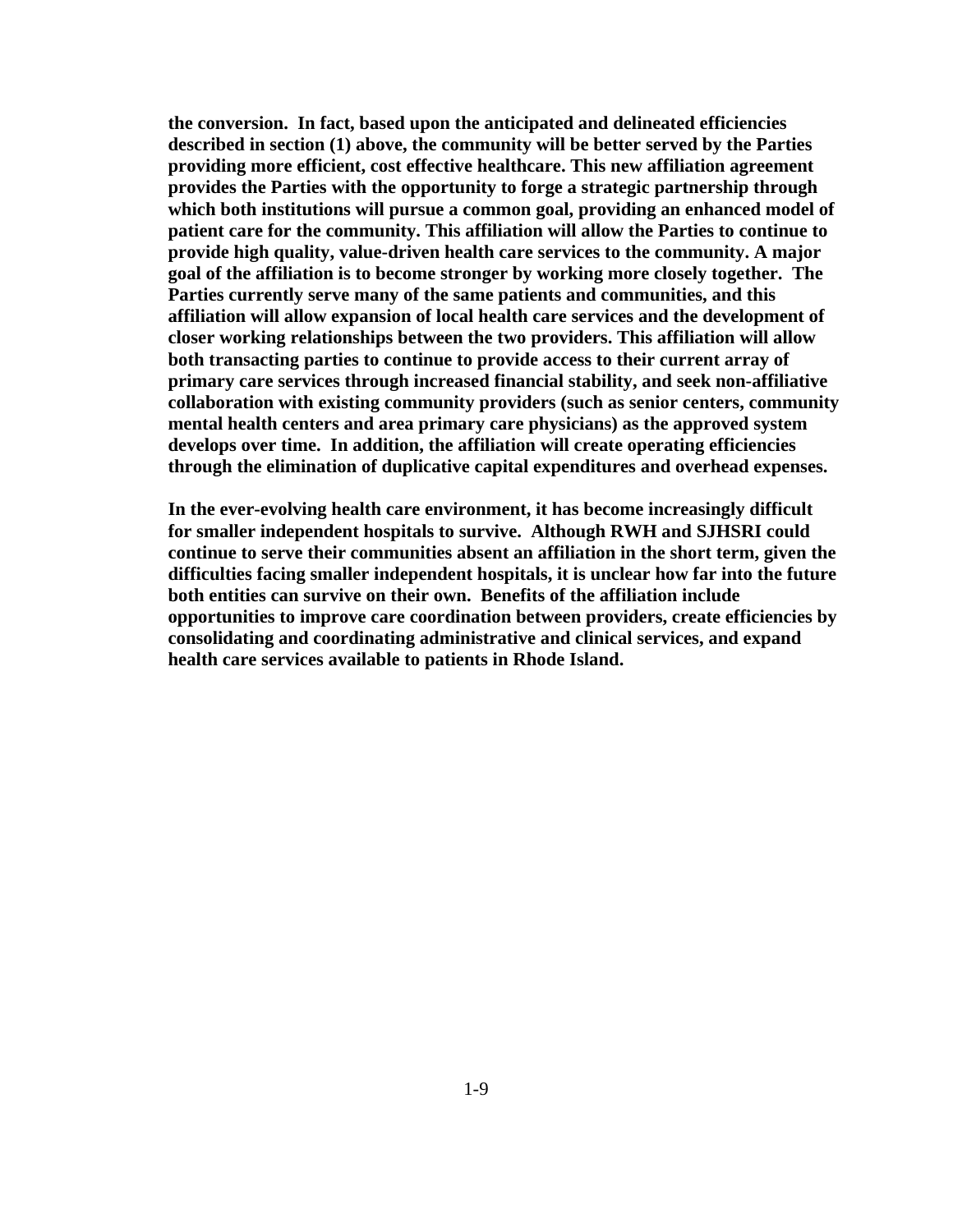2. Please demonstrate that each of the individual elements of the proposed conversion benefits the community and whether these benefits could be affected by the transacting parties (whether independently or through collaboration) without undergoing the proposed conversion.

**Both RWH and SJHSRI provide a vast array of healthcare services to the communities they serve. Both hospitals acting separately and independently could continue to provide these services in the short term. However, the environment in Rhode Island and surrounding communities for hospital-based services has grown increasingly competitive, necessitating that unaligned hospitals, such as RWH and SJHSRUI form strategic linkages to better assure their ability to offer high quality, effective and efficient health care services.** 

**Both RWH and SJHSRI provide community benefit programs including: community outreach, cancer screenings, health screenings, community educational services, community health fairs, support group services, blood drives, nursing education programs and health center instruction activities. With the everincreasing financial challenges facing unaffiliated hospitals in the State, these community benefits programs are in jeopardy of losing funding. It is unlikely that all of these community benefit programs will remain unaffected without the savings and efficiencies garnered by the proposed affiliation. Both SJSHRI and RWH intend to use best efforts to continue their community outreach initiatives regardless of the affiliation, however, the organizations believe the economic efficiencies and financial stability generated by the affiliation will enhance their ability to continue their community outreach programs and grow these existing programs in the future. This affiliation will allow both transacting parties to continue to provide access to primary care services through increased financial stability, by maintenance of current clinics and other primary care outreach as well as seeking future non-affiliative collaborations with existing community providers (senior centers, community mental health centers, area primary care physicians) as the approved system develops over time. In the absence of this affiliation, the potential financial pressures of the local healthcare market will place further stress on each provider's ability to carry forward their intention to maintain existing community outreach.** 

**Although there has been no discussion to date between the Transacting Parties and third party payors regarding funding for community programs, it is anticipated that by achieving the efficiencies detailed in this application, funding for these and future community benefit programs will be obtained.** 

**RWH and SJHSRI currently serve many of the same patients and communities. This conversion will allow expansion of local health care services and the development of a closer working relationship between the two providers, and between their medical departments. Due to the close proximity, only with the**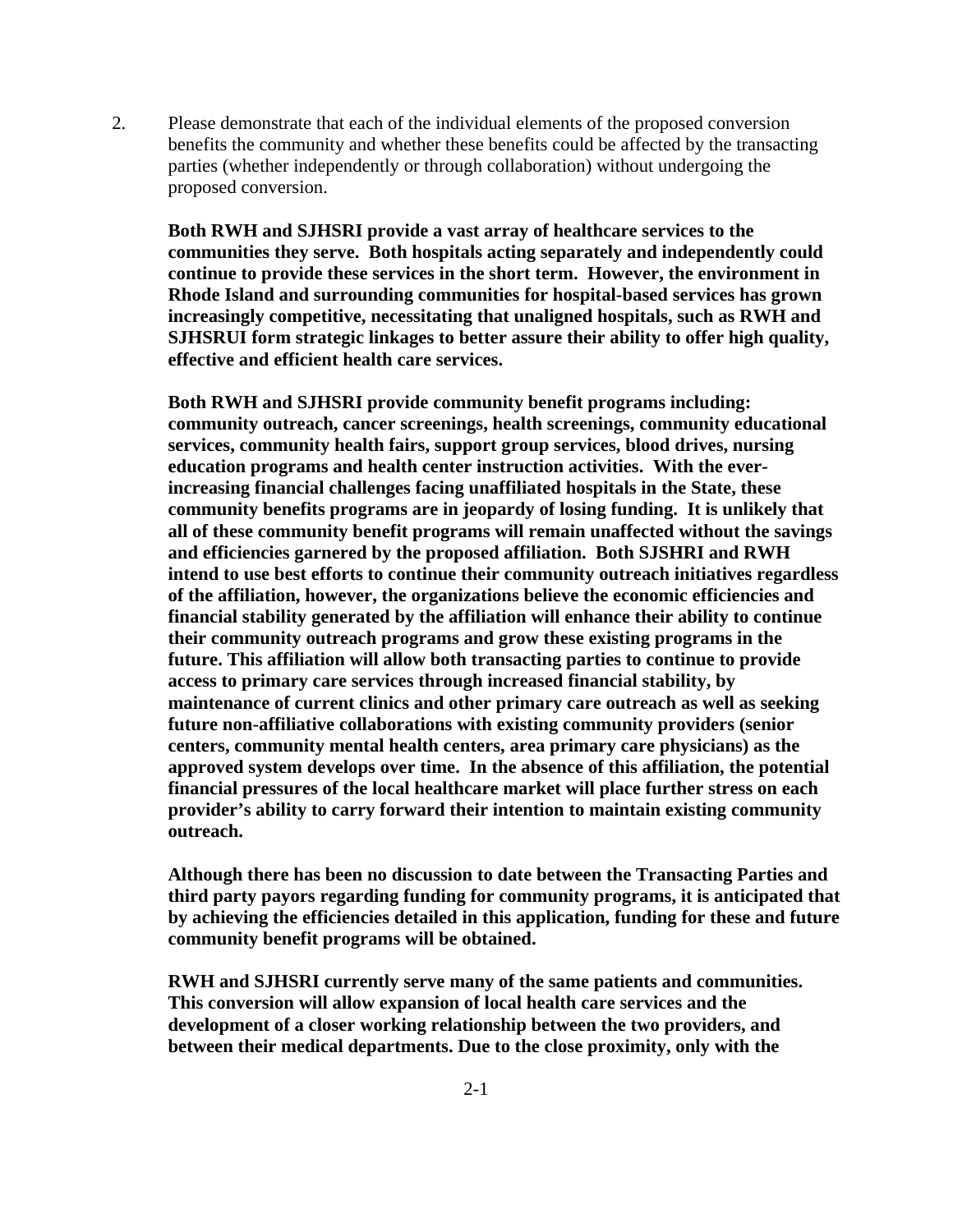**conversion will the two hospitals be able to recognize substantial synergies and efficiencies. The conversion is anticipated to create fifteen million dollars in operating efficiencies in the first three years post-conversion. This could not be achieved if the two hospitals remained unaffiliated. As evidenced by the state-wide financial results reported over the last few years, there is significant financial disparity between those institutions that are part of a system and those that have remained independent community hospitals. The conversion allows the two hospitals to more efficiently allocate limited capital and operating resources within the system and the ability for both hospitals to maintain financial viability to assure that they are capable of providing these valuable services in to the distant future. Thus, the community benefit associated with providing quality, effective and efficient health care services, combined with efficiency savings of approximately fifteen million dollars (\$15,000,000) cannot be accomplished absent the proposed conversion.** 

**The transacting parties believe that there are four major community benefits that can be achieved by approval of this Hospital Conversion Act Application. They include:** 

- **Consolidation of Administrative Services The consolidation of administrative services allows for the reduction of duplicative services currently offered by both institutions and centralized coordination of the two acute care institutional providers. The cost savings attained by the consolidation of the administrative services can therefore assist the two hospitals in achieving financially sound futures, preserving the services that they currently provide to their communities and eliminating duplicative nonclinical services whose cost may otherwise ultimately be passed on to the health care consumer.**
- **Clinical Coordination The collaboration and coordination of clinical services as part of this affiliation allows both hospitals to adopt best practices and create designated Centers of Excellence designed to better serve the communities surrounding the hospitals. The clinical collaborative efforts outlined in this application are designed to ensure access to clinical programs whose focus is on continuous quality improvement.**
- **Preservation of Primary Care Access The affiliation between SJSHRI and RWH will allow the combined entities the opportunity to achieve significant operational savings, therefore boosting their ability to maintain financial viability, to provide the primary care services currently offered and to consider non-affiliative collaborations with other non-hospital-based community providers.**
- **Coordination of Organizational Efforts Similar to consolidation, the organizations can collectively direct planning, marketing and service**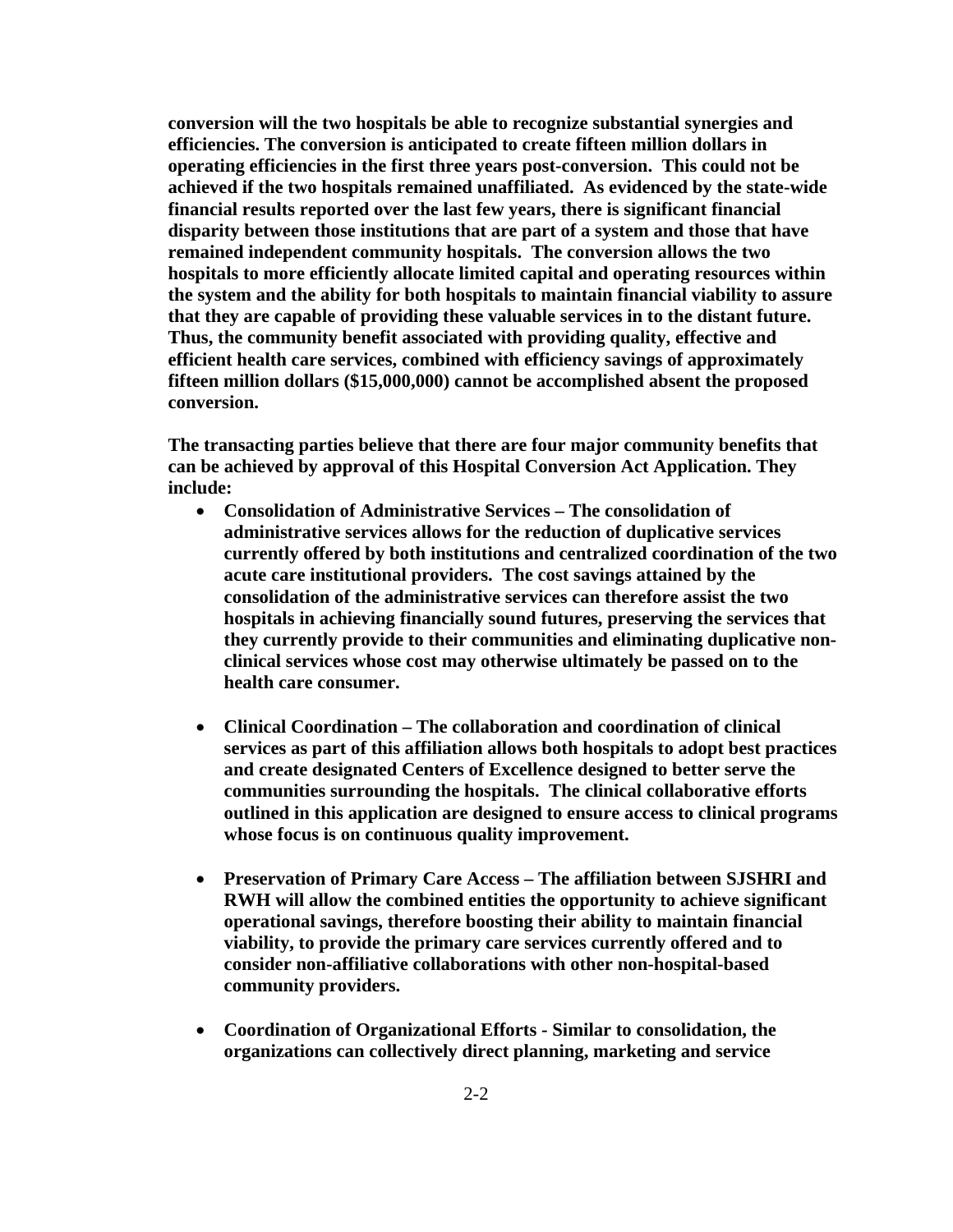**development efforts that will be tightly integrated between the two hospitals. While dollar savings from coordination of organizational efforts are difficult to quantify specifically beyond those already cited, the transacting parties feel that the consistency of effort, more coordinated outreach and more organized communication will lead to a more informed community with regard to the services offered by both organizations.** 

**In addition, the Transacting Parties have assessed their ability to achieve the community benefit objectives listed above without formal affiliation. The transacting parties have concluded:** 

- **Management consolidation is essential to coordinate the scope of the organizations and to achieve the savings necessary to preserve the long term viability of the Hospitals. The savings achieved by means of the affiliation are essential to preserving access to the existing healthcare services currently offered by RWH and SJHSRI.**
- **Clinical collaboration (ie. home care and laboratory) could not be achieved to the level necessary to preserve and improve services absent an affiliation. While both institutions could collaboratively work to develop individual clinical programmatic partnerships designed to adopt best practices within their facilities on a service by service basis, the complexity of the individual agreements and oversight of the governing principles would overshadow the true intent of the clinical collaboration. If proper clinical integration is to be achieved with a focus on continuing and improving access to quality inpatient and outpatient services, affiliation provides the transacting parties the best opportunity to achieve that objective.**
- **The financial savings and clinical collaboration attained by means of the affiliation would be best constituted under terms specified in a formal affiliation agreement. With integration to the extent necessary to preserve long term viability and strength within the organizations in the future, the formal agreement and consolidation of key management personnel provides both organizations with the best opportunity to be successful in providing patients the care they need and deserve.**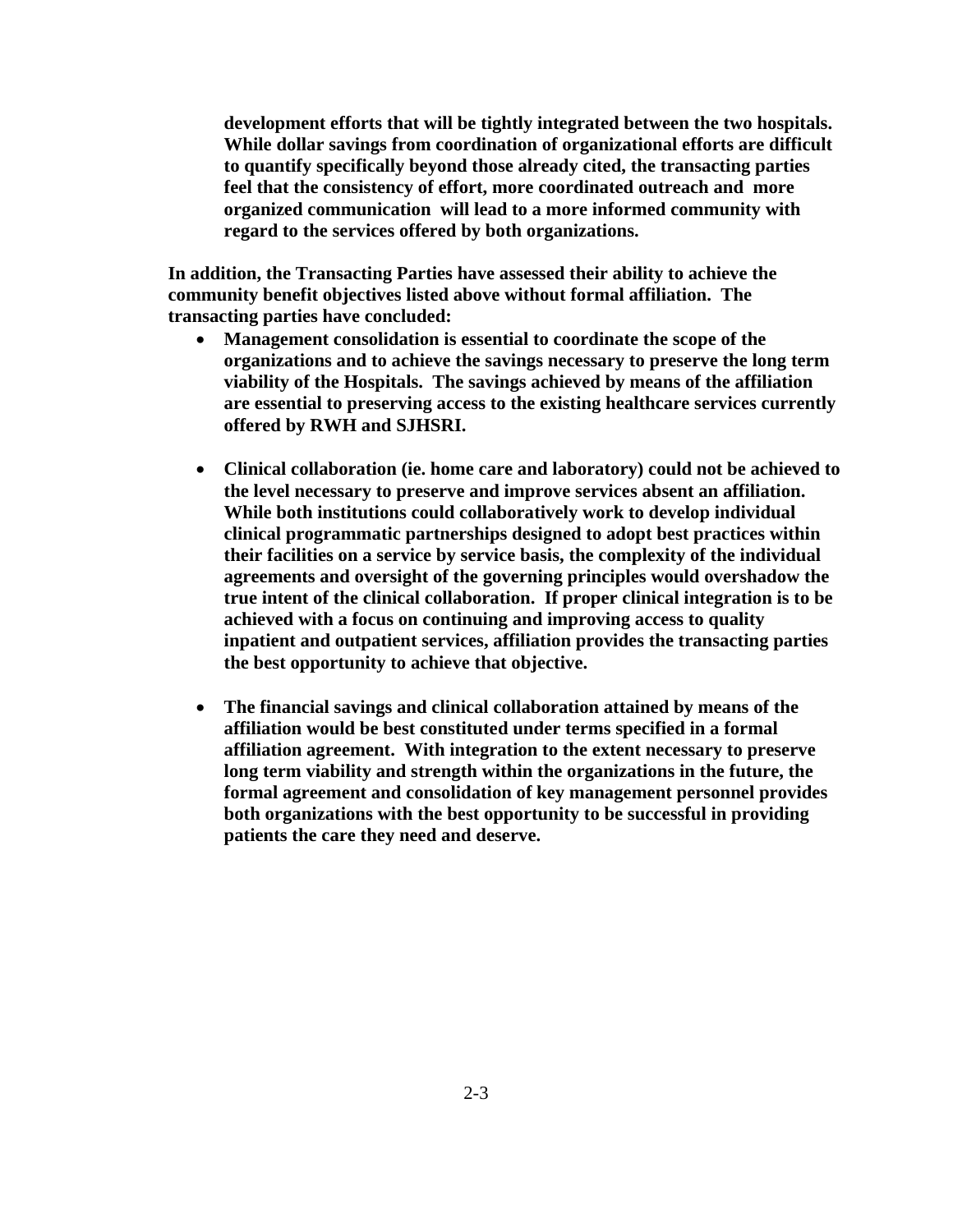3. Name and address of each transacting party and the affiliate hospitals of the transacting parties (Please copy the chart as needed):

 $\overline{ }$ 

| Name:    | St. Joseph Health Services of Rhode Island | Telephone: 401-456-3000 |            |
|----------|--------------------------------------------|-------------------------|------------|
| Address: | 200 High Service Avenue, North Providence  | State: RI               | Zip: 02904 |
|          |                                            |                         |            |
| Name:    | Roger Williams Hospital                    | Telephone: 401-456-2000 |            |
| Address: | 825 Chalkstone Avenue, Providence          | State: RI               | Zip: 02908 |
|          |                                            |                         |            |
| Name:    | <b>Roger Williams Medical Center</b>       | Telephone: 401-456-2000 |            |
| Address: | 825 Chalkstone Avenue, Providence          | State: RI               | Zip: 02908 |
|          |                                            |                         |            |
| Name:    | <b>CCHP Health Partners</b>                | Telephone: 401-456-2000 |            |
| Address: | 825 Chalkstone Avenue, Providence          | State: RI<br>Zip: 02908 |            |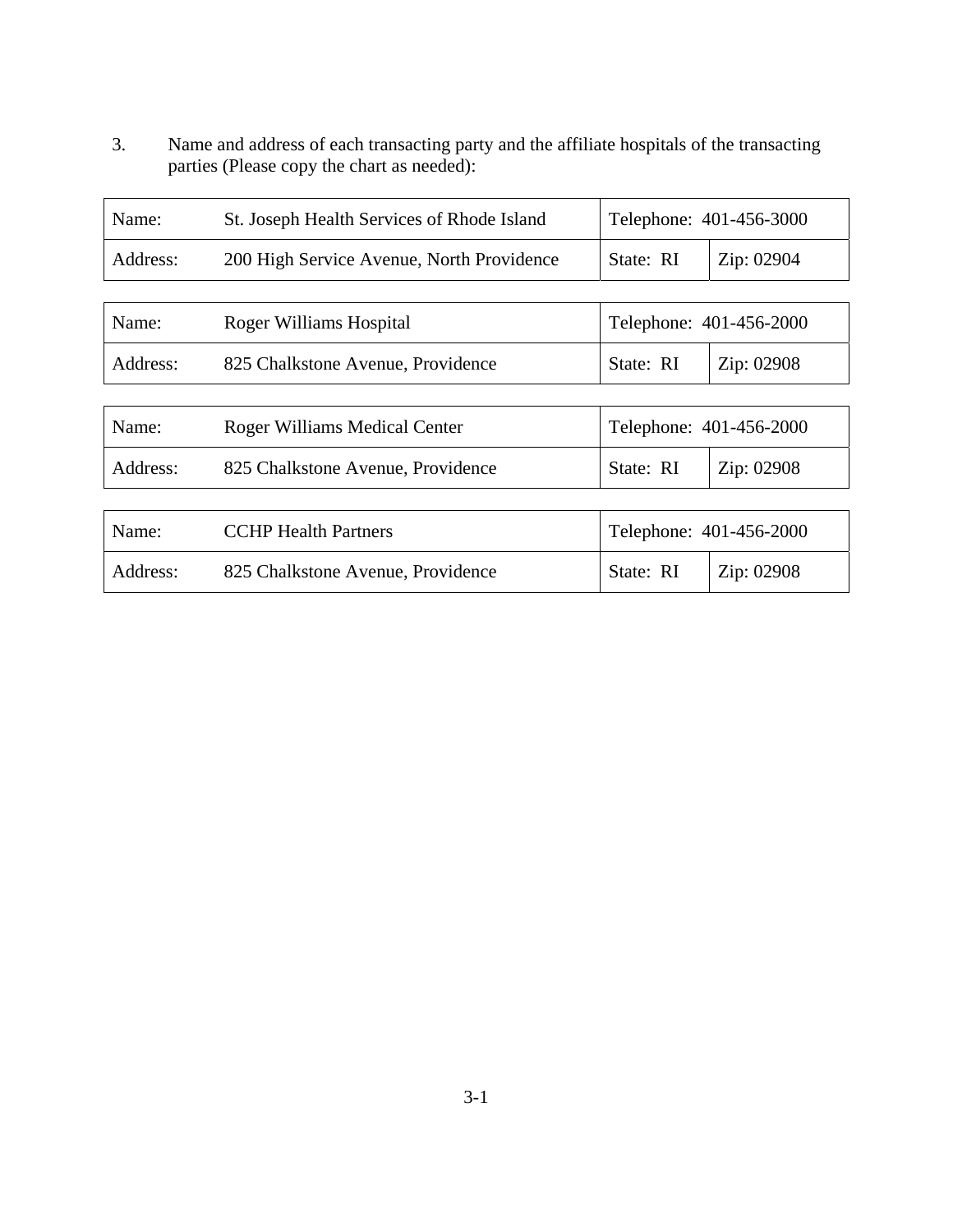4. Name, title, address, phone, fax and e-mail for each transacting party and the affiliate hospitals of the President or CEO (Please copy the chart as needed):

## **St. Joseph Health Services of Rhode Island ("SJHSRI"):**

| Name:  | John M. Fogarty, President and CEO                 | Telephone: 401-456-3020 |                          |
|--------|----------------------------------------------------|-------------------------|--------------------------|
|        | Address: 200 High Service Avenue, North Providence |                         | State: RI $ $ Zip: 02904 |
| Email: | jfogarty@saintjosephri.com                         | Fax: 401-456-3028       |                          |

# **Roger Williams Hospital/Roger Williams Medical Center ("RWH/RWMC"):**

| Name:  | Kenneth H. Belcher, President and CEO      | Telephone: 401-456-2025 |                        |
|--------|--------------------------------------------|-------------------------|------------------------|
|        | Address: 825 Chalkstone Avenue, Providence |                         | State: RI   Zip: 02908 |
| Email: | kbelcher@rwmc.org                          | Fax: 401-456-2029       |                        |

# **CCHP Health Partners ("CCHP"):**

| Name:  | Kenneth H. Belcher, President and CEO      |                   | Telephone: 401-456-2025  |
|--------|--------------------------------------------|-------------------|--------------------------|
|        | Address: 825 Chalkstone Avenue, Providence |                   | State: RI $ $ Zip: 02908 |
| Email: | kbelcher@rwmc.org                          | Fax: 401-456-2029 |                          |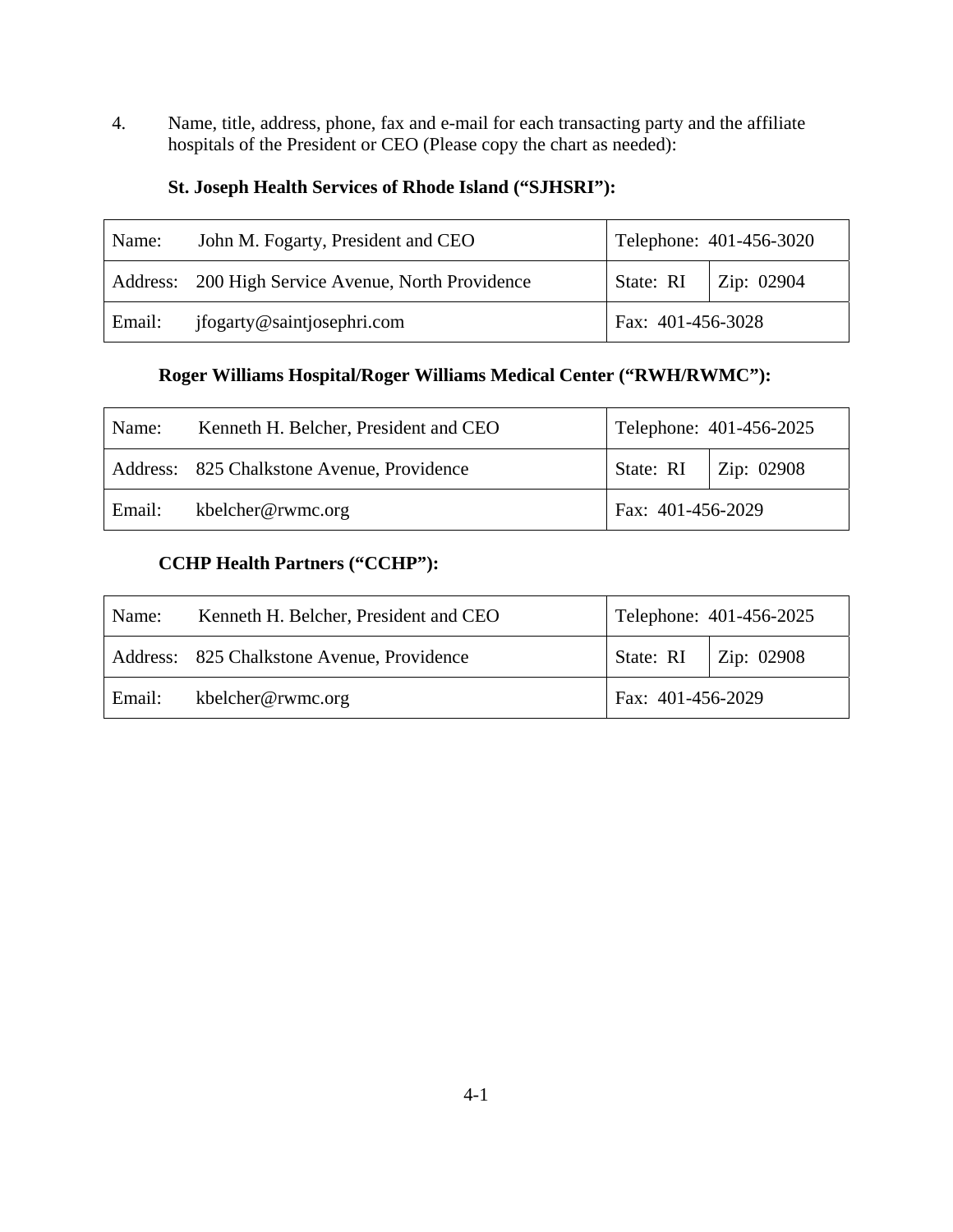5. Name, title, address, phone, fax and e-mail of one contact person for each transacting party for this application process (only if different from the President/CEO in Question 3):

# **For SJHSRI:**

| Name:  | Patricia K. Rocha, Attorney                                    | Telephone: 401-274-7200 |                    |
|--------|----------------------------------------------------------------|-------------------------|--------------------|
|        | Address: One Citizens Plaza, 8 <sup>th</sup> Floor, Providence | State: RI               | $\vert$ Zip: 02908 |
| Email: | procha@apslaw.com                                              | Fax: 401-351-4607       |                    |

#### **For RWH/RWMC:**

| Name:  | Kimberly A. O'Connell                      | Telephone: 401-456-2498 |  |
|--------|--------------------------------------------|-------------------------|--|
|        | Address: 825 Chalkstone Avenue, Providence | State: RI   Zip: 02908  |  |
| Email: | koconnell@rwmc.org                         | Fax: 401-456-2029       |  |

# **For CCHP:**

| Name:  | Patricia K. Rocha, Attorney                                    | Telephone: 401-274-7200 |                    |
|--------|----------------------------------------------------------------|-------------------------|--------------------|
|        | Address: One Citizens Plaza, 8 <sup>th</sup> Floor, Providence | State: RI               | $\vert$ Zip: 02908 |
| Email: | procha@apslaw.com                                              | Fax: 401-351-4607       |                    |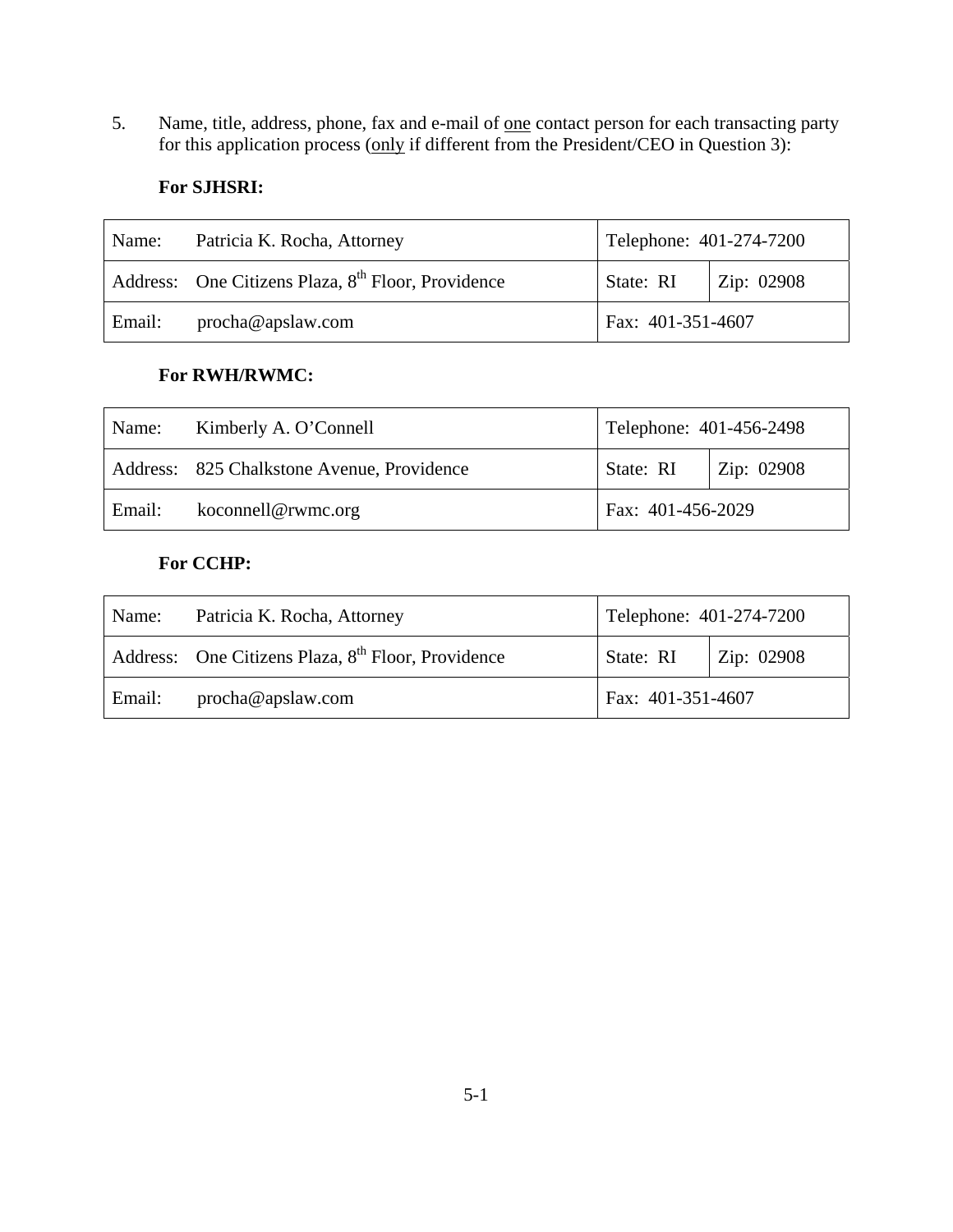6. **EXISTING AFFILIATE HOSPITALS OF THE TRANSACTING PARTIES:** For each existing affiliate hospital of the transacting parties, please provide the following information and attach a copy of the current license (Please copy the chart as needed):

| License Category:                                    |                                                          |
|------------------------------------------------------|----------------------------------------------------------|
| Hospital                                             |                                                          |
| Name of Facility:                                    | License Number:                                          |
| <b>Saint Joseph Health Services of Rhode Island</b>  | HOS00110                                                 |
| <b>Our Lady of Fatima Hospital</b>                   |                                                          |
| Address:                                             | Telephone Number:                                        |
| 200 High Service Avenue                              | $(401)$ 456-3000                                         |
| North Providence, RI 02904                           |                                                          |
|                                                      |                                                          |
| Individual<br>Type of Ownership                      | Partnership $X$ Corporation $\Box$ Limited Liability Co. |
|                                                      |                                                          |
| Tax Status: $\_\_$ For-Profit $\_\_X\_\_$ Non-Profit |                                                          |

| License Category:<br>Approved and Licensed Hospital Component                                                     |                                       |
|-------------------------------------------------------------------------------------------------------------------|---------------------------------------|
| Name of Facility:<br><b>St. Joseph Hospital for Specialty Care</b>                                                | License Number:<br>HOS00110-02        |
| Address:<br>21 Peace Street, Providence, RI 02907                                                                 | Telephone Number:<br>$(401)$ 456-4000 |
| Type of Ownership $\_\_\_$ Individual $\_\_\_$ Partnership $\_\_X\_\_$ Corporation $\_\_\_$ Limited Liability Co. |                                       |
| $\text{Tax Status:}$ _ _ For-Profit _X_ Non-Profit                                                                |                                       |

| License Category:<br>Approved and Licensed Hospital Component |                                                           |
|---------------------------------------------------------------|-----------------------------------------------------------|
| Name of Facility:<br><b>Fatima Health Center</b>              | License Number:<br>HOS00110-15                            |
|                                                               |                                                           |
| Address:                                                      | Telephone Number:                                         |
| 40 Broad Street, Pawtucket, RI 02860                          | $(401)$ 726-3815                                          |
| Individual<br>Type of Ownership                               | Partnership $X$ Corporation $\quad$ Limited Liability Co. |
| Tax Status: __ For-Profit $X$ Non-Profit                      |                                                           |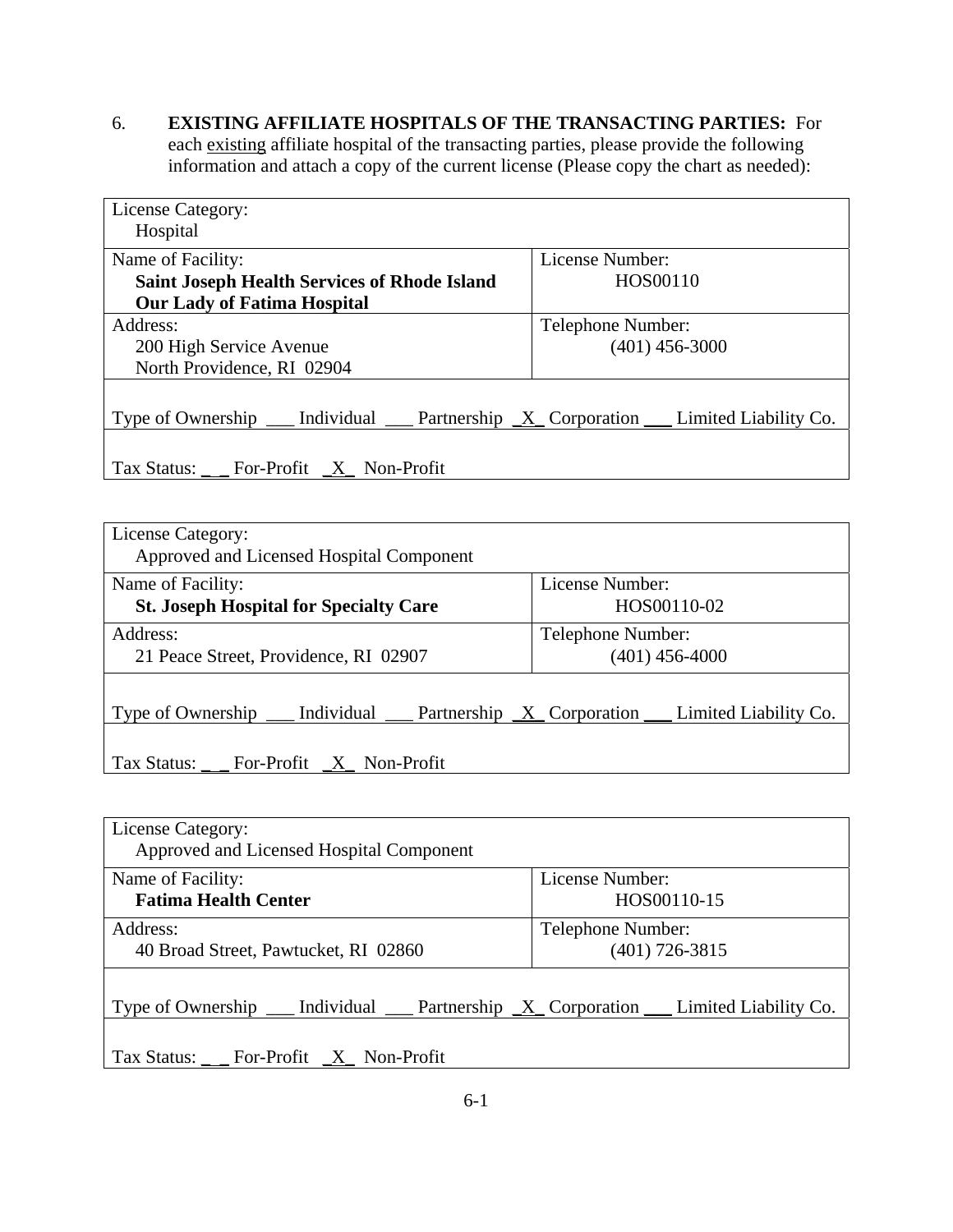| License Category:<br>Approved and Licensed Hospital Component                                                 |                                        |
|---------------------------------------------------------------------------------------------------------------|----------------------------------------|
| Name of Facility:<br>Greenville Rehab/St. Joseph Lab & Radiology                                              | License Number:<br>HOS00110-03         |
| Address:<br>466 Putnam Pike, Greenville, RI 02828                                                             | Telephone Number:<br>401-456-3915/3916 |
| Type of Ownership $\_\_\$ Individual $\_\_\$ Partnership $X_\_\_$ Corporation $\_\_\_\$ Limited Liability Co. |                                        |
| Tax Status: $\frac{\ }{\ }$ For-Profit $\frac{X}{X}$ Non-Profit                                               |                                        |

| License Category:<br>Approved and Licensed Hospital Component                                                          |                   |
|------------------------------------------------------------------------------------------------------------------------|-------------------|
| Name of Facility:                                                                                                      | License Number:   |
| <b>St. Joseph Outpatient Rehabilitation</b>                                                                            | HOS00110-16       |
| Address:                                                                                                               | Telephone Number: |
| 1637 Mineral Spring Avenue                                                                                             | 401-456-3950      |
| North Providence, RI 02904                                                                                             |                   |
| Type of Ownership $\_\_\_\$ Individual $\_\_\_\$ Partnership $\_\_\_\_\$ Corporation $\_\_\_\_\$ Limited Liability Co. |                   |
| Tax Status: $\frac{\ }{\ }$ For-Profit $\frac{X}{X}$ Non-Profit                                                        |                   |

| License Category:                                               |                                                                      |
|-----------------------------------------------------------------|----------------------------------------------------------------------|
| Hospital                                                        |                                                                      |
| Name of Facility:                                               | License Number:                                                      |
| <b>Roger Williams Hospital</b>                                  | HOS00108                                                             |
| Address:<br>825 Chalkstone Avenue, Providence, RI 02908         | Telephone Number:<br>401-456-2000                                    |
| Type of Ownership _____                                         | Individual ___ Partnership $X$ Corporation ___ Limited Liability Co. |
| Tax Status: $\frac{\ }{\ }$ For-Profit $\frac{X}{X}$ Non-Profit |                                                                      |

**Copies of the current licenses for the above referenced entities are included in Exhibits [1\(A\)](TAB 1A.pdf) and [1\(B\).](TAB 1B.pdf)**

**The Transacting Parties have produced all responsive documents.**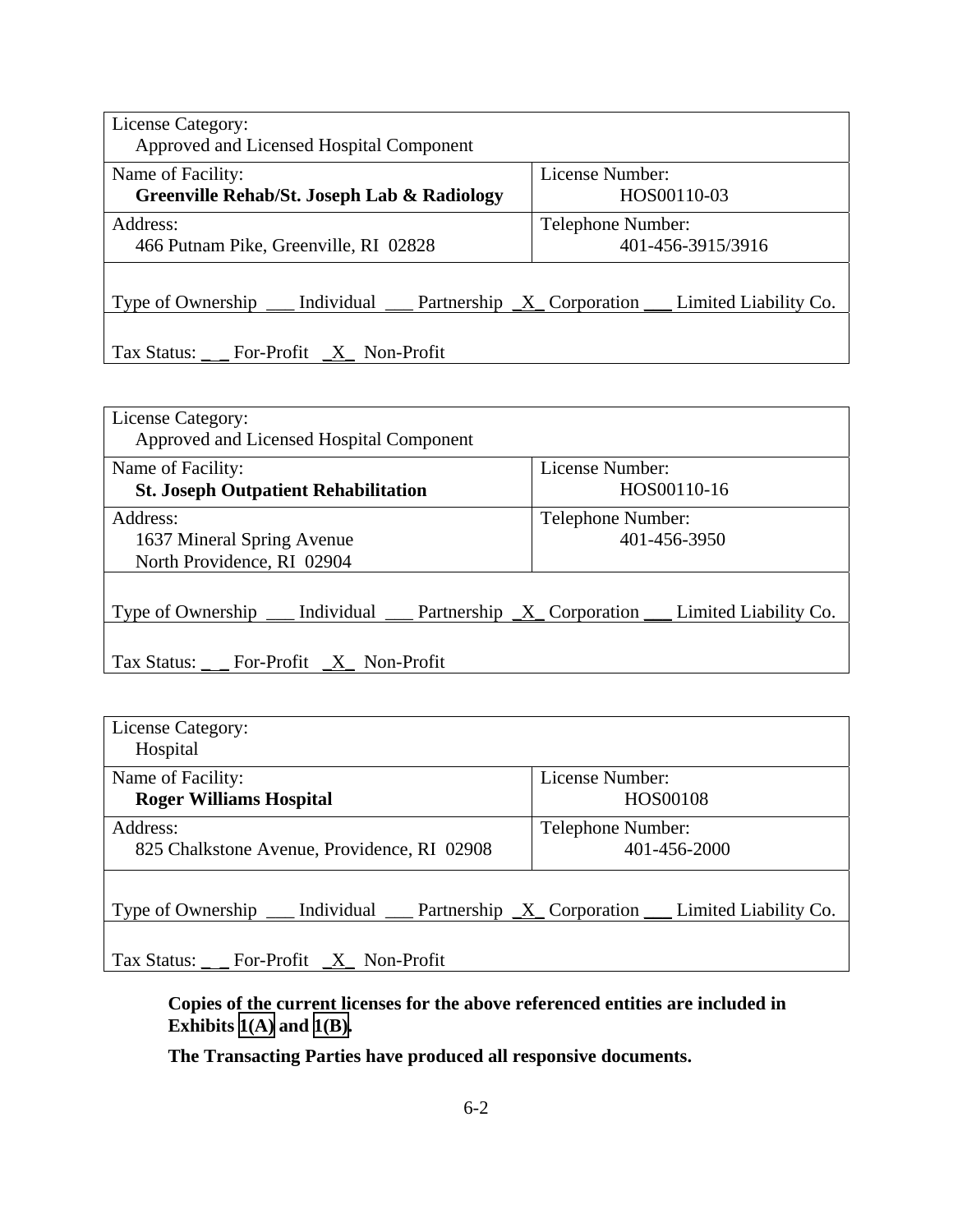# 7. **PROPOSED AFFILIATE HOSPITALS OF THE TRANSACTING PARTY**

**HOSPITALS:** For each proposed affiliate hospitals of the transacting parties, please provide the following information and attach a copy of the current license (Please copy the chart as needed):

| License Category:<br>Hospital                                                                                     |                       |  |
|-------------------------------------------------------------------------------------------------------------------|-----------------------|--|
| Name of Facility:                                                                                                 | License Number:       |  |
| <b>Saint Joseph Health Services of Rhode Island</b>                                                               | <b>TO BE ASSIGNED</b> |  |
| <b>Our Lady of Fatima Hospital</b>                                                                                |                       |  |
| Address:                                                                                                          | Telephone Number:     |  |
| 200 High Service Avenue                                                                                           | $(401)$ 456-3000      |  |
| North Providence, RI 02904                                                                                        |                       |  |
| Type of Ownership $\_\_\_$ Individual $\_\_\_$ Partnership $\_\_X\_\_$ Corporation $\_\_\_$ Limited Liability Co. |                       |  |
| Tax Status: __ For-Profit _X_ Non-Profit                                                                          |                       |  |
|                                                                                                                   |                       |  |
| License Category:<br>Approved and Licensed Hospital Component                                                     |                       |  |
| Name of Facility:                                                                                                 | License Number:       |  |
| <b>St. Joseph Hospital for Specialty Care</b>                                                                     | <b>TO BE ASSIGNED</b> |  |
| Address:                                                                                                          | Telephone Number:     |  |
| 21 Peace Street, Providence, RI 02907                                                                             | $(401)$ 456-4000      |  |
| Type of Ownership $\_\_\_$ Individual $\_\_\_$ Partnership $\_\_X\_\_$ Corporation $\_\_\_$ Limited Liability Co. |                       |  |
|                                                                                                                   |                       |  |
| Tax Status: For-Profit X Non-Profit                                                                               |                       |  |
|                                                                                                                   |                       |  |

| License Category:<br>Approved and Licensed Hospital Component                                           |                       |
|---------------------------------------------------------------------------------------------------------|-----------------------|
| Name of Facility:                                                                                       | License Number:       |
| <b>Fatima Health Center</b>                                                                             | <b>TO BE ASSIGNED</b> |
| Address:                                                                                                | Telephone Number:     |
| 40 Broad Street, Pawtucket, RI 02860                                                                    | $(401)$ 726-3815      |
| Type of Ownership $\_\_$ Individual $\_\_$ Partnership $\_\_X$ Corporation $\_\_$ Limited Liability Co. |                       |
| $\text{Tax Status:}_{\_}$ For-Profit $\_\text{X}$ Non-Profit                                            |                       |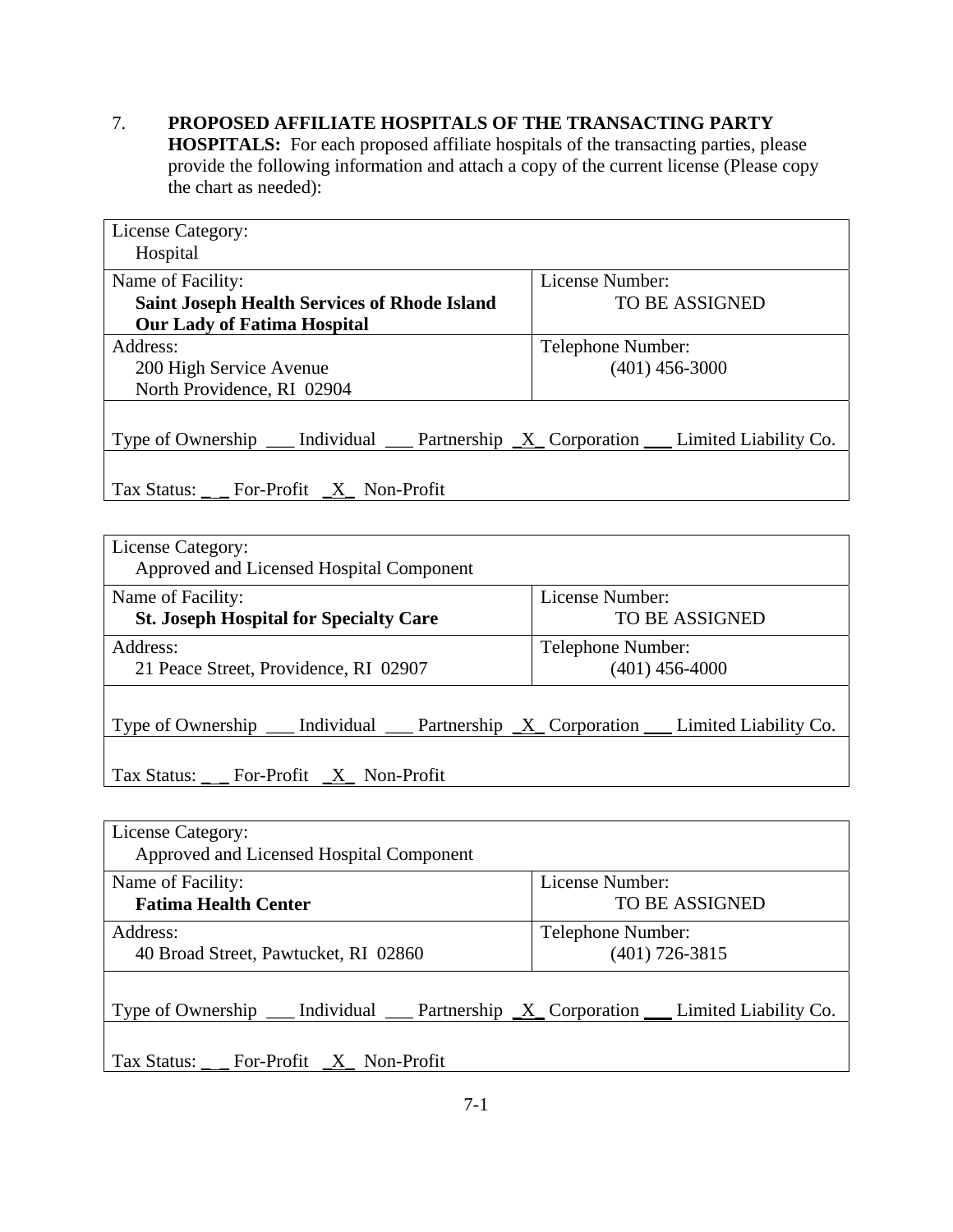| License Category:<br>Approved and Licensed Hospital Component                                                 |                                          |  |
|---------------------------------------------------------------------------------------------------------------|------------------------------------------|--|
| Name of Facility:<br>Greenville Rehab/St. Joseph Lab & Radiology                                              | License Number:<br><b>TO BE ASSIGNED</b> |  |
| Address:<br>466 Putnam Pike, Greenville, RI 02828                                                             | Telephone Number:<br>401-456-3915/3916   |  |
| Type of Ownership $\_\_\$ Individual $\_\_\$ Partnership $X_\_\_$ Corporation $\_\_\_\$ Limited Liability Co. |                                          |  |
| Tax Status: $\_\_$ For-Profit $\_\_X\_\_$ Non-Profit                                                          |                                          |  |

| License Category:<br>Approved and Licensed Hospital Component                                                        |                       |  |
|----------------------------------------------------------------------------------------------------------------------|-----------------------|--|
| Name of Facility:                                                                                                    | License Number:       |  |
| <b>St. Joseph Outpatient Rehabilitation</b>                                                                          | <b>TO BE ASSIGNED</b> |  |
| Address:                                                                                                             | Telephone Number:     |  |
| 1637 Mineral Spring Avenue                                                                                           | 401-456-3950          |  |
| North Providence, RI 02904                                                                                           |                       |  |
| Type of Ownership $\_\_\_\$ Individual $\_\_\_\$ Partnership $\_\_\_\$ X Corporation $\_\_\_\$ Limited Liability Co. |                       |  |
| Tax Status: ___ For-Profit _X_ Non-Profit                                                                            |                       |  |

| License Category:<br>Hospital                                                                                 |                                   |
|---------------------------------------------------------------------------------------------------------------|-----------------------------------|
| Name of Facility:                                                                                             | License Number:                   |
| <b>Roger Williams Hospital</b>                                                                                | <b>TO BE ASSIGNED</b>             |
| Address:<br>825 Chalkstone Avenue, Providence, RI 02908                                                       | Telephone Number:<br>401-456-2000 |
| $\Box$ Individual $\Box$ Partnership $X_{\Box}$ Corporation $\Box$ Limited Liability Co.<br>Type of Ownership |                                   |
| Tax Status: _ _ For-Profit _X_ Non-Profit                                                                     |                                   |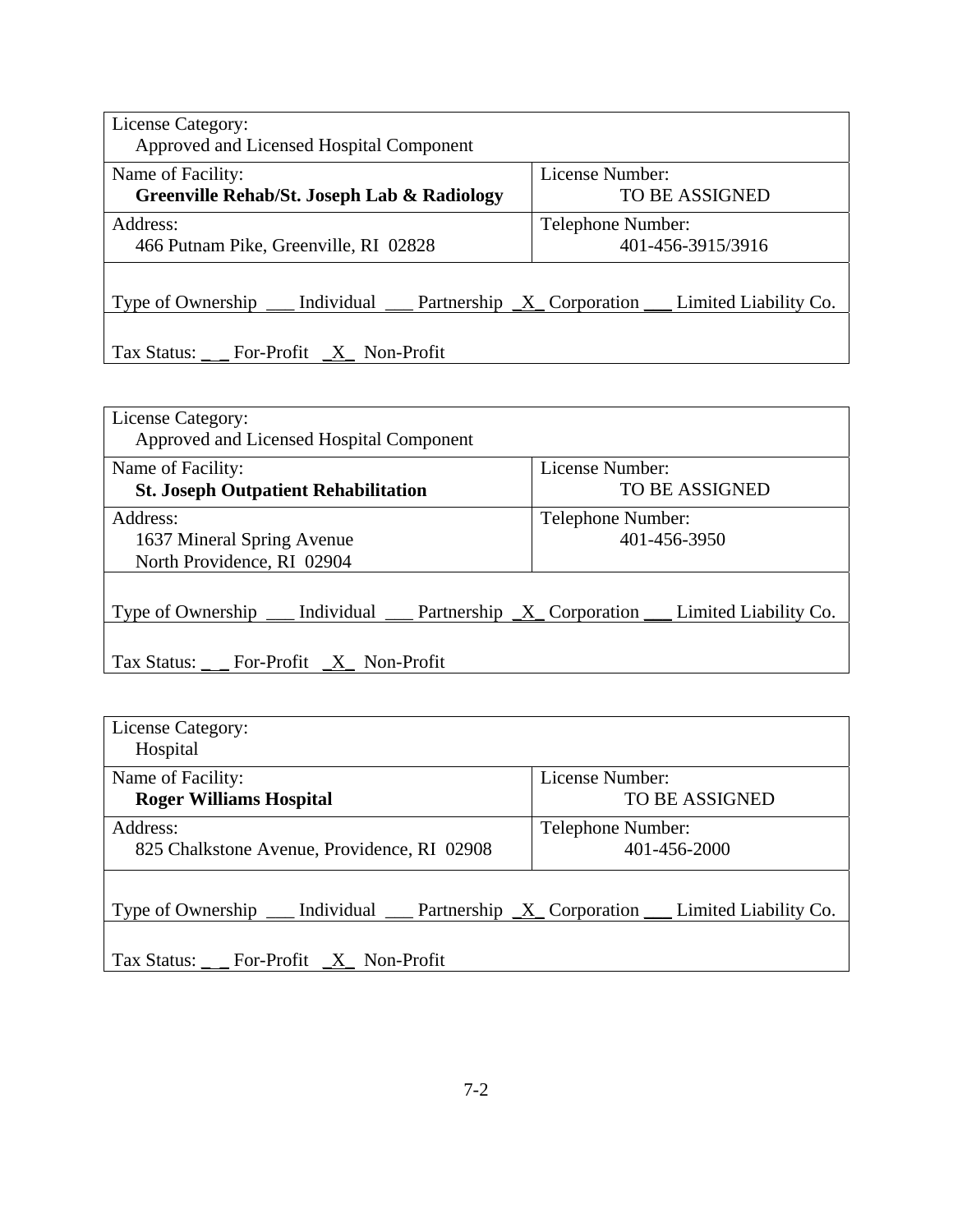8. Estimate the date for the implementation of the proposed conversion, if approved:

Month/Year: **8 / 09 assuming approval from the Department of Health and Attorney General and all other conditions precedent to closing having been satisfied.**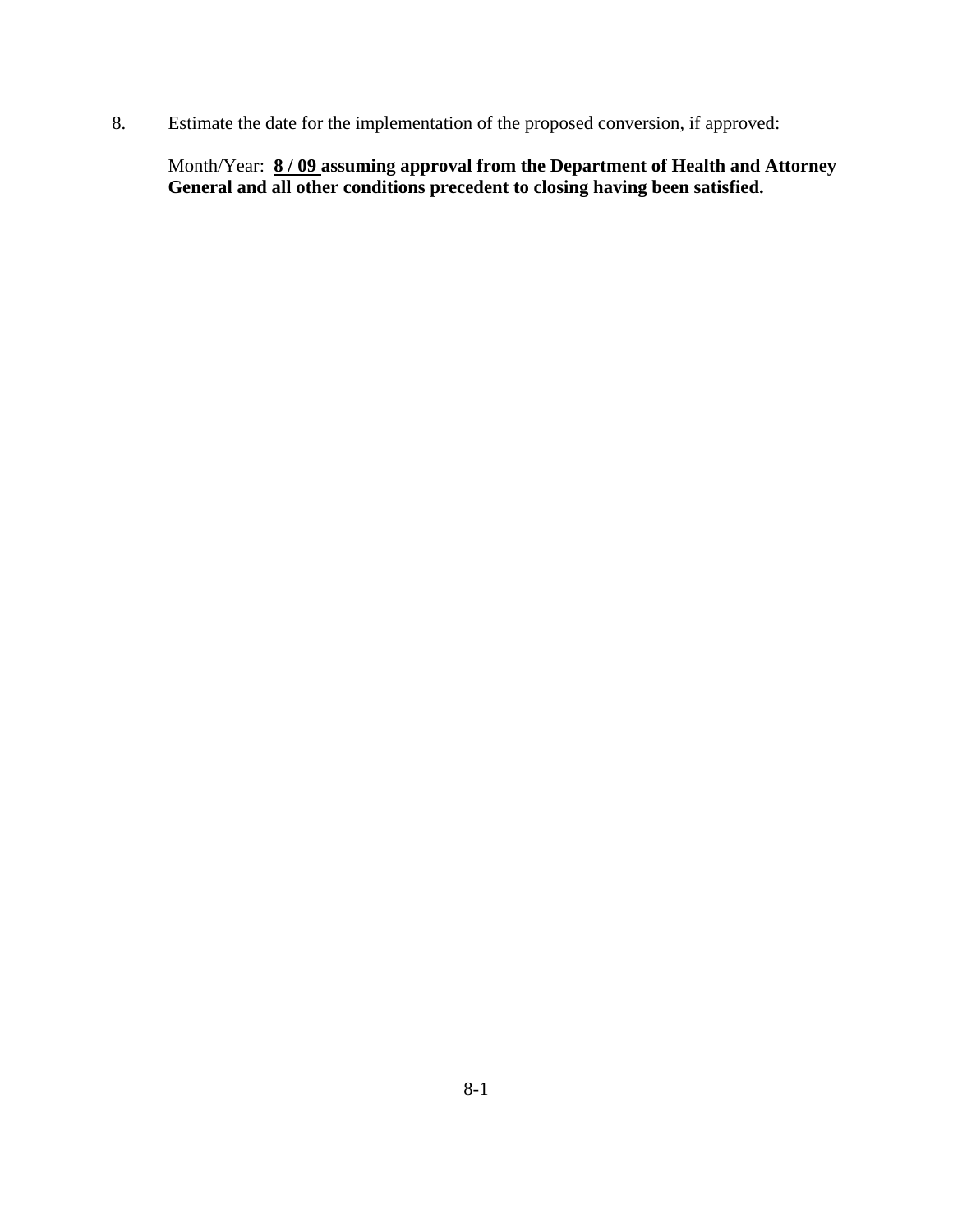9. Please provide a copy of the current health care facility's license(s) for the transacting parties and their affiliates.

**See Exhibits [1\(A\),](TAB 1A.pdf) [1\(B\),](TAB 1B.pdf) [2\(A\)](TAB 2A.pdf) and [2\(B\).](TAB 2B.pdf)** 

**The Transacting Parties have produced all responsive documents.**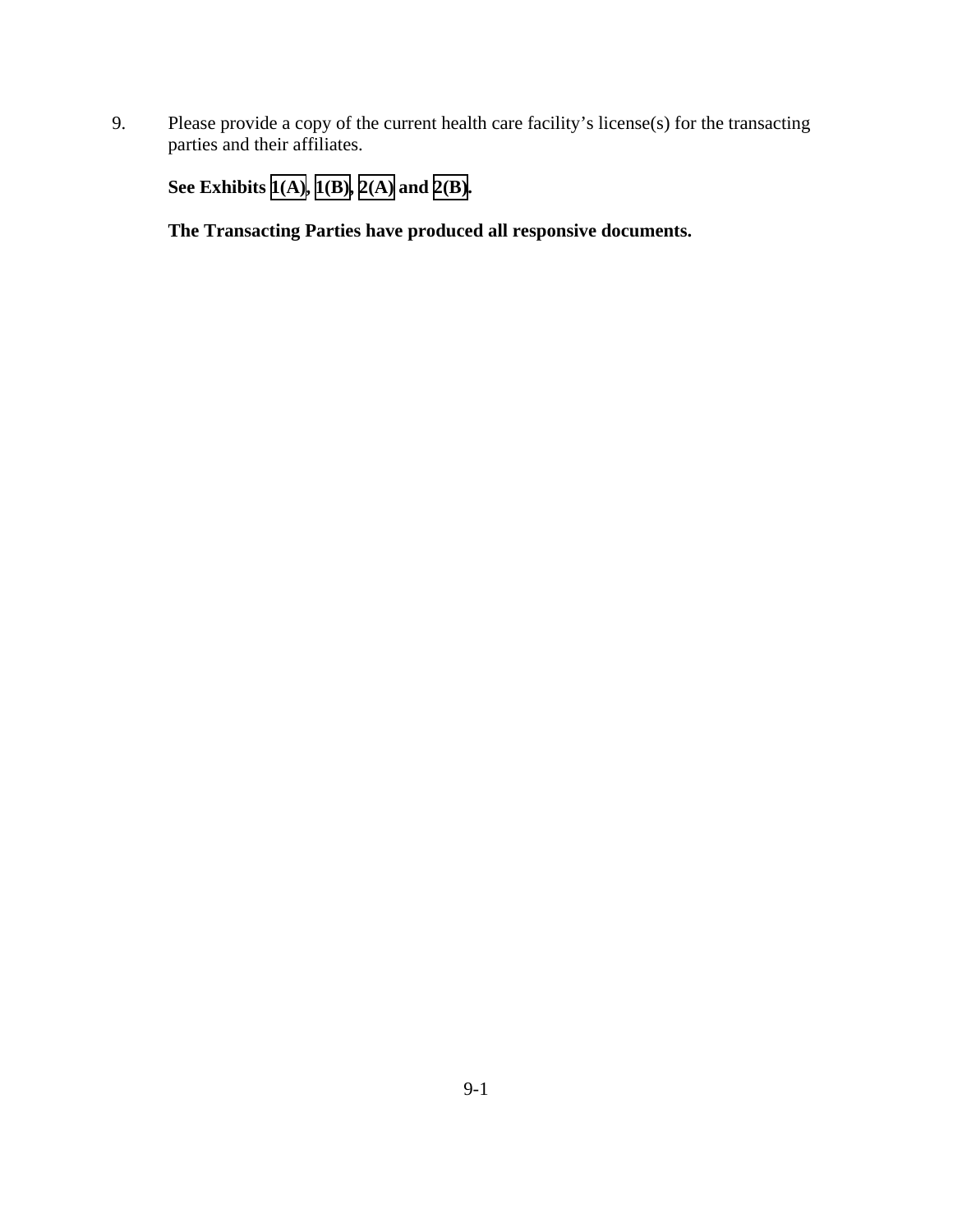10. Please provide the name, address, phone number, occupation, and tenure of all officers, members of the board of directors, trustees, executives, and senior level managers, including for each position, current persons and persons holding position during the past three (3) years.

**For SJHSRI, see Exhibit [3\(A\)](TAB 3A.pdf) and Exhibit [73](TAB 73.pdf) which includes information for Administrative Staff from 2008 to the present.** 

**For RWH/RWMC, see Exhibit [3\(B\).](TAB 3B.pdf) The 2009 RWH administrative staff is the same as constituted in 2008.** 

**For CCHP, it is contemplated that Edwin J. Santos and Rev. Monsignor Paul D. Theroux will serve as Chair and Vice Chair, respectively, of CCHP. Kenneth H. Belcher and John H. Fogarty will serve as President and Chief Executive Officer, and Executive Vice President and Chief Operating Officer, respectively of CCHP. The remaining officers, directors, board members, and senior level managers have not been determined as of the date of filing.** 

**The addresses of Messrs. Santos, Belcher and Fogarty and Rev. Monsignor Theroux are:** 

| Name:                   | Edwin J. Santos                                               |
|-------------------------|---------------------------------------------------------------|
| <b>Home Address:</b>    | 234 Mourning Dove Drive, Saunderstown, RI 02874               |
| <b>Business Address</b> | One Citizens Plaza, Providence, RI 02903                      |
| <b>Occupation:</b>      | Executive Vice President and General Auditor, RBS Citizens NA |
|                         | <b>Position with Entity:</b>   Chairman and Treasurer         |

| Name:                                        | Monsignor Paul Theroux, JCL                                        |
|----------------------------------------------|--------------------------------------------------------------------|
| <b>Home Address:</b>                         | Saint Margaret's Rectory, 1098 Pawtucket Avenue, Rumford, RI 02916 |
| <b>Business Address</b>                      | One Cathedral Square, Providence, RI 02903-3695                    |
| <b>Occupation:</b>                           | Vicar General, Diocesan Office Building                            |
| <b>Position with Entity:</b>   Vice Chairman |                                                                    |

| Name:                        | Kenneth Belcher                                                      |
|------------------------------|----------------------------------------------------------------------|
| <b>Home Address:</b>         | 115 Monatiquot Avenue, Braintree, MA 02184                           |
| <b>Business Address</b>      | 825 Chalkstone Avenue, Providence, RI 02908-4735                     |
| <b>Occupation:</b>           | President and Chief Executive Officer, Roger Williams Medical Center |
| <b>Position with Entity:</b> | President                                                            |

| Name:                        | John Fogarty                                                            |
|------------------------------|-------------------------------------------------------------------------|
| <b>Home Address:</b>         | 41 Alfred Drowne Road, Barrington, RI 02806                             |
| <b>Business Address</b>      | 200 High Service Avenue, North Providence, RI 02904                     |
| <b>Occupation:</b>           | President and Chief Executive Officer, St. Joseph Health Services of RI |
| <b>Position with Entity:</b> | Secretary                                                               |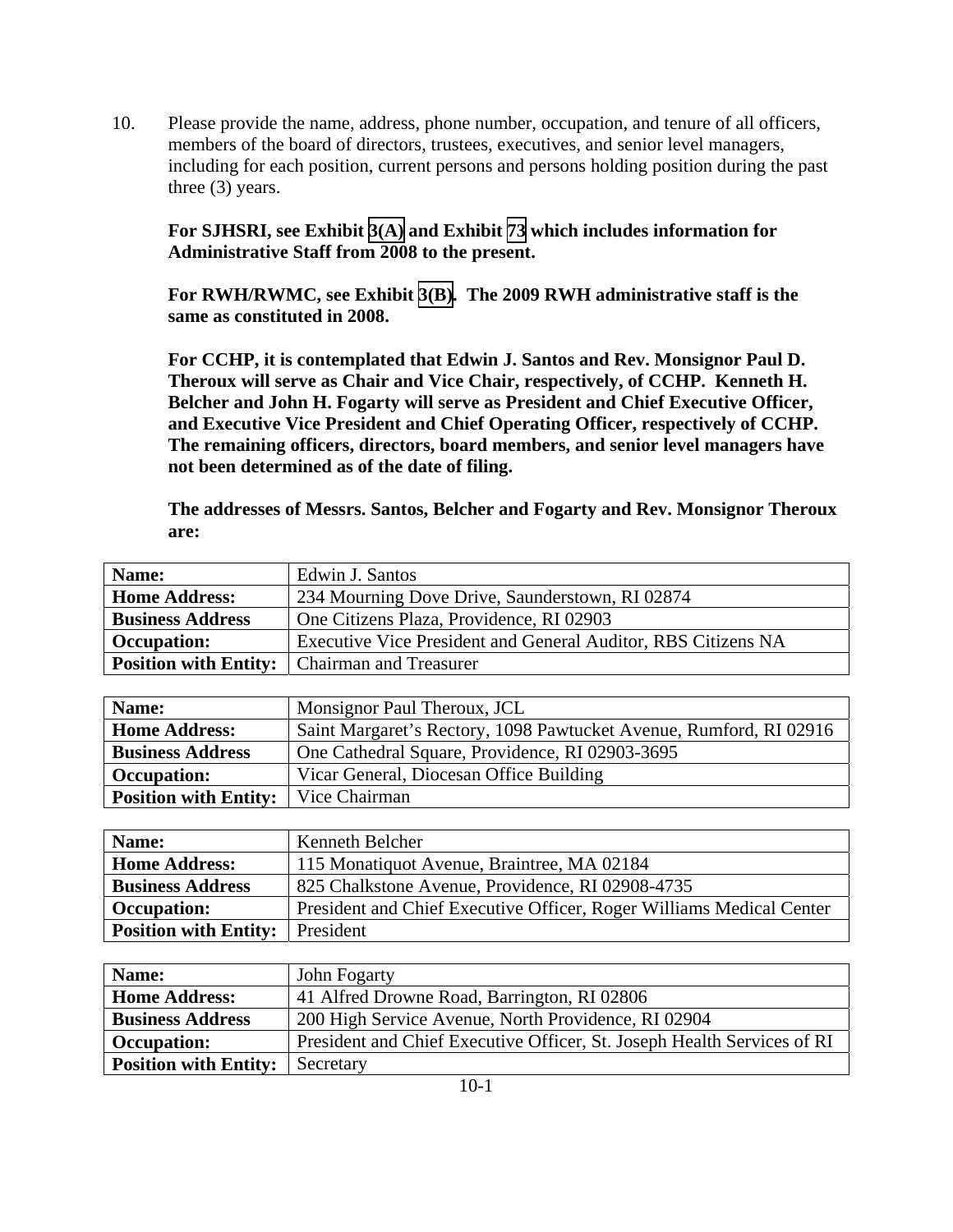11. Please provide a list of all committees, subcommittees, task forces, or similar entities of the board of directors or trustees, including a short description of the purpose of each committee, subcommittee, task force, or similar entity and the name, address, phone number, occupation, and tenure of each member.

**For SJHSRI, see Exhibit [4\(A\)a](TAB 4A.pdf)nd Exhibit [74](TAB 74.pdf) which includes a description of the purpose of each committee, subcommittee, Task Force or similar entity. The name, address, phone number, occupation and tenure of each member is set forth in Exhibit [3\(A\)](TAB 3A.pdf) and Exhibit [73](TAB 73.pdf).** 

**For RWH/RWMC, see Exhibit [4\(B\).](TAB 4B.pdf)** 

**There are no committees, subcommittees, task forces or similar entities of the board of directors or trustees of CCHP.**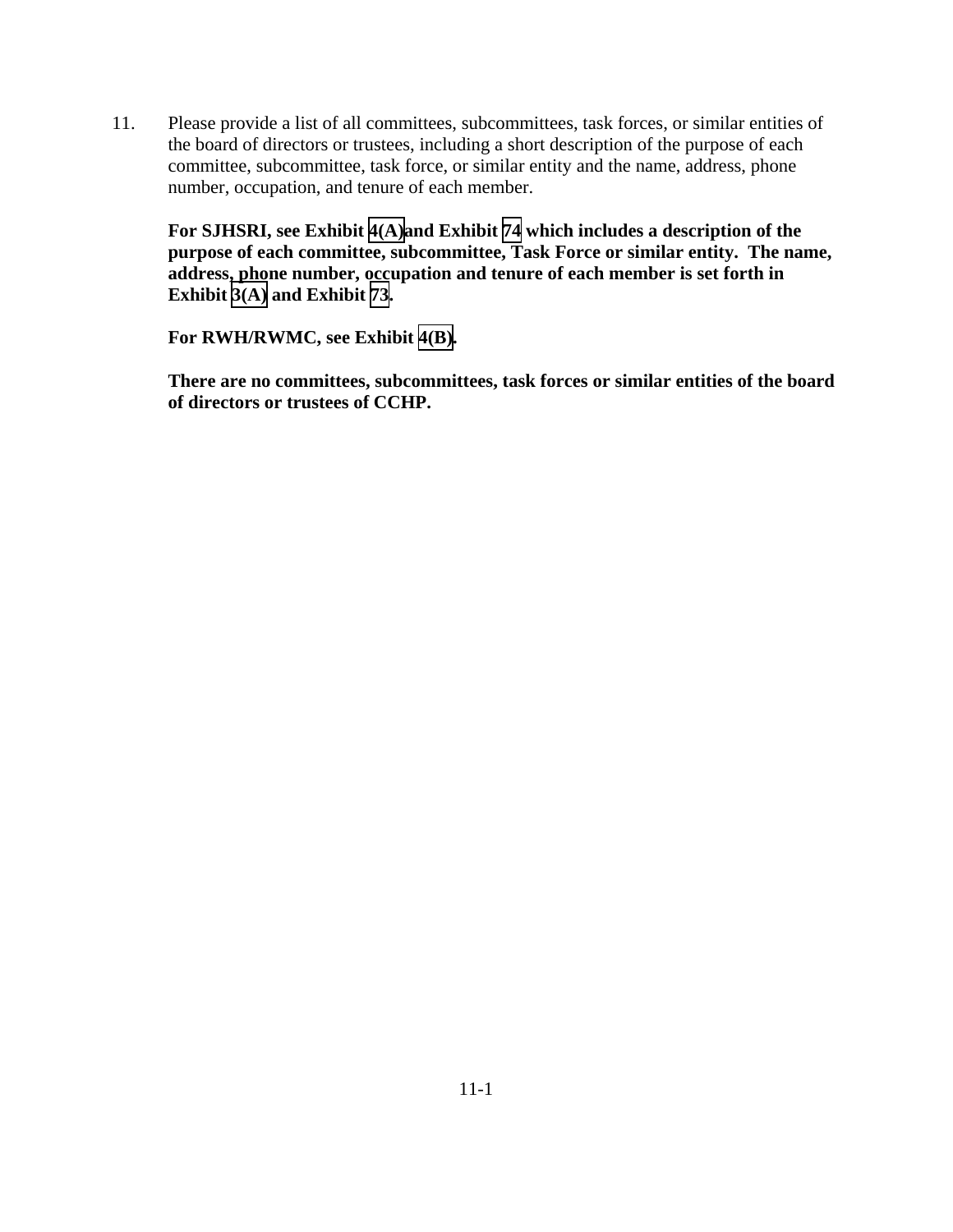- 12. Please provide agenda, meeting packages, and minutes of all meetings of the board of directors or trustees and any of its committees, subcommittees, task forces, or similar entities that occurred within the two (2) year period prior to submission of the application (beginning with January 1) to the present; including:
	- a. Finance committee;
	- b. Any committee, which existed and/or was formed to study and/or discuss the proposed conversion;
	- c. Any committee, which existed and/or was formed to study and/or discuss any and all potential "partners" (including affiliations, mergers, acquisitions, purchases, or the like); and
	- d. Any committee, task force and/or other entity that discussed the proposed conversion and/or any other potential "partners" as described in subsection (c) above.

**For SJHSRI, see Confidential Exhibit [5\(A\),](CFD.pdf) Confidential Exhibit [75\(A\)](CFD.pdf) and Confidential Exhibit [135](CFD.pdf) at C021572-C021577 for the 12/10/08 Board of Trustees presentation.** 

**For RWH/RWMC, see Confidential Exhibit [5\(B\),](CFD.pdf) Confidential Exhibit [75\(B\)](CFD.pdf), Confidential Exhibit [135](CFD.pdf) and Confidential Exhibit [133](CFD.pdf), which includes minutes previously submitted with redactions in unredacted form.** 

**There are no responsive documents for CCHP.** 

**See indices of meeting minutes included in the indices binder. Confidential Exhibit [133](CFD.pdf) includes indices at C021250-C021254 and C021454 which reference redacted meeting minutes produced with the February, 2009 filing that are now produced unredacted in Confidential Exhibit [133.](CFD.pdf)** 

**Page 1 of the 12/13/07 RHW/RWMC Board of Trustees Annual Meeting is at C015677.** 

**There are no minutes for the 8/9/07 Advisory Board meeting on the Hospital of the Future. See Confidential Exhibit [135](CFD.pdf) at C021578-C021663 for presentation circulated at the 8/9/07 meeting. The 8/08 Subsidiary Oversight Committee was cancelled. The 11/12/08 meeting minutes are at C015644-C015646.** 

**The 3/19/08 and 6/23/08 minutes of the Joint Board of Trustees Affiliation Committee are at C006857-C006859 and C007096-C007098, respectively. There were no meetings of this committee on 4/28/08 or 6/22/08 and no minutes of the 4/30/08 meeting with the Attorney General'office.** 

**The 3/8/07 and 6/19/08 minutes of the RWH Quality & Credentials Committee of**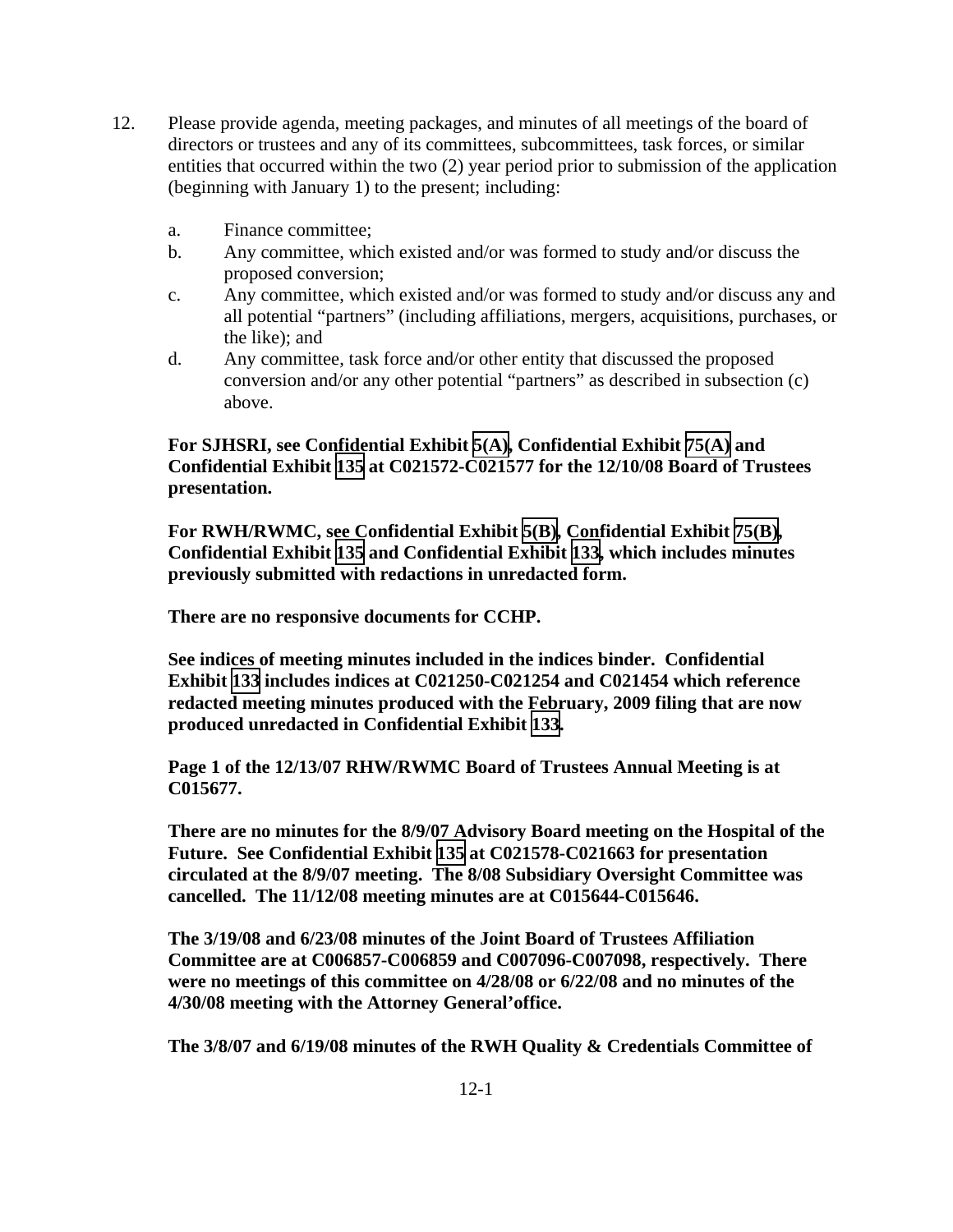**the Board of Trustees are at C006291-C006315 and C015699-C015703, respectively. The RWH 3/27/07 and 9/25/07 Financial Audit Committee minutes are at C005091- C005152 and C005261-C005363, respectively. There was no meeting of the RWH Financial Audit Committee on 8/19/08.** 

**The 8/14/07 meeting of the RWH Investment & Retirement Committee was cancelled. The RWH Quality & Credentials Committee of the Board of Trustees minutes for the 3/29/07 meeting are at C006291-C006315. The index inadvertently listed 3/8/07 as the meeting date.** 

**See Confidential Exhibit [135](CFD.pdf) at C021664-C021665 for RWH 8/20/08 Governance and Nominating Committee minutes.** 

**Except as noted above, the transacting parties have produced all responsive documents for the requested period in Confidential Exhibits [5\(A\)](CFD.pdf) and [5\(B\),](CFD.pdf) Confidential Exhibits [75\(A\)](CFD.pdf), [75\(B\)](CFD.pdf), Confidential Exhibit [133](CFD.pdf) and Confidential Exhibit [135](CFD.pdf).**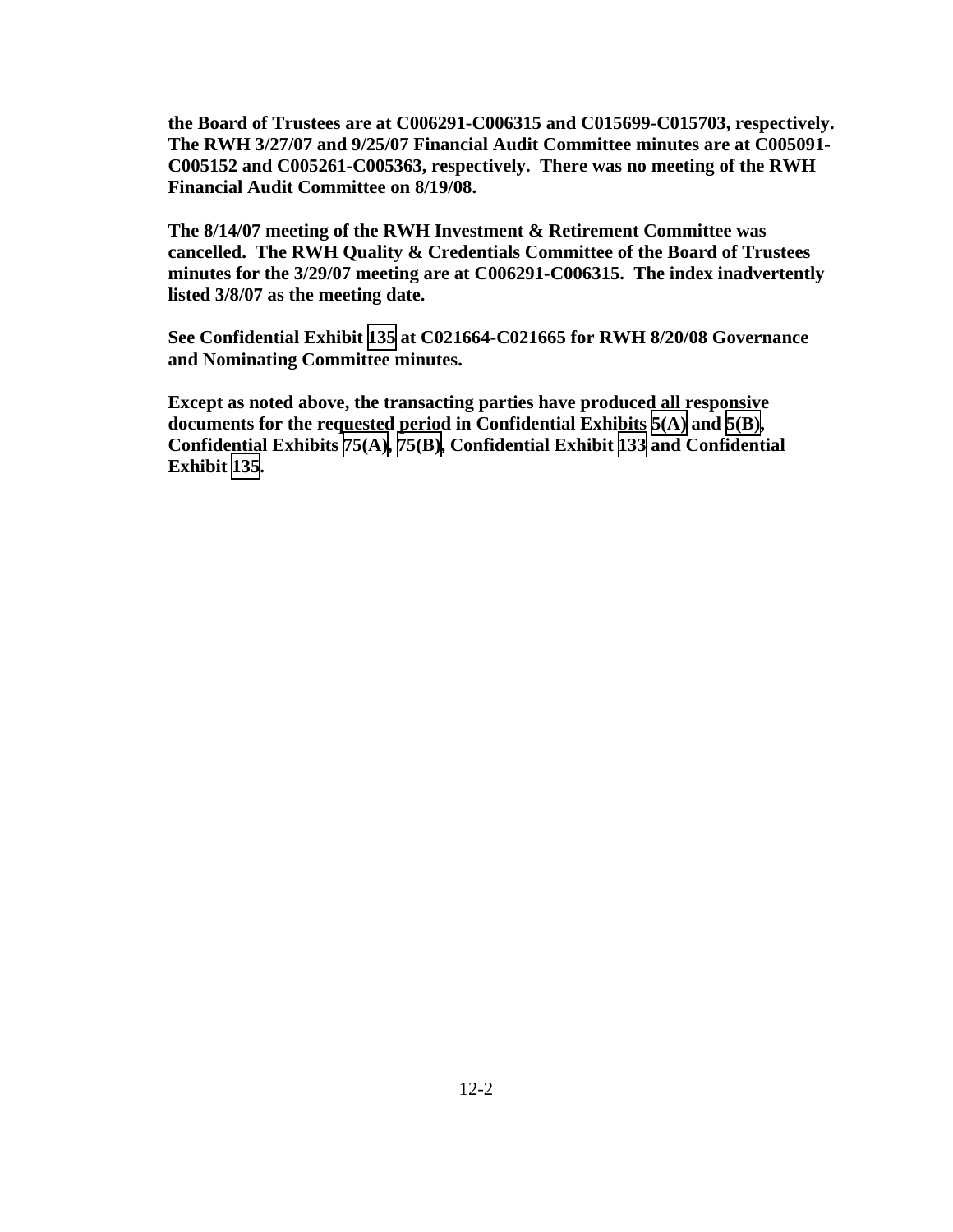- 13. Please provide each of the following applicable documents for each of the transacting parties:
	- a. Certificate and Articles of incorporation and by-laws for corporation;
	- b. Certificate of Partnership and Partnership Agreement (for partnerships);
	- c. Certificates of Organization and Operating Agreement (for limited liability companies).

**For SJHSRI, see Exhibit [6\(A\).](TAB 6A.pdf)** 

**For RWH/RWMC, see Exhibit [6\(B\).](TAB 6B.pdf)** 

**For CCHP, see Exhibit [71](TAB 71.pdf).** 

**See Confidential Exhibit [122](CFD.pdf), bates stamped nos. C019679-19683 and C019684- 19699; C019553-C019556 and C019557-C019572; and C019523-19549, for proposed revisions to articles of incorporation and Bylaws for SJHSRI and RWH and proposed Bylaws for CCHP, respectively.**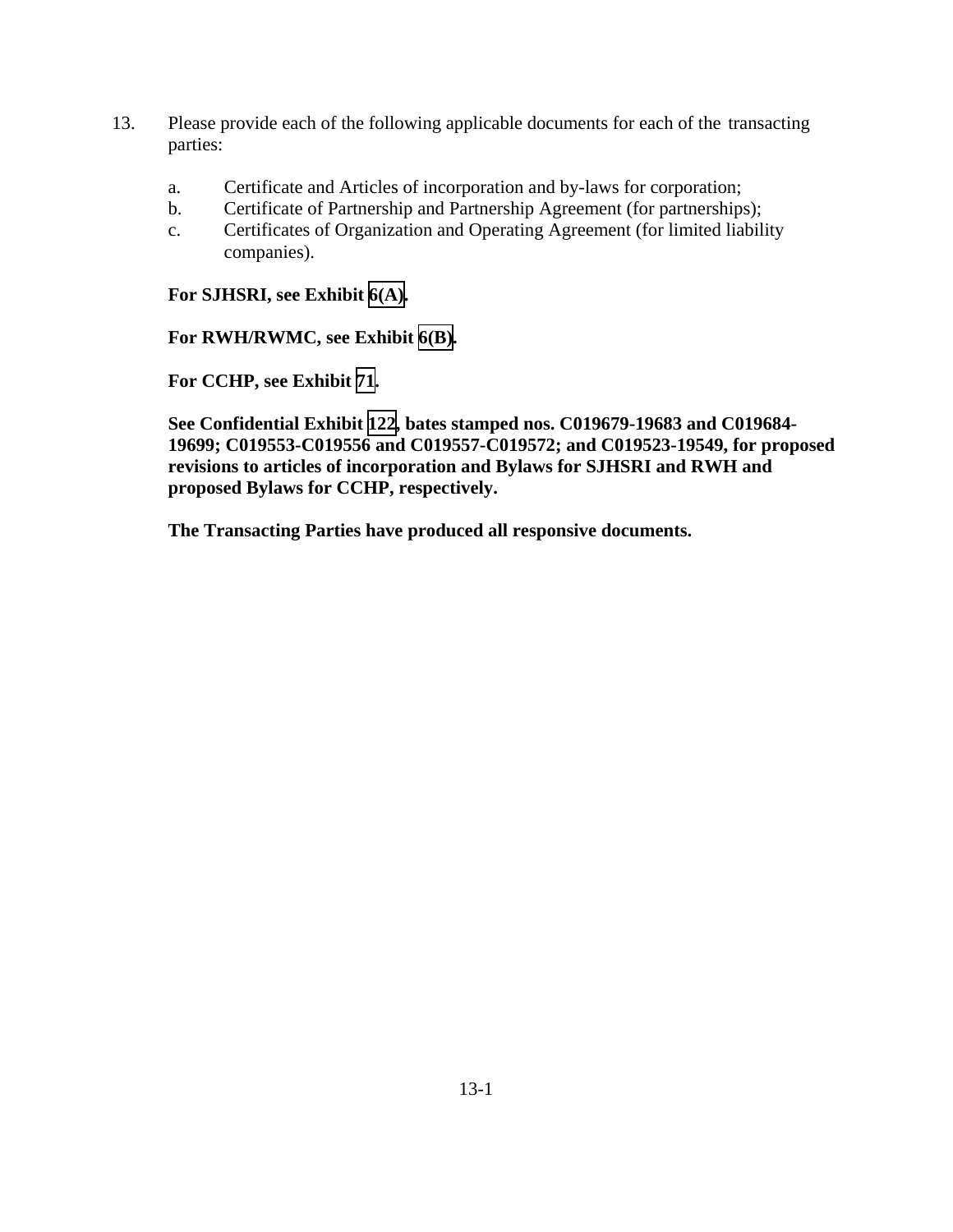14. Please provide organizational charts for all of the transacting parties for prior and post conversion, including, but not limited to identifying all legal entities with direct or indirect ownership in or control, all related entities also owned or controlled by the same "parent" entity, the percentage of ownership or controlling interest among and between all such entities.

**For SJHSRI, see Exhibit [7\(A\)](TAB 7A.pdf) and Exhibit [76\(A\).](TAB 76A.pdf)** 

**For RWH/RWMC, see Exhibit [7\(B\).](TAB 7B.pdf)** 

**See Exhibit [76\(B\)](TAB 76B.pdf) for organizational chart post conversion with percentage of ownership or controlling interest.**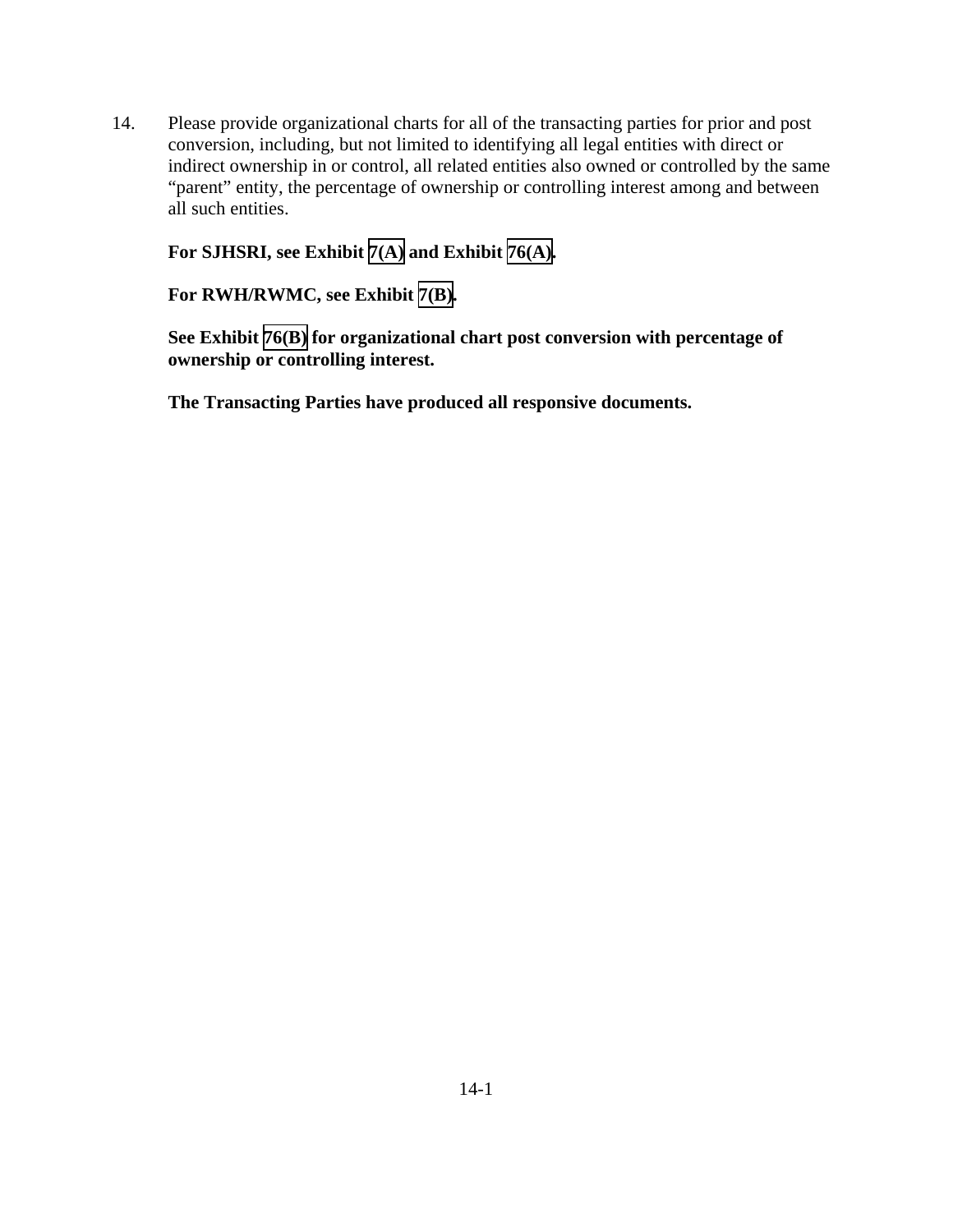15. Please provide organizational structure for existing transacting parties and each partner, affiliate, parent, subsidiary or related corporate entity in which the acquiror has a twenty percent (20%) or greater ownership interest.

**For SJHSRI, see Exhibit [7\(A\)](TAB 7A.pdf) and Exhibit [76\(A\).](TAB 76A.pdf)** 

**For RWH/RWMC, see Exhibit [7\(B\).](TAB 7B.pdf)** 

**See Confidential Exhibit [77](CFD.pdf) for the following Union Agreements:**

**Federation of Nurses and Health Professionals, ("FNHP") Local 5018 – RN Unit 2008-2010** 

**Federation of Nurses and Health Professionals ("FNHP"), Local 5018 – Tech. Unit 2008-2010** 

**United Nurses and Allied Health Professionals ("UNAP")Local 5110 – 2008-2010** 

**The above referenced agreements will remain unchanged post conversion. See side letters at C015801-C015802, C015875-C015876 and C015951-C015953E00 which describe how bargaining and non-bargaining units will be treated if services are moved between affiliates pursuant to the above referenced agreements.** 

**At present SJHSRI maintains bargaining agreements with UNAP covering RNs working at the Fatima campus. In addition, St. Joseph maintains a bargaining agreement with FNHP covering RNs, LPNs and technical workers at the St. Joseph campus. It is intended under the conversion that SJHSRI will maintain its current contract with UNAP with the term to 2011 and renegotiate at that time. Members of FHNP at the St. Joseph campus will maintain under the representation of FNHP. Currently, there are no unionized employees at Roger Williams Hospital and the conversion proposes no changes in this situation.** 

**Current agreements at SJHSRI with both UNAP and FNHP provide that in cases where a clinical service (i.e., department or nursing unit) is transferred from a unionized environment to a non-unionized environment at RWH, those employees become RWH employees without union representation and their years of seniority are honored. Conversely, RNs employed by RWH whose service transfers in its entirety to Our Lady of Fatima and become Fatima employees, become members of UNAP with seniority credits as well.**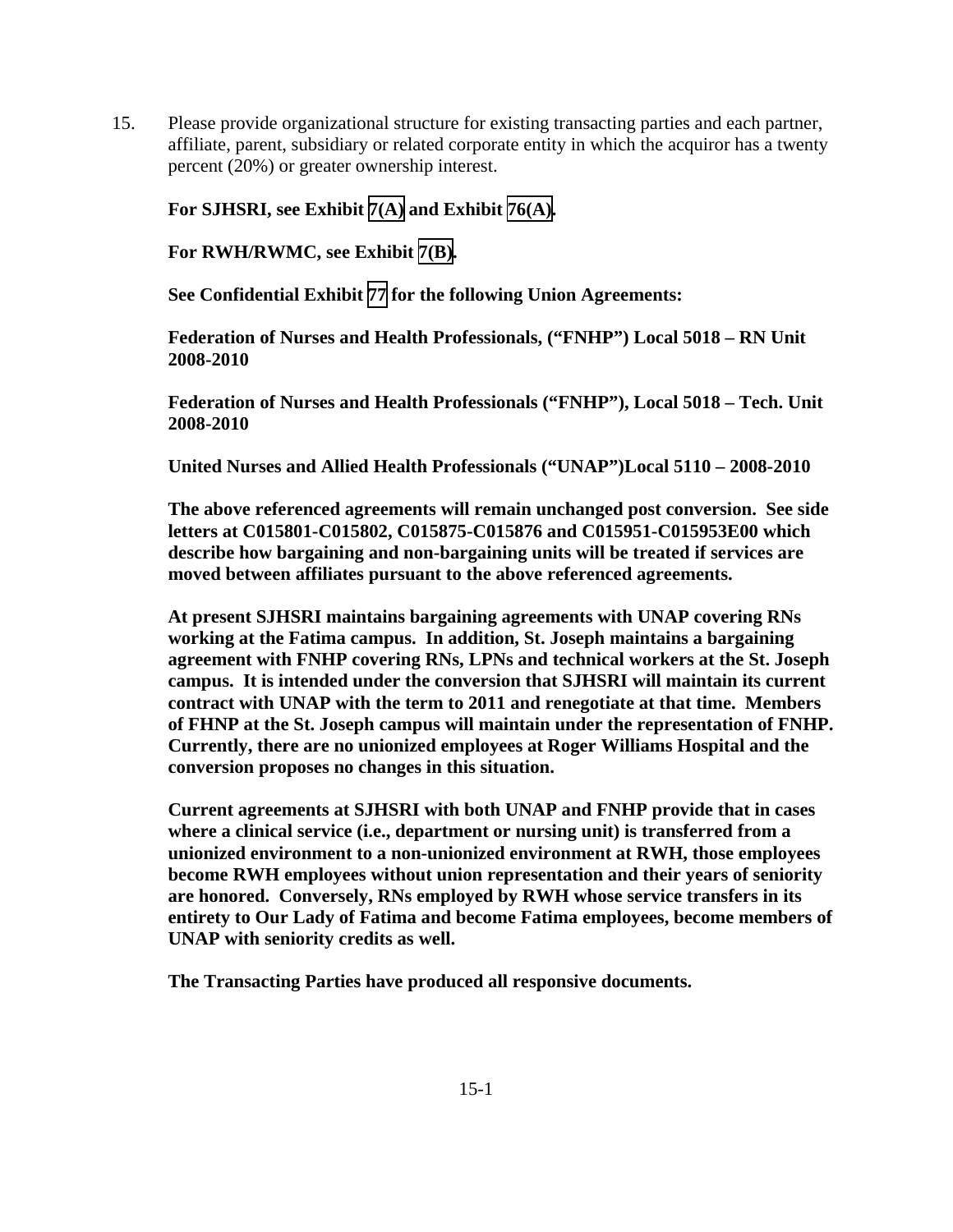16. Please provide conflict of interest statements, policies and procedures.

**For SJHSRI, see Confidential Exhibit [8\(A\).](CFD.pdf)** 

**For RWH/RWMC, see Confidential Exhibit [8\(B\)](CFD.pdf).** 

**For CCHP, none.** 

**Except as noted above, the Transacting Parties have produced all responsive documents.**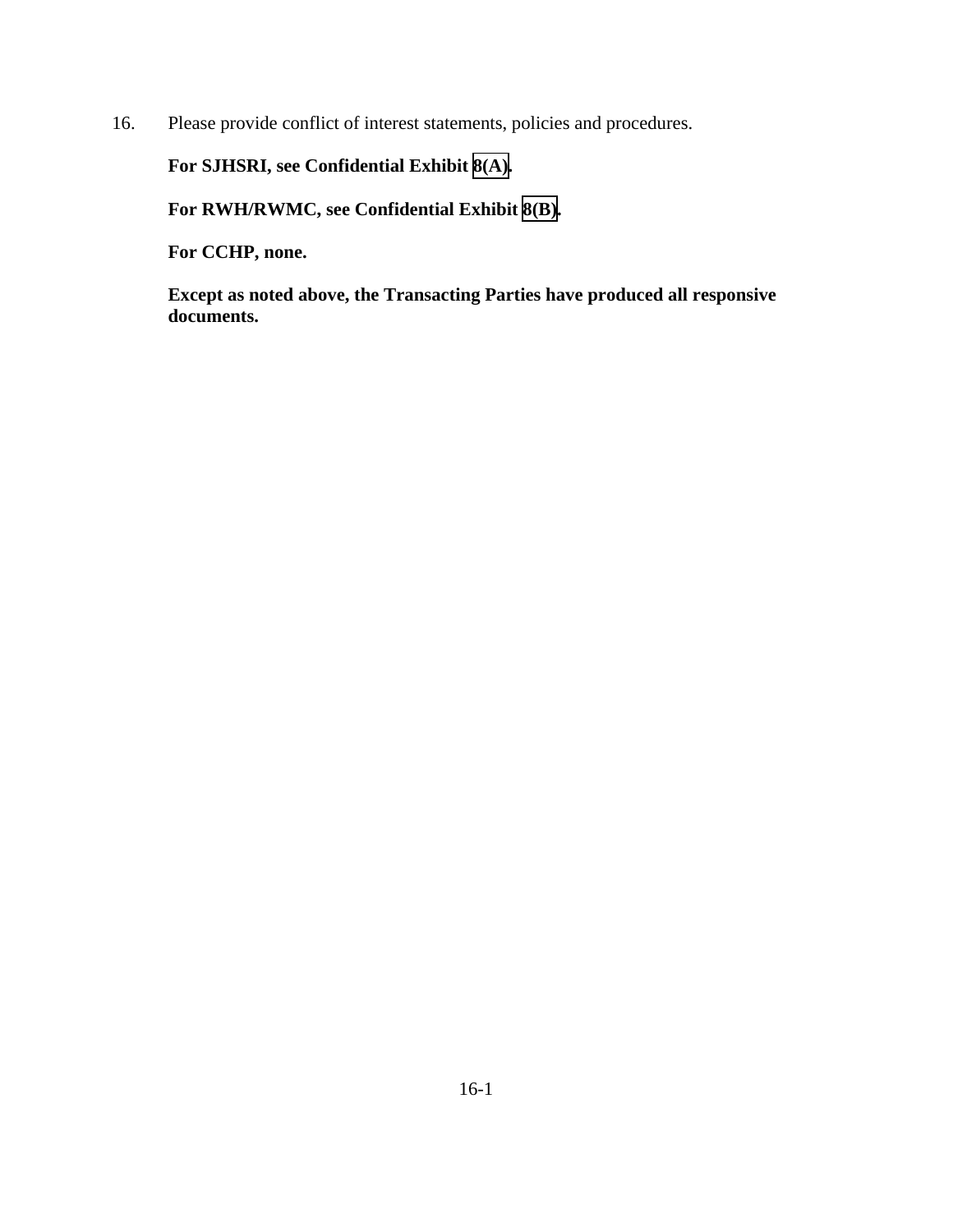17. Please provide names, addresses and phone numbers of professional consultants engaged in connection with the proposed conversion.

Applied Management Systems, Inc. 3 New England Executive Park Burlington, MA 01803 Paul D. Camara, Vice President Telephone: (781) 272-8001

Cambridge Research Institute 929 Massachusetts Avenue, Suite 02B Cambridge, MA 02139 Stephen D. Gelineau, Senior Vice President Telephone: (617) 492-3800

Deloitte Corporate Finance Two World Financial Center 222 Liberty Street New York, NY 10281 Simon Gisby, Managing Director Telephone: (212) 436-2000

Ernst & Young, LLP 200 Clarendon Street Boston, MA 02116 William Webber, Partner Telephone: (617) 585-0902

Genesis Communications 684 Waterman Avenue East Providence, RI 02914 Michael Trainor, President Telephone: (401) 808-8100

Kalandavis LLC 39 Potomac Street West Roxbury, MA 02132 Kenneth A. Davis Telephone: (617) 327-7888

McGladrey & Pullen, CPAs 7 New England Executive Park, Suite 320 Burlington, MA 01830 Karl Baker, Partner Telephone: (781) 685-3500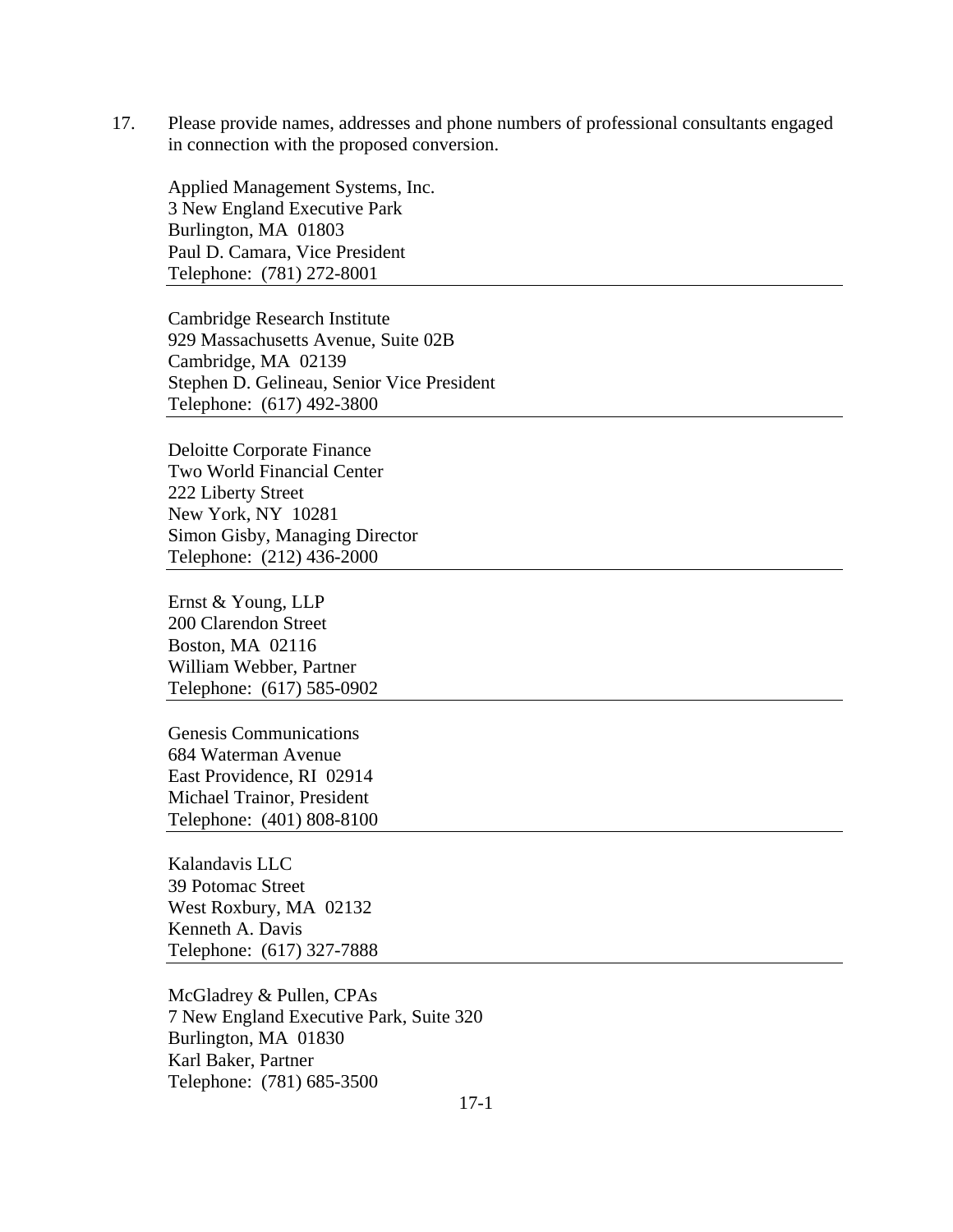- 18. Please provide copies of the audited income statements, balance sheets, other financial statements, and management letters for the past three (3) years, audited interim financial statements and income statements, together with a detailed description of the financing structure of the proposed conversion including equity contribution, debt restructuring, stock issuance, partnership interests, stock offerings and the like, and unaudited financial statements (where audited financial statements are unavailable), including:
	- a. Any and all financial projections for each transacting party and its affiliates for any period included in the fiscal years from prior three fiscal years;
	- b. Any and all assessments, reports or evaluations, financial or otherwise, of the transacting parties and/or their affiliates performed in anticipation of any proposed affiliation, purchase, merger, or other such transaction for the prior three calendar years, by whomever prepared (internal or external experts or consultants, or in combination), for the prior three fiscal years, including, but not limited to, analyses of financial strengths, weaknesses and/or viability;

### **See Pro Forma at Confidential Exhibit [9\(C\)](CFD.pdf) and [78\(C\)](CFD.pdf), prepared by Deloitte Corporate Finance, LLC. (the "Deloitte Report")**

**For SJHSRI, see Confidential Exhibit [9\(A\)](CFD.pdf) and Confidential Exhibit [78\(A\),](CFD.pdf) including the management letter for year ending 9/30/08, audited financial statement for year ending 9/30/08, and unaudited financial statements from the last audited financial to the present. There is no management letter for year ending 9/30/06.** 

**For RWH/RWMC, see Confidential Exhibit [9\(B\)](CFD.pdf) and Confidential Exhibit [78\(B\)](CFD.pdf) including RWH audited financial statements for September 30, 2008 and 2007. There are no management letters issued for RWMC for FY 2007 and 2008. There is no separate management letter issued for RWMC FY 2006 – see RWH management letter FY 2006, at C009291-C009298, and Confidential Exhibit [135](CFD.pdf) at C021666.** 

**RWMC Audited Financial Statements include:** 

- **Roger Williams Hospital (Separate Audited Financial Statement for Hospital stand alone)**
- **Roger Williams Medical Center, Inc.**
- **Roger Williams Realty (Separate HUD-A-133 report issued)**
- **Elmhurst Health Associates**
- **Physician Office Building**
- **Rosebank Corporation**
- **Roger Williams Medical Associates**
- **Elmhurst Extended Care (Separate Audited Statements issued for Calendar Year) (Note: period reported under in RWMC statements reflect 9/30 fiscal year period)**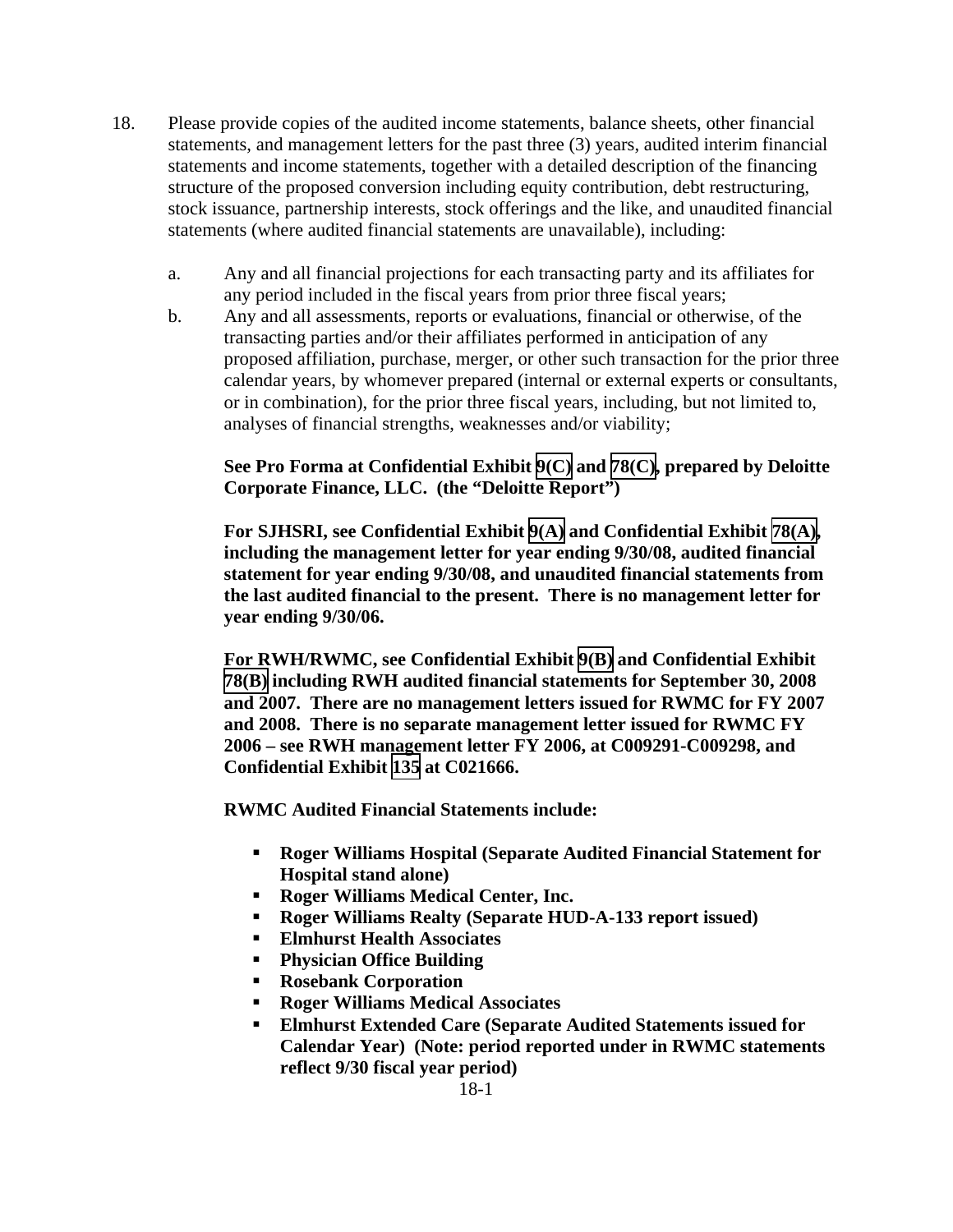| <b>Source</b> | <b>Amount</b> | <b>Percent</b> | <b>Interest</b><br>Rate | <b>Terms</b><br>Yrs.) |
|---------------|---------------|----------------|-------------------------|-----------------------|
| Equity*       | Φ             | %              |                         |                       |
| Debt**        |               | %              |                         |                       |
| Lease **      | J             | %              | $\%$                    |                       |
| <b>TOTAL</b>  |               | 100%           |                         |                       |

c. Indicate the financing mix for the capital cost of this proposal (Please complete the chart):

- \* Equity means non-debt funds contributed towards the capital cost of an acquisition or project that are free and clear of any repayment obligation or liens against assets, and that result in a like reduction in the portion of the capital cost that is required to be financed or mortgaged (R23-15-CON).
- \*\* If debt and/or lease financing is indicated, please complete **Appendix C.**

#### **There are no capital costs required to effectuate the proposed conversion and, therefore, (c) is not applicable. See response to 18(e) which identifies projected capital needs post conversion.**

d. Estimated post-closing balance sheets, including estimated liabilities and contingent liabilities and scope thereof, for each transacting party and all affiliate entities;

#### **See Confidential Exhibit [9\(C\)](CFD.pdf) and Confidential Exhibit [9\(D\)](CFD.pdf) and Confidential Exhibit [78\(C\),](CFD.pdf) bates stamped C016077–C016096 which includes the basis of estimates.**

e. A list of transacting parties and their affiliates' substantial capital needs, including, but not limited to, the projected source(s) of funding to satisfy these needs, the cost of satisfying these needs and a date when the needs are expected to be satisfied, including, but not limited to, funding for systems interface and/or integration:

**The current plan is to address capital improvements through operations. Capital budgets are developed annually as part of the budget process and capital allocations are dependent on the operational budget results. With the exception of a handful of specific projects, RWH and SJHSRI have allocated the approved capital funds based on an emergency capital process due to the limited resources. The lists at Confidential Exhibit [9\(E\)](CFD.pdf) and [9\(F\)](CFD.pdf) identify items that will likely need to be addressed in the short term and other long**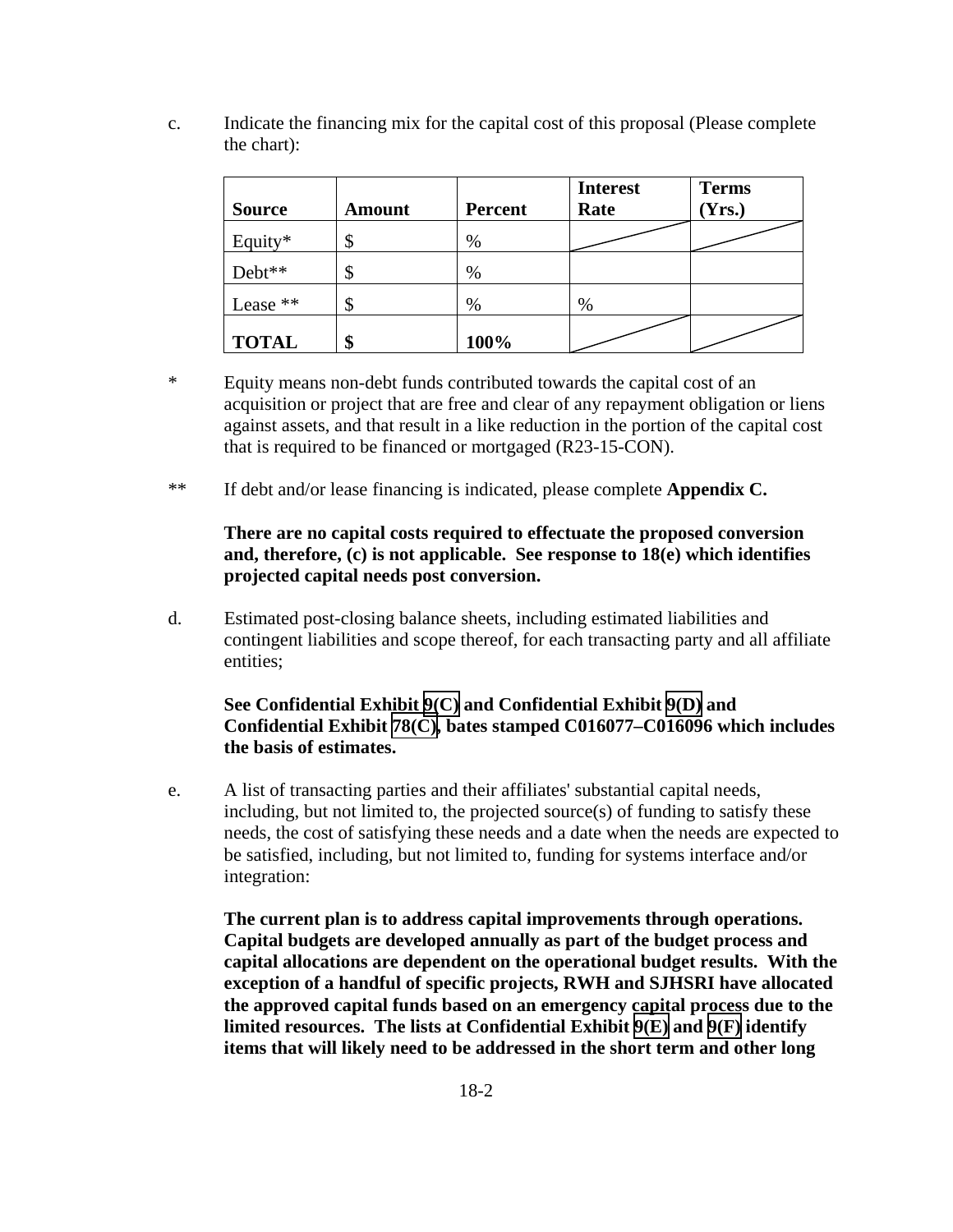**term items that the organization would like to address if access to capital became available.** 

**The process to allocate capital is expected to remain the same for the short term.** 

**See Confidential Exhibit [78\(D\)](CFD.pdf) and [78\(E\)](CFD.pdf) which identify projected capital needs post conversion.** 

f. A summary schedule of cash receipts and disbursements, including source(s) of cash, payee(s) and reason(s) for disbursement(s), for the prior three fiscal years for the transacting parties and all affiliate entities; and

### **See Confidential Exhibit [9\(G\)](CFD.pdf) and Confidential Exhibit [9\(H\)](CFD.pdf).**

- g. The following budget information for each transacting party and its affiliates:
	- 1. Any and all proposed budgets for any fiscal years during the period from next three fiscal years;

### **See Confidential Exhibit [9\(C\)](CFD.pdf) and Confidential Exhibit [78\(C\)](CFD.pdf) and [78\(F\),](CFD.pdf) which includes the CCHP budget.**

2. Budgets, including comparisons to actuals, for the most recently completed fiscal year; and

**For SJHSRI, see Confidential Exhibit [9\(I\).](CFD.pdf)** 

**For RWH/RWMC, see Confidential Exhibit [9\(J\)](CFD.pdf).** 

3. Budgets, including comparisons to actuals, for the current year-to-date.

**For SJHSRI, see Confidential Exhibit [9\(I\).](CFD.pdf)** 

**For RWH/RWMC, see Confidential Exhibit [9\(J\)](CFD.pdf).**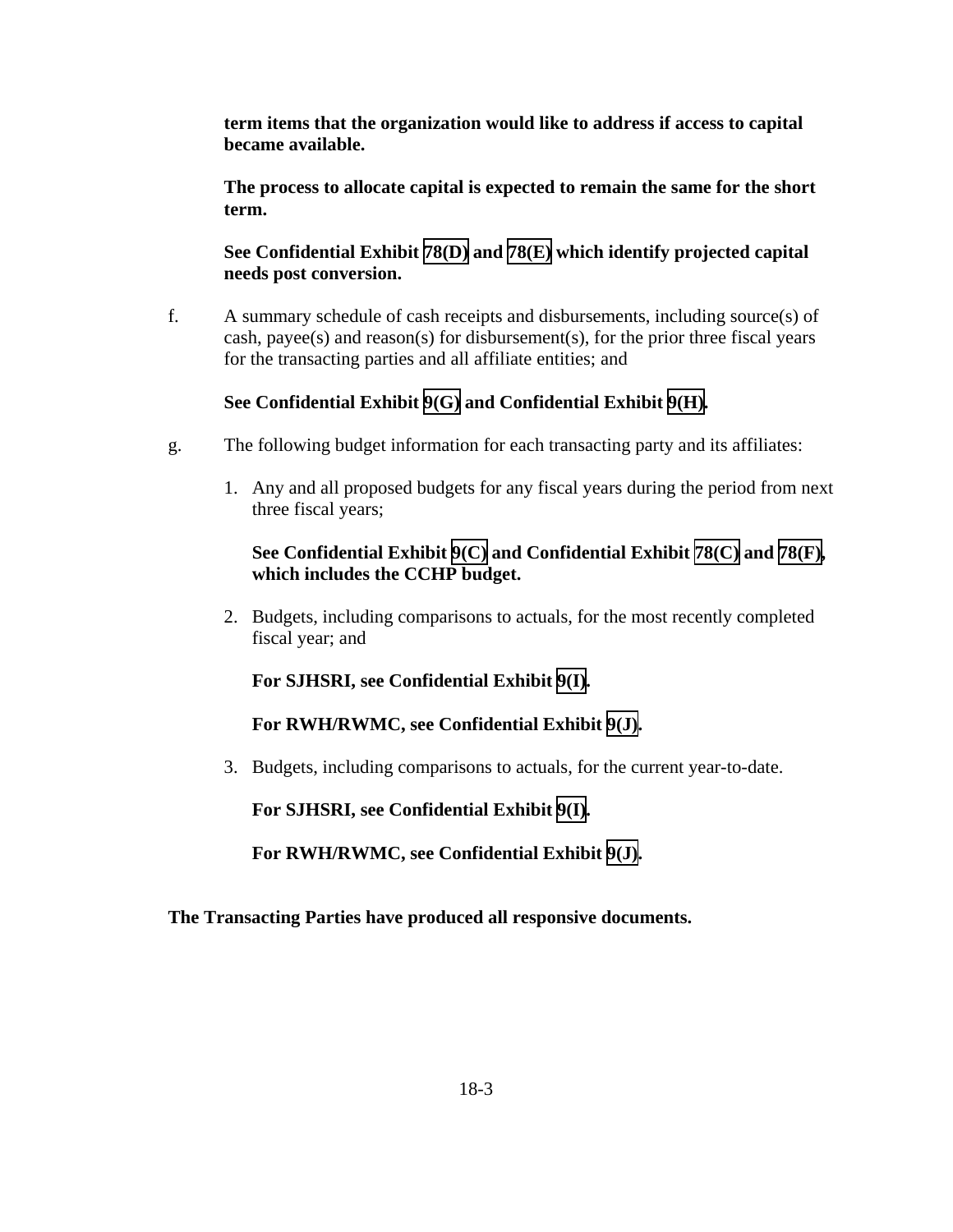- 19. Please provide a detailed description of real estate issues including title reports for land owned and lease agreements concerning the proposed conversion including the following information for all properties owned, leased, operated, or used by each transacting party and its affiliates within the last three (3) years;
	- a. The address for each property;

**For SJHSRI, see Exhibit [10\(A\).](TAB 10A.pdf)** 

#### **For RWH/RWMC, see Exhibit [10\(B\).](TAB 10B.pdf)**

b. All lease agreements concerning the proposed conversion; and

#### **There are no lease agreements concerning the proposed conversion. See Confidential Exhibits [80\(A\)](CFD.pdf) and [80\(B\)](CFD.pdf) for existing leases.**

c. Any and all documents related to the proposed sale or development of property owned by the transacting parties and/or their affiliates, including but not limited to, strategic utilization plans of real estate of each of the transacting parties and/or their affiliates, real estate appraisals, encumbrances, business plans, strategic planning, and endowment planning (including a quantification of any current endowments of each such transacting party or their affiliate).

**No real estate transactions are contemplated as part of the proposed conversion at this time. See Confidential Exhibits [79](CFD.pdf) and [80\(B\)](CFD.pdf) for title reports and/or deeds.**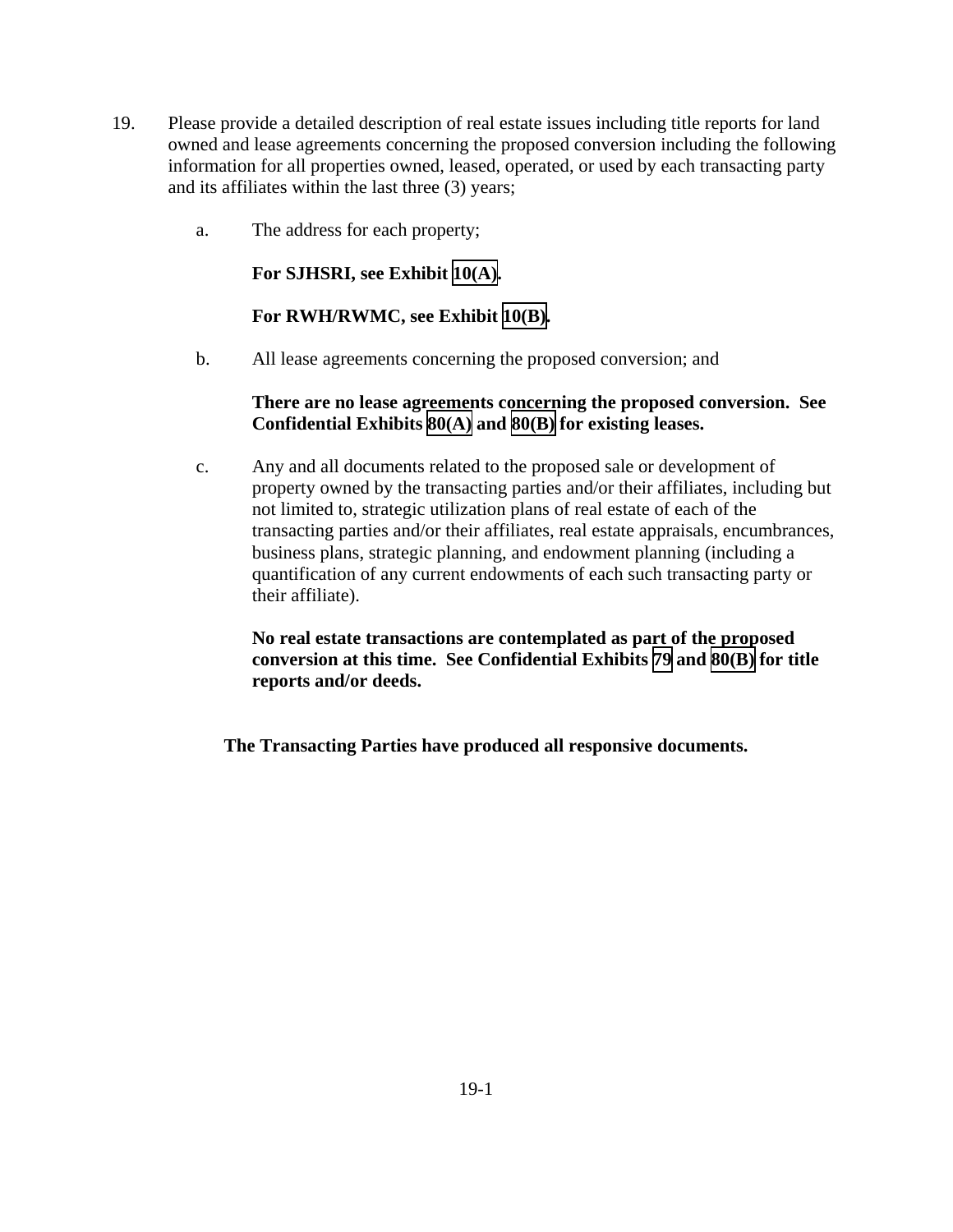20. Please provide a detailed description as each relates to the proposed transaction for equipment leases, insurance, regulatory compliance, tax status, pending litigation or pending regulatory citations, pension plan descriptions and employee benefits, environmental reports, assessments and organizational goals.

**Since the new hospitals created as part of the new healthcare system, CCHP, will remain separately licensed acute care hospitals, there is no anticipated change or effect on equipment leases, regulatory compliance, tax status, pending litigation, pending regulatory, citations, pension plan descriptions, employee benefits, environmental reports and assessments.** 

**Post-conversion, the organizational goals will be coordinated by CCHP, and are delineated in the Inaugural Strategic Plan at Confidential Exhibit [44](CFD.pdf) and Confidential Exhibit [81](CFD.pdf).** 

**With regard to insurance post-conversion, the following is anticipated:** 

**With regard to professional liability, general liability, business travel, auto liability, umbrella liability and patient trust fund bond, post-conversion RWH and SJHSRI all continue to maintain separate insurance policies, and CCHP shall be named as an additional insured on each.** 

**With regard to workers' compensation insurance, post-conversion RWH and SJHSRI will maintain separate insurance policies. A workers' compensation insurance policy will be purchased for CCHP corporate employees.** 

**With regard to crime, fiduciary, and director and officers liability/employment practices liability insurance, post-conversion RWH and SJHSRI will maintain their current coverage, and add CCHP to the existing policies to cover the added exposure. Upon renewal of these policies, a single policy will be purchased to cover CCHP at higher limits. Current policies would then be placed in run off.** 

**With regard to property insurance, post-conversion RWH and SJHSRI will maintain separate coverage. If CCHP obtains property, it would be added to existing policies with separate limits.** 

**See Confidential Exhibit [82](CFD.pdf) and Confidential Exhibit [129](CFD.pdf) for information concerning equipment leases, insurance, tax status, pending litigation or pension plan description and employee benefits, environmental reports and assessments. See response to Question 26 for SJHSRI regulatory compliance information.** 

**There will be no changes to the information in Confidential Exhibit [82](CFD.pdf) and [129](CFD.pdf) once the new hospitals are licensed.**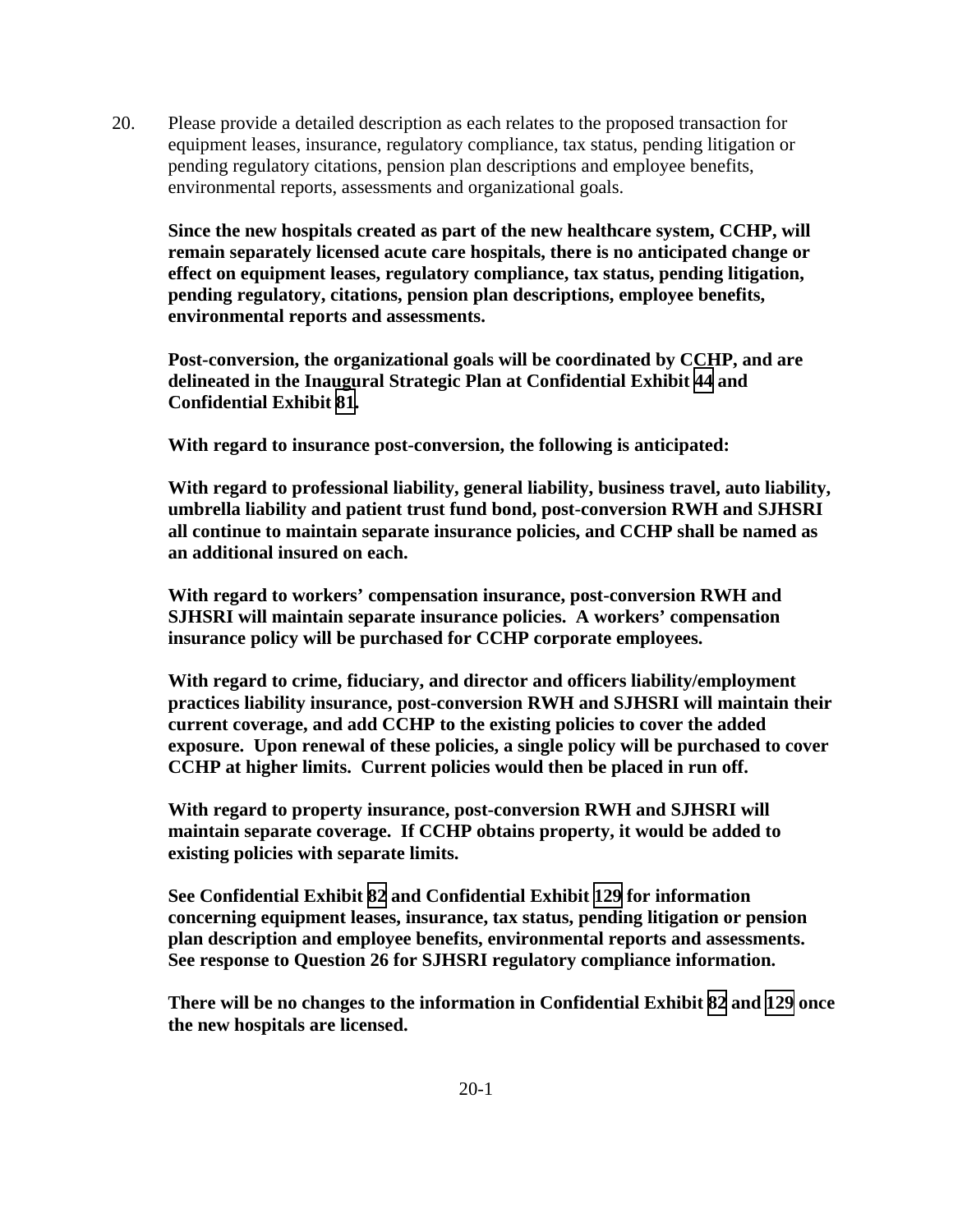21. Please provide copies of reports analyzing the proposed conversion during the past three (3) years including, but not limited to, reports by appraisers, accountants, investment bankers, actuaries and other experts.

**For SJHSRI, see Confidential Exhibit [9](CFD.pdf), [11\(A\),](CFD.pdf) [18\(A\)](CFD.pdf) and [18\(B\).](CFD.pdf)** 

**For RWH/RWMC, see Confidential Exhibit [9,](CFD.pdf) [11\(B\),](CFD.pdf) [18\(A\),](CFD.pdf) [18\(B\),](CFD.pdf) [19\(A\)](CFD.pdf) and [19\(B\),](CFD.pdf) and Confidential Exhibit [83](CFD.pdf).** 

**For SJHSRI and RWH/RWMC, see Confidential Exhibit [9\(C\)](CFD.pdf).** 

**For CCHP, see Confidential Exhibit [9\(C\).](CFD.pdf)** 

**All reports analyzing the proposed conversion during the past three years have been produced by the Transacting Parties.**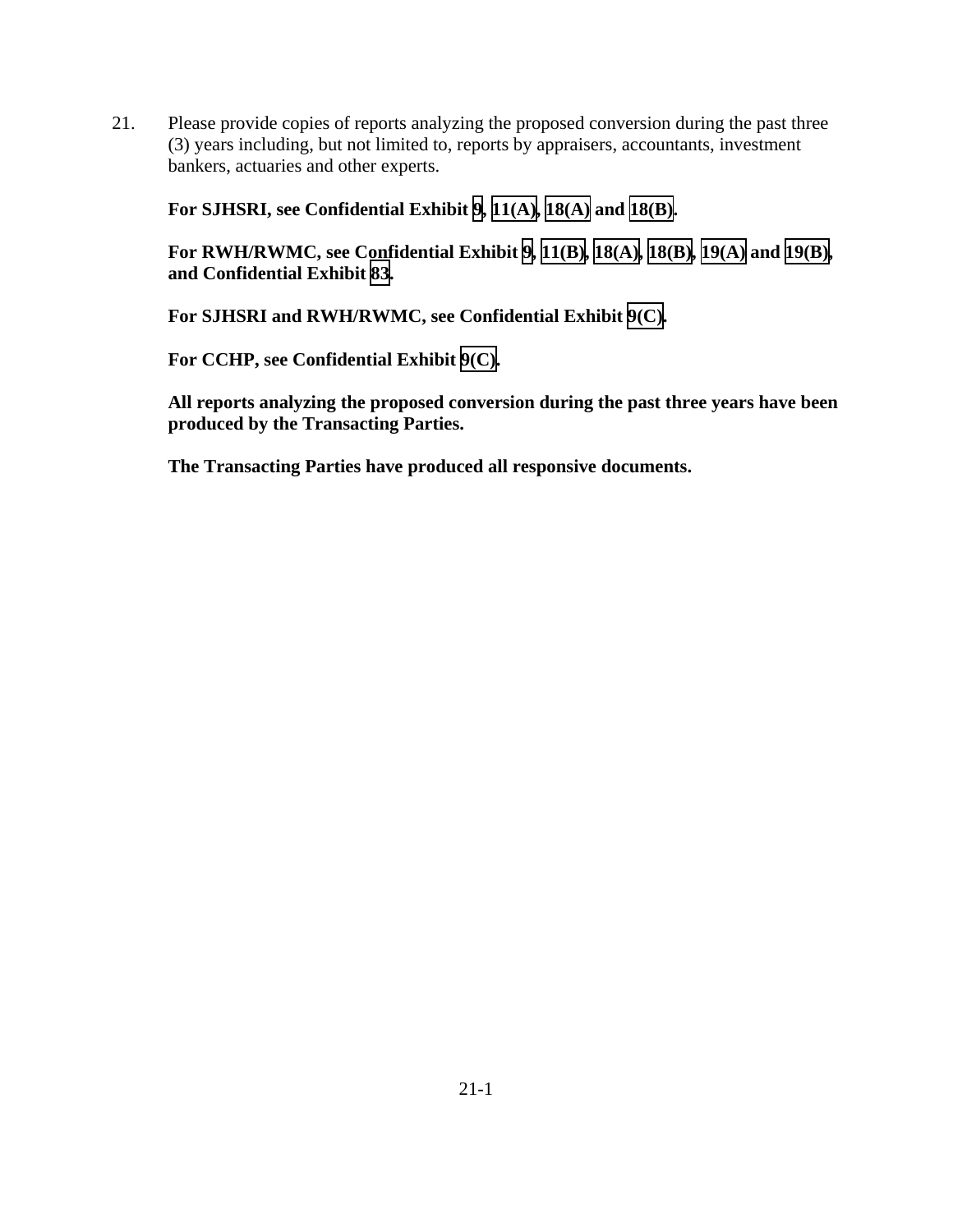22. Please provide copies of any opinions or memoranda addressing the state and federal tax consequences of the proposed conversion prepared for a transacting party by an attorney, accountant, or other expert.

### **For SJHSRI, see Confidential Exhibit [68](CFD.pdf).**

**For RWH/RWMC, none.** 

**For CCHP, none.** 

**Except as noted above, the Transacting Parties have produced all responsive documents.**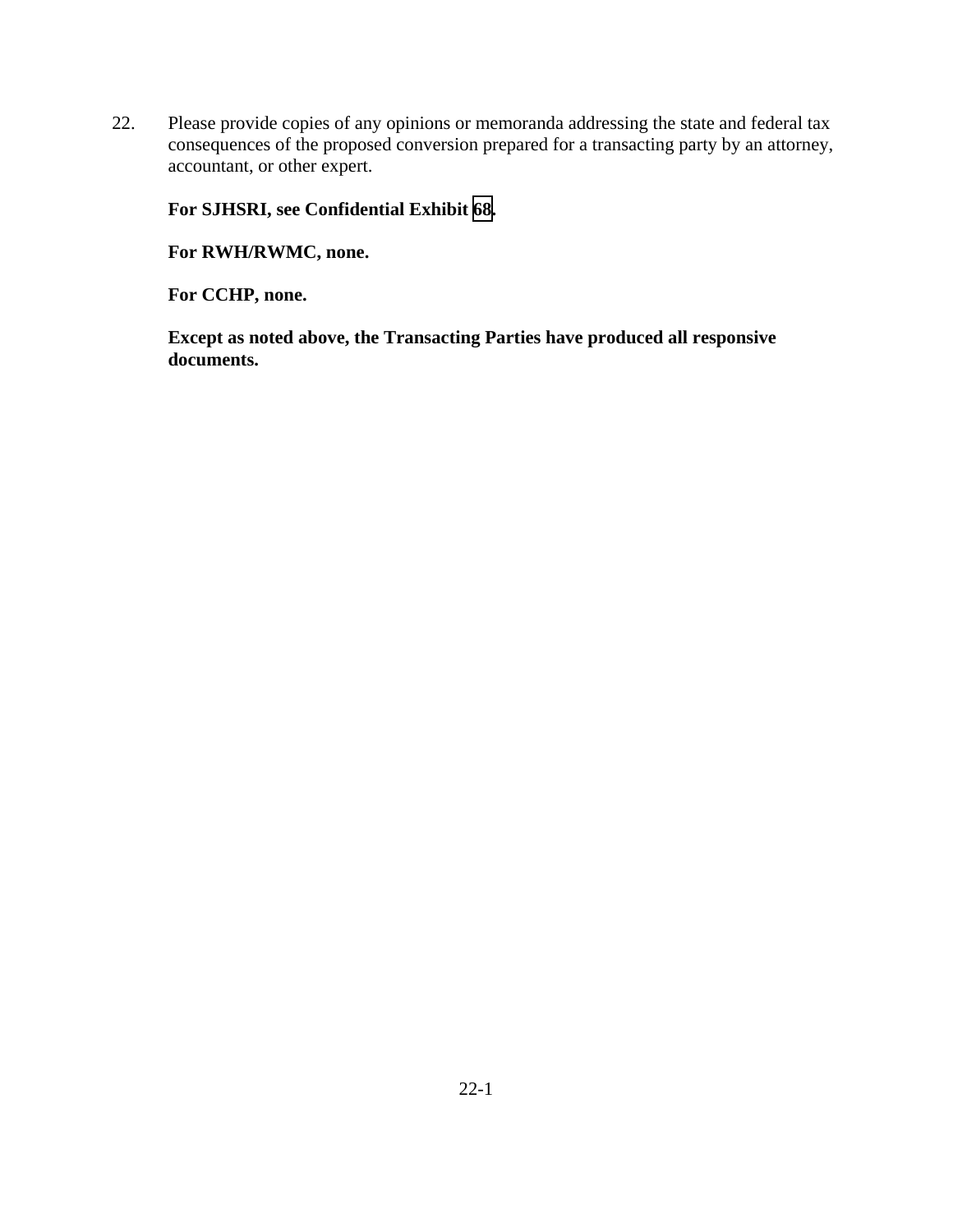23. Please provide a description of the manner in which the price was determined including which methods of valuation and what data were used, and the names and addresses of persons preparing the documents, and this information is deemed to be proprietary.

**The proposed conversion includes an affiliation arrangement, not an acquisition or merger and, therefore, there is no purchase price.**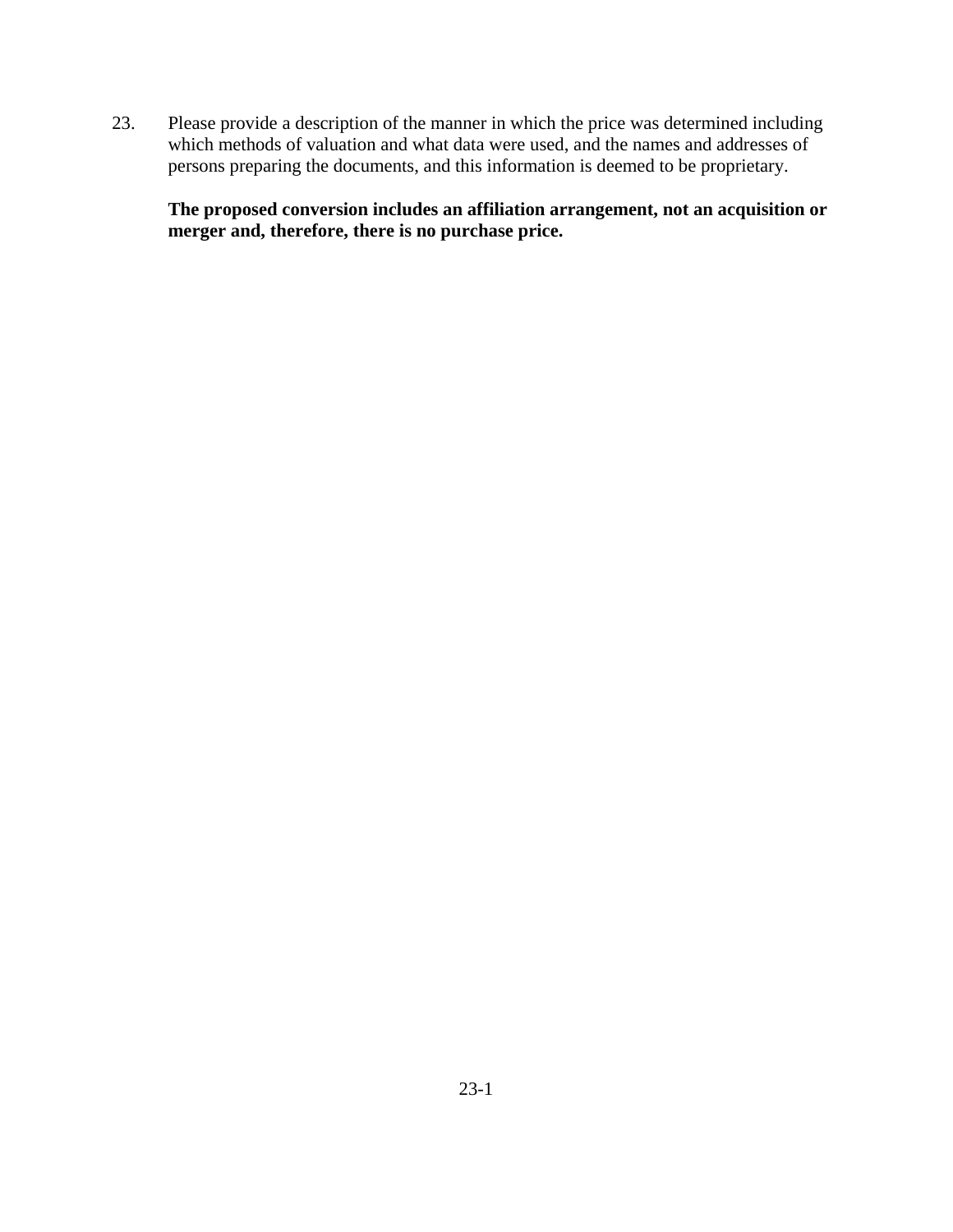- 24. Please provide patient statistics for the past three (3) years and patient projections for the next one year including patient visits, admissions, emergency room visits, clinical visits, and visits to each department of the hospital, admissions to nursing care or visits by affiliated home health care entities;
	- a. Including, but not limited to, inpatient and outpatient services, including but not limited to, Alzheimer's/memory loss, behavioral medicine, cardiac surgery, cardiology, emergency medicine, geriatrics, gynecology, hematology, infectious diseases, mental health, nephrology, neurology, neurosurgery, oncology, ophthalmology, orthopedics, pediatrics, pulmonary, radiology, rehabilitative services including, audiology, speech/language pathology, hand & upper extremity therapy, occupational therapy, physical therapy, and sports rehabilitation; psychiatry, internal medicine, and primary care. (Please use the following chart.);

#### **For SJHSRI, see Exhibit [12\(A\)](TAB 12A.pdf) and Exhibit [84\(A\)](TAB 84A.pdf).**

#### **For RWH, see Exhibit [12\(B\)](TAB 12B.pdf) and Exhibit [84\(B\)](TAB 84B.pdf).**

b. Please provide the projected census for inpatient adult psychiatric/behavioral health patients and outpatients for the next five (5) years; and

#### **For SJHSRI, see Exhibit [12\(A\).](TAB 12A.pdf)**

#### **For RWH, see Exhibit [12\(B\)](TAB 12B.pdf).**

c. Please provide the projected census for inpatient pediatric psychiatric/behavioral health patients and outpatients for the next five (5) years.

#### **For SJHSRI, not applicable.**

**For RWH, see Exhibit [12\(B\)](TAB 12B.pdf) – RWH does not serve the pediatric population for psychiatric/behavioral services. RWH does not expect to serve this patient population in the future.** 

**For CCHP and RWMC, there are no responsive documents because they are not licensed health care facilities and do not provide medical services.** 

**Except as noted above, the Transacting Parties have produced all documents.**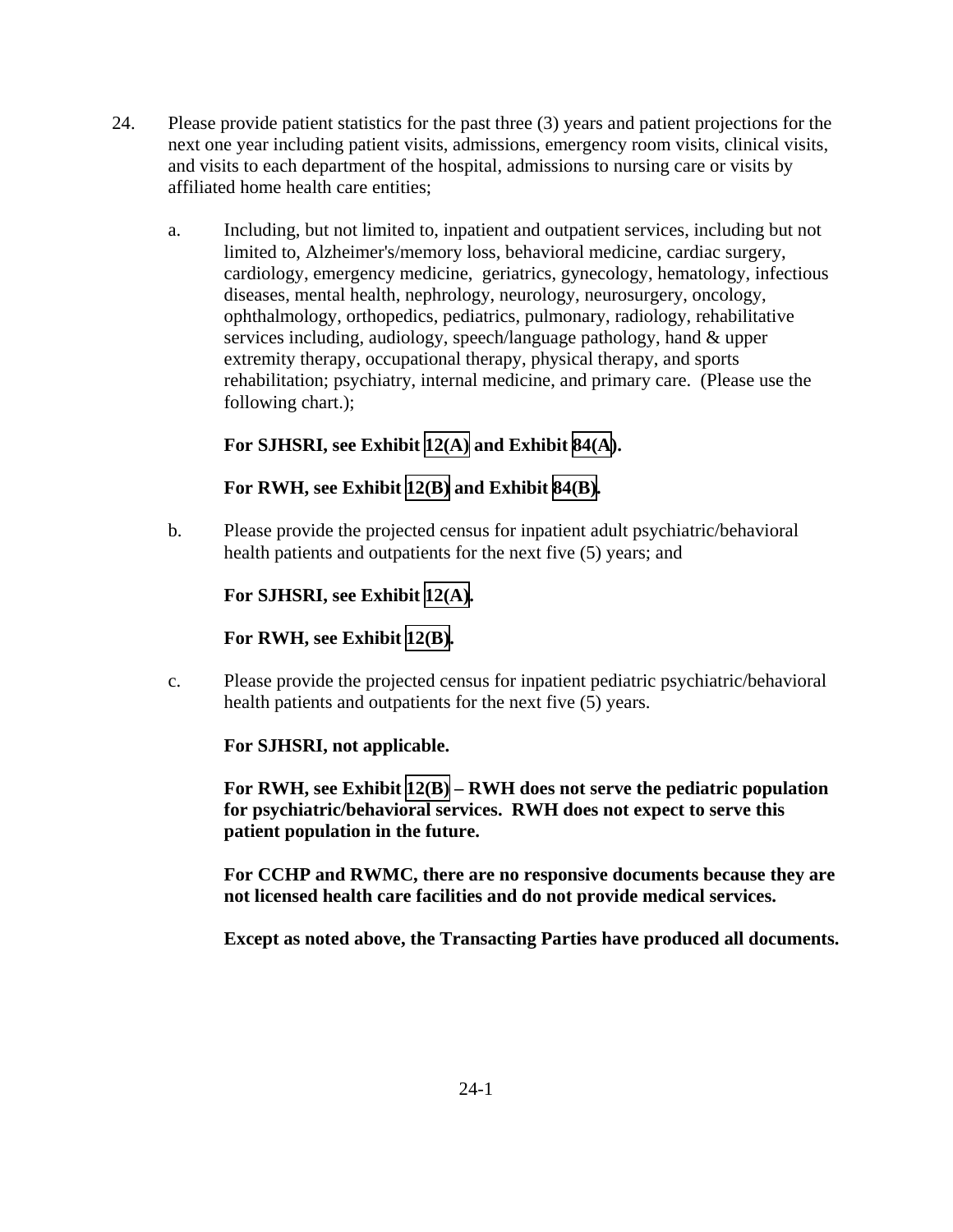25. Please provide the name and mailing address of all licensed facilities in which the forprofit corporation maintains an ownership interest or controlling interest or operating authority.

# **Not applicable.**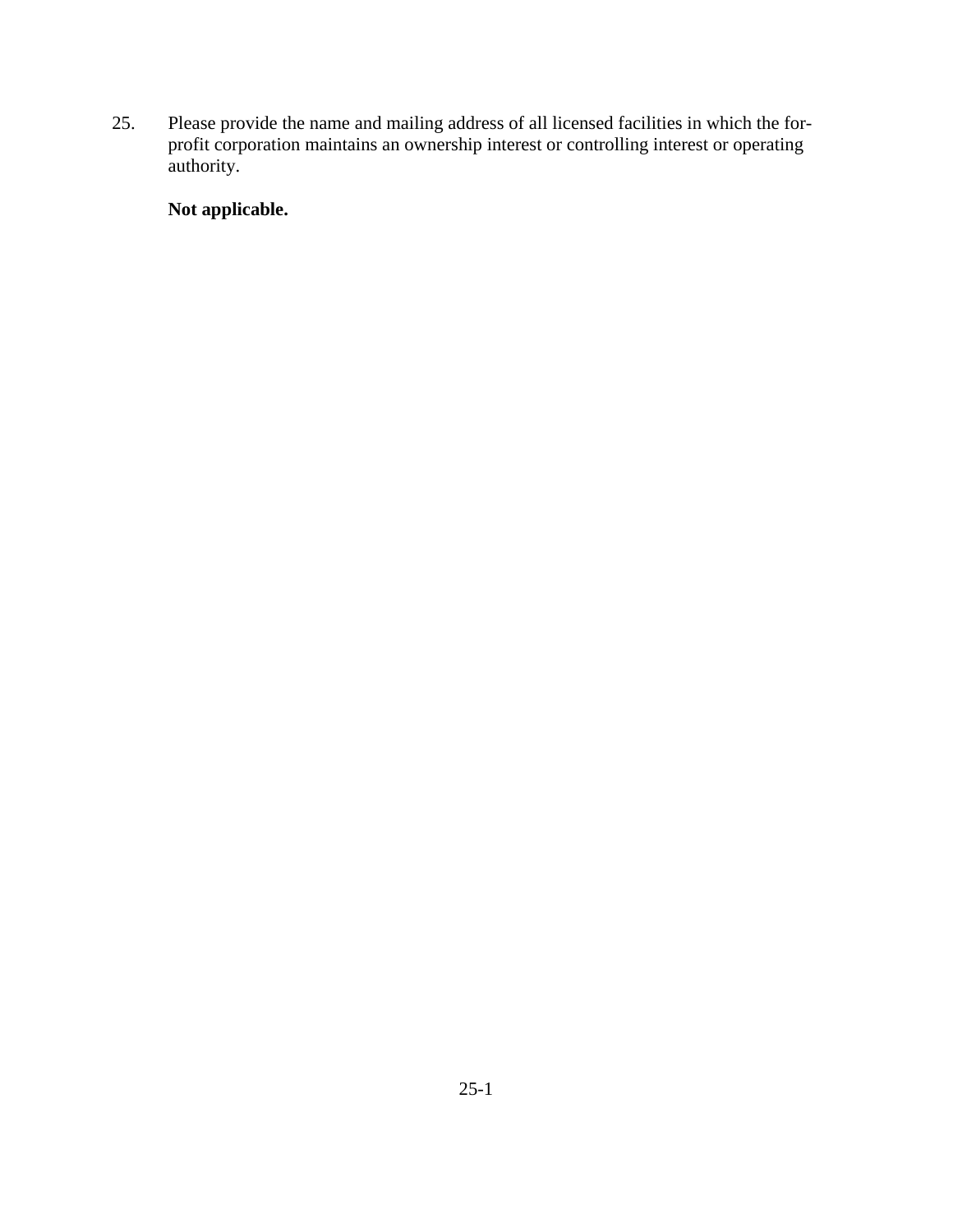26. Please provide a list of pending or adjudicated citations, violations or charges against the facilities listed in number 3 brought by any governmental agency or accrediting agency within the past three (3) years and the status or disposition of each matter with regard to patient care and charitable asset matters.

**For SJHSRI, see Exhibit [13\(A\)](TAB 13A.pdf) and Exhibit [85](TAB 85.pdf).** 

#### **For RWH/RWMC, see Exhibit [13\(B\)](TAB 13B.pdf) and Confidential Exhibit [135](CFD.pdf) at C021667- C021693.**

**For CCHP, none.**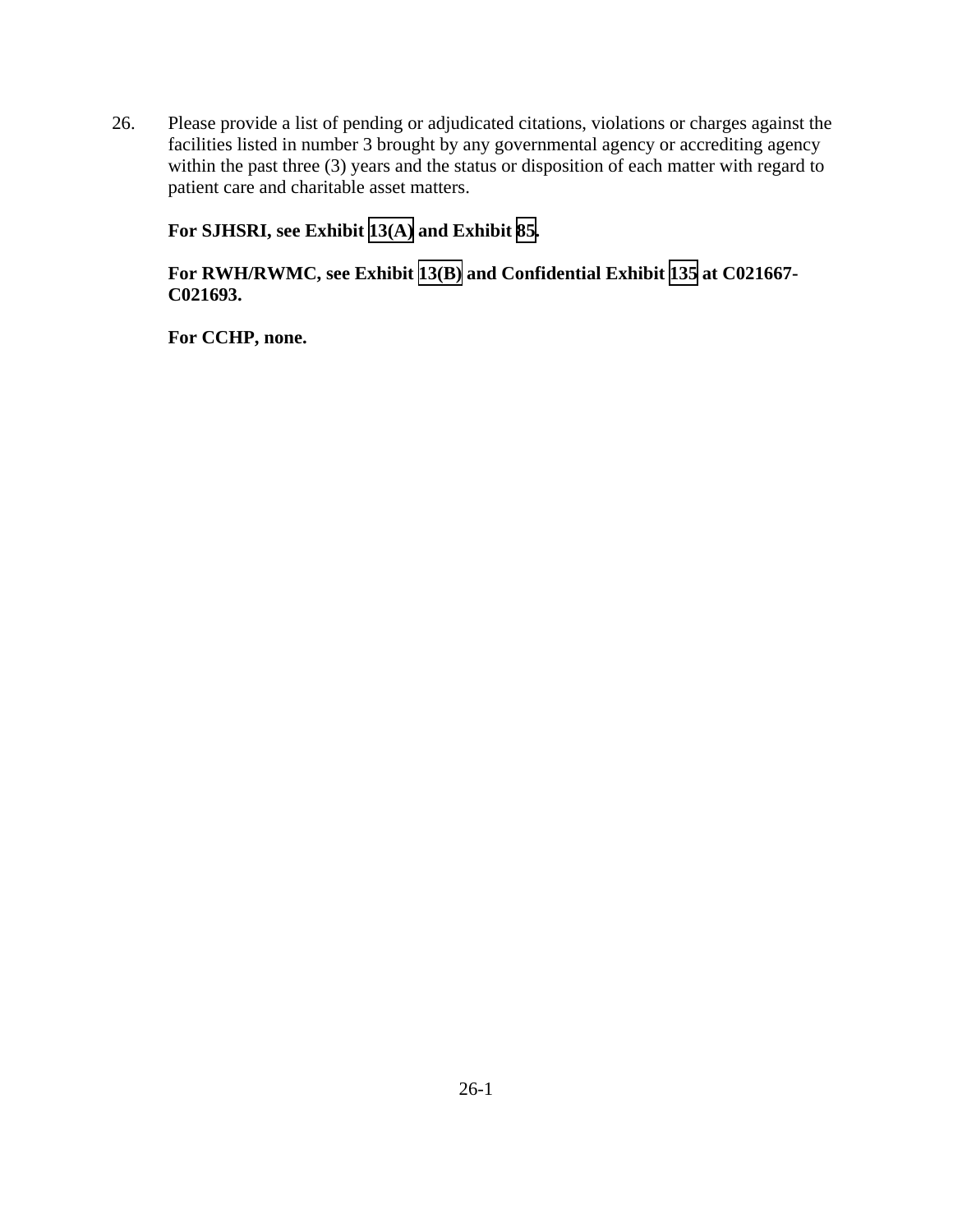- 27. Please provide copies of all documents related to:
	- a. Identification of all charitable assets;
	- b. Accounting of all charitable assets for the past three (3) years; and

**For SJHSRI, see Confidential Exhibit [14\(A\)](CFD.pdf) and Confidential Exhibit [123\(A\),](CFD.pdf) including an identification of all charitable assets and supporting documents, C019828-C020239 (indices identifying the documents divided into six sections are found at C019828, C019877, C019928, C019984, C020064 and C020125. An accounting of all charitable assets for the past three years, is set forth at C020181-C020239.** 

**For RWH/RWMC, see Confidential Exhibit [14\(B\)](CFD.pdf), Confidential Exhibit [123\(B\)](CFD.pdf) and Confidential Exhibit [125](CFD.pdf) which include an identification of all charitable assets and supporting documents, C020241- C020451, and an accounting of all charitable assets for the past three years, C020453-C021189.** 

c. Distribution of the charitable assets including, but not limited to, endowments, restricted, unrestricted and specific purpose funds as each relates to the proposed transaction.

**There will be no distribution of SJHSRI and RWH/RWMC charitable assets (including, but not limited to, endowments, restricted, unrestricted and specific purpose funds) related to the proposed transaction.** 

**For CCHP, not applicable.** 

**Except as noted above, the Transacting Parties have produced all responsive documents.**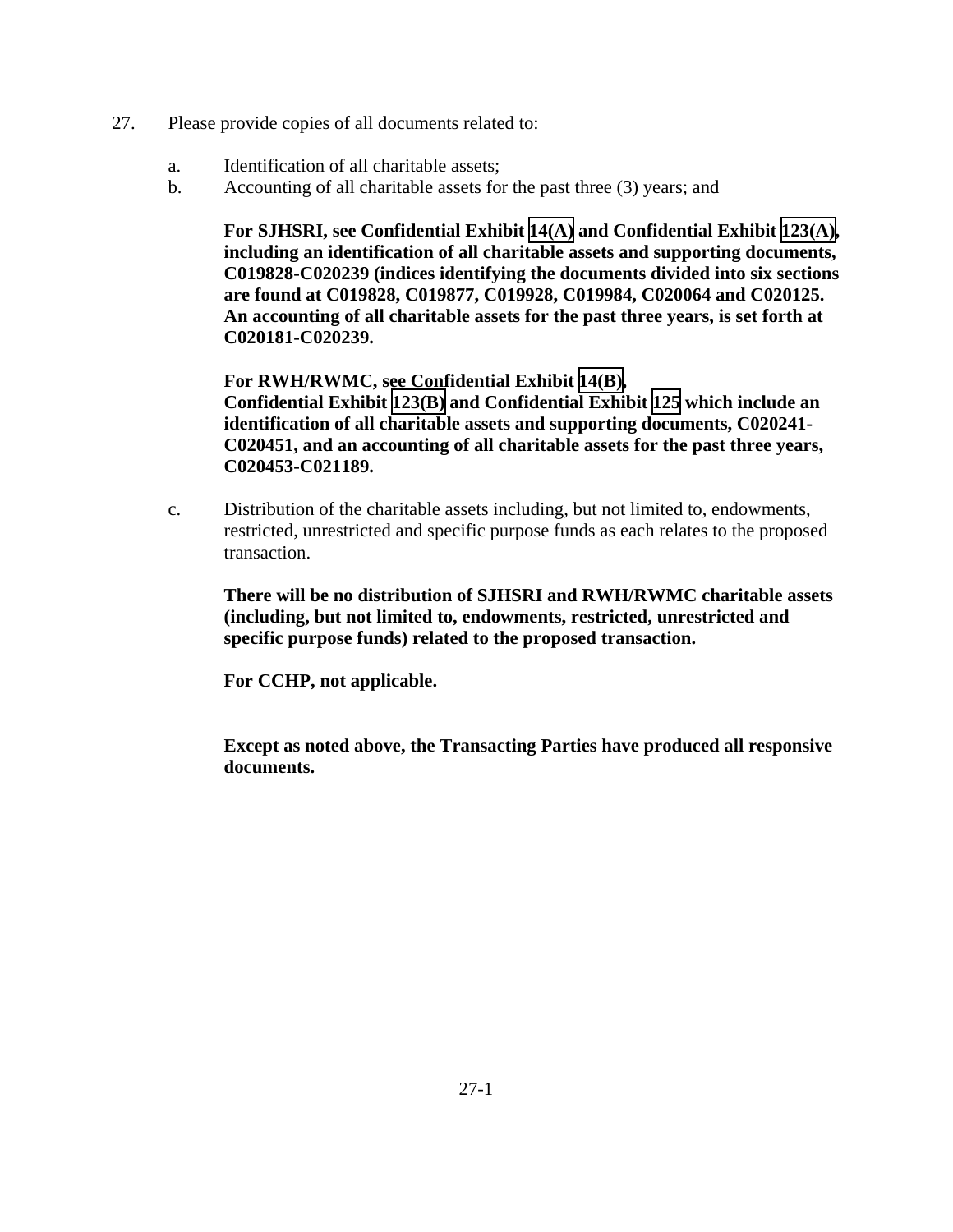- 28. Please provide the following information:
	- a. A list of uncompensated care provided over the past three (3) years by each facility listed in subdivision (25) and detail as to how that amount was calculated;

#### **Not applicable.**

b. A description of charity care and uncompensated care provided by the existing hospital for the previous five (5) year period to the present, including a dollar amount and a description of services provided to patients (Please complete Appendix D separately for each of the transacting parties and/or their affiliates);

#### **For SJHSRI, see Exhibit [15\(A\)](TAB 15A.pdf) and Exhibit [124\(A\).](TAB 124A.pdf)**

#### **For RWH, see Exhibit [15\(B\)](TAB 15B.pdf) and Exhibit [124\(B\)](TAB 124B.pdf). Elmhurst Extended Care ("EEC") does not record charity care. See Appendix D-3 which identifies EEC bad debt.**

c. A description of bad debt incurred by the existing hospital for the previous five (5) years for which payment was anticipated but not received; and

#### **For SJHSRI, see Exhibit [15\(A\).](TAB 15A.pdf)**

#### **For RWH, see Exhibit [15\(B\)](TAB 15B.pdf).**

d. Identify the reasons for any discrepancies between responses to sections a through c above, if any.

#### **Not applicable.**

**For CCHP and RWMC, not applicable because they are not licensed healthcare facilities and do not provide medical services.**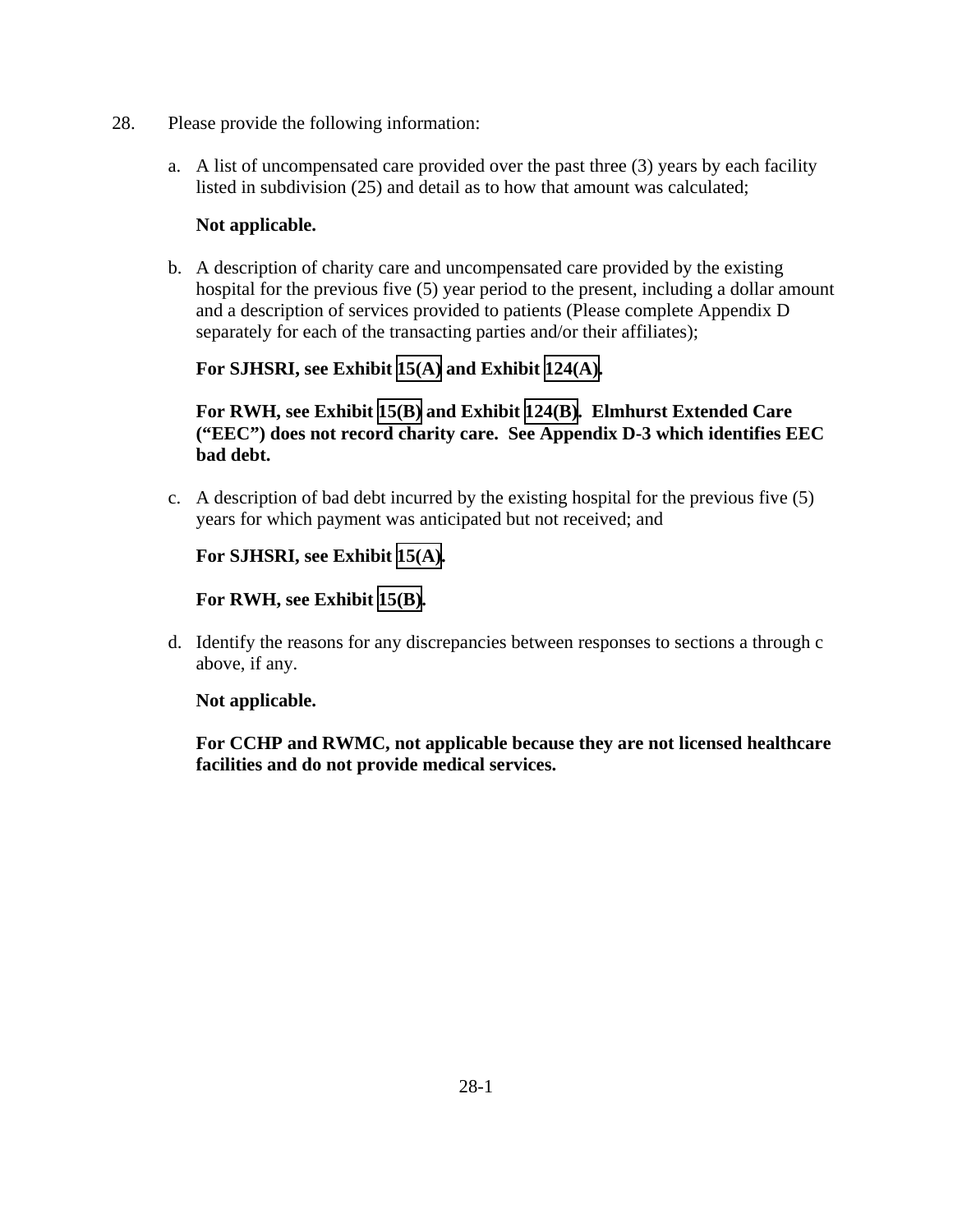29. Please provide a description for the donor restricted gifts, including, the date of the gift, the value of the gift at the time it was received by the transacting parties and/or its affiliates, the present value of the gift, and the restriction(s) on the gift and any legal document(s) that created each gift. (Please include the completed attached chart.)

### **For SJHSRI, see Confidential Exhibit [16\(A\)](CFD.pdf) and Confidential Exhibit [123\(A\)](CFD.pdf) at C019828 –C020239.**

**For RWH/RWMC, see Confidential Exhibit [16\(B\)](CFD.pdf) and Confidential Exhibit [125](CFD.pdf).** 

**For CCHP, none.**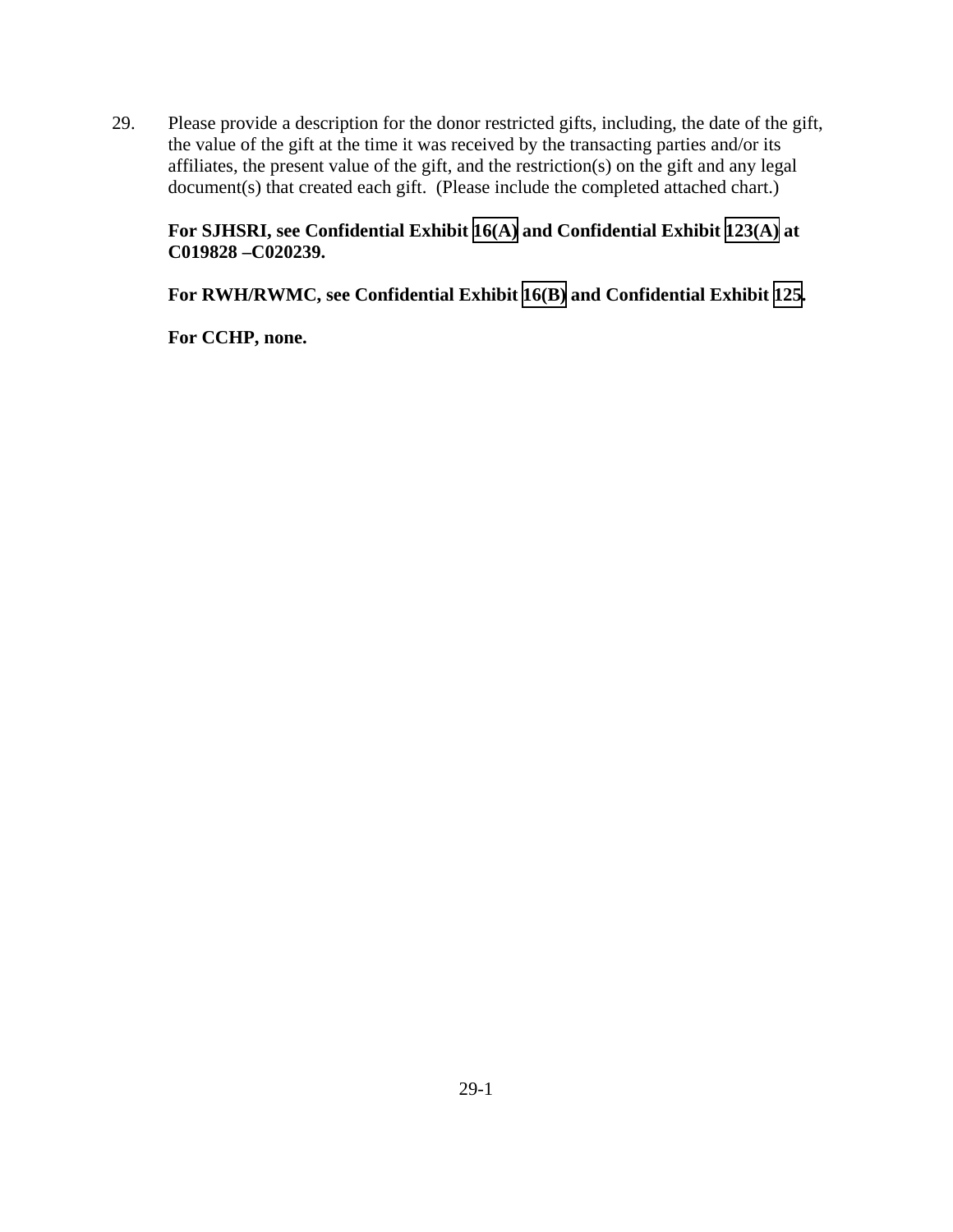30. Please provide a description of the plan as to how the new hospital will provide community benefit and charity care during the first five (5) years of operation.

**The new hospitals created as part of the new healthcare system, CCHP Health Partners, will continue providing the services SJHSRI and RWH currently provide. Both will continue to provide their current levels of community benefit and charity care during their first five (5) years of operation consistent with their policies at Exhibits [17\(A\)](TAB 17A.pdf) and [17\(B\),](TAB 17B.pdf) respectively. Currently, SJSHRI provides charity care at levels greater than detailed in the Hospital Conversion Act rules and regulations in that SJHSRI provides charity care to all individuals that fall within the income threshold regardless of their US citizenship, Rhode Island residence or their insurance status. While citizenship/residence status is requested on the SJHSRI Charity Care Application, SJSHRI continues to provide services regardless of the applicant's US citizenship status. The new hospitals will continue to provide any and all medically necessary services to patients regardless of ability to pay. Upon affiliation, both Hospitals will work to adopt a joint Charity Care Policy and Form that meets all state and federal rules and regulations for the provision of charity care. Refer to Question 28 for guidelines/criteria for full or partial charity care.** 

**For SJHSRI, community benefit will be provided consistent with current practice and will include but not be limited to the following types of programs and/or services:** 

- **Support groups-cancer, stroke, etc.**
- **Free transportation**
- **Physician referral services**
- **Community health screenings**
- **Lectures, conferences, workshops for health education**
- **Health Fairs**
- **Blood Drives**
- **Interaction with public schools**
- **Children's Christmas party (South Providence)**
- **Free Flu and Immunization Clinics**
- **Hospital supported Schools of Nursing, Medical Technology and Cytotechnology**
- **Collaboration with other organizations (American Heart Association, United Way, American Cancer Society**
- **Health Center instruction activities (CPR, First Aid, Child Birth, Breast Feeding, Diabetes)**

**For RWH, It has a robust program of community outreach, health screenings, and free education. Free programs provided annually by RWH include screenings for prostate and breast cancer, a Mini Medical School, community outreach clinics,**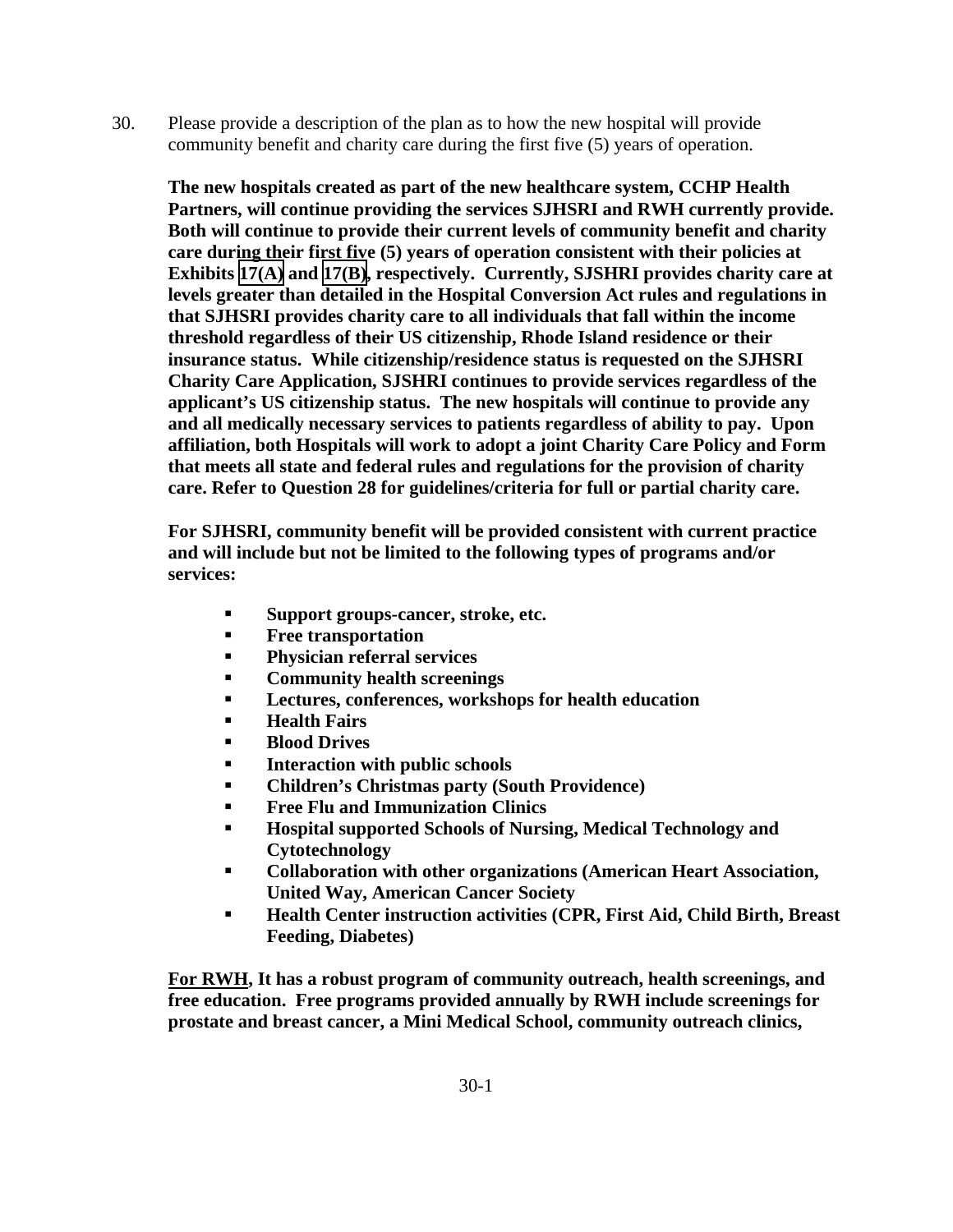**community educational services, community task forces and community health fairs that attracted more than 20,000 Rhode Islanders in the last fiscal year.** 

**RWH is also home to several support groups for medical conditions ranging from cancer to addictions to obesity, including Blood and Marrow Cancer Support Group (jointly with Leukemia and Lymphoma Society), Chronic Hepatitis C Support Group, "Weigh To Win" support group for gastric bypass patients. RWH is involved in a number of education initiatives including a student nurse internship program for nursing students at Rhode Island College, Community College of Rhode Island, and the University of Rhode Island and a partnership with the William B. Cooley / Health & Science Technology Academy to educate and orient students to careers in health care.** 

**RWH also holds an annual Cancer Survivors' Day, quarterly blood drives, and free flu clinics in the community through its Home Care Department. A small sampling of 2008 RWH programs that benefitted the community:** 

- ¾ **CCRI Health Fair:** *Provided screenings including blood pressure, cholesterol/glucose, thyroid, and oral exams to more than 600 people. Also offered an "Ask The Pharmacist" program.*
- ¾ **Community Presentation at St. Aidan's Church:** *Presentation by a surgeon to 300 people on options for living with knee pain.*
- ¾ **AgeWell '08 Health Fair:** *Free community health fair that offered physician lectures, screenings including skin, blood pressure, and thyroid to 300 seniors.*
- ¾ **Prostate Cancer Screening:** *Free screening that reaches almost 100 men annually.*
- ¾ **Mini Medical School:** *Free annual four week program on health attended by almost 100 people.*
- ¾ **Greater Providence Business Expo:** *Provided free health information and screenings including blood pressure, cholesterol/glucose, thyroid, and oral exams to more than 2,000 people. Also offered an "Ask The Doctor" and "Ask The Pharmacist" program.*

**During the first five (5) years of operation, repeating annual events, cancer screenings, support groups, educational initiatives, and Mini Medical School, will continue subsequent to the proposed affiliation. Those events that are not necessarily repeated will be replaced with different community task forces, health fairs and educational services. The efficiencies generated by the proposed affiliation will provide additional funding for these and future community benefit programs.**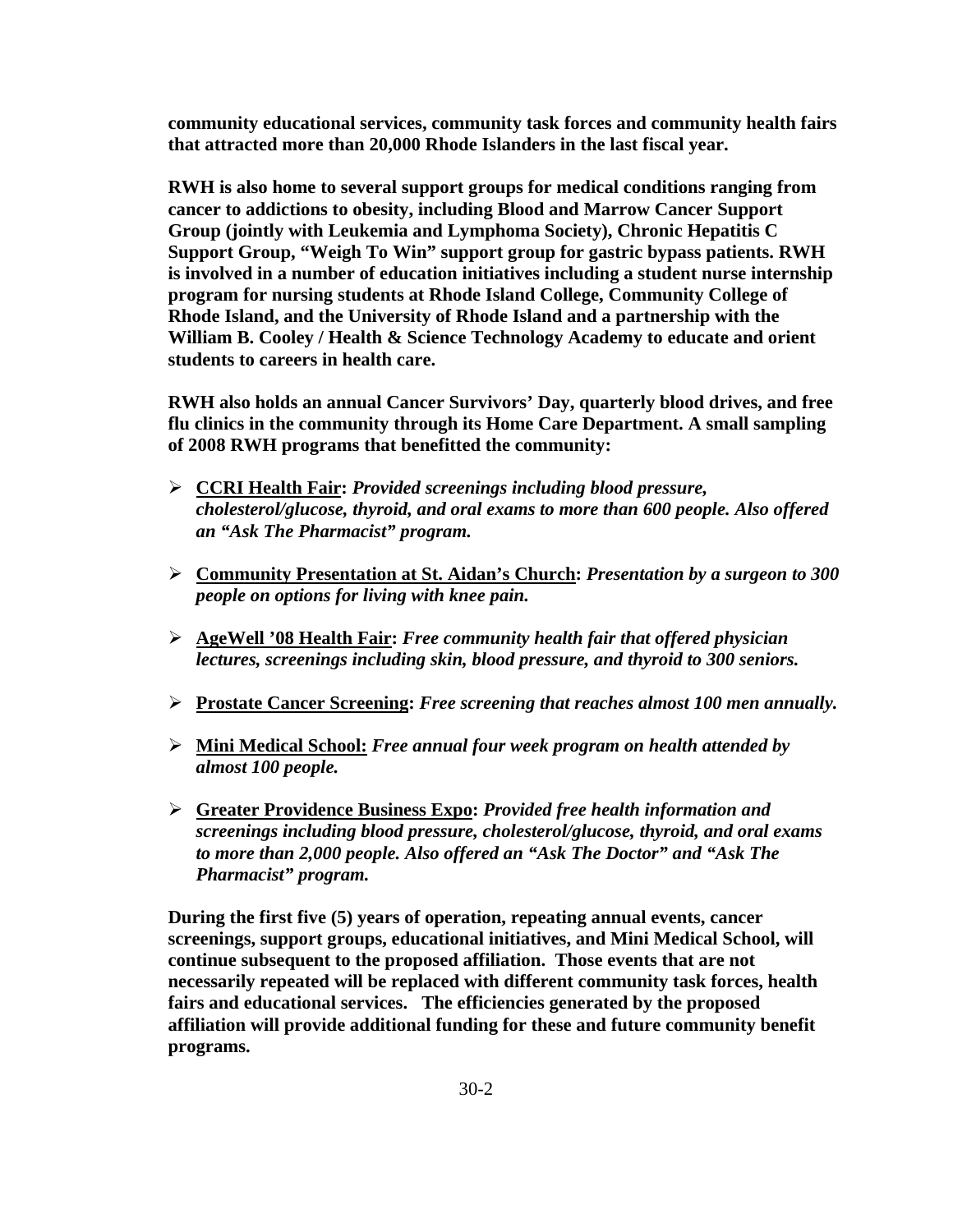**For SJHSRI, its Financial Assistance application contains all required information as set forth in the Rules and Regulations Pertaining to Hospital Conversions. The asset section is not included as it is not required to be included as stated in Section 18(k) of the Rules and Regulations. Its application is formatted for ease of use;** *i.e.***, printed on more than one sheet of paper with larger fonts. It has included an expense section in order to permit "presumptive charity" (which is included in SJHSRI policy) which goes above and beyond what is required in the Act and Rules and Regulations.**

**Its Financial Assistance application, as well as other required information was submitted to the Rhode Island Department of Health upon adoption of the change in the Act and annually as requested by the Department of Health. No changes have been made to the application since the initial filing.** 

**For RWH, RWH is using the standardized Application for Hospital Financial-Aid utilizing all of the information required in the Rules and Regulations Pertaining to Hospital Conversions. The following are the only changes that were made to the document:** 

- **The form has been enlarged to provide our patients with sufficient space to write the information on the form. The enlarged format reduced the family until section from six to three.**
- **In the hospital reviewer section, we added the following items used for mandatory reporting to the Department of Health:** 
	- o **Maximum Income Allowed**
	- o **% of Federal Poverty Level**

**For RWH, Procedural guidelines/criteria for full or partial charity care include:** 

- **A free care application is completed by the patient to assess eligibility**
- **Applications are reviewed by appropriate staff and free care and sliding scale discounts will be considered on self-pay balances and for patient's whose insurance carrier has rejected a claim.**
- **Patient Accounts Office will notify patient in writing regarding final decision of the application.**
- **Patients may appeal decision directly to Director of Patient Financial Services.**
- **Patients are required to provide proof of financial information and/or sign written statement provided by hospital.**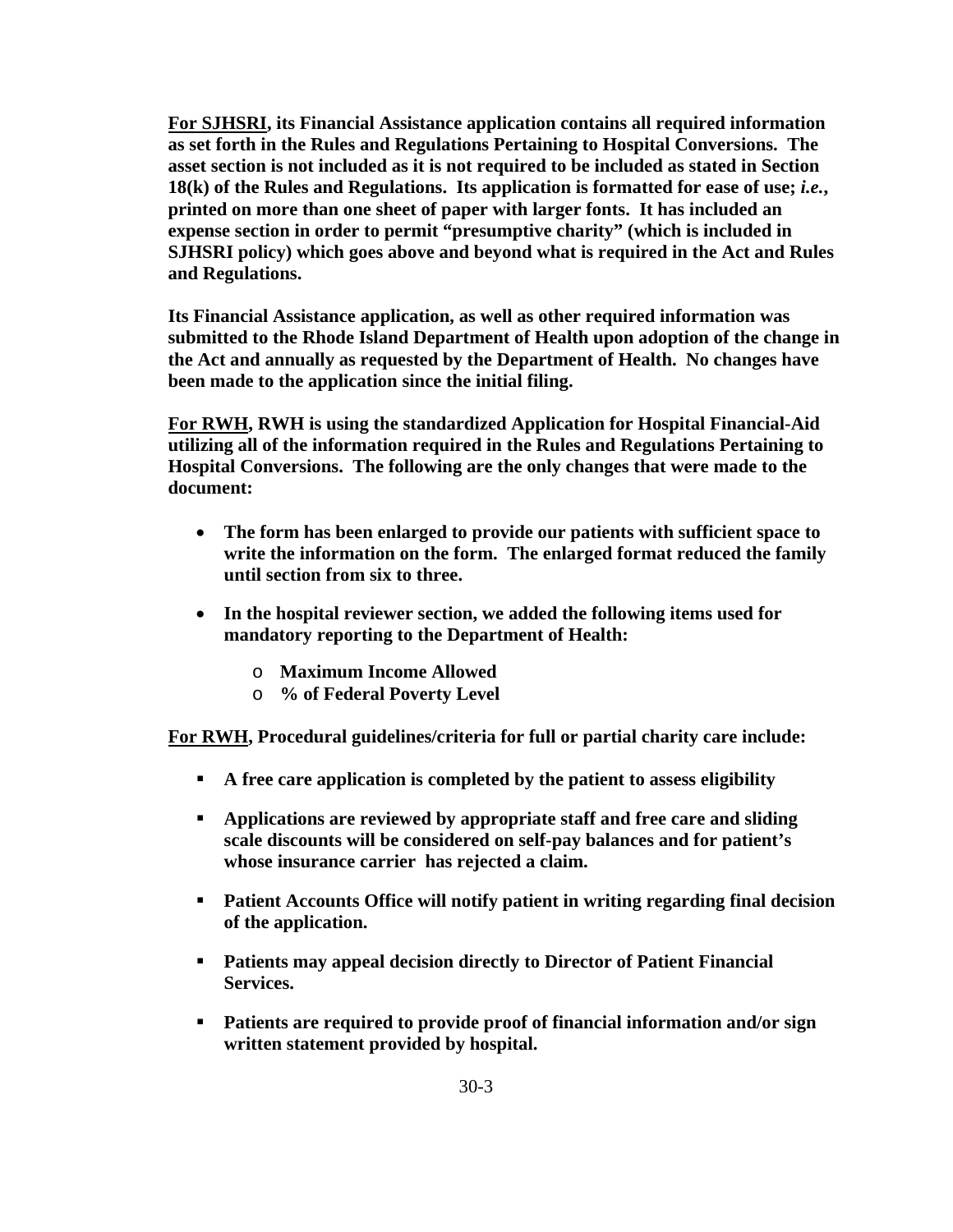**Eligibility:** 

- **Residency- hospital's primary demographic area.**
- **Income Level determines full or partial discount** 
	- o **guidelines in accordance to DOH standards**

**See response to Question 31 describing monitoring and valuing charity care services and community benefit.** 

**For RWMC and CCHP, not applicable, as they are not licensed healthcare providers and do not provide medical services.**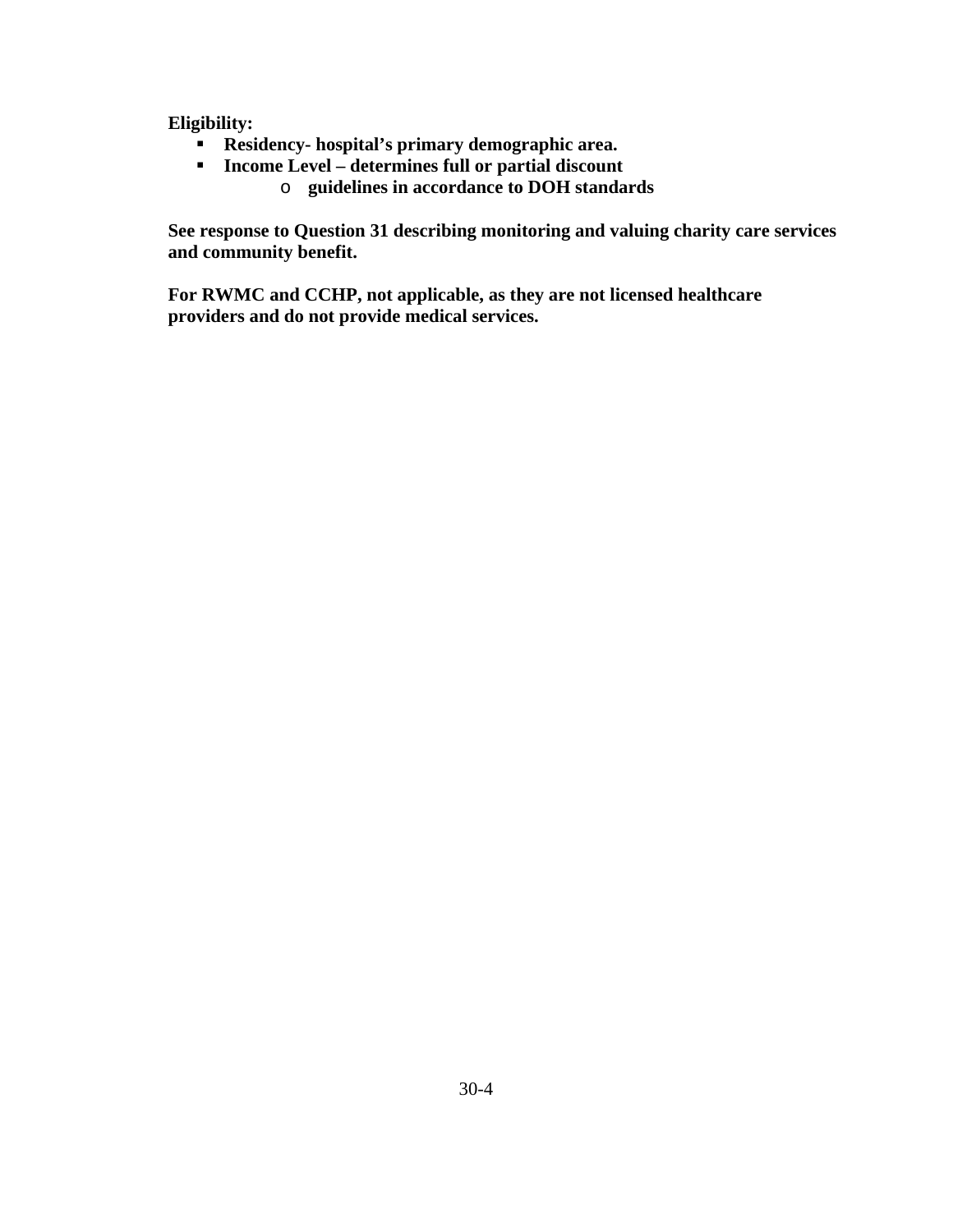31. Please provide a description of how the new hospital will monitor and value charity care services and community benefit.

#### **Charity Care:**

**The new hospitals created as part of the new healthcare system, CCHP Health Partners, will continue providing services as noted in response to Question 28 and Question 30. RWH and SJHSRI follow the Department of Health guidelines for determining eligibility for charity care in full and for partial. The providers will continue to monitor and report charity care to the Department of Health and any other regulatory body as required. Charity Care provided is also disclosed in Audited Financial Statements. The method of valuation of such services will be consistent post-affiliation; valuation is tracked both at gross charges and costs (based on hospital's RCC).** 

### **Community Benefit:**

**RWH and SJHSRI currently maintain robust programs of community outreach, health screenings, and free education. Both SJSHRI and RWH intend to use best efforts to continue their community outreach initiatives regardless of the affiliation. However, the organizations believe the economic efficiencies and financial stability generated by the affiliation will enhance their ability to continue their community outreach programs and grow these existing programs in the future. Included among the annual outreach efforts are free screenings for prostate cancer and breast cancer, a Mini Medical School, community outreach clinics, community educational services, community task forces and community health fairs. As required by the Department of Health, RWH and SJHSRI will continue to monitor and report these community benefits programs on an annual basis.** 

**For SJHSRI:** 

## **Process for Charity Care Applications**

**Our Lady of Fatima Hospital/St. Joseph Hospital for Specialty Care**

- **Patient presents (either in person of via telephone) requesting financial assistance.**
- **Business Office Coordinator meets with patient on site to screen for eligibility.**
- **Application with instructions given to patient. (If assistance is necessary to complete application, Business Office Coordinator will assist at that time.)**
- **Once Application completed, it is forwarded to Patient Financial Services for determination.**
- **Once determination made, a letter is sent to patient reflecting the status of such request.**

**Hospital Financial Assistance representative interviews all self-pay patients after admission to see if eligible for Medical Assistance. If patient is not eligible for**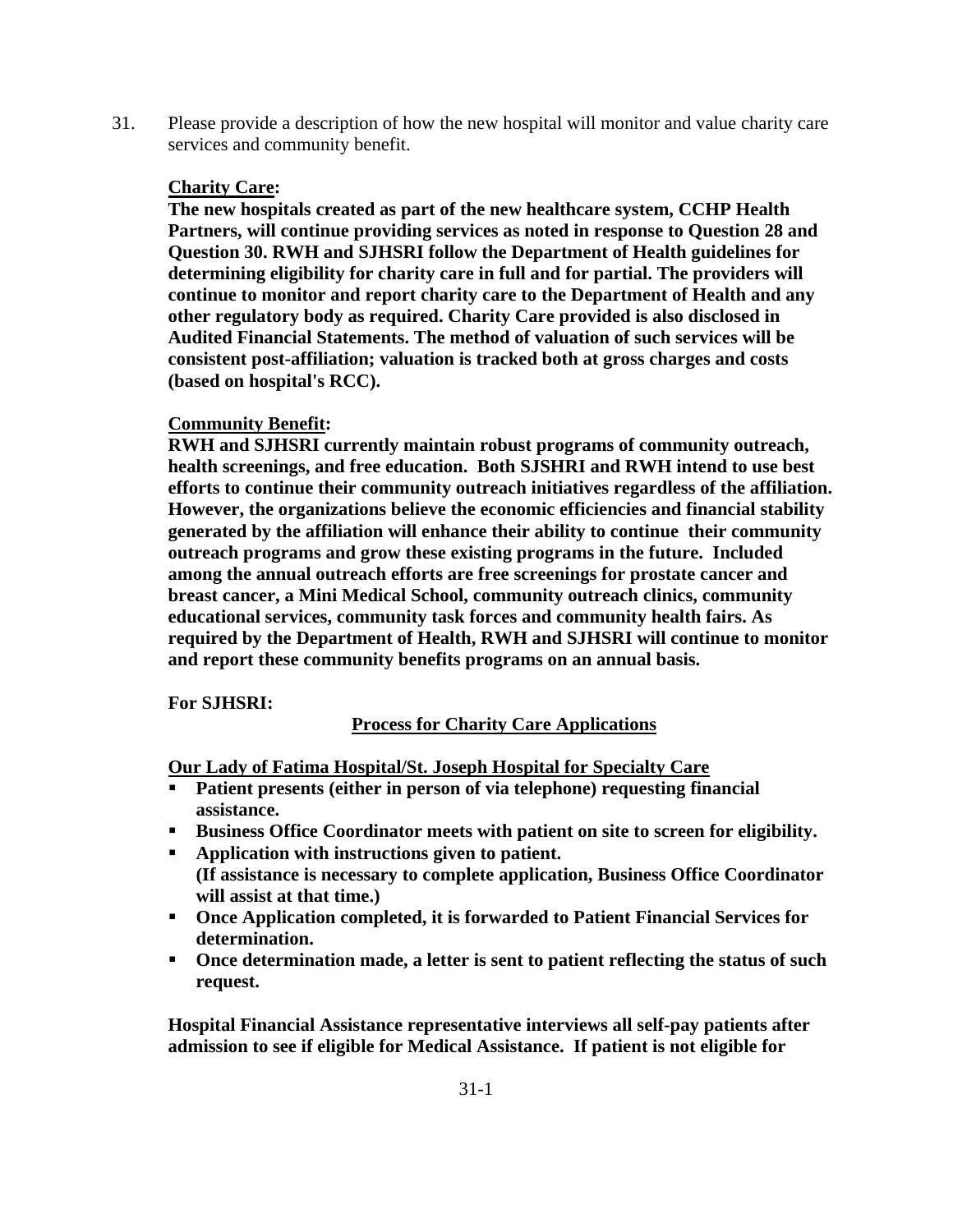**medical assistance, hospital representative will provide patient with Financial Assistance Application.** 

#### **St. Joseph Health Center**

- **Financial Resource Counselor is located on 1st floor, office near Walk-In Clinic area.**
- **Patients may wait to speak with counselor or make an appointment at a later date.**
- **Counselor determines if patient / family qualifies for Rite Care / Medicaid or Hospital Financial Assistance.**
- **Counselor completes appropriate application and files it with appropriate agency.**

**SJHSRI monitors overall value of charity (on the basis of charges) provided on a monthly basis on both inpatient and outpatient services as compared to budgeted and historical values.** 

#### **Process for monitoring Community Benefit Services**

**See Exhibit [88](TAB 88.pdf), policy # FD-92-A-206, Community Benefit Services Recognition & Reporting and Reporting form which establishes the procedure to identify and record the community service efforts of SJHSRI. SJHSRI has recently updated (April 2009) this policy which clearly defines examples of community benefit functions and services. Function Organizers will be required to complete a Community Service Assessment form which will be utilized to track the type of the community benefit, the facility provided along with the value of staff volunteer time supplies and/or equipment usage. SJSHRI's current audited financial statements from fiscal year 2008 demonstrate that SJSHRI provided \$72,273 in community benefit for that year. While these numbers include only direct supply expenditures associated with the community benefit event, the new policy will allow SJSHRI the opportunity to more accurately track the financial impact of community benefit in the future by identifying all costs.** 

**For RWH, free programs provided annually by RWH include screenings for prostate and breast cancer, a Mini Medical School, community outreach clinics, community educational services, community task forces and community health fairs that attracted more than 20,000 Rhode Islanders in the last fiscal year.** 

**RWH is also home to several support groups for medical conditions ranging from cancer to addictions to obesity, including Blood and Marrow Cancer Support Group (jointly with Leukemia and Lymphoma Society), Chronic Hepatitis C Support Group, "Weigh To Win" support group for gastric bypass patients. RWMC is involved in a number of education initiatives including a student nurse internship program for nursing students at Rhode Island College, Community**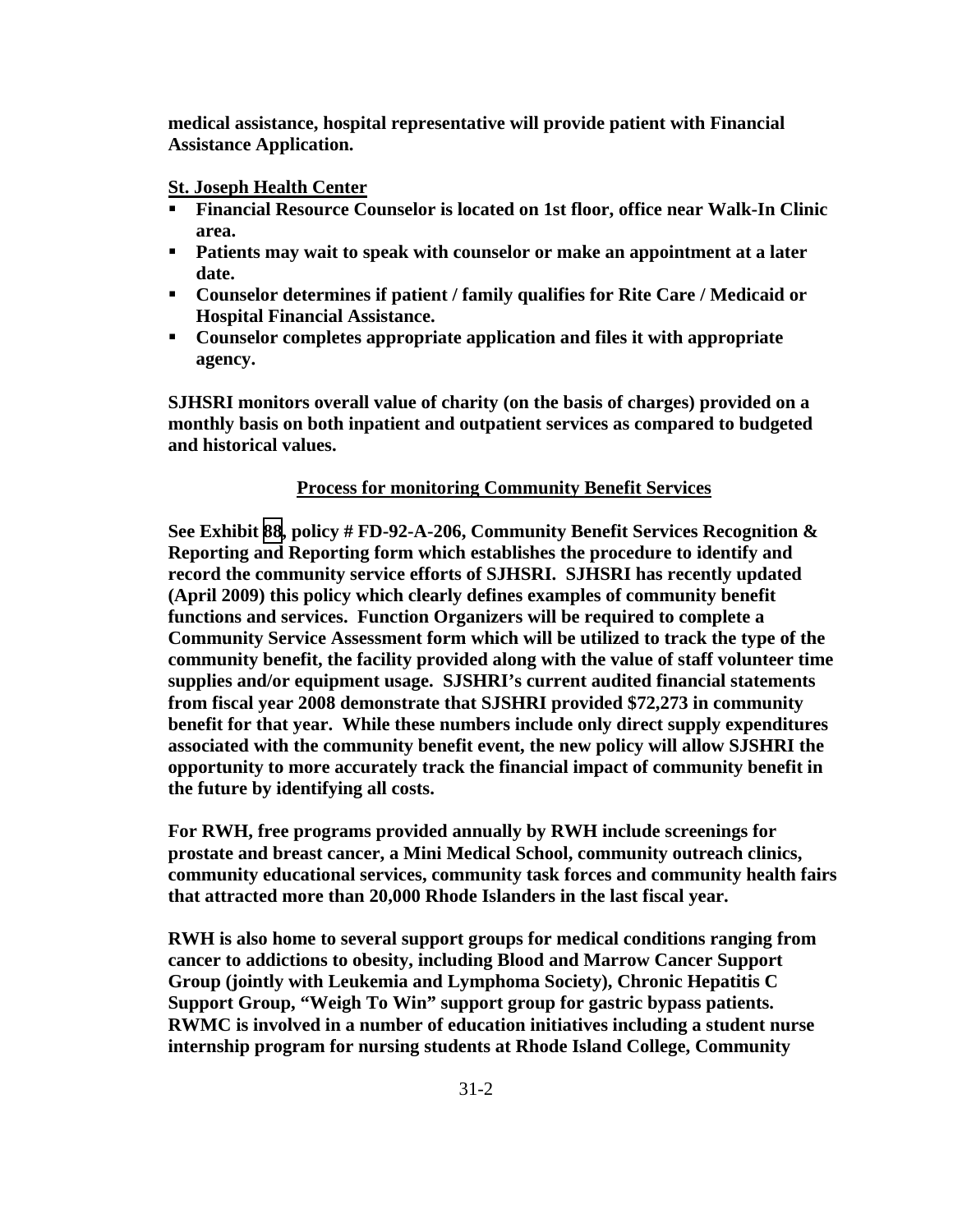**College of Rhode Island, and the University of Rhode Island and a partnership with the William B. Cooley / Health & Science Technology Academy to educate and orient students to careers in health care.** 

**RWH also holds an annual Cancer Survivors' Day, quarterly blood drives, and free flu clinics in the community through its Home Care Department.** 

**A small sampling of 2008 RWH programs that benefitted the community:** 

- ¾ **CCRI Health Fair:** *Provided screenings including blood pressure, cholesterol/glucose, thyroid, and oral exams to more than 600 people. Also offered an "Ask The Pharmacist" program.*
- ¾ **Community Presentation at St. Aidan's Church:** *Presentation by a surgeon to 300 people on options for living with knee pain.*
- ¾ **AgeWell '08 Health Fair:** *Free community health fair that offered physician lectures, screenings including skin, blood pressure, and thyroid to 300 seniors.*
- ¾ **Prostate Cancer Screening:** *Free screening that reaches almost 100 men annually.*
- ¾ **Mini Medical School:** *Free annual four week program on health attended by almost 100 people.*
- ¾ **Greater Providence Business Expo:** *Provided free health information and screenings including blood pressure, cholesterol/glucose, thyroid, and oral exams to more than 2,000 people. Also offered an "Ask The Doctor" and "Ask The Pharmacist" program.*

**RWH will be implementing a new policy in May 2009 addressing an improved process for monitoring community benefit. Those individuals organizing community benefit functions will be required to complete a Community Service Assessment form which will be utilized to track the type of the community benefit, the facility provided along with the value of staff volunteer time supplies and/or equipment usage. The new policy will allow RWH the opportunity to more accurately track the financial impact of community benefit in the future by identifying all costs.** 

**For RWMC and CCHP, not applicable, as they do not provide medical services.**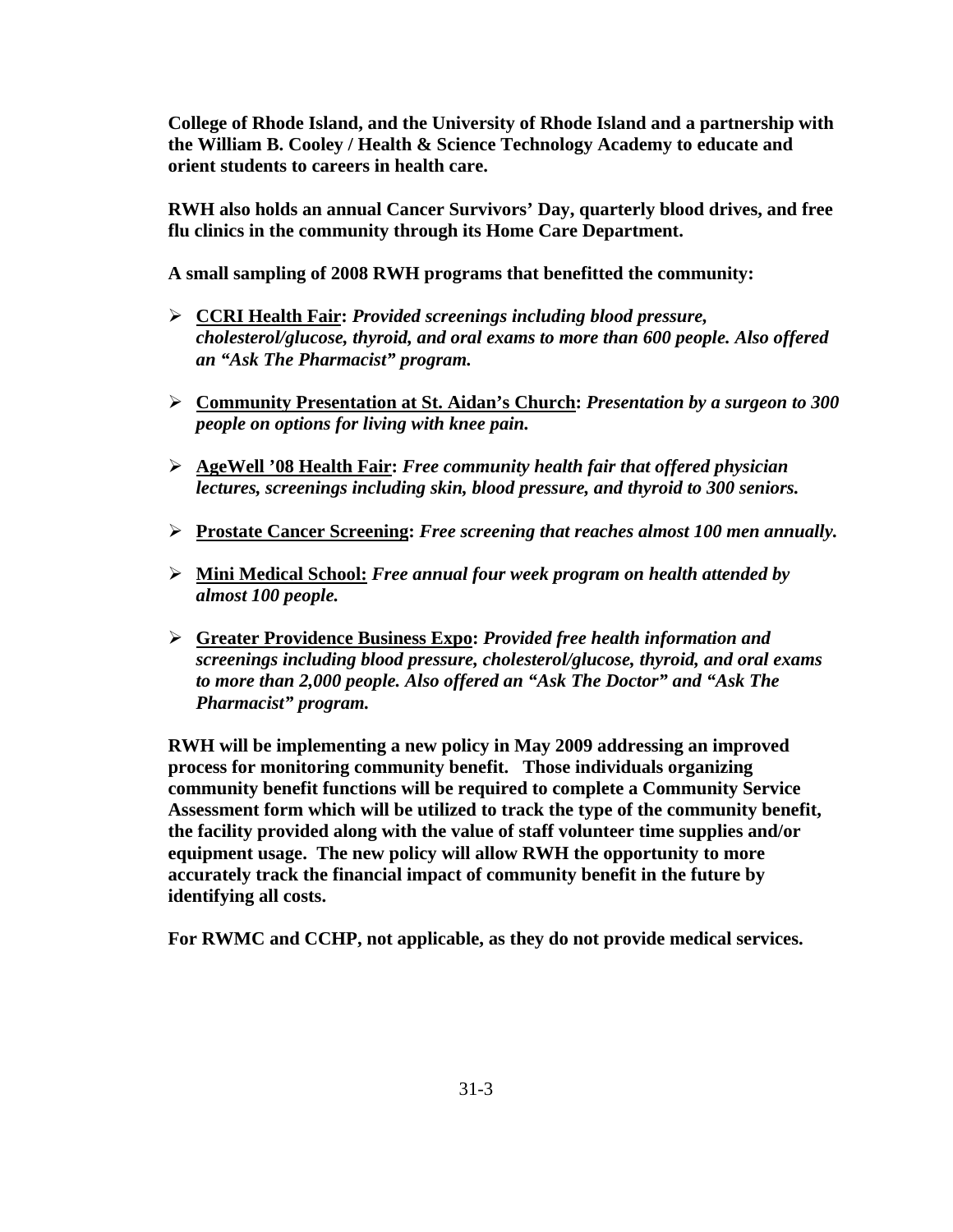32. Please provide the names of persons currently holding a position as an officer, director, board member, or senior level manager who will or will not maintain any position with the new hospital and whether any said person will receive any salary, severance, stock offering or any financial gain, current or deferred, as a result of or in relation to the proposed conversion, including, but not limited to, the individual's job description, employment or other contract or agreement to provide services under this corporate title, and total compensation, including, but not limited to, salary, benefits, expense accounts, membership, 401K, retirement plans, contribution agreements, benefit agreements and any other financial distributions of any kind, including deferred payments or compensation.

**It is contemplated that Edwin J. Santos and Rev. Monsignor Paul D. Theroux will serve as Chair and Vice Chair, respectively, of CCHP. Kenneth H. Belcher and John H. Fogarty will serve as President and Chief Executive Officer, and Executive Vice President and Chief Operating Officer, respectively of CCHP. None will receive any salary, severance, stock offering or any financial gain, current or deferred, as a result of or in relation to the proposed conversion. Messrs. Belcher and Fogarty will receive compensation for their services. The remaining officers, directors, board members, and senior level managers have not been determined as of the date of filing.** 

**See Exhibit [89](TAB 89.pdf) for copies of Messr. Belcher and Fogarty's curriculum vitae.** 

**As noted previously in this response, the initial board of CCHP will consist of Edwin J. Santos and Reverend Monsignor Paul D. Theroux who will serve as Chair and Vice Chair respectively. Kenneth H. Belcher and John M. Fogarty will serve as President and Chief Executive Officer and Executive Vice President/Chief Operating Officer, respectively of CCHP. None will receive any salary, severance, stock offering or financial gain as a result of the proposed conversion.** 

**Messrs. Belcher and Fogarty will receive compensation for their services as health system executives. To date, their CCHP salary and any other aspects of employment benefits have not been determined. These compensation packages will be determined by the CCHP trustees after an appropriate review of prevailing industry rates for health system executives at similarly sized facilities in the greater New England area and shall be set so as to pay market reasonable compensation levels that reflect community standards for similar positions.** 

**Job descriptions for the Chief Executive Officer and Chief Operating Officer positions have not been developed at the system level for CharterCARE as yet. However, a general description of the anticipated job duties is listed below:**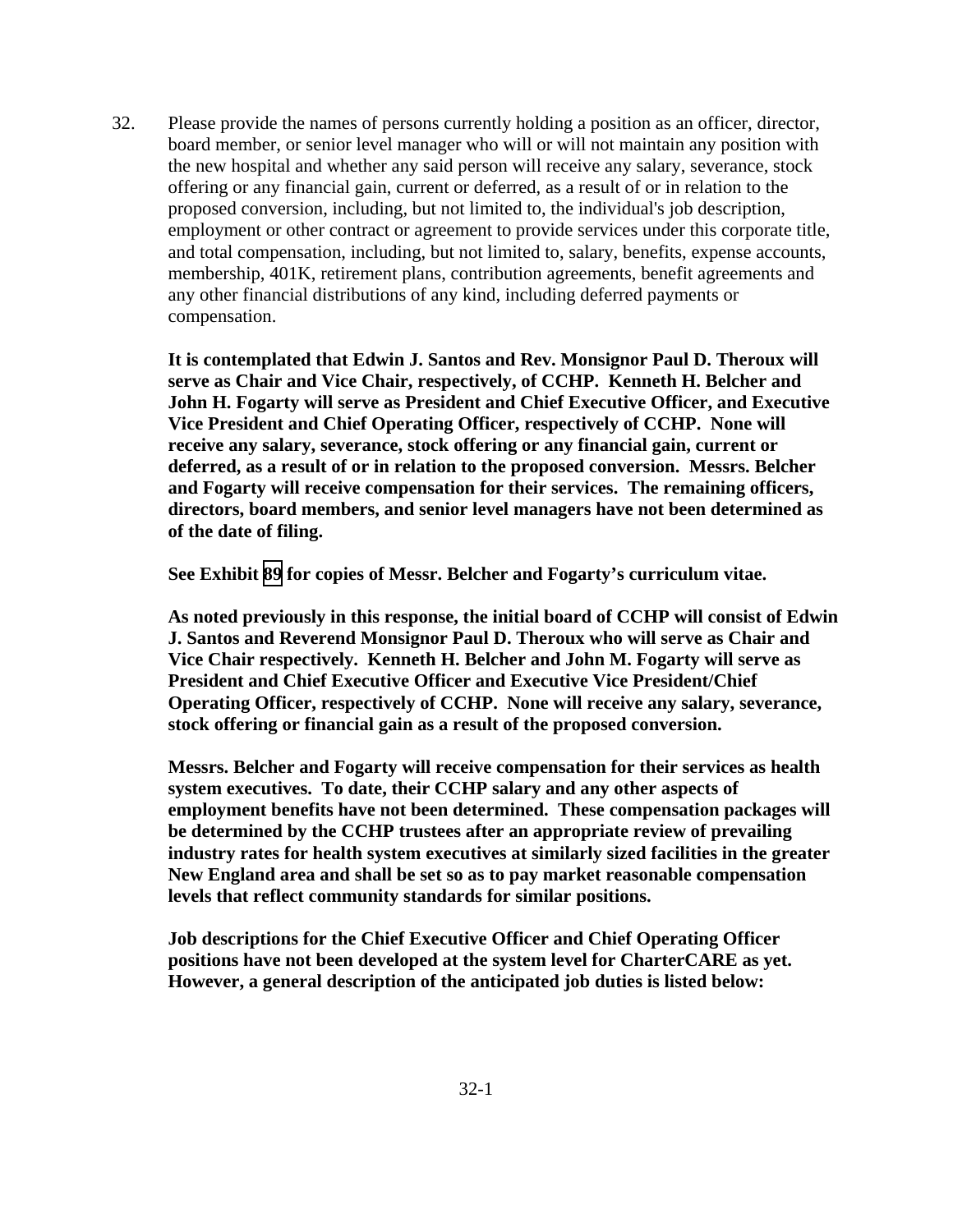**System Chief Executive Officer: The system CEO shall be accountable to the CCHP Board of Trustees for the following responsibilities: Development oversight and implementation of the CCHP's system's strategic plan, implementation of system-wide quality initiatives in collaboration with medical staff leadership, selection and oversight of key system executives, outreach to community and governmental leaders to assure the system's responsiveness to community needs and assuring efficient system operations in a way that make prudent use of financial resources and reimbursement related to the system's operation.** 

**System Chief Operating Officer: The system Chief Operating Officer of CCHP will report to the system Chief Executive Officer and will have the following overall responsibilities: assuring coordination and oversight between the two hospital affiliates, direct oversight of day-to-day operations and collaboration with the appropriate senior and middle management personnel in the areas of clinical and facility services, close collaboration with medical staff leaders and staff members to insure operational implementation of the system quality and patient care objectives, development of services and collaboration with medical staff and management that reflect the changing needs of the community served by CCHP, ensuring employment practices and human resource programs that reflect a high standard for excellence among all members of the work force.**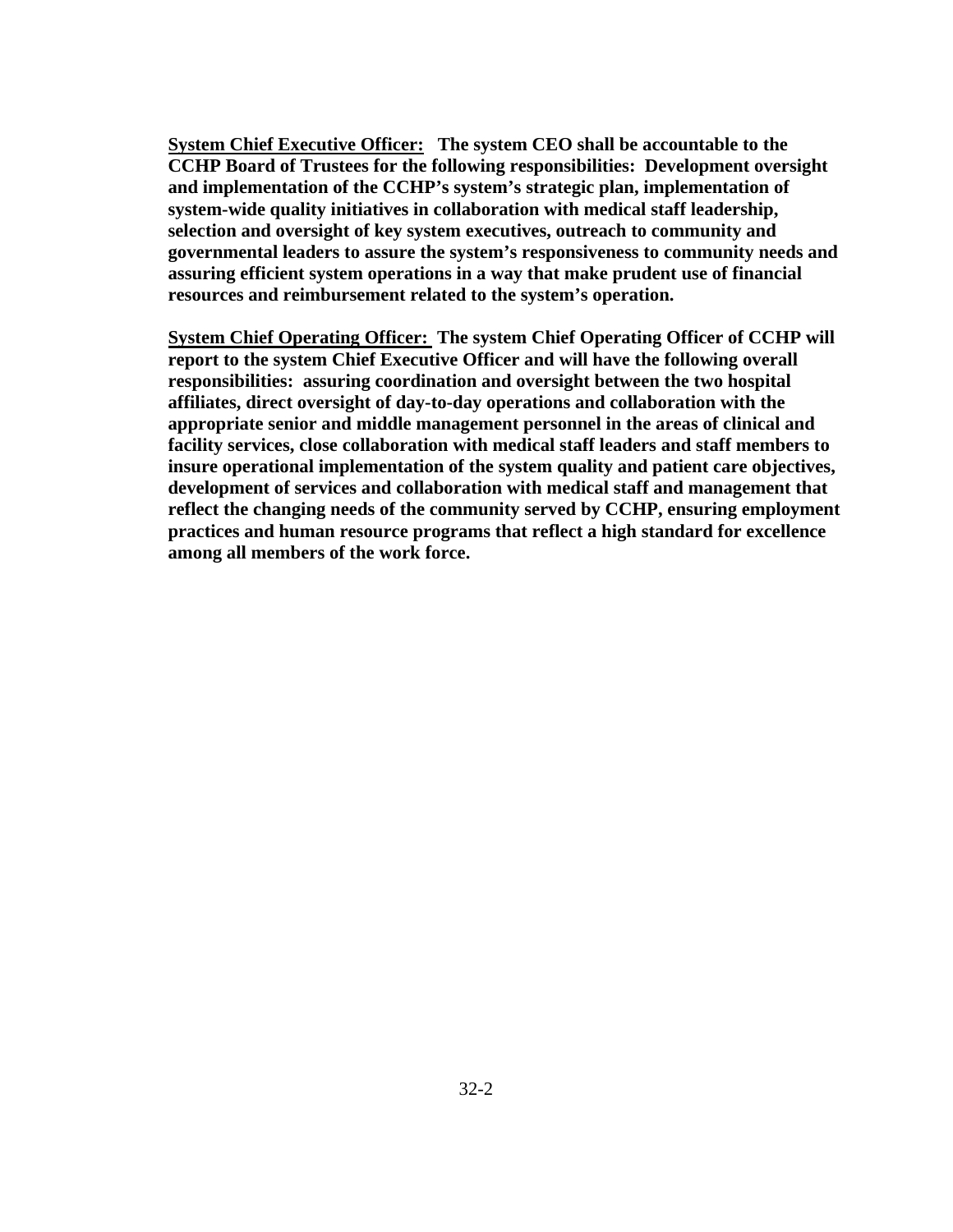33. Please provide copies of capital and operating budgets or other financial projections for the new hospital during the first three (3) years of operation.

 **See Confidential Exhibit [90](CFD.pdf), which includes projected financial statements, balance sheets, income statements, and statements of cash flow for the new hospitals created as part of the new health care system, CCHP, as well as CCHP itself.**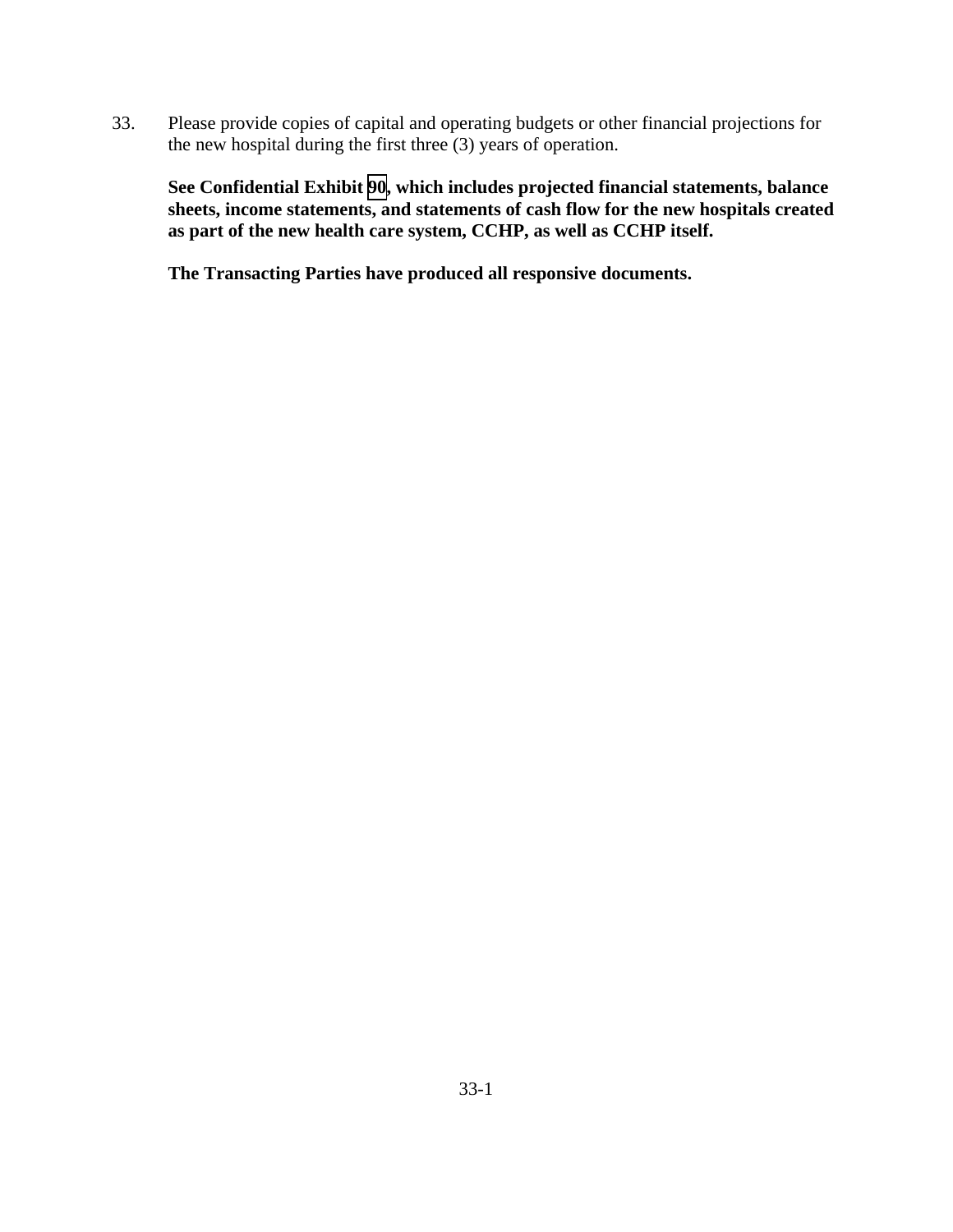34. Please provide copies of plans relative to staffing during the first three (3) years at the new hospital.

**Staffing at the new hospitals created as part of the affiliation will remain consistent with current levels as outlined in Confidential Exhibit [72](CFD.pdf), and in the plan of efficiencies at Confidential Exhibit [35](CFD.pdf).** 

**The staffing levels required to support the new hospitals created after the conversion will be identical to the staffing levels provided in response to Question 46 which are those that shall be maintained for Our Lady of Fatima and at RWH, respectively.** 

**With regard to plans for relocating and retraining personnel, no specific plans for retraining personnel have been developed or exist at this time. However, it is the parties' intent to engage in the appropriate in-service training that would be employed for any newly hired employee in cases when a staff member is transferring to a new department or hospital setting between the Roger Williams and Fatima campuses.** 

**With regard to collective bargaining, as noted in response to question 15, collective bargaining agreements in place at SJHSRI with FNHP and UNAP are active through September of 2011 and shall remain in effect and be renegotiated prior to their expiration as is consistent with current practice. As noted earlier employees in departments that transfer completely (i.e. a department or nursing unit) between campuses shall be covered under any existing collective bargaining agreement should they transfer to the Fatima site. Conversely, employees in a collective bargaining unit at Fatima who transfer to a Roger Williams/non-unionized site shall move out of the collective bargaining agreement with credit for their seniority. This agreement is already in place in the existing union contract at St. Joseph Health Services. See Confidential Exhibit [77](CFD.pdf), for copies of the referenced agreements.** 

**With regard to the effect of consolidated or integrated human resources and or other administrative, support and clinical function post conversion, the parties envision the following scenario:** 

**HR activity will be consolidated under a single human resource executive who will assume responsibility for the overall functioning of the human resource and labor relations functions at both organizations. This individual (not yet appointed) will require expertise in the human resource functions of compensation/benefits, employee relations, policy and procedure development, and union/labor relations. This individual will oversee the operation of the human resources functions at both hospitals. Each hospital will maintain a site manager for human resources at each affiliate hospital campus who will be responsible for overseeing the day to day operations of said department. It is anticipated that there will be a slight decrease in human resource personnel as indicated in the plan of efficiencies (4 FTEs).**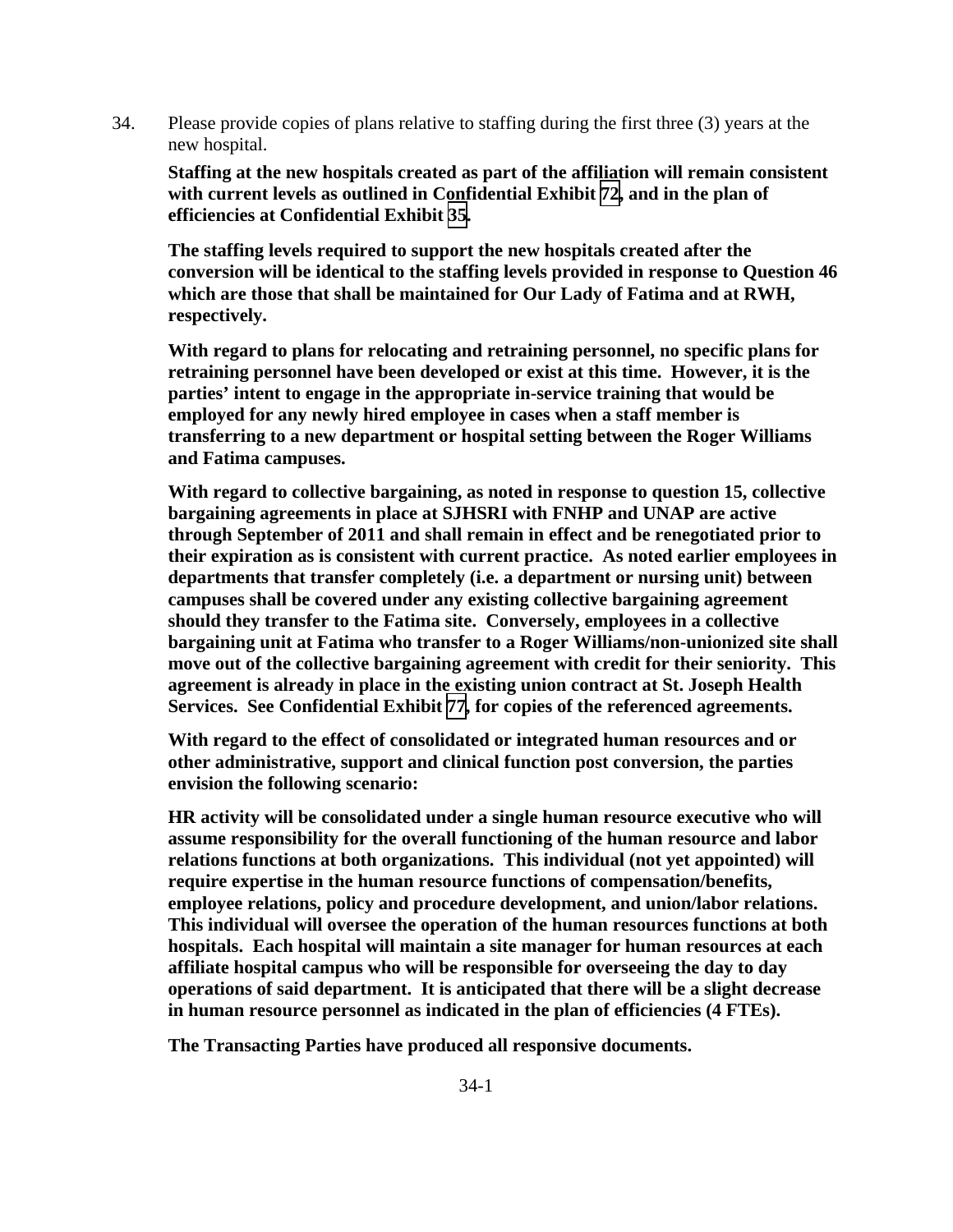## 35. Please provide:

- a. A list of all medical services, departments, clinical services, and administrative services that shall be maintained at the new hospital; and,
- b. A list of all medical services, departments, clinical services, and administrative services that are currently maintained at each affiliate hospital of the transacting parties.

### **See Confidential Exhibit [64](CFD.pdf).**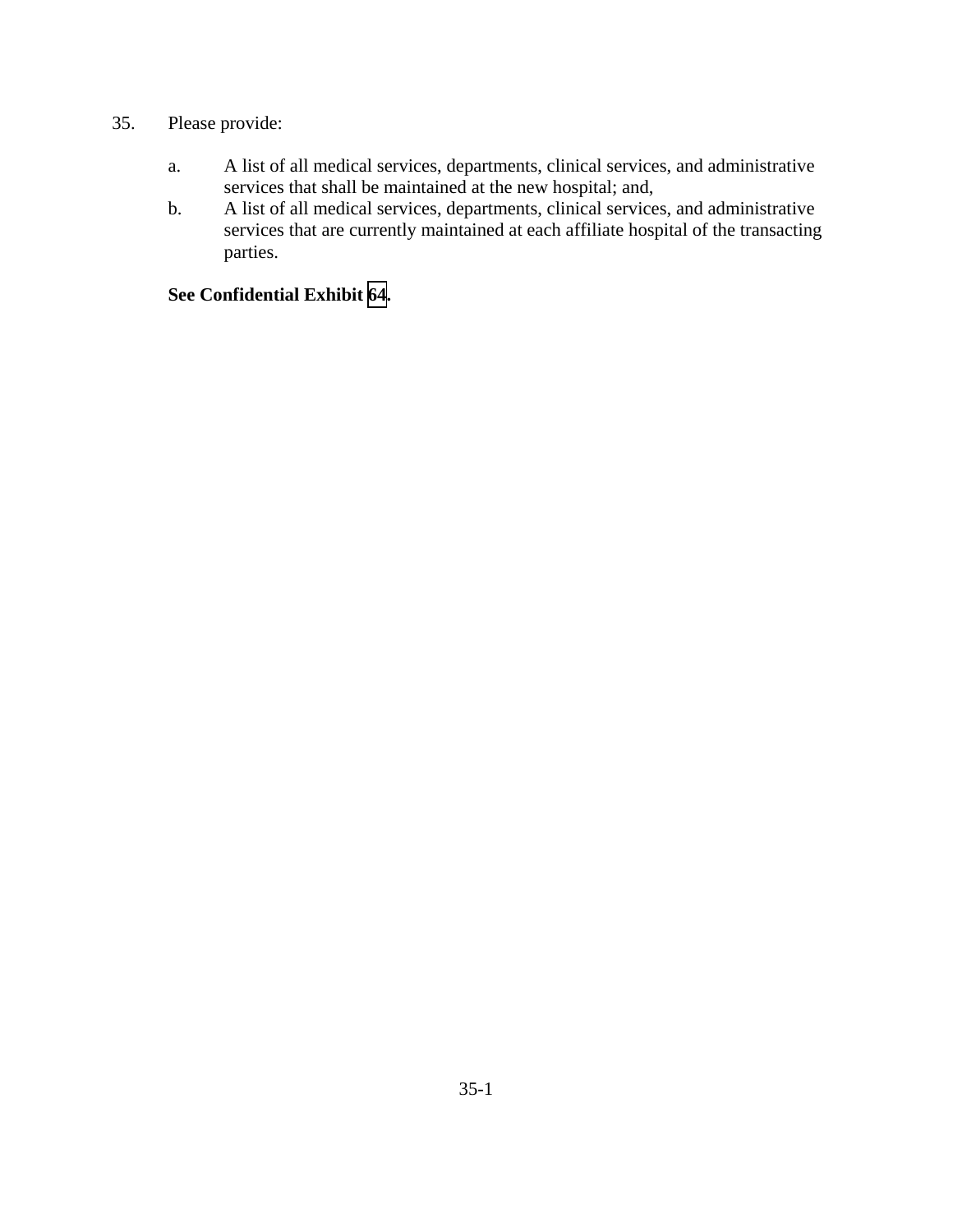36. Please provide a list of all medical services, that are proposed to be changed at each hospital of the transacting parties.

## **See Confidential Exhibit [65](CFD.pdf).**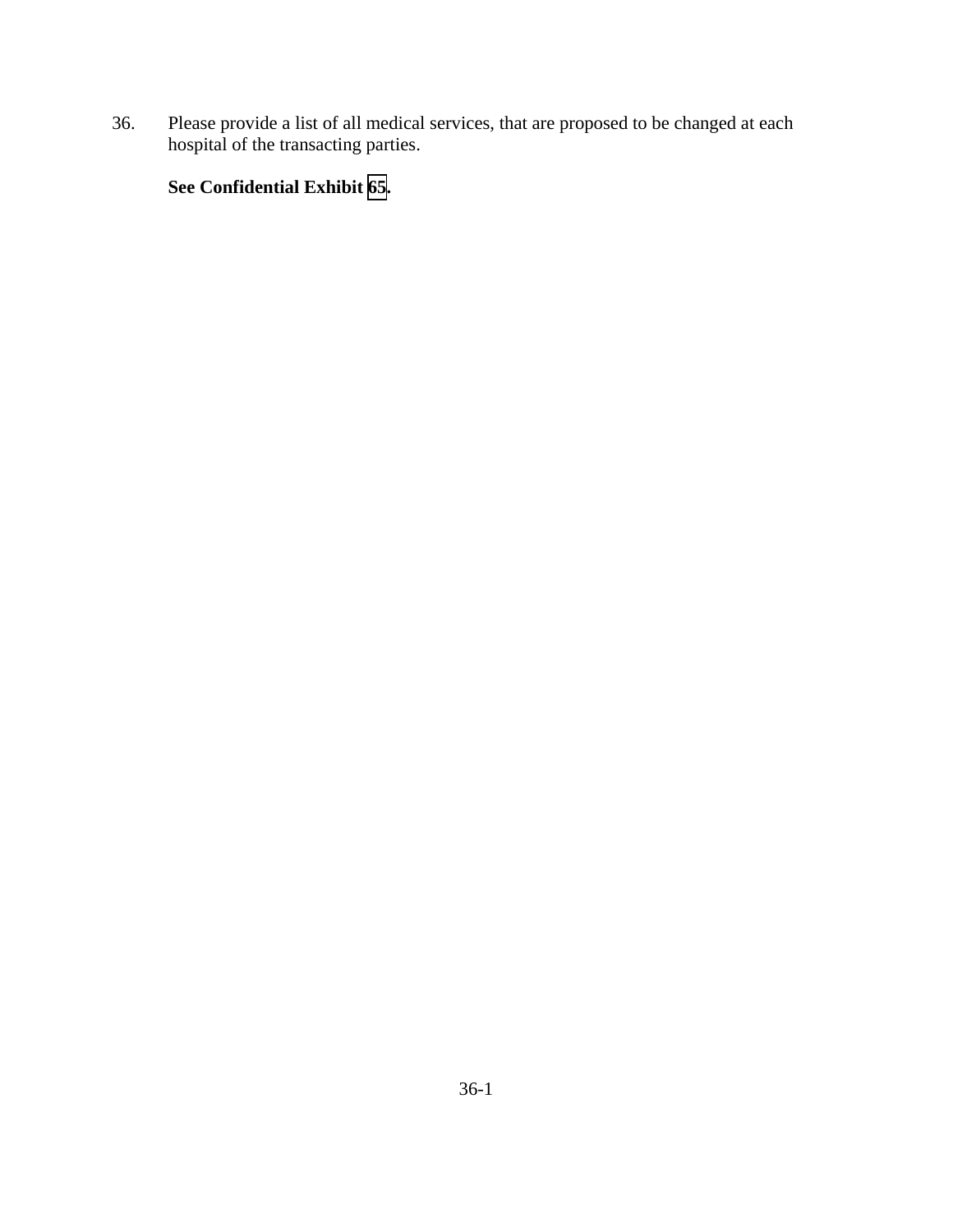37. Please provide a description of criteria established by the board of directors of the existing hospital for pursuing a proposed conversion with one or more health care providers.

**For SJHSRI, see Confidential Exhibit [18\(A\)](CFD.pdf) and [18\(B\)](CFD.pdf).** 

**For SJHSRI and RWH, see Confidential Exhibit [18\(A\),](CFD.pdf) [18\(B\)](CFD.pdf) and [19\(A\)](CFD.pdf).** 

**Steve Gelineau, of Cambridge Research Institute ("CRI") reviewed the CRI studies included in Confidential Exhibit [18](CFD.pdf) with the Boards of Directors for SJHSRI and RWH. The criteria for pursuing a proposed conversion with one or more health care providers adopted and established by the Boards of Directors for SJHSRI and RWH included financial health, market position, service area, service portfolio, critical mass, clinical quality, culture, infra-structure, mission and intangibles as more fully set forth at C0011481.** 

**Neither hospital took an official vote to adopt such criteria, but acted consistent with the criteria set forth above. Accordingly, there is no documentation with respect to the criteria that was adopted and established by the Boards of Directors of SJHSRI and RWH.** 

**For RWMC and CCHP, not applicable as they are not existing hospitals.**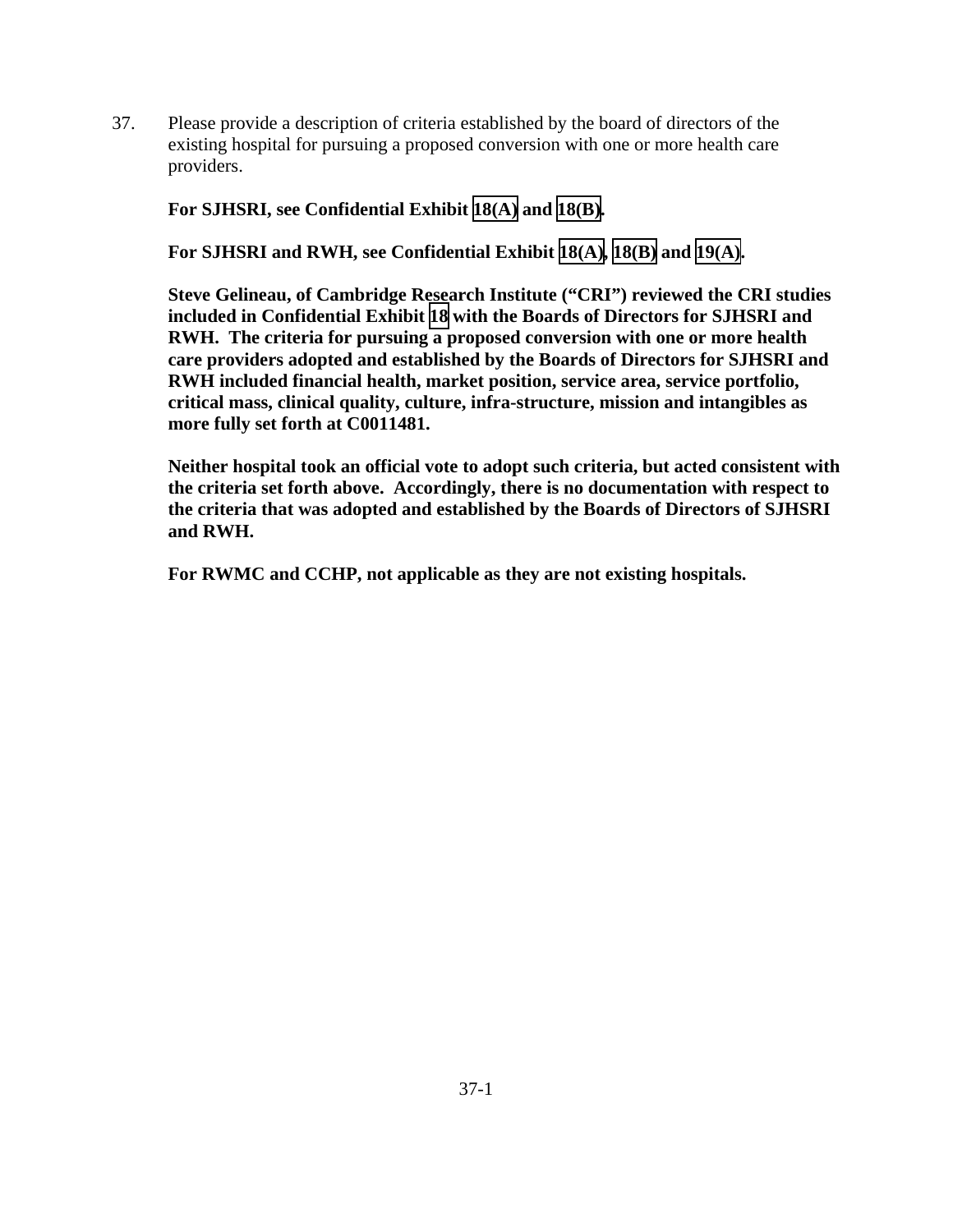38. Please provide copies of reports of any due diligence review performed by each transacting party in relation to the proposed conversion. These reports are to be held by the attorney general and department of health as confidential and not released to the public regardless of any determination made pursuant to RI General Laws § 23-17.14-32 and notwithstanding any other provision of the general laws. Please include a description of the plans for ongoing due diligence efforts by the transacting parties and their affiliates throughout the proposed conversion review and other regulatory reviews, up to and including the Effective Date.

 **For SJHSRI, see Confidential Exhibits [11\(A\)](CFD.pdf) and [18\(A\)](CFD.pdf).** 

**For RWH/RWMC, see Confidential Exhibits [11\(B\),](CFD.pdf) [18\(B\),](CFD.pdf) [19\(A\)](CFD.pdf) and [19\(B\).](CFD.pdf)** 

**For SJHSRI and RWH/RWMC, see Confidential Exhibit [9\(C\),](CFD.pdf) Confidential Exhibit [78\(C\)](CFD.pdf) and Confidential Exhibit [90.](CFD.pdf)** 

**The projections for CCHP at C009607–C009634 and Exhibit [78\(C\)](TAB 78C.pdf) were prepared by Deloitte Corporate Finance. The transacting parties continue to update due diligence monthly.** 

**The Transacting Parties have produced all responsive documents.**

**Documents and information was exchanged by the Transacting Parties and their affiliates for due diligence purposes. The following categories of documents and information were exchanged and reviewed:** 

- **Organization and management charts**
- **Descriptions of the parties control relationship with affiliates and each entity's line of business**
- **Certificates of Incorporation, bylaws, partnership and joint venture agreements and any amendments**
- **List of current officers, members, directors and trustees**
- **Minutes and resolutions of all members/shareholders and all director/trustee meeting held in the last 3 years to date**
- **List of all current joint ventures, partnerships or affiliations**
- **List and description of all non affiliate entities in which an equity membership interest is held other than exclusively for investment purposes**
- **Copies of resolutions by governing boards and members of each party authorizing the execution and delivery of the MOU**
- **Copies of resolutions by governing boards and members of each party authorizing the execution and delivery of, and the performance under the Definitive Agreement**
- **List and copies of all material federal state and local operating permits, licenses and approvals presently in effect**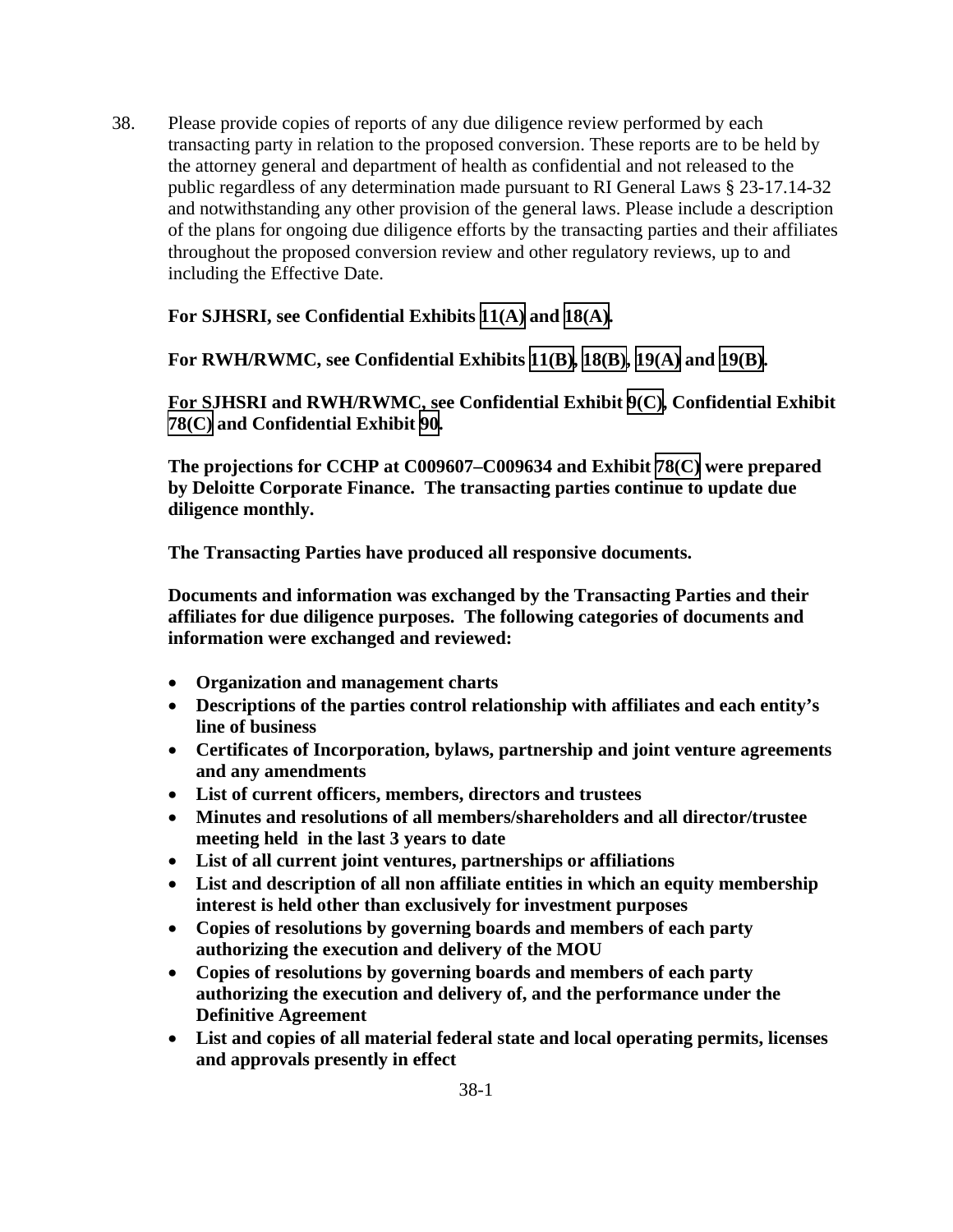- **Copy of the most recent survey and report (including correspondence) by JCAHO and any other accrediting organization**
- **Copies of any deficiency reports and plans of correction received or issued to JCAHO and any other accreditation organization**
- **Copies of reports, notices and correspondence received from or issued to a governmental regulatory agency regarding regulatory non-compliance with any material rule, regulation or requirement (including deficiency reports and plans of correction)**
- **Copies of responses to the last AHA Annual Survey of Hospitals**
- **List and description of all CON applications, agreed settlements and final decisions filed or received in the last three full calendar years and current year to date**
- **List and description of any material restrictions or conditions imposed by a CON**
- **Description of the status of any approved but nor yet implemented CON**
- **An update regarding any CON submitted, but not yet reviewed or determined**
- **Copies of all IRS determination letters or private letter ruling**
- **Copies of all federal income tax filings of the parties and affiliates for the last 3 years**
- **Copies of all audited financial statements with independent auditor's reports and management letters, for the past 3 fiscal years**
- **Copies of the most recent YTD financial statements**
- **Copies of all correspondence, findings and reports regarding any IRS audit or state revenue agency conducted at any time during the last 3 full calendar years and the current year to date**
- **A list, description and copies of all documents and agreements evidencing outstanding indebtedness, including Official Statements**
- **A list of all current capital, real estate and other major equipment leases where lease payments exceed \$50,000 annually, and installment purchases and purchase options where the total purchase price exceeds \$100,000**
- **Copies of existing Hill-Burton documents**
- **Copy of each party's policy concerning indigent free care and a written summary of bad debt and free care experience for the last 3 fiscal years**
- **Copies of any long range financial plans, forecasts or budgets**
- **Summary of funds transferred to each party by affiliates during the last 3 calendar years and current year to date**
- **List of service mix and payor mix for the last 3 years**
- **List and summary of that status of all current contracts/participation agreements with Medicare, Medicaid, Blue Cross and any other third party payor, HMO, PPO or self –insured employer**
- **List of any pending appeals or reimbursement determinations**
- **Copy of the most recent and current strategic plan for the organization and affiliates**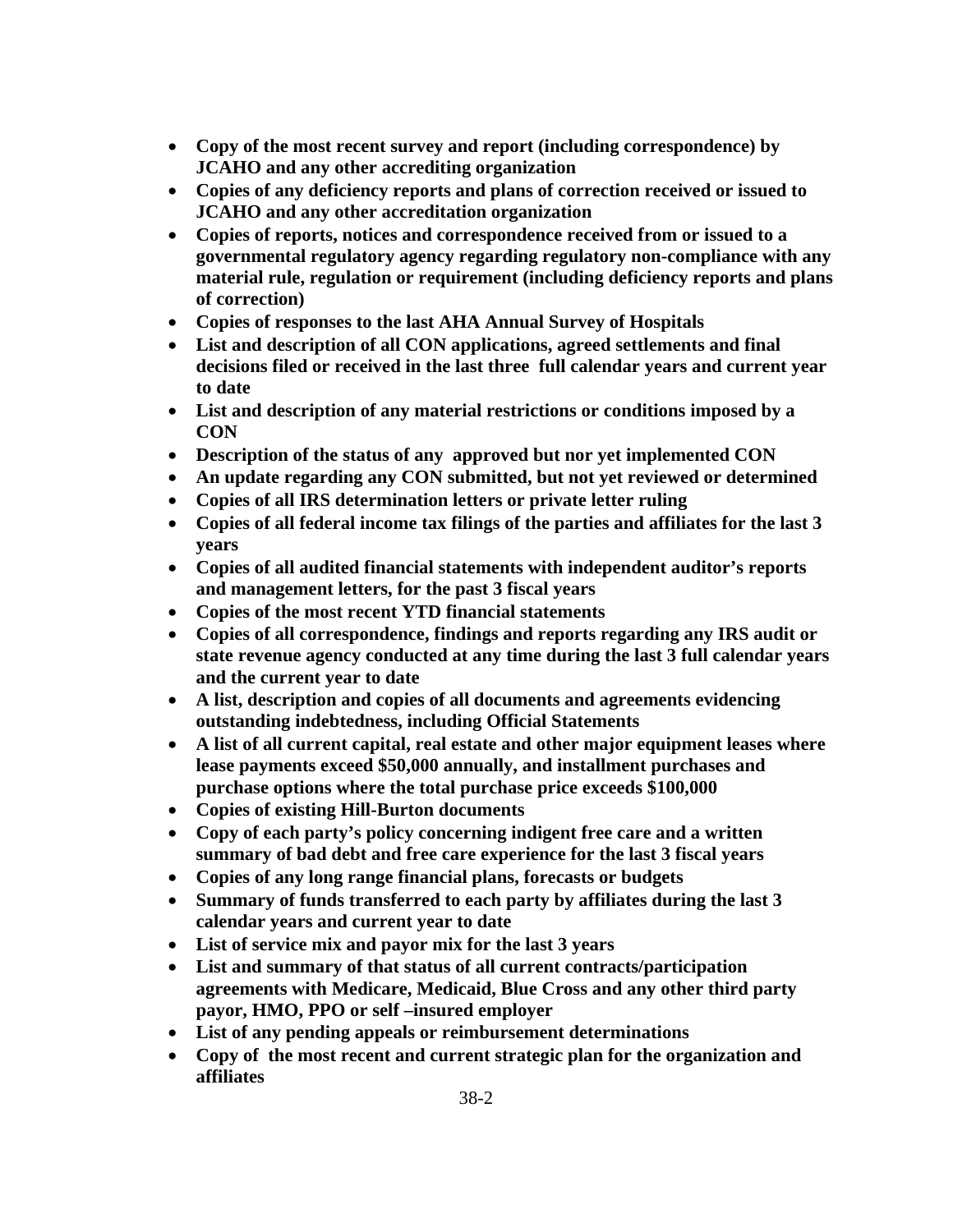- **Copies of current contract with annual values of \$50,000 or more**
- **List and description of all current contracts of \$50,000 or more in annual value by which services are obtained**
- **List and description of all current contact of \$50,000 or more in annual value under which services are provided by each party**
- **List and description of each business transaction with any member, shareholder, director, trustee, officer or member of management**
- **List and copies of all Conflict of Interest and other policies governing the fiduciary obligations of current officers, members, shareholders, directors and trustees**
- **List and description of all transactions of \$50,000 or more in value between nonprofit and for-profit affiliates during the past 3 years**
- **List of contract entered into by an affiliate that obligates the affiliate or the other party to an exclusive arrangement**
- **List and description of agreements with other institutional providers of health care services of \$50,000 or more in annual value and of any value in the case of providers located in the other party's primary service area**
- **List and description of all physician service contracts, whether deemed employees or independent contractors**
- **List and description of all physician recruitment and retention arrangements**
- **Copies of all current physician recruitment policies**
- **Copies of all policies relating to services provided to or for the benefit of physicians**
- **List of all physicians for whom billing or other services are provided**
- **List and description of all current insurance policies, amounts and schedule of premiums**
- **Copies of current policies with respect to required professional liability coverage for physicians and other medical personnel**
- **List of any insurance policy or contract cancelled or otherwise limited**
- **Copies of documents and claim logs pertaining to claims history under any current liability insurance policy or any policy in effect during the last 3 years**
- **List of all present buildings and other facilities of the party**
- **List and description of all existing leases, contracts or agreements that provide for any portion of the facilities to be occupied or used by another entity**
- **List of and copies of the most current engineering, fire and safety reports concerning all buildings and their contents**
- **Copies of engineering, environmental or other reports or assessments noting or considering a material adverse situation concerning the presence, production or disposal of hazardous or infections materials or waste at any facility of a party of affiliate and any reports or other documents describing the need for, and cost of, remedial actions (underground tank certification, radon testing, asbestos testing reports, lead testing reports, medical gas testing, state inspection/survey reports, insurance reports, boilers, elevators, equipment)**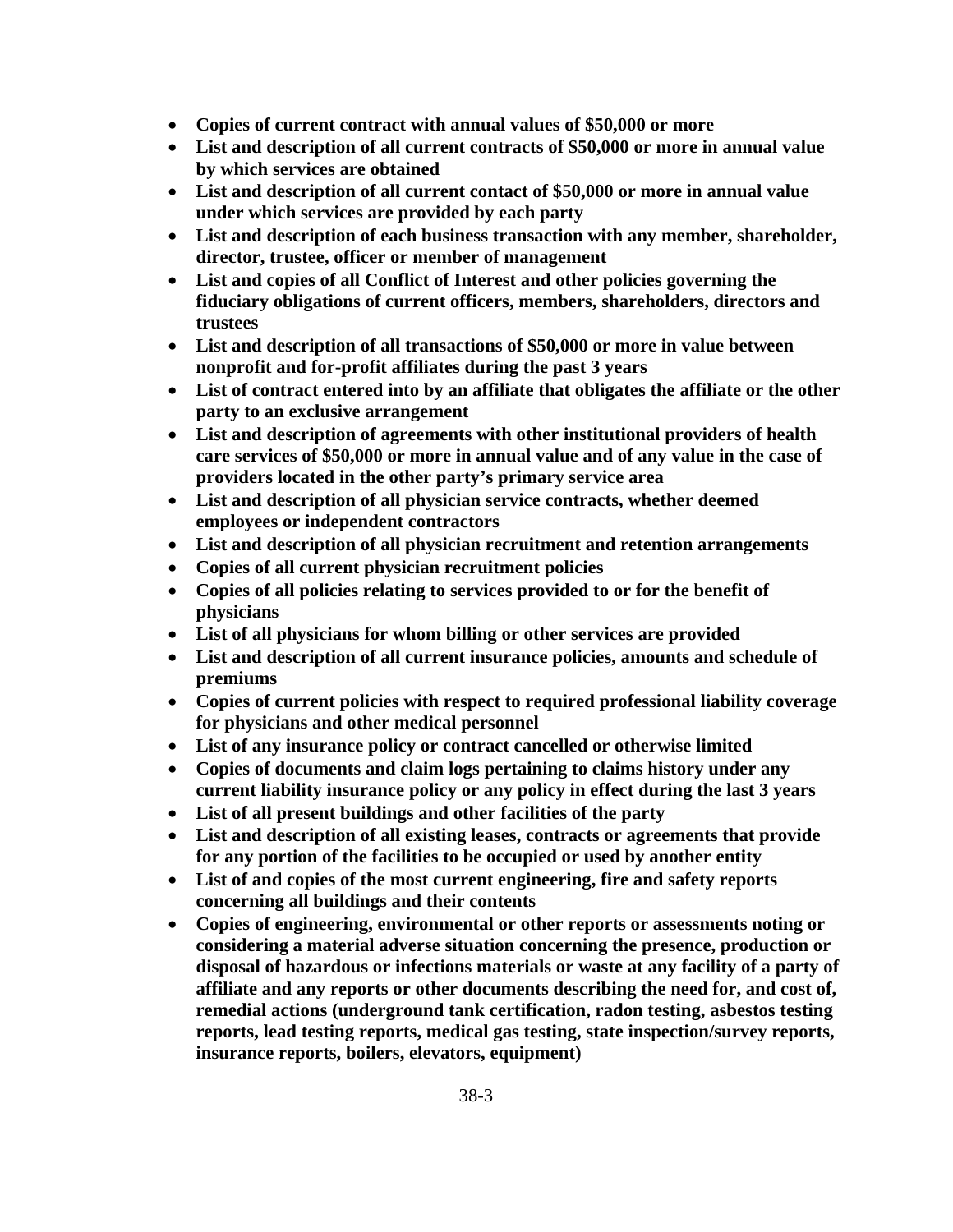- **Copy of the Medical Staff Bylaws, Rules and Regulations**
- **Dull roster of the Medical Staff showing status**
- **List and description of all current affiliation agreements regarding graduate and undergraduate medical education or regarding nursing and allied health professions' education programs**
- **List and copies of the most recent survey and report by any educational program accreditation organization and any correspondence with such organizations**
- **Benefit plans of general applicability to all employees (qualified defined benefit and contribution plans, bonus plans, non-qualified deferred compensation plans, non-qualified retirement plans, plan summaries, financial statements plan evaluations for the past 3 years)**
- **Copies of all current collective bargaining or other labor agreements**
- **Copies of all current employee handbooks or other written policy statements regarding the rights, privileges and obligations of employees**
- **List and description of all employee grievance procedures, formal charge, and litigation pending or concluded, indicating the nature of the grievance or charge and the status thereof**
- **Copies of agreements, commitment and understanding with key employees relating to their services, compensation or benefit of any sort**
- **List of all employees of the party broken out by category**
- **Copies of all employment contract**
- **List of all employee terminations within the last 12 months**
- **Current wage rates by job classification**
- **List of all pending legal actions, claims or charges filed by employees or on behalf of employees**
- **Copies of standard agreements which employees are required to sign**
- **List of indemnification arrangements for all officers and directors**
- **Copies of personnel policies and handbooks**
- **Copies of audit letter responses from law firms for the last fiscal year**
- **List and description of any trial, litigation, arbitration, administrative proceedings or governmental investigations, claim, inquiries, pending or threatened**
- **List and description of judgments against, or settlements or releases entered into during the last 3 years**
- **List of any restricted fund and a description of the restrictions**
- **List and description of any deferred gifts of \$50,000 or more**
- **List and description of trademark, service mark, copyright and patent documents and applications or related filings and list and description of claims or disputes with respect to any intellectual property rights**
- **List and description of any material research and development agreements or arrangements**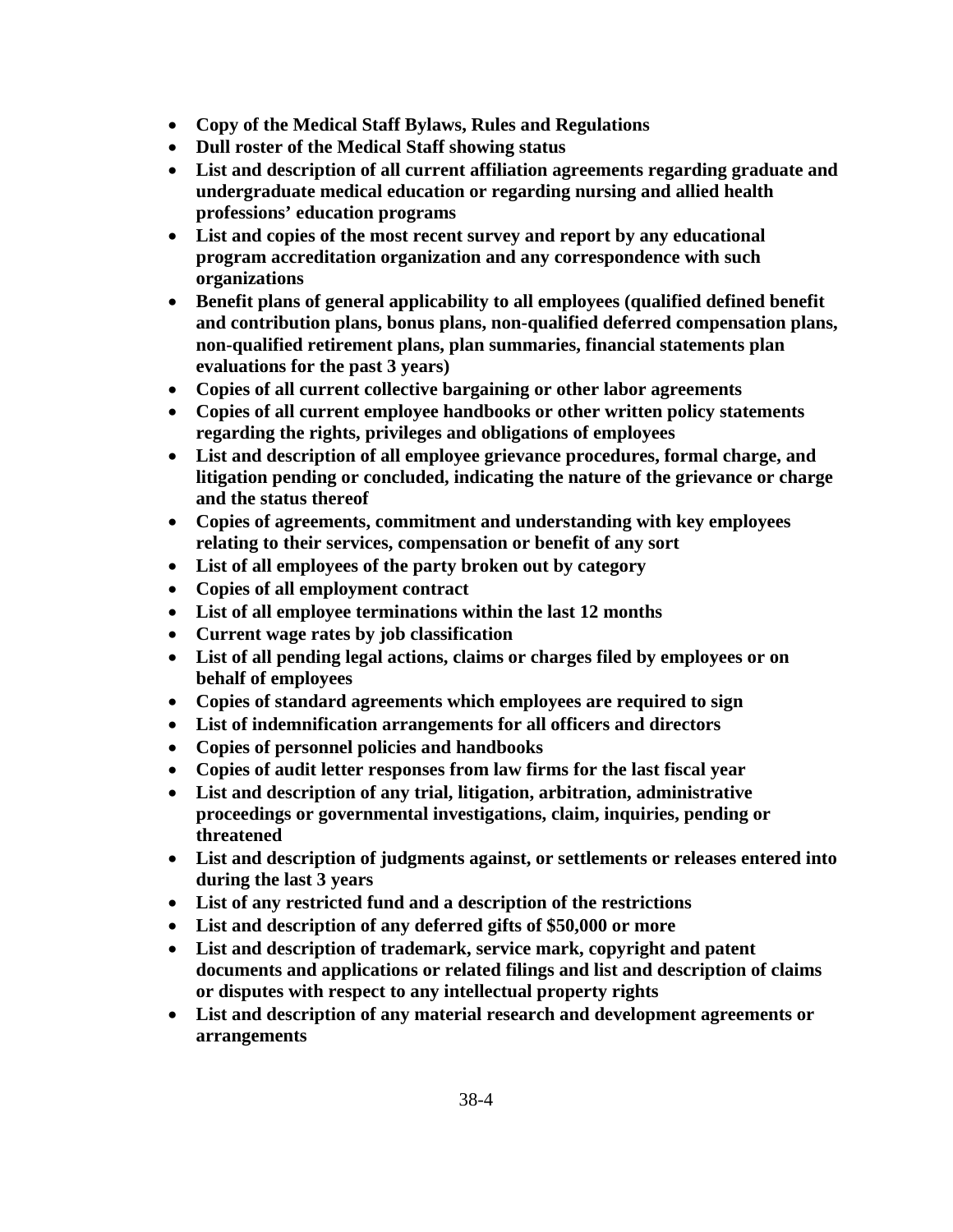- **List and description of material licensing, technology or royalty agreements**
- **Any other documents or information which are significant to the business of the party making the disclosure or which should be considered or reviewed in making disclosure to he other party regarding the business and financial condition of the entity making these disclosures**
- **Capital expenditures for current year and planned for next year**
- **Real property owned or leased**
- **Buildings owned or leased and major moveable equipment owned or leased**
- **Projects in construction**
- **All other operating contracts**
- **Admissions by physician last fiscal year and current Year to date**
- **Pending corrective action/peer review matters**
- **Current marketing plans plus all current marketing brochures and public relations material**
- **Records/files pertaining to all governmental investigations**
- **PHO information**

**After the initial review of the above information, the Transacting Parties have conducted ongoing due diligence by supplementing and reviewing the above categories of documents and information monthly. The Transacting Parties have agreed to continue due diligence by supplementing and reviewing information monthly until the Closing Date.**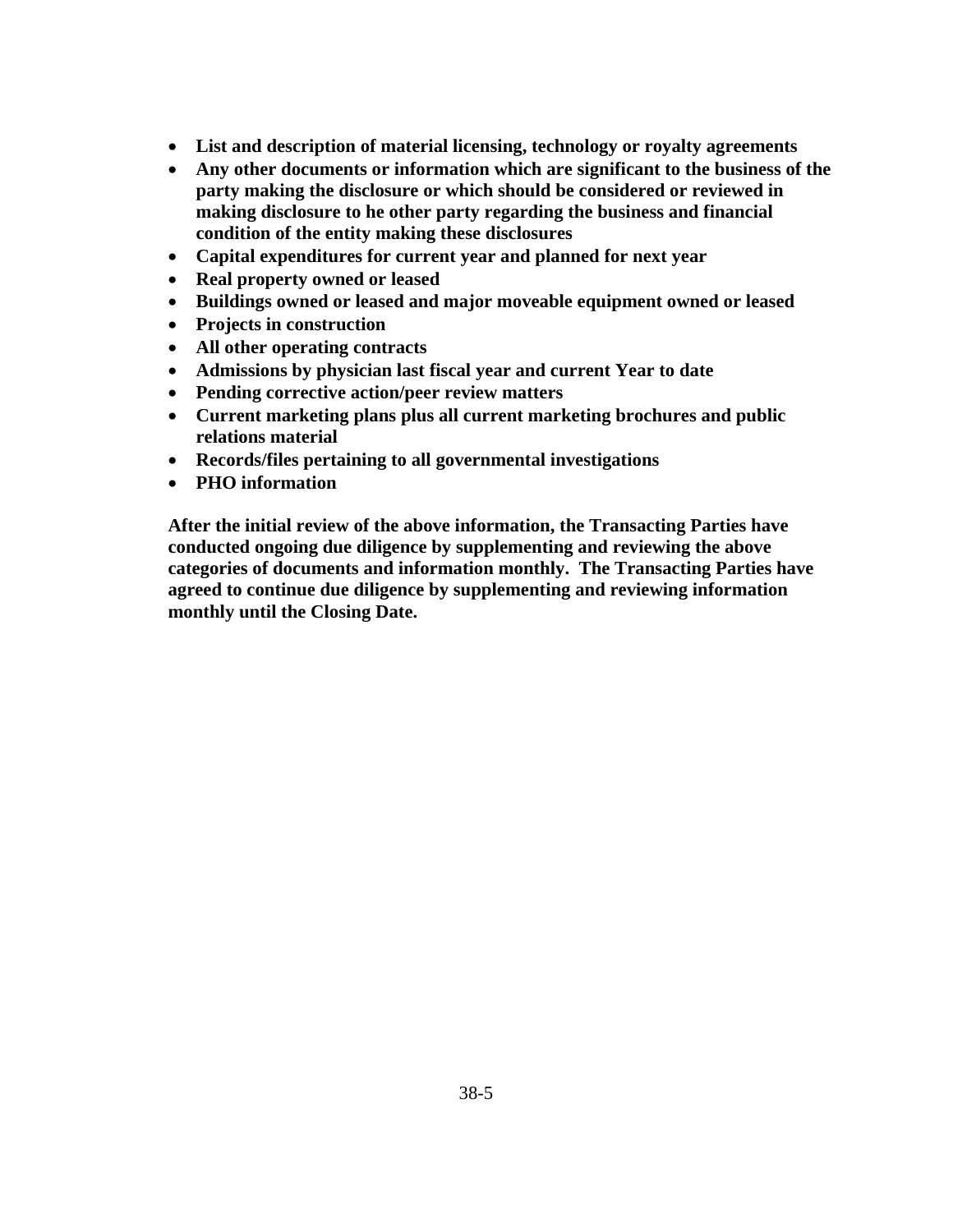39. Please provide a description of request(s) for proposals issued by the existing hospital relating to pursuing a proposed conversion.

**For RWH, see Confidential Exhibit [19\(A\).](CFD.pdf)** 

**There were no formal request(s) for proposals issued by SJHSRI and RWH relating to pursuing a proposed conversion.** 

**For RWMC and CCHP, not applicable as they are not existing hospitals.**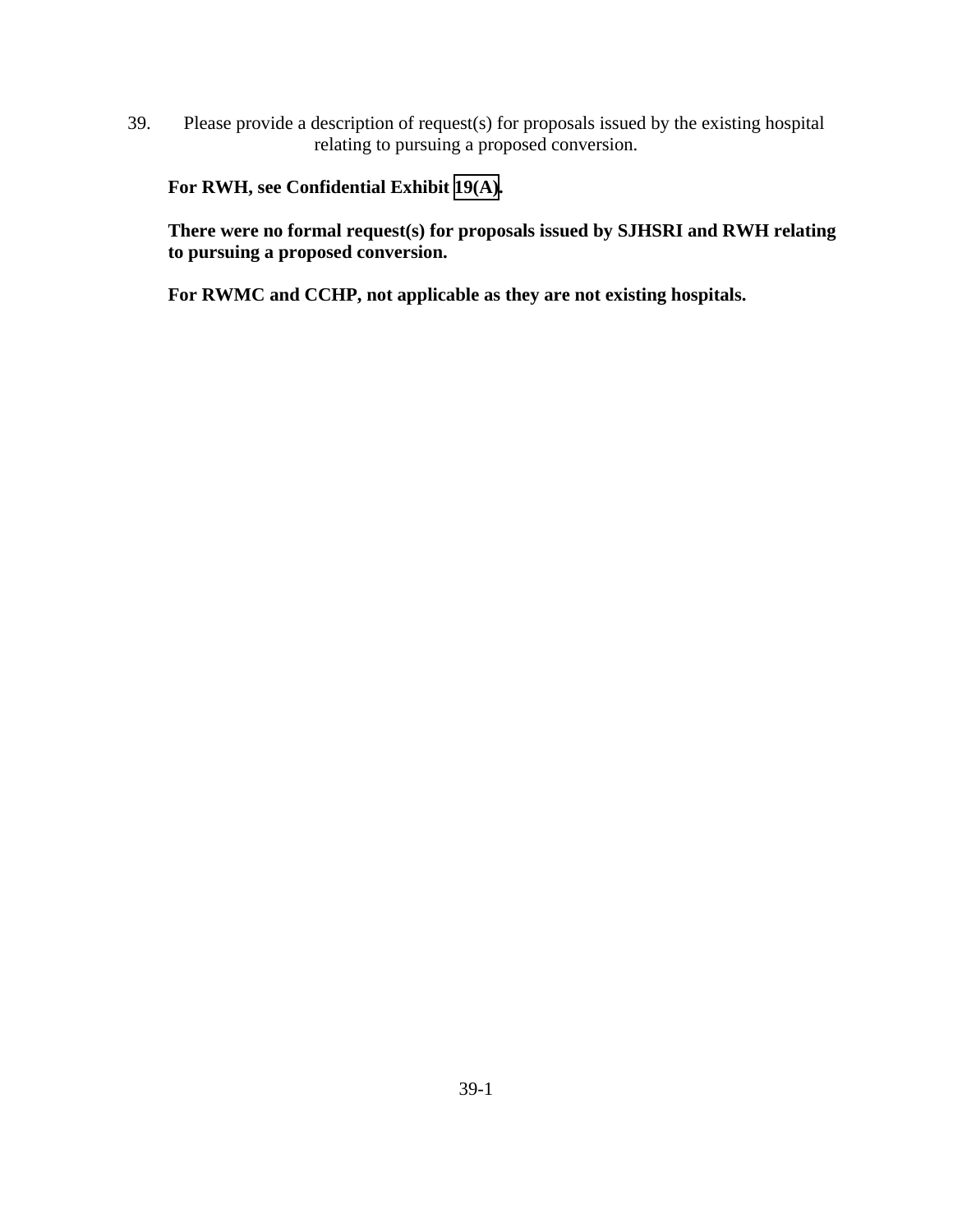40. Please provide copies of reports analyzing affiliations, mergers, or other similar transactions considered by any of the transacting parties during the past three (3) years, including, but not limited to, reports by appraisers, accountants, investment bankers, actuaries, other experts, and any committee investigating the proposed conversion and any and all recommendations from the committee to the Board of Directors for each of the transacting parties and each of its affiliates.

## **For RWH/RWMC, see Confidential Exhibit [18\(B\),](CFD.pdf) Bates Number C011448 – C011477, Confidential Exhibit [78\(C\)](CFD.pdf) and Confidential Exhibit [126.](CFD.pdf)**

**For SJHSRI and RWH/RWMC, see Confidential Exhibit [19\(B\)](CFD.pdf).** 

**For CCHP, none.**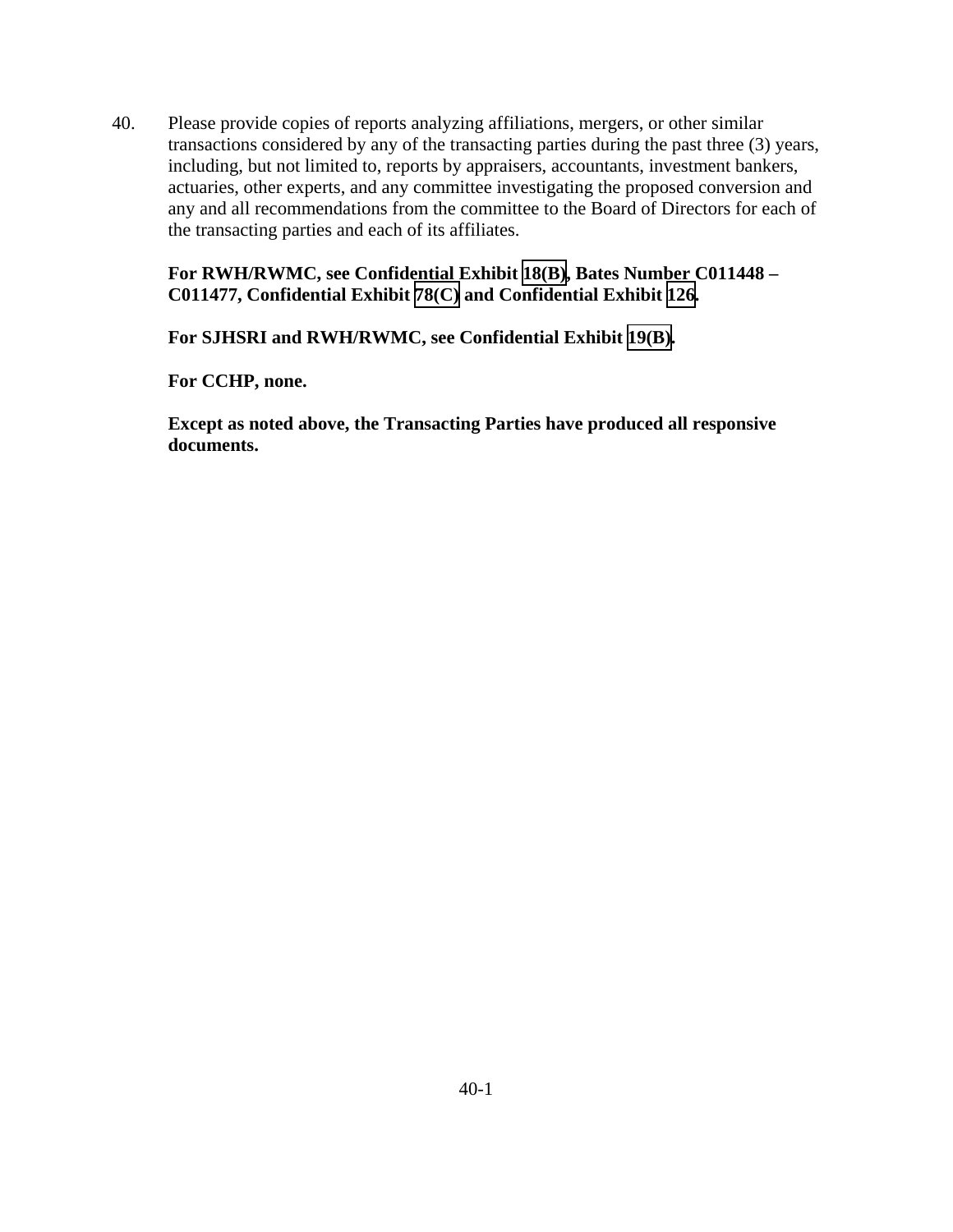41. Please provide a copy of proposed contracts or description of proposed contracts or arrangements with management, board members, officers, or directors of the existing hospital for severance, consulting services or covenants not to compete following completion of the proposed conversion.

**For SJHSRI, see Confidential Exhibit [20\(A\)](CFD.pdf) and Confidential Exhibit [91\(A\),](CFD.pdf) which identifies the specific salary amounts.** 

**For RWH/RWMC, see Confidential Exhibit [20\(B\)](CFD.pdf) and Confidential Exhibit [91\(B\)](CFD.pdf), which identifies the specific salary amounts.** 

**For CCHP, none.**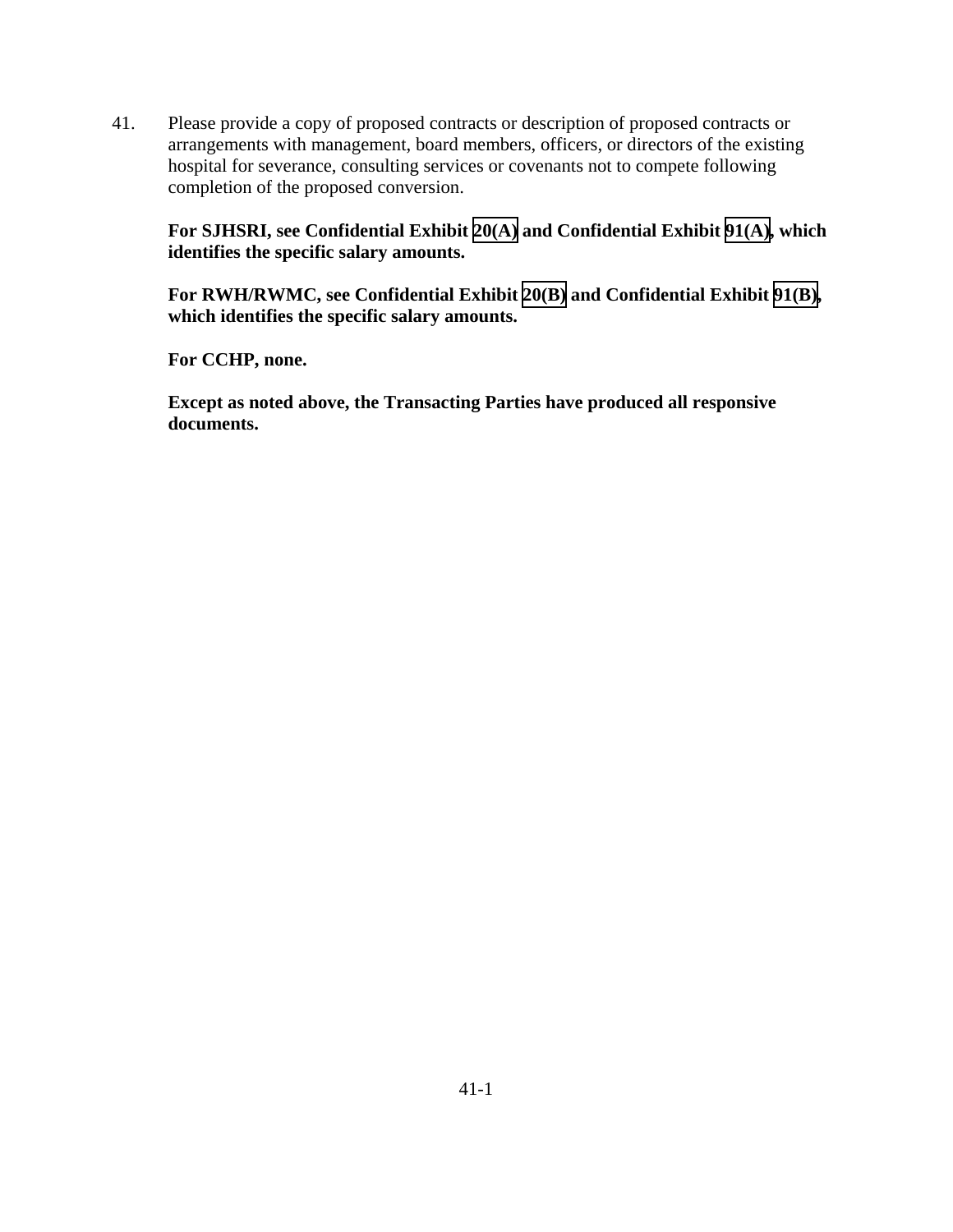42. Please provide a copy or description of all agreements or proposed agreements reflecting any current and/or future employment or compensated relationship between the acquiror (or any related entity) and any officer, director, board member, or senior level manager of the acquiree (or any related entity).

**For SJHSRI, see Confidential Exhibit [20\(A\)](CFD.pdf) and Confidential Exhibit [91\(A\).](CFD.pdf)** 

**For RWH/RWMC, see Confidential Exhibit [20\(B\)](CFD.pdf) and Confidential Exhibit [91\(B\)](CFD.pdf).** 

**There are no agreements or proposed agreements reflecting any current and/or future employment or compensated relationship between the acquiror (or any related entity) and any officer, director, board member, or senior level manager of the acquiree (or any related entity) as of the date of filing; however, it is anticipated that Kenneth H. Belcher and John M. Fogarty will serve as President and Chief Executive Officer, and Executive Vice President and Chief Operating Officer, respectively, of CCHP.** 

**For CCHP, there are no responsive documents.**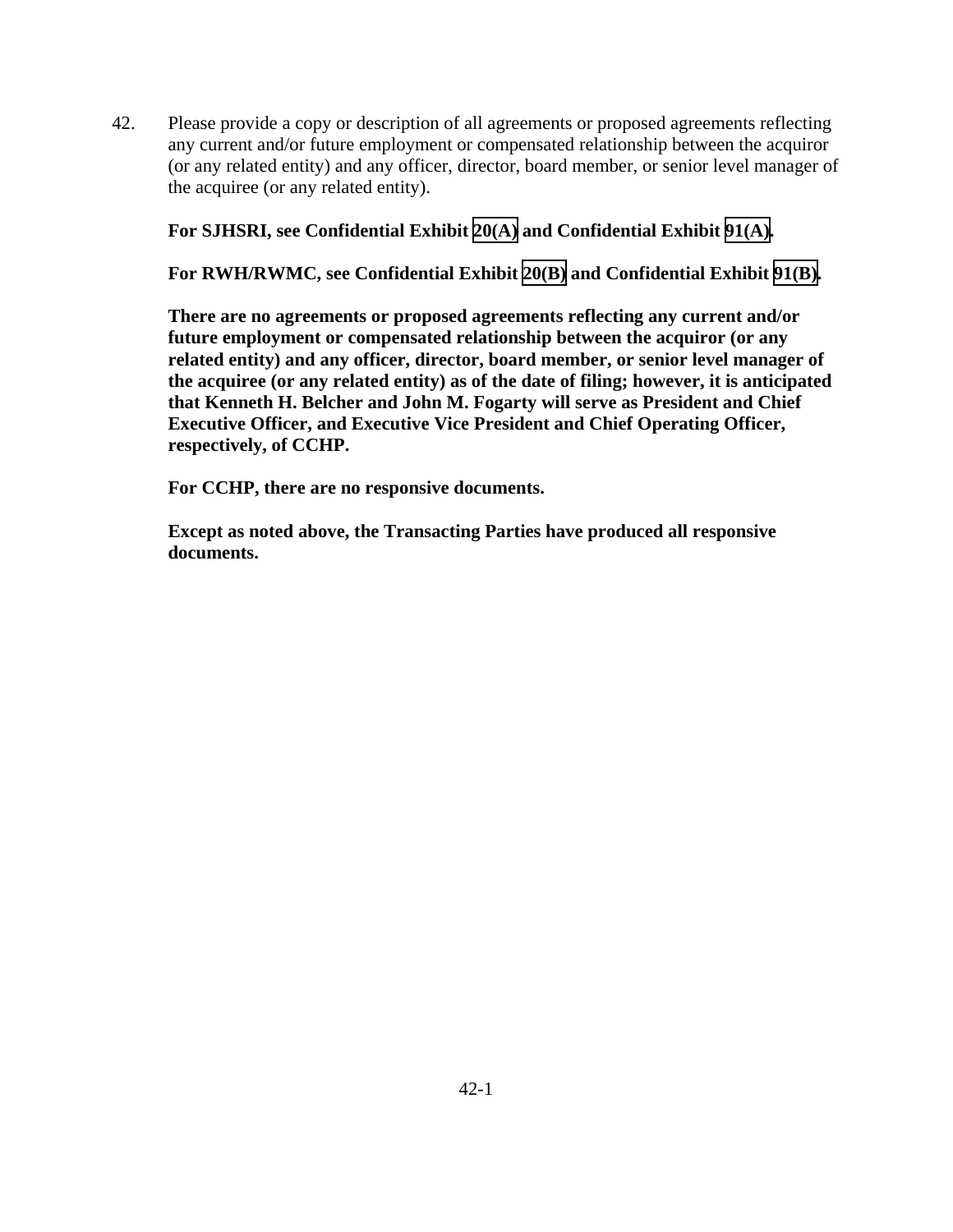43. Please provide a copy or description of all agreements executed or anticipated to be executed by any of the transacting parties in connection with the proposed conversion.

# **See Confidential Exhibit [21](CFD.pdf), Confidential Exhibit [70](CFD.pdf) and Confidential Exhibit [122.](CFD.pdf)**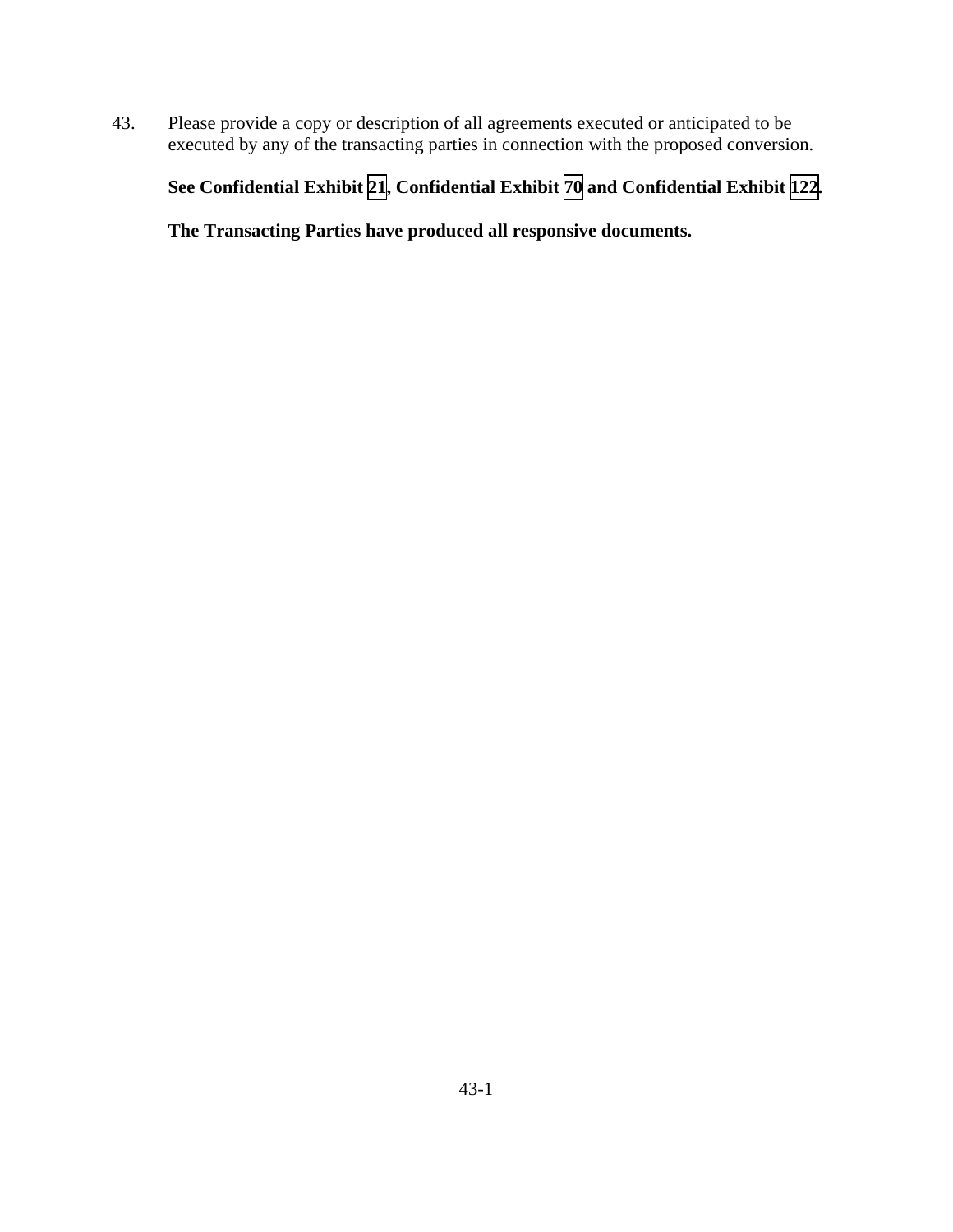44. Please provide copies of documents or descriptions of any proposed plan for any entity to be created for charitable assets, including but not limited to, endowments, restricted, unrestricted and specific purpose funds, the proposed articles of incorporation, by-laws, mission statement, program agenda, method of appointment of board members, qualifications of board members, duties of board members, and conflict of interest policies.

 **There is no proposed plan for any entity to be created for charitable assets and, therefore, no responsive documents.**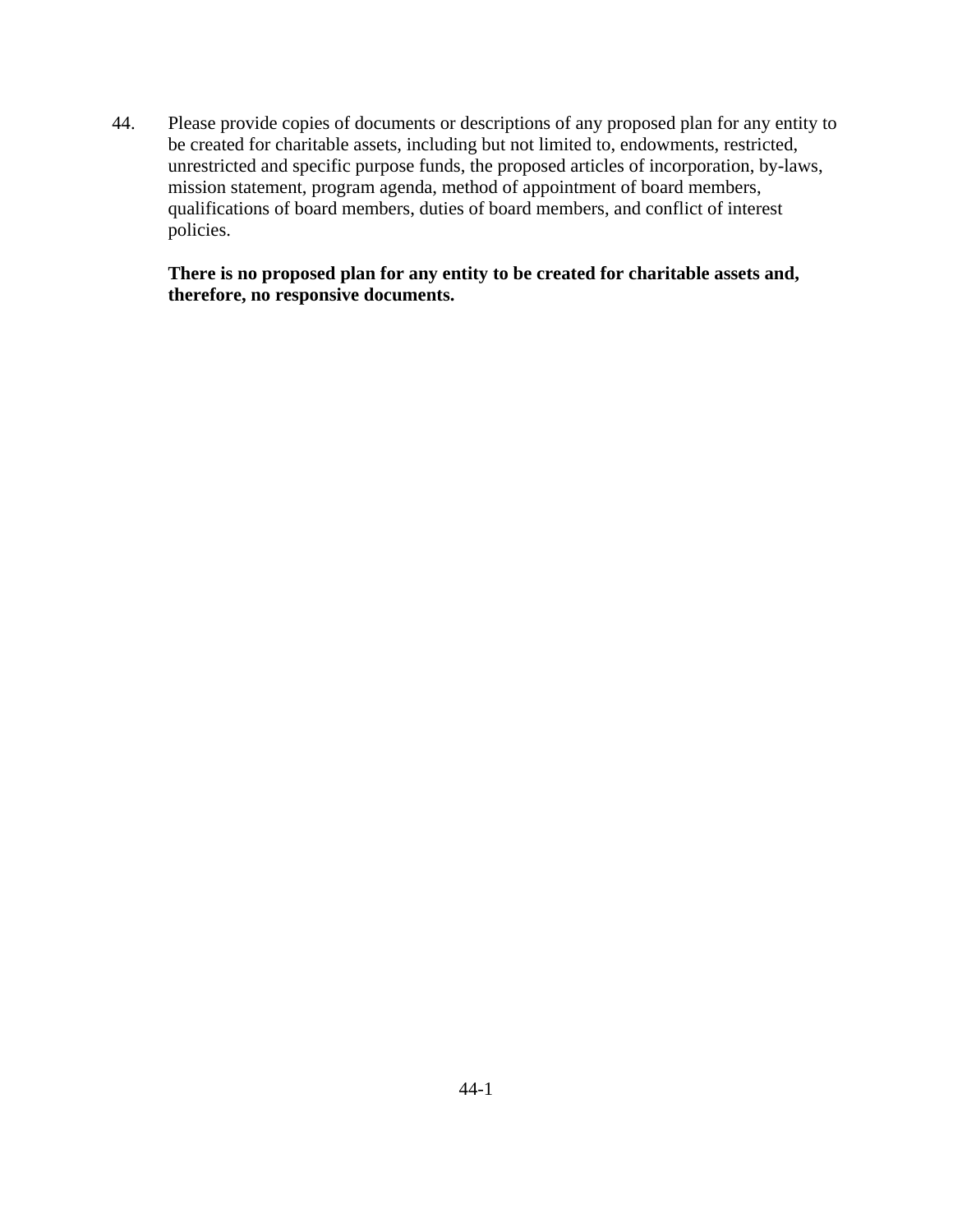45. Please provide a description of all departments, clinical, social, or other services or medical services that will be eliminated or significantly reduced at the new hospital.

**CCHP Health Partners has set forth to maintain access and quality for each of the services that are provided to the communities it serves. While preserving the variety of services however, many administrative, support and clinical departments will be affected as described below.** 

### **Administrative Departments**

**Many of the administrative departments will be consolidated to the corporate level of CCHP, which will maintain strict controls over the operational and capital budgets of both St. Joseph Health Services of Rhode Island and Roger Williams Hospital. These administrative services will still maintain a presence at each facility through subsequent on-site administrative positions. Those departments which do not warrant a consolidation to the corporate level will be strictly coordinated through their subsequent corporate executive.** 

### **Support Departments**

**Support departments are necessary for the day-to-day operations of the hospital through their complimentary nature with their subsequent clinical departments. Thus these services will remain at each institution, but be directed under central management who reports to the corporate level and maintains on-site supervision at both facilities.** 

### **Clinical/Medical Services**

**CCHP acknowledges that there are many advantages of clinical integration that can be realized through the affiliation of Roger Williams Hospital and St. Joseph Health Services of Rhode Island. Some such advantages include:** 

- **The establishment and coordination of industry best practices between facilities,**
- **The preservation and maintenance of patient access for individuals seeking care in the Providence County area and beyond,**
- **The ability to more effectively provide new and preserve existing services based on community need,**
- **The ability to more efficiently allocate limited capital and operational resources within the system,**
- **The ability of both hospitals to maintain financial viability to assure that they are capable of providing services in the distant future.**

**CCHP plans to integrate clinical services between its two major facilities in both a collaborative and a consolidative manner dependent upon the community need for such services and opportunities to further develop specific service lines through the integration of distinct service line components.**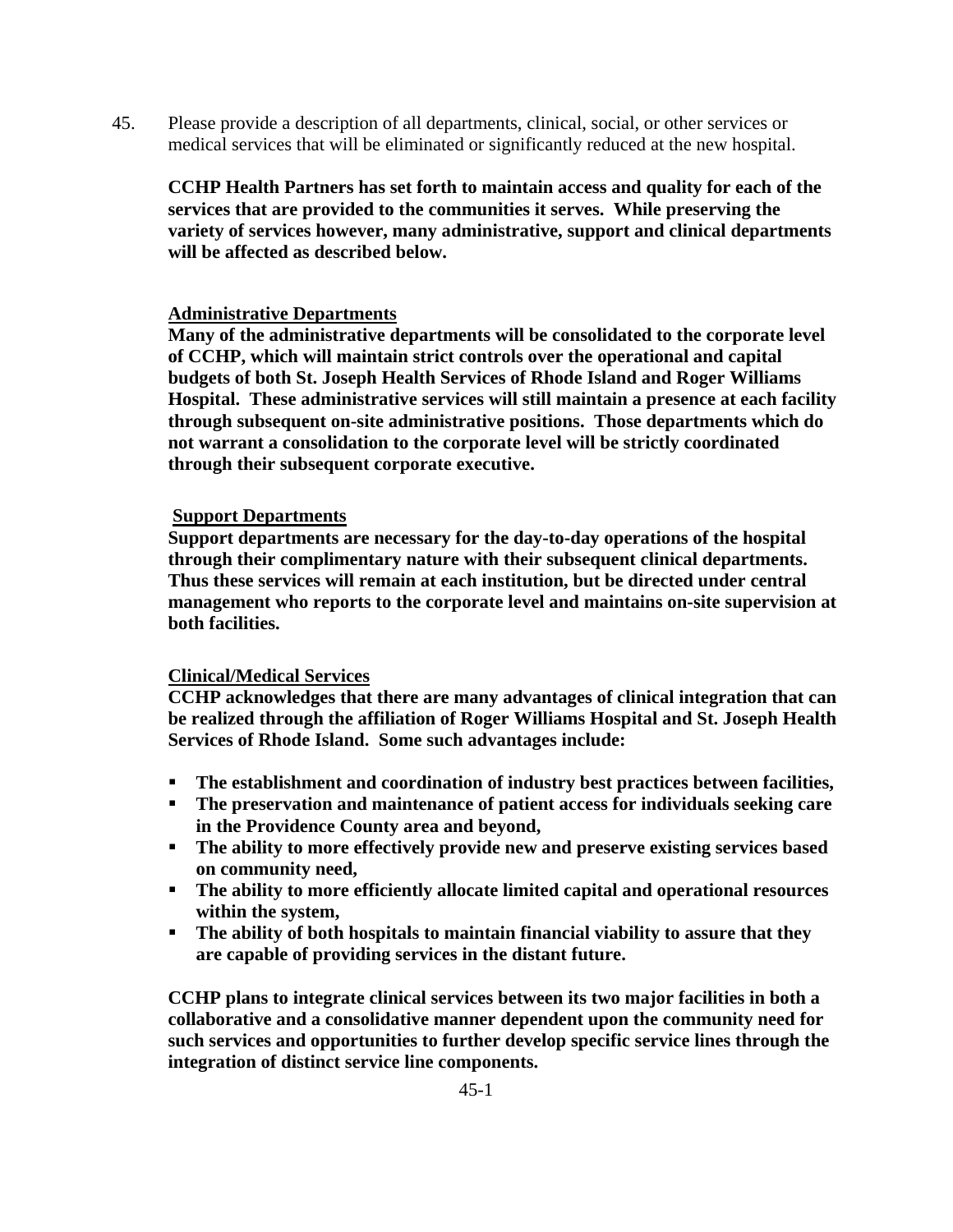- **Clinical coordination will be employed when both facilities must maintain such services yet the opportunity exists to establish industry best practice protocols and policies in a effort to raise the level of quality care provided at both institutions. Coordination will also involve the utilization of a central management structure for such services.**
- **Clinical consolidation or physical aggregation of services at one facility will be employed when there is a defined rationale to either collocate related services not currently positioned solely at one campus, or to concentrate utilization at one facility in an effort to positively impact quality with a critical mass of cases.**

**While both coordination and consolidation are two mechanisms to achieve clinical integration as part of this affiliation, CCHP is not proposing any clinical services be eliminated or significantly reduced as it relates to the collective service portfolio of the new system.** 

#### **Elimination or Significant Reduction of Services**

**CCHP does not plan to eliminate or significantly reduce any services, programs or departments as part of this affiliation. While many of the Administrative and Support Departments outlined in Question #35 will be consolidated between the two hospitals and restructured under the CCHP corporate umbrella , the Hospitals must maintain the existing functions provided by those departments in order to maintain viable organizations and thus they cannot be eliminated or significantly reduced.** 

**In addition, no Clinical or Social Services will be eliminated or significantly reduced as part of this affiliation. While like departments between the two Hospitals may have consolidated management functions, share policies and procedures, and may see eventual consolidation to one campus, it is not the intention to eliminate or significantly reduce on a functional basis any clinical or social departments as part of this affiliation.** 

**See Confidential Exhibit [92](CFD.pdf) which identifies the functional impact and time frame for administrative, C017563–C017566, support, C017567–C017568, and clinical, C017569-C017575, function.**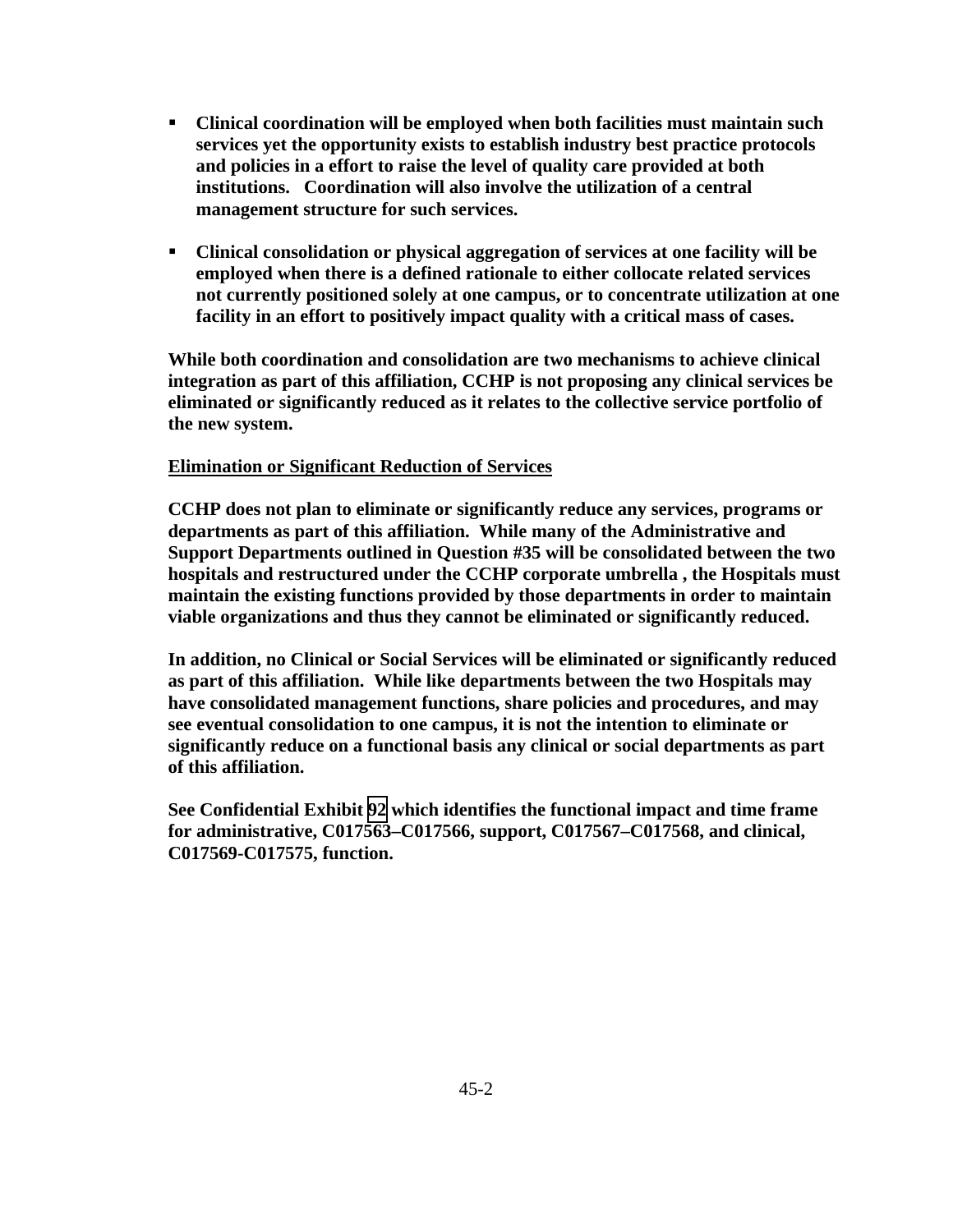46. Please provide a description of staffing levels of all categories of employees, including full-time, part-time, and contract employees currently working at, or providing services to, the existing hospital and a description of any anticipated or proposed changes in current staffing levels, including, but not limited to, copies of plans relative to staffing during the first three (3) years at the new hospital(s).

## **For SJHSRI, see Confidential Exhibit [72](CFD.pdf) and Confidential Exhibit [135](CFD.pdf) at C021694- C021700.**

**RWH, see Confidential Exhibit [72](CFD.pdf) and Confidential Exhibit [135](CFD.pdf) at C021701- C021706.** 

**For RWMC and CCHP, none as they are not licensed health care facilities and do not provide medical services.** 

**The increase in staffing levels in Confidential Exhibit [72](CFD.pdf) reflects the net increase in staffing including the reductions in staffing as indicated in the plan of efficiencies at Confidential Exhibit [35,](CFD.pdf) C012512-C012516, and the increase in staffing required for the projected volume increase during the first 3 years at CCHP** 

| Year #1 Starting FTEs<br>Increase due to volume<br>Decrease due to plan of efficiencies | 32<br>$-24.2$ | 2434.85<br>7.8  |
|-----------------------------------------------------------------------------------------|---------------|-----------------|
| Year #2 Starting FTEs<br>Increase due to volume<br>Decrease due to plan of efficiencies | 23<br>$-5$    | 2442.65<br>18   |
| Year #3 Starting FTEs<br>Increase due to volume<br>Decrease due to plan of efficiencies | 35<br>$-10.6$ | 2460.65<br>24.4 |
| Year #4 Starting FTEs                                                                   |               | 2485.05         |

**For all union contracts, see Confidential Exhibit [77](CFD.pdf), also produced at Confidential Exhibit [93](CFD.pdf).**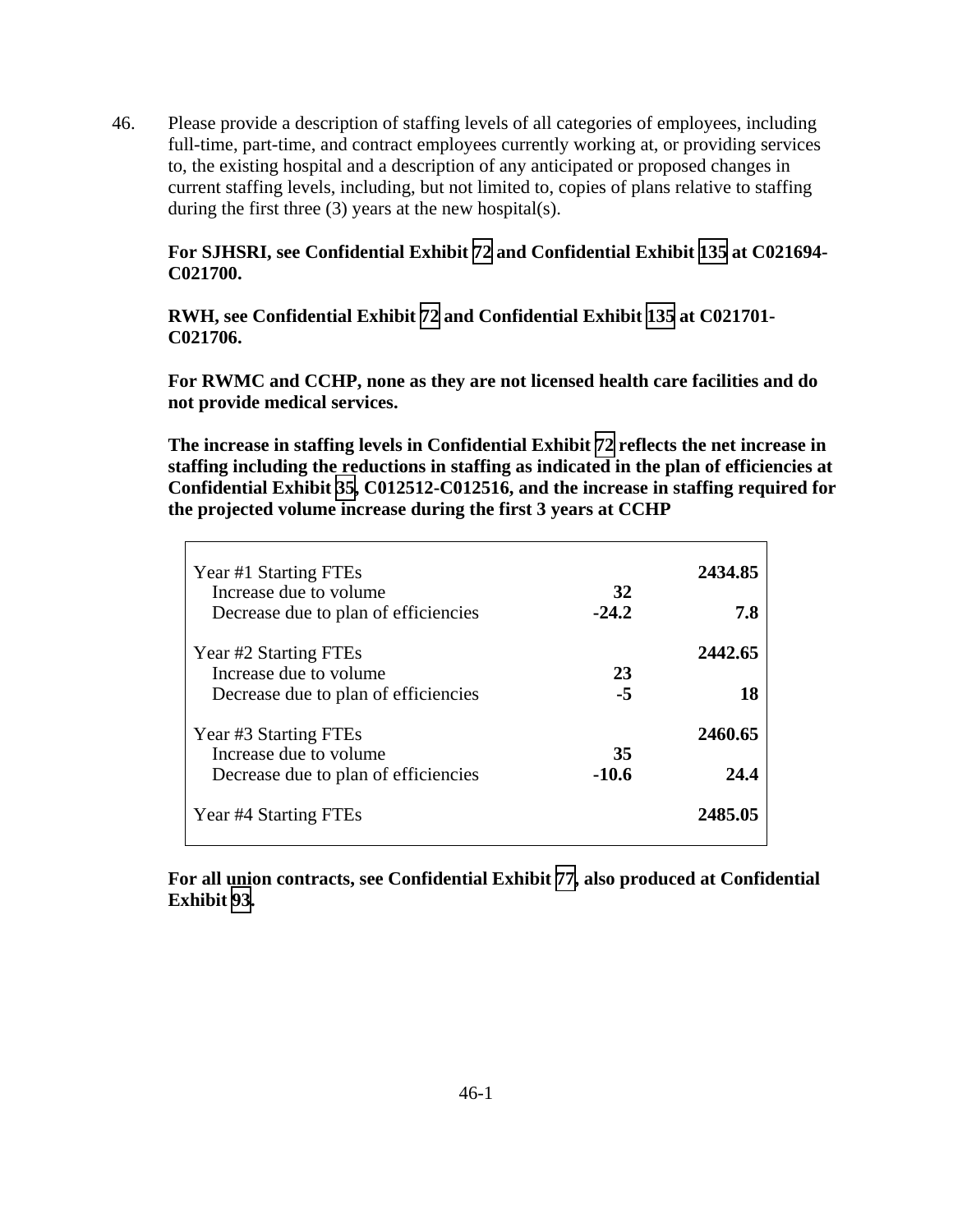47. Please provide current, signed original conflict of interest forms from all incumbent or recently incumbent officers, directors, members of the board, trustees, senior management, chairpersons or department chairpersons and medical directors on a form acceptable to the attorney general; "incumbent or recently incumbent" means those individuals holding the position at the time the application is submitted and any individual who held a similar position within one year prior to the application's acceptance).

**For SJHSRI, see Exhibit [23\(A\)](TAB 23A.pdf) and Exhibit [94\(A\).](TAB 94A.pdf) Note: Patricia O'Connor, Interim Chief Operating Officer, from June 11, 2007 through November 30, 2008 is currently living outside of the United States in Dubai. SJHSRI has been unable to obtain a form from Ms. O'Connor.** 

**For RWH/RWMC, see Exhibit [23\(B\)](TAB 23B.pdf) and Exhibit [94\(B\)](TAB 94B.pdf).**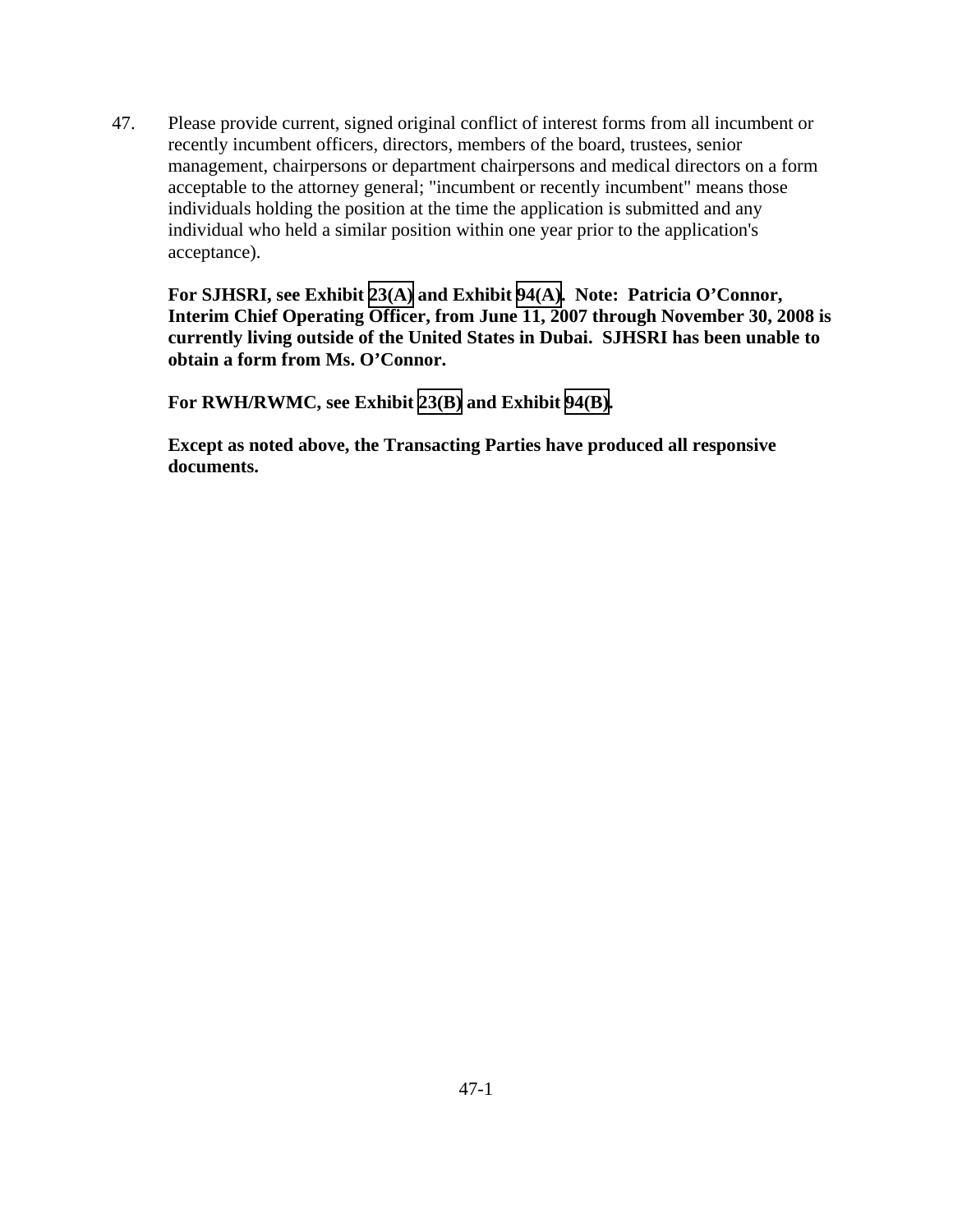48. If the acquiror is a for profit corporation that has acquired a not for profit hospital under the provisions of this chapter, the application shall also include a complete statement of performance during the preceding one year with regard to the terms and conditions of approval of conversion and each projection, plan, or description submitted as part of the application for any conversion completed under an application submitted pursuant to this section and made a part of an approval for the conversion pursuant to § 23-17.14-7 or 23- 17.14-8.

# **Not applicable.**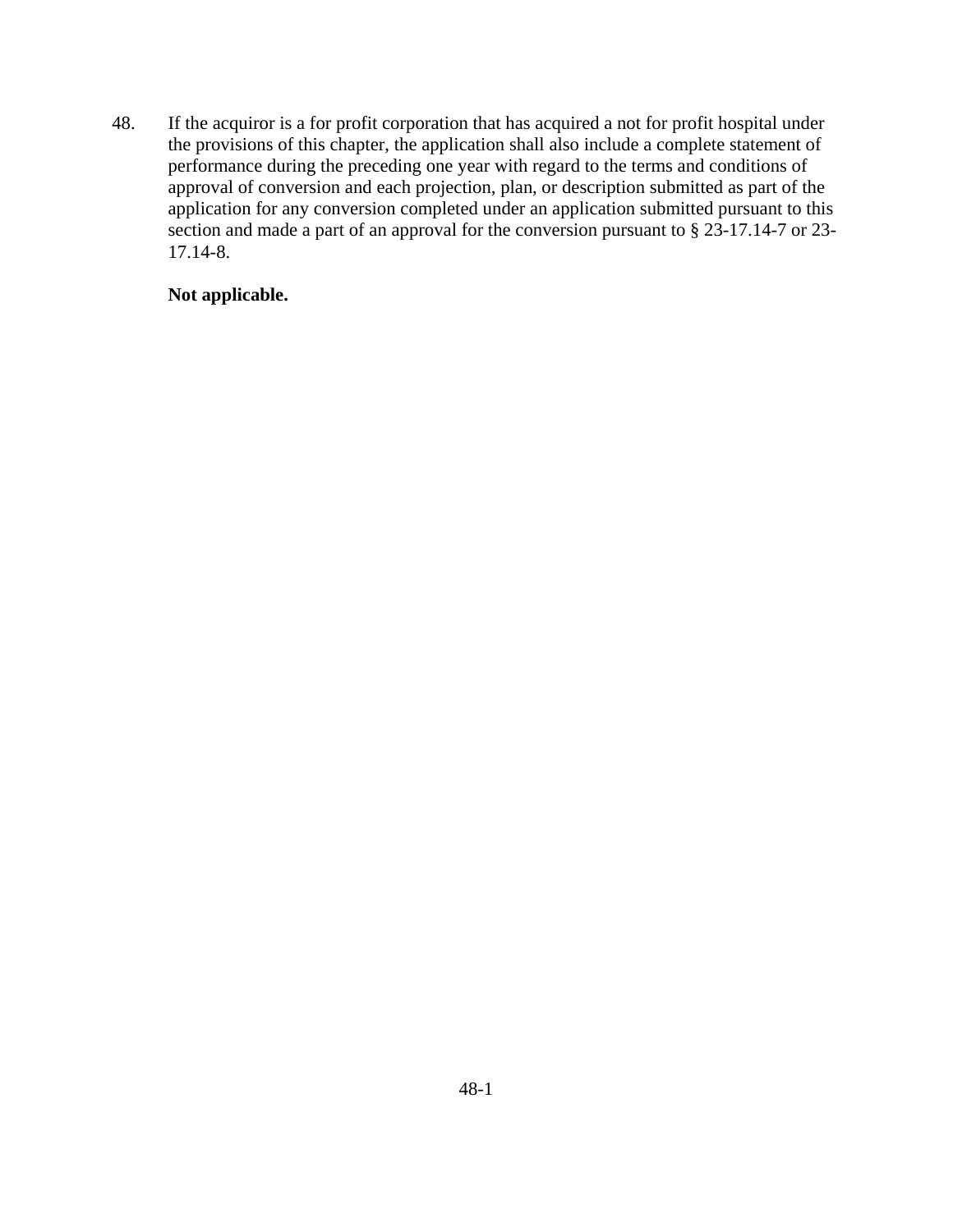49. Please provide copies of IRS Form 990 for any transacting party required by federal law to file such a form for each of the five (5) years prior to the submission of the application.

**For SJHSRI, see Exhibit [24\(A\).](TAB 24A.pdf) The 2003 990 is at E001534-E001568** 

**For RWH/RWMC, see Exhibit [24\(B\)](TAB 24B.pdf) and Exhibit [95](TAB 95.pdf). RWMC 990s for 2003, 2004, 2005, 2006 and 2007 are at E006532-E006575, E002029-E002050, E002003-E002028, E001970-E002002 and E001938-E001967, respectively. RWH 990s for 2003, 2004, 2005, 2006 and 2007 are at E001614-E001677, E001684-E001745, E001750-E001801, E001803-E001868 and E001870-E001932, respectively.** 

**For SJHSRI, RWH and RWMC, IRS Form 990 for year ending 9/30/08 has not yet been prepared or filed.** 

**CCHP has not filed the file IRS Form 990 as of date and, therefore, has no responsive documents.**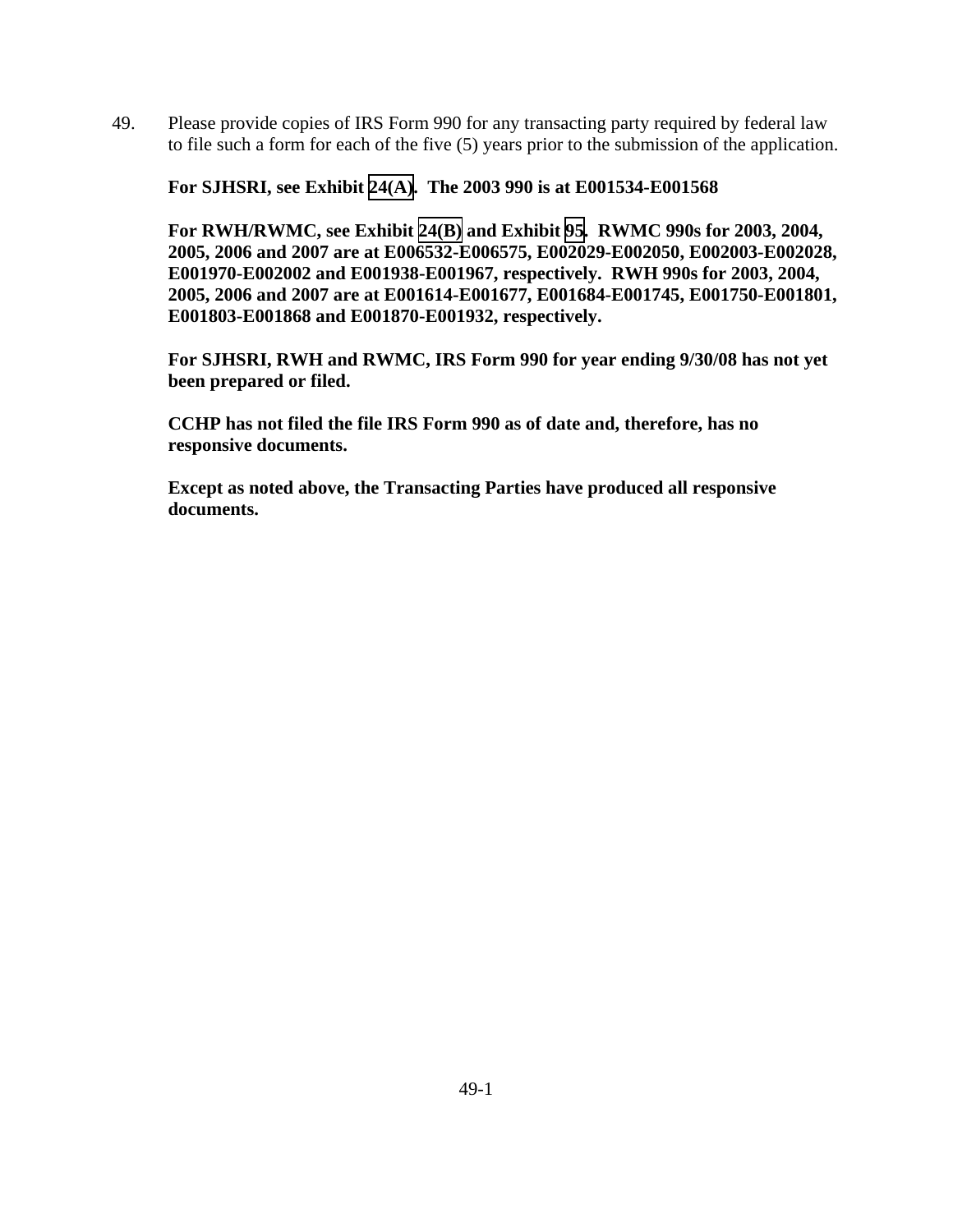50. Please provide the signed Closing Memorandum, including, but not limited to, certification, exhibits, and/or schedules required for the closing documents and/or other closing documents.

## **See Confidential Exhibit [70](CFD.pdf) and Confidential Exhibit [122.](CFD.pdf)**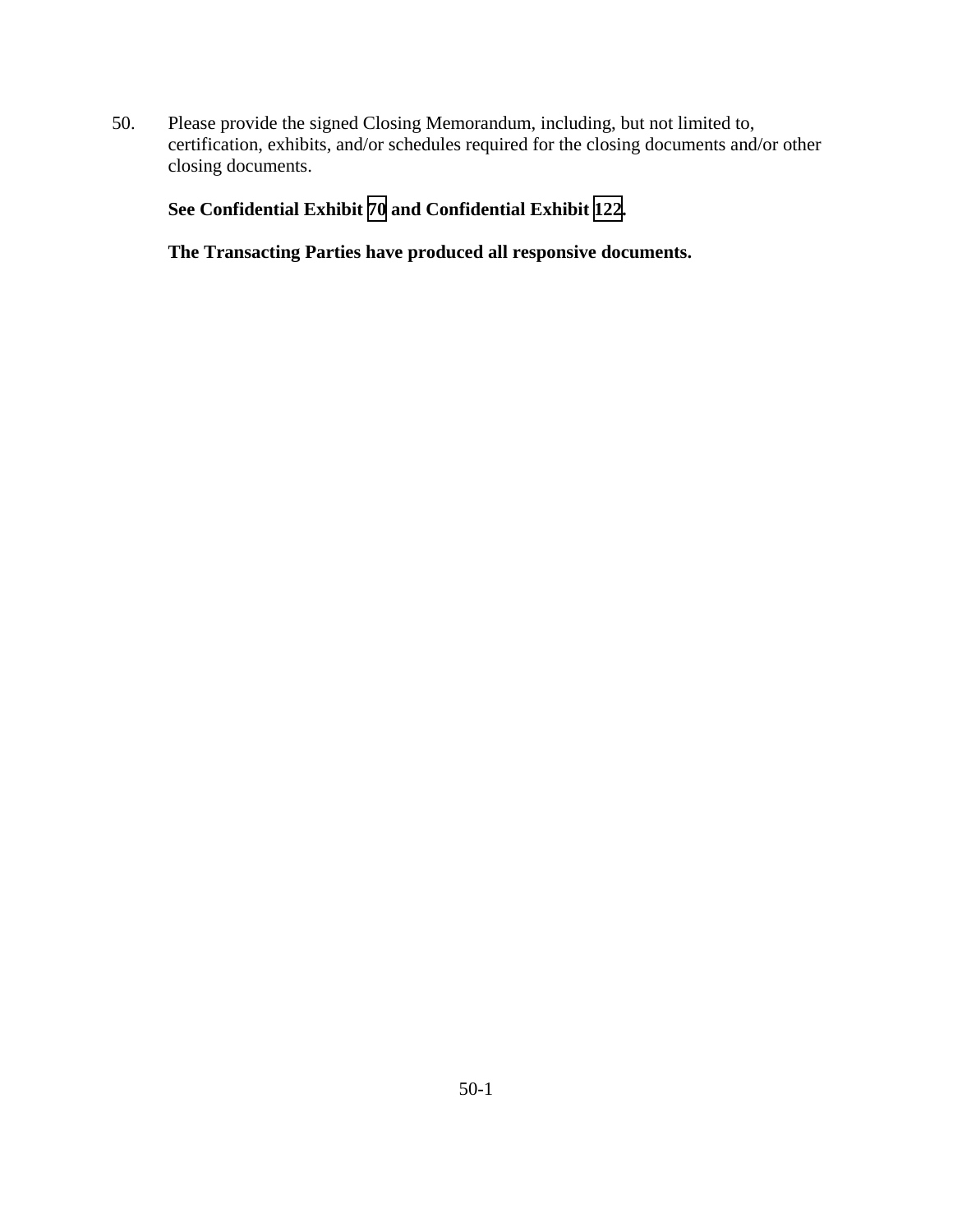51. Please provide all exhibits and schedules (including any updates or supplements) to the Affiliation Agreement and/or Memorandum of Understanding.

# **See Confidential Exhibit [21](CFD.pdf) and Confidential Exhibit [70](CFD.pdf) and Confidential Exhibit [122](CFD.pdf).**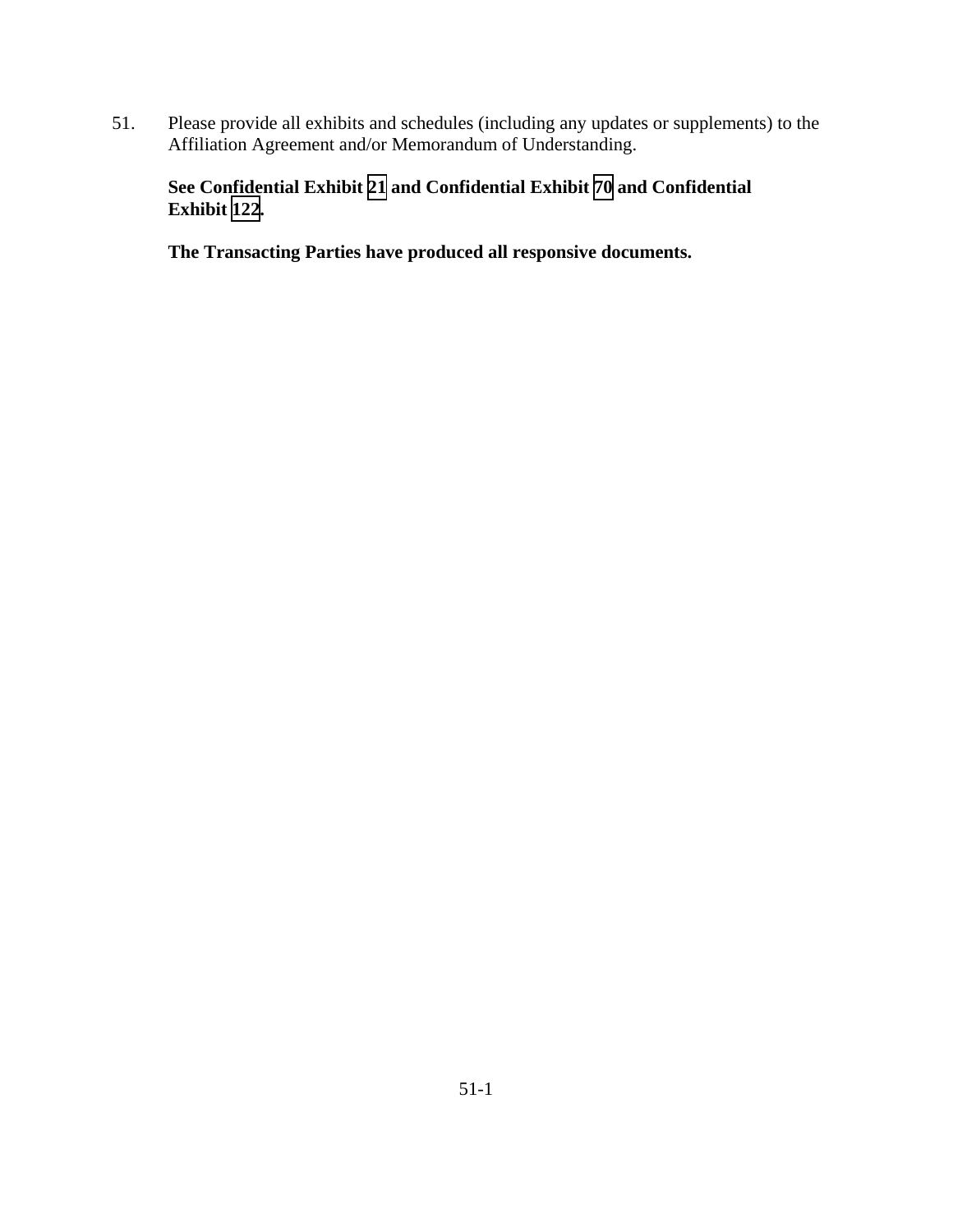52. Please provide a description of all departments, clinical, social, administrative or other services and/or medical services that will be added, eliminated, expanded or reduced at each proposed affiliate hospital if the proposed conversion is completed and state the reason(s).

**See response to Question 45, Confidential Exhibit [66](CFD.pdf) and Confidential Exhibit [92](CFD.pdf), which identifies the functional impact and time frame for administrative, C017563– C017566, support, C017567–C017568, and clinical, C017569-C017575, function.**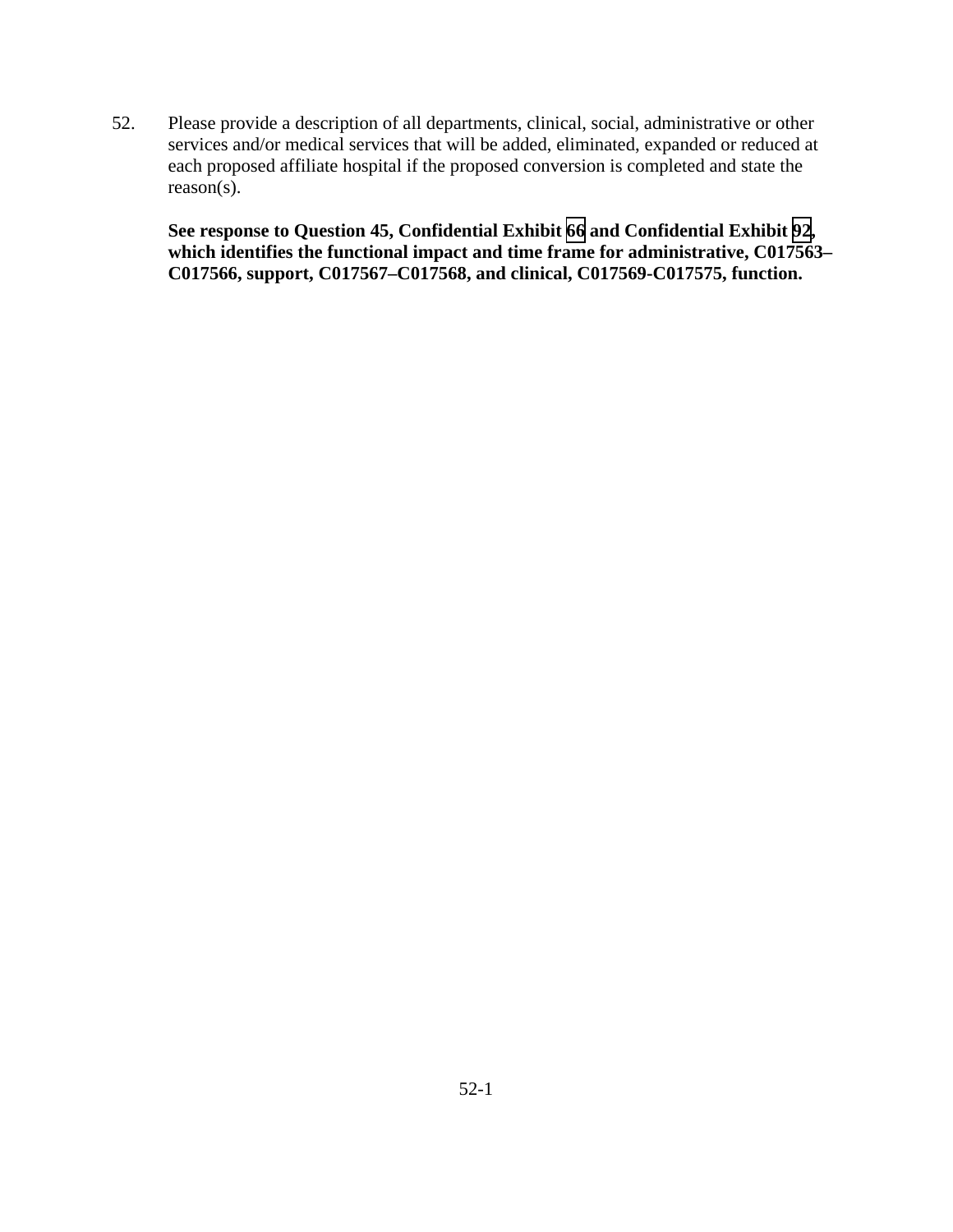53. Please provide all documents for plans to develop or change the existing services and/or develop new services and programs relating to facilities improvements, renovation, or construction, include estimated project date, steps/provisions, costs, and source of funding. (Please include the completed attached chart.)

## **See Confidential Exhibit [67](CFD.pdf) and Confidential Exhibit [96](CFD.pdf) which identifies "Roger Williams Medical Center."**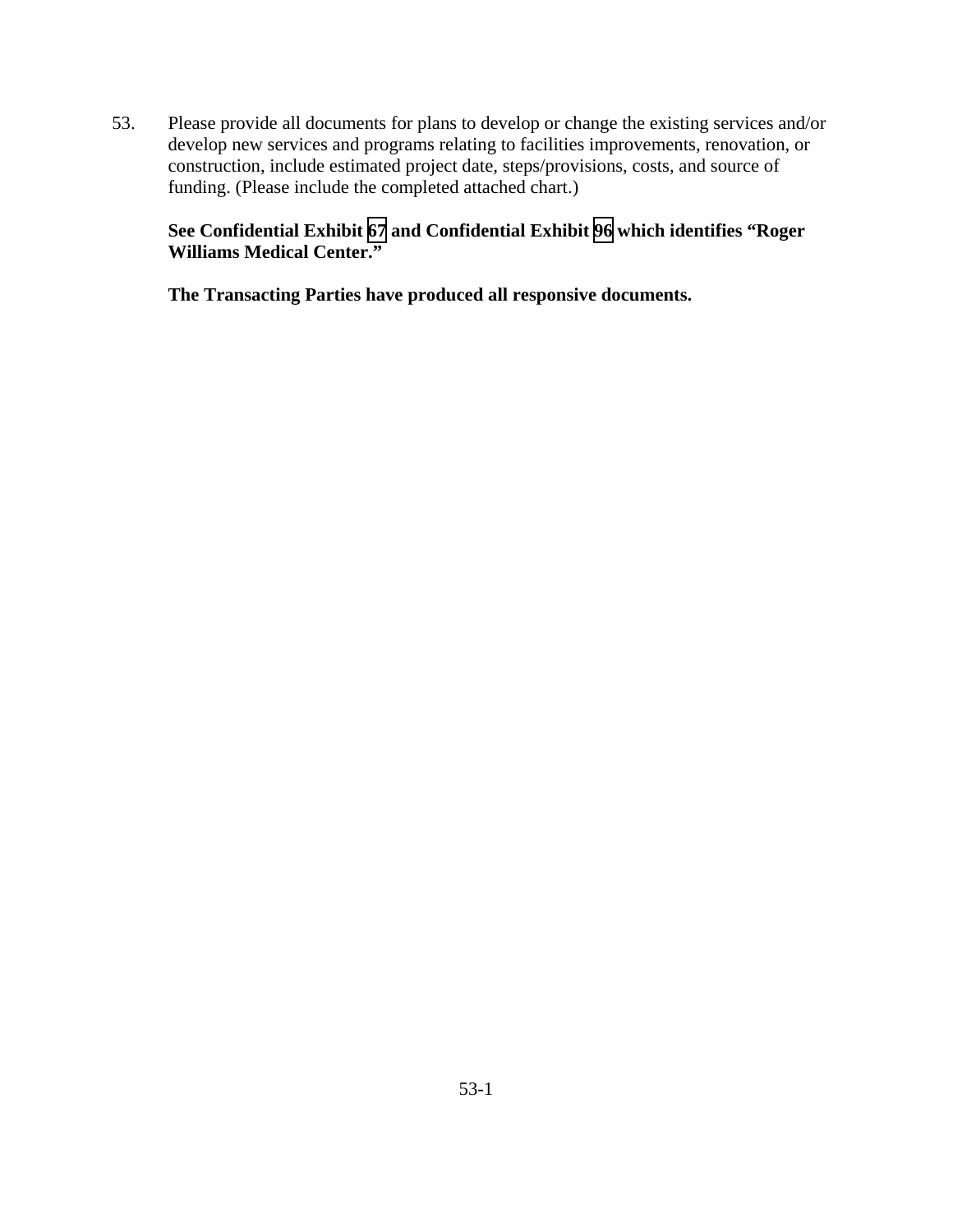54. Please provide the name, address, phone number, occupation, and tenure of all officers, members of the Board of Directors, Trustee, Executives, and Senior Level Managers, including, for each position, current persons and persons holding position during the past three (3) years. (Please complete the attached chart.)

**For SJHSRI, see Exhibit [3\(A\)](TAB 3A.pdf) and Exhibit [73](TAB 73.pdf).** 

**For RWH/RWMC, see Exhibit [3\(B\).](TAB 3B.pdf)** 

**For CCHP, it is contemplated that Edwin J. Santos and Rev. Monsignor Paul D. Theroux will serve as Chair and Vice Chair, respectively, of CCHP. Kenneth H. Belcher and John H. Fogarty will serve as President and Chief Executive Officer, and Executive Vice President and Chief Operating Officer, respectively of CCHP. The remaining officers, directors, board members, and senior level managers have not been determined as of the date of filing.** 

**The addresses of Messrs. Santos, Belcher and Fogarty and Rev. Monsignor Theroux are:** 

| Name:                        | Edwin J. Santos                                               |
|------------------------------|---------------------------------------------------------------|
| <b>Home Address:</b>         | 234 Mourning Dove Drive, Saunderstown, RI 02874               |
| <b>Business Address</b>      | One Citizens Plaza, Providence, RI 02903                      |
| <b>Occupation:</b>           | Executive Vice President and General Auditor, RBS Citizens NA |
| <b>Position with Entity:</b> | <b>Chairman and Treasurer</b>                                 |

| Name:                                        | Monsignor Paul Theroux, JCL                                        |
|----------------------------------------------|--------------------------------------------------------------------|
| <b>Home Address:</b>                         | Saint Margaret's Rectory, 1098 Pawtucket Avenue, Rumford, RI 02916 |
| <b>Business Address</b>                      | One Cathedral Square, Providence, RI 02903-3695                    |
| <b>Occupation:</b>                           | Vicar General, Diocesan Office Building                            |
| <b>Position with Entity:</b>   Vice Chairman |                                                                    |

| Name:                                  | Kenneth Belcher                                                      |
|----------------------------------------|----------------------------------------------------------------------|
| <b>Home Address:</b>                   | 115 Monatiquot Avenue, Braintree, MA 02184                           |
| <b>Business Address</b>                | 825 Chalkstone Avenue, Providence, RI 02908-4735                     |
| <b>Occupation:</b>                     | President and Chief Executive Officer, Roger Williams Medical Center |
| <b>Position with Entity:</b> President |                                                                      |

| Name:                        | John Fogarty                                                            |
|------------------------------|-------------------------------------------------------------------------|
| <b>Home Address:</b>         | 41 Alfred Drowne Road, Barrington, RI 02806                             |
| <b>Business Address</b>      | 200 High Service Avenue, North Providence, RI 02904                     |
| <b>Occupation:</b>           | President and Chief Executive Officer, St. Joseph Health Services of RI |
| <b>Position with Entity:</b> | Secretary                                                               |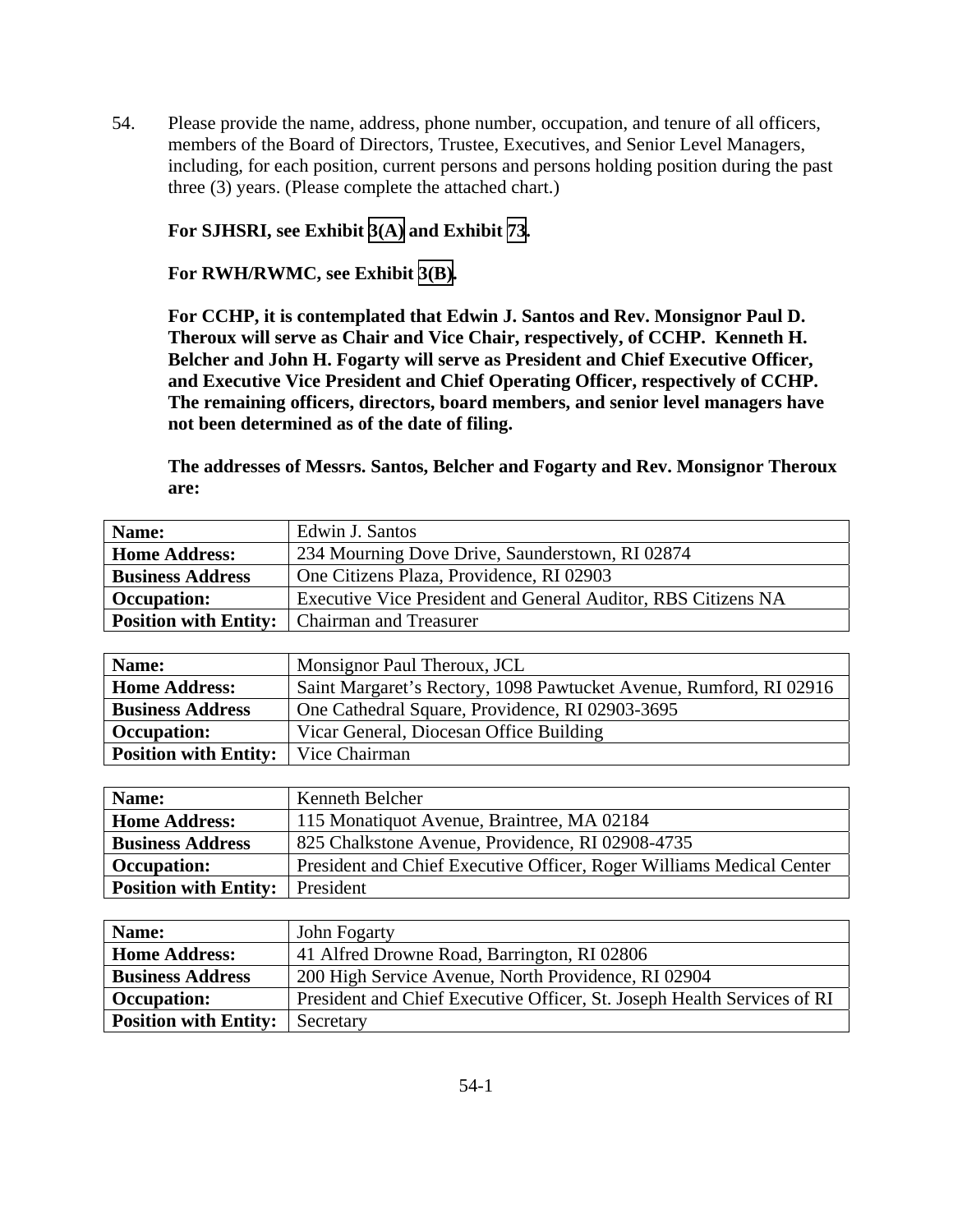- 55. Please provide any and all documents (including, but not limited to, letters, memoranda, reports, minutes, and the like) reflecting consideration of potential "partners" other than the transacting parties (including affiliations, mergers, acquisitions, purchases or the like) by the transacting parties for the prior three calendar years, beginning January 1, to the present, including, but not limited to, the following:
	- a. Any documents referring or relating to and/or reflecting identification of potential "partners";

**See (1) "Affiliation Strategy Study – Next Steps (November 22, 2006)", (2) "Affiliation Strategy – A Study of Options and Opportunities (August 24, 2006)" and (3) "Affiliation Strategy Study (October 26, 2006)" at Confidential Exhibit [19\(A\)](CFD.pdf) and [19\(B\)](CFD.pdf).** 

b. A description of criteria established by the board of directors of the existing hospital(s) for pursuing a proposed conversion with one (1) or more health care providers;

**See "Affiliation Strategy Study – Next Steps (November 22, 2006)", which discusses a factor analysis process which rated each hospital in Rhode Island according to 10 factors using a four star rating system at Confidential Exhibit [19\(A\).](CFD.pdf) The factors were financial health, market positions, service area, service portfolio, critical mass, clinical quality, culture, infrastructure, mission and intangibles.** 

c. Copies of reports analyzing affiliations, mergers, or other similar transactions considered by any of the transacting parties during the past three (3) years, including, but not limited to, reports by appraisers, accountants, investment bankers, actuaries and other experts;

# **No reports analyzing affiliations, mergers, or other similar transactions considered by any of the transacting parties took place over the last three years.**

d. Any documents reflecting the advantages and/or disadvantages of any and all potential "partners";

# **See "Affiliation Strategy Study – Next Steps (November 22, 2006), an overview of the factor analysis discusses the advantages and disadvantages of any and all potential partners at Confidential Exhibit [19\(A\).](CFD.pdf)**

e. Any documents referring or relating to and/or reflecting offers made to the transacting parties and/or their affiliates by potential "partners";

# **No document exists relating to and/or reflecting offers made to the transacting partners or affiliates by potential partners.**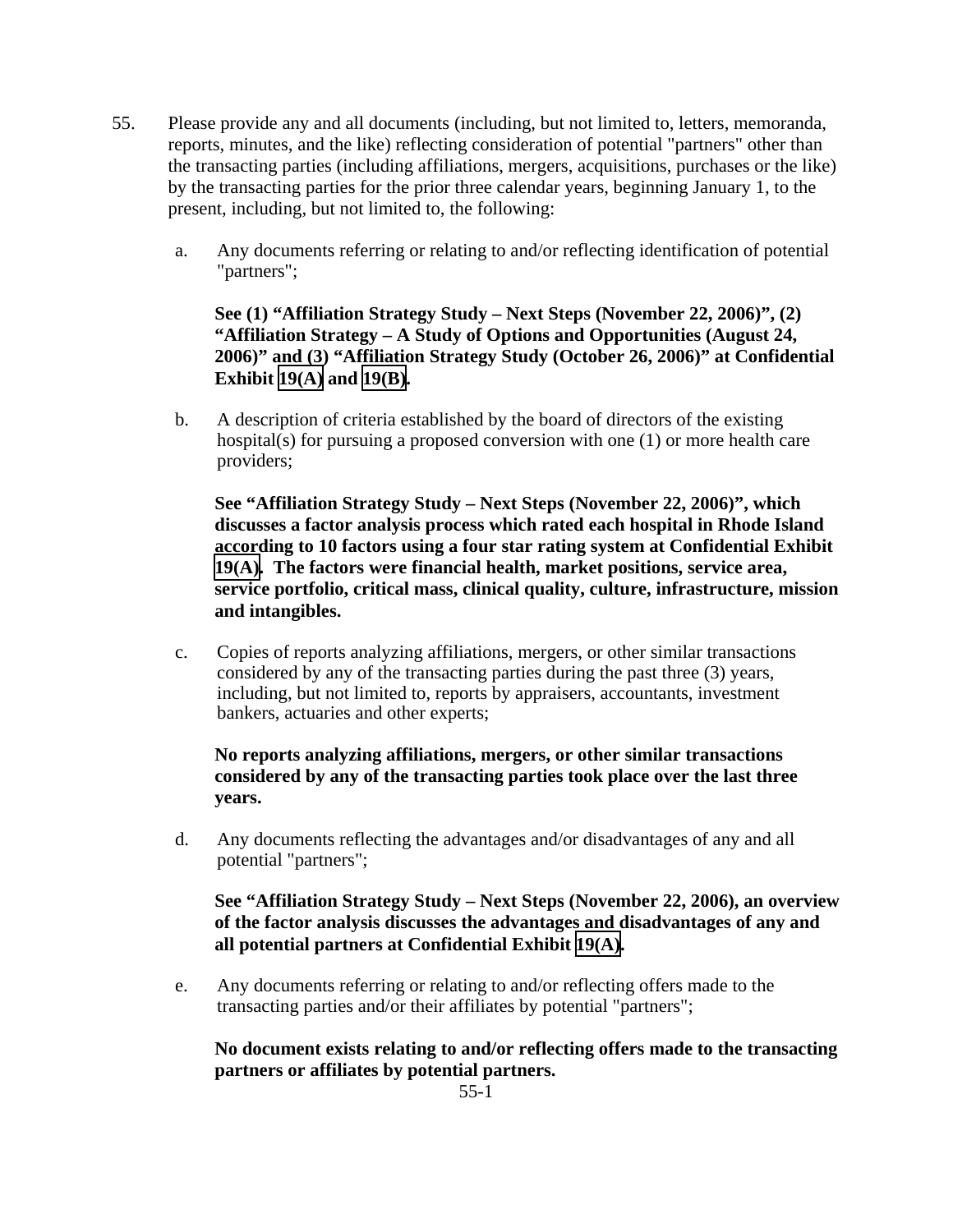f. Any documents referring or relating to and/or reflecting discussions with any and all potential "partners";

## **No other documents exist referring or relating to and/or reflecting discussion with any and all potential partners.**

g. Copies of any and all proposals, bids presentations, correspondence, memoranda, and/or other forms of communication to or from actual or potential strategic partners or acquirors of any interest in the transacting parties and/or its affiliates, including, but not limited to, preliminary, modified or superseded proposals, bids, presentations or communications relating thereto and responses to any said proposals or the like;

# **No other documents in the form of proposals, bid presentations, correspondence, memoranda, and/or other forms of communication to and/or from actual or potential partners exist.**

h. Any proposals, or other presentation and discussion packet materials, both formal and informal, prepared for and/or provided by the transacting parties and their affiliate hospital or their consultants or advisors with respect to both the proposed conversion;

## **No other proposals, presentations or other materials exist other than what is submitted within this application.**

i. Copies of any opinions or memoranda addressing the state and federal tax consequences of the proposed conversion prepared for a transacting party or its' affiliates by an attorney, accountant or other expert, including whether the proposed conversion is proper under applicable federal and state tax code provisions; and

**For RWH/RWMC, there are no responsive opinions, or memoranda. There is no reason to believe that the proposed affiliation should have any state or federal tax consequences on Roger Williams Hospital. The parent company, CCHP, will apply for tax-exempt status.** 

**For SJHSRI, see Confidential Exhibit [68](CFD.pdf).** 

# **All responsive documents have been provided.**

j. A list of the transaction costs and expenses by appropriate accounting classification incurred to date or to be incurred by the transacting parties and their affiliate entities involved, with respect to the proposed conversion, including: an itemization of all consulting fees incurred by the transacting parties and/or their affiliates in connection with the proposed transaction, including vendor, dates of service, services(s) provided and cost(s) and projected additional amounts, through closing, by category and payee.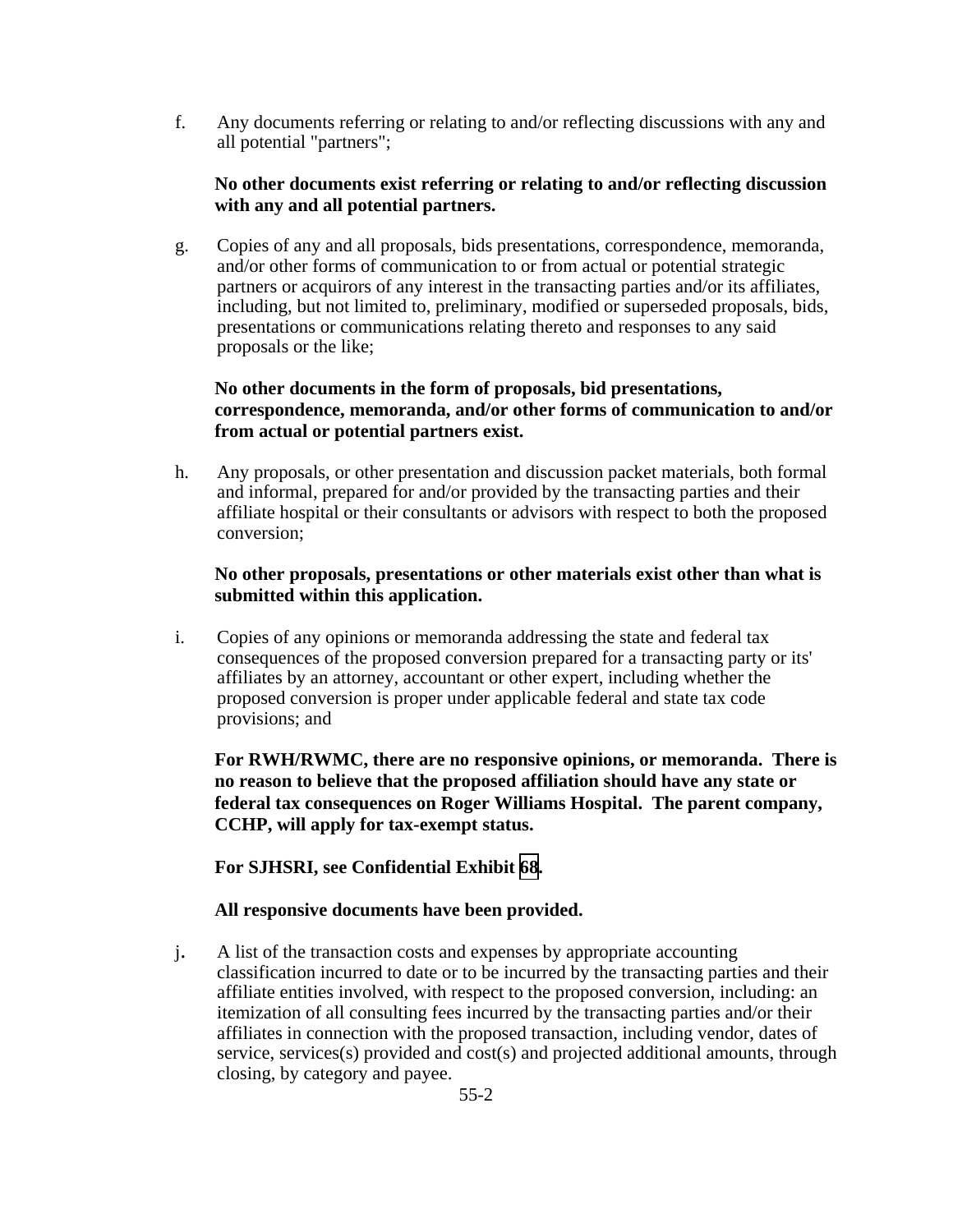**For SJHSRI, see Confidential Exhibit [25\(A\)](CFD.pdf) and Confidential Exhibit [97\(A\).](CFD.pdf)** 

**For RWH/RWMC, see Confidential Exhibit [25\(B\)](CFD.pdf) and Confidential Exhibit [97\(B\)](CFD.pdf).**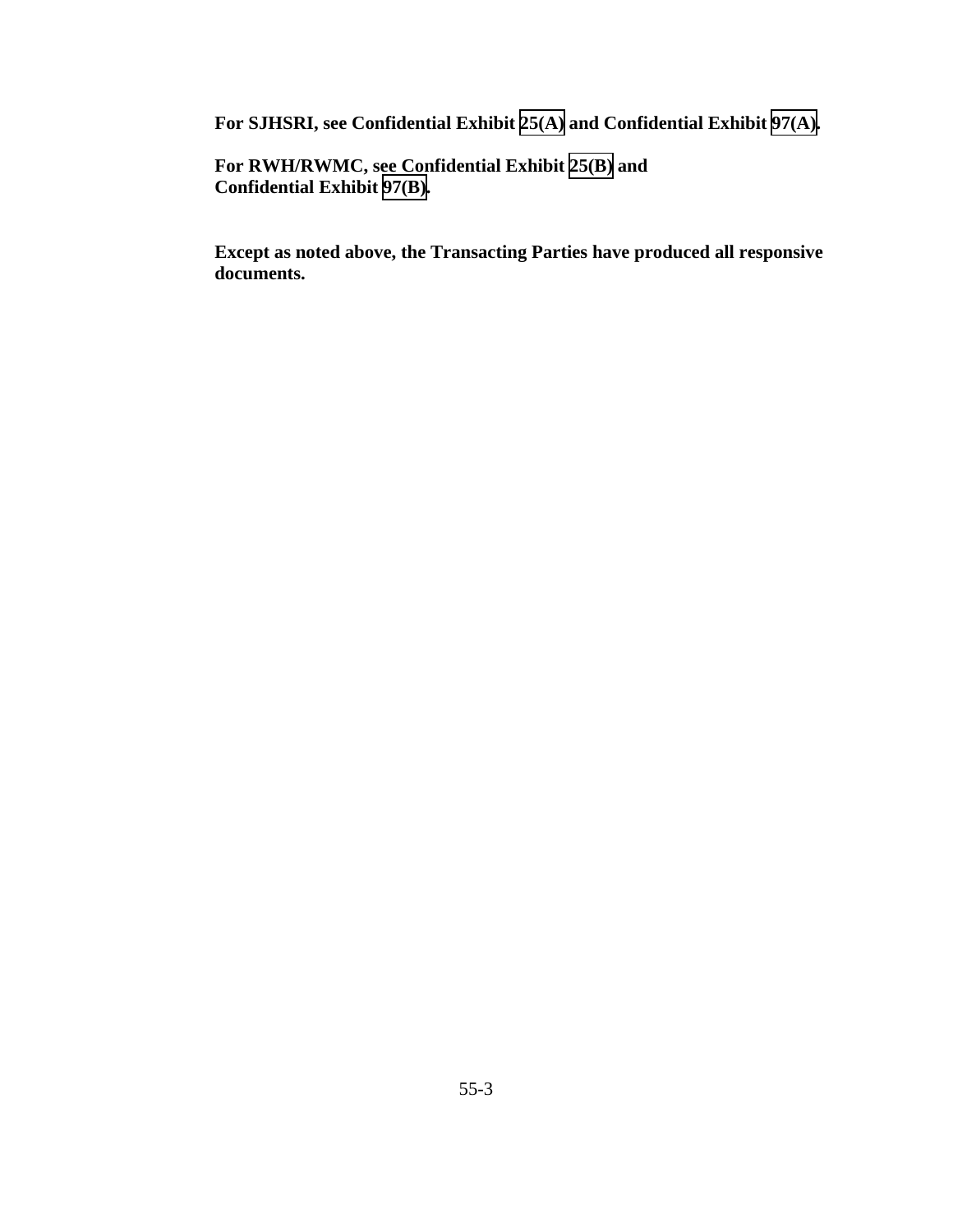56. Please provide a copy of the transacting parties' affiliated hospital's Credentialing Committee Guidelines, Policies and/or Procedures, including any contemplated changes thereto.

**For SJHSRI, see Exhibit [26\(A\).](TAB 26A.pdf)** 

**For RWH, see Exhibit [26\(B\)](TAB 26B.pdf).** 

**There are no contemplated changes by SJHSRI, or RWH to their respective Credentialing Committee Guidelines, and Policies and/or Procedures.** 

**RWMC and CCHP do not have Credentialing Committee Guidelines, Policies and/or Procedures because they are not licensed health care facilities and do not provide medical services.**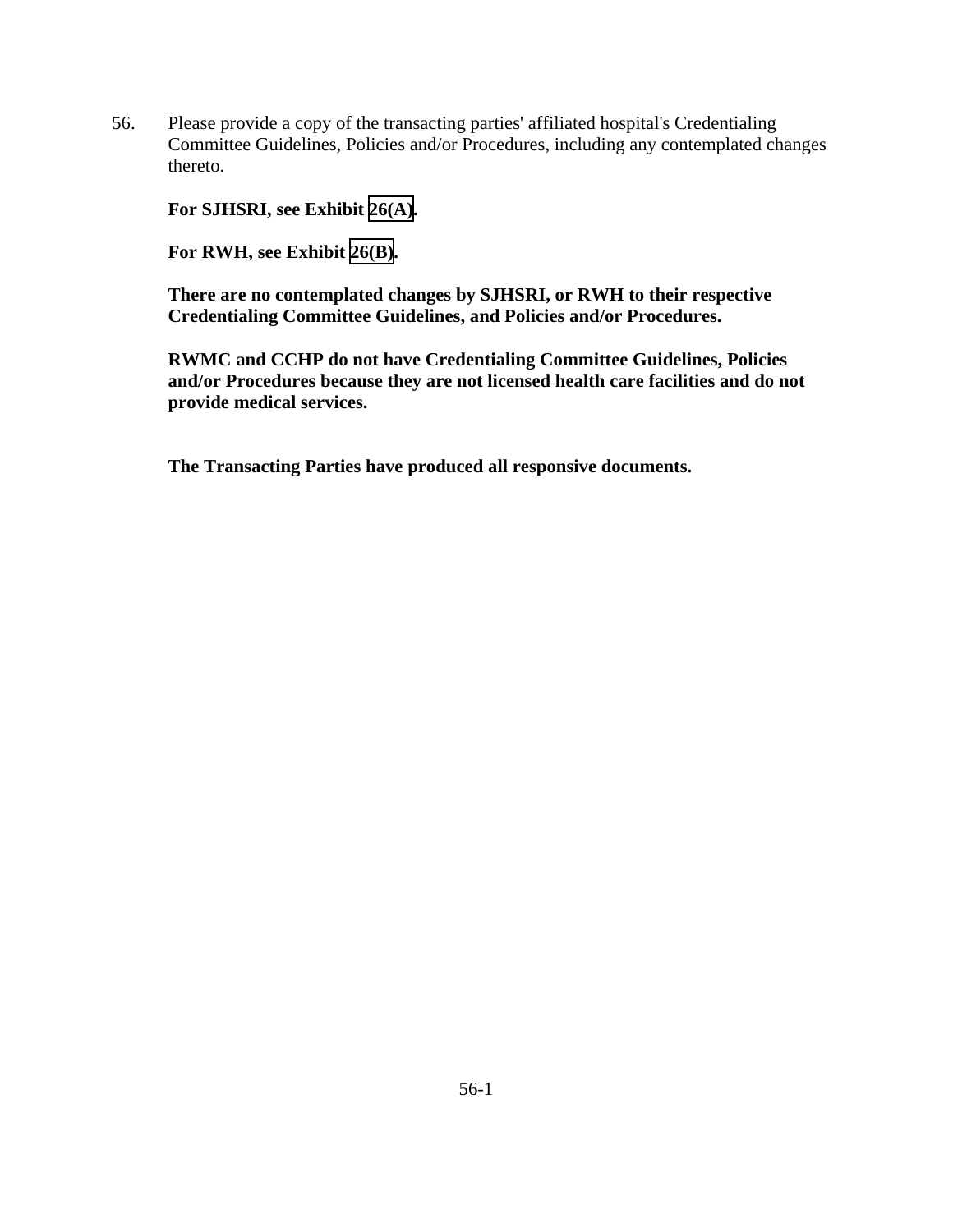57. Please provide any and all minutes of any Clinical and Quality Monitoring Committee for the transacting parties and their affiliates for the prior 3 years from the date of the application through the present.

**For SJHSRI, see Board of Trustees Meeting Packets for Patient Care Committee Meeting Minutes at Confidential Exhibit [5\(A\).](CFD.pdf)** 

**For RWH, see Quality Council Meeting Minutes at Confidential Exhibit [27](CFD.pdf) and Confidential Exhibit [98.](CFD.pdf) There are no meeting minutes for March and June, 2006.** 

**For RWMC and CCHP, none.** 

**Except as noted above, the Transacting Parties have produced all responsive documents.** 

**See index for SJHSRI Patient Care Committee Meeting Minutes and RWH Quality Council Meeting Minutes included in the indices binder.**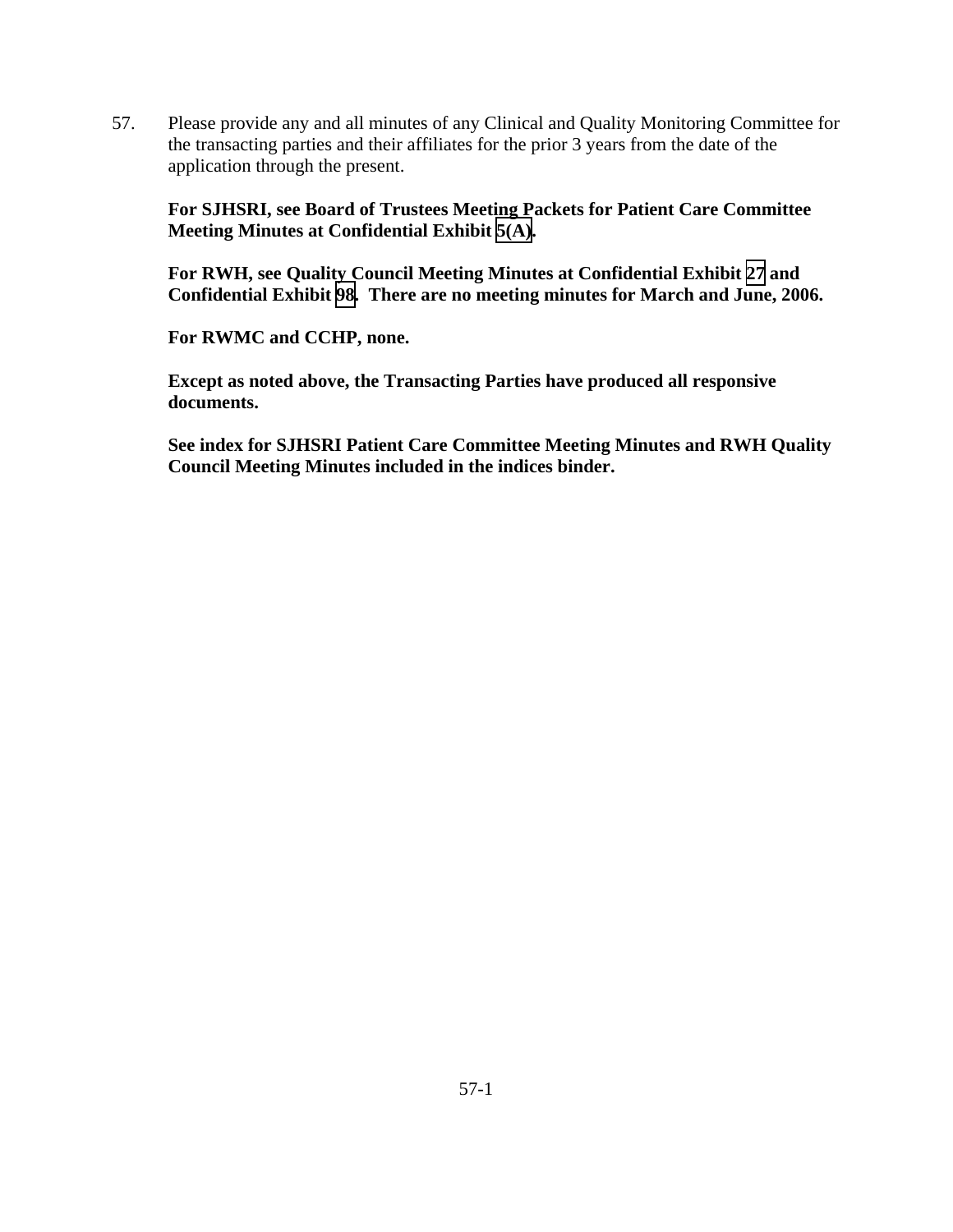58. Please provide a complete description of the relationship of each transacting party and its affiliates within Rhode Island and outside Rhode Island.

## **There are no transacting parties or affiliates outside of Rhode Island.**

**For SJHSRI, see Exhibit [7\(A\)](TAB 7A.pdf) for transacting parties inside Rhode Island and Exhibit [76\(A\).](TAB 76A.pdf)** 

- **A description of the SJHSRI relationships is as follows.**
- .
	- o **Our Lady of Fatima Ancillary Services, Inc. (100%)**
	- o **Northwest RI Imaging Center LLC (30%)**
	- o **Our Lady of Fatima Ancillary Services, is a wholly owned subsidiary of SJHSRI. SJHSRI entered into a joint venture with MRI Centers of New England and opened Northwest Rhode Island Imaging in Johnston, RI and has a 30% ownership interest.**
- **RI Pet Scanning LLC (5%)** 
	- o **5% Ownership interest in a mobile pet scanning service.**
- **Rhode Island Hospital/Southern New England Rehab Partnership (SNERP) (50%)** 
	- o **SJHSRI is a 50/50 partner with Rhode Island Hospital in operating the Southern New England Rehabilitation Center. SNERP offers tertiary-level medical rehabilitation for stroke, head and spinal cord trauma and various other medical conditions.**
- **SJHSRI Foundation (100%)** 
	- o **SJHSRI is the sole member of the Foundation. The Foundation is listed in the Official Catholic Directory and from that derives its 501(c)(3) status as an exempt organization. The Foundation's mission is to raise funds for the specific purpose of supporting SJHSRI.**
- **SJH Energy LLC (100%)** 
	- o **Is a limited liability corporation used to purchase wholesale electricity for SJHSRI.**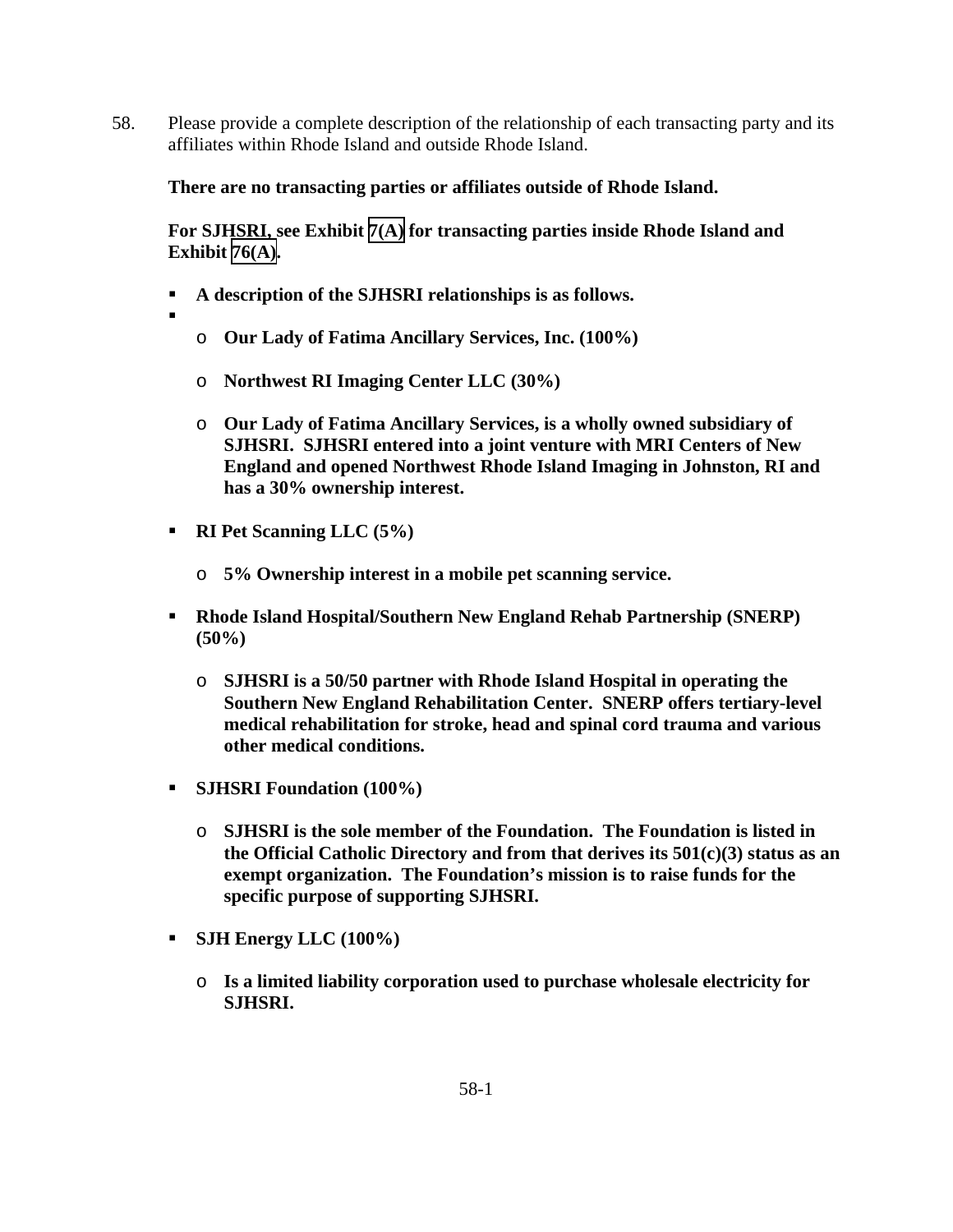- **SJHSRI Hospital Workers Compensation Trust (100%)** 
	- o **Prior to December 1, 1999, SJHSRI was self-insured for workers' compensation. SJHSRI maintains a stop-loss insurance policy for workers' compensation claims made prior to December 1, 1999. Accordingly, amounts up to the stop-loss limit are self-insured by SJHSRI and are paid from the Trust.**
- **Self-Insured Retention Trust (100%)** 
	- o **The Self-Insured Trust is for hospital professional liability insurance \$1M/\$3M in retention.**

**For RWH/RWMC, see Exhibit [28](TAB 28.pdf) and Exhibit [99](TAB 99.pdf) which includes a complete description of the relationship between RWH and RWMC.** 

**For CCHP, see Exhibit [76\(B\)](TAB 76B.pdf).**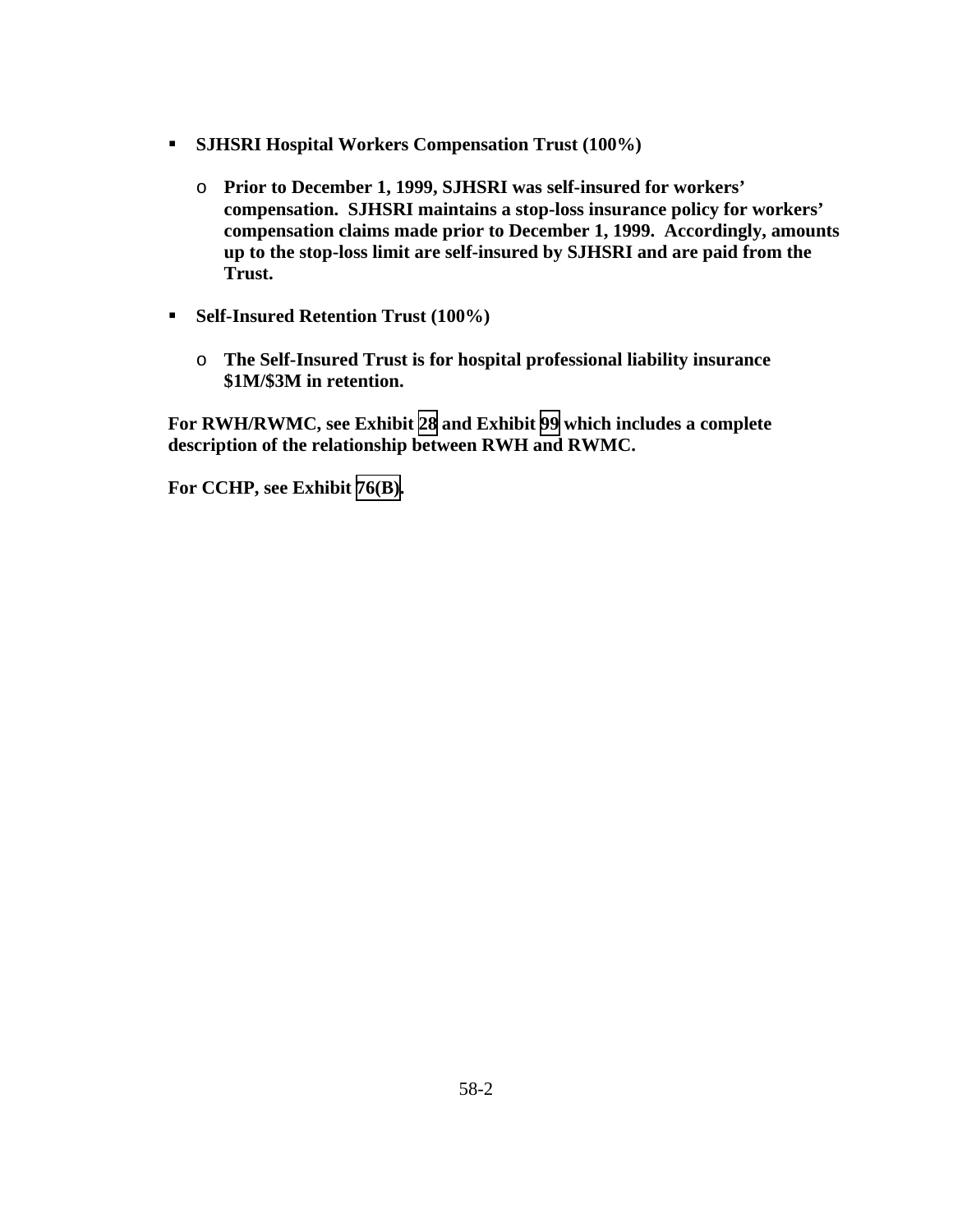59. Please provide any and all contracts, letters of engagement, memoranda and/or other documents referring, reflecting and/or relating to the scope of services to be rendered by each and every consultant or expert engaged, or to be engaged, by the transacting parties in connection with the Proposed Transaction or any other potential strategic partnership or affiliate.

### **See Confidential Exhibit [29](CFD.pdf) and Confidential Exhibit [100.](CFD.pdf)**

**There are no responsive documents (***i.e.,* **letters of engagement) for Ernst & Young.**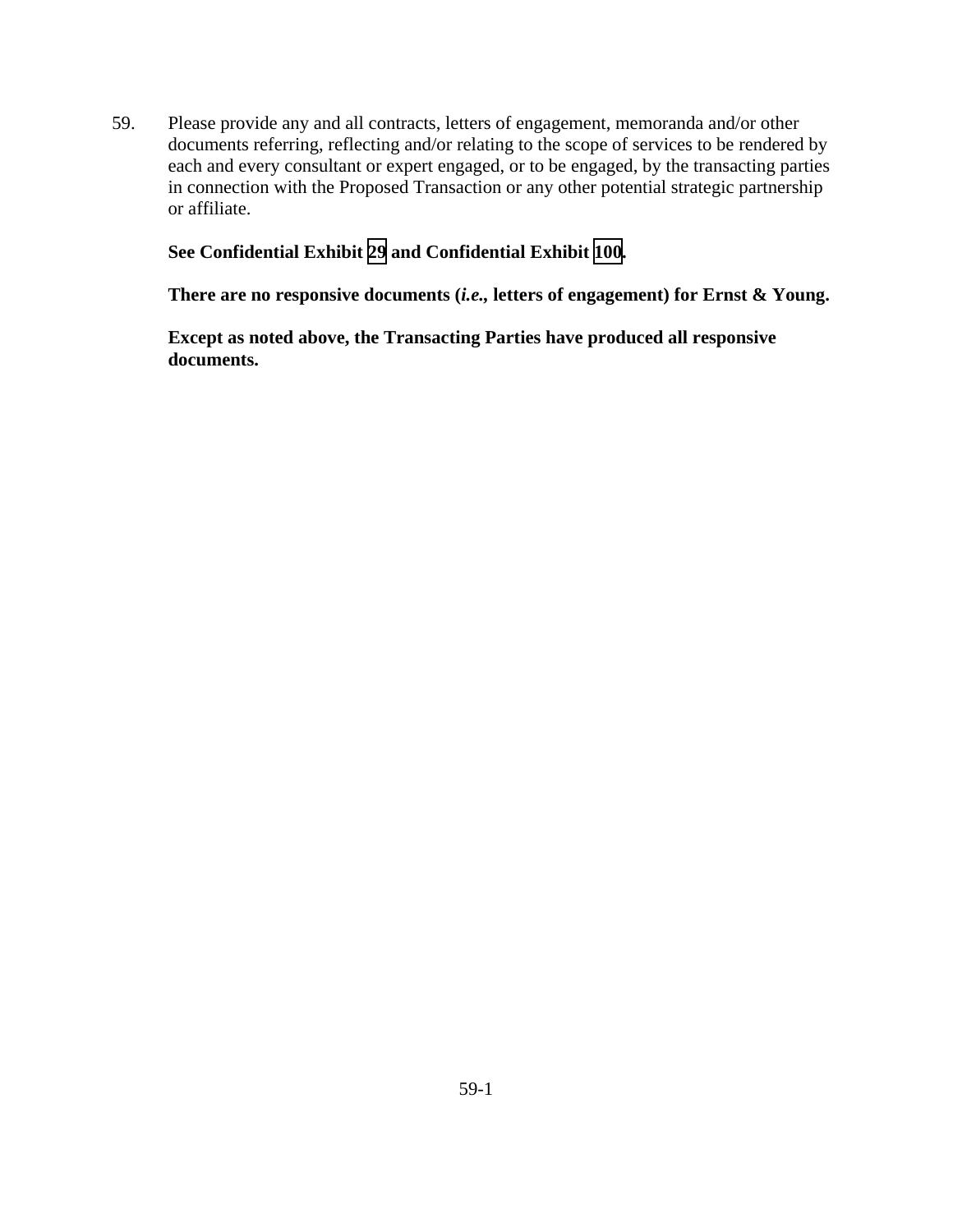60. Please provide any and all documents referring to agreements reflecting the salary, bonus and all other compensation, including but not limited to, those documents filed with the Securities and Exchange Commission, Internal Revenue Service and/or any other governmental entity (but not including the individuals' federal or state income taxreturns), expense account, transportation subsidy, cafeteria plan, deferred compensation, pension plan, and retirement plan of the 25 highest compensated employees of each of the transacting parties and each of their affiliates.

# **For SJHSRI, see Confidential Exhibit [20\(A\),](CFD.pdf) Confidential Exhibit [30\(A\)](CFD.pdf) and Confidential Exhibit [101\(A\).](CFD.pdf)**

**For RWH/RWMC, see Confidential Exhibit [30\(B\)](CFD.pdf) and Confidential Exhibit [101\(B\)](CFD.pdf).**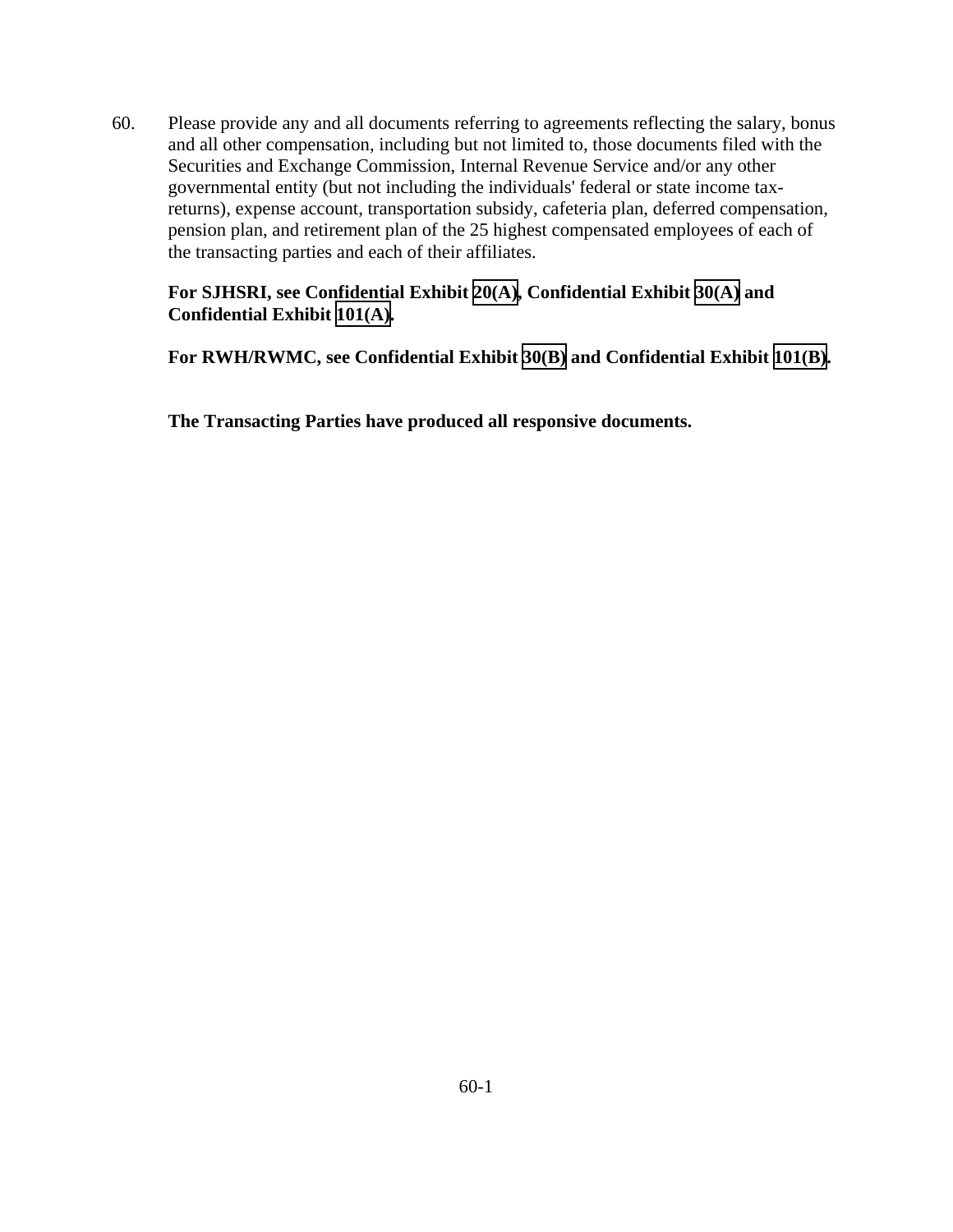61. Please provide any and all severance packages, contracts or any other documents relating to same, given, negotiated or renegotiated with any employee or former employee of the transacting parties and their affiliates for the prior 4 years from the date of the application through the present. Please include in your response any agreements to provide consulting services and/or covenants to not compete following completion of the proposed conversion as well as the existing ERISA benefit plan and severance agreements or arrangements.

### **For SJHSRI, see Confidential Exhibit [31\(A\)](CFD.pdf) and Confidential Exhibit [102](CFD.pdf).**

**For RWH/RWMC, see Confidential Exhibit [31\(B\).](CFD.pdf) Despite a diligent search, RWH cannot locate any responsive documents regarding S. Merola.** 

**For CCHP, there are no responsive documents.**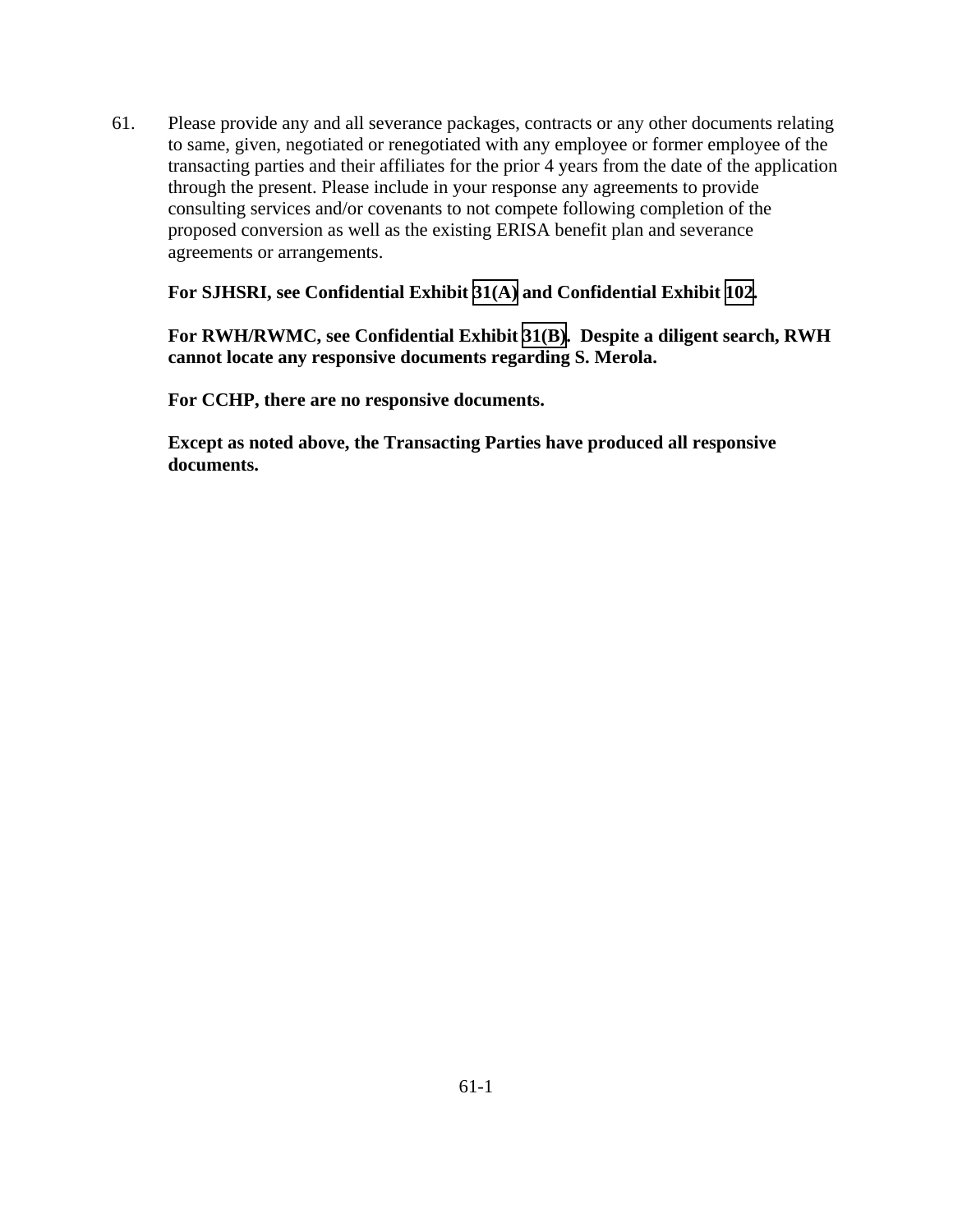62. Please provide an itemization of all loans outstanding, given, and/or forgiven in the last five years to any executive, employee or consultant of the transacting parties and/or their affiliates, including the terms of such loan.

**For SJHSRI, RWH,RWMC and CCHP, none.**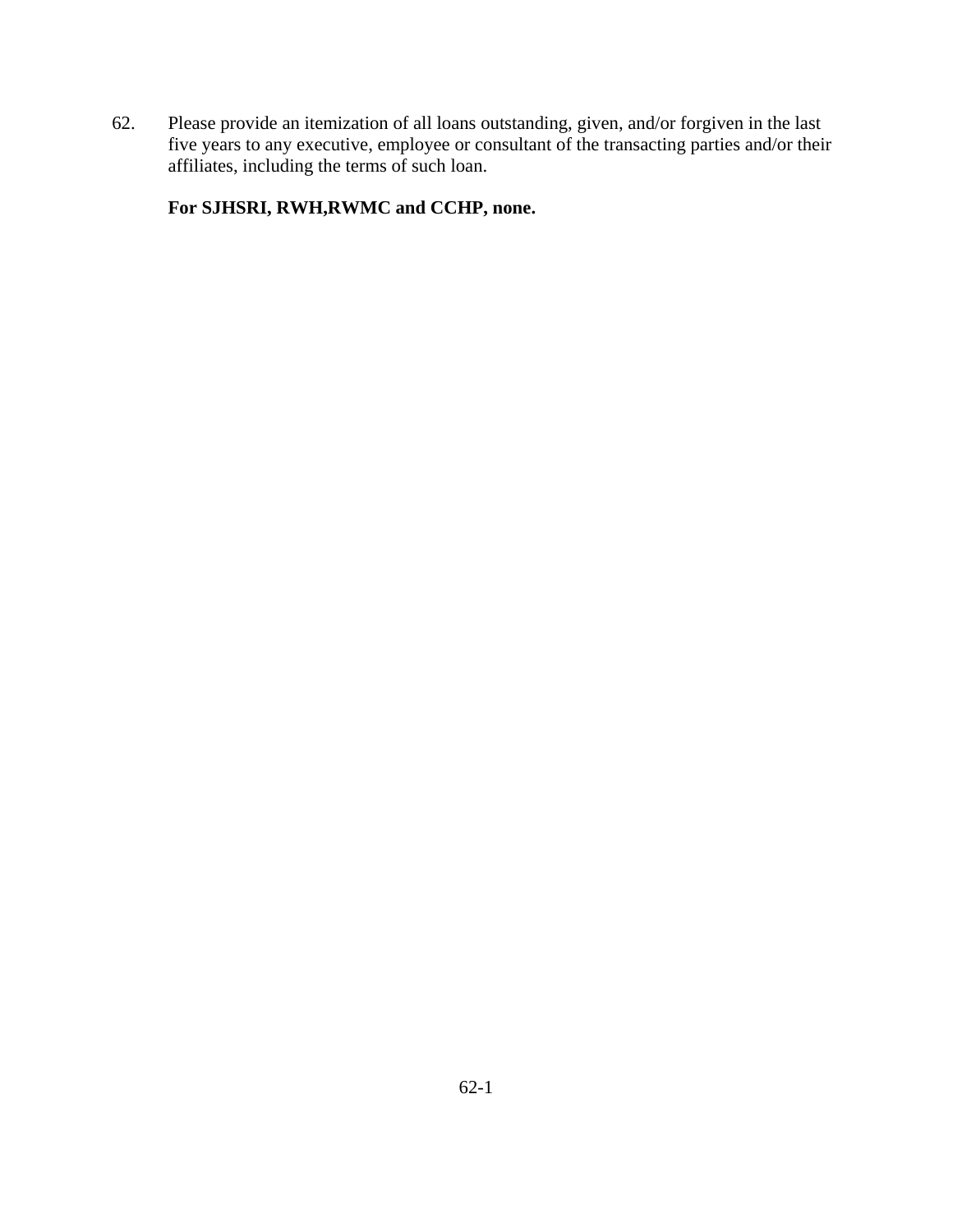63. Please provide a copy of the resignations of any Directors and Officers of each of the transacting parties and/or their affiliates related to the conversion.

**To date there have been no resignations related to the proposed conversion.**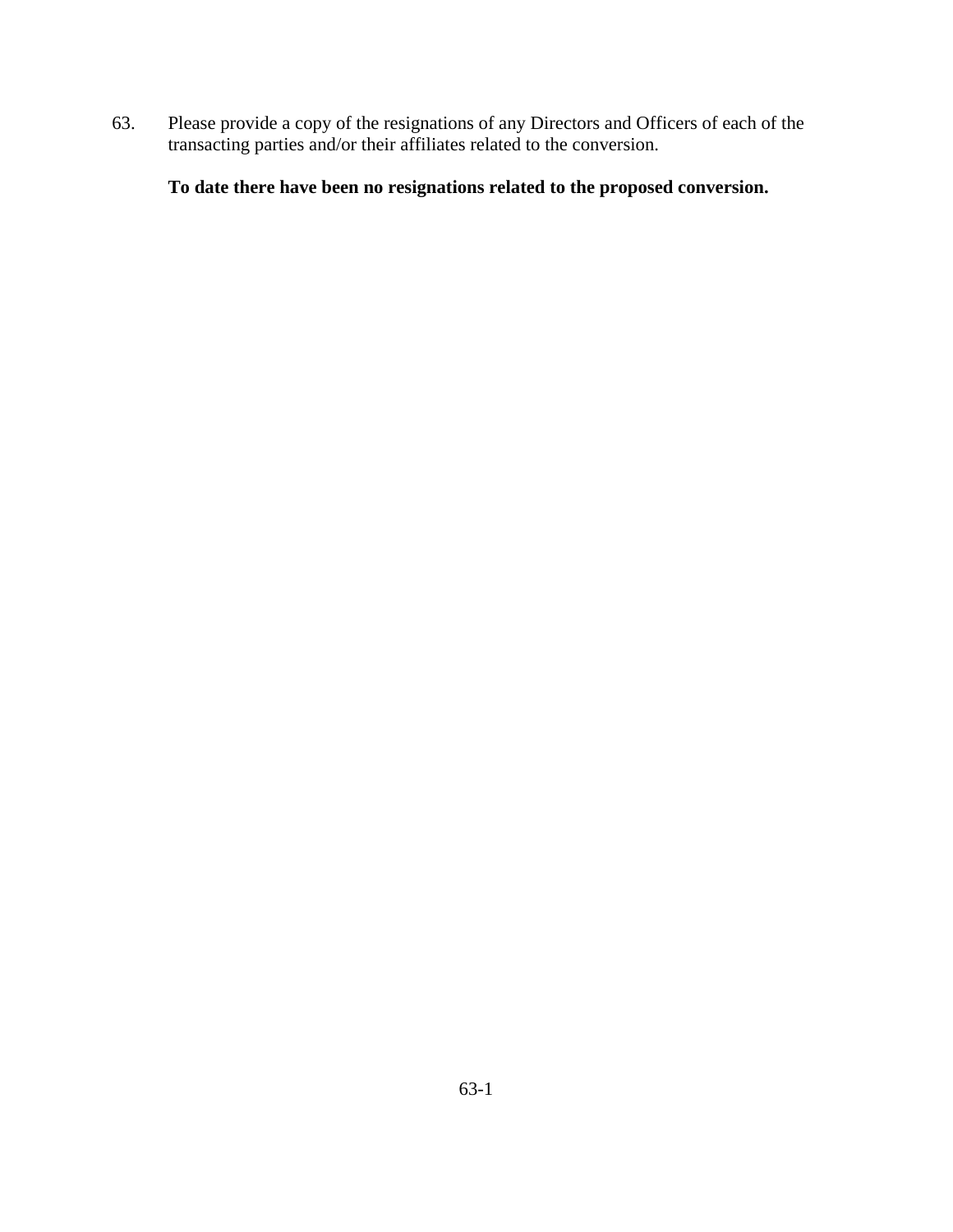64. Please provide a copy of the plan to integrate acquiree and/or their affiliates into the acquiror's and/or their affiliates model of service delivery, including finance, treasury, human resources, information services, communications, marketing, government relations, risk management and insurance, legal, strategic planning, development purchasing, payor contracting, internal audit and compliance.

**See Confidential Exhibit [69](CFD.pdf) and Confidential Exhibit [92](CFD.pdf) which identifies the functional impact and time frame for administrative, C017563–C017566, support, C017567–C017568, and clinical, C017569-C017575, function.** 

 **With respect to union contracts, at present St. Joseph Health Services maintains bargaining agreements with the United Nurses and Allied Health Professionals ("UNAP") covering RNs working at the Fatima campus. In addition, St. Joseph maintains a bargaining agreement with the Federation for Nurses and Health Professionals ("FNHP") covering RNs, LPNs and technical workers at the St. Joseph campus. It is intended under the conversion that St. Joseph will maintain its current contract with UNAP with the term to 2011 and renegotiate at that time. Members of FNHP at the St. Joseph campus will maintain under the representation of FNHP. Currently, there are no unionized employees at Roger Williams Hospital and the conversion proposes no changes in this situation.** 

 **Current agreements at St. Joseph with both UNAP and FNHP hold that in cases where a clinical service (***i.e.,* **department or nursing unit) is transferred from a unionized environment to a non-unionized environment at Roger Williams, those employees become Roger Williams Medical Center or hospital employees without union representation and their years of seniority are honored. Conversely, RNs employed by Roger Williams whose service transfers in its entirety to Our Lady of Fatima and become Fatima employees become members of UNAP with seniority credit as well.**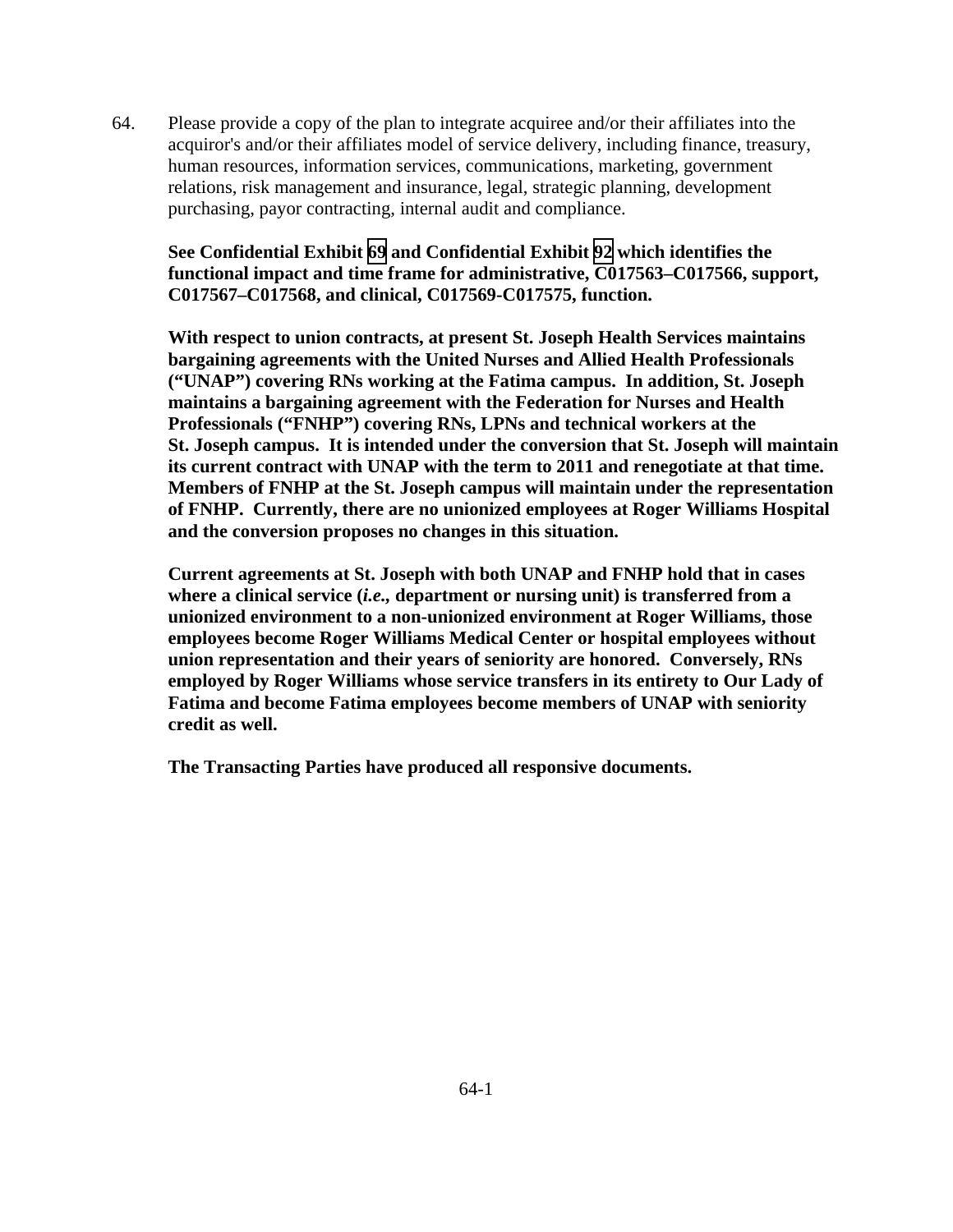65. Please provide a description and quantification of the outstanding debts of acquiree and/or their affiliates, both between and among acquiree and/or their affiliates and to any third party entities, including, but not limited to:

**For SJHSRI and RWH/RWMC, see Confidential Exhibits [9\(A\),](CFD.pdf) [9\(B\),](CFD.pdf) [9\(C\)](CFD.pdf) and Confidential Exhibit [103\(A\)](CFD.pdf) and [103\(B\)](CFD.pdf) which detail the hospitals' respective debt. Post conversion the debt will be satisfied in accordance with the respective terms associated with such debt.** 

## **For CCHP, there are no outstanding debts.**

a. The plans for disposition of each such debt if the proposed conversion is approved; and

## **The existing debt to third parties is expected to be paid in accordance with its respective terms; the affiliation proposal will not impact repayment of existing debt.**

- b. A list of any indebtedness acquiree and/or their affiliates could forgive, extinguish, or otherwise write-off for acquiree and/or their affiliates, including:
	- 1. The amount of the original debt;
	- 2. The amount that would be forgiven, extinguished or otherwise written-off; and
	- 3. For any such debts written off within the preceding three (3) years, provide the amount forgiven, extinguished or otherwise written-off, the date of the write off, and the reason for the forgiveness, extinguishing or written-off.

**The debt to third parties is expected to be paid in accordance with its respective terms. There has been no forgiveness of intercompany transfers of cash between the organizations in the last three years. Refer to attached schedules located at Exhibits [32\(A\)](TAB 32A.pdf) and [32\(B\).](TAB 32B.pdf)**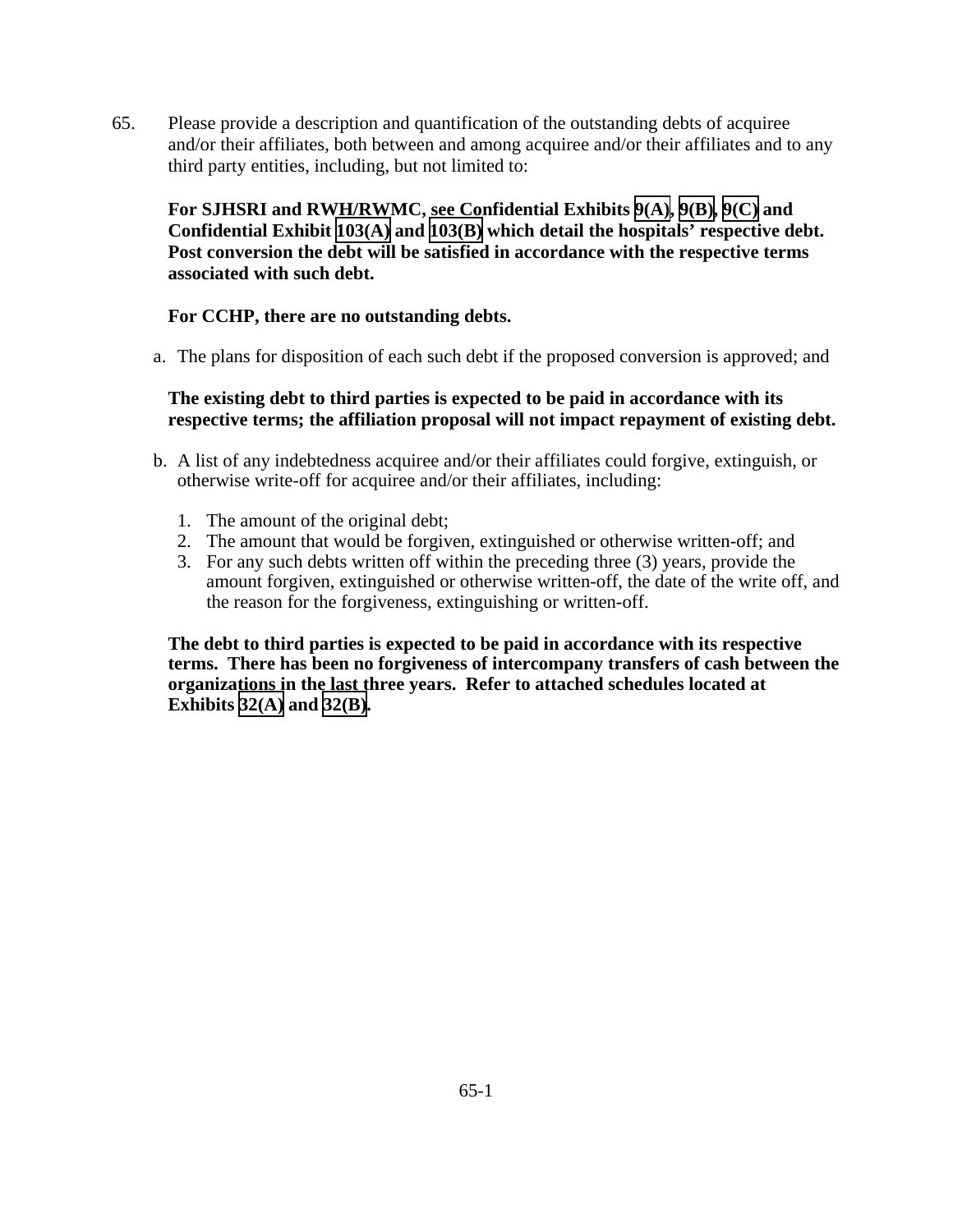66. Please provide a complete plan for acquiree and/or their affiliates to pay their system capital expenditure allocation for capital expenditures consistent with the approved acquiror' s and/or their affiliates system capital budget or budget including, the amount of the share, calculated share, and source of for the payment of that share.

**Any capital expenditures will be derived out of the two hospitals and approved by the respective Board of Trustees. Options for capital funding include: cash from operations/obtaining additional debt while remaining compliant with any applicable debt covenant requirements.** 

**See Confidential Exhibit [78\(D\)](CFD.pdf) and Confidential Exhibit [78\(E\)](CFD.pdf) which identify capital needs for SJHSRI and RWH. There are no capital requirements for RWMC or Elmhurst Health Associates. There are no planned capital requirements for Rosebank Corporation or Physician Office Building.** 

**There are no capital requirements for CCHP. As set forth above, the capital needs will be at the hospital level and actual expenditures by hospital will be dependent on results from operations. CCHP will oversee the allocation of capital to the entities as appropriate.**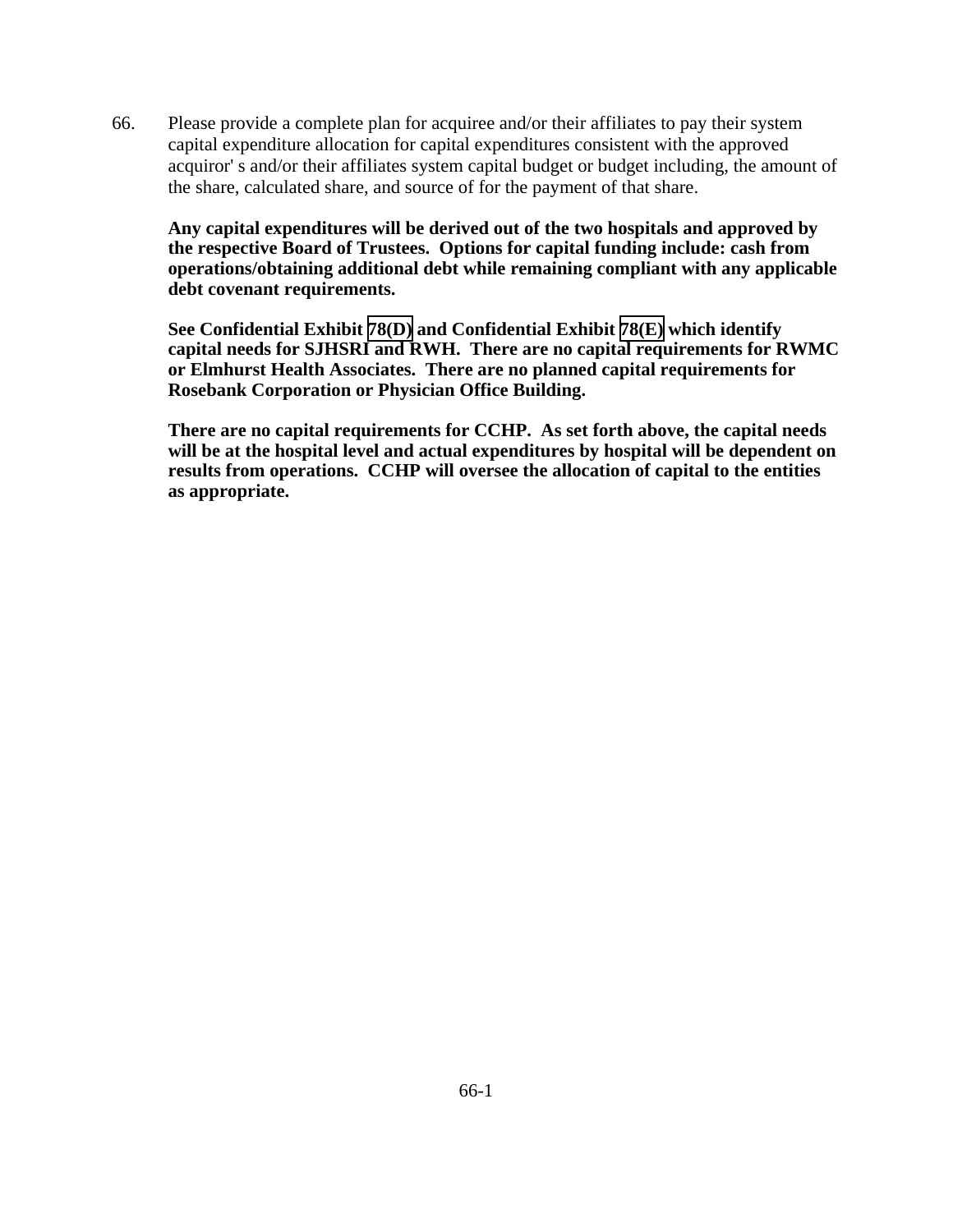67. Please provide complete information concerning a complete description referring or relating to acquiror's and/or their affiliates development and implementation of an interface between computer information systems of acquiree and/or their affiliates. In your response, please include a complete description of the compatibility of the each of the transacting parties and/or their affiliates computerized information system, including, but not limited to, the ability to exchange information without an additional interface including software.

**CCHP recognizes that the integration of the system's information technology efforts is critical for the success of the affiliates to improve financial viability, operational efficiency and clinical excellence, and to this end CCHP will prioritize the convergence of its technologies. Facilitating this effort is that both the Roger Williams Hospital and St. Joseph Health Services of Rhode Island have adopted very similar technology strategies, using the same vendor as the cornerstone of its application initiatives.** 

**1. Network Infrastructure and Connectivity — Roger Williams Hospital and St. Joseph Health Services of Rhode Island are connected at all facilities to a redundant fiber infrastructure provided by OSHEAN, a coalition of nonprofit organizations formed to facilitate and advance internet-based technology solutions. This existing connectivity could be supplemented as needed to meet the requirements of CCHP. Additionally, within each of the two hospitals, the networking equipment and protocols are similar and will provide great compatibility for convergence. For affiliation, both institutions will coordinate the efforts to allow the convergence and provide site-to-site connectivity. The connectivity could be available within 180 days of the affiliation. Network compatibility and subsequent connectivity will support the immediate accessibility of all data throughout the CCHP network.** 

**With convergence of the two networks, there will be economies associated with the network management and monitoring.** 

**Results and Benefits: With the completion of the IT convergence, clinicians and administrative users will have accessibility to the systems of both hospitals from all locations while we undertake additional integration projects.** 

**2. Electronic Mail Communications — Both institutions currently use the same solution for their respective e-mail communications and have developed a strong knowledge base in the technology. To support the CCHP Health Partners organization, a "CCHP" e-mail entity will be established within 90 days to support the corporate-level employees. As departments are consolidated, the identity will transfer from the institutions to CCHP.**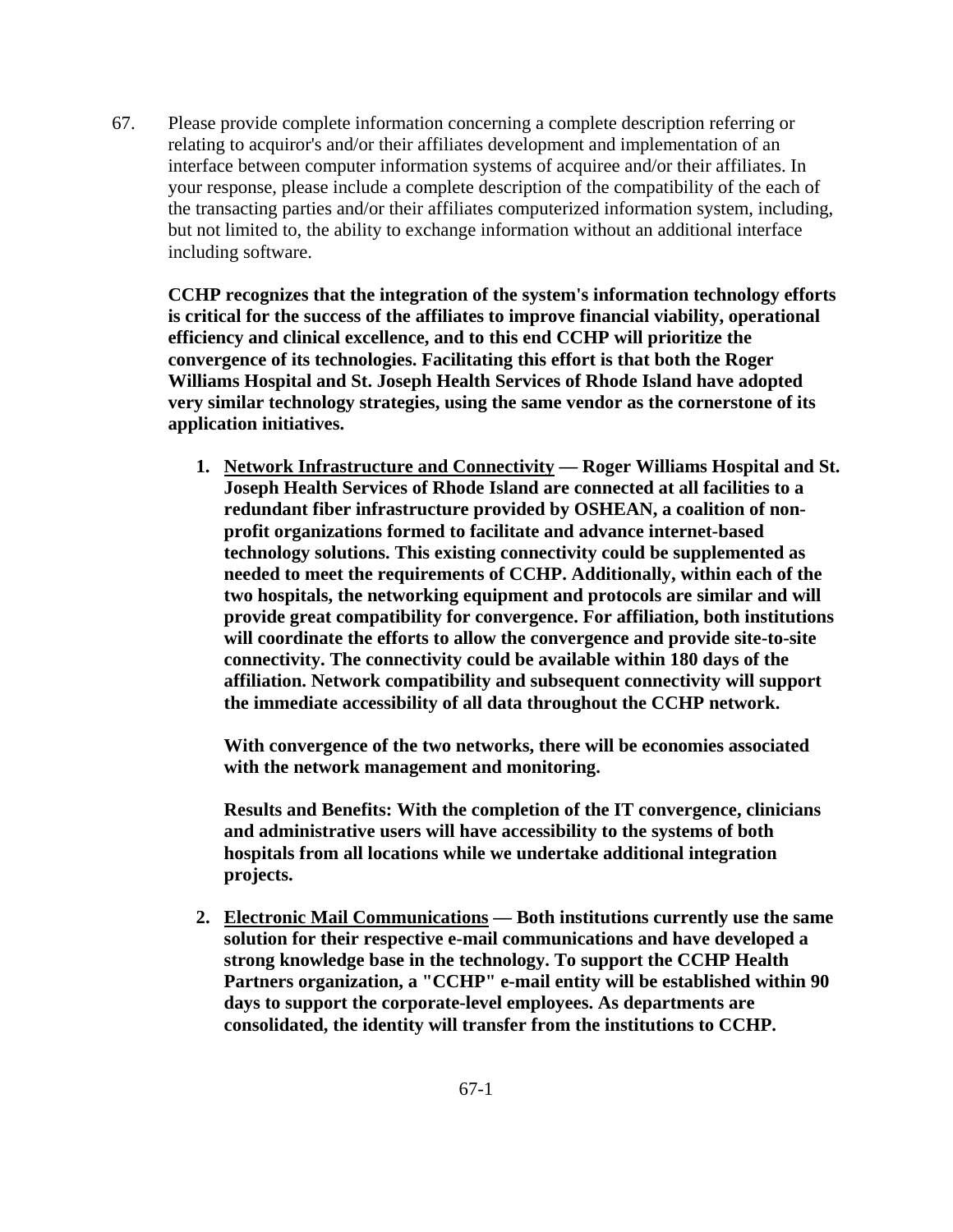**3. Hospital Information Systems — Both hospitals have adopted application strategies using MEDITECH, the market leader in providing state-of-the-art integrated hospital applications, as the foundation for their clinical, administrative and support functions. As both institutions are on similar platforms, this enables the organizations to begin the process of assimilation of the information technology departments. Additionally, 'best practice' techniques from each institution will be applied throughout CCHP. Economies for support and implementation will be realized as the two organizations advances towards common business practices.** 

**As clinical programs are coordinated or consolidated, interoperability will be developed to ensure that the automated clinical records from either institution are complete.** 

**As administrative and financial. functions are centralized, the technologies to support these functions will be evaluated for possible integration and/or conversion.** 

**MEDITECH, with over 1,500 hospitals as customers, has extensive experience with multi-facility systems and their interoperability needs. Among their multi-facility clients are Caritas Christi (Boston), Catholic Health East (Pennsylvania), Christus Health (Texas), and Columbia/HCA.** 

**The organizations have attached a detailed analysis of applications and product lines utilized in each organization.** 

**See Application Portfolios – August 2008 at Exhibit [33](TAB 33.pdf).**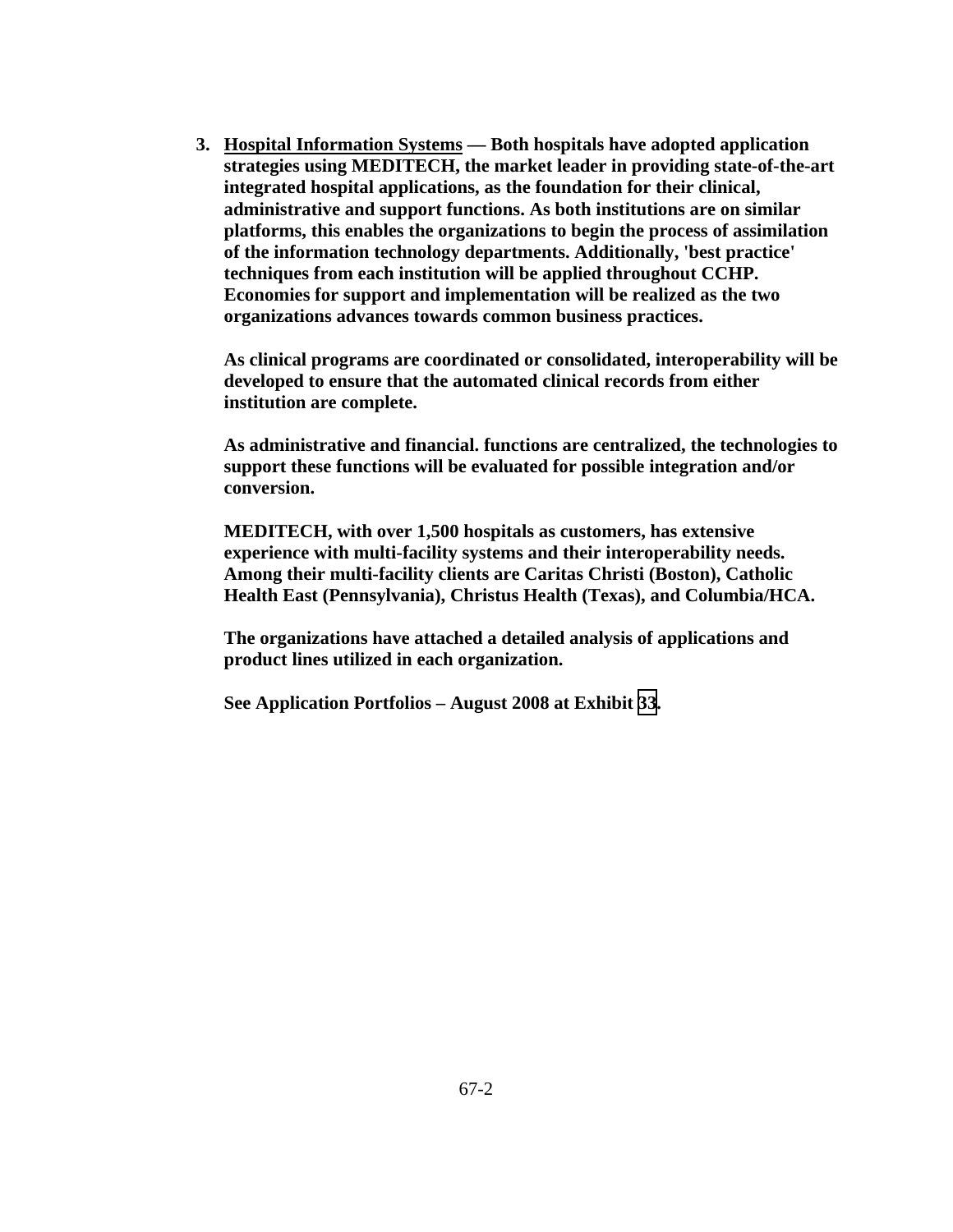68. Please provide all existing agreement(s) between each of the transacting parties and/or their affiliates and physicians relating to access to electronic patient medical information.

**For SJHSRI, see Exhibit [34\(A\).](TAB 34A.pdf)** 

**For RWH/RWMC, see Exhibit [34\(B\).](TAB 34B.pdf)** 

**All physicians have or will execute the sample form included in Exhibit [34\(A\)](TAB 34A.pdf) and Exhibit [34\(B\)](TAB 34B.pdf).** 

**For CCHP, none.**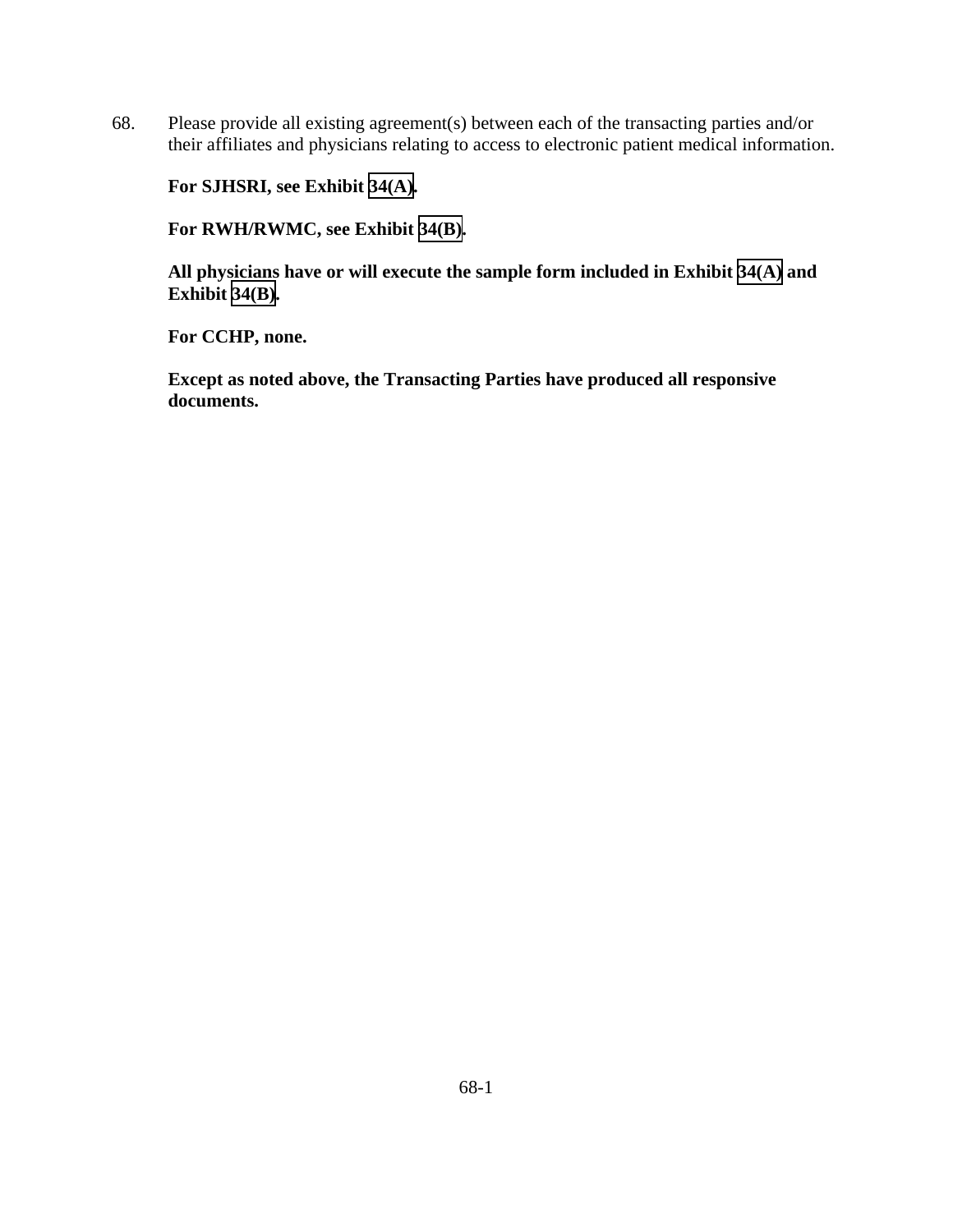69. Please provide an executive summary and document what efficiencies and/or inefficiencies were realized from any conversion, merger, affiliation, and/or consolidation involving any of the transacting parties and/or their affiliates since 1984, separately for each such transaction. Your discussion and documentation should include, but not be limited to, identification of efficiencies planned, whether efficiencies were realized or unrealized (including date) and resulting cost impact on the transacting parties and/or their affiliates.

# **For SJHSRI:**

## **1990-1993 – St. Joseph Health Services of Rhode Island Campus Restructuring**

**In the fall of 1990, St. Joseph Health Services of Rhode Island announced a restructuring plan that focused on the movement of services between its Our Lady of Providence and Our Lady of Fatima Units. The plan was designed to identify key organizational efficiencies that would ensure its long term financial viability while continuing to deliver quality healthcare to the diverse communities that its serves. The plan involved three major components outlined below:** 

- **Consolidation of all inpatient medical/surgical, intensive care and emergency services at the Fatima unit in North Providence. In addition, the plan called for the construction of a new 15-bed Coronary Intensive Care Unit at the Fatima Unit. The Fatima unit would continue to operate its nationally recognized Ambulatory Surgery Center and its existing outpatient services.**
- **Conversion of the Providence Unit to a specialty hospital for rehabilitation, behavioral health and skilled nursing services.**
- **Conversion of the Providence Unit emergency room to a community primary health center that would offer a range of primary and specialty services designed to service the needs of the South Providence community.**

**The Campus Restructuring Plan with approval from the Rhode Island Department of Health, was able to sustain the quality services that St. Joseph Health Services provided in a more efficient manner and was able to stabilize the financial outlook for the hospital reversing 8 years of organizational losses prior to the restructuring. The organization was able to accomplish its objectives, recognize its planned efficiencies and survived amongst growing competition and a volatile reimbursement market in the early 1990's.**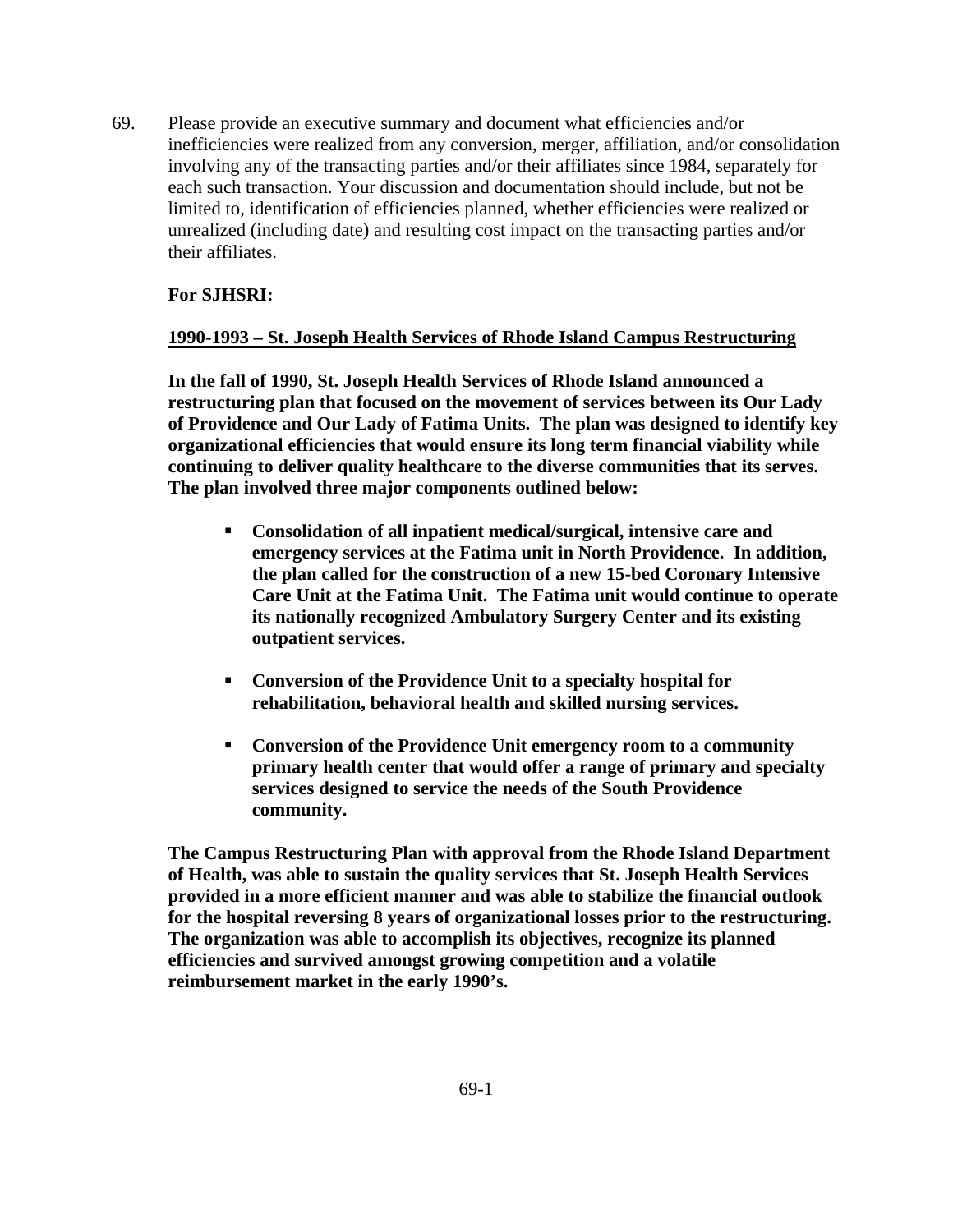#### **1994 – Establishment of the Southern New England Rehabilitation Partnership**

**In the summer of 1994, St. Joseph Health Services of Rhode Island and Rhode Island Hospital merged their existing inpatient rehabilitation programs at the St. Joseph Campus through the creation of the Southern New England Rehabilitation Partnership. The creation of the new 70 bed center, with approval of the Rhode Island Health Services Council, sought to create a regionally recognized rehabilitation program that was able to provide quality services unparalleled in Rhode Island. In addition, the partnering of St. Joseph Health Services of Rhode Island and Rhode Island Hospital for this program sought to identify operating efficiencies through staffing reductions.** 

**As a result of the Partnership, both the organizations and the community recognized the success of the new Rehabilitation Partnership through its regional recognition, the improvement of quality outcomes and the operational cost savings of the partnership.** 

### **For RWH/RWMC:**

- **1. Radiation therapy services joint venture known as Roger Williams Radiation Therapy (RWRT) was established in February, 2007. RWRT is a for-profit joint venture with 51% ownership by New England Radiation Therapy (NERT) and 49% ownership by Roger Williams Hospital (RWH). NERT provided the much needed upgrades to the Radiation Therapy medical equipment and any necessary building improvements to accommodate the new linear accelerator.**
- **2. PET Services: In February 2002, Roger Williams entered into a lease and service agreement with Rhode Island PET Services, LLC. Roger Williams Hospital purchased 5 shares of the company. This allowed Roger Williams Hospital access to the equipment to provide positron emission tomography ("PET") services to our patient population without spending significant capital. The mobile equipment is on a rotational schedule amongst the facilities with equity ownership.**
- **3. MRI Services: Rhode Island Magnetic Resonance Imaging Network, Inc. was established in 1987 as a collaborative MRI network. Roger Williams Hospital, Rhode Island Hospital, Miriam Hospital, Newport Hospital, Kent Hospital, Memorial Hospital, Landmark Medical Center, South County Hospital, St. Joseph's Health Services of Rhode Island and Westerly Hospital entered into an agreement with Rhode Island Magnetic Imaging Network, Inc. in order to acquire the use of magnetic imaging facilities and services to provide these services to their patients. At the time, it was cost prohibitive for**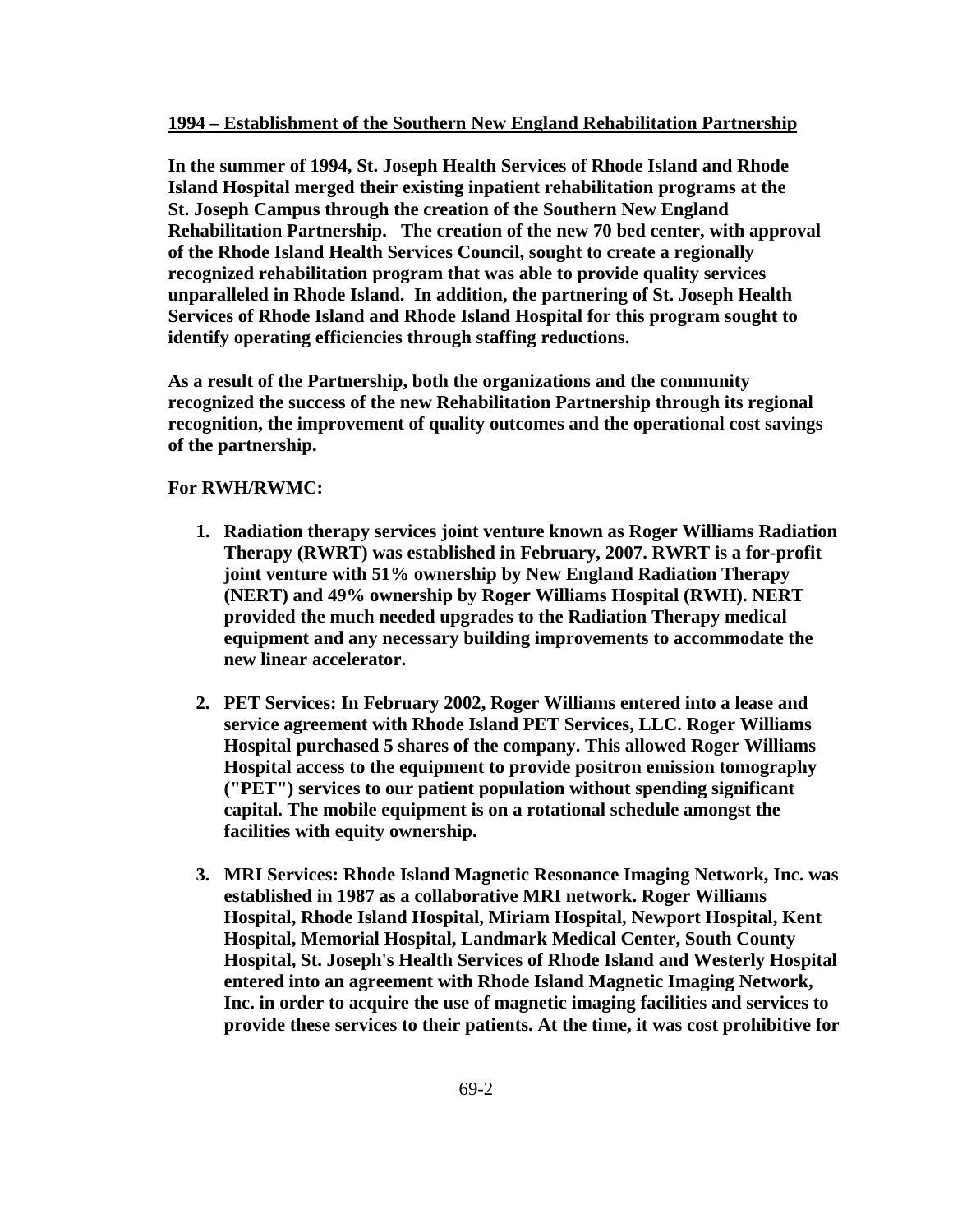**each of the hospitals to purchase MRI equipment. This cooperative effort made it possible to provide then state-of-the-art technology to the citizens of Rhode Island.** 

**4. Roger Williams Medial Center: Roger Williams General Hospital Foundation, Inc. was incorporated in 1982, and its corporate purpose was listed as "those charitable, scientific and educational purposes within the meaning of Section 501(c)(3) of the Internal Revenue Code of 1954 as are also the purposes of Roger Williams General Hospital, a Rhode Island non-business corporation, including, without limitation, the ownership or management of corporation established for the purpose of providing space for hospital purposes or for the conduct of medical research. Furthermore, said corporation shall operate exclusively to carry out the purpose of Roger Williams General Hospital, and shall be controlled by Roger Williams General Hospital." The corporation's function was to conduct fundraising for the Roger Williams General Hospital.** 

 **In 1986, Roger Williams General Hospital filed for a Change in Ownership with the Rhode Island Department of Health, Division of Facilities and Regulation resulting from the proposed corporate reorganization of the Hospital. The restructuring was intended to provide a sole member of all then existing and anticipated future non profit and for profit entities in the system. That sole member would provide the overall coordination of the spectrum of services offered by all the corporations in the system. Rather than establishing a new corporate entity to fill the role a sole member, the then existing Roger Williams General Hospital Foundation, Inc. was used for this purpose. The reorganization resulted in a single non-profit corporation, Roger Williams General Hospital Foundation, Inc., having effective control and coordinating responsibility for Roger Williams General Hospital and Elmhurst Extended Care Facilities, Inc. (at that time an inactive corporation). In August 1986, the Project Review Committee of the Health Services Council approved the application of Roger Williams General Hospital seeking approval of a change in corporate structure. The Rhode Island Department of Health accepted the recommendations and findings of the Health Services Council and approved the proposal for a change in corporate structure resulting in: 1) the termination of the existing license held by Roger Williams General Hospital and the issuance of a new license to the hospital corporation, Roger Williams General Hospital, whose sole corporate member is the Roger Williams General Hospital Foundation, Inc., and 2) when the certificate of need granted to Elmhurst Extended Care Facilities, Inc. is implemented, the license issued to that facility shall reflect the control of Elmhurst by the parent corporation, Roger Williams General Hospital Foundation, Inc.** 

 **In 1990, the Articles of Incorporation of Roger Williams Hospital Foundation, Inc. were amended and the name of the corporation was changed to Roger Williams Medical Center.**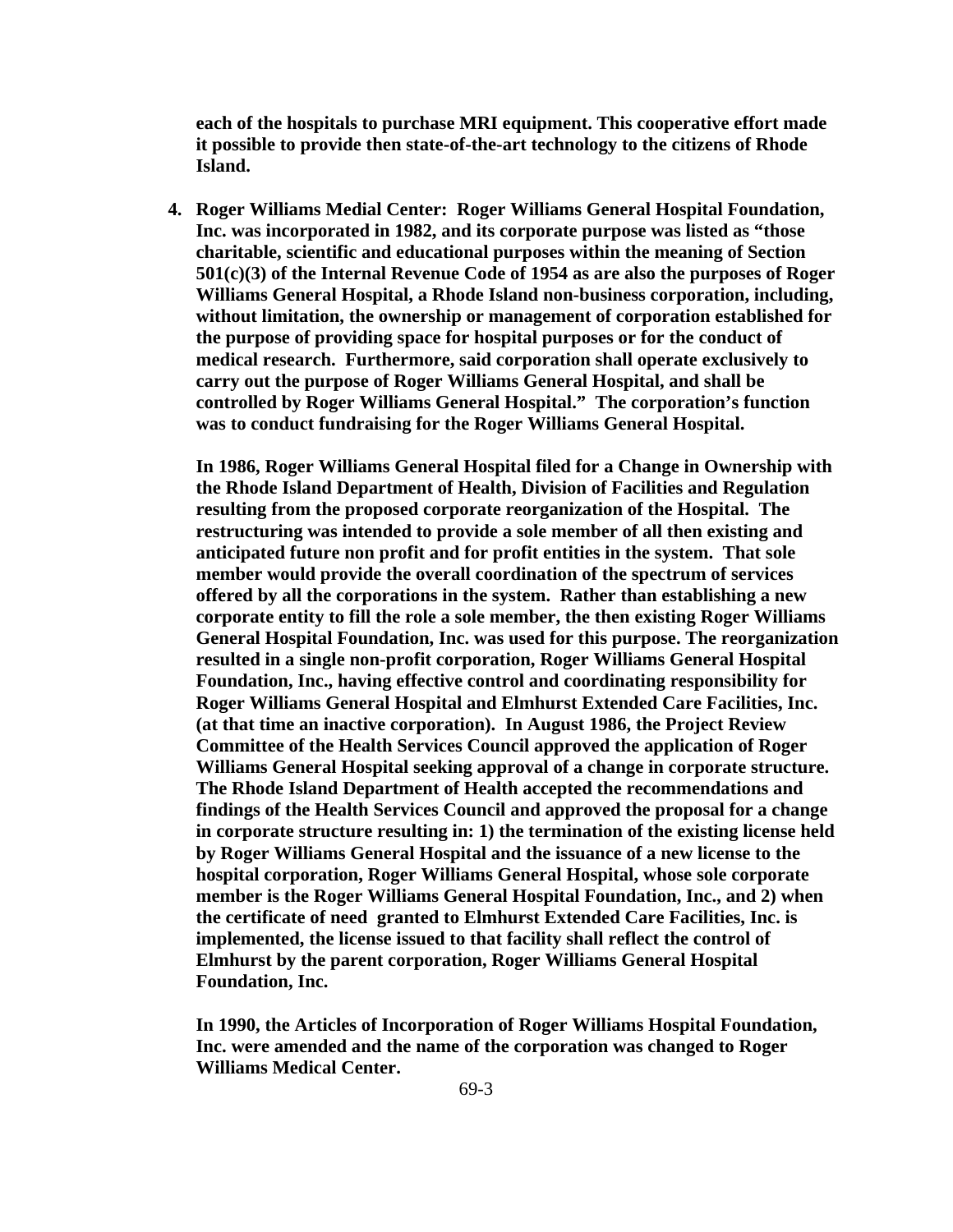**Throughout the 1990's the structure of RWMC and its affiliates remained as outlined above. During that time, RWMC and RWH had mirror Boards of Trustees, and although strategic planning was done based upon the full continuum of services offered by the corporate entities that made up the RWMC system, the structure proved duplicative and cumbersome. It did not result in any significant savings or efficiencies, and as a result, in 2001 the Roger Williams Board Restructuring Committee ("the Committee") was formed.** 

 **The goals of the Committee were to develop roles and responsibilities for Board members, to determine if the Board structure and corporate structure were appropriate for the current environment, to determine if the committee structure should be simplified, to recommend education for board members in a changing healthcare environment, and to determine how the medical community should be represented on the Board of Trustees. In October 2001, the Committee presented its conclusions and recommendations to the Boards of RWH and RWMC. A resolution was passed by both Boards and several conclusions/recommendations were adopted, including, elimination of mirror Boards at RWH and RWMC and consolidation into one RWH Board of Trustees, amend the by-laws of RWMC to vastly scale down the RWMC corporate entity while ensuring that RWMC remain "alive" if needed in the future. These changes were viewed as merely reflective of the actual functioning of the RWMC Board of Trustees and the RWH Board of Trustees.** 

 **By-law changes effectuating the resolutions were not made until the December 6, 2001 meeting of both the Board of Trustees of RWH and RWMC. At that meeting, by-law changes were approved. The vote to downsize the RWMC Board of Trustees occurred after the vote on by-law changes. Three individuals were appointed to the RWMC Board of Trustees. Inadvertently, changes to the RWMC by-laws eliminating reference to RWMC as the sole member of RWH were not removed. However, from December 6, 2001 forward, RWMC has not been treated, nor acted as a Member of RWH, and the RWH Board has been a self-appointing Board whose Trustees are not appointed by the RWMC Board or the Hospital, and the RWMC has had no approval authority, or any other authority over the RWH Board. In December 2006 this error was corrected and the RWH By-Laws were amended to accurately reflect the changes that were made in December 2001, and the amendment eliminated the requirement to have a sole member, or any members, of RWH.** 

 **Currently, RWH is an affiliated entity of RWMC. RWMC is not a controlling entity, nor sole member of RWH, i.e. no control to appoint**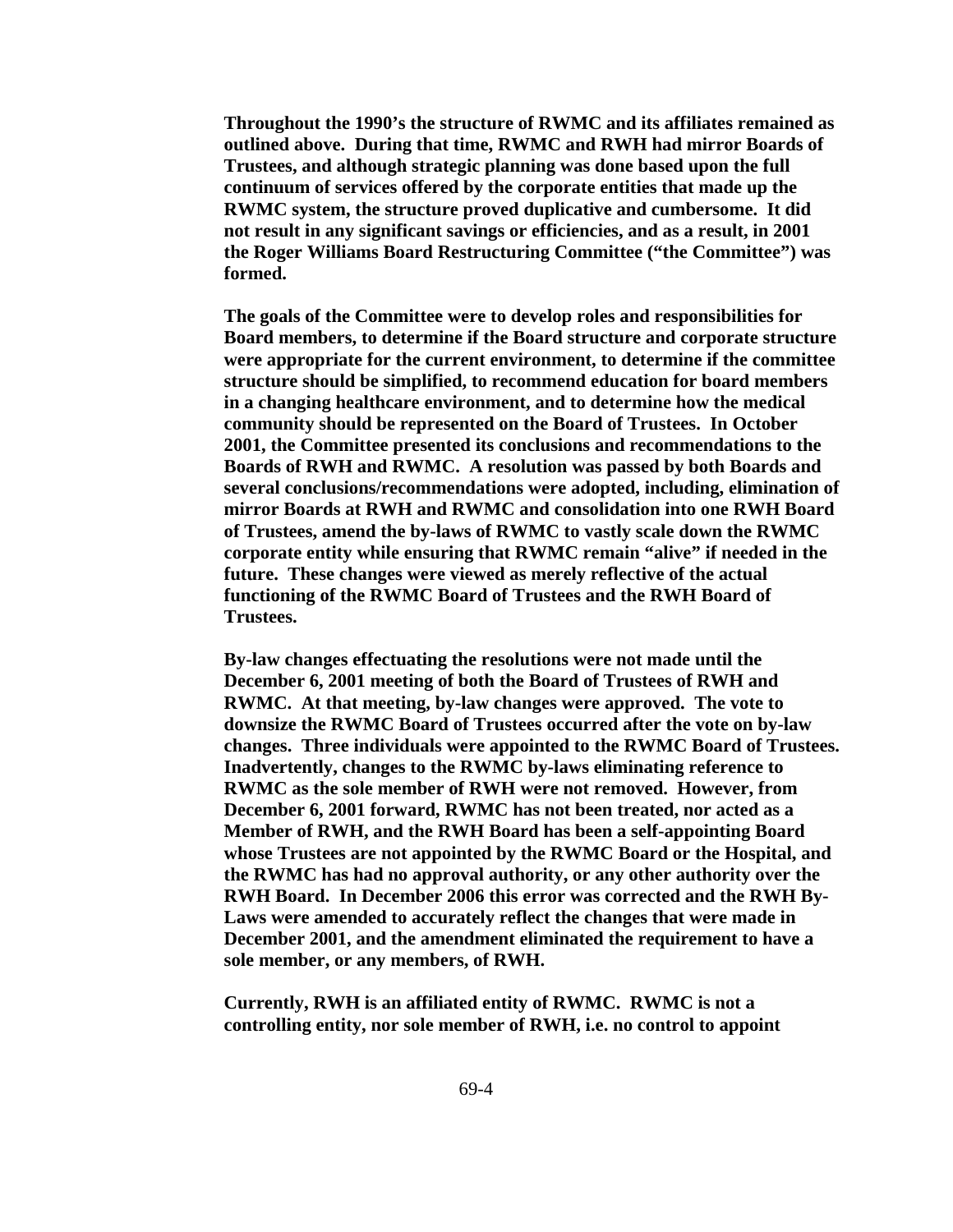**trustees, officers, directors or employees, no control over approval of capital or operating budget, no control over services. RWH has no members as permitted by Section 15 of Chapter 6 of Title 7 of the Rhode Island General Laws. RWMC does not, nor has it ever, provided any medical services.**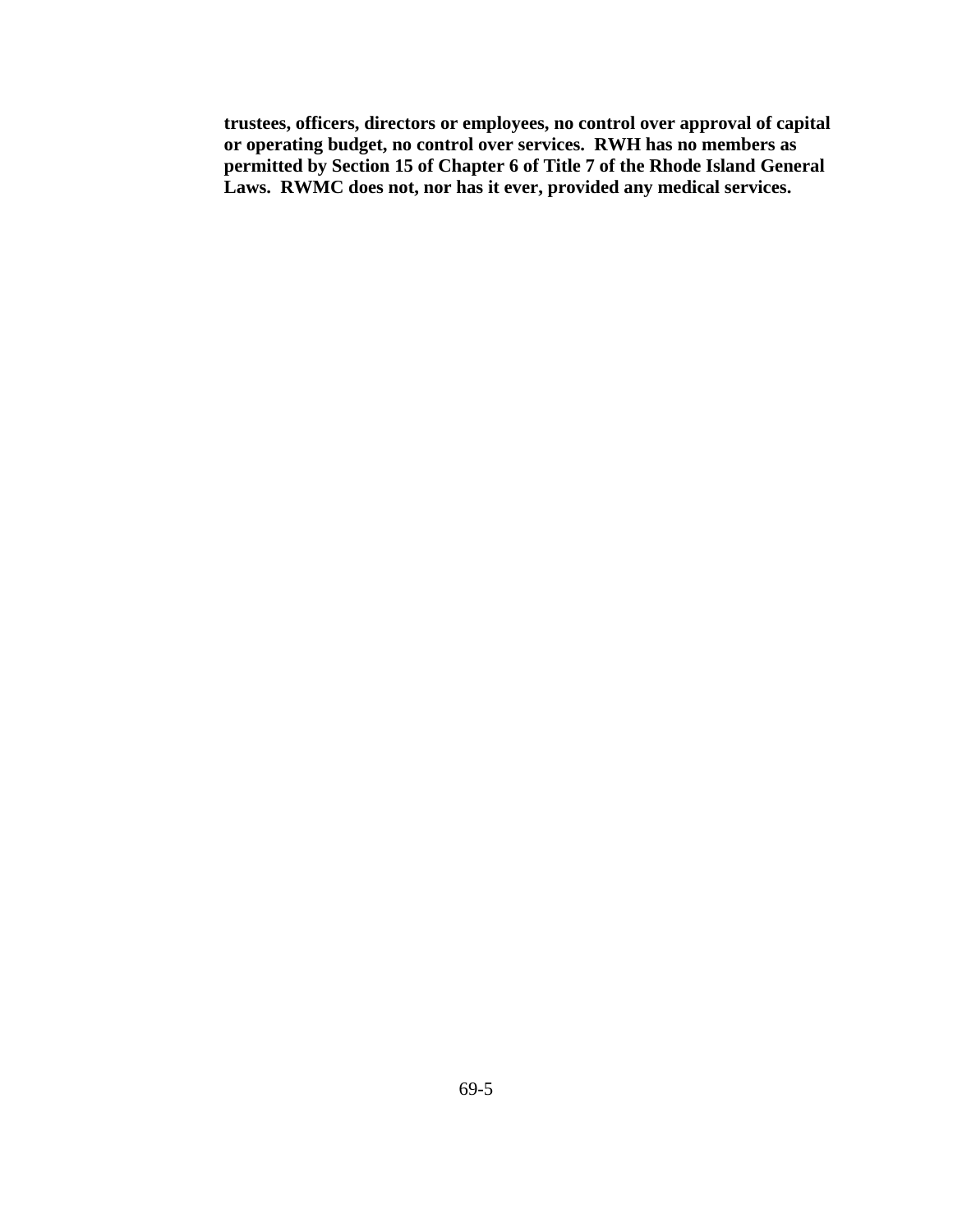70. Please provide any documents that indicate the efficiencies that are planned and/or projected from the proposed conversion of each of the transacting parties and/or their affiliates for a period starting with the Effective Date, running 10 years forward.

# **See Confidential Exhibit [35](CFD.pdf).**

**Legible copies are included in the disk of Confidential Exhibits delivered on March 12, 2009.**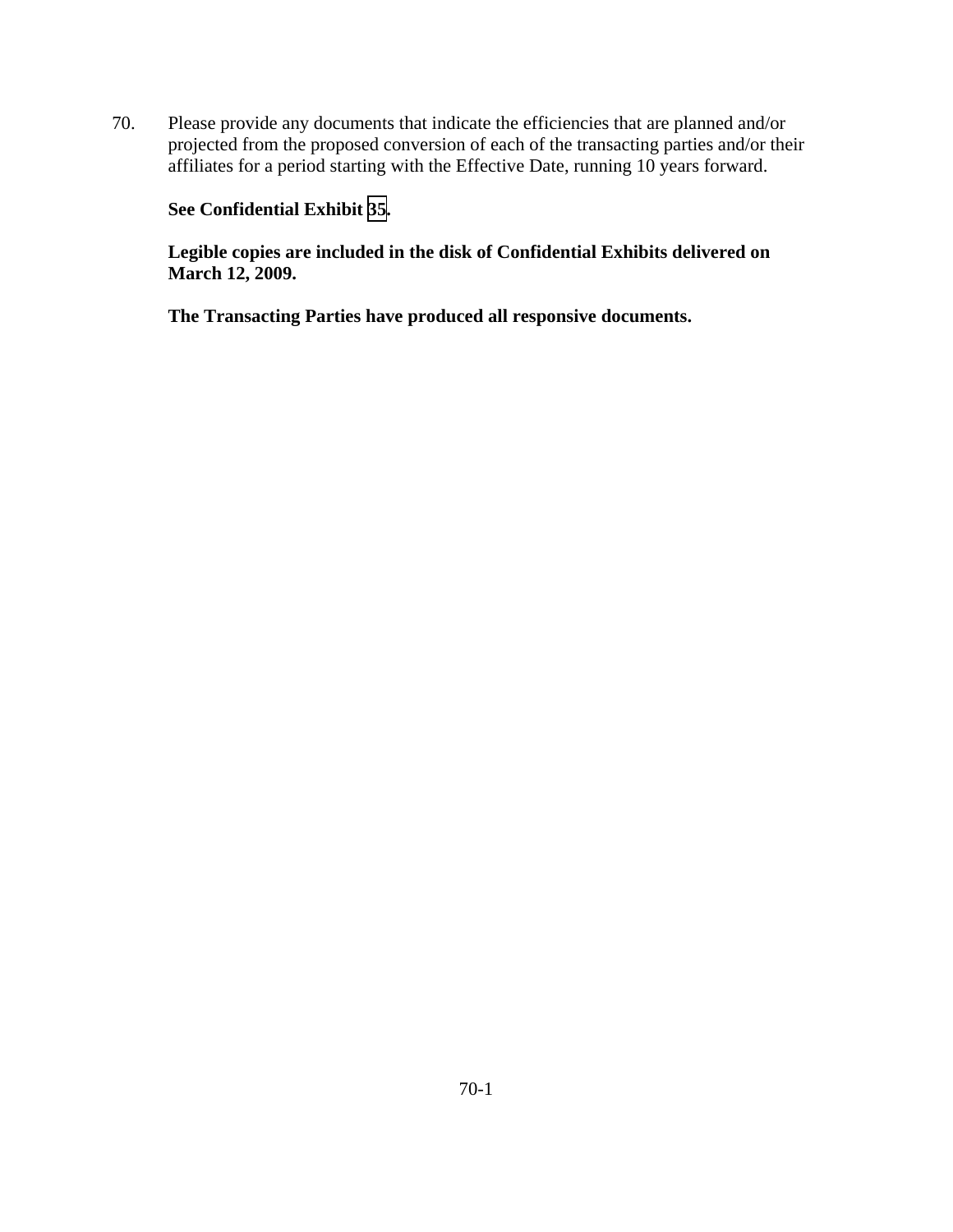71. Please identify whether the acquirer plans to hold, own, or acquire an ownership or controlling interest greater than twenty percent  $(2.0\%)$  in another hospital within one (1) year subsequent to the finalization and implementation.

**No.**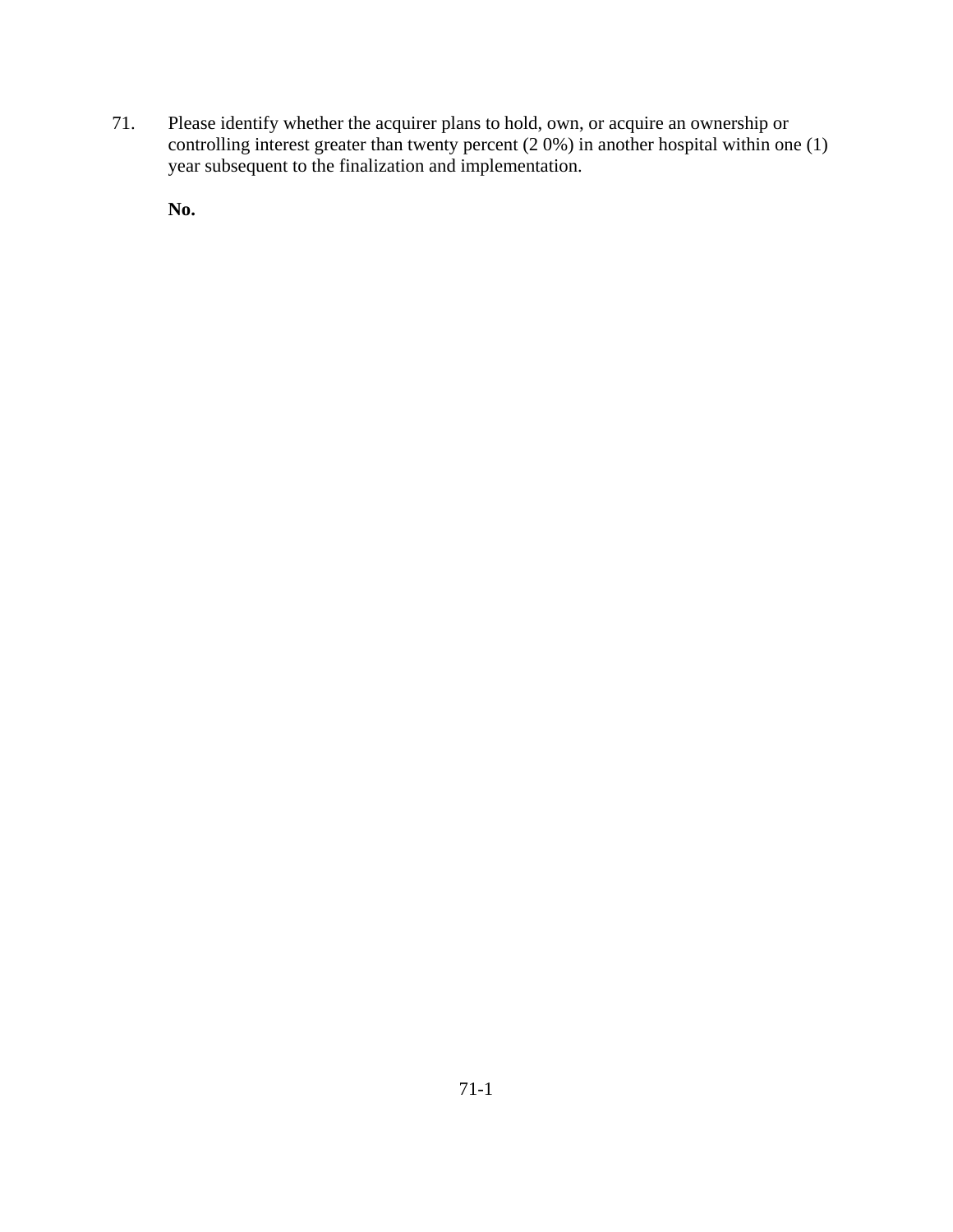72. Please provide a copy of the Hart-Scott-Rodino filing with the Federal Trade Commission and the United States Department of Justice related to the proposed conversion and the final determination by Federal Trade Commission or the United States Department of Justice concerning this filing.

**See Exhibit [36](TAB 36.pdf), the FTC's August 5, 2008 final determination stating that the transaction is not reportable. The redactions on the July 24, 2008 letter posted on the FTC website were made by the FTC. See Exhibit [104](TAB 104.pdf) for a copy of the July 24, 2008 unredacted letter.**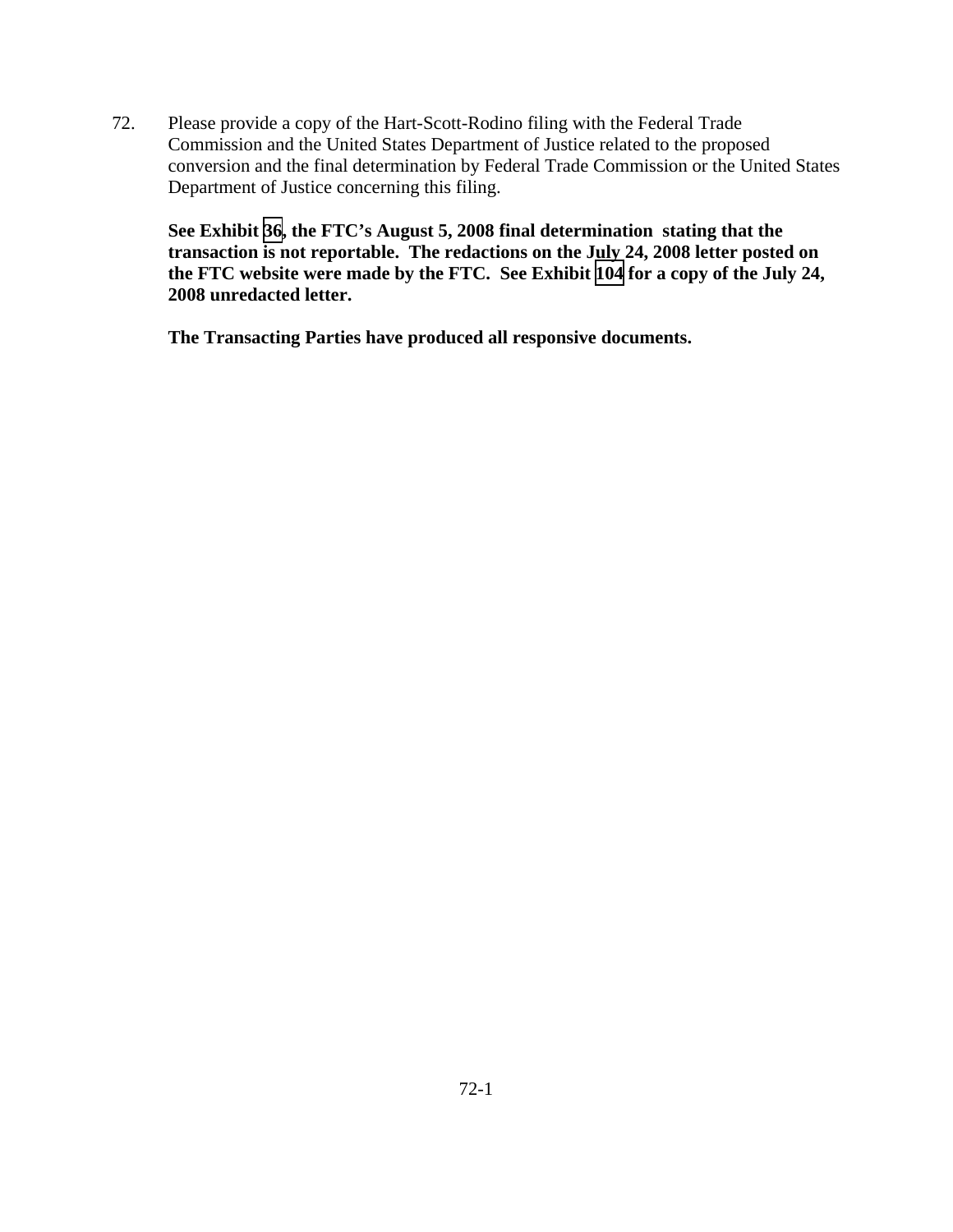73. Please provide copies of all government permits, licenses, or other approvals necessary to implement the proposed conversion.

**See Exhibits [1\(A\),](TAB 1A.pdf) [1\(B\),](TAB 1B.pdf) [2\(A\)](TAB 2A.pdf), [2\(B\)](TAB 2B.pdf), [36](TAB 36.pdf) and [37.](TAB 37.pdf) In addition, the transacting parties have submitted this application for approval by the Attorney General and Department of Health and a Change in Effective Control Application will be filed with the Department of Health.** 

**See Exhibit [105](TAB 105.pdf) for current copies of the requested DOH certificates.** 

**See Exhibit [37](TAB 37.pdf) and Exhibit [106](TAB 106.pdf) which confirm that the proposed conversion does not require any specific approval from the Holy See since there is no alienation of property involved and the Catholic identity and ethical standards of the SJHSRI facilities remain intact. See also Confidential Exhibit [107,](CFD.pdf) letter from Attorney Lawrence G. Singer and Father Jordan F. Hite confirming same.**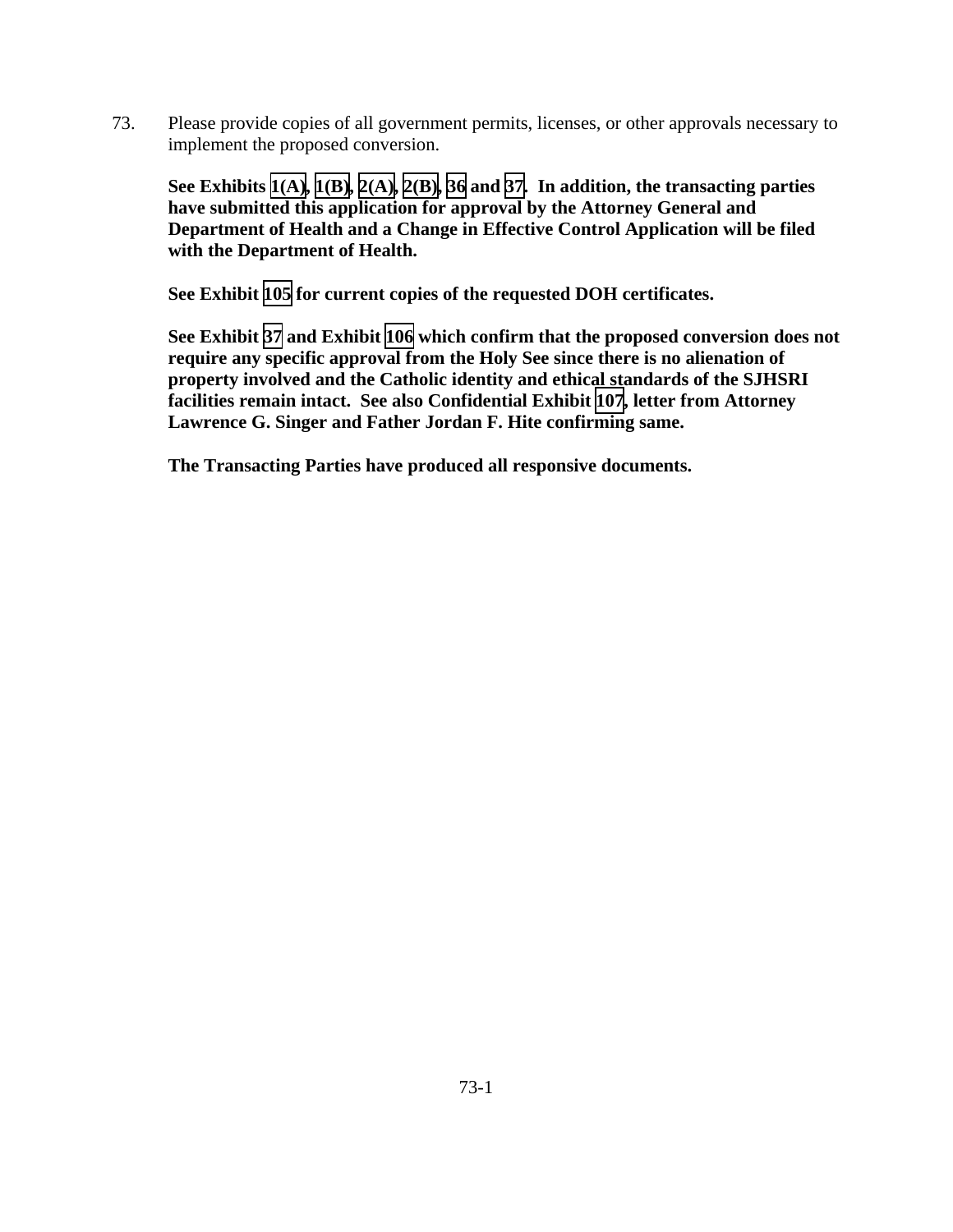74. Please provide a complete description concerning full disclosure of any lawsuits, investigations by foreign, federal, state or municipal boards or governments, administrative agencies, or arbitrators pending against each transacting party and its affiliates including, the amount of the potential claim, the amount of the cost to date, and any insurance coverage, including policy terms and amounts.

## **For SJHSRI, see Confidential Exhibit [38\(A\).](CFD.pdf)**

# **For RWH/RWMC, see Confidential Exhibit [38\(B\)](CFD.pdf) and Confidential Exhibit [132](CFD.pdf).**

### **For CCHP, none.**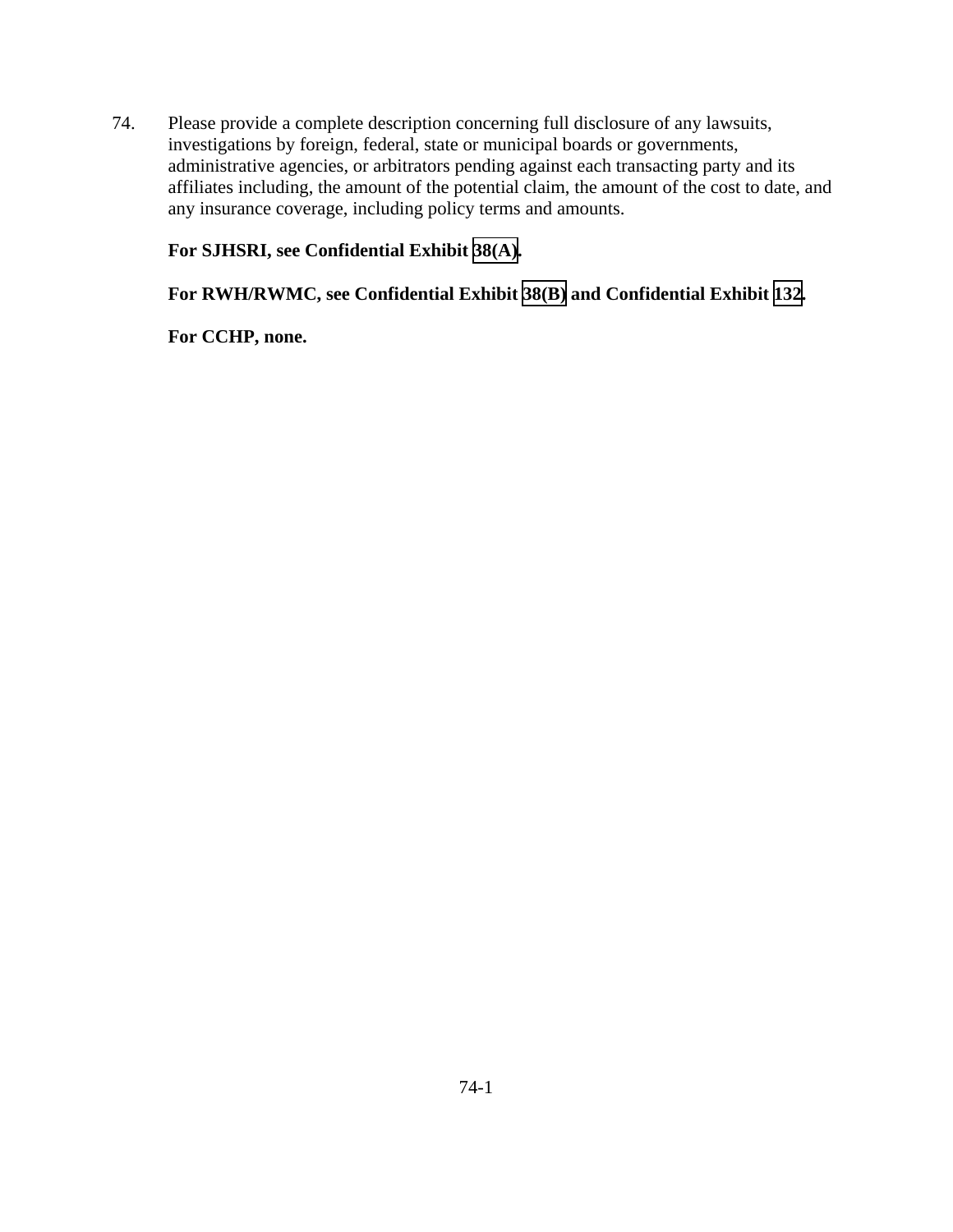75. Please provide a list of insurance contracts in full force and effect for each transacting party and its affiliates, including professional, directors and officers and comprehensive general liability, including coverage limits, purpose of insurance, and duty of coverage, both currently and post conversion.

**For SJHSRI, see Confidential Exhibit [39\(A\).](CFD.pdf)** 

**For RWH/RWMC, see Confidential Exhibit [39\(B\)](CFD.pdf).** 

**For SJHSRI and RWH/RWMC, see Confidential Exhibit [39\(C\)](CFD.pdf) and Confidential Exhibit [108](CFD.pdf).** 

**For CCHP, none.**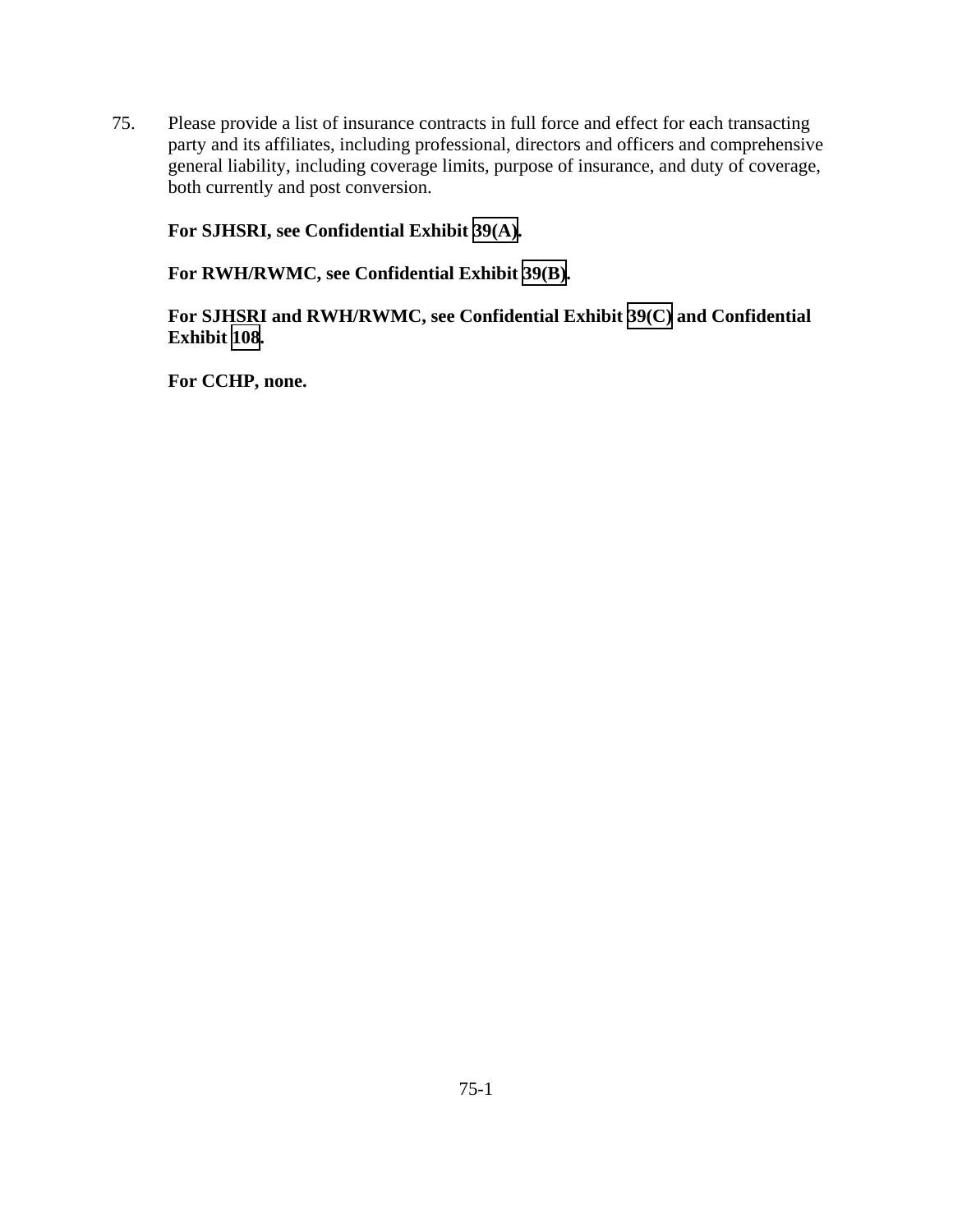76. Please provide detailed information concerning any and all coverage provided by selfinsured funds and/or captive insurance companies to provide coverage for risks, including but not limited to the amount of the self-insurance fund, claims paid, or claims pending.

# **For SJHSRI, see Confidential Exhibit [40\(A\).](CFD.pdf)**

**For RWH/RWMC, see Confidential Exhibit [40\(B\)](CFD.pdf) and Confidential Exhibit [109](CFD.pdf).** 

**For CCHP, none.**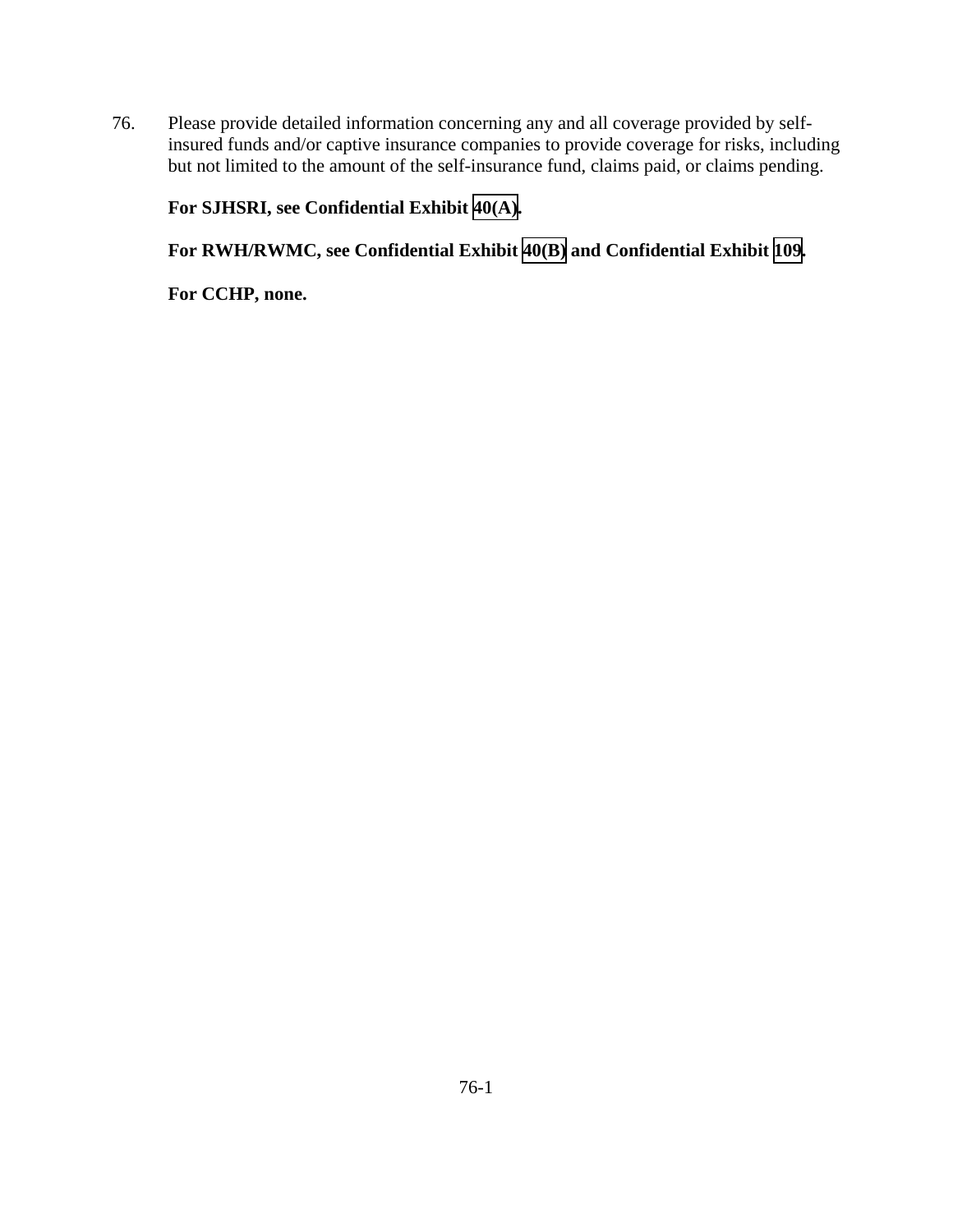77. Please provide a description by each transacting party and its affiliates with respect to Medicare and Medicaid programs, including but not limited to notice of de-certification, revocation, suspension or termination, or of threatened or potential re-certification, revocation, suspension or termination.

**SJHSRI and RWH are participants in the Medicare and Medicaid programs. Neither SJHSRI, RWH nor their affiliates have ever received a notice of decertification, revocation, suspension or termination, or of threatened or potential recertification, revocation, suspension or termination.** 

**RWMC and CCHP are not participants in the Medicare and Medicaid programs.**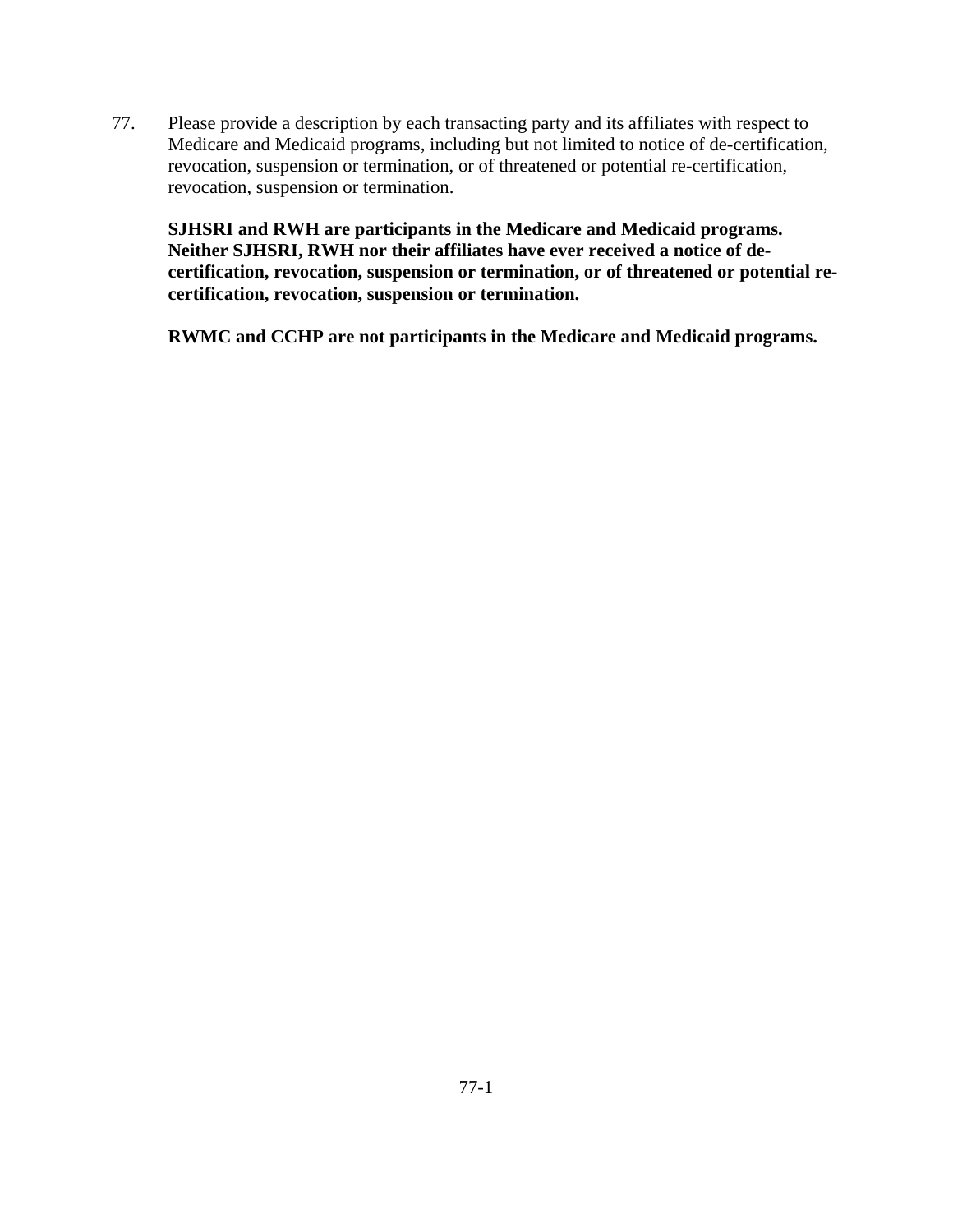78. Please provide copies of Medicare cost reports for the last 5 years through the present for each transacting party and its affiliates.

**For SJHSRI, see Exhibit [41\(A\)](TAB 41A.pdf) and Exhibit [110\(A\).](TAB 110A.pdf)** 

**For RWH, see Exhibit [41\(B\)](TAB 41B.pdf) and Exhibit [110\(B\)](TAB 110B.pdf).** 

**RWMC is not a Medicare provider and, therefore, does not file Medicare cost reports.** 

**CCHP is not a Medicare provider and, therefore, does not file cost reports.**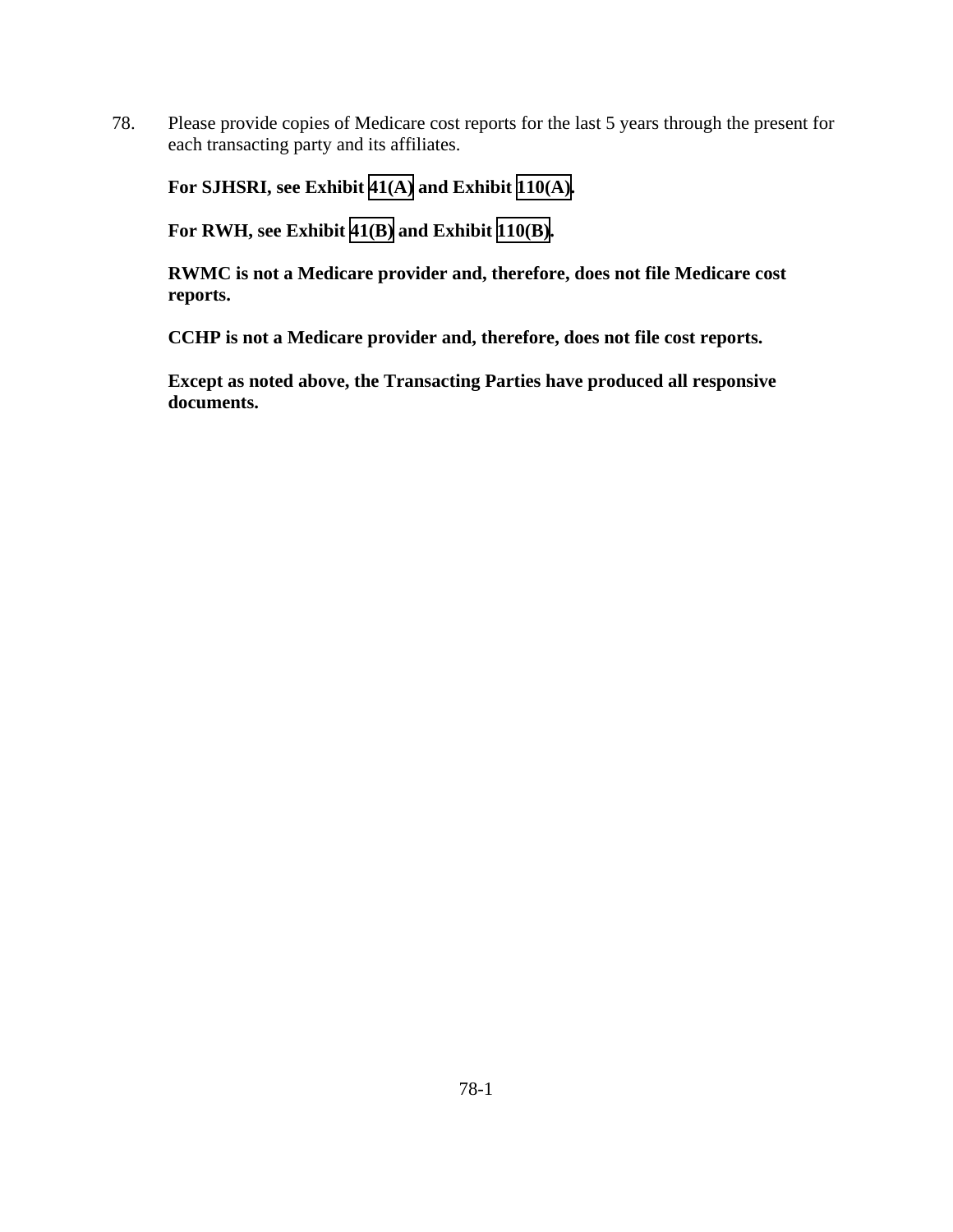79. For each transacting party and its affiliates that are not-for-profit entities, please provide the mission, charter, and organizational goals.

**For SJHSRI, see Exhibit [42\(A\)](TAB 42A.pdf) and Confidential Exhibit [42\(A\)](CFD.pdf) which includes SJHSRI's organizational goals, C012680.** 

**For RWH/RWMC, see Exhibit [42\(B\)](TAB 42B.pdf) and Confidential Exhibit [42\(B\)](CFD.pdf) which includes RWH's goals, C012682-C012685 and Elmhurst Extended Care's organizational goals, C012686-C012687.** 

**See Exhibit [6\(A\),](TAB 6A.pdf) E000119-E000129 for SJHSRI charter.** 

**See Exhibit [42\(B\)](TAB 42B.pdf), E005378-E005463 for RWH charter.** 

**There is no charter for RWMC.** 

**See Exhibit [42\(B\)](TAB 42B.pdf), E005397 which includes RWH's mission and vision statements even though labeled Roger Williams Medical Center.** 

**There is no charter for Elmhurst Extended Care.** 

**See Inaugural Strategic Plan, Confidential Exhibit [44](CFD.pdf), Confidential Exhibit [81](CFD.pdf), and Confidential Exhibit [78\(C\)](CFD.pdf) for mission and organizational goals for CCHP. There is no charter for CCHP.**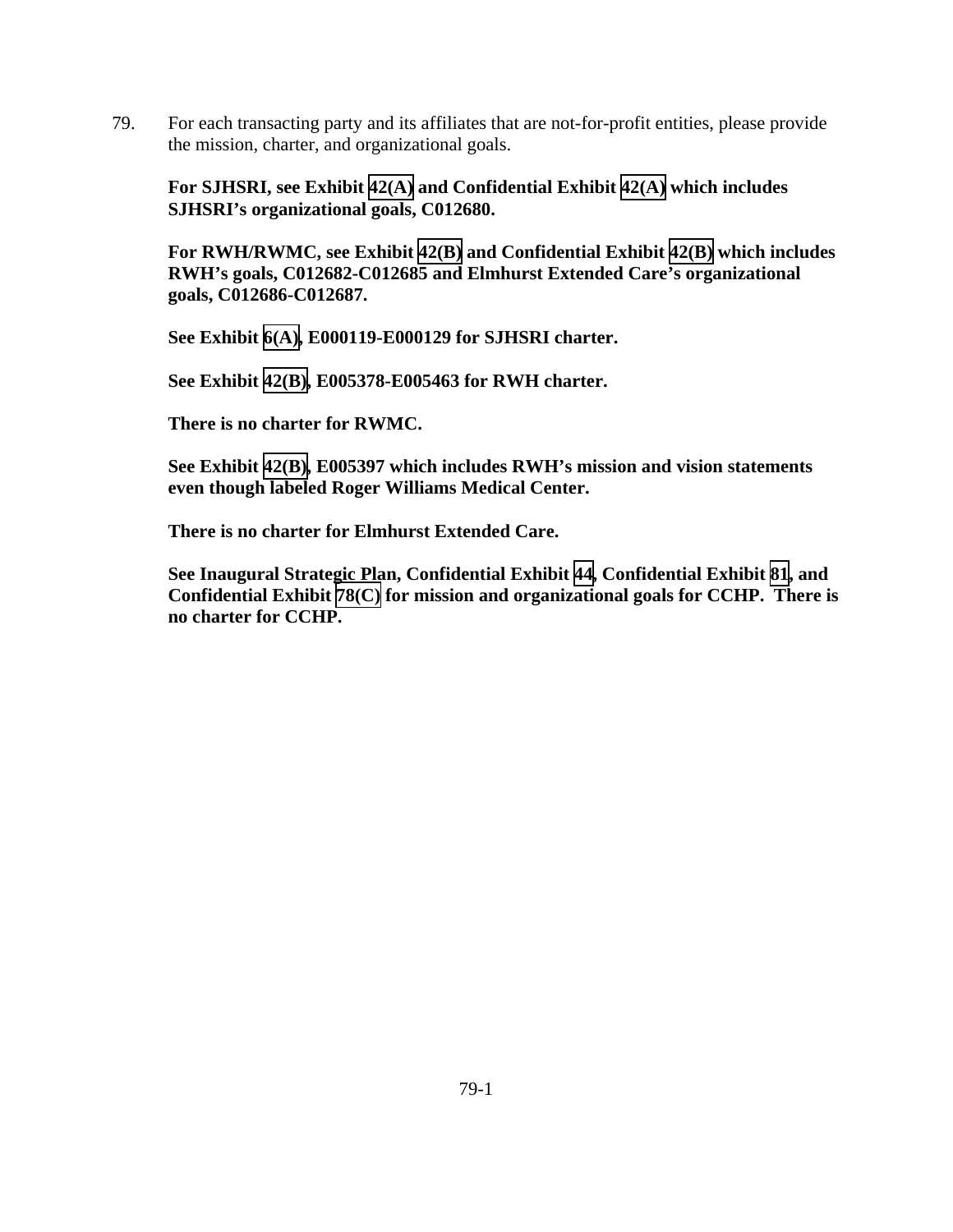80. Please provide documents referring or relating to recent and projected growth in the number of credentialed medical providers for each of the transacting parties and their affiliates.

**No anticipated changes are expected.** 

**See Exhibits [43\(A\)](TAB 43A.pdf) and [43\(B\)](TAB 43B.pdf) for existing credentialed medical providers.**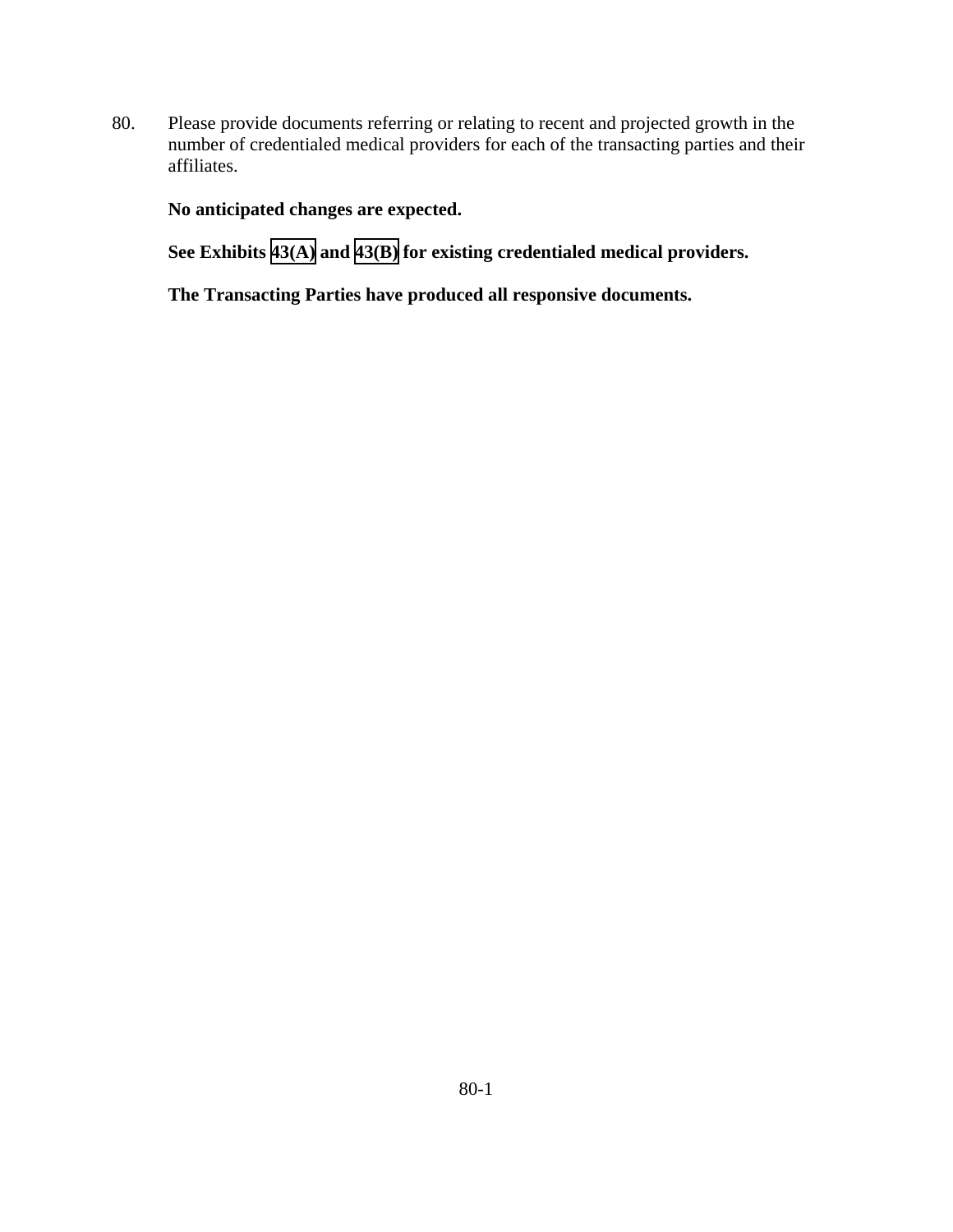81. Please provide any and all documents referring and/or relating to the potential and/or actual strategic opportunities to expand services to a wider geographic area, including resources required and capital needs, and economic and demographic factors relating thereto.

**CCHP plans to preserve the hospitals' existing services and look to modify services to continuously fulfill the changing community health needs for both its primary and secondary service areas. While both Hospitals collectively provide inpatient services to roughly 24% of those residents of Providence County in need of admission, the affiliation will allow the two organizations the opportunity to do so in a much more cost effective and efficient manner. To this end, CCHP will look to reallocate the cost savings to improve both its inpatient and outpatient services in an effort to become the premier health care provider in Rhode Island.** 

**Please see Confidential Exhibit [44](CFD.pdf), the draft Inaugural Strategic Plan and Confidential Exhibit [81](CFD.pdf), the January 31, 2009 Inaugural Strategic Plan which outline the strategic intent of CCHP for the first years of its existence.** 

**The annual 2% growth rate in volume for CCHP is based on a report from the Advisory Board Innovations Center (the "Advisory Board") entitled "Demand for Hospital Services." See Confidential Exhibit [78\(C\)](CFD.pdf), bates stamped C016077– C016096. The Advisory Board is a prominent national consulting firm from Washington, DC, that provides best practice research and consulting services to leading hospitals and health systems throughout the country.** 

**While aging of the baby boomer population will have a significant impact on the utilization of health care services in the future, other factors such as new technology/procedures, epidemiology, and lifestyle factors will influence hospital demand. Most recently, milder than expected flu seasons, reduction in cardiac services and changes in rules involving short stay admissions and observation status may result in modest increases in the short-term.** 

**It should be noted that the projected increase in volume was solely derived from demographic based methodology reflecting the aging population SJHSRI and RWH serves. None of the volume projected is expected to be gained from competing hospital market share.**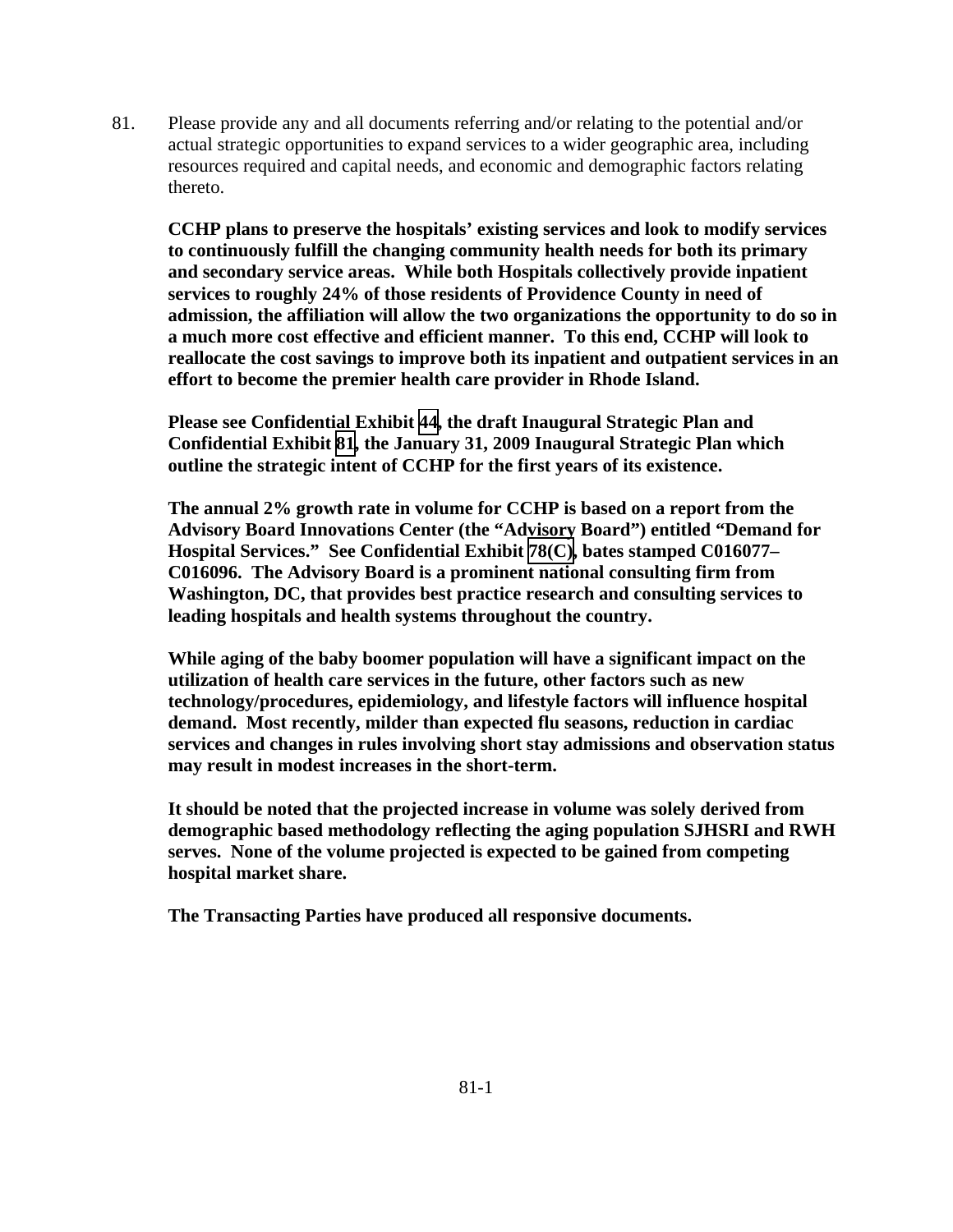82. Please provide all studies, reports, and memoranda analyzing and/or addressing the extent and timing of anticipated inpatient hospital utilization rate changes, both for the transacting parties and for any other entities.

# **See Inaugural Strategic Plan, Confidential Exhibit [81](CFD.pdf), and Confidential Exhibit [78\(C\),](CFD.pdf) bates stamped C016077–C016096.**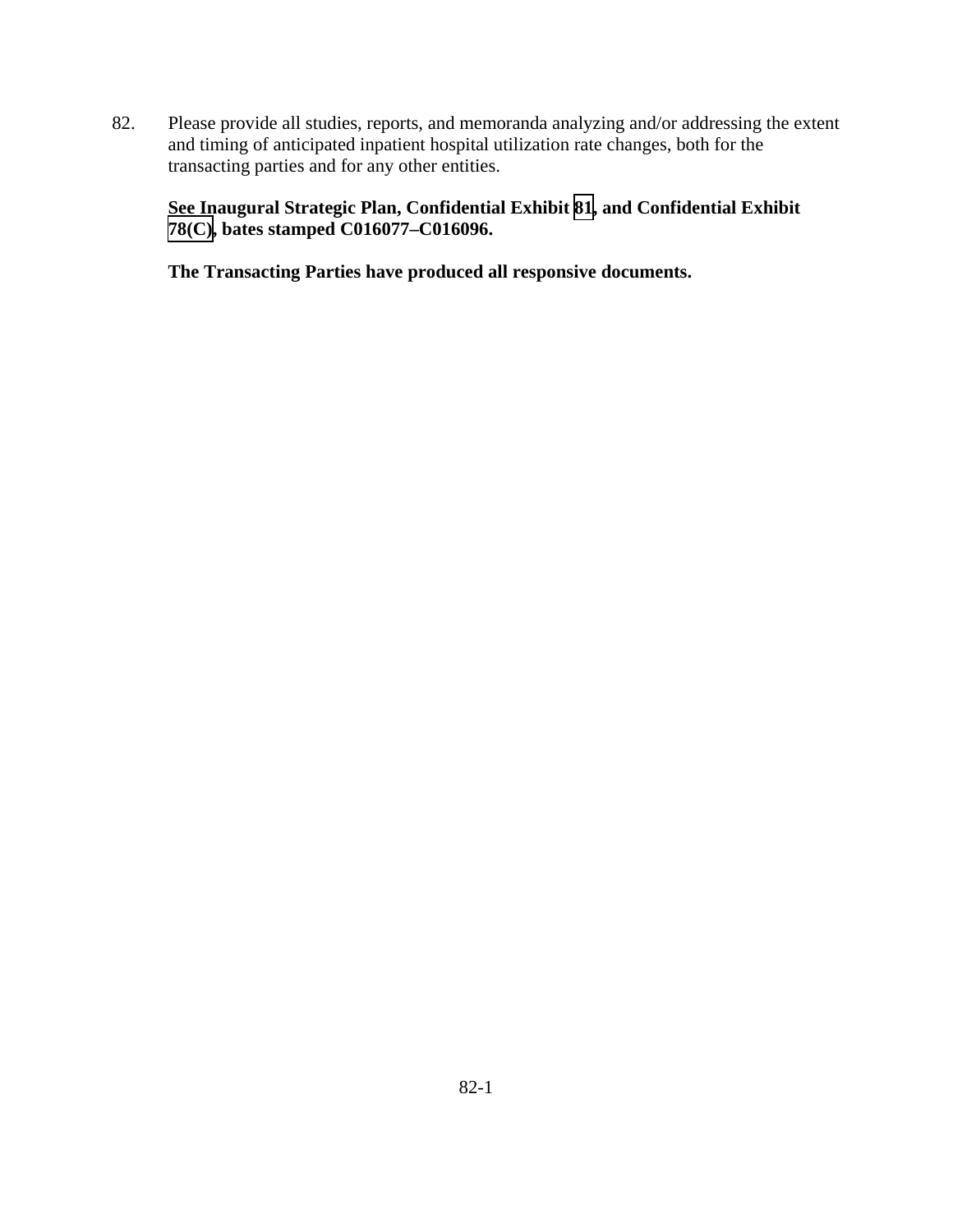83. Please provide all studies, reports, and memoranda analyzing and/or addressing the ability of the transacting parties and/or their affiliates to support medical and education research in the event the proposed conversion occurs.

# **See Inaugural Strategic Plan, Confidential Exhibit [81](CFD.pdf), and Confidential Exhibit [78\(C\),](CFD.pdf) bates stamped C016077–C016096.**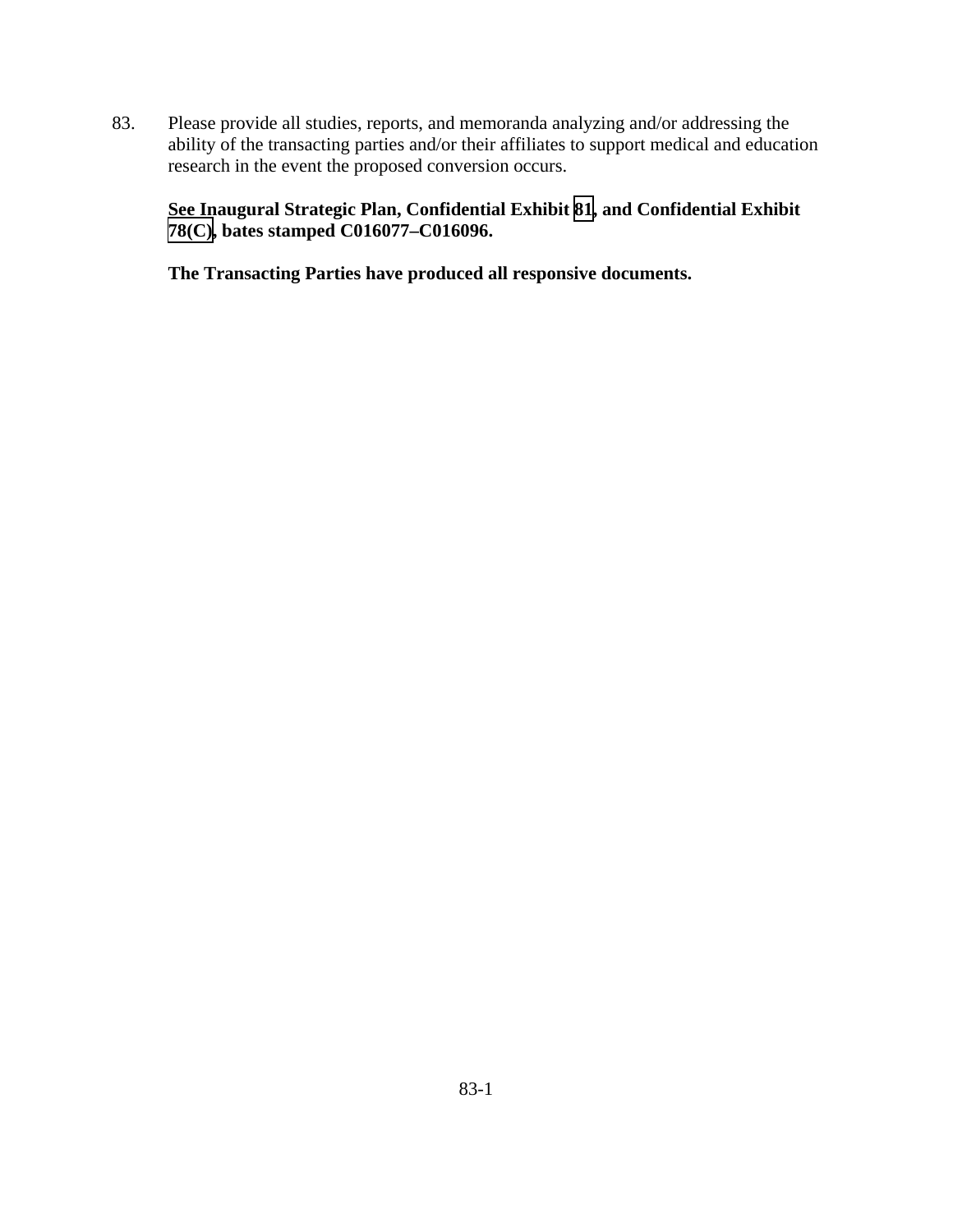84. Please provide all studies, reports, analyses, and plans regarding integration or coordination of clinical programs and related administrative functions post conversion.

**See Inaugural Strategic Plan, Confidential Exhibit [81](CFD.pdf) and Confidential Exhibit [78\(C\),](CFD.pdf) bates stamped C016077-C016096. See also Confidential Exhibit [92](CFD.pdf).**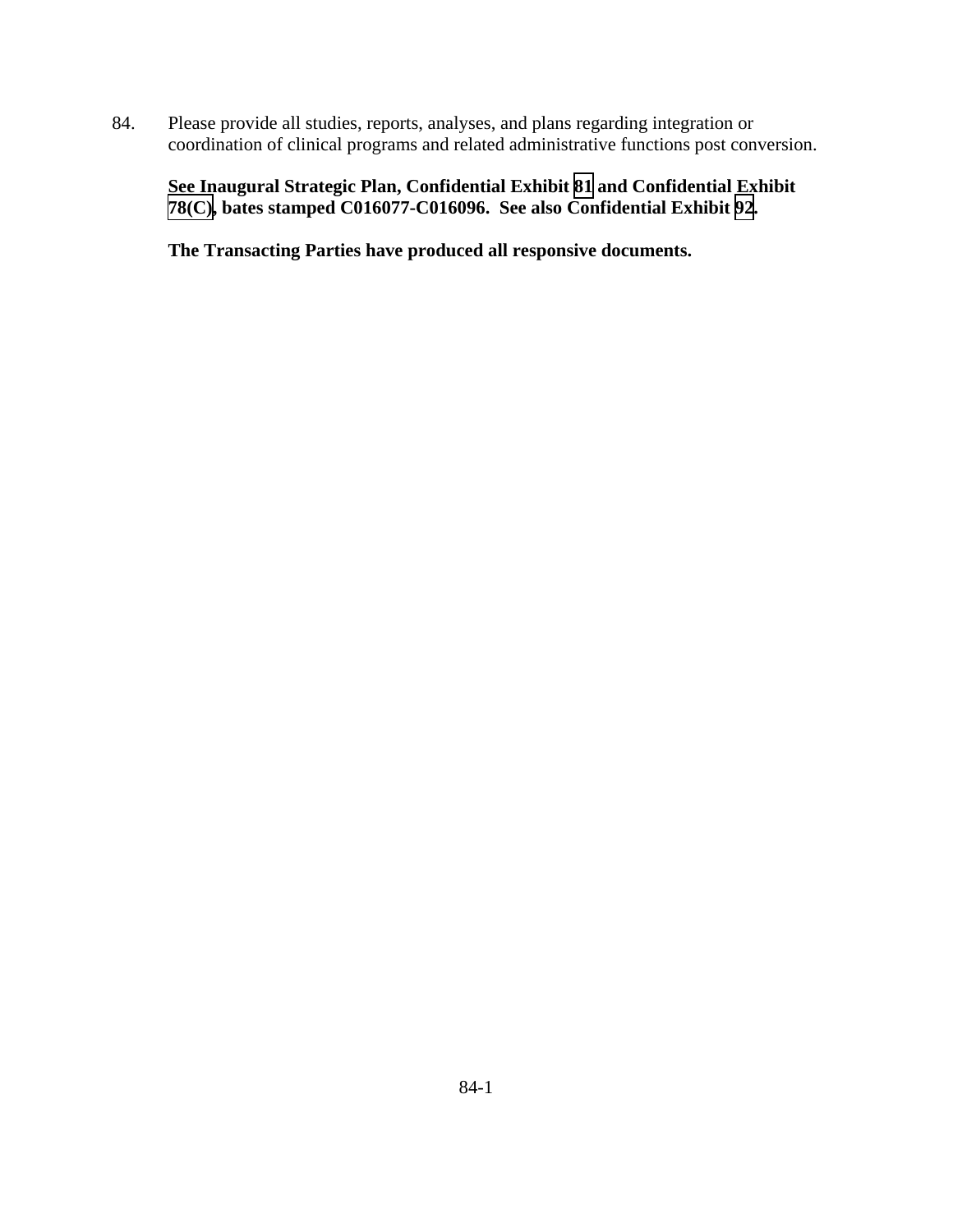85. Please provide all studies, reports, and memoranda analyzing and/or addressing the extent to which the clinical and administrative services provided by the transacting parties and their affiliate entities do and/or do not overlap and/or are complementary of one another.

**See Inaugural Strategic Plan, Confidential Exhibit [81](CFD.pdf) and Confidential Exhibit [78\(C\),](CFD.pdf) bates stamped C016077-C016096. See also Confidential Exhibit [92](CFD.pdf).**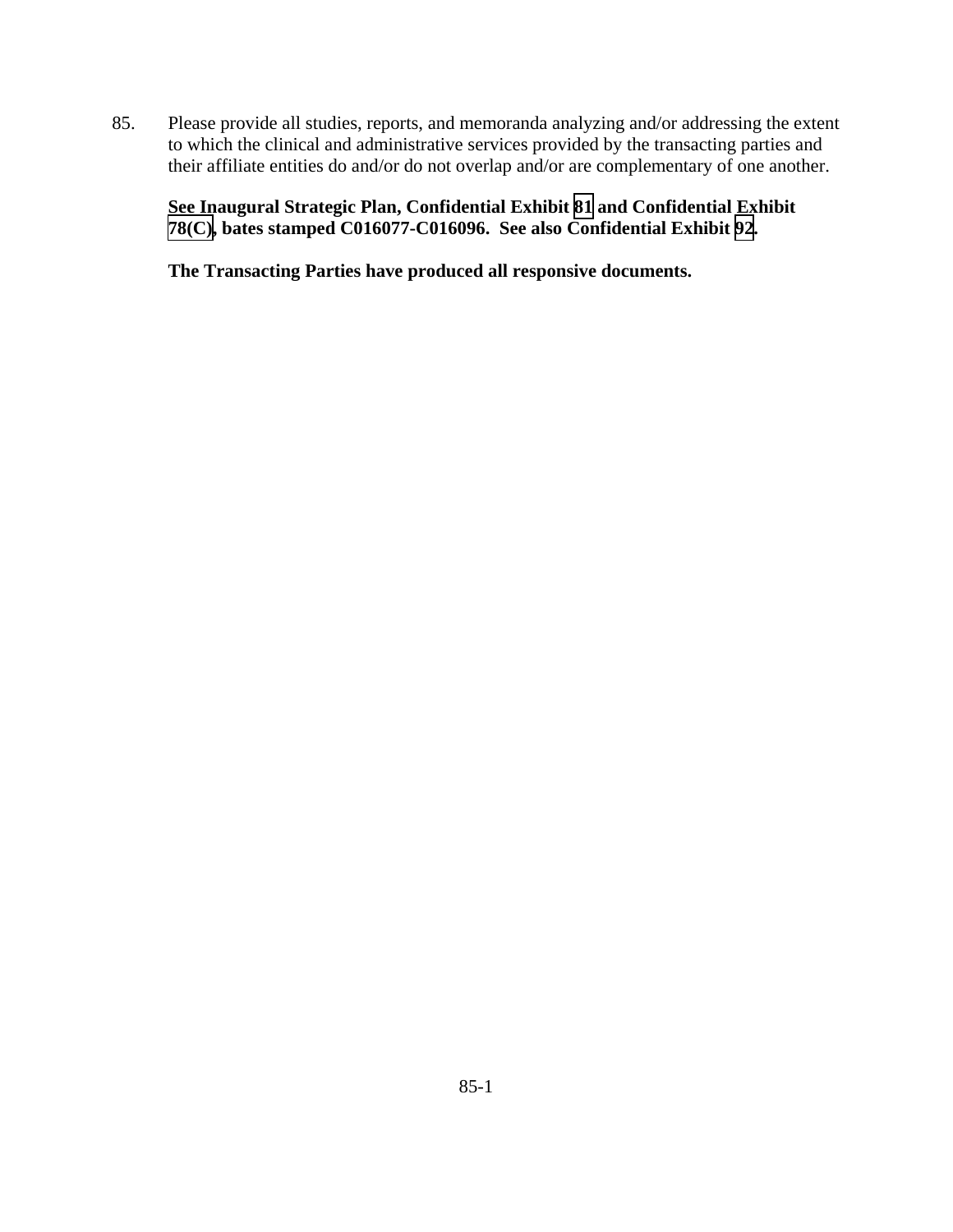86. Please provide the Corporate Compliance Program for each of the transacting parties and their affiliates.

**For SJHSRI, see Exhibit [45\(A\)](TAB 45A.pdf) and Exhibit [111](TAB 111.pdf).** 

**For RWH/RWMC, see Exhibit [45\(B\)](TAB 45B.pdf) which applies to RWH. Although labeled Roger Williams Medical Center, the policies apply only to RWH and Elmhurst Extended Care.** 

**There are no policies for RWMC/CCHP as they are not licensed health care providers and do not provide medical services.**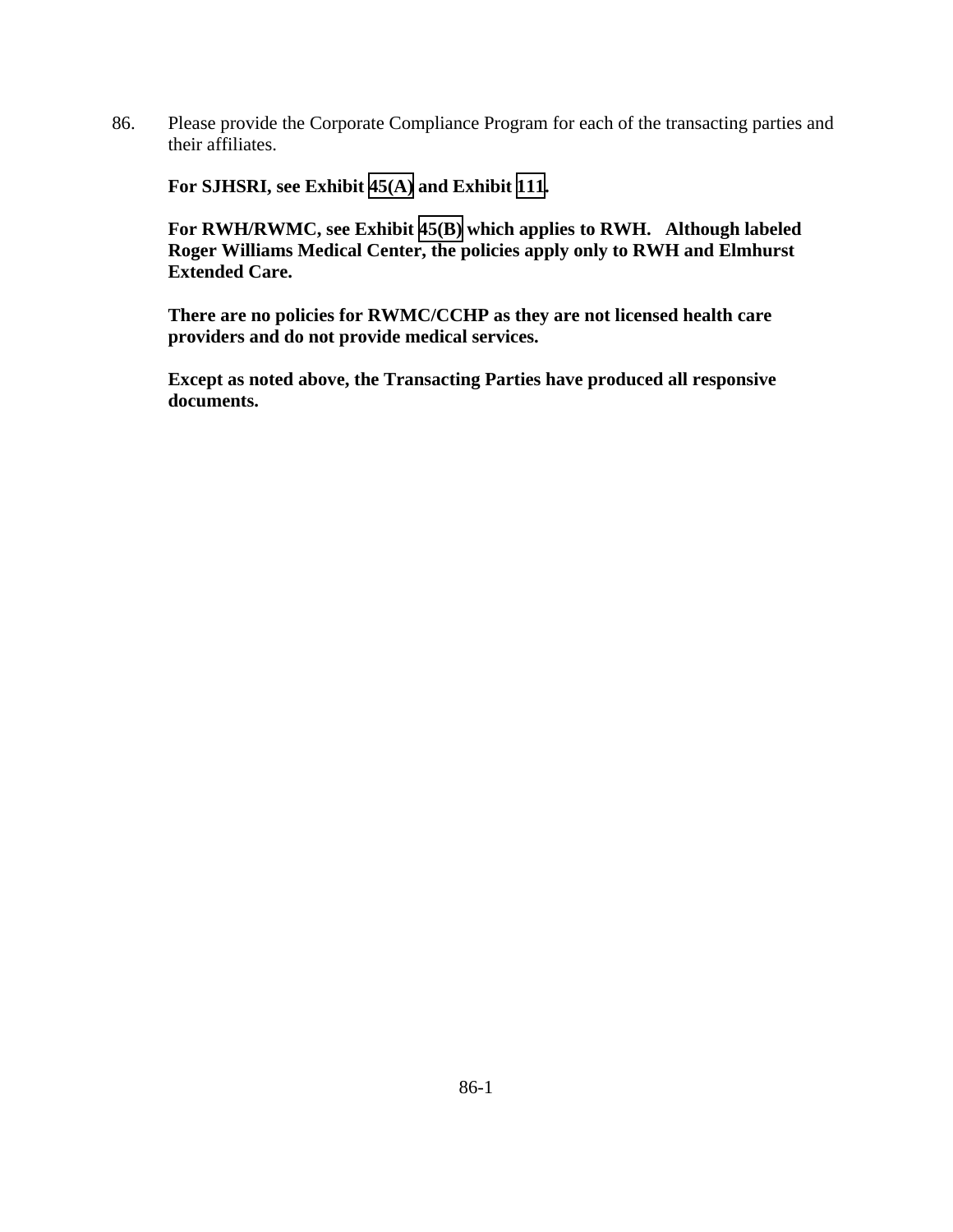87. Please provide agreements of the transacting parties and/or their affiliate medical providers with third-party payors.

**For SJHSRI, see Confidential Exhibit [46\(A\),](CFD.pdf) Confidential Exhibit [112\(A\)](CFD.pdf) and and Confidential Exhibit [135](CFD.pdf) at C021707-C021713.** 

**For RWH/RWMC, see Confidential Exhibit [46\(B\),](CFD.pdf) Confidential Exhibit [112\(B\)](CFD.pdf) and Confidential Exhibit [135](CFD.pdf) at C021714-C021748. See table at Confidential Exhibit [135](CFD.pdf), C021749, describing the documents produced.** 

**For CCHP, not applicable.**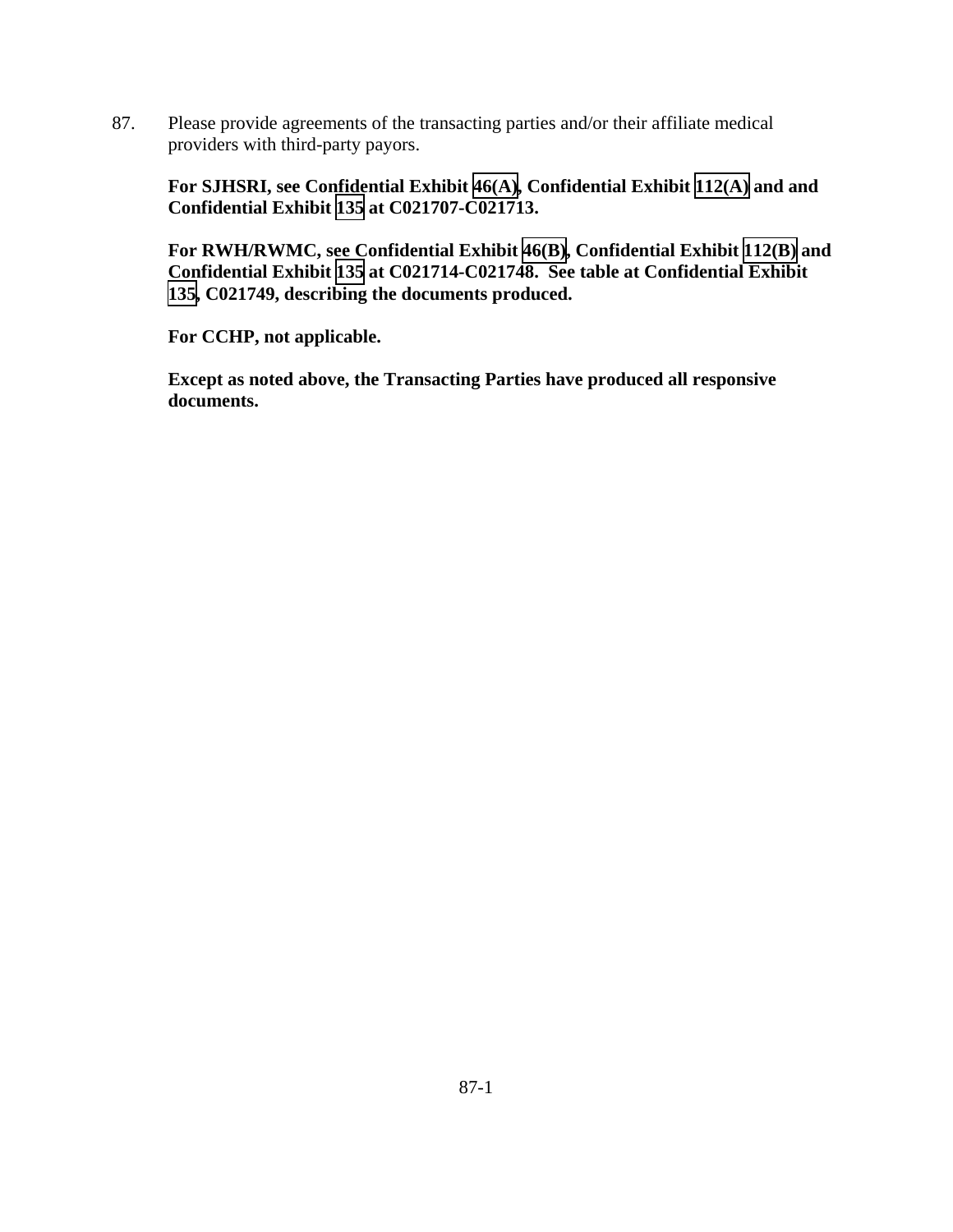88. Please provide By-Laws and Organization Chart for any Physician Services Organization or other medical provider organizations for each of the transacting parties and their affiliates.

**For SJHSRI, there is no Physician Services Organization or other medical provider organization and, therefore, no responsive documents.** 

**For RWH, see Exhibit [47](TAB 47.pdf).** 

**There is no organizational chart for the RWH PHO.** 

**There is no Physician Services Organization for RWH.** 

**For RWMC and CCHP, there are no responsive documents, as they are not licensed health care providers and do not provide medical services.**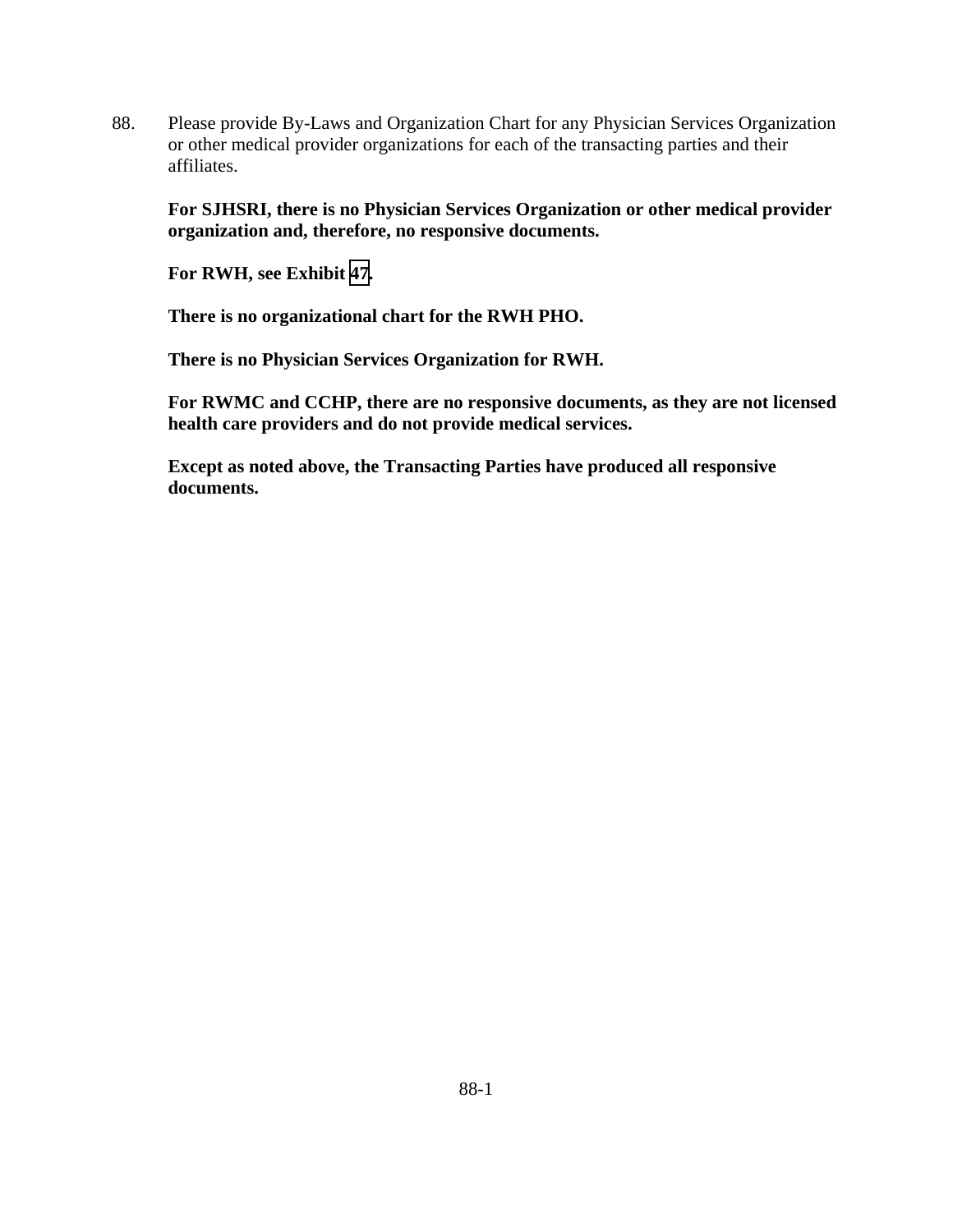89. Please provide a copy of the most recent JCAHO survey of each transacting party's affiliated hospital.

**For SJHSRI, see Exhibit [48\(A\)](TAB 48A.pdf) and Exhibit [113](TAB 113.pdf).** 

**For RWH, see Exhibit [48\(B\)](TAB 48B.pdf) and Exhibit [127](TAB 127.pdf). As set forth at E007165, RWH has produced all responsive documents. It has not received further communications since the November 17, 2008 letter from Ann Scott Blovin to Kenneth Belcher, E007166. See Exhibit [134](TAB 134.pdf) at E007241-E007255 for 2005 JCAHO survey.** 

**RWMC and CCHP are not licensed health care facilities and do not provide medical services and, therefore, there are no responsive documents.**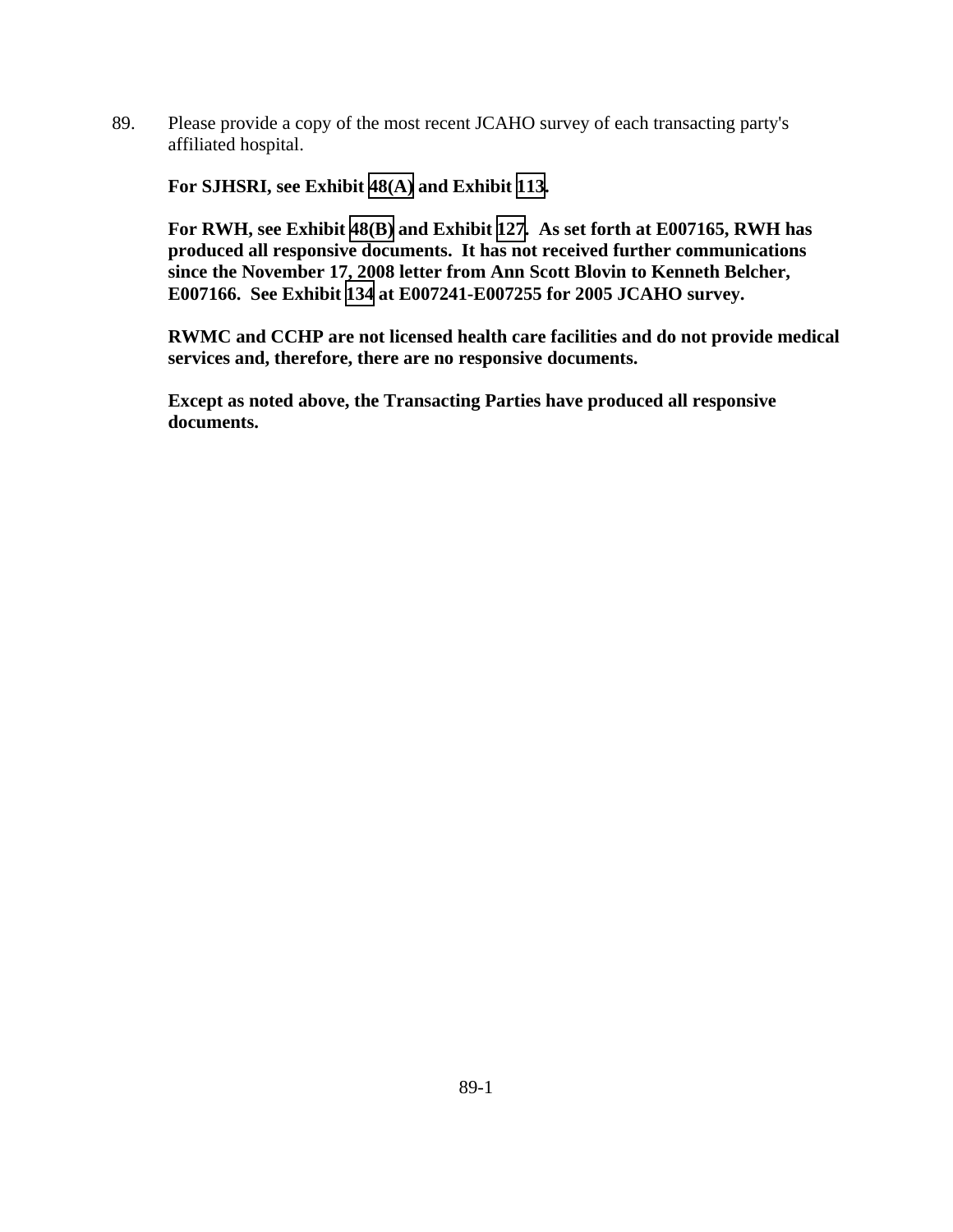90. Please provide any and all documents referring or relating to cross-privileges of physicians affiliated with either of the transacting parties and their affiliates before and after the proposed conversion.

**See Exhibit [49](TAB 49.pdf) regarding physician cross-privileges at RWH and SJHSRI.** 

**Currently both Hospitals maintain independent Medical Staff Services departments that are responsible for credentialing and privileging physicians. With the creation of CCHP, the policies and procedures will be integrated for the credentialing and privileging of physicians as is permitted by the independent Medical Staff Bylaws. It is not the intention of the two hospitals to merge the Medical Staffs.** 

**See Exhibit [114](TAB 114.pdf) which includes SJHSRI Active Staff by specialty and indicates hospital cross-privileges status.** 

**See Exhibit [134](TAB 134.pdf) which includes identification of SJHSRI and RWH staff by specialty and indicates hospital cross-privileges status at E007256-E007284, and RWH medical staff by name and specialty at E007285-E007294.** 

**RWMC and CCHP have no responsive documents because they are not licensed health care facilities and do not provide medical services.**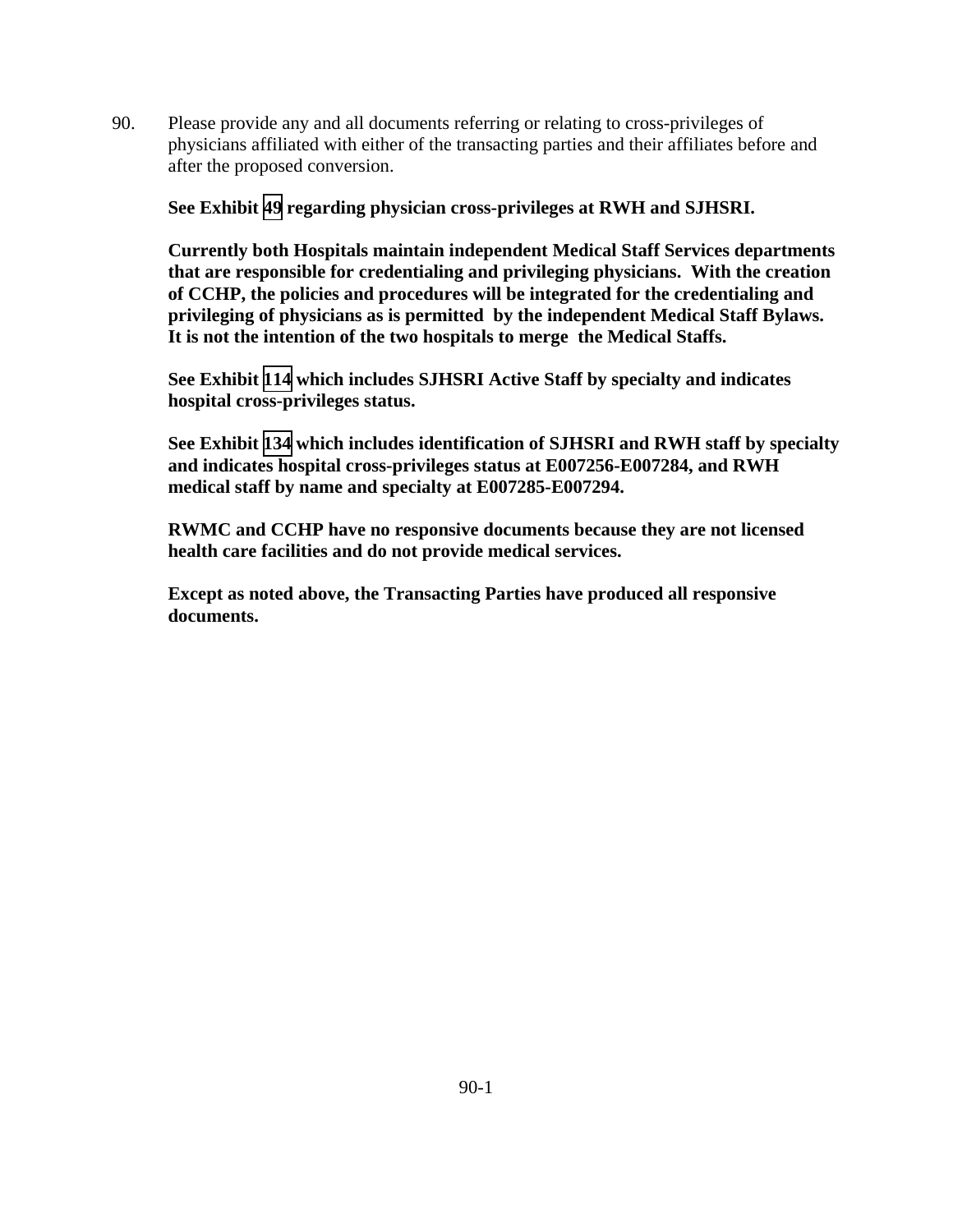91. Please provide any and all documents referring or relating to performance measurement and outcomes, that the transacting parties and/or its affiliates have used in the last three (3) years.

**For SJHSRI, see Exhibit [50\(A\)](TAB 50A.pdf) and Exhibit [115](TAB 115.pdf) which include all responsive documents for the requested period.** 

**For RWH, see Exhibit [50\(B\)](TAB 50B.pdf) and Exhibit [131](TAB 131.pdf) which include all responsive documents for the requested period.** 

**For RWMC and CCHP, they are not licensed health care facilities and do not provide medical services. Therefore, there are no responsive documents.** 

**Please see index of documents referring or relating to performance measurement and outcomes that the transacting parties and/or its affiliates have used in the last three years including SJHSRI documents for 2006 and complete data for RWH for the requested period.**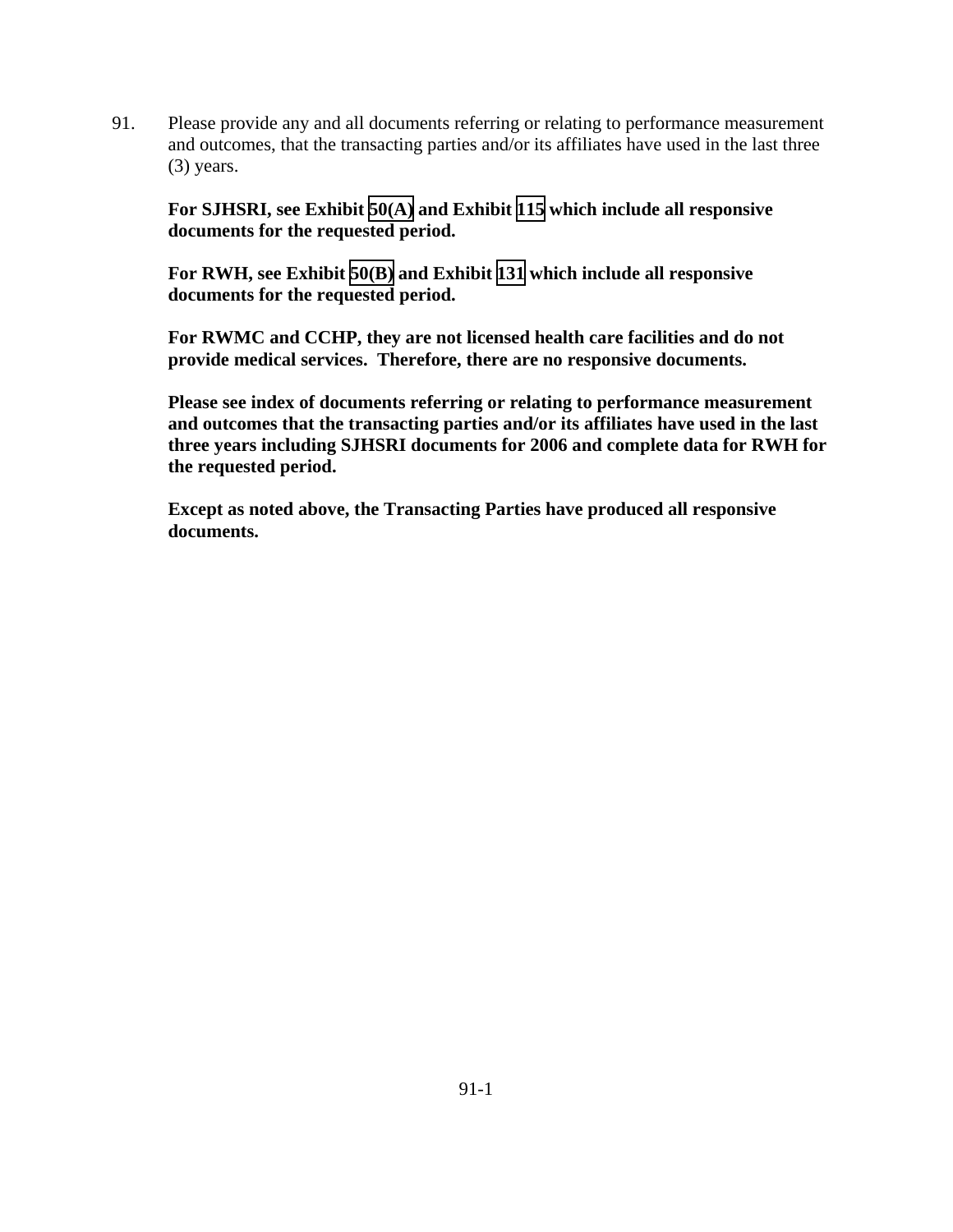92. Please provide copies of the patient satisfaction surveys the transacting parties and/or its affiliates disburse to patients to provide information.

**For SJHSRI, see Exhibit [51\(A\).](TAB 51A.pdf)** 

**For RWH, see Exhibit [51\(B\)](TAB 51B.pdf).** 

**For RWMC and CCHP none as they are not licensed healthcare facilities and do not provide medical services.**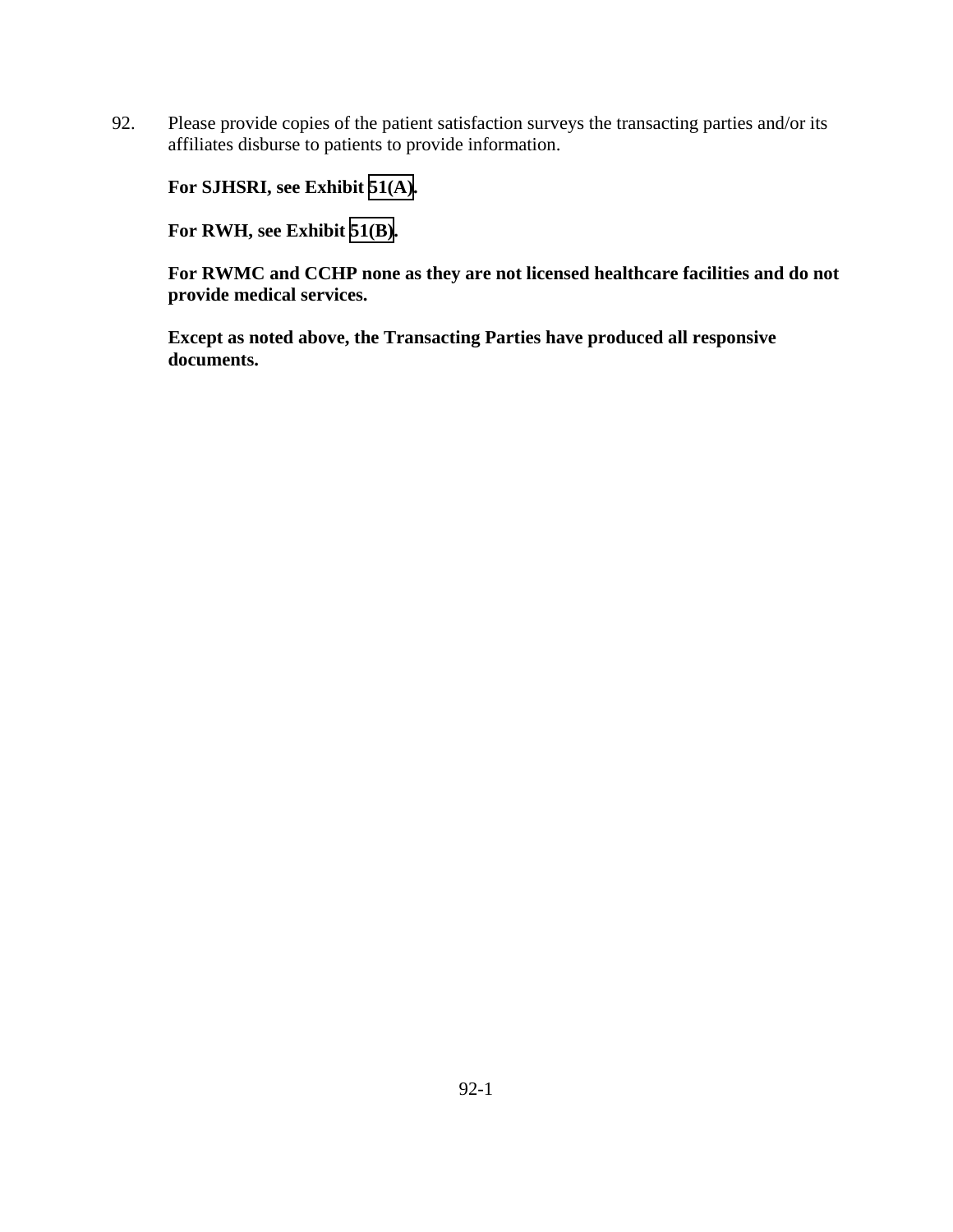93. Please provide all summary reports concerning patient satisfaction surveys for the transacting parties and/or its affiliates for the last three (3) years.

**For SJHSRI, see Exhibit [52\(A\)](TAB 52A.pdf) and Exhibit [116](TAB 116.pdf).** 

**For RWH/RWMC, see Exhibit [52\(B\).](TAB 52B.pdf)** 

**Legible copies are included in the disk of Confidential Exhibits delivered on March 12, 2009.**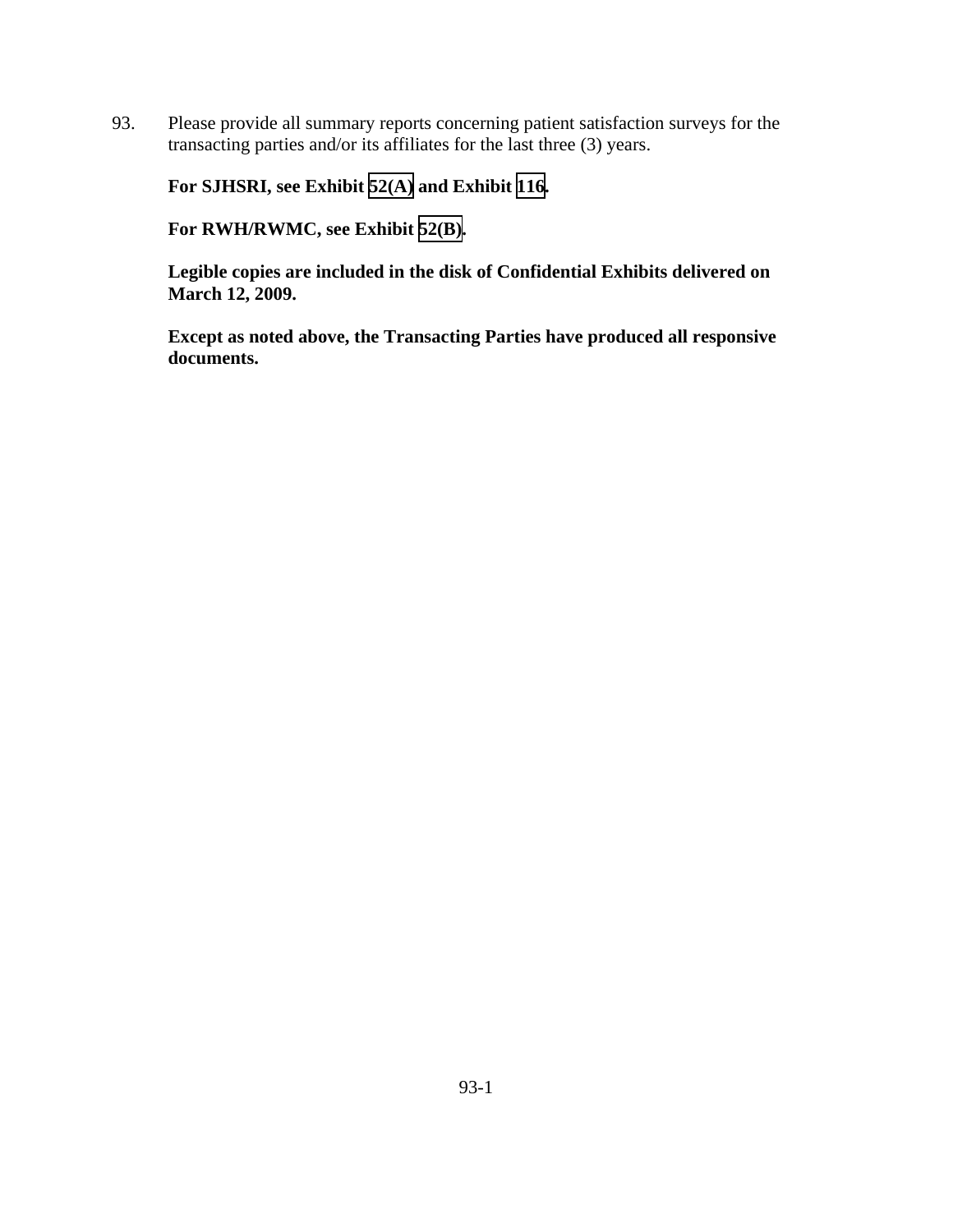94. Please provide any and all documents referring or relating to the quality outcome measurements identified by the transacting parties and/or their affiliates for last three (3) fiscal years, including any adjustment factors.

# **For SJHSRI, see Exhibit [50\(A\)](TAB 50A.pdf) and Exhibit [115](TAB 115.pdf) which include all responsive documents for the requested period.**

**For RWH, see Exhibit [50\(B\)](TAB 50B.pdf) and Exhibit [131](TAB 131.pdf) which include all responsive documents for the requested period.** 

**For RWMC and CCHP, they are not licensed health care facilities and do not provide medical services. Therefore, there are no responsive documents.** 

**Please see index for documents referring or relating to performance measurement and outcomes that the transacting parties and/or its affiliates have used in the last three years including SJHSRI documents for 2006 and complete data for RWH for the requested period.**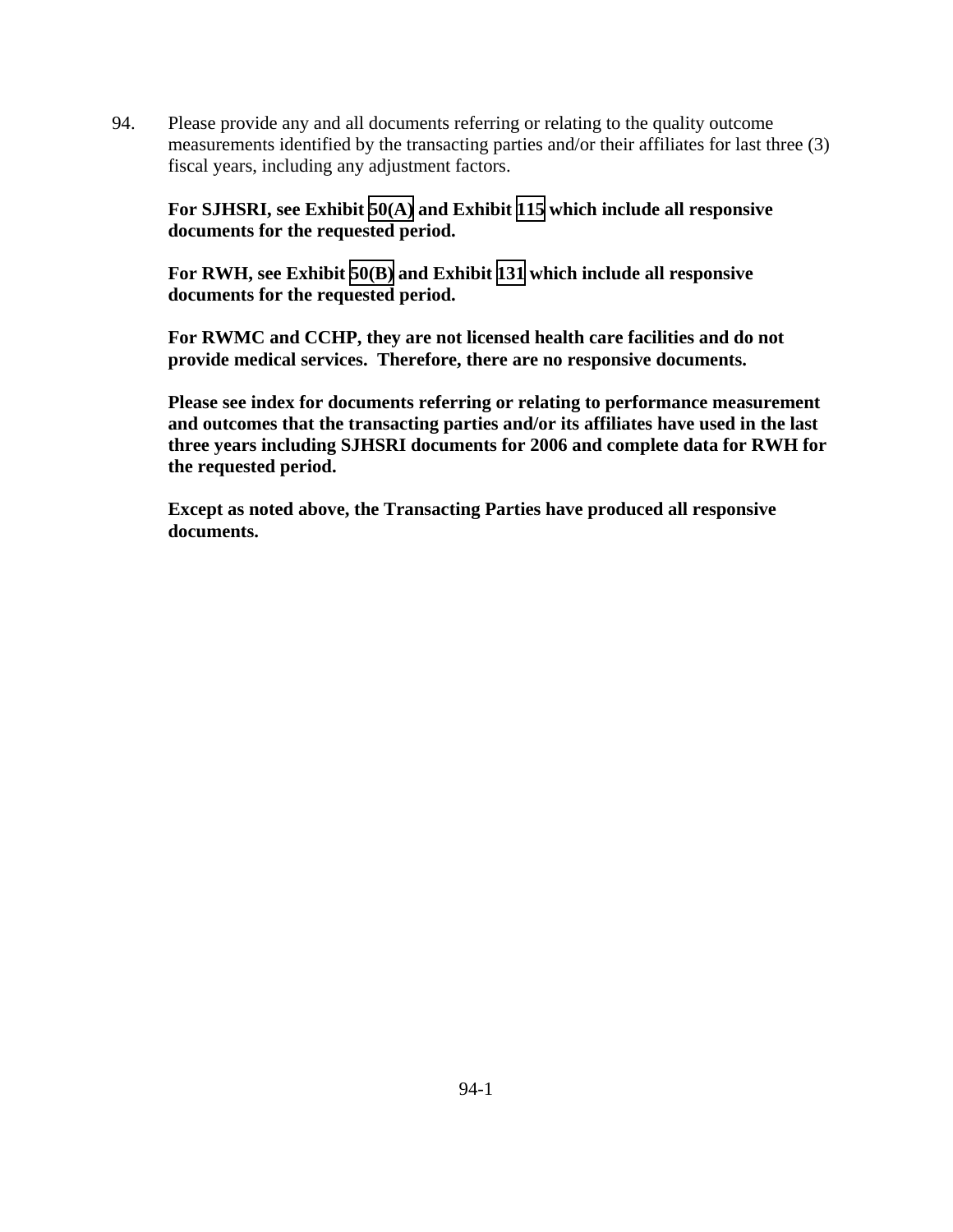95. Please provide any and all documents referring or relating to comparing hospital efficiency with costs for the transacting parties and/or its affiliates for the past five (5) years.

**See Exhibit [53](TAB 53.pdf), including "Hospital Costs in Rhode Island (2004)" report issued in December, 2006, dataset sheets for RWH/RWMC and SJHSRI for the last 5 years, and "The Health of Rhode Island's Hospitals (2007)" report issued in December, 2008.** 

**For SJHSRI, see Confidential Exhibit [117\(A\).](CFD.pdf)** 

**For RWH, see Confidential Exhibit [117\(B\)](CFD.pdf).** 

**For RWMC and CCHP, they are not licensed health care providers and provide no medical services. Therefore, there are no responsive documents.**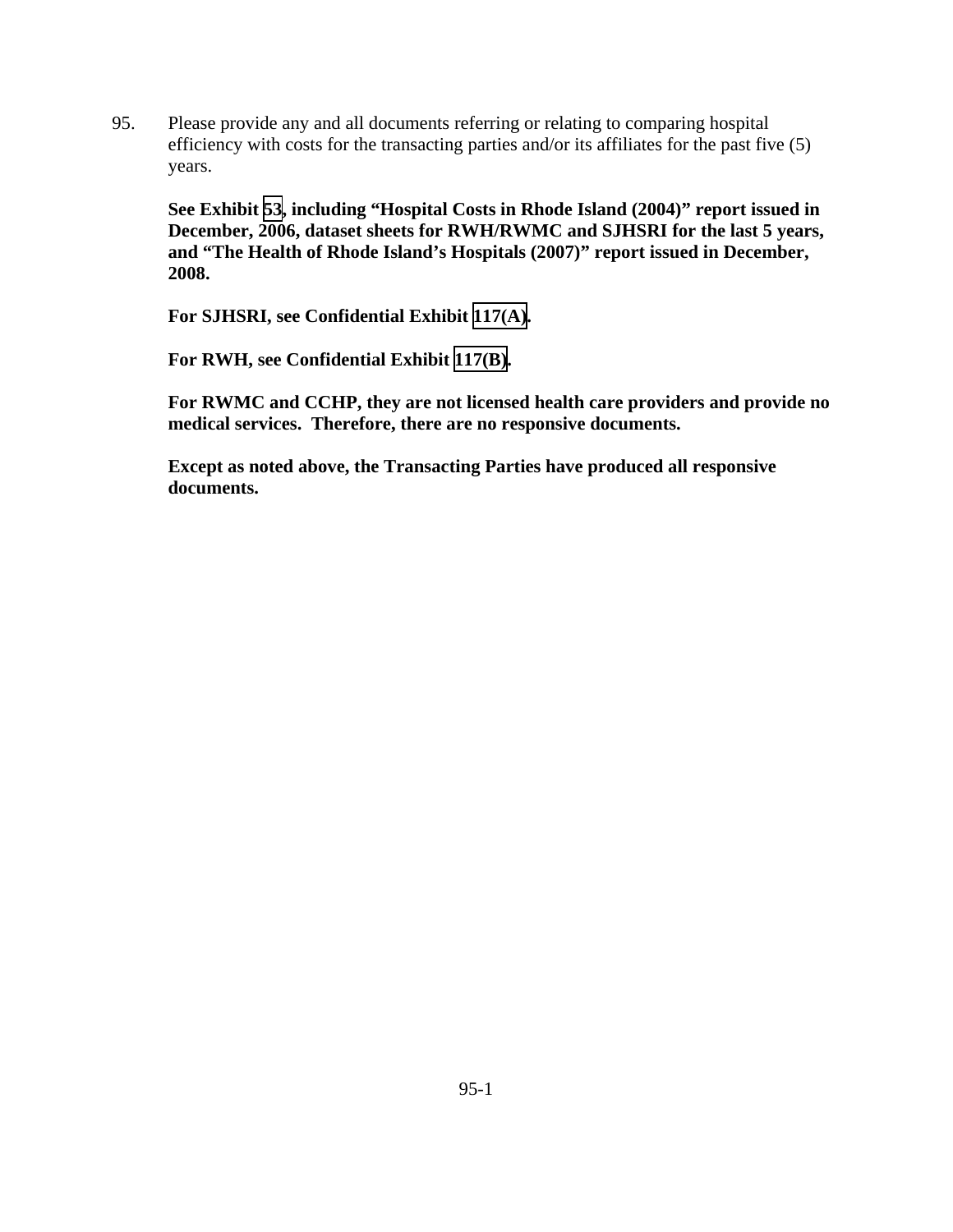96. Please provide any and all contracts between any medical school and the transacting parties and/or their affiliates for reimbursement for costs, including, but not limited to, a complete description of the current and future terms and relationship with any medical schools.

**For SJHSRI, see Confidential Exhibit [54\(A\)](CFD.pdf) and Confidential Exhibit [118\(A\).](CFD.pdf)** 

**For RWH/RWMC, see Confidential Exhibit [54\(B\)](CFD.pdf) and Confidential Exhibit [118\(B\)](CFD.pdf).** 

**For CCHP, none.**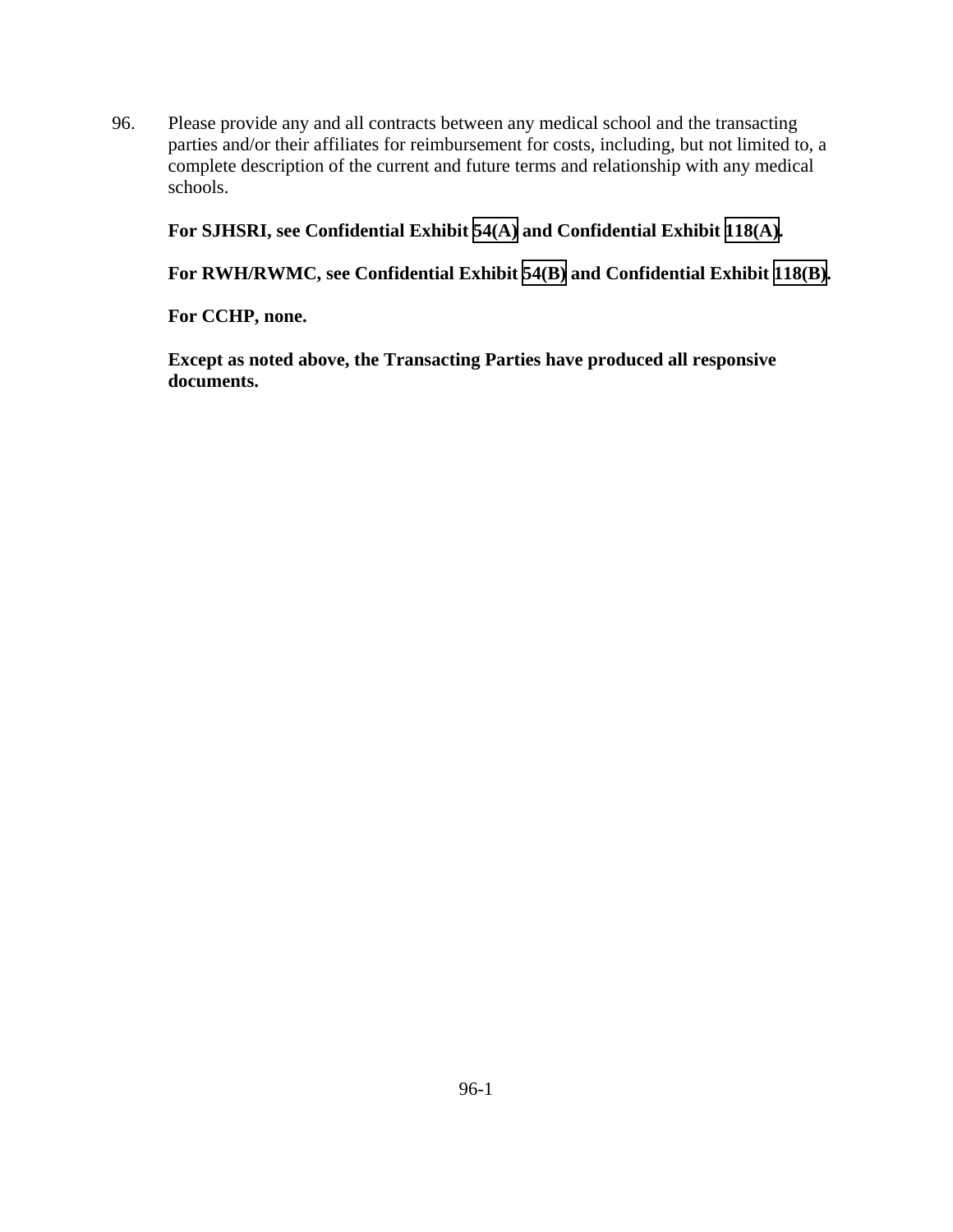97. Please provide any and all documents, agreements, contracts or the like, formal or informal, reflecting any current and/or potential employment or compensated relationship for senior management among or between the transacting parties and/or their affiliates.

**See Exhibit [30\(A\)](TAB 30A.pdf) and Exhibit [30\(B\)](TAB 30B.pdf) for existing agreements reflecting current employment or compensated relationship for senior management and Confidential Exhibit [91\(A\)](CFD.pdf) and Confidential Exhibit [91\(B\).](CFD.pdf)** 

**There are no documents reflecting potential employment of compensated relationship for senior management post-conversion.**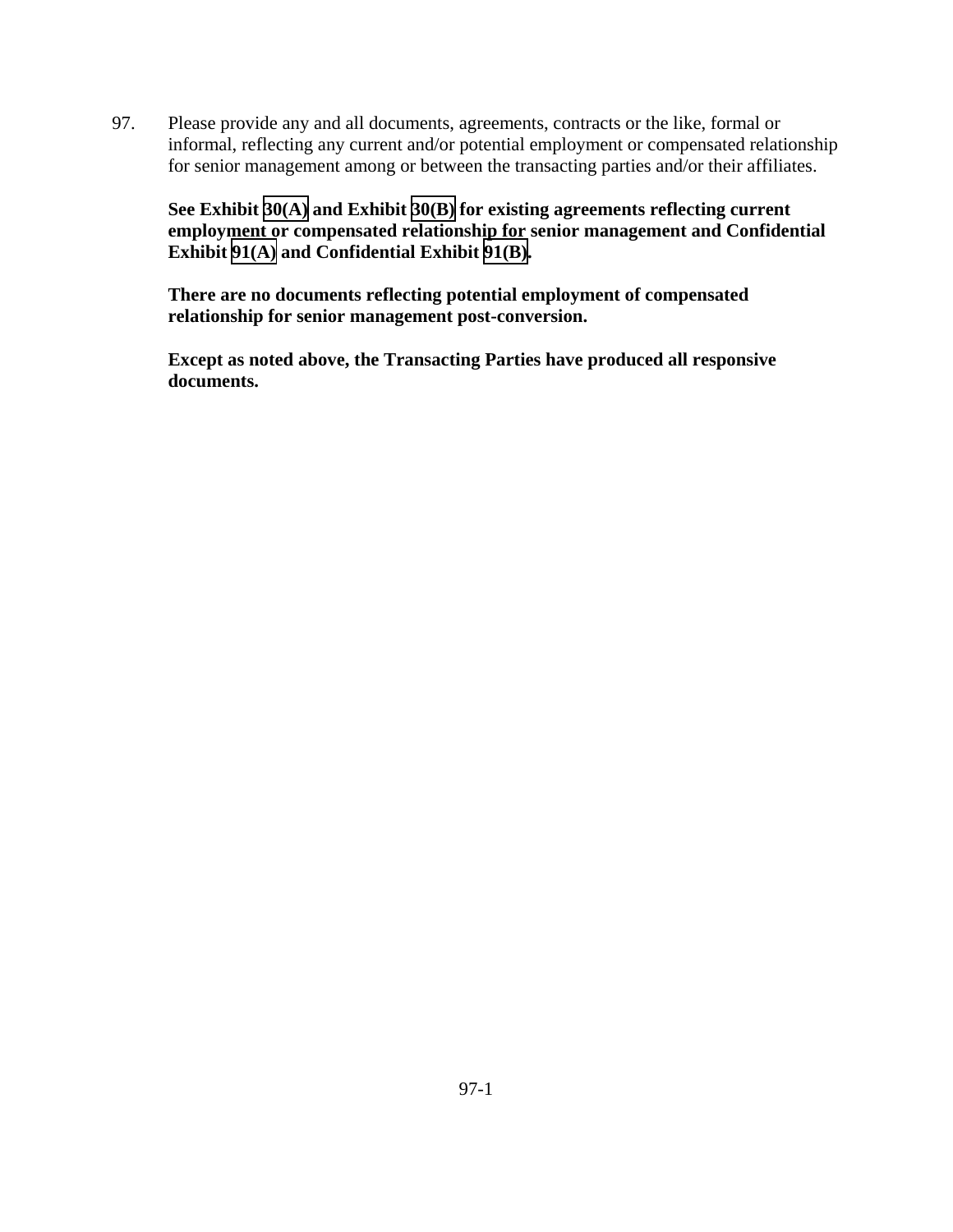98. Please provide any reports, projections, presentations or other documents that demonstrate and/or support the assertions of the transacting parties and/or their affiliates of the need for the proposed conversion to occur, including any similar document which projects the anticipated impact upon the transacting parties and their affiliates if the proposed conversion does not occur.

## **For SJHSRI, see Confidential Exhibit [11\(A\)](CFD.pdf) and Confidential Exhibit [19\(A\).](CFD.pdf)**

**For RWH/RWMC, see Confidential Exhibit [11\(B\)](CFD.pdf) and Confidential Exhibit [19\(B\)](CFD.pdf).** 

**For SJHSRI and RWH/RWMC, see Confidential Exhibit [9\(C\),](CFD.pdf) Confidential Exhibit [29](CFD.pdf) and Confidential Exhibit [55](CFD.pdf).** 

**Other than the pro forma in the Deloitte supplement, Confidential Exhibit [78\(C\)](CFD.pdf), Confidential Exhibit [78\(F\)](CFD.pdf) and Confidential Exhibit [9\(C\)](CFD.pdf), there is no additional documentation projecting the anticipated impact if the proposed conversion does not occur.**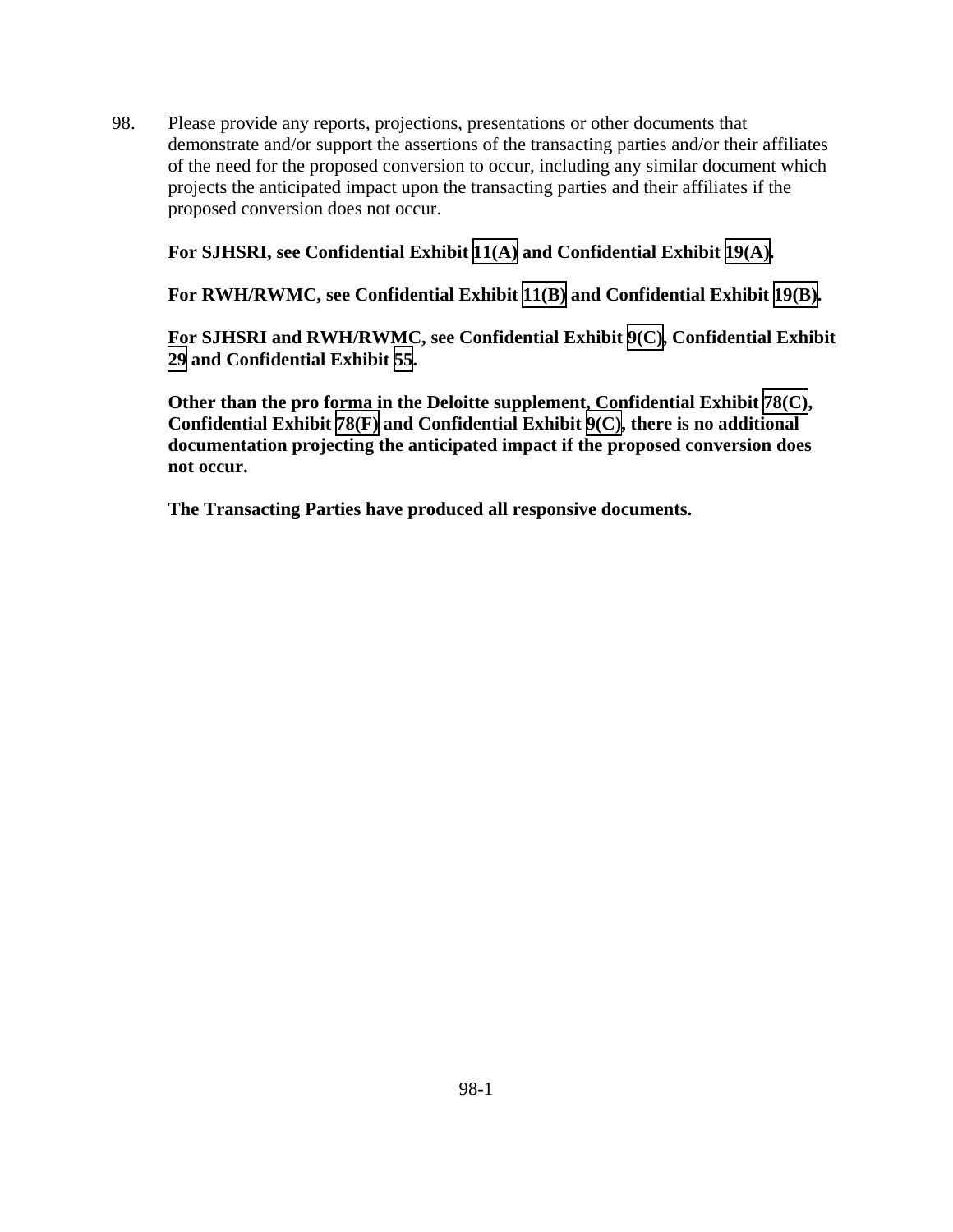99. Please describe the direct and indirect medical education revenue received for the last 5 years through the present.

**For SJHSRI, not applicable.** 

**For RWH/RWMC, see Exhibit [56.](TAB 56.pdf)** 

**For RWMC and CCHP, they are not licensed health care providers do not provide medical services and, therefore, there are no responsive documents**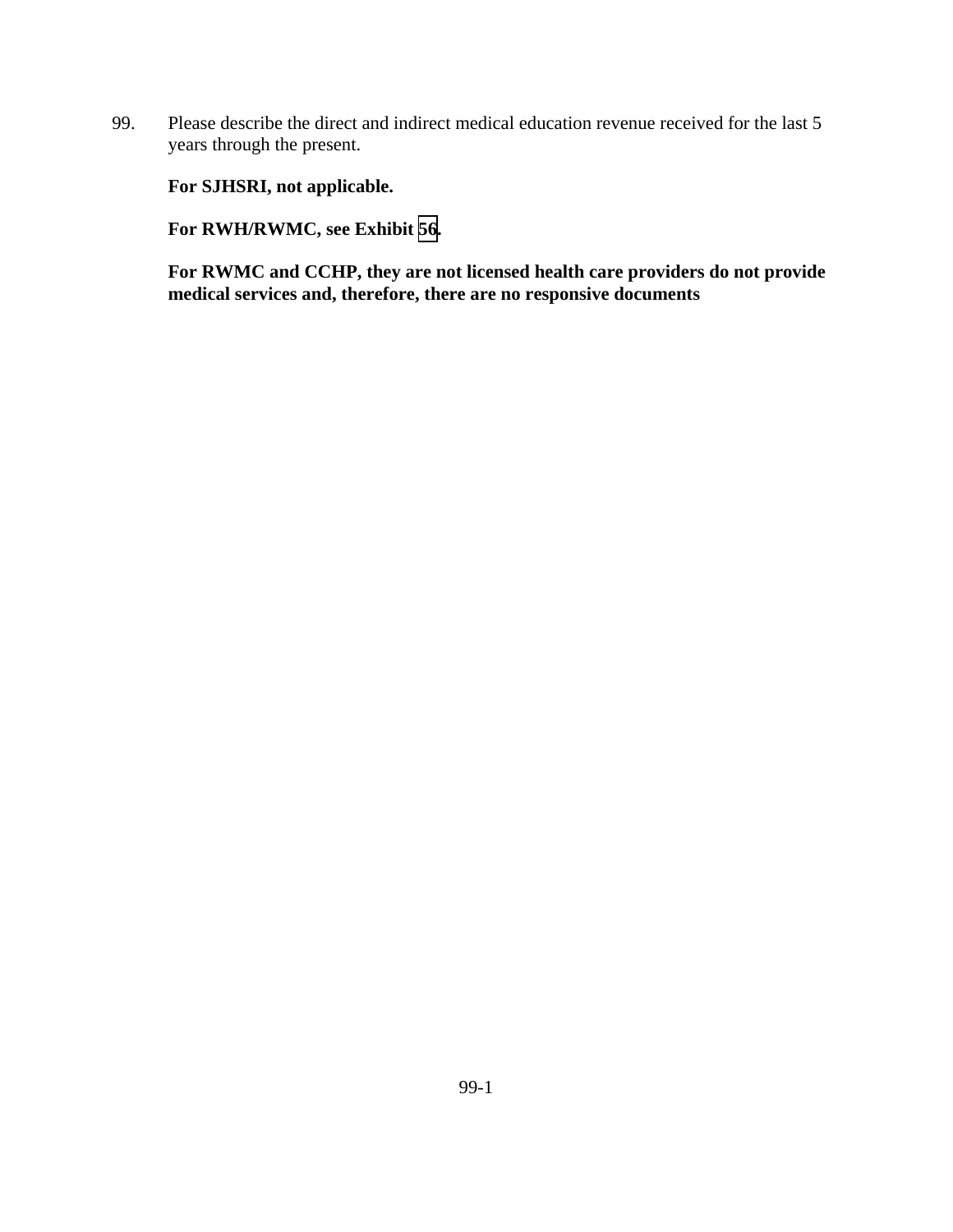100. Please provide the number of interns and residents, including the sub-specialty, at the affiliate hospitals for the most recent five (5) years.

# **For SJHSRI, see Exhibit [57\(A\)](TAB 57A.pdf) and Exhibit [119](TAB 119.pdf).**

**For RWH, see Exhibit [57\(B\)](TAB 57B.pdf).** 

**For CCHP, not applicable.**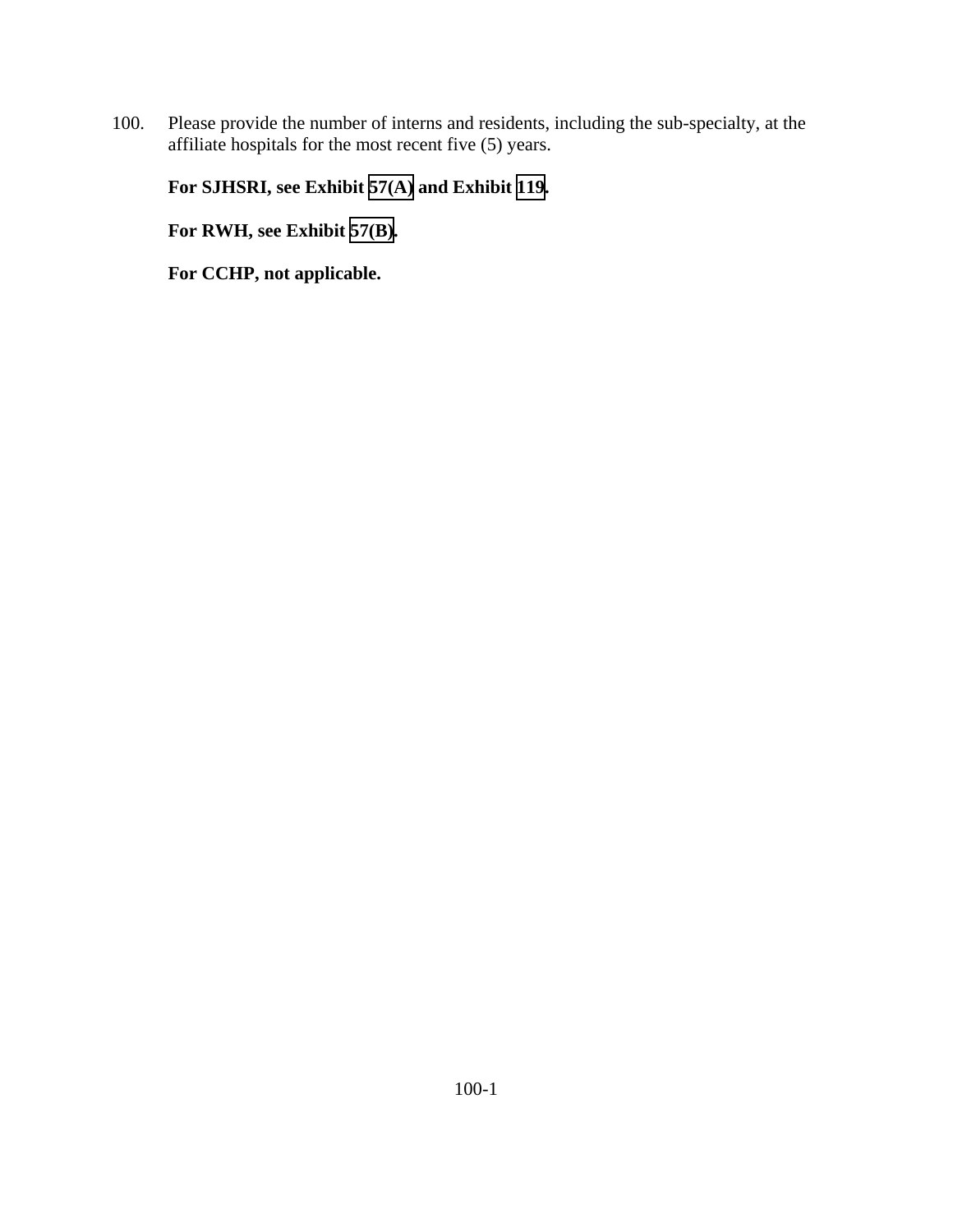101. Please provide a complete description of the impact of the proposed conversion upon primary care at the transacting parties, and their affiliates, and the community.

**The proposed affiliation will have no adverse impact upon primary care at the transacting parties, their affiliates and the community. Each hospital will be licensed independently and will initially maintain a separate medical staff. Given the close proximity of RWH and SJHSRI, some physicians will have privileges at both institutions, of which primary care will continue as one of many subspecialties needed to support hospital services. There are no changes to primary care anticipated at either Roger Williams Hospital or St. Joseph Health Services of Rhode Island.** 

**In discussing the impact that the proposed conversion will have on primary care, it is first necessary to review the services typically provided under the umbrella of Primary Care. Primary care can be defined as the provision of comprehensive health services that includes health education, disease prevention, the initial assessment of health problems, treatment of acute and chronic health problems and the overall management of an individual's health care services. It is usually the patient's first point of entry into the healthcare system and is the continuing focal point for all needed healthcare services thereafter. A comprehensive list of primary care services is as follows:** 

- **Health services related to family medicine, internal medicine, pediatrics, obstetrics, or gynecology provided by physicians, physician assistants, nurse practitioners, nurse midwives, and health aides.**
- **Diagnostic laboratory and radiological services**
- **Preventive services**
- **Prenatal services**
- **Screening for breast, cervical, prostate and other types of cancer**
- **Well-child immunizations and adult immunizations**
- **Screenings for communicable diseases, environmental contaminants, and chronic health conditions**
- **Pediatric primary care and pediatric dental services**
- **Adult walk-in treatment services**
- **Pharmaceutical services**
- **Screenings for and referrals to specialty providers of health related services**
- **Substance abuse mental health services**
- **Patient case management services including counseling, referral, and followup services**
- **Patient education regarding health conditions and the availability and use of health services**
- **Geriatric and Dementia Care**
- **Nursing Home Care**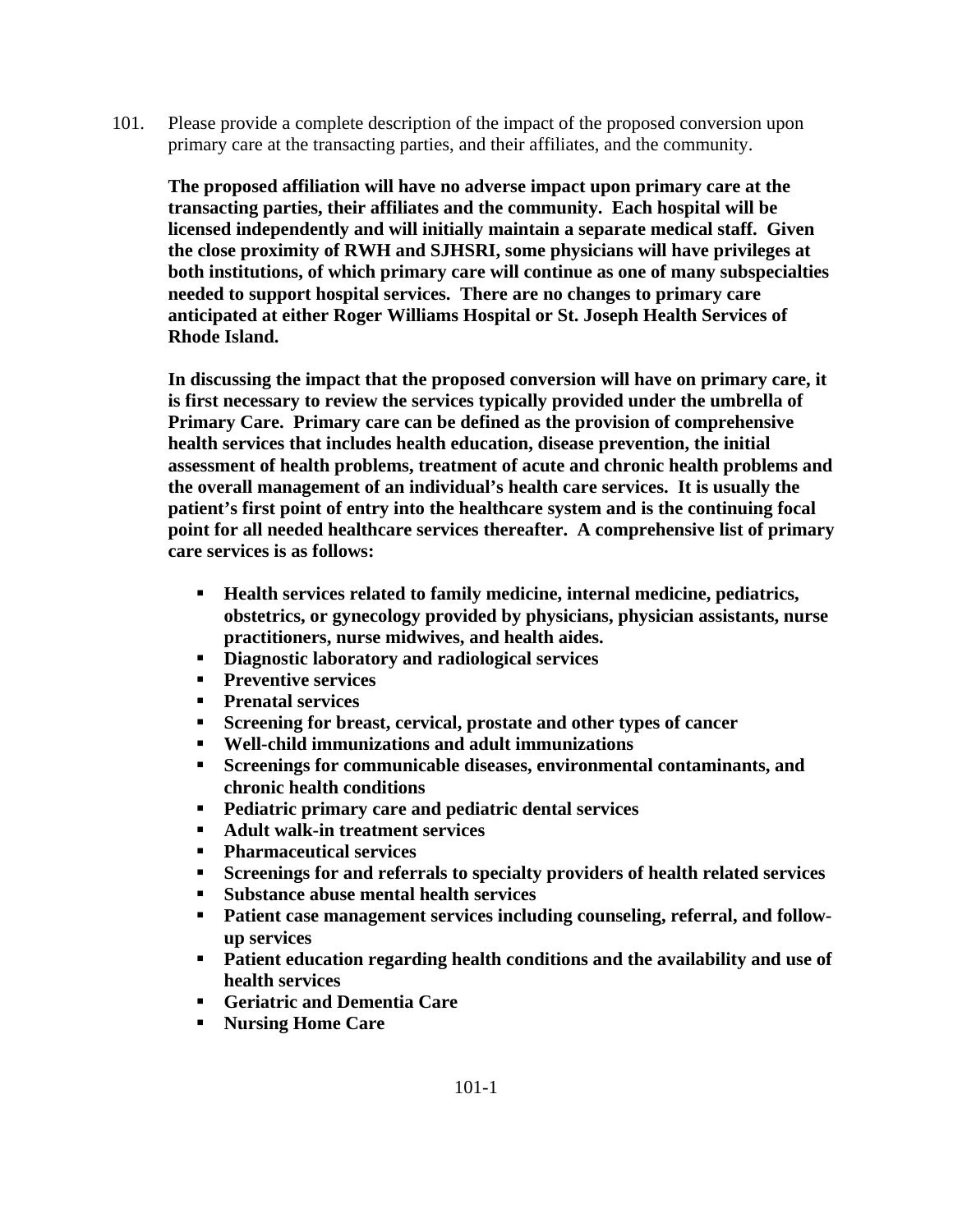**SJHSRI and RWH currently provide the majority of the primary care services listed above with the exception of inpatient pediatric and inpatient obstetrical based services. Additionally, the proposed conversion will in no way have a negative impact on the delivery of primary care services for the Transacting Parties, its affiliates, or the community in general. In fact, quite the opposite is true. The proposed affiliation will strengthen and enhance the hospitals involved, thereby ensuring that access to primary care services continues well into the future. Specifically, the hospital community outreach efforts detailed in Question #31 will continue at their current level and expand based on the changing needs of the serviced population. While there is no specific plan by the Transacting Parties to provide new primary care services, it is anticipated that by improved financial viability the primary care clinics and services will be maintained and expanded based on community demand.** 

**Furthermore, there will be no reduction or elimination of clinical services as a result of the affiliation therefore access to primary care will not be affected in any way at RWH or SJHSRI or within the community at large. Any alterations in clinical services would be done with a view towards responsible consolidation or relocation that would not diminish the quality or accessibility of any clinical services.**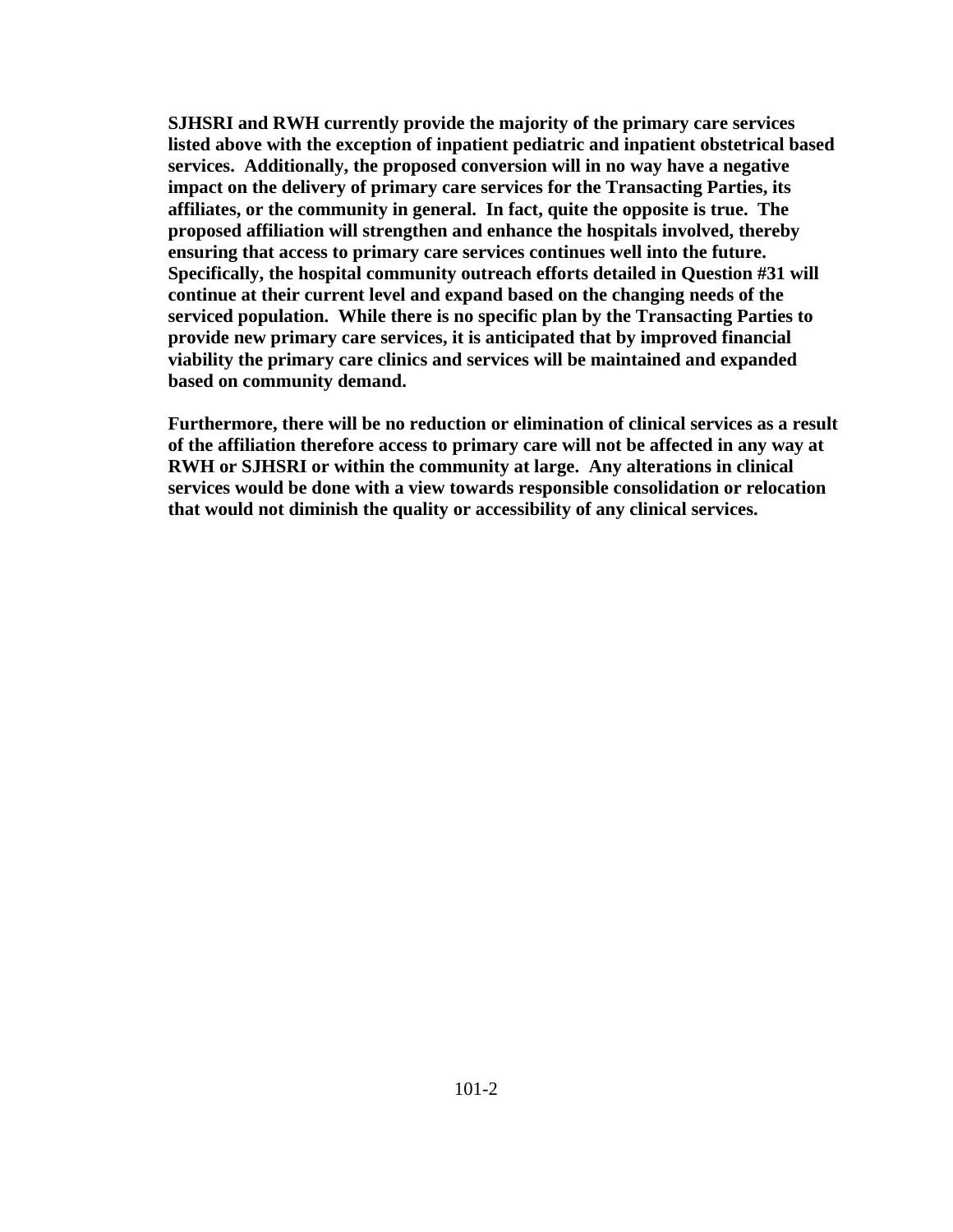102. Please provide all information referring or relating to the acquiror ensuring that any home care, home nursing care or hospice care providers are included as recognized providers of home care, home nursing care or, hospice care services after the conversion.

#### **Home Care:**

**Home Care Services is a business line under RWH and will be a recognized service line under the new hospitals formed under CCHP.** 

**Roger Williams Home Care ("RWHC") serves men and women over 18 years old, but its practice consists primarily of the geriatric population. RWHC provides skilled nursing care, physical therapy, occupational therapy, speech therapy, social work and Certified Nursing Assistant services to patients at home. RWHC provides a full compliment of home nursing services, but its major nursing diagnoses include aftercare for surgery neoplasm, aftercare for surgery for the circulatory system, congestive heart failure, exacerbation of chronic obstructive pulmonary disease. RWHC's services area is the State of Rhode Island and Massachusetts border towns. RWHC has been JCAHO certified since 1993. RWHC had 56,172 patient visits in fiscal year 2008.** 

**There are no anticipated changes to RWHC services post conversion. In addition, please reference response to Question 52, at bates nos. C017563–C017575, which provides the detail for services to be provided.** 

#### **Home Nursing Care:**

**Elmhurst Extended Care Facilities, Inc. ("EEC"), a nursing home provider whose sole member is RWMC, operates a 192 bed skilled nursing facility including long term care, short term care and care for Alzheimer and Dementia care. Long term care services and short-term sub-acute care services include skilled nursing care, physical, occupational and speech therapies, respiratory care, IV therapies, wound care, pain management, and individualized meal plans. Alzheimers and dementia care include 24-hour skilled nursing services and special programs including aroma and touch therapy, gardening, art, music, and family support.** 

**There are no anticipated changes in the services provided at EEC post conversion. EEC will be filing a Change in Effective Control Application with the Rhode Island Department of Health to change its sole member from RWMC to CCHP. It is anticipated that the Change in Effective Control Application will be filed within three (3) months of this filing. In addition, please reference response to Question 33, at bates nos. C017470–C017566.** 

#### **Hospice Care:**

**Hospice care is not a service that is currently provided by any Transacting Party. RWH and SJHSRI contract with outside organizations to provide inpatient hospice services as needed. There are no plans to add hospice care services to the new hospitals under the proposed CCHP affiliation.**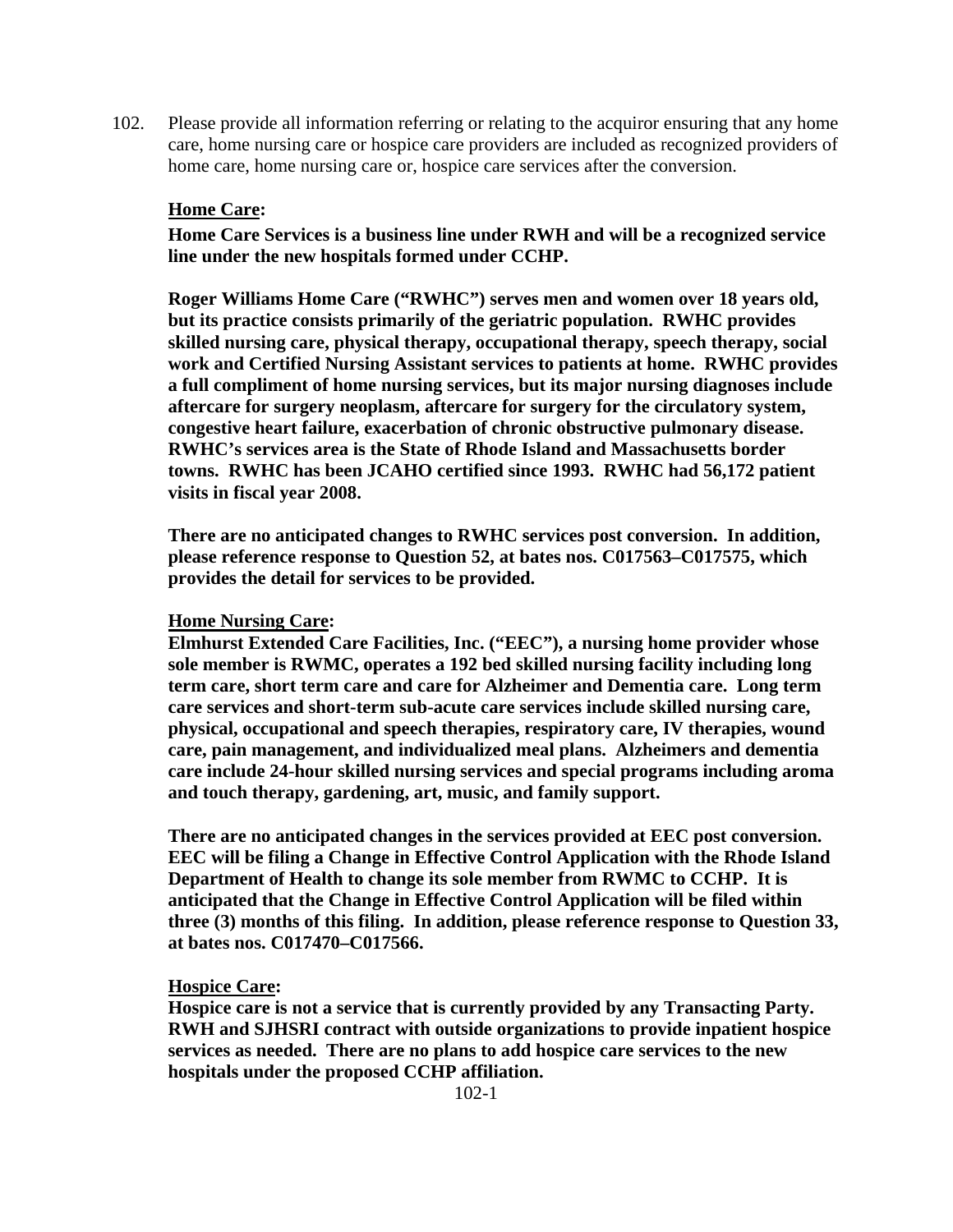**As indicated earlier, post-conversion services in general will remain consistent with current practice in the areas of home care, home nursing care or hospice care services after the conversion. At present, both SJHSRI and RWH offer each patient free choice of their post-care provider by providing a written list of various home care, home nursing care or hospice care providers prior to discharge. The transacting parties do not envision a change in this practice post conversion. Presently, SJHSRI does not operate its own home care, hospice or home nursing care service within its system. RWH offers a hospital-based home care program. SJHSRI's current relationship with the Visiting Nurse Service of Greater Rhode Island is anticipated to continue in the sense that this service will continually be offered as an option of choice for patients. In the event that as part of the future strategic plan for the system the RWH home care service becomes the "default" home care provider for discharge patients who have neither a previous provider relationship or a preference for home care services, patient choice of all current providers will still be offered.**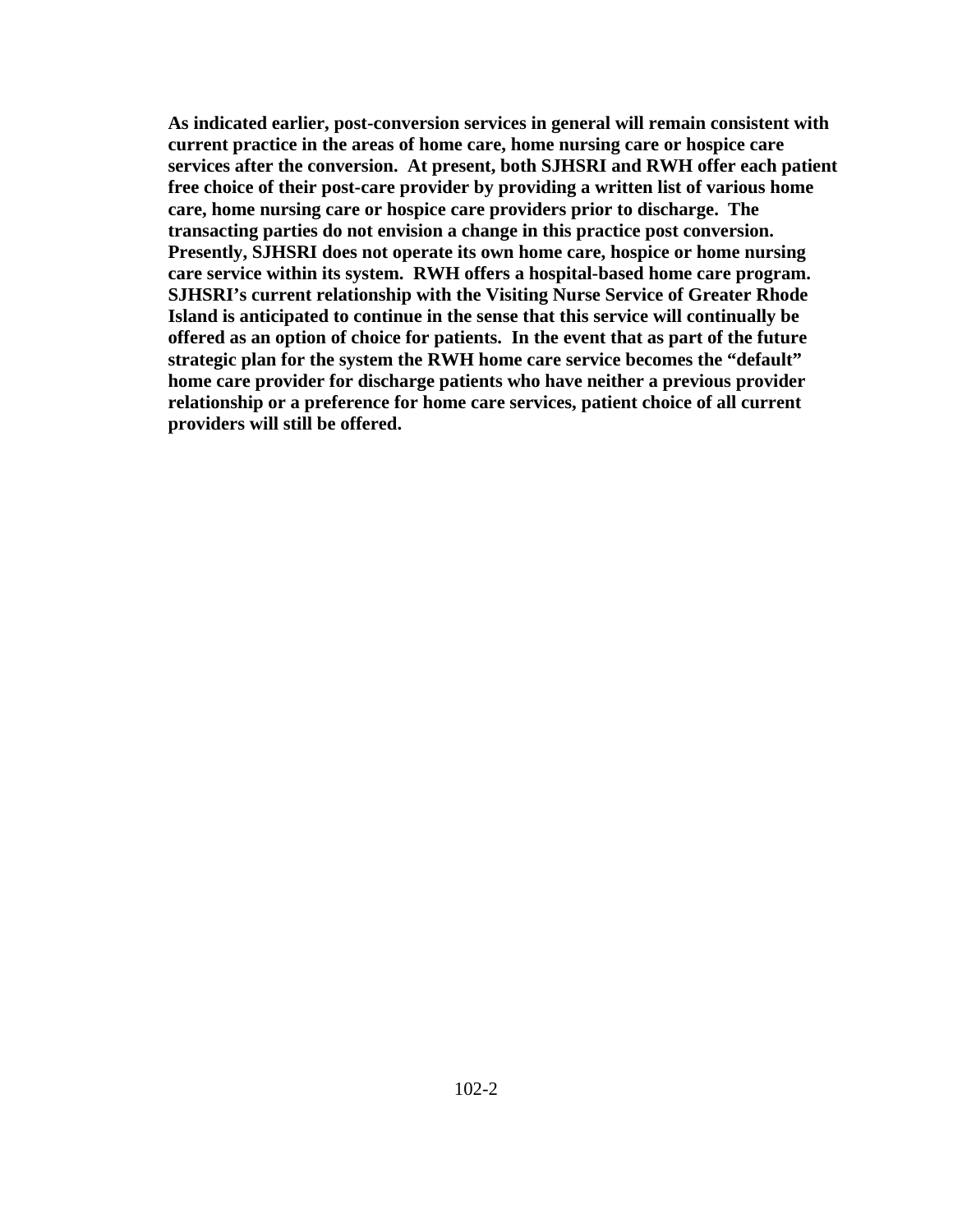103. Please provide census for home care services furnished to patients post discharge and the entity that provided the home care services for each of the transacting parties and/or their affiliates pre-conversion for the last five (5) years.

**For SJHSRI, see Exhibit [58\(A\).](TAB 58A.pdf)** 

**For RWH, see Exhibit [58\(B\)](TAB 58B.pdf) for schedule detailing discharge disposition for FY 2006, FY 2007 and trend for FY 2008.** 

**The hospitals will continue to coordinate the patient discharge process as it currently exists, and patients will be displaced accordingly based on post discharge needs.** 

**For RWMC and CCHP, not applicable as they are not a licensed healthcare facility and do not provide medical services.**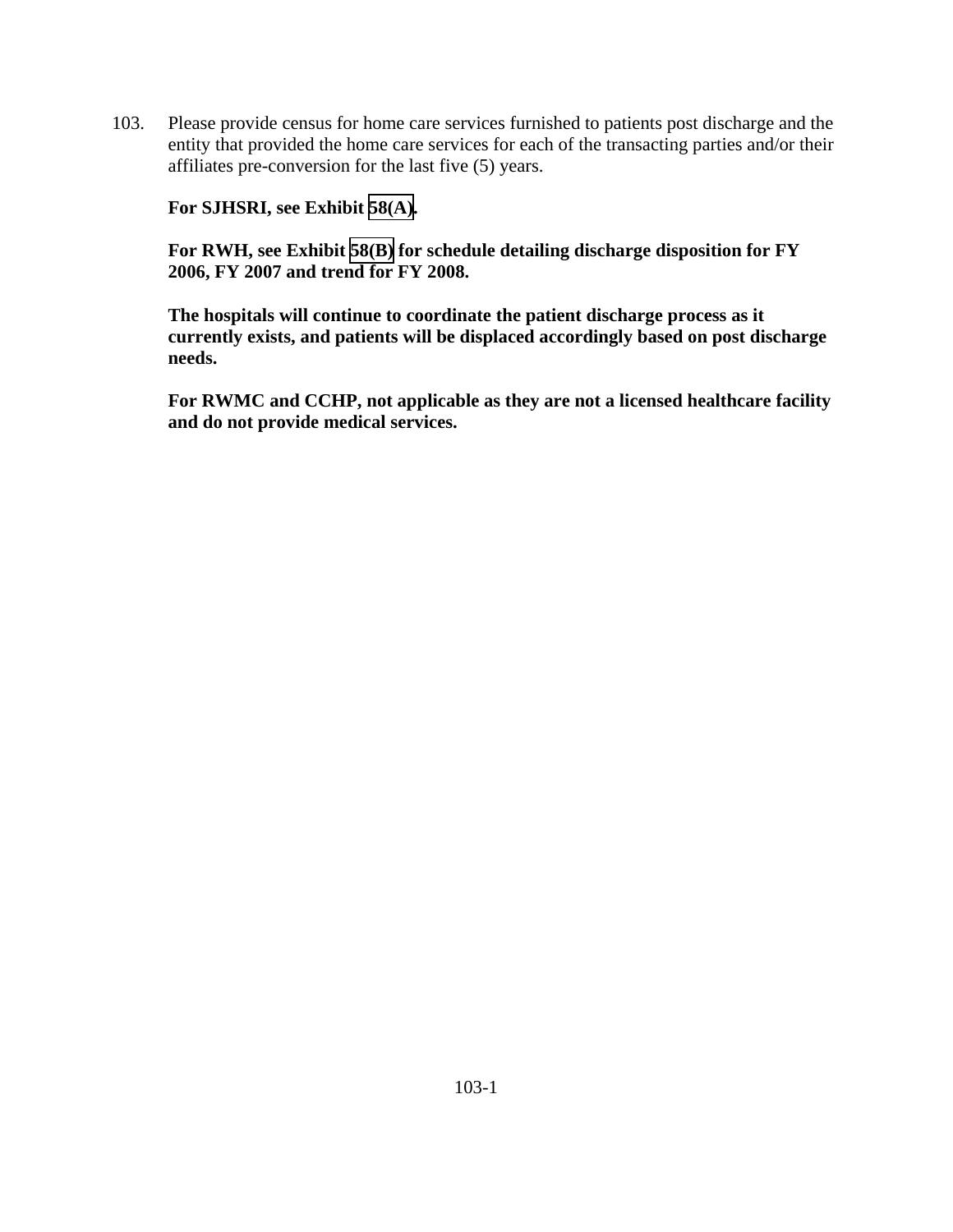104. Please provide any and all documents referring or relating to home care, home nursing care, or hospice providers which are transacting parties and/or their affiliates and their proposed conversion, including strategic planning, financial projection, and patient census.

## **Home Care:**

**Home Care Services is a business line under RWH and will be a recognized service line under the new hospitals formed under CCHP.** 

**Roger Williams Home Care ("RWHC") serves men and women over 18 years old, but its practice consists primarily of the geriatric population. RWHC provides skilled nursing care, physical therapy, occupational therapy, speech therapy, social work, and Certified Nursing Assistant services to patients at home. RWHC provides a full compliment of home nursing services, but its major nursing diagnoses include: aftercare for surgery neoplasm, aftercare for surgery for the circulatory system, congestive heart failure, exacerbation of chronic obstructive pulmonary disease. RWHC's services area is the State of Rhode Island and Massachusetts border towns. RWHC has been JCAHO certified since 1993. RWHC had 3,801 patient visits in 2008.** 

**There are no anticipated changes to RWHC services post conversion. In addition, please reference response to Question 52, at bates nos. C017563–C017575, which provides the detail for services to be provided.** 

**There are no other financial projections for home care related to the conversion. There are no strategic plans or patient census information for home care related to the conversion.** 

#### **Home Nursing Care:**

**Elmhurst Extended Care Facilities, Inc. ("EEC"), a nursing home provider whose sole member is RWMC, operates a 192 bed skilled nursing facility including long term care, short term care and care for Alzheimer and Dementia care. Long term care services and short-term sub-acute care services include: skilled nursing care, physical, occupational and speech therapies, respiratory care, IV therapies, wound care, pain management, and individualized meal plans. Alzheimers and dementia care include 24-hour skilled nursing services and special programs including aroma and touch therapy, gardening, art, music, and family support.** 

**There are no anticipated changes in the services provided at EEC post conversion. EEC will be filing a Change in Effective Control Application with the Rhode Island Department of Health to change its sole member from RWMC to CCHP. It is anticipated that the Change in Effective Control Application will be filed within three (3) months of this filing. In addition, please reference response to Question 33, at bates nos. C017470–C017566.**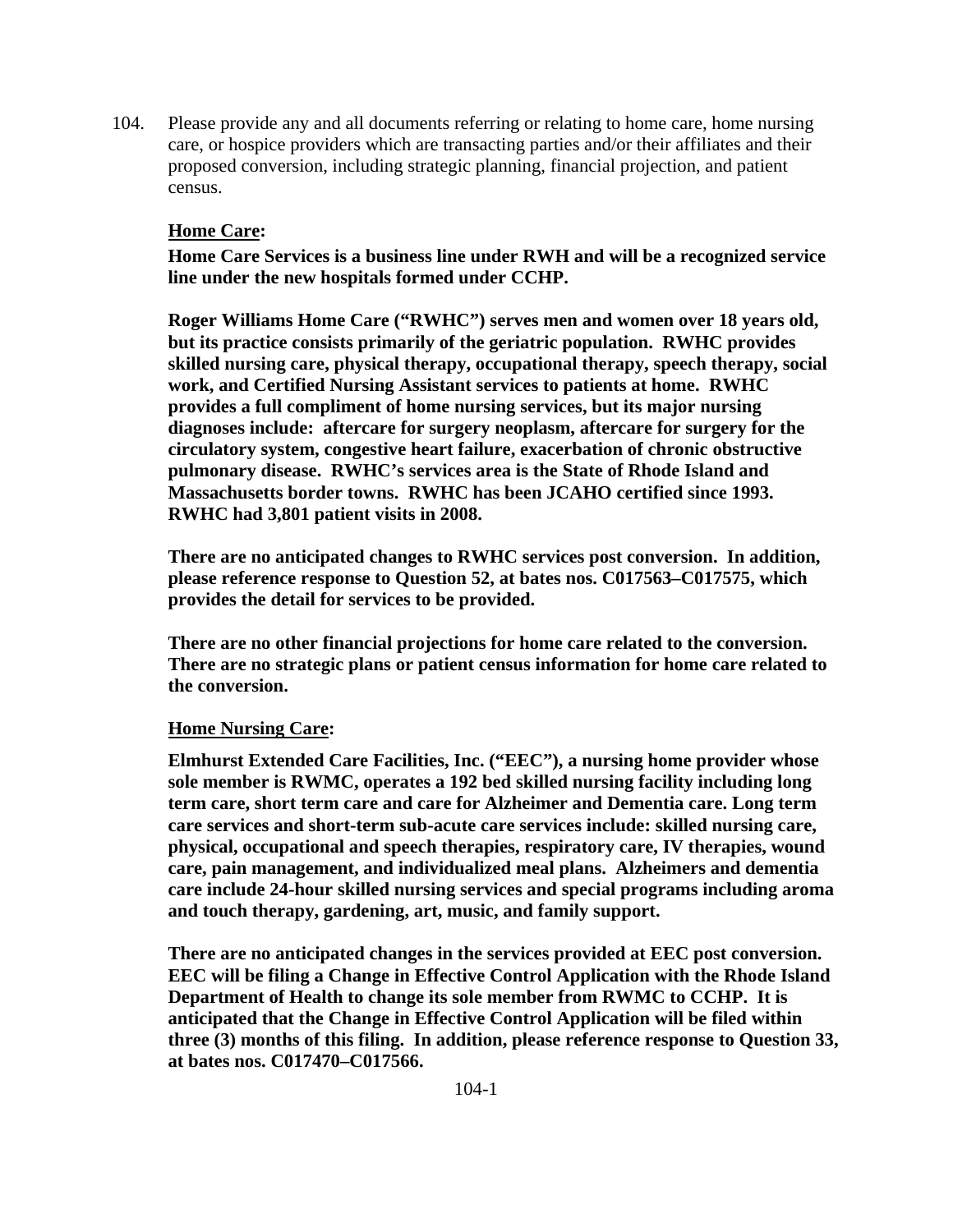**There are no other financial projections for home nursing care related to the conversion. There are no strategic plans or patient census information for home nursing care related to the conversion.** 

#### **Hospice Care:**

**Hospice care is not a service that is currently provided by any Transacting Party. RWH and SJHSRI contract with outside organizations to provide inpatient hospice services as needed. There are no plans to add hospice care services to the new hospitals under the CCHP affiliation.** 

**There are no financial, strategic plans, or patient census information for hospice care related to the conversion.** 

 **The Transacting Parties have produced all responsive documents.**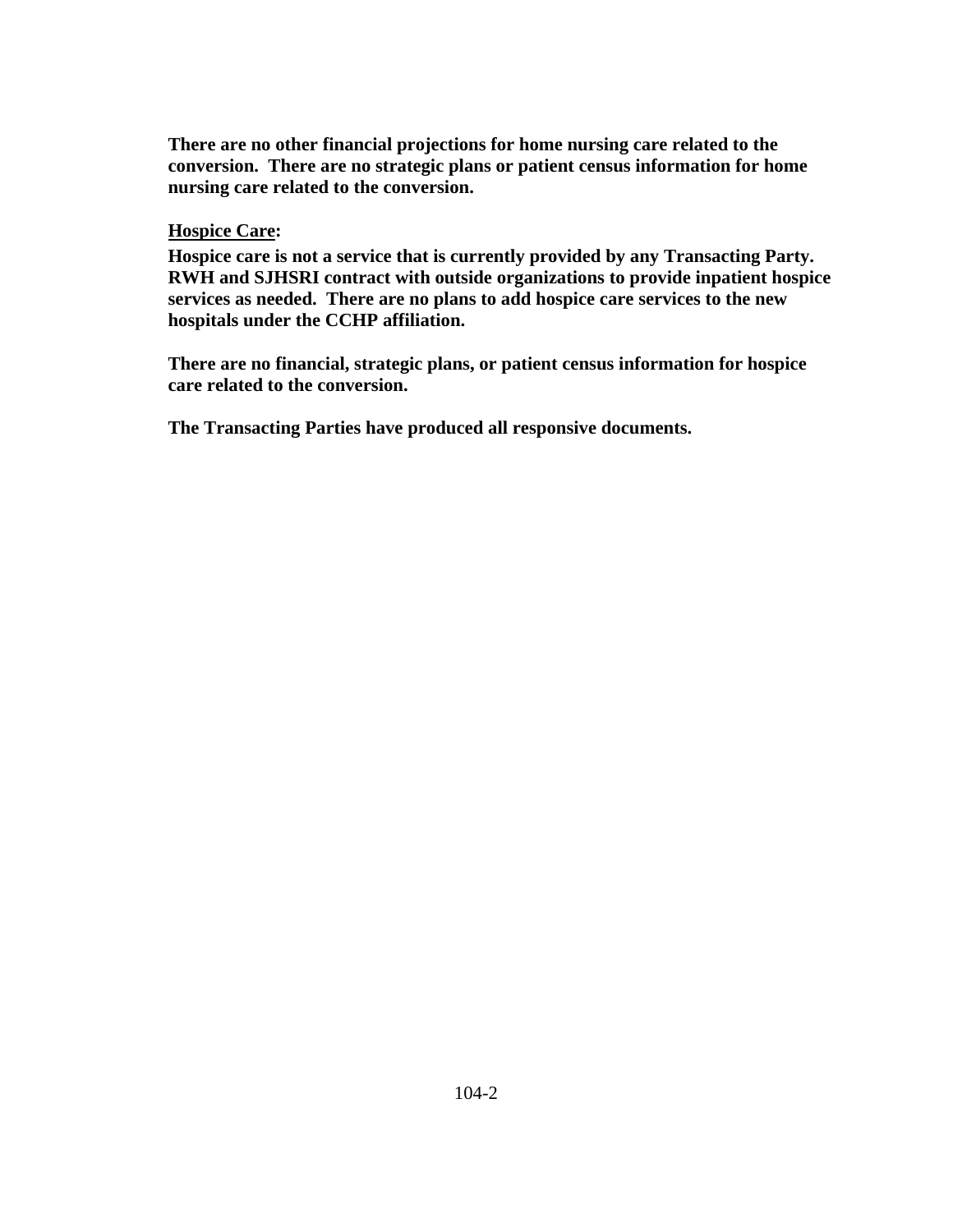105. Please provide any and all documents related to the development of the sale or that describe the use and any related strategic utilization plans of real estate of each of the transacting parties and/or their affiliates including, but not limited, to real estate appraisal, business plan, strategic planning, and endowment planning (including a quantification of any current endowment of each such transacting party or their affiliate.)

**The Memorandum of Understanding of June 10, 2008 between SJHSRI and RWH with regard to Rehabilitation involves the leasing to house the inpatient rehabilitation services contemplated to be relocated from the St. Joseph Hospital for Specialty Care to the RWH campus as part of the Certificate of Need approved by the Director of Health in September 2008. This relationship was purely a "landlordtenant" relationship. There are no documents relating to the development of the sale or that describe the use in any related strategic plans of real estate of each of the transacting parties.** 

**On March 17, 2009 SJHSRI filed a Certificate of Need Change Order with the Department of Health contemplating locating the inpatient rehabilitation unit at the Our Lady of Fatima campus as opposed to the RWH campus as was originally approved. As is indicated in this change order, the rationale for locating the unit at Fatima is due to acceptable space that can now be renovated at the Fatima campus at a competitive capital cost. It has been deemed by SJHSRI (with agreement by RWH) that this is the most optimal site for the service given the fact that it is under the SJHSRI license and as such should be appropriately located within one of its own facilities.** 

**There is no endowed real estate for any of the Transacting Parties.**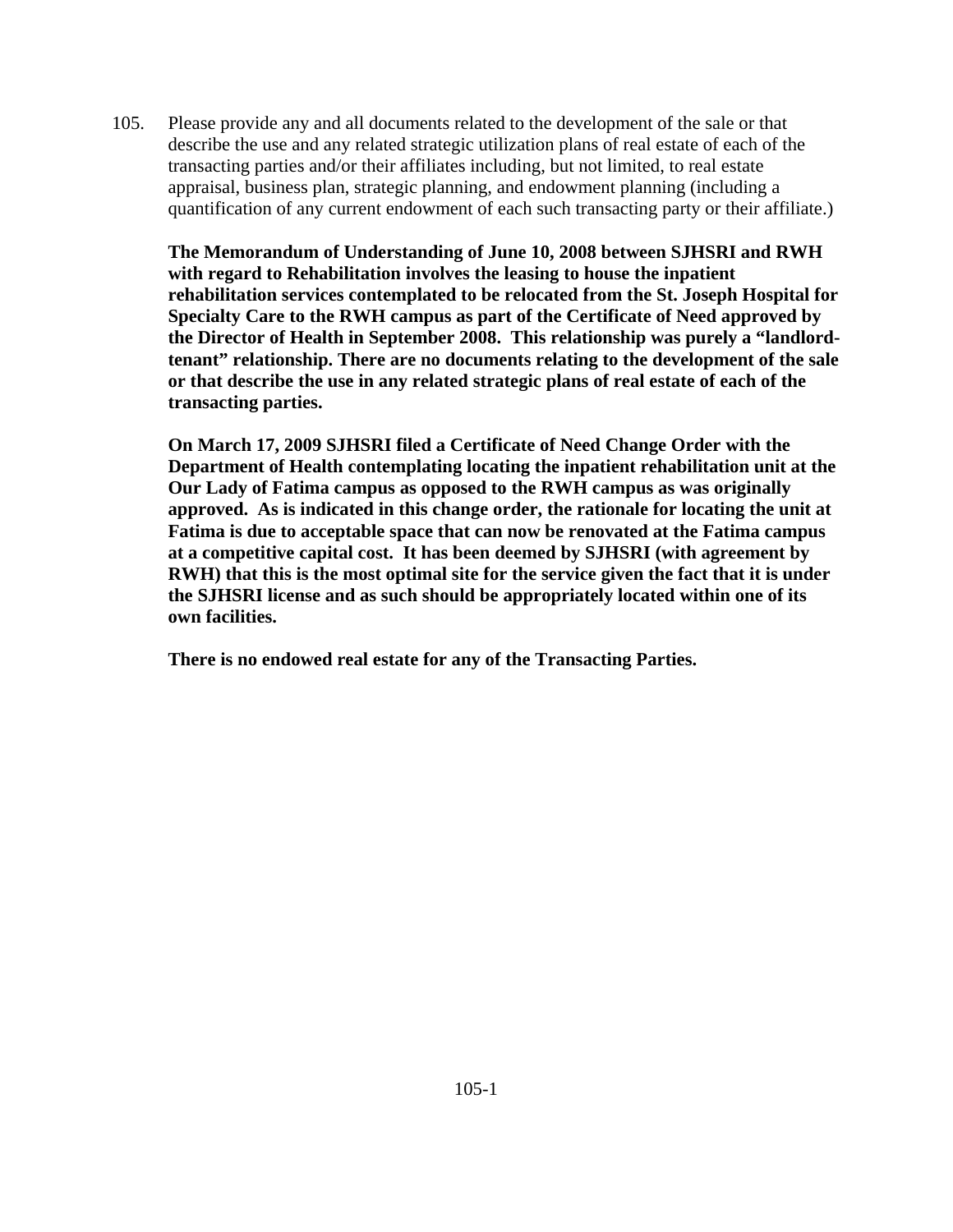106. Please provide a *Cy Pres* Petition for the proposed conversion(s) of affiliate hospitals, other affiliate 50 l(c)(3)entities, and all that will be affected by the proposed conversion.

# **See Confidential Exhibit [128](CFD.pdf).**

 **The Transacting Parties have produced all responsive documents.**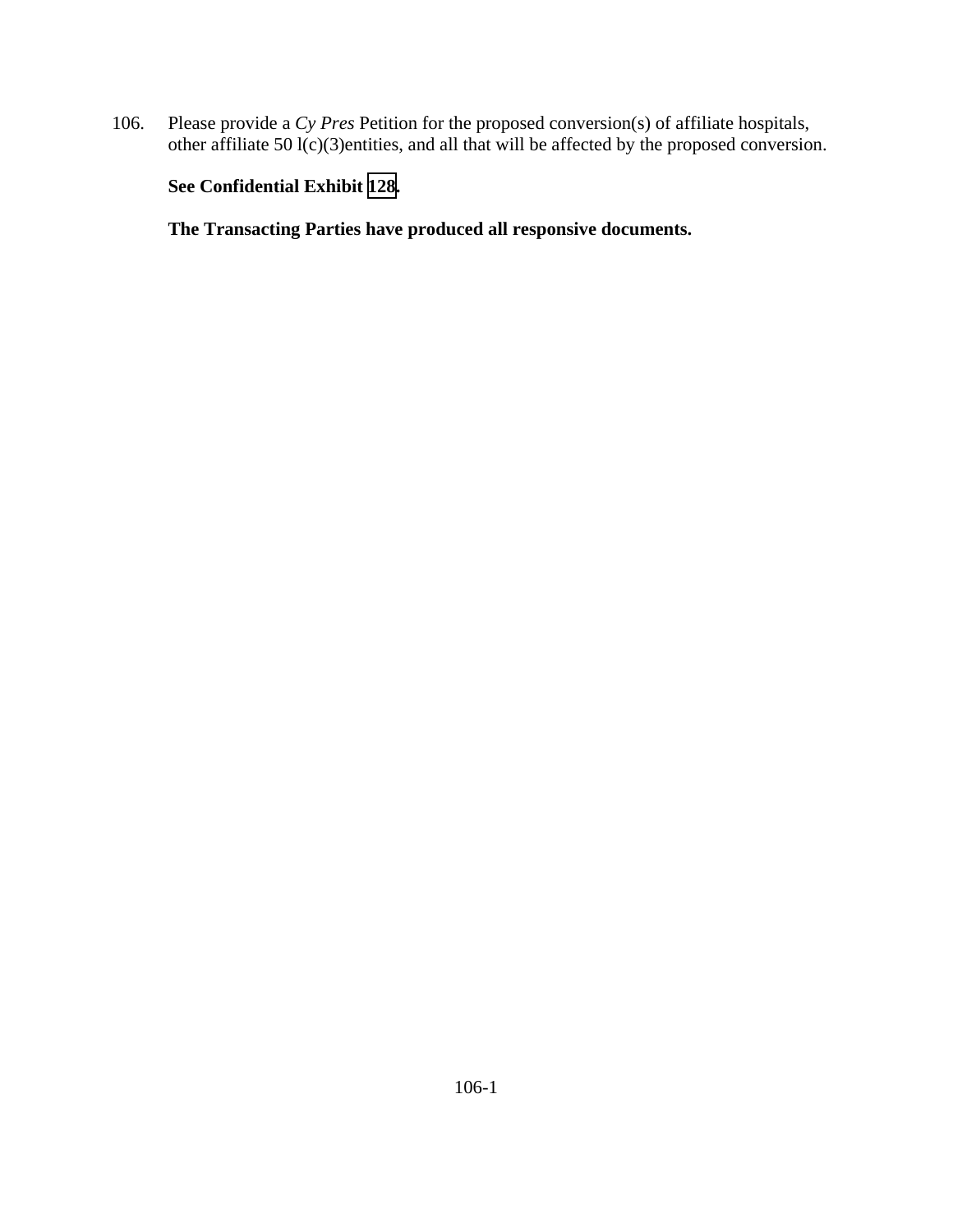107. Please provide names and addresses of the intended board members for the Transacting Parties and their affiliates; post conversion.

 **It is contemplated that Edwin J. Santos and Rev. Monsignor Paul D. Theroux will serve as Chair and Vice Chair, respectively, of CCHP. Kenneth H. Belcher and John H. Fogarty will serve as President and Chief Executive Officer, and Executive Vice President and Chief Operating Officer, respectively of CCHP. The remaining officers, directors, board members, and senior level managers have not been determined as of the date of filing.** 

**The addresses of Messrs. Santos, Belcher and Fogarty and Rev. Monsignor Theroux are:** 

| Name:                   | Edwin J. Santos                                               |  |  |  |  |  |
|-------------------------|---------------------------------------------------------------|--|--|--|--|--|
| <b>Home Address:</b>    | 234 Mourning Dove Drive, Saunderstown, RI 02874               |  |  |  |  |  |
| <b>Business Address</b> | One Citizens Plaza, Providence, RI 02903                      |  |  |  |  |  |
| <b>Occupation:</b>      | Executive Vice President and General Auditor, RBS Citizens NA |  |  |  |  |  |
|                         | <b>Position with Entity:</b>   Chairman and Treasurer         |  |  |  |  |  |

| Name:                                        | Monsignor Paul Theroux, JCL                                        |
|----------------------------------------------|--------------------------------------------------------------------|
| <b>Home Address:</b>                         | Saint Margaret's Rectory, 1098 Pawtucket Avenue, Rumford, RI 02916 |
| <b>Business Address</b>                      | One Cathedral Square, Providence, RI 02903-3695                    |
| <b>Occupation:</b>                           | Vicar General, Diocesan Office Building                            |
| <b>Position with Entity:</b>   Vice Chairman |                                                                    |

| Name:                        | Kenneth Belcher                                                      |  |  |  |  |
|------------------------------|----------------------------------------------------------------------|--|--|--|--|
| <b>Home Address:</b>         | 115 Monatiquot Avenue, Braintree, MA 02184                           |  |  |  |  |
| <b>Business Address</b>      | 825 Chalkstone Avenue, Providence, RI 02908-4735                     |  |  |  |  |
| <b>Occupation:</b>           | President and Chief Executive Officer, Roger Williams Medical Center |  |  |  |  |
| <b>Position with Entity:</b> | President                                                            |  |  |  |  |

| Name:                        | John Fogarty                                                            |
|------------------------------|-------------------------------------------------------------------------|
| <b>Home Address:</b>         | 41 Alfred Drowne Road, Barrington, RI 02806                             |
| <b>Business Address</b>      | 200 High Service Avenue, North Providence, RI 02904                     |
| <b>Occupation:</b>           | President and Chief Executive Officer, St. Joseph Health Services of RI |
| <b>Position with Entity:</b> | Secretary                                                               |

**There has been no determination to date regarding the individuals who shall serve on the RWH Board of Trustees and the SJHSRI Board of Trustees post conversion. RWH and SJHSRI have begun the process of determining the best compliment of Trustees for each hospital Board post conversion including skill sets, representation and diversity. Both RWH and SJHSRI will provide current Trustees the opportunity to end their service on the hospital boards if any Trustees desire to do so.**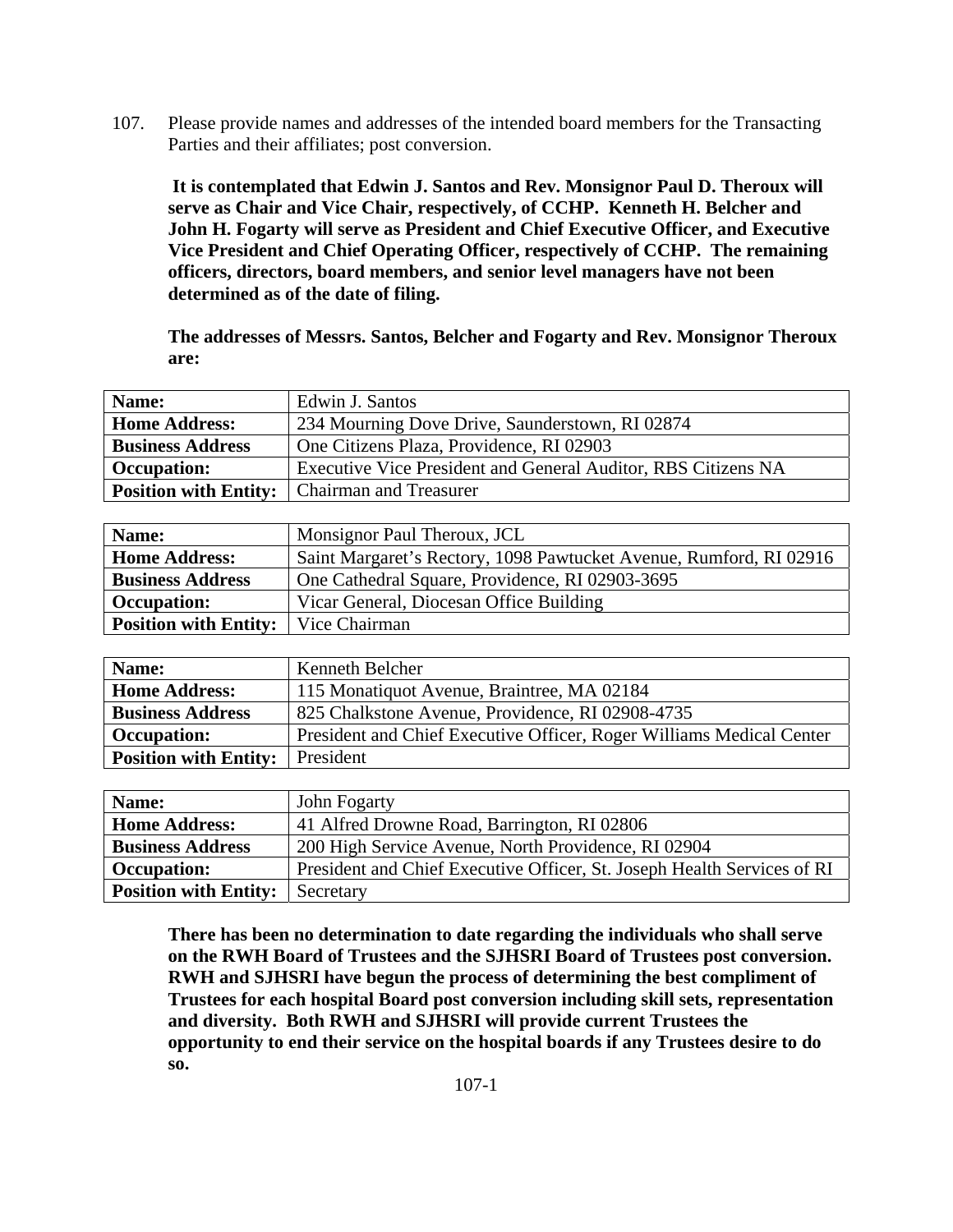**To date, four individuals have been confirmed to serve on the CCHP Board of Trustees: Edwin Santos, Mon. Paul Theroux, Kenneth Belcher and John Fogarty. Thirteen more individuals will be chosen to serve on the CCHP Board of Trustees. Both RWH and SJHSRI will determine whether any Trustees currently serving on the individual Boards have any interest in serving on the CharterCARE Board of Trustees post conversion. If any of those interested individuals fit the skill set needed for the CCHP Board of Trustees, they will be considered; however, there is no requirement that the CCHP Board of Trustees be made up of Trustees currently serving on either the RWH or SJHSRI Board of Trustees.**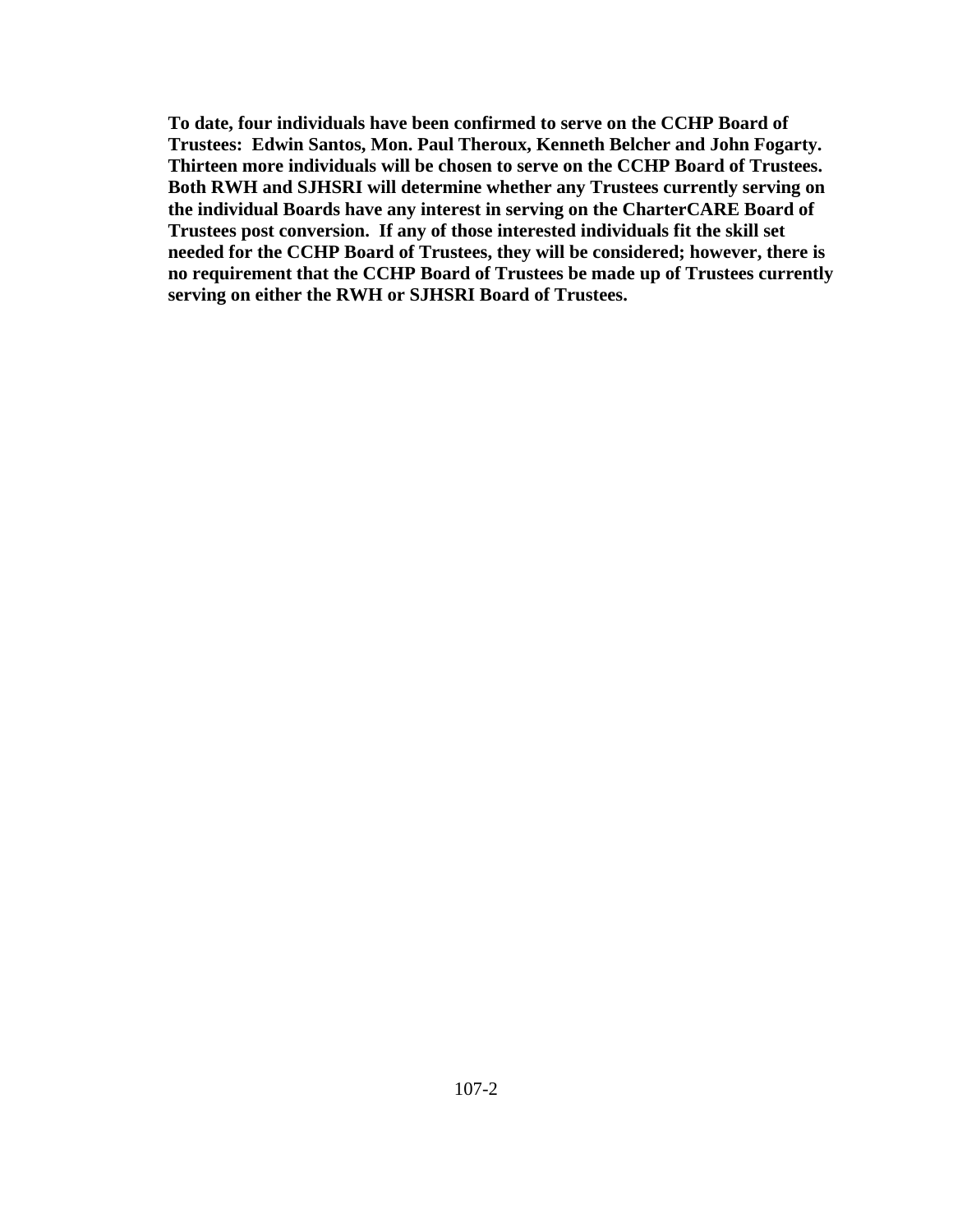108. Please complete the following table with regards to average hospital charge per discharge for the last three (3) years [Contact: Center for Health Data and Analysis of the Rhode Island Department of Health at (401) 222-2550].

**See Exhibit [60](TAB 60.pdf) and Exhibit [120.](TAB 120.pdf)**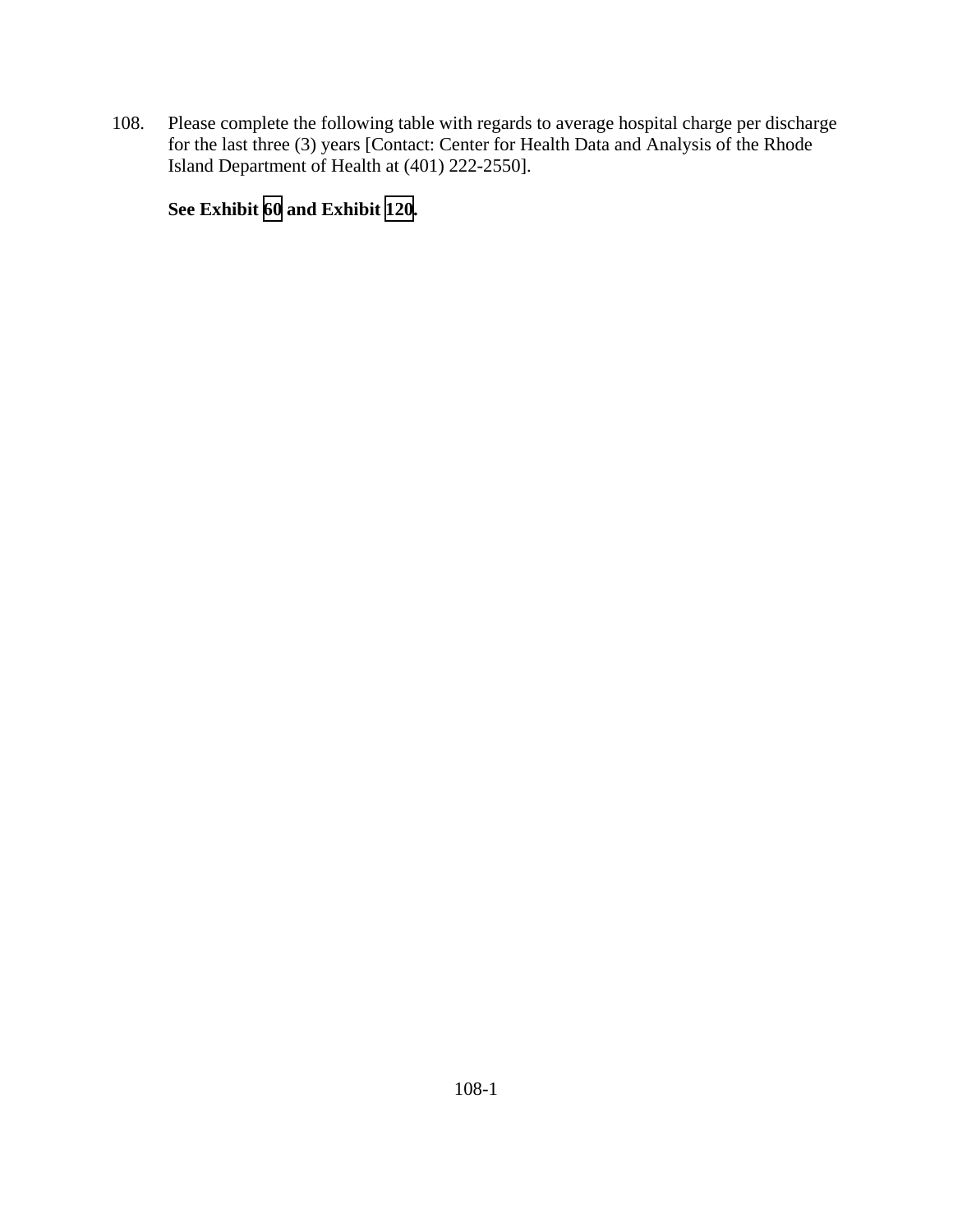- 109. Please address the following with regards to hospital based tertiary or specialty care services which shall include cardiac catheterization, positron emission tomography, linear accelerators, open heart surgery, organ transplantation, and neonatal intensive care services:
- a. Describe and document existing contractual or other agreements between each of the transacting parties and/or their affiliates for tertiary or specialty care services; and
- b. Describe the plans of each of the transacting parties and/or their affiliates for any future development of any type of tertiary or specialty care service starting from the Effective Date and projected over the period of 5 years thereafter.
	- **A. There are no existing contractual or other agreements between RWH and SJHSRI for the provision of tertiary or specialty care services listed and/or as outlined in section 3.31 of the Rules and Regulations for Determination of Need for New Health Care Equipment and New Institutional Health Services.**
	- **B. As outlined in response to question 35, there are many clinical and ancillary departments which will be consolidated and /or coordinated among RWH and SJHSRI. In regards to those which are tertiary or specialty care services, the following future development plans are expected to be implemented over the next 5 years:** 
		- **Cardiac Catheterization RWH plans to re-activate its cardiac catheterization lab and become the site within the CCHP System for this service. Therefore, RWH will be the recipient of referrals from SJHSRI.**
		- **Bone Marrow Transplant RWH will continue to be the site for Bone marrow Transplantation within the CCHP System. It is therefore, expected that SJHSRI patients who require this service will be referred to RWH.**
		- **Radiation Therapy (Linear Accelerator) RWH will continue to be the site for Radiation Therapy Services within the CCHP System. It is expected that SJHSRI patients who require Radiation Therapy Services utilizing Linear Accelerator technology will be referred to RWH for this service.**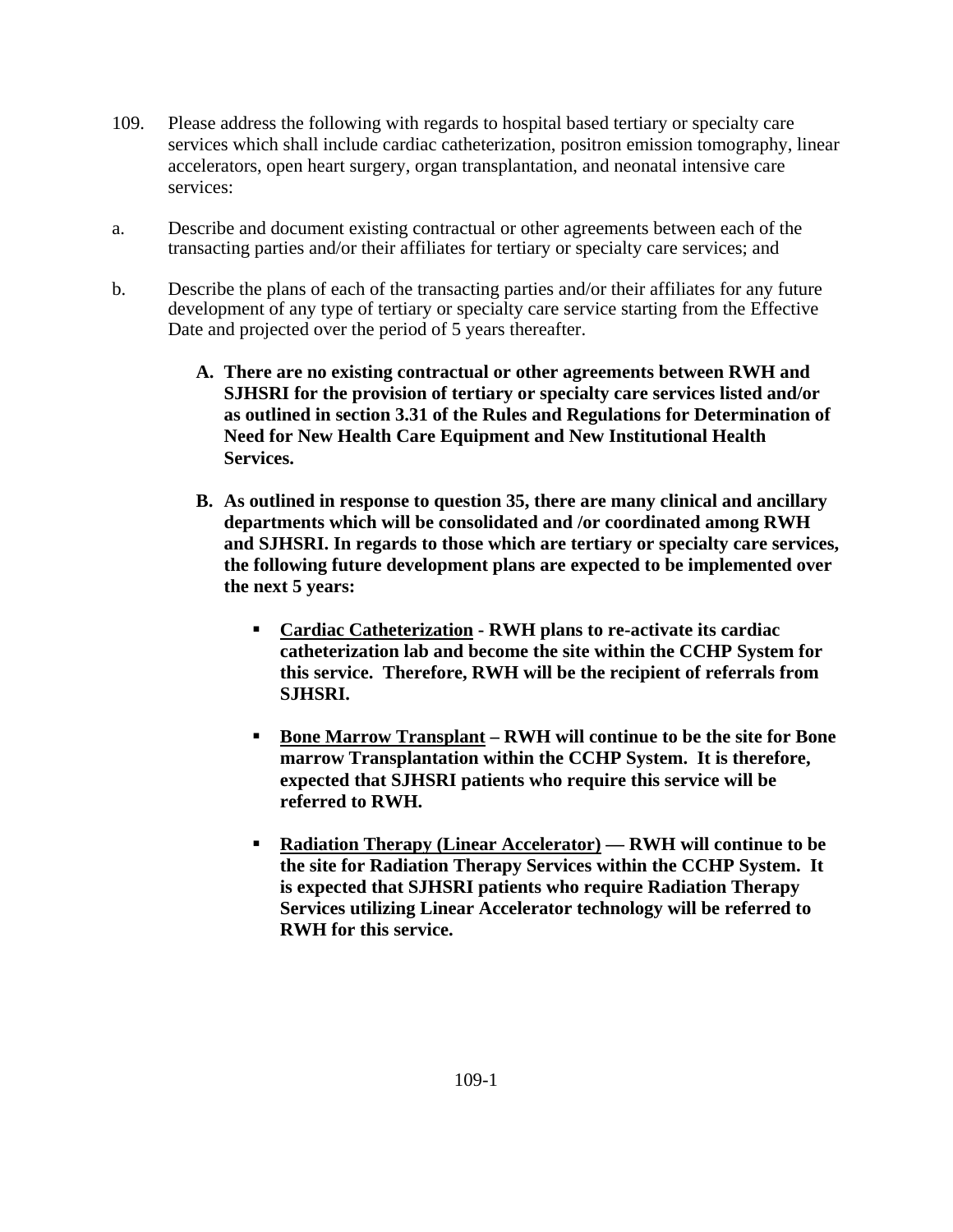- 110. Please address the following regarding projected impact of the proposed conversion on service areas of hospitals in Rhode Island:
- a. In geographic representation of the state of Rhode Island identify all hospitals on such a map, and identify which hospitals would be impacted by the proposed conversion (those of the acquiror and acquiree and their affiliates);



**CCHP will not negatively impact the other hospitals in Rhode Island. The formation of CCHP comes in response to ongoing and dynamic changes impacting the healthcare field, to competitive and other pressures in the Rhode Island**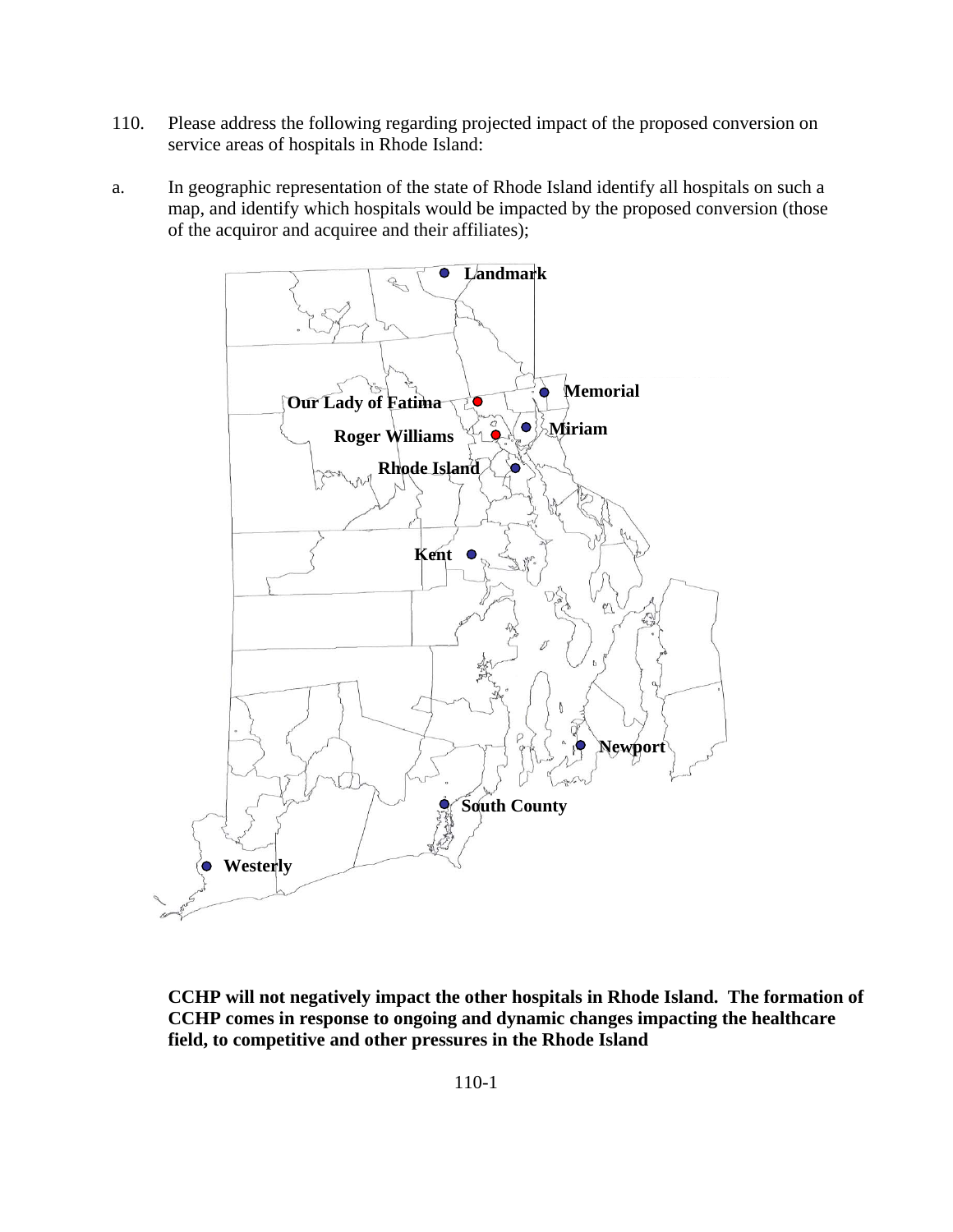**and Providence marketplaces, and to deeply held beliefs among the leaders of the Roger Williams and St. Joseph organizations that preserving and improving access to important health care services, improving the quality of healthcare delivery, and better managing the cost of care are fundamental obligations.** 

b. In a separate geographic representation of the state of Rhode Island identify the primary and secondary services areas of the acquiror and acquiree and their affiliates. Clearly distinguish those primary and/or secondary services areas of the acquiror and acquiree and their affiliates that overlap;

**The map below depicts a geographic representation of the CCHP's Primary and secondary service areas based upon the existing market share of St. Joseph Health Services of Rhode Island and Roger Williams Hospital. The primary service area is identified as a city or township by which CCHP maintains equal or greater than 7% of the market share, while the secondary service area is identified as a city or township by which CCHP maintains equal or greater than 3% up to 6.99% of the market share.** 

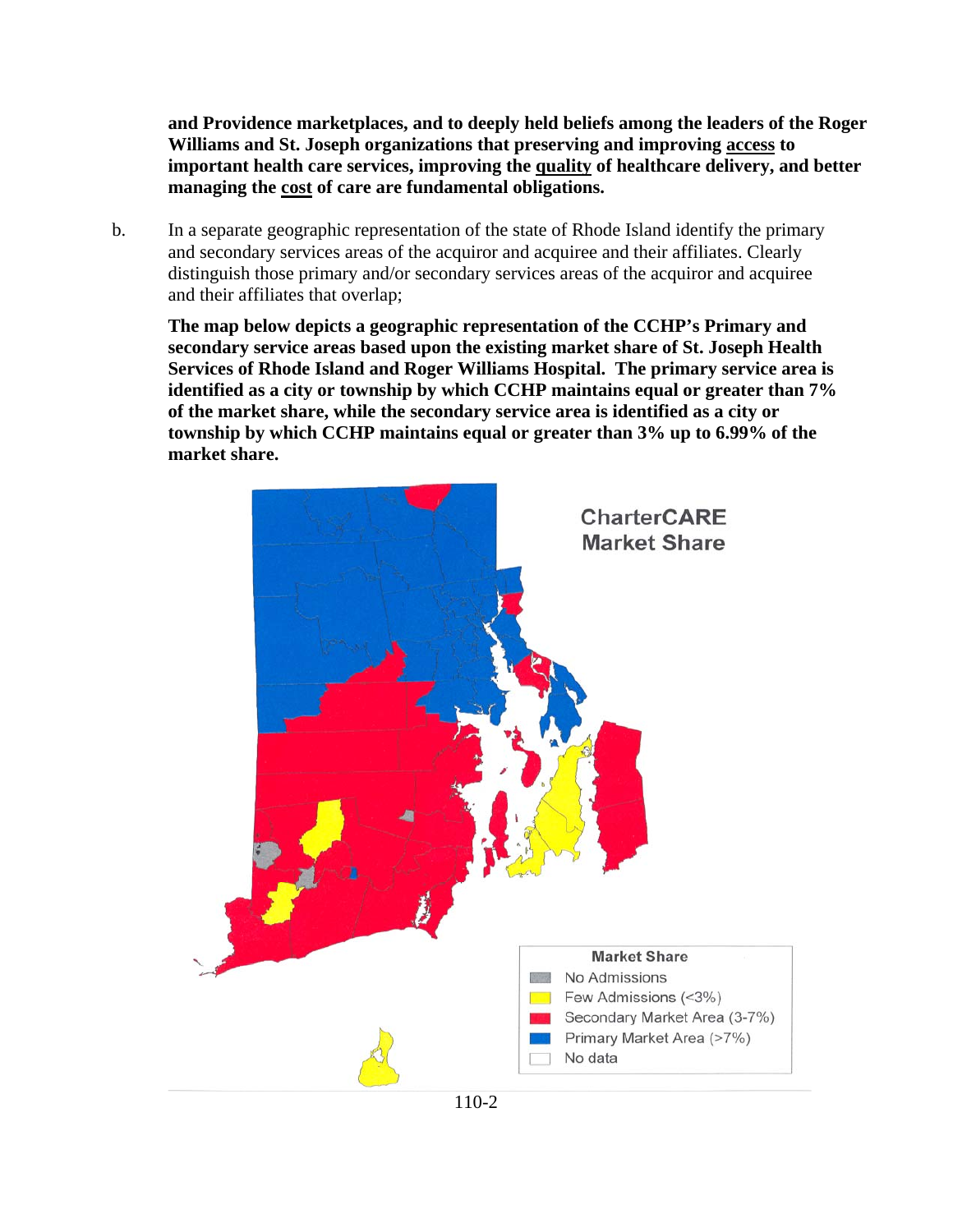**The maps below depicts the geographic representations of the two hospitals looking to affiliate per this application.** 



**The maps below depict the geographic representations of the overlap between SJSHRI and RWH Primary and Secondary Market Areas. As can bee seen by the maps below, there is significant overlap in both the Primary and Secondary Market areas of the two affiliating hospitals.** 



**For discharges by city and hospital for primary market area, see Exhibit [121](TAB 121.pdf).**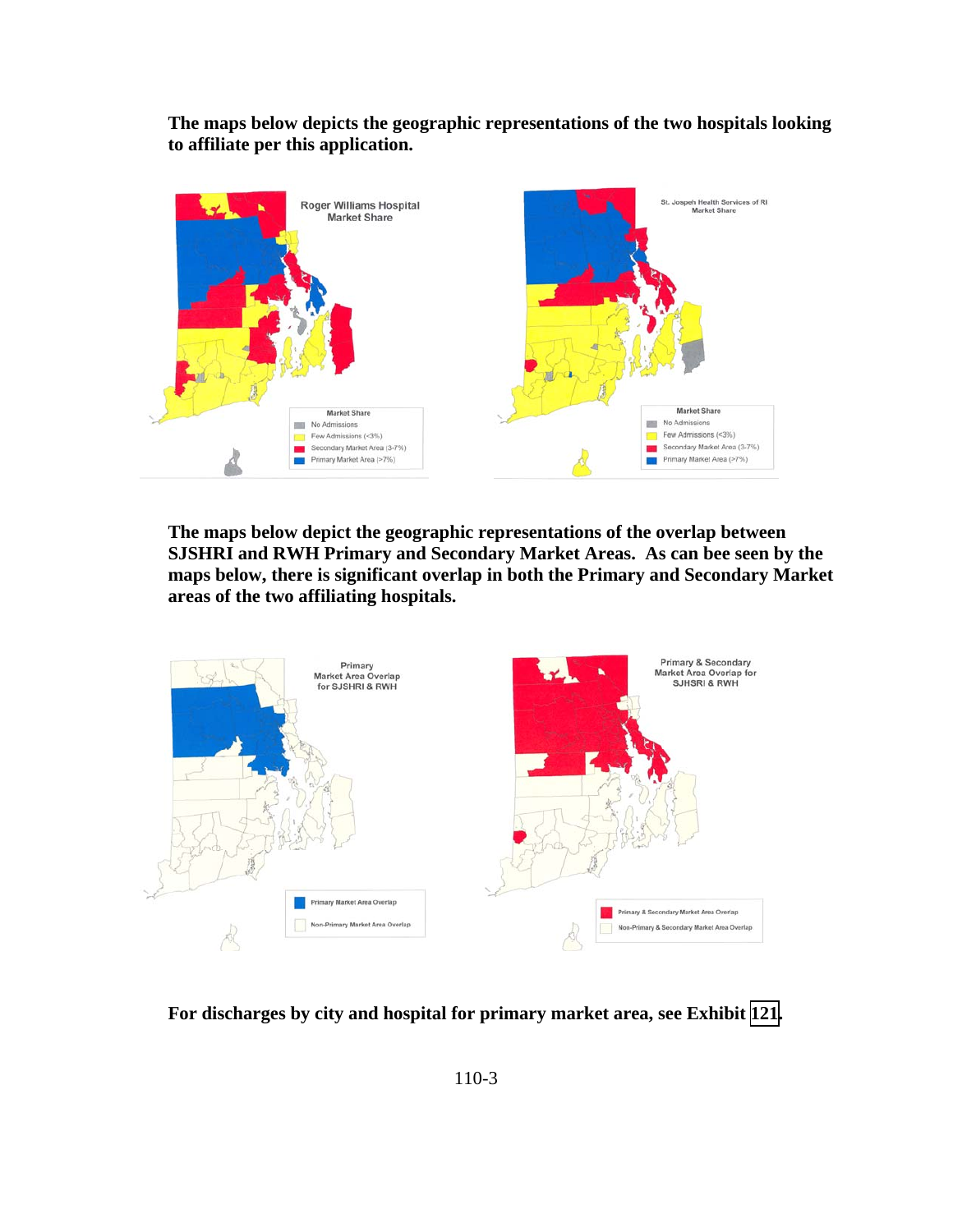c. In separate geographic representations of the state of Rhode Island, for each hospital that is not part of the acquiror and acquire and their affiliates, identify to what extent their primary and/or secondary service areas are served by the acquiror and acquiree and their affiliates (separately for each such hospital); and,

**The maps below depict the geographic representations of the Providence County based hospitals that will not be affiliates of CCHP. Primary and secondary service areas are identified in a similar fashion to Part B above.** 

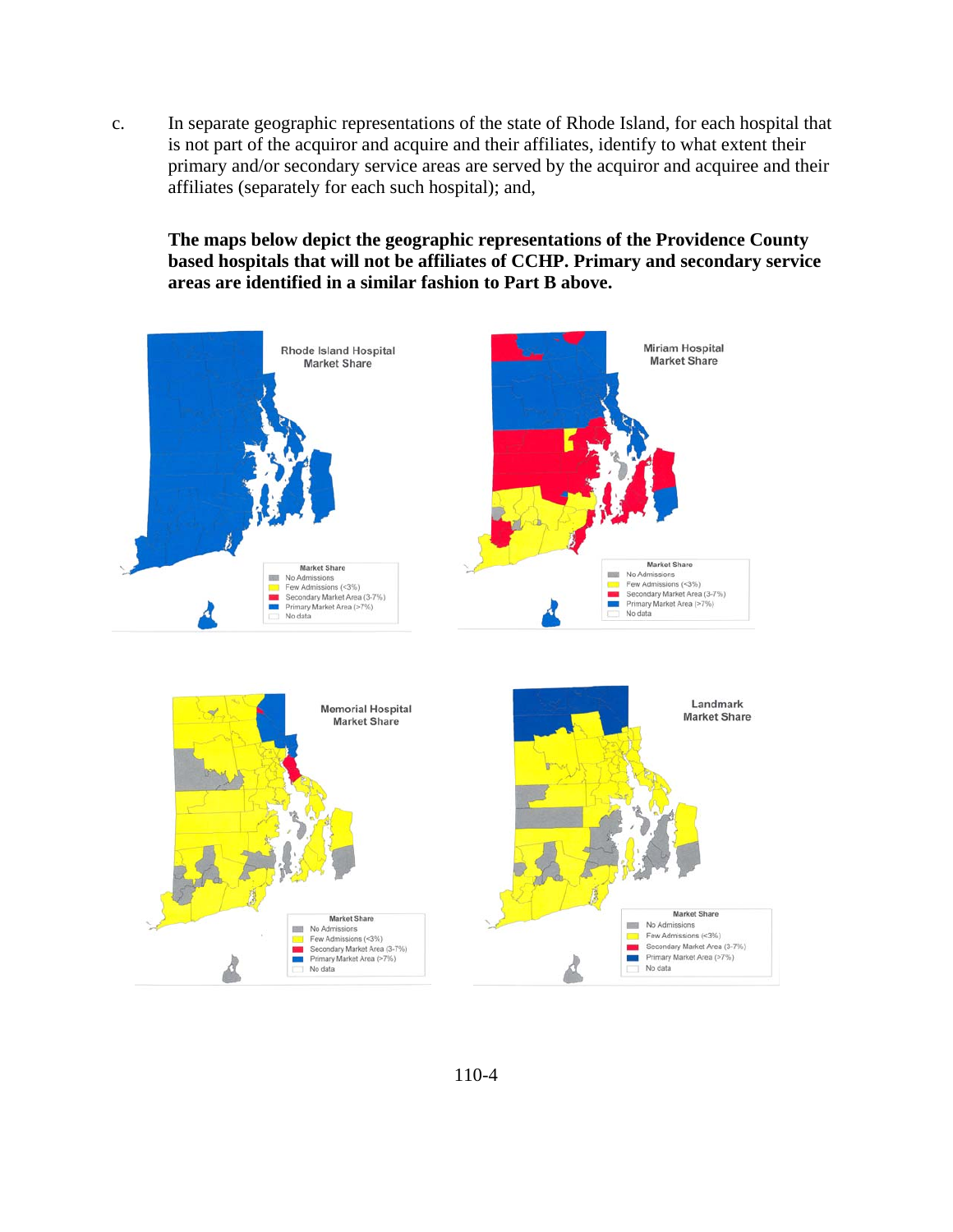



110-5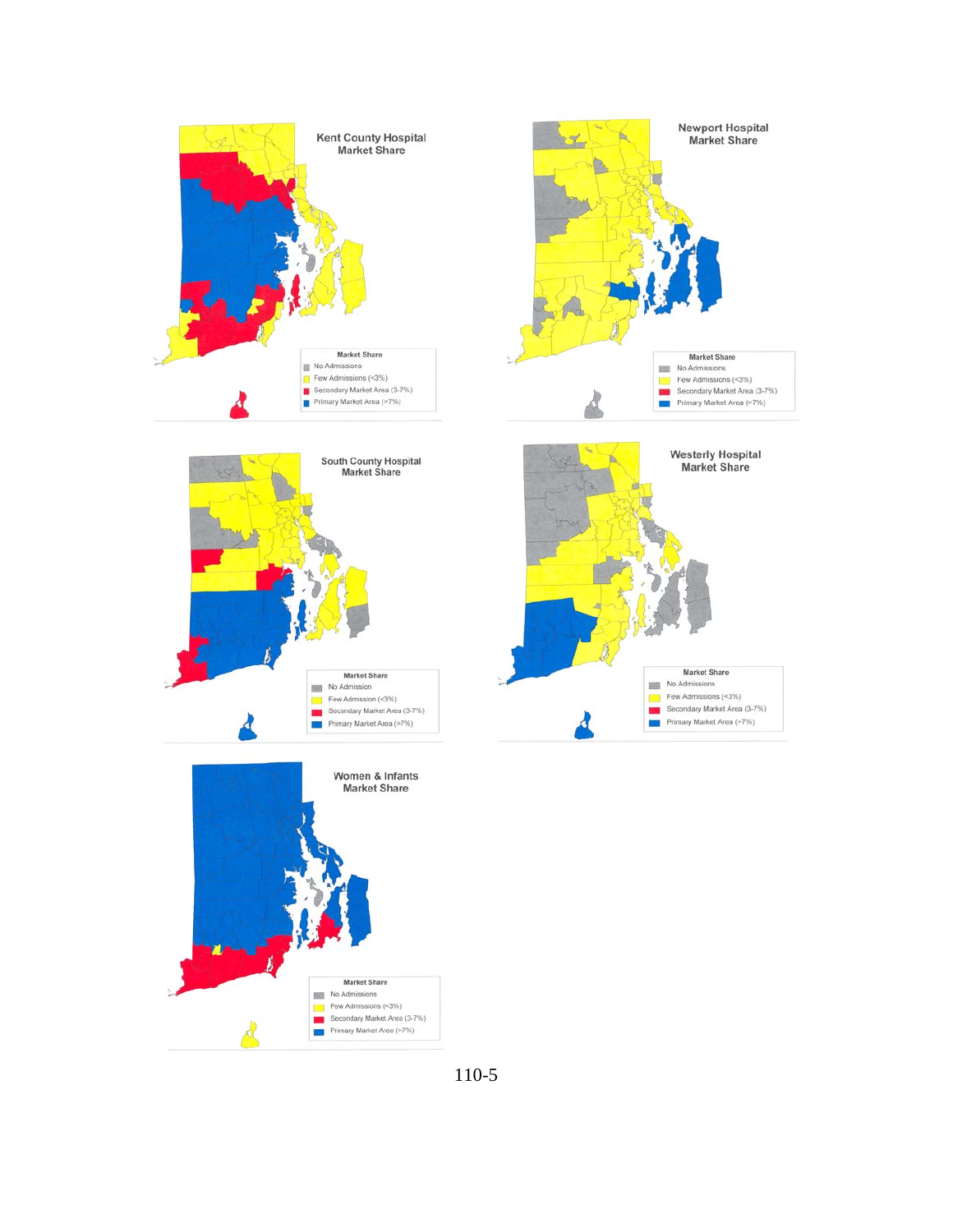d. Discuss in detail the appropriateness of the conversion based on the market share of the service area of the acquiror and acquiree and their affiliates in consideration of the charge of the Director of Health to ensure a balanced health care delivery system to the residents of the state. In addition, discuss how the proposed conversion would contribute to a balanced health care delivery system to the residents of the state.

**The affiliation of Roger Williams Hospital and St. Joseph Health Services of Rhode Island to create CCHP Health Partners will help create a balanced health care delivery system for the residents of Rhode Island.** 

**Upon affiliation of the two Hospitals, CCHP will represent roughly 24% of the inpatient market share of Providence County and roughly 15% of the overall inpatient market share for all of Rhode Island. Being that both CCHP affiliate hospitals are located in the densely populated region of Providence County and within 5 miles of one another, the affiliation will allow CCHP the opportunity to protect its existing market share in light of growing competition directly to the south. CCHP looks to identify and eliminate unnecessary redundancies within the system as part of this affiliation and reallocate those funds to improve the quality of services that CCHP provides to the residents of central and northwestern Rhode Island. The further development of the CCHP services will be focused on preserving and expanding access for such services while improving the quality of care provided in a more cost effective and efficient manner for the health care delivery system in Rhode Island.**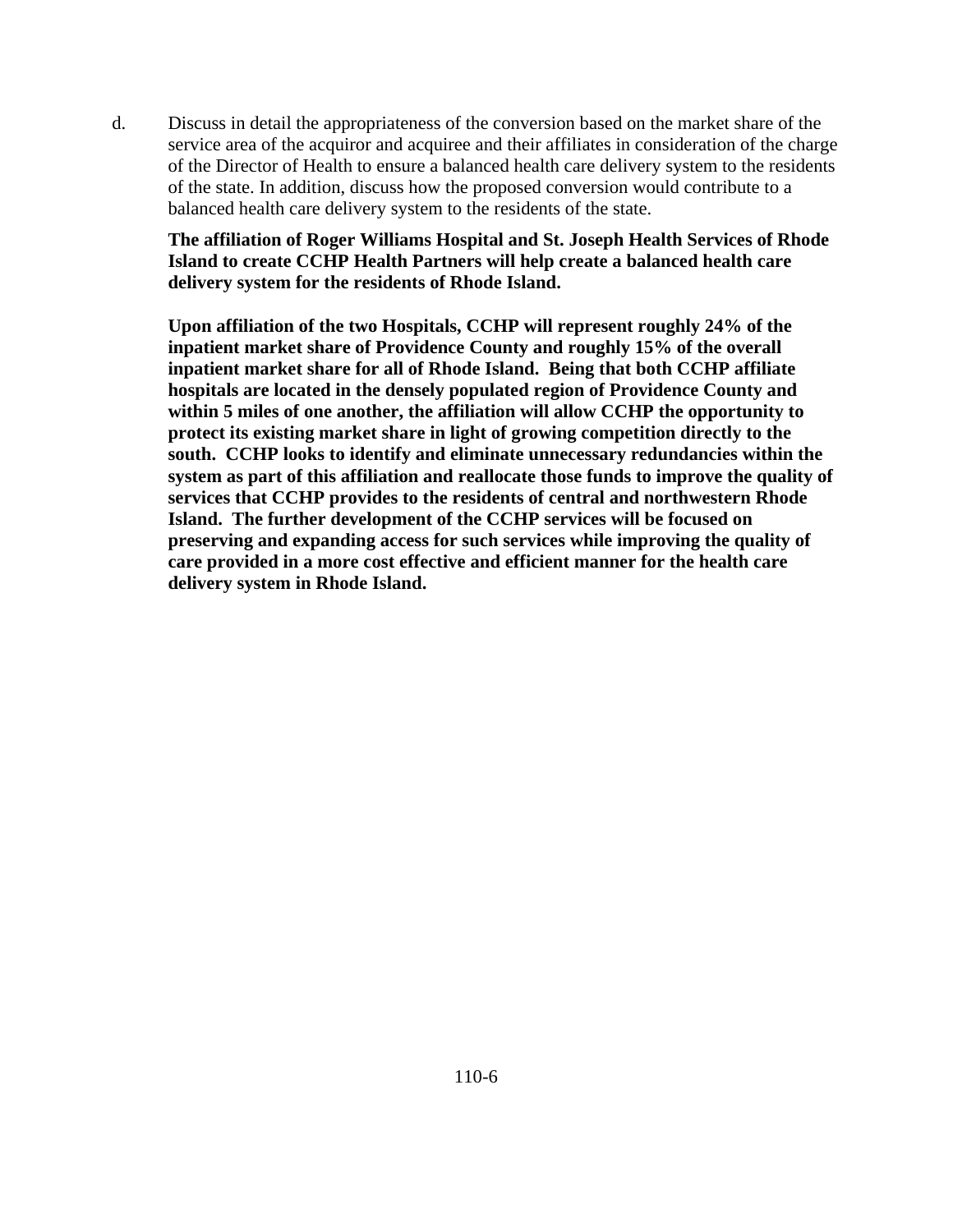- 111. Please address the following regarding projected impact of the proposed conversion on hospitals in Rhode Island:
- a. Complete the table below with regards to the financial viability of the acquiror and acquiree and all of their affiliates that are licensed hospitals and all other hospitals in Rhode Island for the last three (3) years [Use the most recent version of the Hospitals Financial Dataset. At present this is: Hospital Financial Dataset 2006, published 12 July 2007, http://www.health.ri.gov/chic/performance/hospitaldataset.xls]:

|                                                        | 2004                                                 |                           |                       |                                                            | 2005                            |                       |                  | 2006                      |                          |  |  |  |  |
|--------------------------------------------------------|------------------------------------------------------|---------------------------|-----------------------|------------------------------------------------------------|---------------------------------|-----------------------|------------------|---------------------------|--------------------------|--|--|--|--|
| Name of<br>Hospital                                    | Total<br>Revenue                                     | <b>Net</b><br>Income<br>& | Profit<br>Margin<br>% | Total<br>Revenue                                           | <b>Net</b><br>Income<br>& Gains | Profit<br>Margin<br>% | Total<br>Revenue | <b>Net</b><br>Income<br>& | Profit<br>Margin<br>$\%$ |  |  |  |  |
|                                                        |                                                      | Gains                     |                       |                                                            |                                 |                       |                  | Gains                     |                          |  |  |  |  |
|                                                        | <b>Acquiror and Affiliates (Transacting Parties)</b> |                           |                       |                                                            |                                 |                       |                  |                           |                          |  |  |  |  |
|                                                        |                                                      |                           |                       |                                                            |                                 |                       |                  |                           |                          |  |  |  |  |
|                                                        | <b>Dollars in Thousands</b>                          |                           |                       |                                                            |                                 |                       |                  |                           |                          |  |  |  |  |
|                                                        |                                                      |                           |                       |                                                            |                                 |                       |                  |                           |                          |  |  |  |  |
|                                                        |                                                      |                           |                       |                                                            |                                 |                       |                  |                           |                          |  |  |  |  |
| Total                                                  |                                                      |                           |                       |                                                            |                                 |                       |                  |                           |                          |  |  |  |  |
| <b>RWMC</b>                                            | 168,270                                              | 1,840                     | 1.1%                  | 161,772                                                    | (1,666)                         | $-1.0%$               | 154,152          | 2,346                     | 1.5%                     |  |  |  |  |
| % of                                                   |                                                      |                           |                       |                                                            |                                 |                       |                  |                           |                          |  |  |  |  |
| Statewide                                              | 5.8%                                                 | 1.9%                      |                       | 5.9%                                                       | $-2.9%$                         |                       | 5.9%             |                           |                          |  |  |  |  |
| Total                                                  |                                                      |                           |                       |                                                            |                                 |                       |                  |                           |                          |  |  |  |  |
| <b>Acquiree &amp; Affiliates (Transacting Parties)</b> |                                                      |                           |                       |                                                            |                                 |                       |                  |                           |                          |  |  |  |  |
|                                                        | <b>Dollars in Thousands</b>                          |                           |                       |                                                            |                                 |                       |                  |                           |                          |  |  |  |  |
|                                                        |                                                      |                           |                       |                                                            |                                 |                       |                  |                           |                          |  |  |  |  |
|                                                        |                                                      |                           |                       |                                                            |                                 |                       |                  |                           |                          |  |  |  |  |
| Total                                                  |                                                      |                           |                       |                                                            |                                 |                       |                  |                           |                          |  |  |  |  |
| <b>SJHSRI</b>                                          | 178,673                                              | (2, 402)                  | $-1.3%$               | 177,815                                                    | (550)                           | $-0.3%$               | 167,024          | 1,132                     | 0.7%                     |  |  |  |  |
| $%$ of                                                 |                                                      |                           |                       |                                                            |                                 |                       |                  |                           |                          |  |  |  |  |
| Statewide                                              | 6.2%                                                 | $-2.5%$                   |                       | 6.4%                                                       | $-1.0%$                         |                       | 6.4%             |                           |                          |  |  |  |  |
| Total                                                  |                                                      |                           |                       |                                                            |                                 |                       |                  |                           |                          |  |  |  |  |
|                                                        |                                                      |                           |                       | All Other Rhode Island Hospitals (Non Transacting Parties) |                                 |                       |                  |                           |                          |  |  |  |  |
|                                                        |                                                      |                           |                       |                                                            |                                 |                       |                  |                           |                          |  |  |  |  |
| <b>Dollars in Millions</b>                             |                                                      |                           |                       |                                                            |                                 |                       |                  |                           |                          |  |  |  |  |
|                                                        |                                                      |                           |                       |                                                            |                                 |                       |                  |                           |                          |  |  |  |  |
|                                                        |                                                      |                           |                       |                                                            |                                 |                       |                  |                           |                          |  |  |  |  |
| <b>Total All</b>                                       |                                                      |                           |                       |                                                            |                                 |                       |                  |                           |                          |  |  |  |  |
| Other                                                  | 2,541                                                | 97,472                    | 3.8%                  | 2,424                                                      | 59,636                          | 2.5%                  | 2,270            | 80,622                    | 3.6%                     |  |  |  |  |
| Hospitals<br>$%$ of                                    |                                                      |                           |                       |                                                            |                                 |                       |                  |                           |                          |  |  |  |  |
| Statewide                                              |                                                      |                           |                       |                                                            |                                 |                       |                  |                           |                          |  |  |  |  |
| Total                                                  | 88%                                                  | 100.6%                    |                       | 87.7%                                                      | 103.9%                          |                       | 87.6%            | 95.9%                     |                          |  |  |  |  |
|                                                        |                                                      |                           |                       |                                                            |                                 |                       |                  |                           |                          |  |  |  |  |
| Statewide                                              |                                                      |                           |                       |                                                            |                                 |                       |                  |                           |                          |  |  |  |  |
| Total                                                  | 2,888                                                | 96,910                    | 3.4%                  | 2,764                                                      | 57,420                          | 2.1%                  | 2,592            | 84,100                    | 3.2%                     |  |  |  |  |
|                                                        |                                                      |                           |                       |                                                            |                                 |                       |                  |                           |                          |  |  |  |  |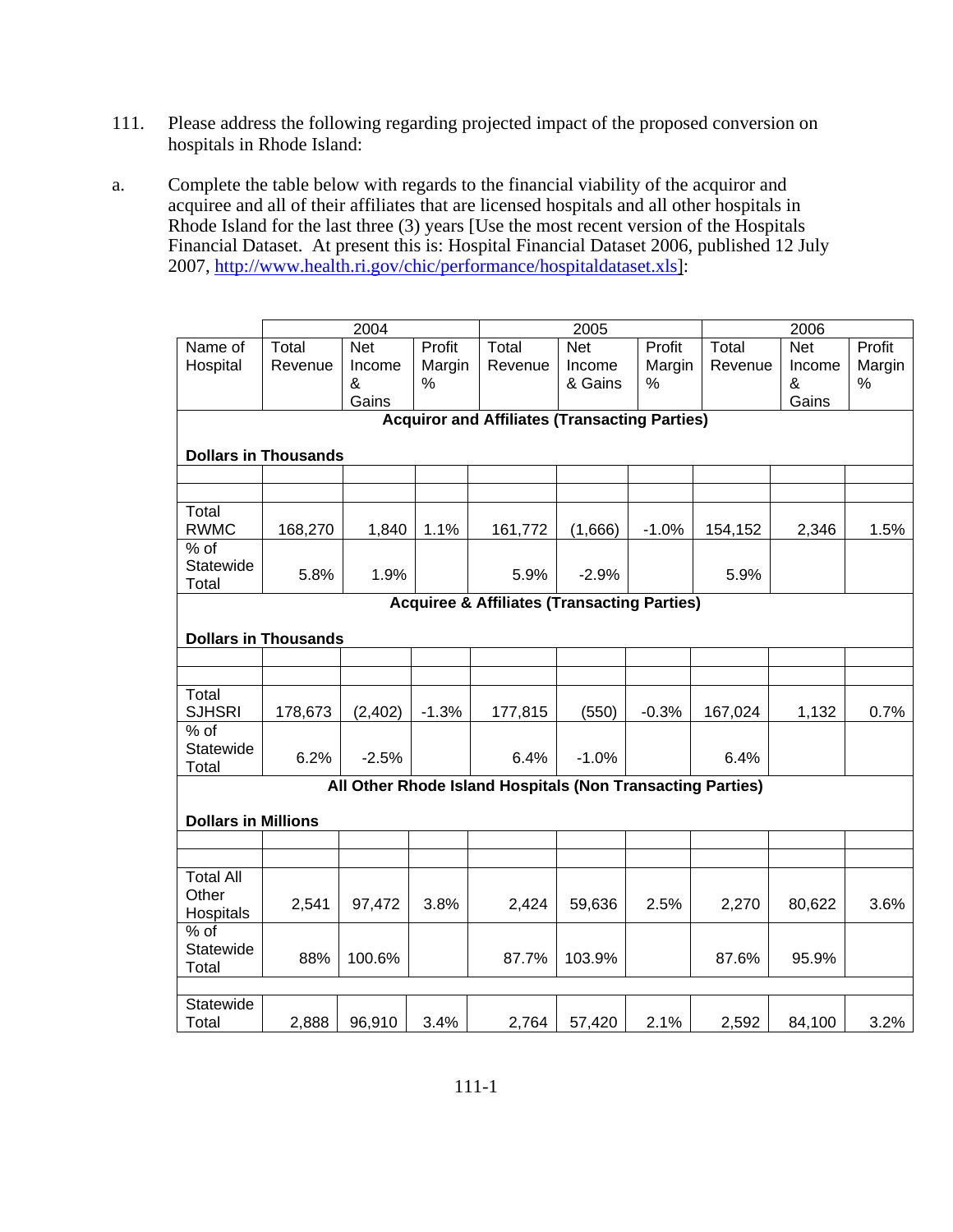b. Discuss in detail the financial viability of the acquiror and acquiree and all of their affiliates that are licensed hospitals following the proposed conversion(s) and compare that to the financial viability of all other hospitals in Rhode Island that are not part of the proposed conversions; and

**As depicted in Exhibit [61,](TAB 61.pdf) there is a significant disparity between system affiliated hospitals and those who have remained separate and independent. RWH and SJHSRI in aggregate and the other community hospitals have been teetering around breakeven the last three years while the system hospitals have consistently reported positive profit margins. As discussed in the Community Hospital Task Force, reimbursement is an issue in the state as a whole. Rhode Island ranks at the bottom in the country. Additionally, there are inequities in the state among each institution as reimbursement rates vary for the same service.** 

**Based on the financial pro forma prepared (see response to Question 33), the financial position of the two organizations (RWH and SJHSRI) is much stronger on a combined basis than individual stand alone organizations. With the affiliation, the organizations can recognize a significant amount of synergies as identified in the Business Plan of Efficiencies (Confidential Exhibit [35](CFD.pdf)). These synergies could not be achieved without the affiliation. The system hospitals are able to spread fixed overhead costs over a greater base; reducing the overall unit cost. As detailed in the financial pro forma, the operating margin improves significantly over time as the synergies are recognized. The financial pro forma reflects a much stronger financial outlook under an affiliated status. The operating margins begin to trend closer to those currently recognized by "The System" hospitals. As noted above, the hospitals under a system arrangement have reported operating margins between 3- 5% annually over the last few years; while the independent community hospitals have been at breakeven or negative operating margins. Given both the federal and state economic conditions and continued cuts in healthcare, it will be extremely difficult or nearly impossible for the "independent" community hospital to survive long term.** 

**The proposed affiliation is not intended to affect the financial viability of other area hospitals not included in this proposal, principally due to the fact that any increases in market share by the transacting parties that are projected into the future are expected to be achieved by overall demographic growth and increased need for services. Listed below, however, is a brief overview of the financial viability of hospitals not included in the conversion that are in the intended primary market area of the proposed CCHP. This analysis was generated based on data produced by the Rhode Island Department of Health, The Health of Rhode Island's Hospitals: A Financial Analysis (2007):**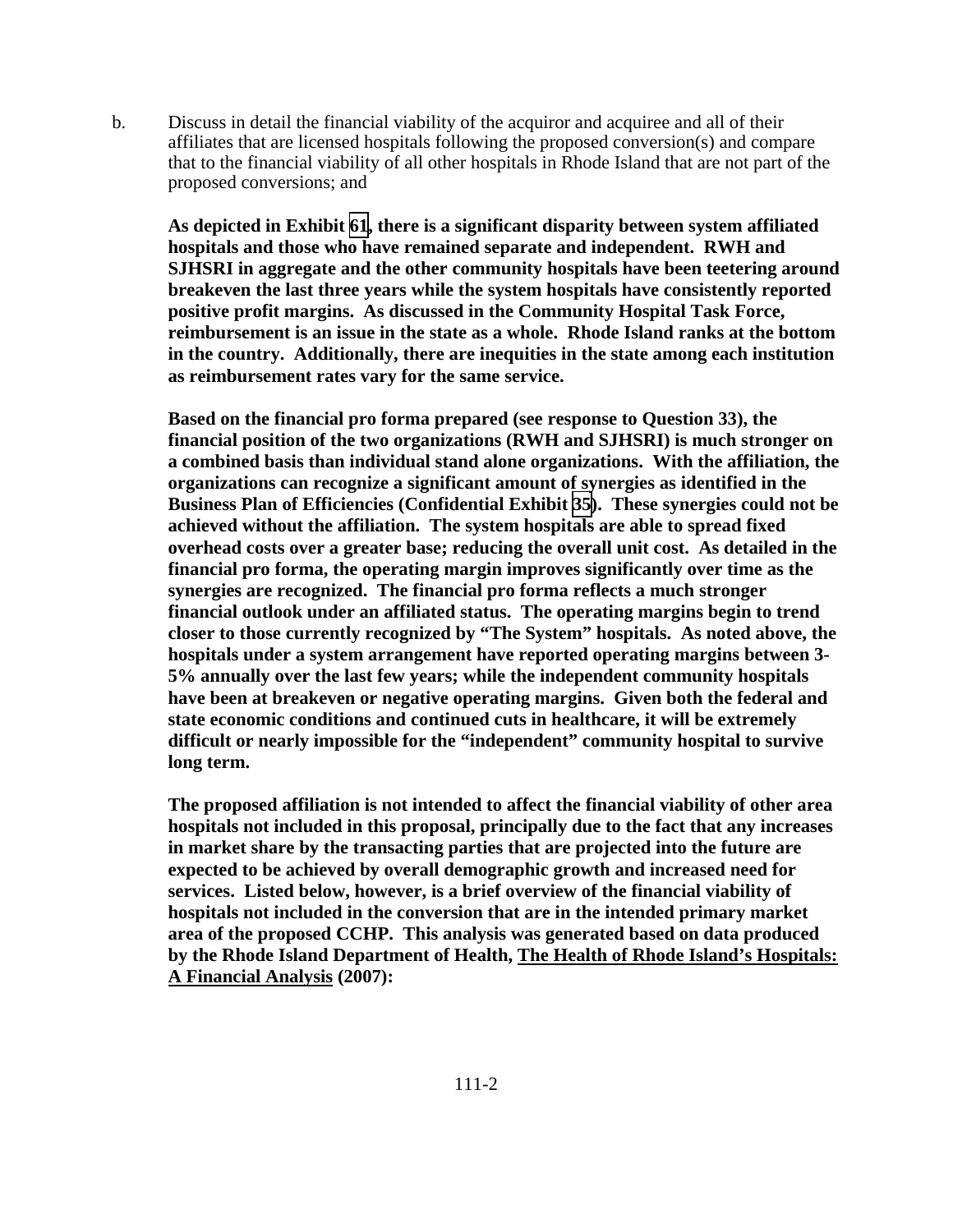- **1. Rhode Island Hospital: Rhode Island Hospital is the largest member of the Lifespan health system. Net income from the years 2005-2008 ranged from a low of \$27 million (2008) to a high of \$52 million (2007). The transacting parties do not envision the conversion having significant effect on Rhode Island Hospital's financial viability in the future.**
- **2. The Miriam Hospital: Miriam Hospital is the second largest hospital in the Lifespan system and a provider of cardiac and general medical/surgical services. Miriam Hospital had net income ranging from a low of \$6.7 million (2006) to a high of \$16.1 million (2007) for the years 2005-2008. Given this hospital's significant operating income and CCHP projection for future growth, the conversion is not anticipated to have any financial impact on The Miriam Hospital.**
- **3. Memorial Hospital of Rhode Island: Memorial Hospital of Rhode Island is the principal provider to the city of Pawtucket and surrounding areas and a Brown University affiliate. Its net operating income ranged from a low of -\$13.3 million (2008) to a high of \$5 million (2007). Although Memorial Hospital experienced a net income loss in 2008, the transacting parties do not envision that conversion will have a financial impact on Memorial Hospital as CCHP growth will not come from Memorial's current patient base.**
- **4. Landmark Medical Center: Landmark Medical Center is the primary hospital provider to Woonsocket, Rhode Island and surrounding areas offering general medical and cardiac care among other medical subspecialties. Landmark Medical Center has incurred operating losses ranging from \$8 million (2007) to \$1 million (2005) between 2005 and 2008. Though Landmark's financial condition deteriorated and the facility is currently under the oversight of a court appointed special master, the transacting parties do not project that a conversion will worsen or affect Landmark's current financial condition whatsoever based on the CCHP growth projected.**
- **5. Kent County Hospital: Kent County Hospital is the principal provider of medical/surgical and medical subspecialty services to Warwick, Rhode Island and surrounding communities. It operates the state's second busiest emergency room. Kent Hospital has experienced net income losses ranging from a low of \$100,000 (2006) to a high of \$5.2 million (2007). Though Kent has operated at significant financial losses in previous years, this loss has lessened between 2007 and 2008. Regardless, the transacting parties do not envision that the conversion will have an effect on Kent County's financial stability since growth projections are based on demographic trends not redirected volume and that Kent is at the periphery of the CCHP primary market.**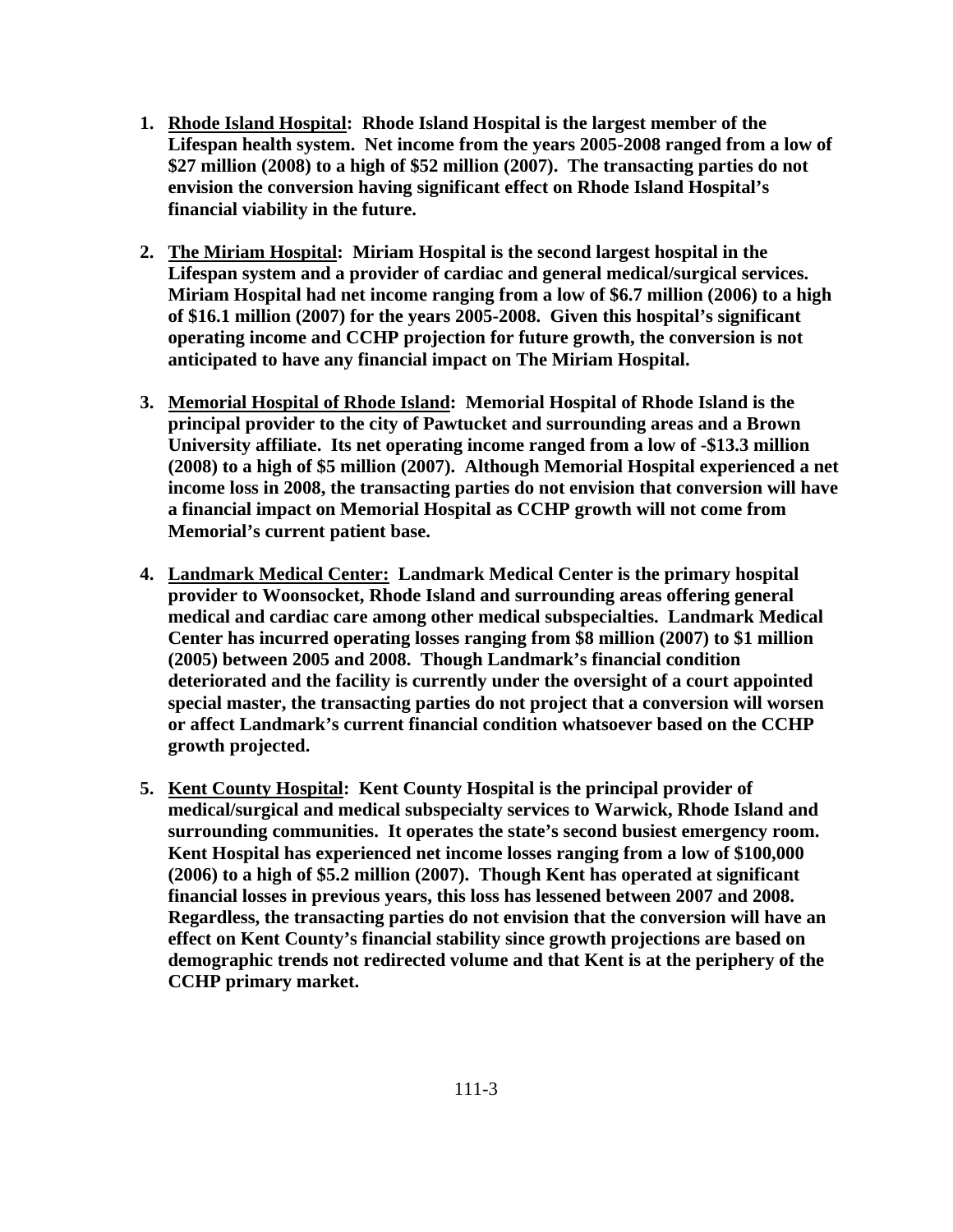- **6. Butler Hospital: Butler Hospital is located in Providence and is a specialty hospital providing psychiatric and behavioral health services to surrounding communities. Butler has had operating results ranging from -\$2.7 million (2005) to an operating gain of \$2.3 million (2007). Butler has operated with a net income of \$1.9 million in 2008. Operating history shows that Butler has remained primarily stable over the past four years and the transacting parties do not envision the conversion having an effect on area psychiatric services that would destabilize Butler's current financial position.**
- 7. **Women & Infants Hospital: Women & Infants Hospital located in Providence is the state's largest provider of obstetrical and women's services. Women & Infants has operated generally a positive net income in the years 2005-2008 with a net loss occurring only in 2007 (\$2.5 million) and with operating margin as high as \$7.4 million in 2005. Because of the specialty nature of Women & Infants Hospital and the lack of obstetrical services at both proposed hospitals in the CCHP system, the conversion is not anticipated to have any effect on Women & Infants financial future.**
- c. Discuss in detail the appropriateness of the conversion based on the impact of the proposed conversion(s) on the financial viability of the hospitals that would not be included in the proposed conversion in consideration of the charge of the Director of Health to ensure a balanced health care delivery system to the residents of the state. In addition, discuss how the proposed conversion would contribute to a balanced health care delivery system to the residents of the state.

**The proposed affiliation should not affect the financial viability of other hospitals not included in this proposal. The proposed affiliation will result in better coordination of services, patient care and satisfaction. The benefits of the affiliation from a financial perspective include but are not limited to: the establishment and coordination of industry best practices between facilities; the preservation of patient access for residents of Providence County and beyond; the ability to provide new and preserve existing services based on community need; the ability to more efficiently allocate limited capital and operational resources within the system; and the ability of both hospitals to maintain financial viability to assure they are capable of providing services in the distant future. In addition, please refer to the Business Plan of Efficiencies at Confidential Exhibit [35](CFD.pdf).** 

**CCHP plans to preserve its existing services and look to modify its services to continuously fulfill the changing community health needs for both its primary and secondary service areas. While both Hospitals collectively provide inpatient services to roughly 24% of those residents of Providence County in need of admission, the affiliation will allow the two organizations the opportunity to do so in a much more cost effective and efficient manner. To this end, CCHP will look to reallocate the cost savings to improve both its inpatient and outpatient services in an effort to become the premier health care provider in Rhode Island.**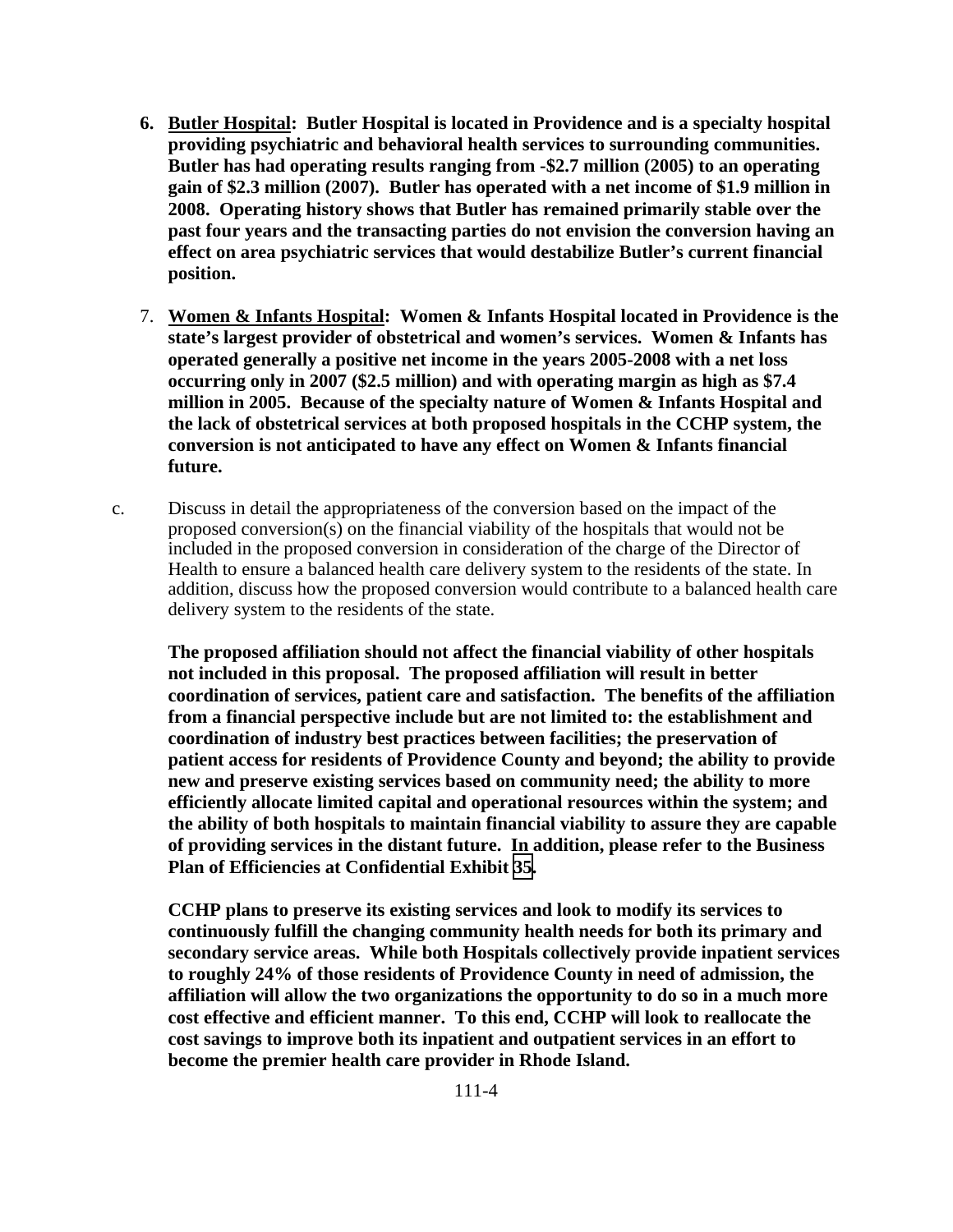**Please see Confidential Exhibit [44](CFD.pdf), the draft Inaugural Strategic Plan and Confidential Exhibit [81](CFD.pdf), the January 31, 2009 Inaugural Strategic Plan which outline the strategic intent of CCHP for the first years of its existence.** 

**The annual 2% growth rate in volume for CCHP is based on a report from the Advisory Board Innovations Center (the "Advisory Board") entitled "Demand for Hospital Services." See Confidential Exhibit [78\(C\)](CFD.pdf), bates stamped C016077– C016096. The Advisory Board is a prominent national consulting firm from Washington, DC, that provides best practice research and consulting services to leading hospitals and health systems throughout the country.** 

**While aging of the baby boomer population will have a significant impact on the utilization of health care services in the future, other factors such as new technology/procedures, epidemiology, and lifestyle factors will influence hospital demand. Most recently, milder than expected flu seasons, reduction in cardiac services and changes in rules involving short stay admissions and observation status may result in modest increases in the short-term.** 

**It should be noted that the projected increase in volume was solely derived from demographic based methodology reflecting the aging population SJHSRI and RWH serves. None of the volume projected is expected to be gained from competing hospital market share.**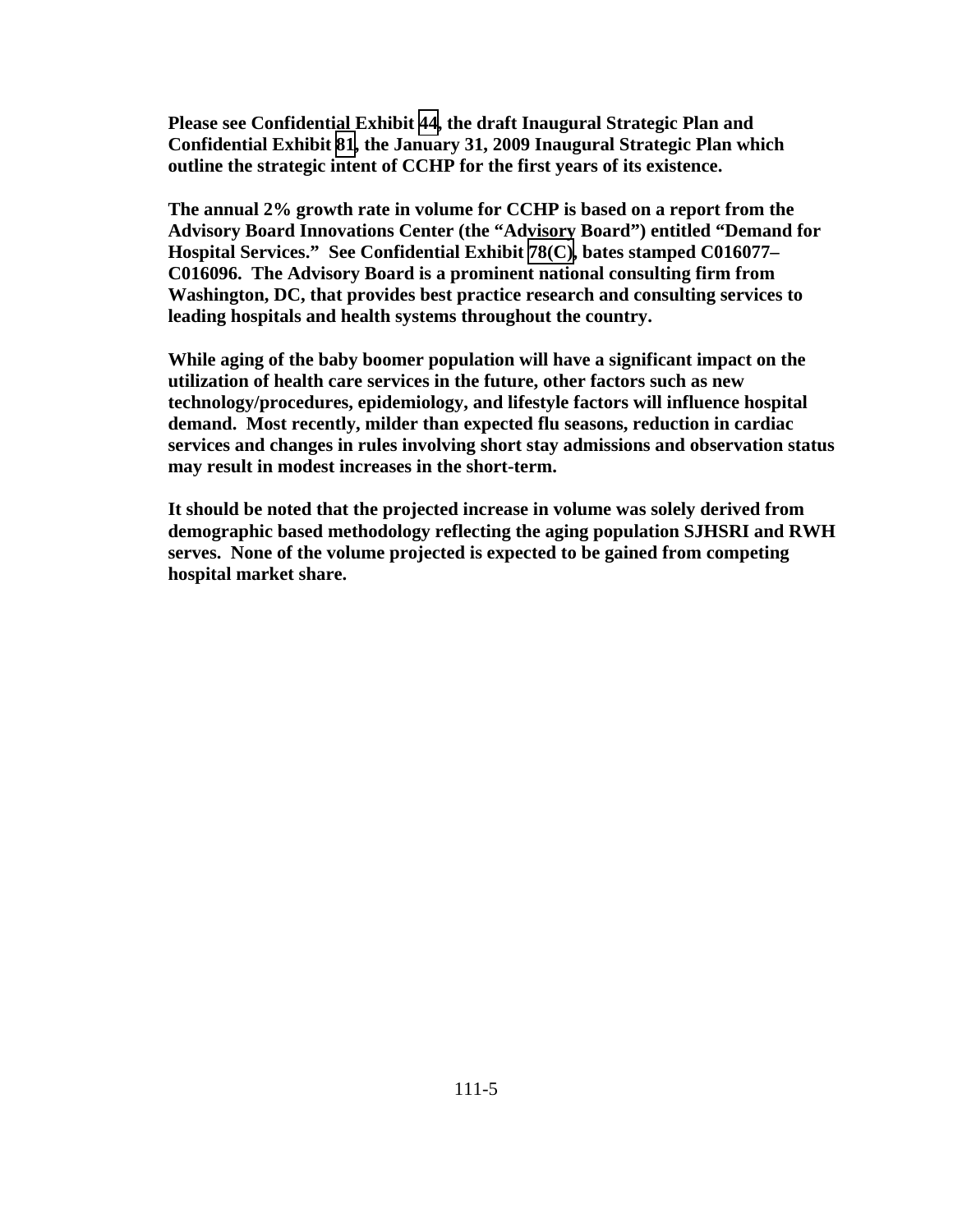- 112. Please address the following regarding projected impact of the proposed conversion on market share of hospital beds in Rhode Island:
- a. Complete the table below with regard to hospital utilization of the acquiror and acquiree and all of their affiliates and all other hospitals in Rhode Island for last three (3) years [Contact: Center for Health Data and Analysis of the Rhode Island Department of Health at (401) 222-2550]. Please reproduce the table below for additional years, as needed:

#### **See Exhibit [62](TAB 62.pdf) – 2008 data is not available.**

b. Discuss in detail the market share of the licensed bed capacity, staffed bed capacity and utilization volume of the acquiror and acquiree and all of their affiliates and compare that to the licensed bed capacity, staffed bed capacity and utilization volume of all other Rhode Island based hospitals that are not part of the proposed conversions (including identification of the post-conversion market share of bed capacity and utilization volume); and

**The proposed affiliation will not affect the licensed beds of either RWH or SJHSRI. Based on market information for the prior three years, RWH and SJHSRI collectively, have represented approximately 19% of the licensed beds and approximately 20% of the staffed beds in the state. From a utilization perspective, RWH and SJHSRI have represented between 13.4% and 13.8% of discharges in the state and between 16.7% and 17.5% of the patient days. The affiliation will not impact other institutions that are not part of the proposal.** 

**As set forth in response to Question 18(d) and Exhibit [78\(C\),](TAB 78C.pdf) bates number C016077-C016096, there is an anticipated 2% growth based upon SJHSRI and RWH's existing patient population. The growth is not expected to include patients from other community hospitals that are not part of the proposed conversion.** 

**RWH and SJHSRI both recognize that by joining together to create a new health care system, CCHP, that they can enhance their respective charitable purposes and missions, as well as better serve the health care needs of the communities they currently serve. It is the intention of CCHP to coordinate and consolidate various administrative, support and clinical services as is mentioned in previous questions (45, 52 & 64) in order to ensure its future viability and to enhance the care both hospitals currently maintain within their respective communities.** 

**As highlighted in Question 110, CCHP's primary market area represents a majority of Providence County and a few adjacent cities/towns. It is the intention of CCHP through this affiliation to help its hospitals secure their positions within its primary market area, rather than to look to expand into other markets.** 

**Currently, within the designated Primary Market Area, CCHP would maintain roughly 19.1% of the total discharges for that area. While this represents**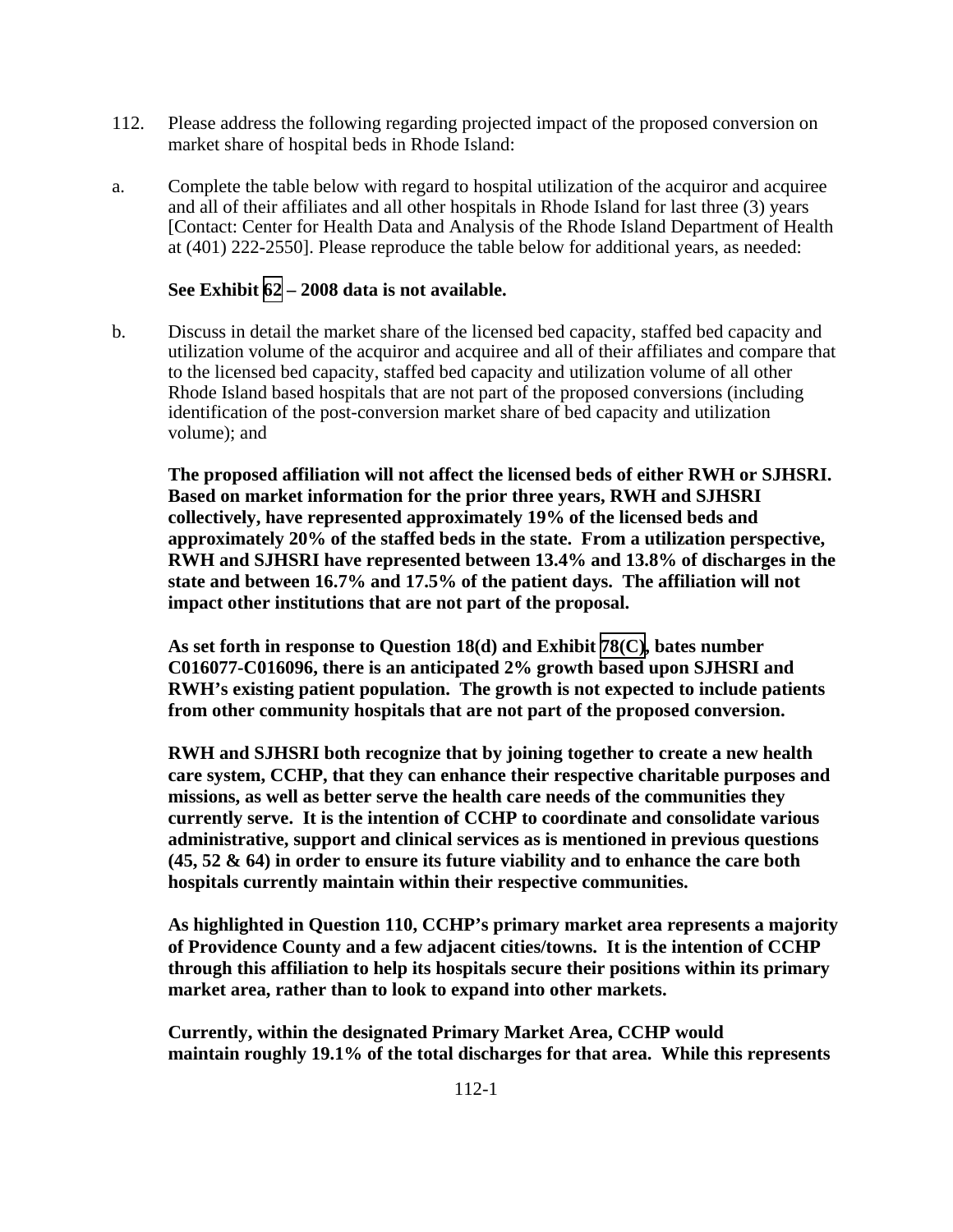**a significant portion of the market share, Lifespan and Care New England would represent approximately 45.8% and 28.1% respectively within the same area. CCHP recognizes that patients have choices for where they wish to seek care and thus CCHP will look to reinvest monies saved from consolidation and coordination into programmatic advancements and improving quality within its existing services.** 

**Currently within CCHP's Primary Market Area, there are a number of hospitals, both system based and independent, that treat patients within the same markets. Below is a brief description of what CCHP feels will be the impact of its affiliation on the market share of its surrounding hospitals.** 

## **Lifespan Affiliates**

- **Rhode Island Hospital Rhode Island Hospital represents the largest acute care facility in the State of Rhode Island and provides the full myriad of acute and tertiary services necessary to be the region's only Level 1 trauma center. It is expected that the creation of CCHPwill have very little impact on Lifespan's market share as they currently pull patients from throughout all of Rhode Island and already maintains over 28% of the market share in CCHP's Primary Market Area. With the size and variety of services offered at the academic hospital, CCHP does not plan or expect to alter Rhode Island's market share.**
- **Miriam Hospital Miriam Hospital currently maintains a similar primary market area as CCHP, and currently maintains roughly 11.2% of the market share within CCHP's primary market area. Miriam Hospital is a major academic hospital and has recognized programs in acute cardiac care and stroke to name a few. While Miriam is not nearly as large as Rhode Island Hospital, its specialization and location in the eastside of Providence should not be impacted by the creation of CCHP.**
- **Newport Hospital Newport Hospital is located in Newport County on Aquidneck Island and thus is not in CCHP's primary service area. The impact of the creation of CCHP on Newport Hospital will be non existent as very few patients currently travel from Newport County to SJHSRI or RWH for their healthcare needs.**
- **Bradley Hospital The Bradley Hospital in East Providence offers wide range of programs and services for children and young adults with psychological, developmental and behavioral conditions. As the behavioral health programs currently maintained at both SJHSRI and RWH are focused on the adult and geriatric populations, there will be no impact on Bradley Hospital as a result of the creation of CCHP.**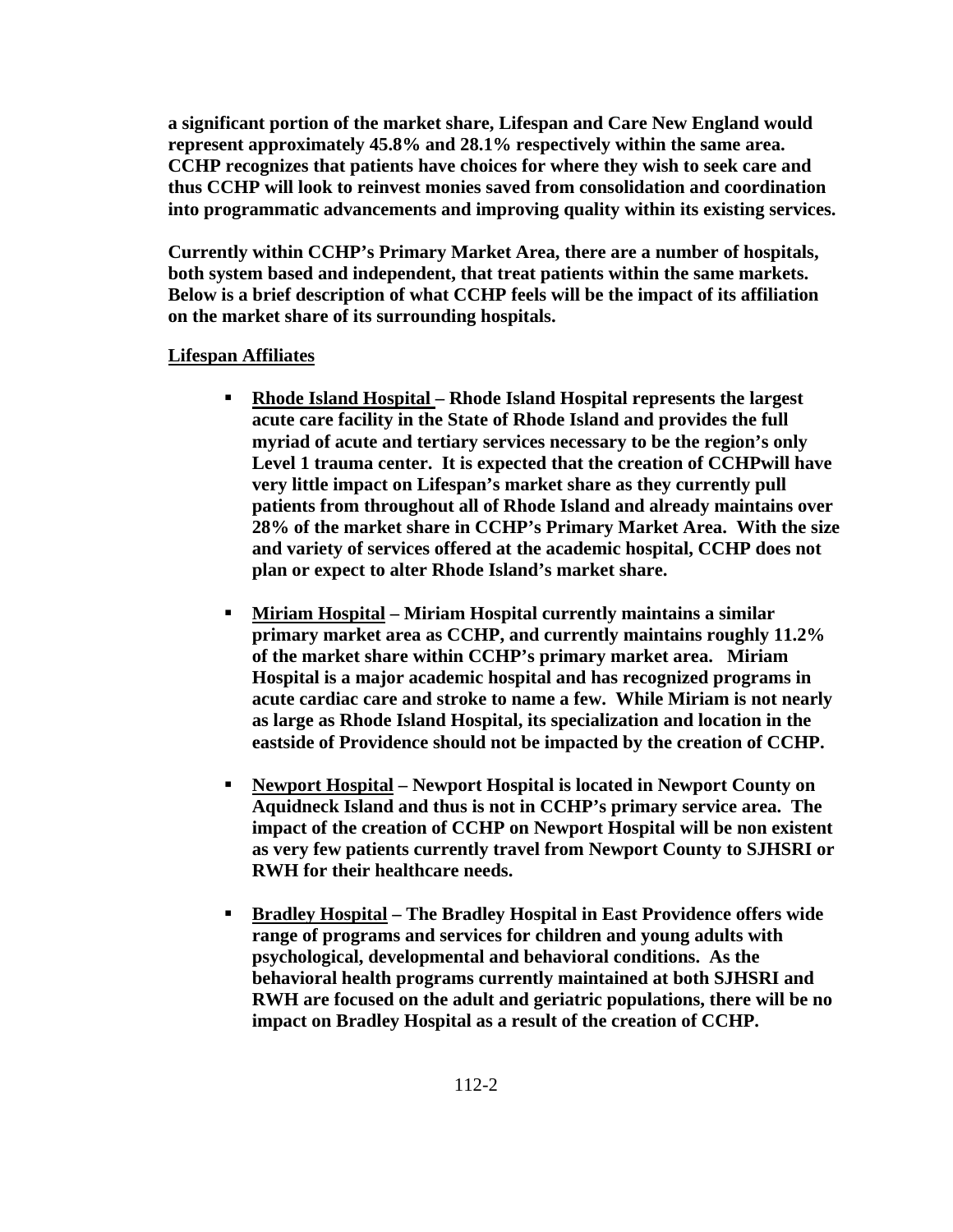#### **Care New England Affiliates**

- **Kent Hospital Kent Hospital is located in Warwick within Kent County. It currently draws it patient base primarily from central Rhode Island up to Providence in the northern half of the state and has its primary market area focused around Warwick. Kent Hospital offers a wide variety of services within its facilities and based on its geographic location and catchment area, the creation of CCHP should have little impact on Kent Hospital.**
- **Women & Infants Hospital Women & Infants Hospital specializes in treating women and infant services. While there is some overlap in services offered by W&I and the CCHP affiliates, neither RWH nor SJHSRI have birthing centers or infant care programs in their service capabilities. CCHP should have no impact on W&I's market share in northern Rhode Island.**
- **Butler Hospital Butler Hospital located in Providence provides a wide range of programs and services for adults with psychological and behavioral conditions. As Butler Hospital, SJSHRI, RWH and the other psychiatric programs within the state have operated and modified their services in the past to adjust to the behavioral health needs of the Rhode Island communities, CCHP recognizes the value of Butler Hospital as to pertains to the fulfillment of the community need. Based on the current demand for behavioral health services in Rhode Island and that CCHP does not plan to expand its licensed or operating bed capacity as a result of this affiliation, CCHP does not expect to have a negative impact on the market share of Butler Hospital.**

## **Independent Community Hospitals**

- **Landmark Hospital Landmark Hospital is located in Woonsocket and maintains a catchment area of the extreme northern area of Rhode Island. While the market areas of Landmark and the CCHP affiliates overlap to a certain extent and the services offered by all three hospitals are generally the same, CCHP does not expect to capture additional market share from Landmark as part of the affiliation primarily due to its geographic location.**
- **Memorial Hospital Memorial Hospital currently centers its primary market area around Pawtucket and the East Providence locations. While there is some overlap in catchment areas with the CCHP affiliates, the populations which the Hospitals serve typically do not travel from one**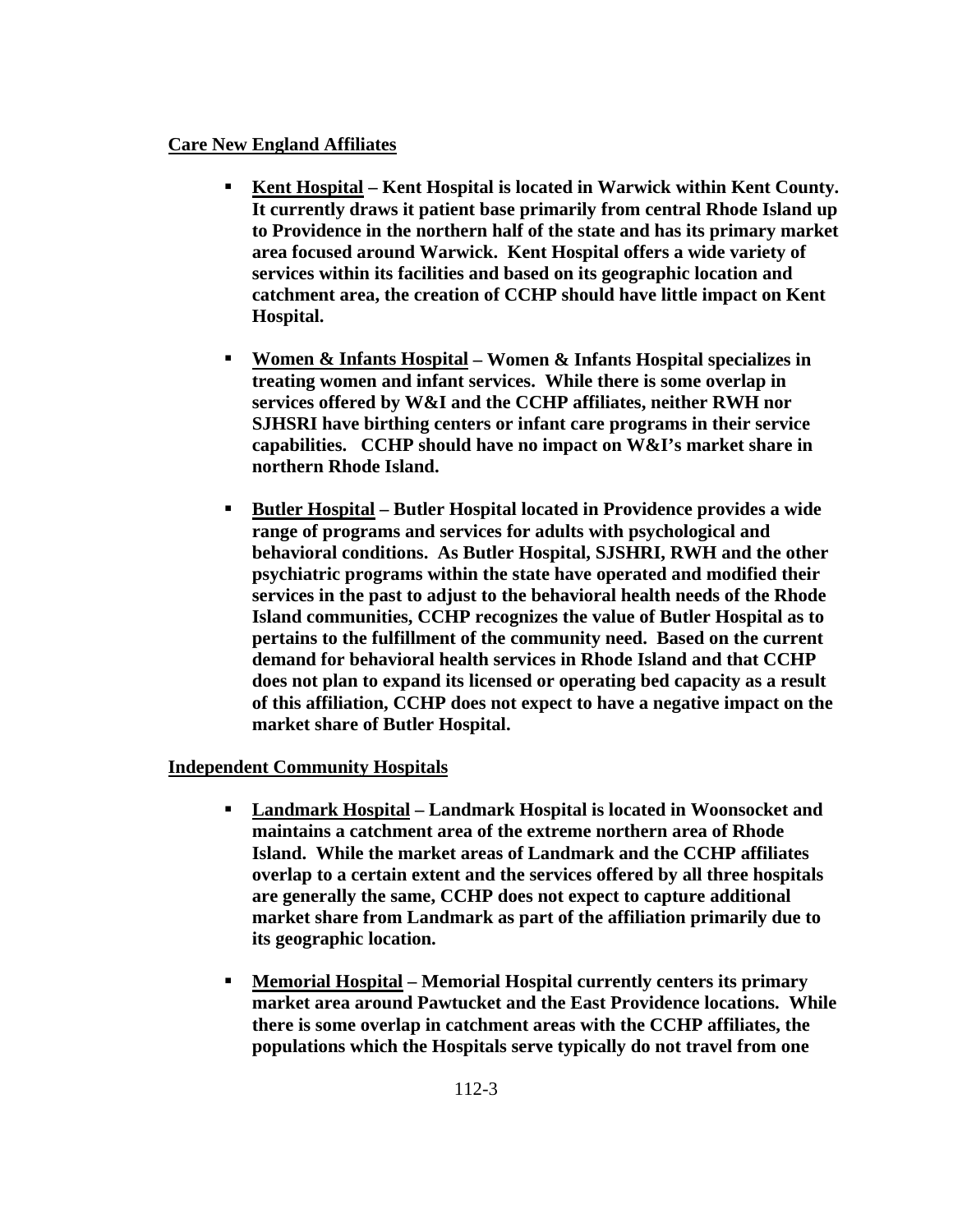**region to the other as can be seen by the minimal market share CCHP would possess in Memorial's catchment area. Therefore, CCHP does not believe that its creation would negatively affect the market share of Memorial Hospital.** 

- **South County Hospital South County Hospital is located in Wakefield within Washington County. Currently, South County Hospital maintains less than 1% of the market share in CCHP's primary market area, and subsequently CCHP maintains very little market share in South County's primary market area. Therefore, the creation of CCHP should have no impact on South County Hospital.**
- **Westerly Hospital Westerly Hospital is located in the extreme south western portion of Rhode Island. Currently, Westerly Hospital maintains less than 1% of the market share in CCHP's primary market area, and subsequently CCHP maintains very little market share in Westerly's primary market area. Therefore, the creation of CCHP should have no impact on Westerly Hospital.**
- c. Discuss in detail the appropriateness of the conversion based on the share of licensed beds, staffed beds and utilization volume of the acquiror and their affiliates in consideration of the charge of the Director of Health to ensure a balanced health care delivery system to the residents of the state. And discuss how the proposed conversion would contribute to a balanced health care delivery system to the residents of the state.

**The proposed conversion will not affect the ability of the residents of Rhode Island to access/seek quality medical care. Both hospitals will remain in operation under separate licensure as they are today. Due to the close proximity , the institutions will be able to recognize substantial synergies as detailed on the Business Plan of Efficiencies. Access to medical services will not be negatively affected, in fact, the community should see improvement through the coordination of efforts between the two institutions. The Inaugural Strategic Plan provides the details. The benefits of the affiliation center around the establishment and coordination of industry best practices between facilities; the preservation of patient access for residents of Providence County and beyond; the ability to provide new and preserve existing services based on community need; the ability to more efficiently allocate limited capital and operational resources within the system; and the ability of both hospitals to maintain financial viability to assure they are capable of providing services in the distant future. There is significant financial disparity between those institutions that are part of a system and those that have remained independent community hospitals. This is evidenced by the financial results reported over the last few years.**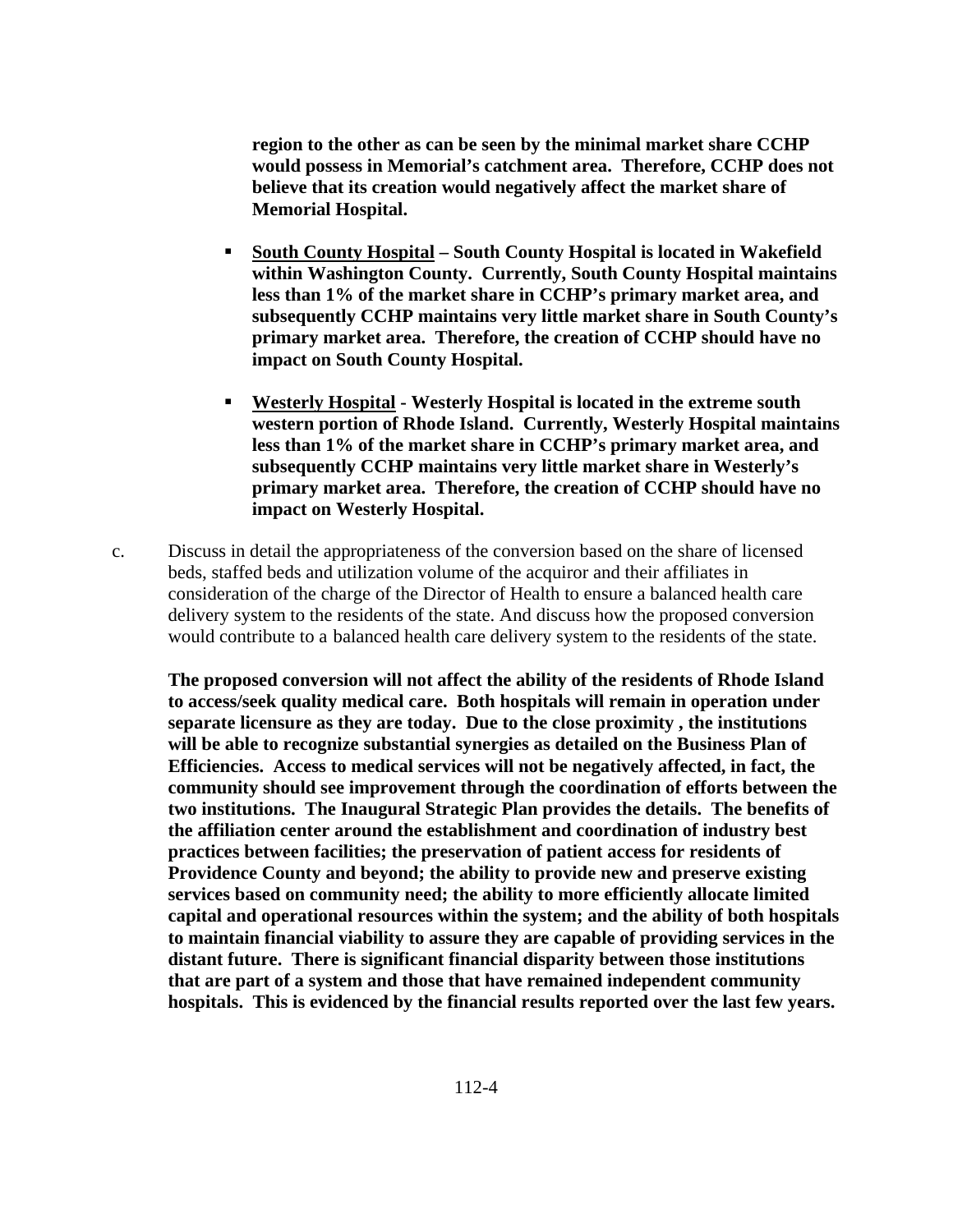- 113. Please address the following with regards to hospital based tertiary or specialty care services which shall include cardiac catheterization, positron emission tomography, linear accelerators, open heart surgery, organ transplantation, and neonatal intensive care services [contact Office of Health Systems Development of the Rhode Island Department of Health at (401) 222-2788]:
- a. Identify the type, if any, of tertiary or specialty care services provided by each of acquiror and acquiree and all of their affiliates and all other hospital providing those services in Rhode Island for the last three (3) years. Please reproduce the tables for additional years, as needed.

## **See Exhibit [63](TAB 63.pdf) and Exhibit [130.](TAB 130.pdf)**

b. Discuss in detail the impact on the market share of the acquiror and its affiliates, if the proposed conversion takes place, on each of the six tertiary or specialty care services (including identification of the post-conversion market share in each of those services); and

 **As indicated in response to Question #113(A), the Tertiary/Specialty Care service market share of CCHP Health Partners for FY 2007 is as follows: Cardiac Catheterization – 0%, Radiation Therapy – 5.1%, and Positron Emission Tomography – 19.0%. Given SJHSRI does not have a Cardiac Catheterization Lab or Radiation Therapy Facility, it is expected that referrals from SJHSRI would more likely come to RWH for these services, thereby increasing the market share of RWH. However, given the extremely low market share for the Tertiary Services identified, the effect that the proposed affiliation will have is expected to be minimal on the current statewide market share for these services. In regards to open heart surgery, neonatal services and organ transplantation services, neither RWH nor SJHSRI provide those services, and, therefore, no changes to market share are anticipated.** 

## **\*Note: The RWH Cardiac Cath Lab is temporarily in-operable until new monitoring equipment is installed.**

c. Discuss in detail the appropriateness of the conversion based on the share of tertiary care services in consideration of the charge of the Director of Health to ensure a balanced health care delivery system to the residents of the state. And discuss how the proposed conversion would contribute to a balanced health care delivery system to the residents of the state.

**As indicated in response to the previous question, the combined market share of RWH and SJHSRI for the Tertiary and Specialty Care Services identified will be minimal and will have no impact on the balance of the Health Care System in Rhode Island.**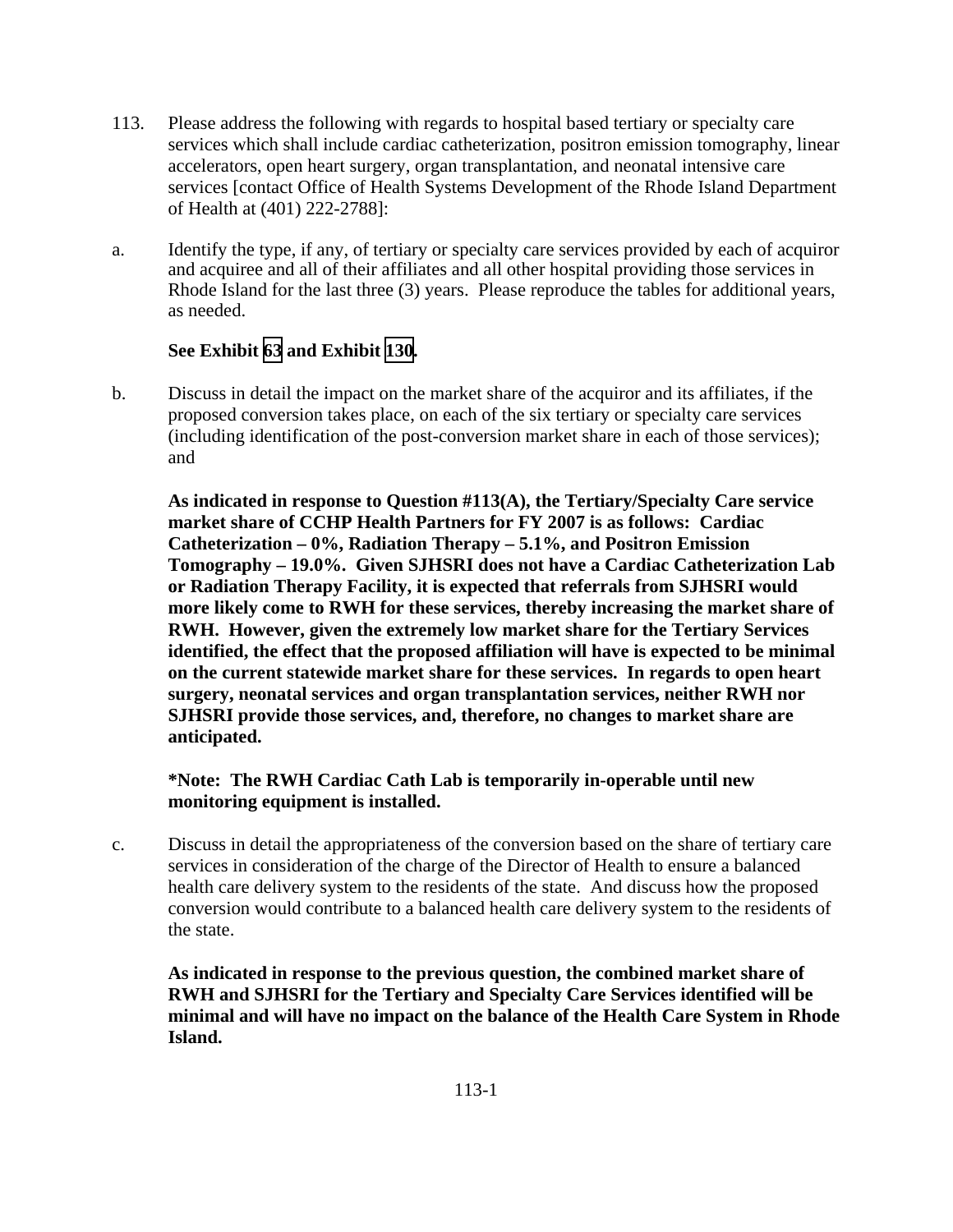**It is the belief of the transacting parties that the proposed conversion will indeed contribute to a balanced health care delivery system for the residents of the state. This can be evident in particular by referencing the government July 2007 report by the Community Hospital's Task Force, which holds forth a number of key agenda items to which this application is particularly well suited.** 

- **1. Collaboration Between Providers Up to and Including Merger: The affiliation (as opposed to a full asset merger) will certainly propose collaboration by the consolidation of business operational functions between two hospitals, coordination of clinical services and consolidation of some clinical services with the intended benefit of improved coordination, elimination of duplication and maintenance of access to primary care and other essential services by populations that are currently served. For example, the St. Joseph Health Services organization is a critical provider of primary care services to residents of the South Providence area through its St. Joseph Health Center for Human Services. Under the conversion, these services will remain unchanged as referenced in the application from their present condition. The affiliation, which is intended to improve the financial stability of both organizations will enhance St. Joseph's individual ability to maintain these clinics and consider future expansions in areas such as pediatric dentistry, primary care and pediatrics, though none are specifically contemplated as a result of this application.**
- **2. Collaboration Across and Between Hospitals and Other Providers: The proposed conversion will increase collaboration between RWH and SJHSRI as indicated in the various responses to this question. In addition, it will encourage participation and collaboration between other providers, particularly the medical staff organizations of both hospitals. While the application projects that the medical staff structures of each hospital will remain independent, the CCHP organization will encourage collaboration in whatever ways are possible between the medical staffs of both organizations. For example, encouragement of use of best clinical practices in clinical specialties where similar patient types are treated between the two facilities will be encouraged and supported by the CCHP leadership. The CCHP organizational structure will call for the hiring of a system wide Chief Medical Officer, who will be specifically charged with seeking out areas of opportunity and collaboration between the two medical staffs.**

**There are numerous examples by which the organizations can collaborate clinically among themselves and other providers. For example, both organizations maintain a significant behavioral health component. It is the intention of this post conversion that these services, while intended to remain physically present at both the St. Joseph and Roger Williams facilities, will**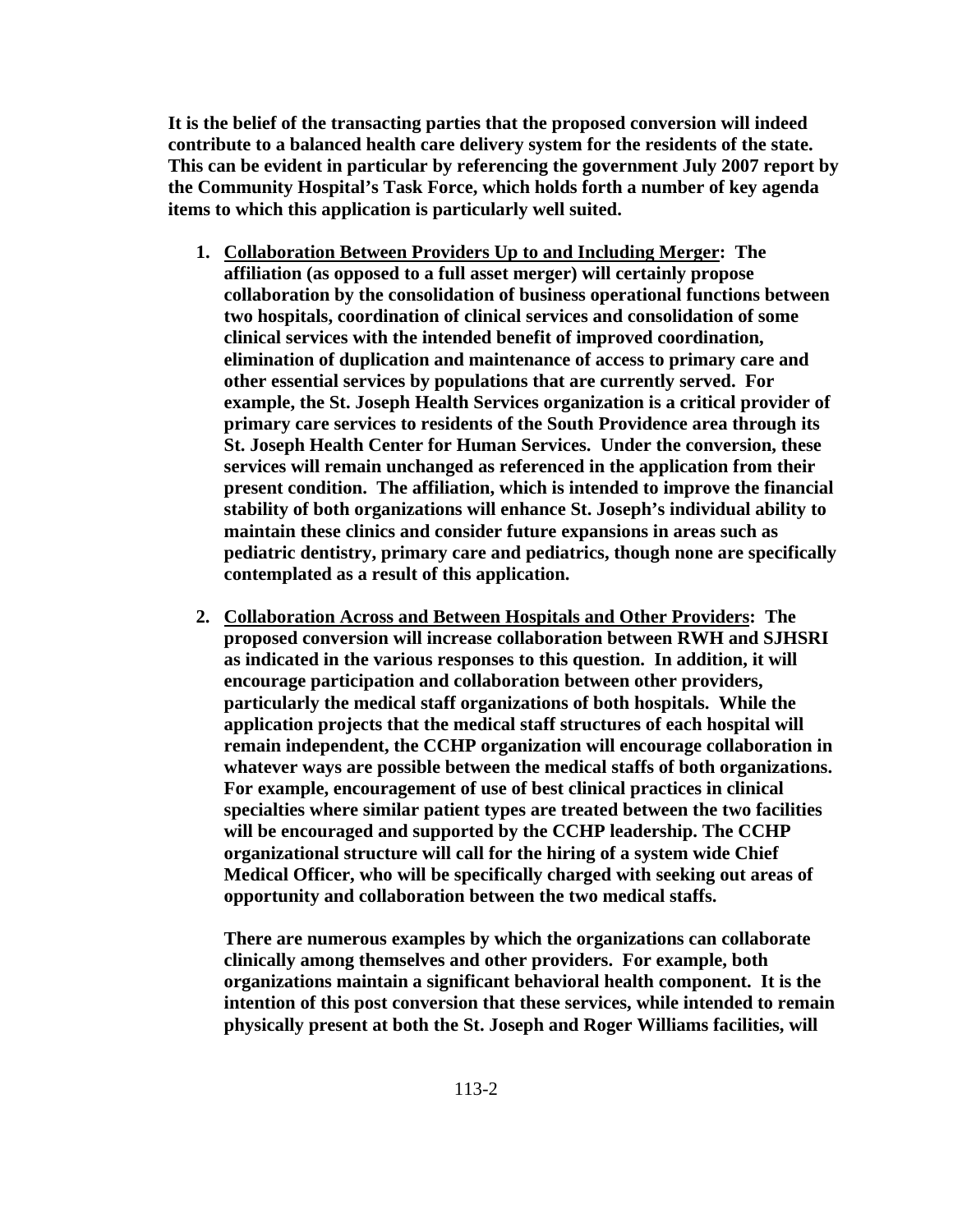**be centrally managed by a central administrative and medical director. The central administration of the behavioral health program will continue in the tradition of both individual hospitals by encouraging a high degree of collaboration and interaction with area community mental health centers, psychiatry, substance abuse providers and others on the appropriate disposition of patients.** 

**With pending Medicaid waiver in the state of Rhode Island, it is anticipated that inpatient utilization will be required to be streamlined and as focused as possible for providers to succeed under the general premises of the waiver program. This will require that the CCHP behavioral health program will collaborate openly in networks with community mental health centers and other substance abuse providers and psychiatrists to assure a coordinated delivery system. While no coordinated delivery system has been solidified at this time, the intent is to collaborate highly at multiple levels of the behavioral health system.** 

**3. Utilization Of Provider's Own Capacity Must Be Used To Reduce Cost And Increase Quality: This objective of the Governor's task force should be met by the proposed conversion in a number of ways. First, as evident herein, it is the intention of the providers to reduce collective expenses by approximately \$15 million in the first three years of the operation of the CCHP system. These reductions are primarily focused on duplicative "back office" business services and administrative function that can be jointly coordinated to avoid duplication. Secondly, the CCHP leadership intends to work closely with its medical staff to include use of "best practices" between the medical leaderships of both facilities to ensure the most optimal quality. Finally, where possible, in instances where services can be clinically better coordinated to assure movement along a continuum of care CCHP leadership will encourage this post affiliation. For example, in the area of cancer treatment, both organizations have respectable services in the area of cancer/oncology. St. Joseph maintains the Alice Viola Breast Center, a center of excellence offering the latest in technology for women's breast care. RWMC operates a recently expanded cancer center as well as bone marrow treatment programs. While it is anticipated that these services will remain separate from a health care licensure standpoint, efforts will be focused to assure that patients within the CCHP system, subject to appropriate patient choice, will utilize services that are coordinated within the CCHP system.** 

**As such, it is the transacting parties' assertion that the application is fully consistent with the operation of a balanced health care delivery system as well as the objectives set forth in the Governor's Task Force on Community Hospitals.**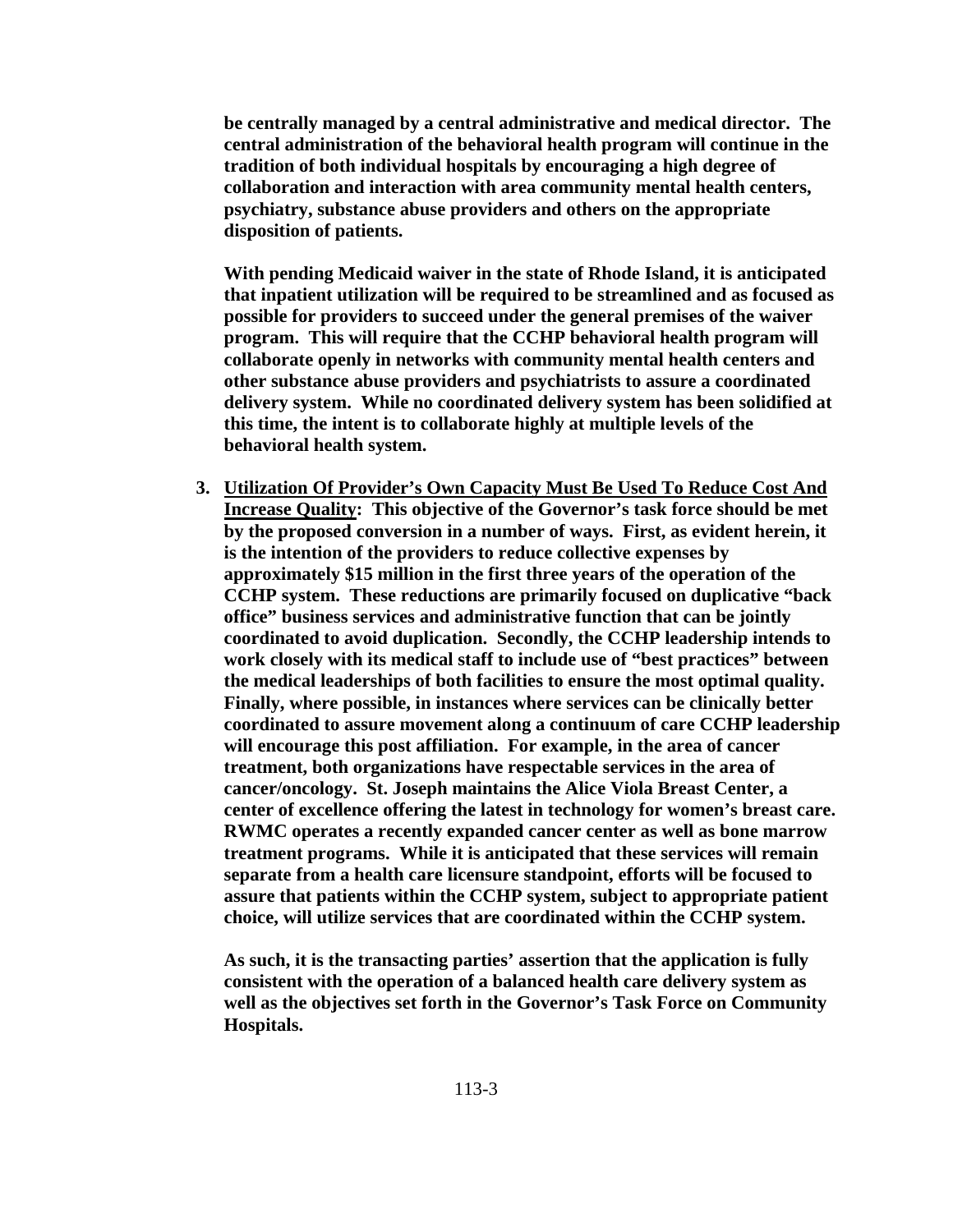## **APPENDIX A: SJHSRI DISCLOSURE OF OWNERSHIP AND CONTROL INTEREST**

All applicants must complete this Appendix.

Please answer the following questions by checking either 'Yes' or 'No'. If any of the questions are answered 'Yes', please list the names and addresses of individuals or corporations on an attached sheet (identify each answer with the appropriate number of the question).

A. Will there be any individuals (or organizations) having a direct (or indirect) ownership or control interest of 5 percent or more in the acquirer or acquiree, that have been convicted of a criminal offense related to the involvement of such persons or organizations in any of the programs established by Titles XVIII, XIX of the Social Security Act?

Yes No X

B. Will there be any directors, officers, agents, or managers of the acquiror or acquiree who have ever been convicted of a criminal offense related to their involvement in such programs established by Titles XVIII, XIX of the Social Security Act?

 $Yes$   $No_X$ 

C. Are there (or will there be) any individuals employed by the acquiror or acquiree in a managerial, accounting, auditing, or similar capacity who were employed by the applicant's fiscal intermediary within the past 12 months (Title XVIII providers only)?

 $Yes$  No\_X\_

D. Will there be any individuals (or organizations) having direct (or indirect) ownership interests, separately (or in combination), of 5 percent or more in the acquiror? (Indirect ownership interest is ownership in any entity higher in a pyramid than the applicant)

Yes  $\frac{N_0 - N_1}{N_0 - N_1}$  (Note, if the applicant is a subsidiary of a "parent" corporation, the response is 'Yes')

E. Will there be any individuals (or organizations) having ownership interest (equal to at least 5 percent of the facility's assets) in a mortgage or other obligation secured by the facility?

Yes No X

F. Will there be any individuals (or organizations) that have an ownership or control interest of 5 percent or more in a subcontractor in which the acquiror or acquiree has a direct or indirect ownership interest of 5 percent or more (please also identify those subcontractors).

 $Yes$  No\_X\_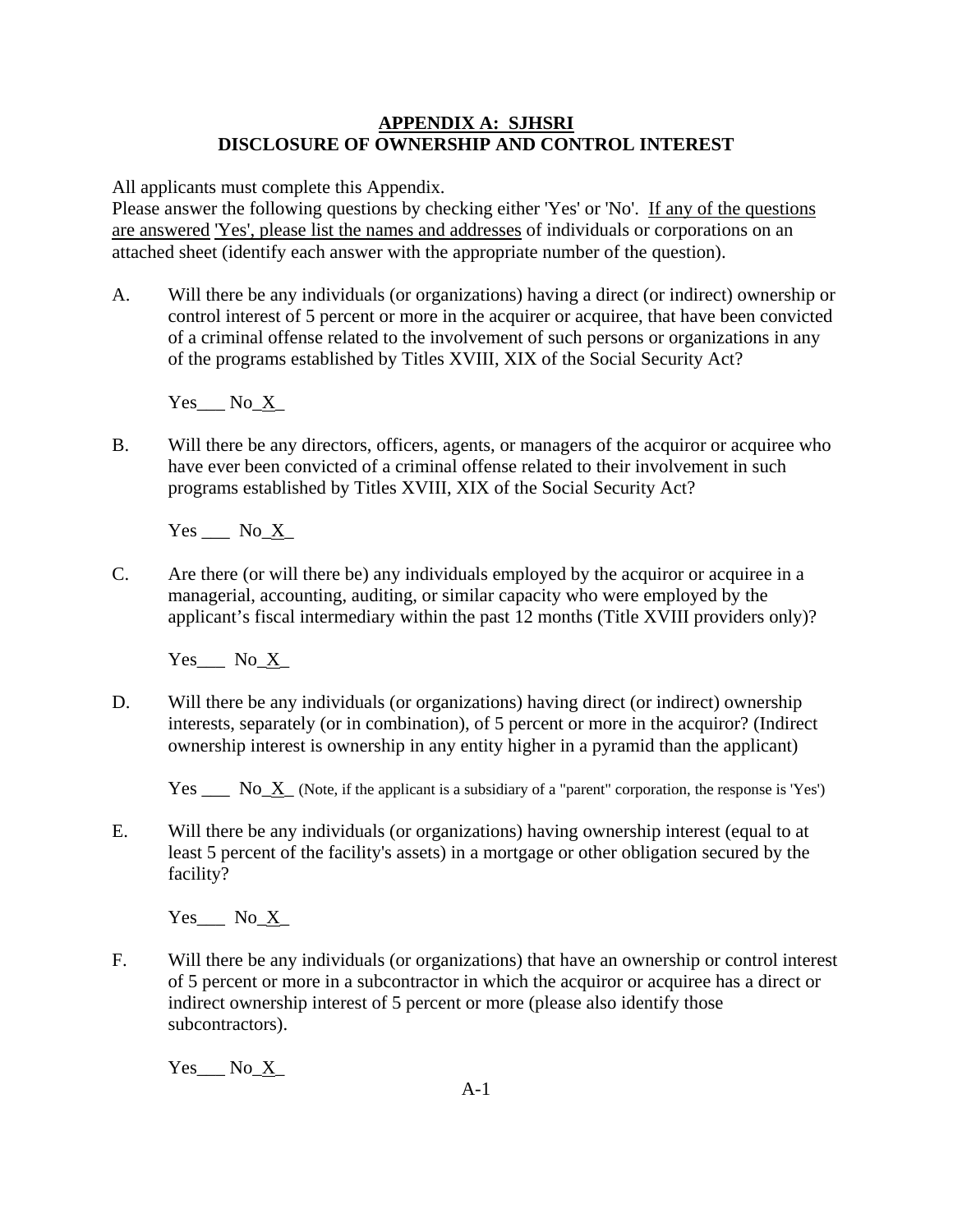G. Will there be any individuals (or organizations) having a direct (or indirect) ownership or control interest of 5 percent or more in the acquirer or acquiree, who have been direct (or indirect) owners or employees of a health care facility against which sanctions (of any kind) were imposed by any governmental agency?

 $Yes$ <sub>\_</sub>  $No$ <sub>\_</sub> $X$ <sub>\_</sub>

H. Will there be any directors, officers, agents, or managing employees of the applicant (or facility) who have been direct (or indirect) owners or employees of a health care facility against which any sanctions were imposed by any governmental agency?

 $Yes$  No  $X$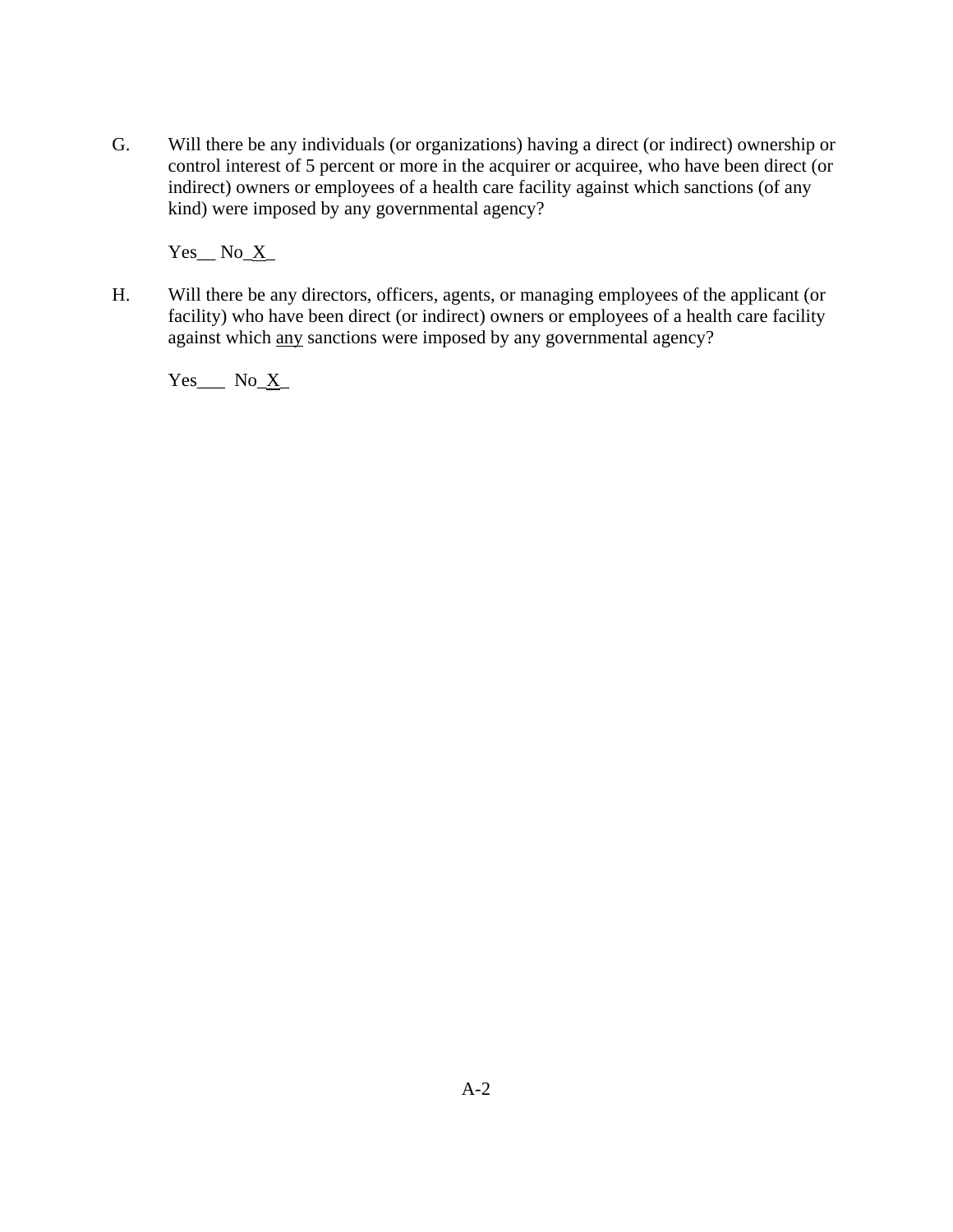## **APPENDIX A: RWH/RWMC DISCLOSURE OF OWNERSHIP AND CONTROL INTEREST**

All applicants must complete this Appendix.

Please answer the following questions by checking either 'Yes' or 'No'. If any of the questions are answered 'Yes', please list the names and addresses of individuals or corporations on an attached sheet (identify each answer with the appropriate number of the question).

A. Will there be any individuals (or organizations) having a direct (or indirect) ownership or control interest of 5 percent or more in the acquirer or acquiree, that have been convicted of a criminal offense related to the involvement of such persons or organizations in any of the programs established by Titles XVIII, XIX of the Social Security Act?

Yes No X

B. Will there be any directors, officers, agents, or managers of the acquiror or acquiree who have ever been convicted of a criminal offense related to their involvement in such programs established by Titles XVIII, XIX of the Social Security Act?

 $Yes$   $No$   $X_$ 

C. Are there (or will there be) any individuals employed by the acquiror or acquiree in a managerial, accounting, auditing, or similar capacity who were employed by the applicant's fiscal intermediary within the past 12 months (Title XVIII providers only)?

 $Yes$  No\_X\_

D. Will there be any individuals (or organizations) having direct (or indirect) ownership interests, separately (or in combination), of 5 percent or more in the acquiror? (Indirect ownership interest is ownership in any entity higher in a pyramid than the applicant)

Yes  $\frac{X}{x}$  (Note, if the applicant is a subsidiary of a "parent" corporation, the response is 'Yes')

E. Will there be any individuals (or organizations) having ownership interest (equal to at least 5 percent of the facility's assets) in a mortgage or other obligation secured by the facility?

Yes No X

F. Will there be any individuals (or organizations) that have an ownership or control interest of 5 percent or more in a subcontractor in which the acquiror or acquiree has a direct or indirect ownership interest of 5 percent or more (please also identify those subcontractors).

Yes No X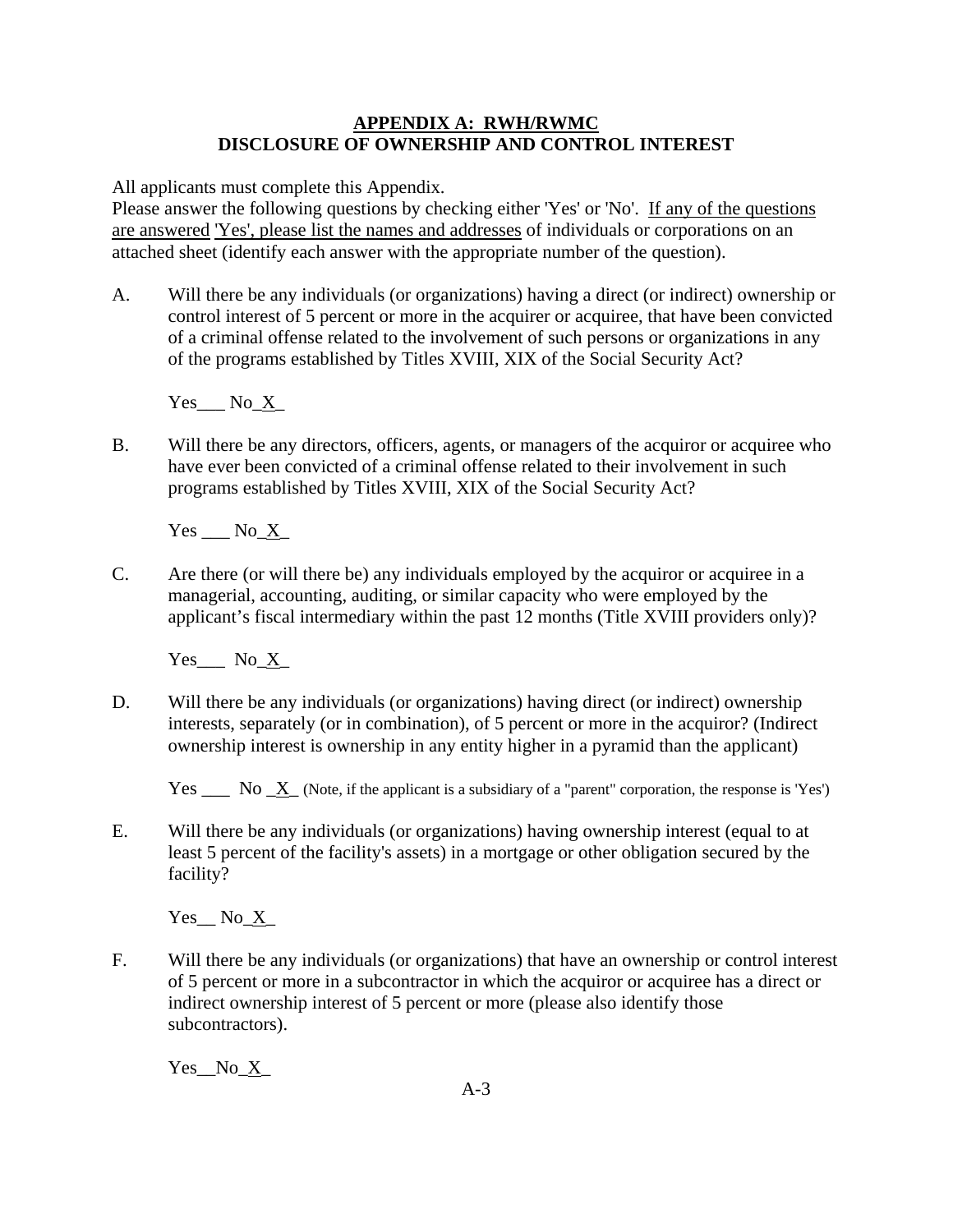G. Will there be any individuals (or organizations) having a direct (or indirect) ownership or control interest of 5 percent or more in the acquirer or acquiree, who have been direct (or indirect) owners or employees of a health care facility against which sanctions (of any kind) were imposed by any governmental agency?

 $Yes$  No\_ $X$ <sub>\_</sub>

H. Will there be any directors, officers, agents, or managing employees of the applicant (or facility) who have been direct (or indirect) owners or employees of a health care facility against which any sanctions were imposed by any governmental agency?

 $Yes\_X$ <sub>\_</sub> No<sub>\_\_\_\_</sub>

**RWMC was subject to an agreed upon consent order between RWMC and the Rhode Island Department of Health from April 2006 to April 2007.** 

**RWMC was subject to an agreed upon Deferred Prosecution Agreement between RWMC and the United States of America from January 2006 through December 31, 2007.**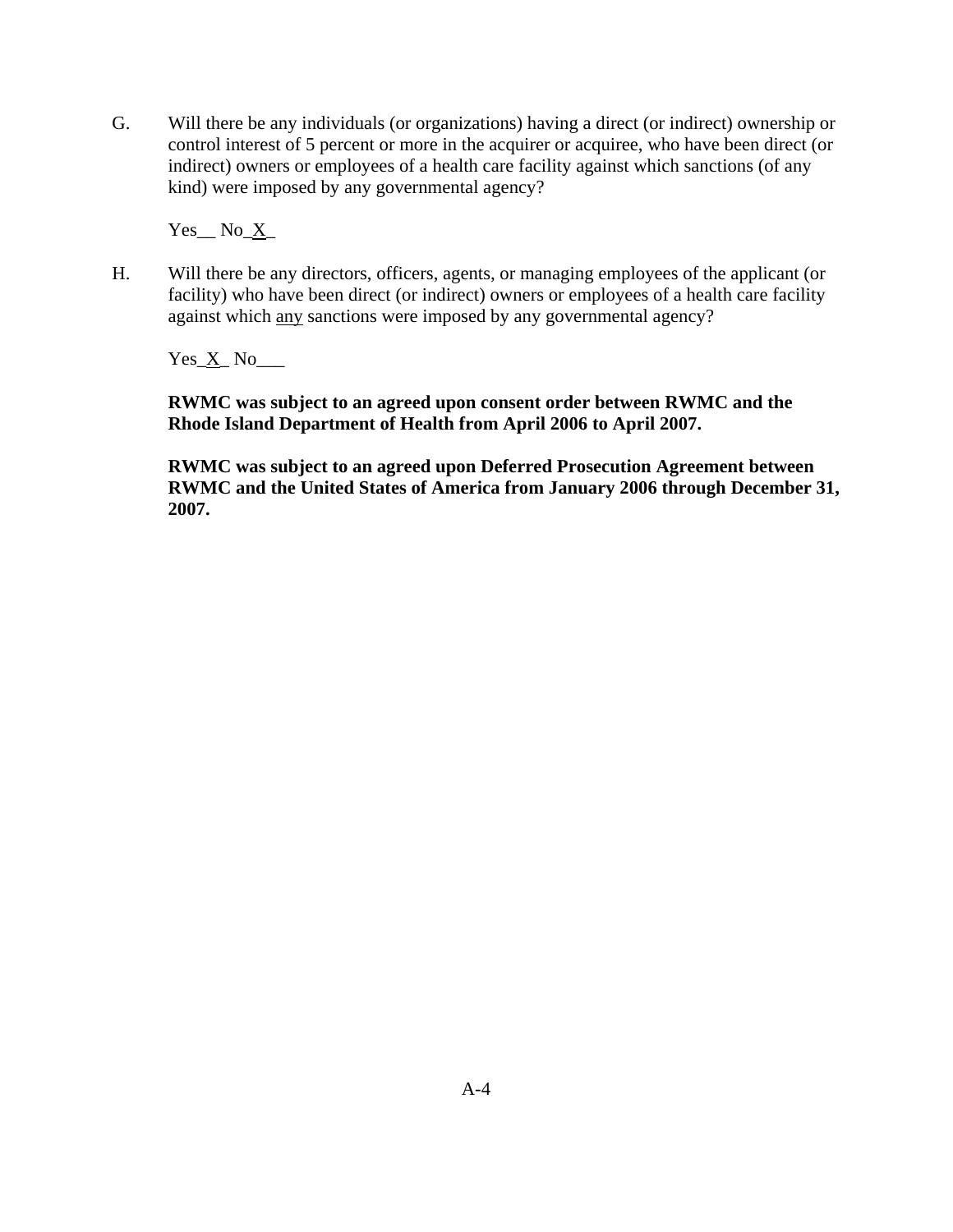### **APPENDIX A: CCHP DISCLOSURE OF OWNERSHIP AND CONTROL INTEREST**

All applicants must complete this Appendix.

Please answer the following questions by checking either 'Yes' or 'No'. If any of the questions are answered 'Yes', please list the names and addresses of individuals or corporations on an attached sheet (identify each answer with the appropriate number of the question).

A. Will there be any individuals (or organizations) having a direct (or indirect) ownership or control interest of 5 percent or more in the acquirer or acquiree, that have been convicted of a criminal offense related to the involvement of such persons or organizations in any of the programs established by Titles XVIII, XIX of the Social Security Act?

Yes No X

B. Will there be any directors, officers, agents, or managers of the acquiror or acquiree who have ever been convicted of a criminal offense related to their involvement in such programs established by Titles XVIII, XIX of the Social Security Act?

 $Yes$   $No_X$ 

C. Are there (or will there be) any individuals employed by the acquiror or acquiree in a managerial, accounting, auditing, or similar capacity who were employed by the applicant's fiscal intermediary within the past 12 months (Title XVIII providers only)?

 $Yes$  No\_X\_

D. Will there be any individuals (or organizations) having direct (or indirect) ownership interests, separately (or in combination), of 5 percent or more in the acquiror? (Indirect ownership interest is ownership in any entity higher in a pyramid than the applicant)

Yes  $\frac{N_0 - N_1}{N_0 - N_1}$  (Note, if the applicant is a subsidiary of a "parent" corporation, the response is 'Yes')

E. Will there be any individuals (or organizations) having ownership interest (equal to at least 5 percent of the facility's assets) in a mortgage or other obligation secured by the facility?

Yes No X

F. Will there be any individuals (or organizations) that have an ownership or control interest of 5 percent or more in a subcontractor in which the acquiror or acquiree has a direct or indirect ownership interest of 5 percent or more (please also identify those subcontractors).

 $Yes$  No\_X\_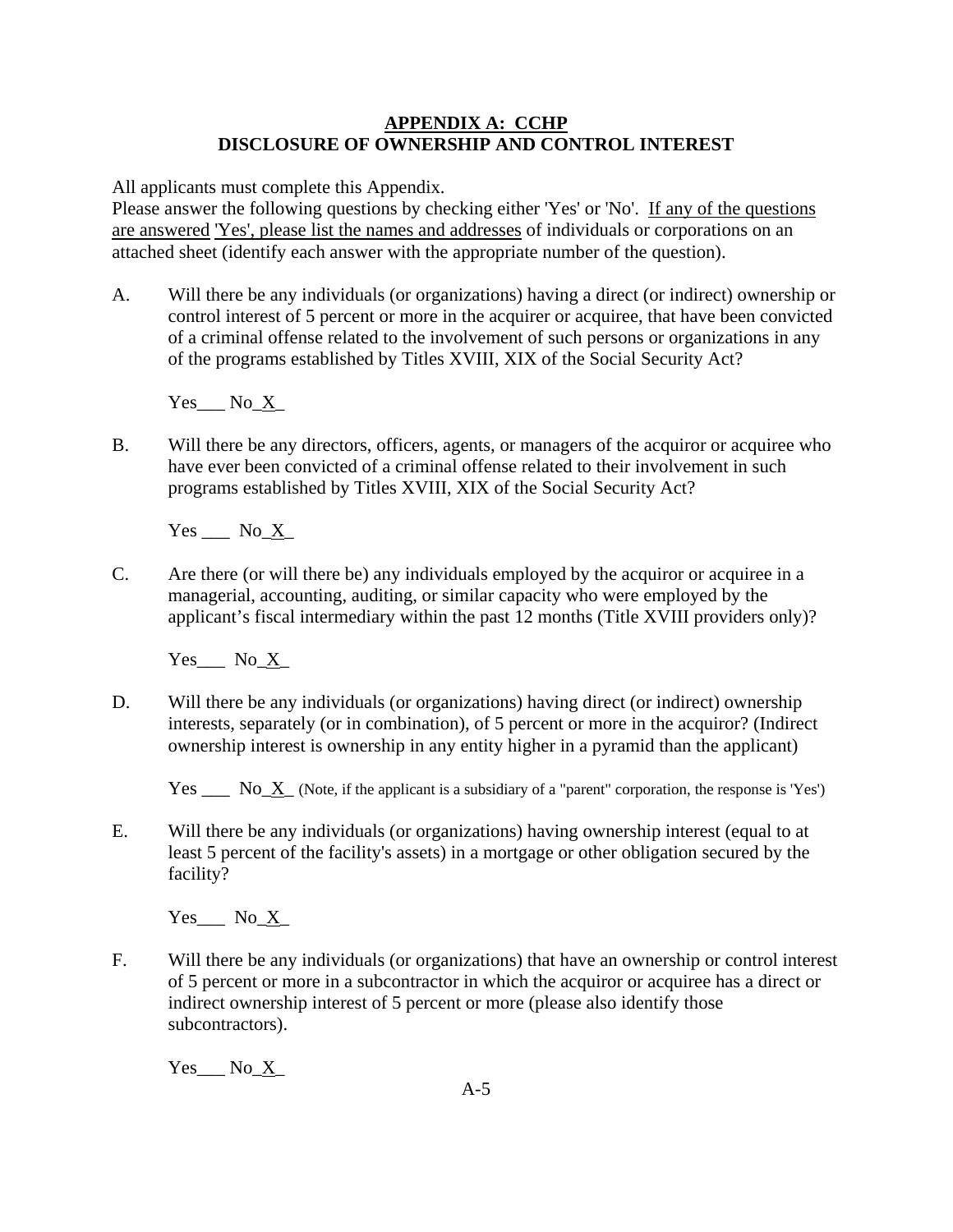G. Will there be any individuals (or organizations) having a direct (or indirect) ownership or control interest of 5 percent or more in the acquirer or acquiree, who have been direct (or indirect) owners or employees of a health care facility against which sanctions (of any kind) were imposed by any governmental agency?

 $Yes$ <sub>\_</sub>  $No$ <sub>\_</sub> $X$ <sub>\_</sub>

H. Will there be any directors, officers, agents, or managing employees of the applicant (or facility) who have been direct (or indirect) owners or employees of a health care facility against which any sanctions were imposed by any governmental agency?

 $Yes$  No  $X$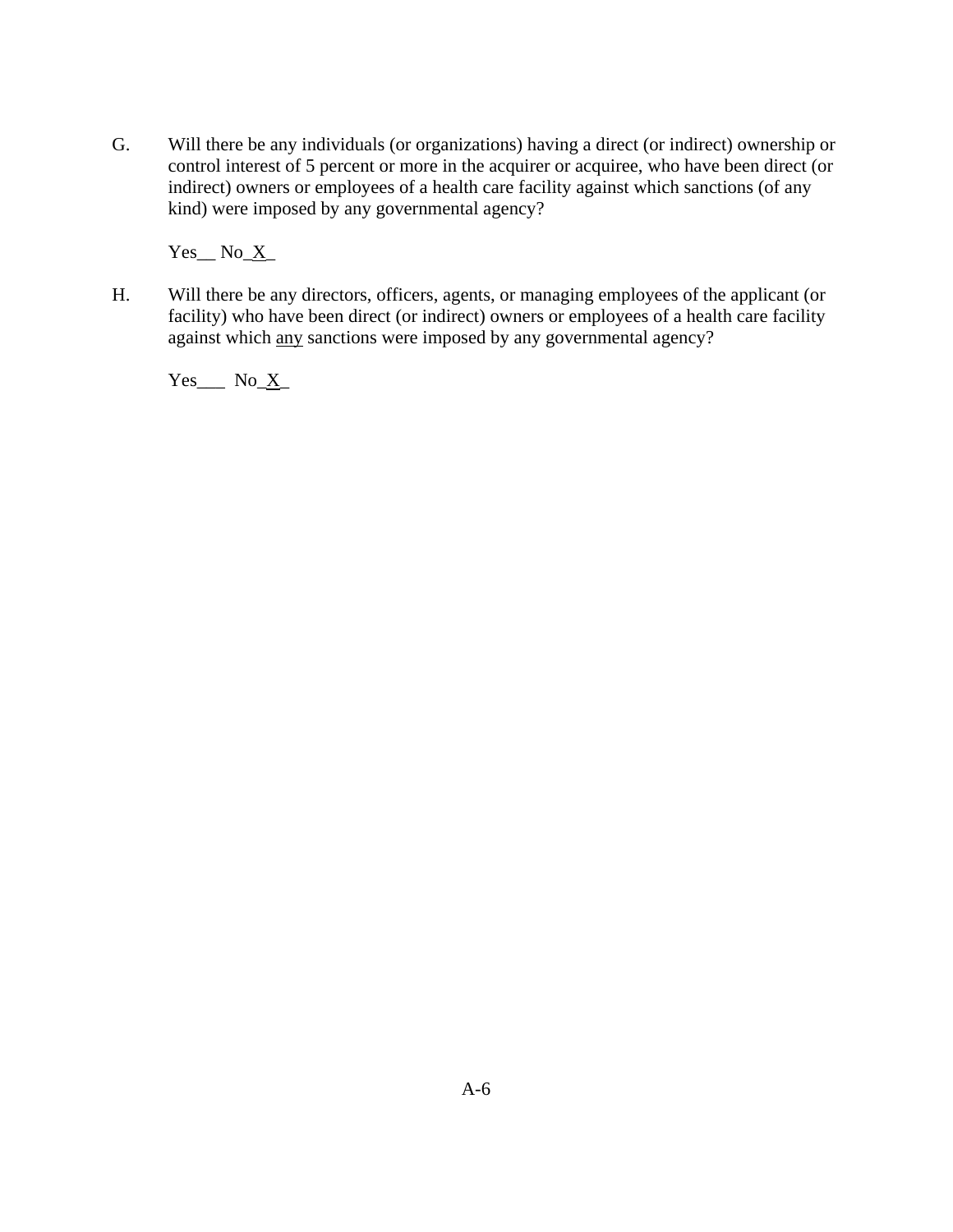#### **APPENDIX B: SJHSRI\* ELIMINATION OR REDUCTION IN EMERGENCY DEPARTMENT AND PRIMARY CARE SERVICES**

Please provide a written plan describing the proposed reduction or elimination that shall include, at a minimum, the following information:

- a. description of the services to be reduced or eliminated;
- b. the proposed change in hours of operation, if any;
- c. the proposed changes in staffing, if any;
- d. the documented length of time the services to be reduced or eliminated have been available at the facility;
- e. the number of patients utilizing those services that are to be reduced or eliminated annually during the most recent three (3) years;
- f. aggregate data delineating the insurance status of the individuals served by the facility during the most recent three (3) years;
- g. data describing the insurance status of those individuals utilizing those services that are to be reduced or eliminated annually during the most recent three (3) years;
- h. the geographical area for which the facility provides services; and
- i. identification and description, including supporting data and statistical analyses, of the impact of the proposed elimination or reduction on:
	- 1) access to health care services for traditionally underserved populations, including but not limited to, Medicaid, uninsured and underinsured patients, and racial and ethnic minority populations;
	- 2) the delivery of such services on the affected community: emergency and/or primary care in the cities and towns whose residents are regularly served by the hospital (the "affected" cities and towns);
	- 3) other licensed hospitals or health care providers in the affected community or cities and towns; and
	- 4) other licensed hospitals or health care providers in the state

#### **\*There will be no elimination or reduction in emergency department or primary care services at SJHSRI.**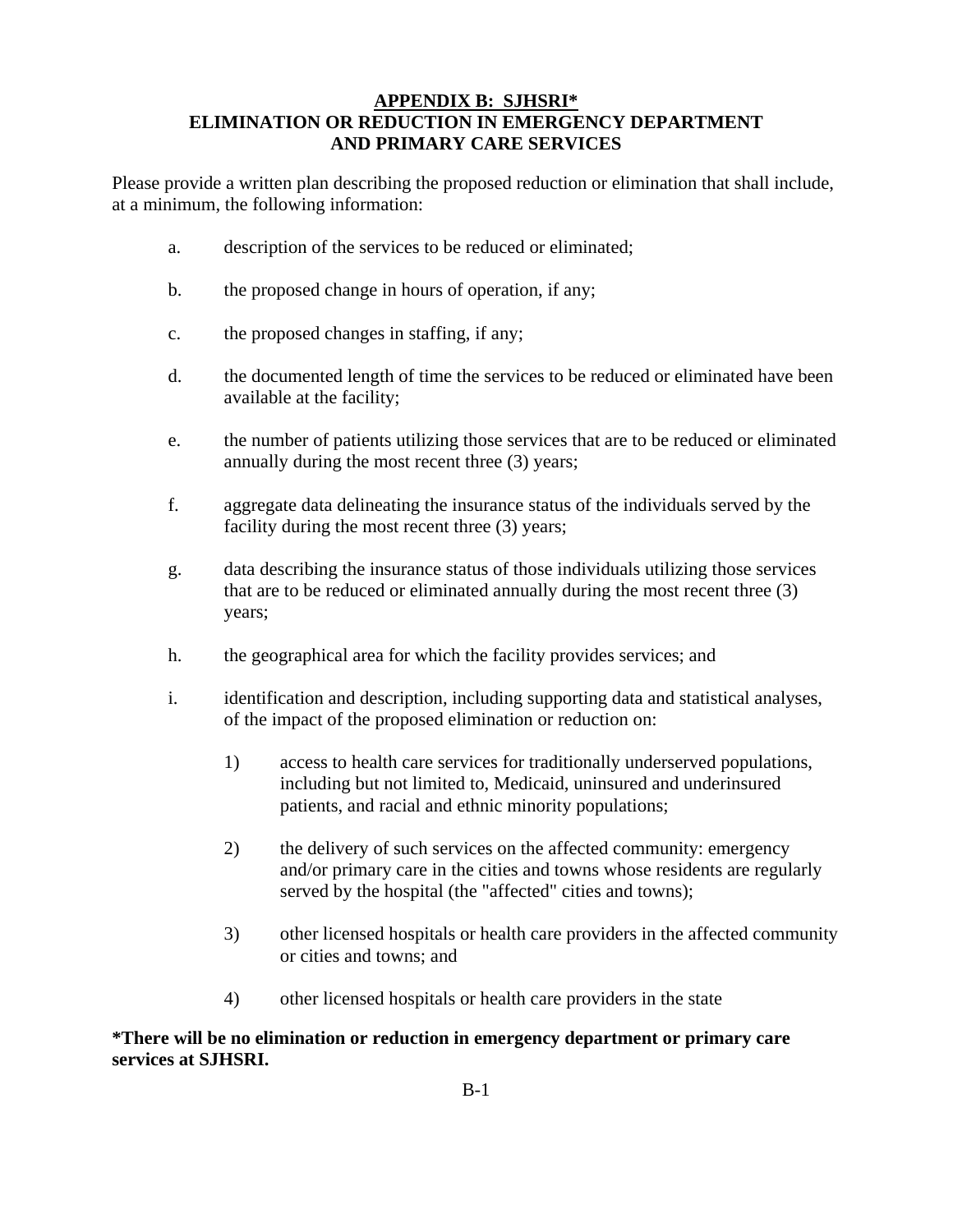#### **APPENDIX B: RWH/RWMC\* ELIMINATION OR REDUCTION IN EMERGENCY DEPARTMENT AND PRIMARY CARE SERVICES**

Please provide a written plan describing the proposed reduction or elimination that shall include, at a minimum, the following information:

- a. description of the services to be reduced or eliminated;
- b. the proposed change in hours of operation, if any;
- c. the proposed changes in staffing, if any;
- d. the documented length of time the services to be reduced or eliminated have been available at the facility;
- e. the number of patients utilizing those services that are to be reduced or eliminated annually during the most recent three (3) years;
- f. aggregate data delineating the insurance status of the individuals served by the facility during the most recent three (3) years;
- g. data describing the insurance status of those individuals utilizing those services that are to be reduced or eliminated annually during the most recent three (3) years;
- h. the geographical area for which the facility provides services; and
- i. identification and description, including supporting data and statistical analyses, of the impact of the proposed elimination or reduction on:
	- 1) access to health care services for traditionally underserved populations, including but not limited to, Medicaid, uninsured and underinsured patients, and racial and ethnic minority populations;
	- 2) the delivery of such services on the affected community: emergency and/or primary care in the cities and towns whose residents are regularly served by the hospital (the "affected" cities and towns);
	- 3) other licensed hospitals or health care providers in the affected community or cities and towns; and
	- 4) other licensed hospitals or health care providers in the state

#### **\*There will be no elimination or reduction in emergency department or primary care services at RWH.**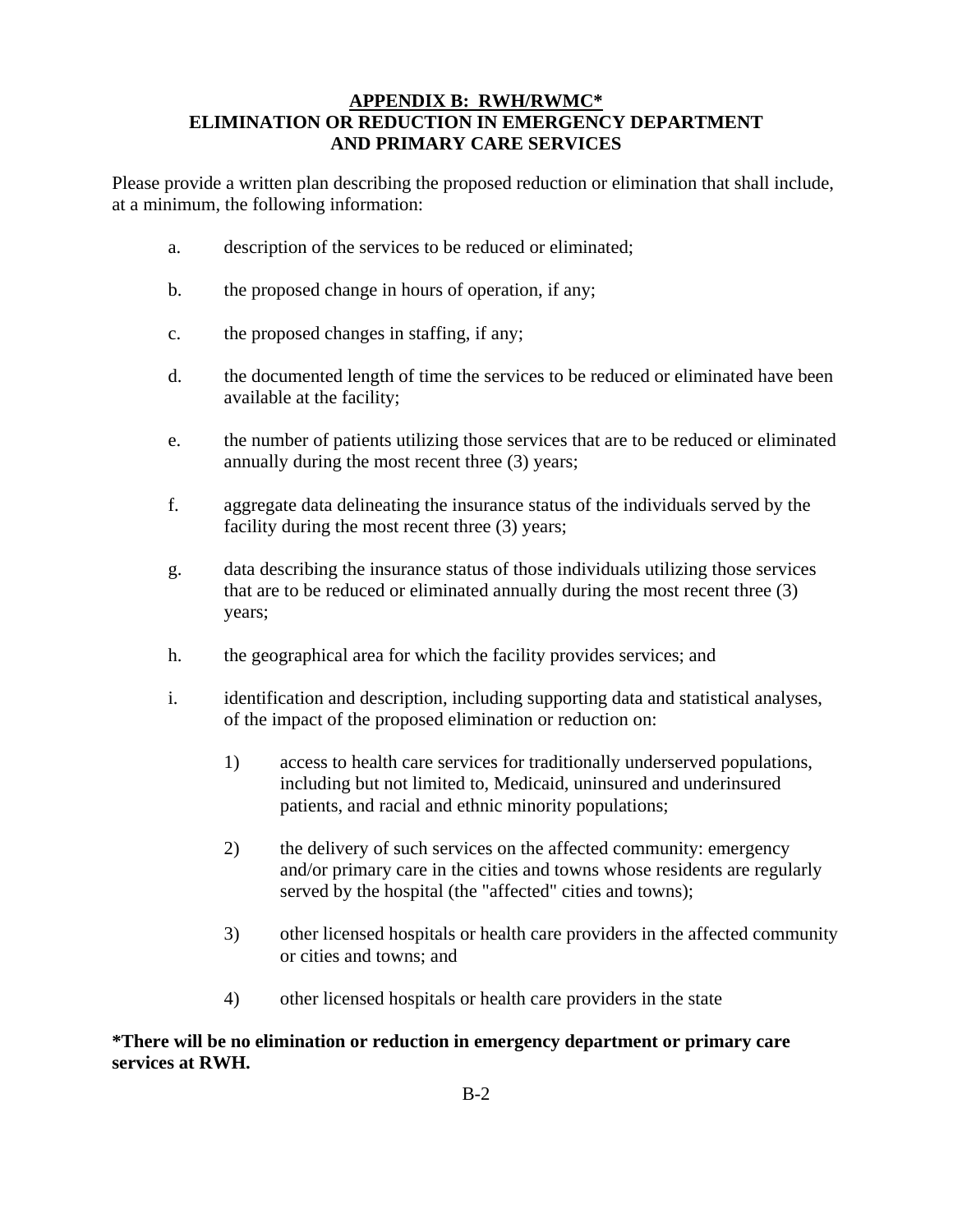#### **APPENDIX B: CCHP\* ELIMINATION OR REDUCTION IN EMERGENCY DEPARTMENT AND PRIMARY CARE SERVICES**

Please provide a written plan describing the proposed reduction or elimination that shall include, at a minimum, the following information:

- a. description of the services to be reduced or eliminated;
- b. the proposed change in hours of operation, if any;
- c. the proposed changes in staffing, if any;
- d. the documented length of time the services to be reduced or eliminated have been available at the facility;
- e. the number of patients utilizing those services that are to be reduced or eliminated annually during the most recent three (3) years;
- f. aggregate data delineating the insurance status of the individuals served by the facility during the most recent three (3) years;
- g. data describing the insurance status of those individuals utilizing those services that are to be reduced or eliminated annually during the most recent three (3) years;
- h. the geographical area for which the facility provides services; and
- i. identification and description, including supporting data and statistical analyses, of the impact of the proposed elimination or reduction on:
	- 1) access to health care services for traditionally underserved populations, including but not limited to, Medicaid, uninsured and underinsured patients, and racial and ethnic minority populations;
	- 2) the delivery of such services on the affected community: emergency and/or primary care in the cities and towns whose residents are regularly served by the hospital (the "affected" cities and towns);
	- 3) other licensed hospitals or health care providers in the affected community or cities and towns; and
	- 4) other licensed hospitals or health care providers in the state

**\*There will be no elimination or reduction in emergency department or primary care services at SJHSRI, or RWH.**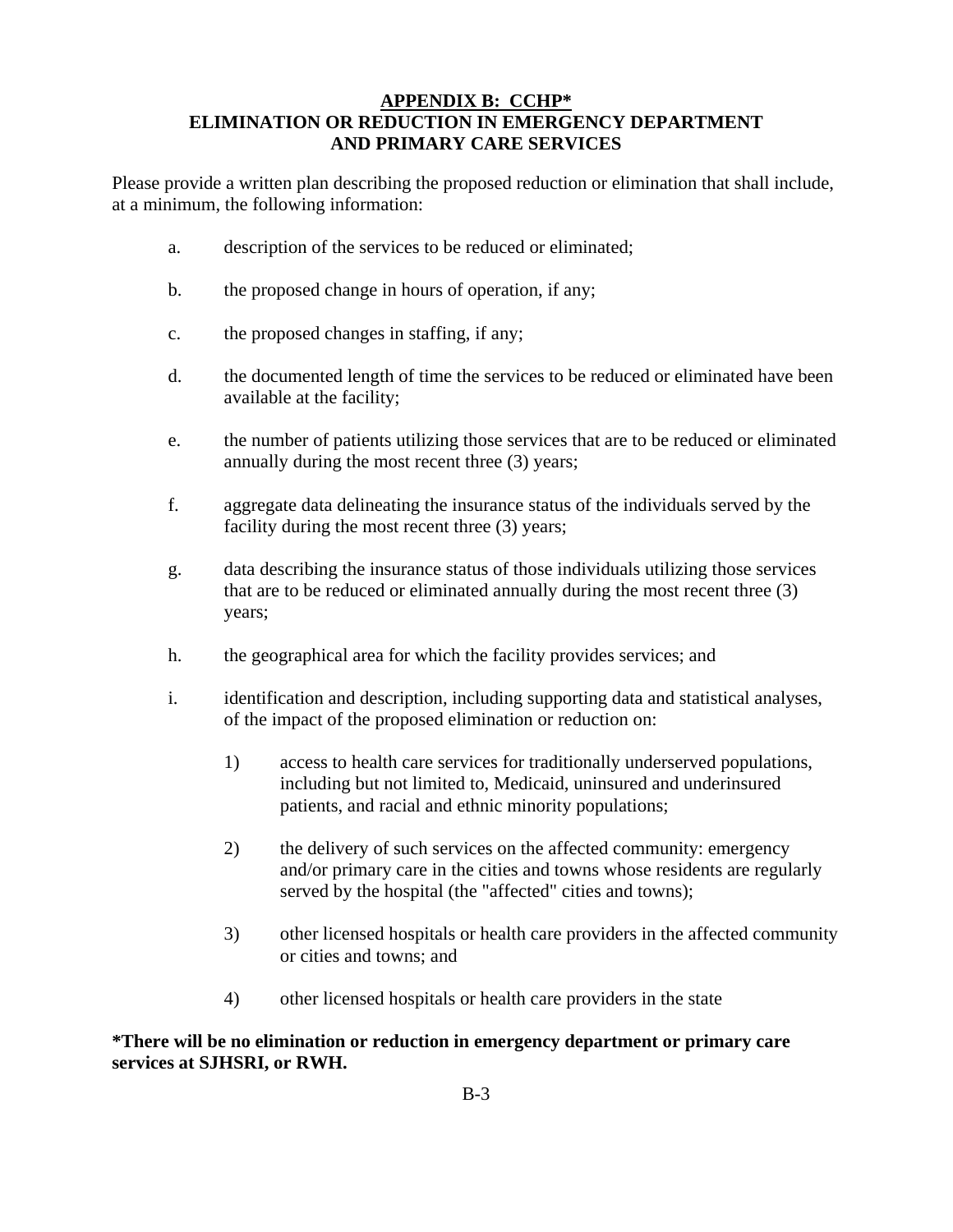## **APPENDIX C: SJHSRI**

## **DEBT FINANCING**

Acquirors contemplating the incurrence of a financial obligation for full or partial funding must complete and submit this appendix.

## **There are no capital costs required to effectuate the proposed conversion, and therefore, no financial obligations for full or partial funding.**

Name of Acquiror:

1. Describe the proposed debt by completing the following:

| a.)             | type of debt contemplated:                      |  |
|-----------------|-------------------------------------------------|--|
| b.)             | term (months or years):                         |  |
| $\mathbf{c}$ .) | principal amount borrowed:                      |  |
| $d.$ )          | probable interest rate:                         |  |
| e.)             | points, discounts, origination fees:            |  |
| $f_{\cdot}$     | likely security:                                |  |
| g.)             | disposition of property (if a lease is revoked) |  |
| $h.$ )          | prepayment penalties or call features:          |  |
| i.)             | front-end costs (e.g. underwriting spread,      |  |
|                 | feasibility study, legal and printing expense,  |  |
|                 | points, etc.):                                  |  |
| i.)             | debt service reserve fund:                      |  |

2. Compare this method of financing with at least two alternative methods including taxexempt bond or notes. The comparison should be framed in terms of availability, interest rate, term, equity participation, front-end costs, security, prepayment provision and other relevant considerations.

3. If this proposal involves refinancing of existing debt, please indicate the original principal, the current balance, the interest rate, the years remaining on the debt and a justification for the refinancing contemplated.

4. Present evidence justifying the refinancing in Question 3. Such evidence should show quantitatively that the net present cost of refinancing is less than that of the existing debt, or it should show that this project cannot be financed without refinancing existing debt. What if there's another justification?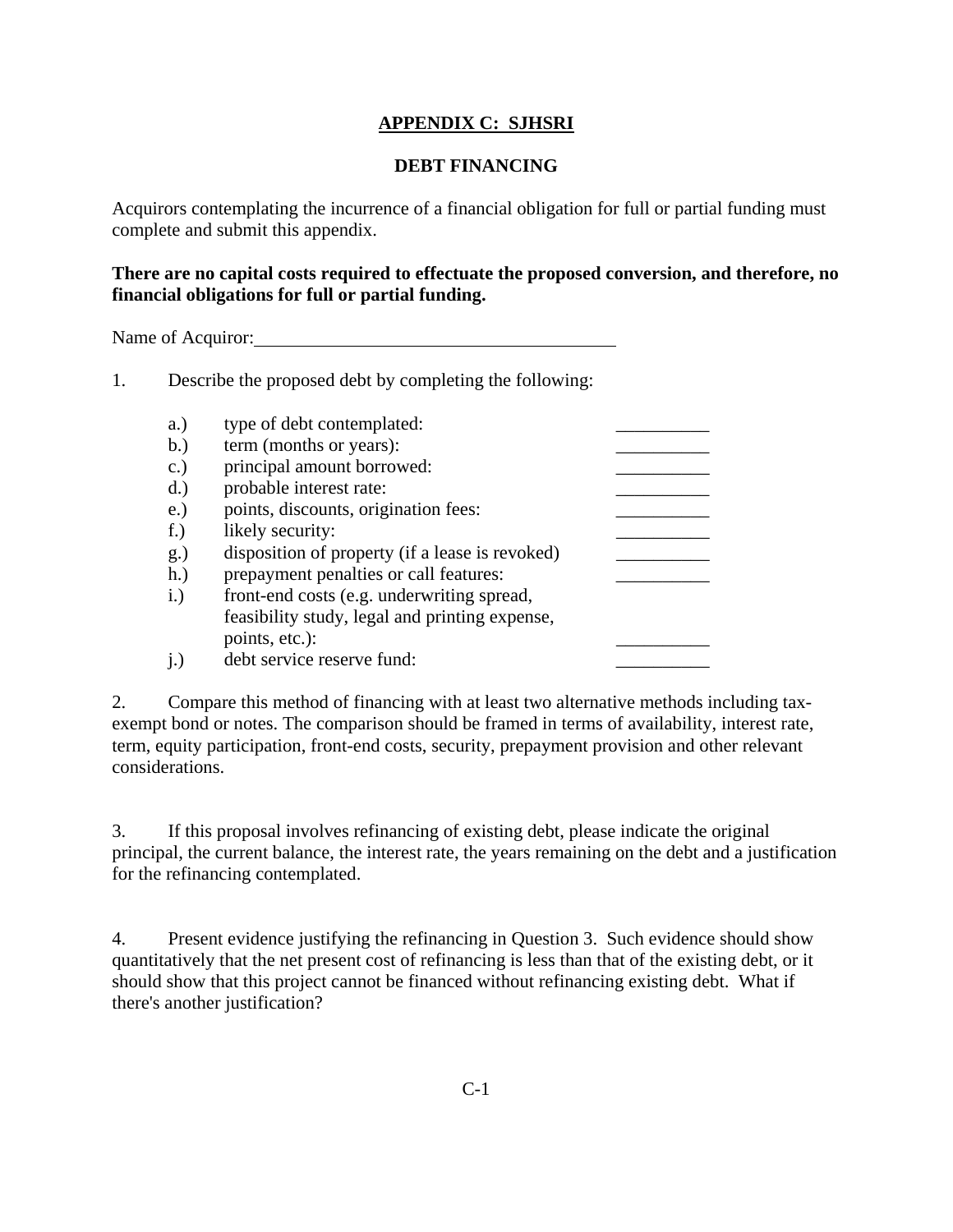5. If lease financing for this proposal is contemplated, please compare the advantages and disadvantages of a lease versus the option of purchase. Please make the comparison using the following criteria: term of lease, annual lease payments, salvage value of equipment at lease termination, purchase options, value of insurance and purchase options contained in the lease, discounted cash flows under both lease and purchase arrangements, and the discount rate.

6. Present a debt service schedule for the chosen method of financing, which clearly indicates the total amount borrowed and the total amount repaid per year. Of the amount repaid per year, the total dollars applied to principal and total dollars applied to interest must be shown.

7. Please include herewith, an annual analysis of your facility's cash flow for the period between approval of the application and the third year after full implementation of the project.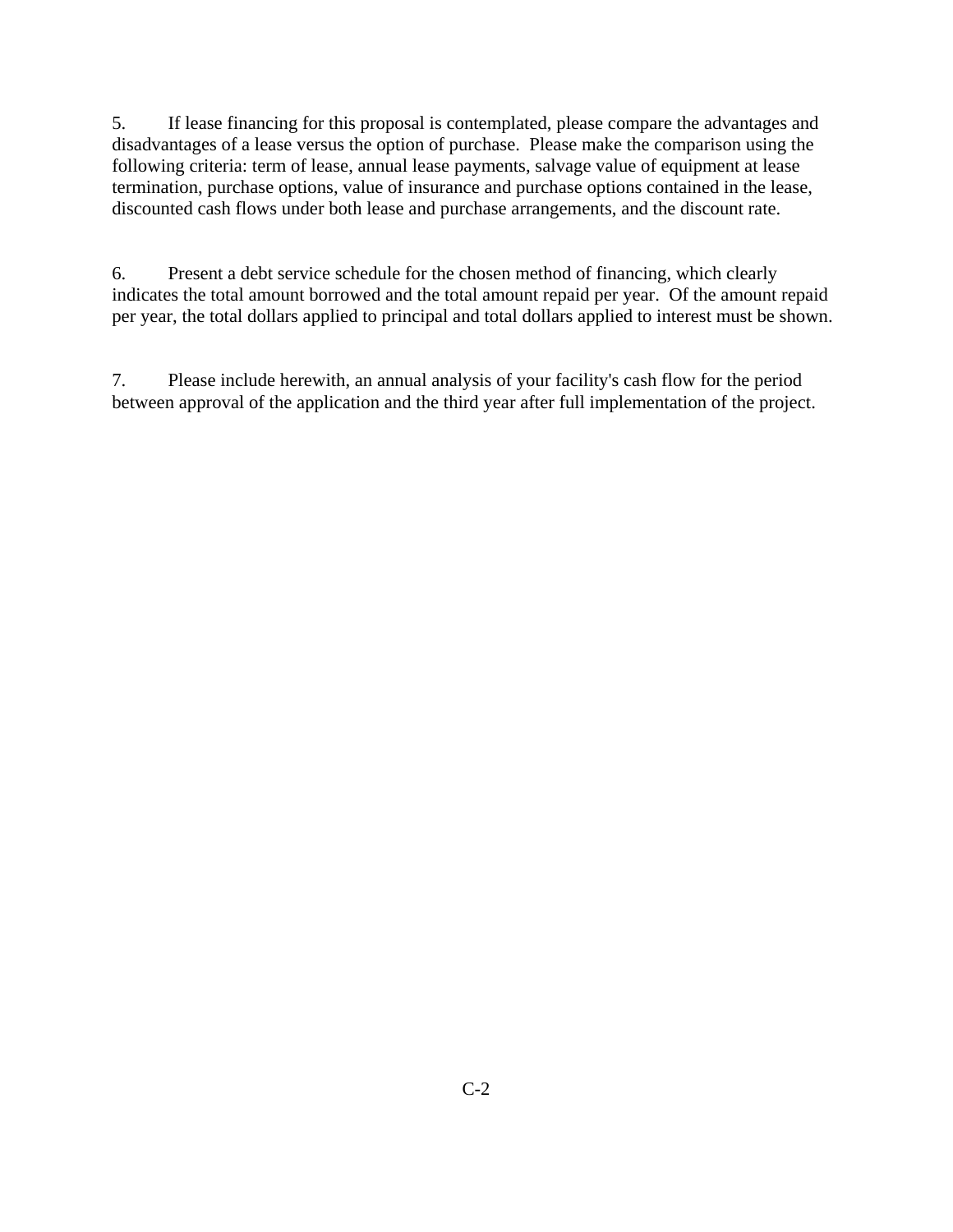## **APPENDIX C: RWH/RWMC**

## **DEBT FINANCING**

Acquirors contemplating the incurrence of a financial obligation for full or partial funding must complete and submit this appendix.

## **There are no capital costs required to effectuate the proposed conversion, and therefore, no financial obligations for full or partial funding.**

Name of Acquiror: Name of Acquiror:

1. Describe the proposed debt by completing the following:

| a.)             | type of debt contemplated:                      |  |
|-----------------|-------------------------------------------------|--|
| b.)             | term (months or years):                         |  |
| $\mathbf{c}$ .) | principal amount borrowed:                      |  |
| $d.$ )          | probable interest rate:                         |  |
| e.)             | points, discounts, origination fees:            |  |
| $f_{\cdot}$     | likely security:                                |  |
| g.)             | disposition of property (if a lease is revoked) |  |
| $h.$ )          | prepayment penalties or call features:          |  |
| i.)             | front-end costs (e.g. underwriting spread,      |  |
|                 | feasibility study, legal and printing expense,  |  |
|                 | points, etc.):                                  |  |
| i.)             | debt service reserve fund:                      |  |

2. Compare this method of financing with at least two alternative methods including taxexempt bond or notes. The comparison should be framed in terms of availability, interest rate, term, equity participation, front-end costs, security, prepayment provision and other relevant considerations.

3. If this proposal involves refinancing of existing debt, please indicate the original principal, the current balance, the interest rate, the years remaining on the debt and a justification for the refinancing contemplated.

4. Present evidence justifying the refinancing in Question 3. Such evidence should show quantitatively that the net present cost of refinancing is less than that of the existing debt, or it should show that this project cannot be financed without refinancing existing debt. What if there's another justification?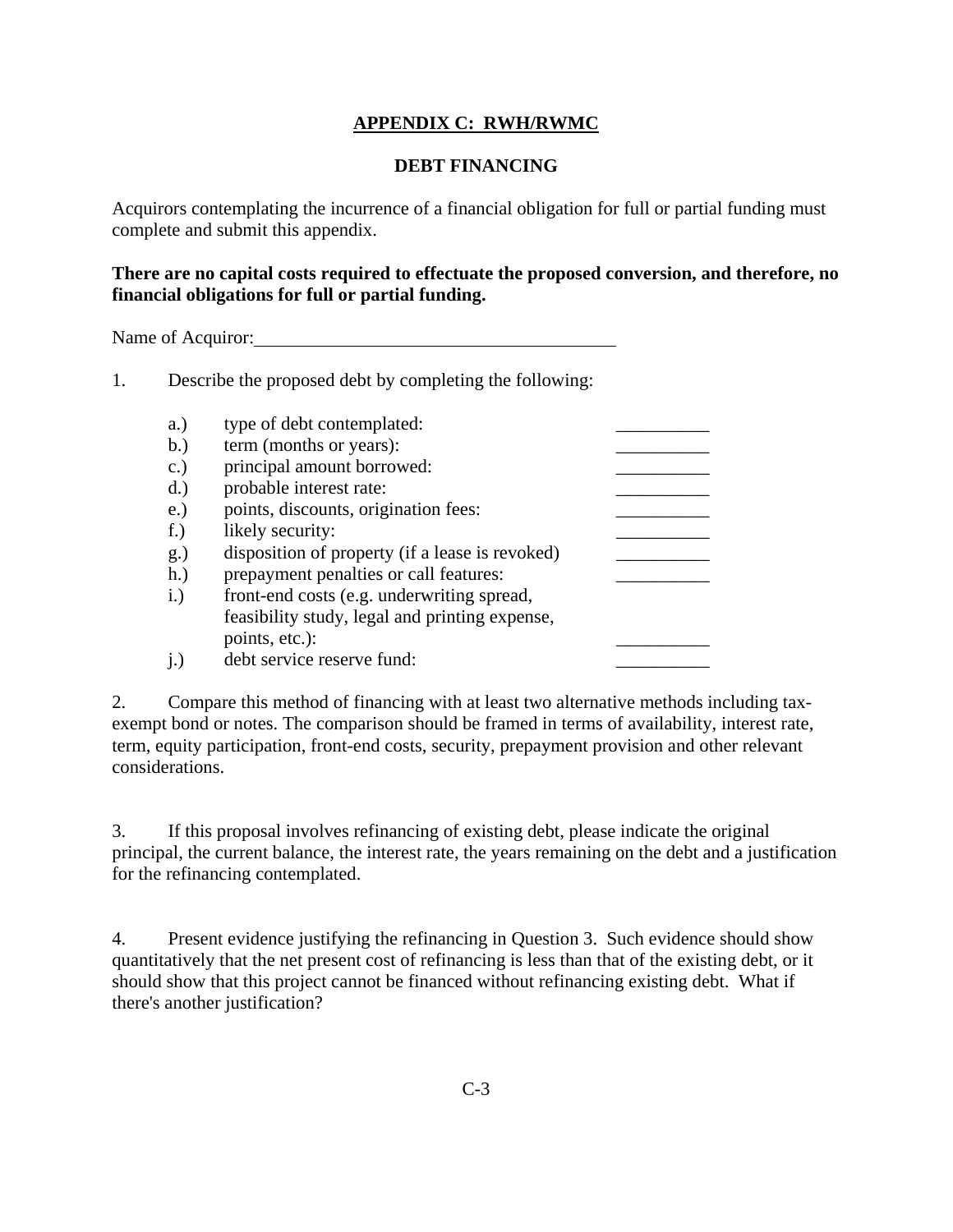5. If lease financing for this proposal is contemplated, please compare the advantages and disadvantages of a lease versus the option of purchase. Please make the comparison using the following criteria: term of lease, annual lease payments, salvage value of equipment at lease termination, purchase options, value of insurance and purchase options contained in the lease, discounted cash flows under both lease and purchase arrangements, and the discount rate.

6. Present a debt service schedule for the chosen method of financing, which clearly indicates the total amount borrowed and the total amount repaid per year. Of the amount repaid per year, the total dollars applied to principal and total dollars applied to interest must be shown.

7. Please include herewith, an annual analysis of your facility's cash flow for the period between approval of the application and the third year after full implementation of the project.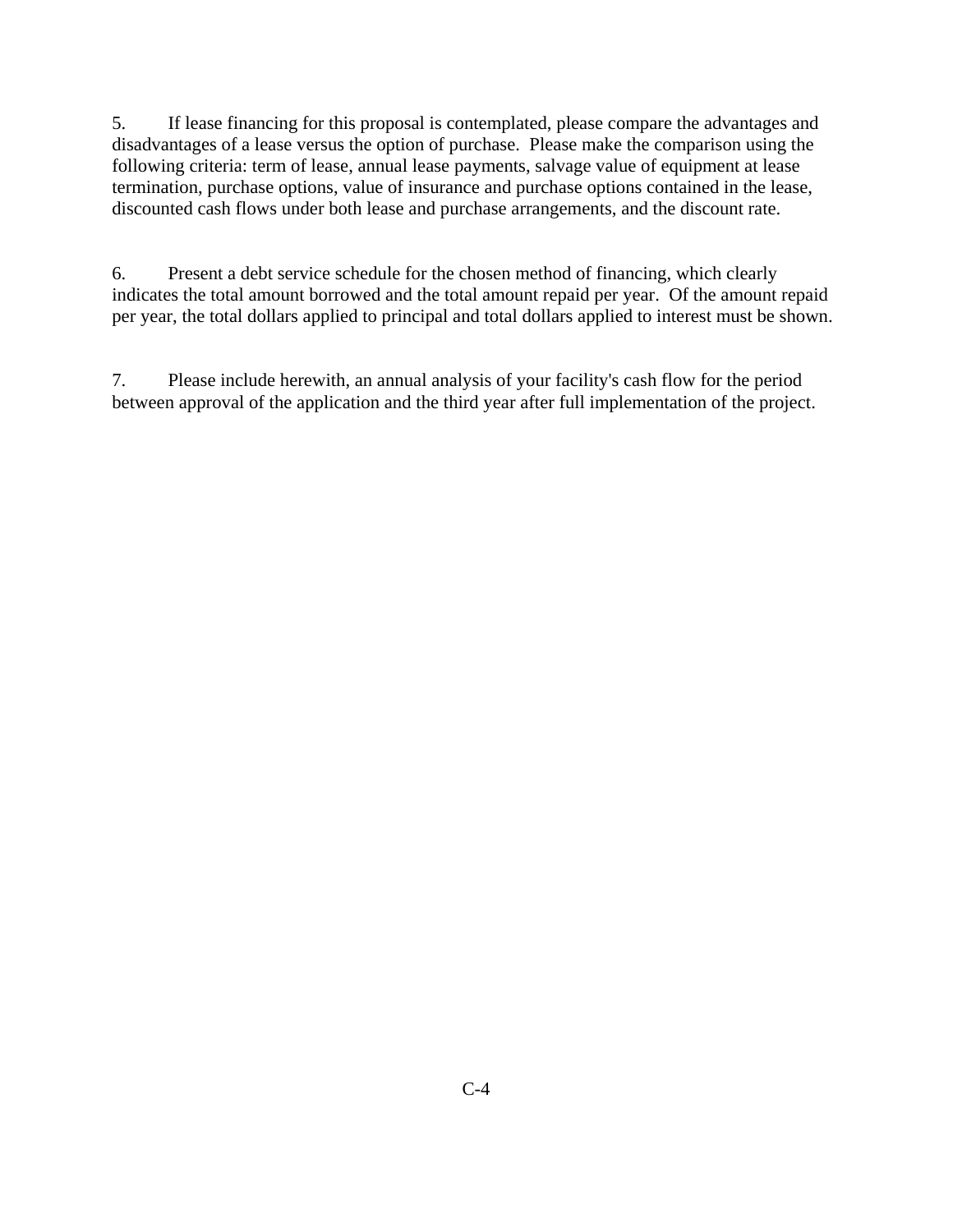## **APPENDIX C: CCHP**

## **DEBT FINANCING**

Acquirors contemplating the incurrence of a financial obligation for full or partial funding must complete and submit this appendix.

## **There are no capital costs required to effectuate the proposed conversion, and therefore, no financial obligations for full or partial funding.**

Name of Acquiror:

1. Describe the proposed debt by completing the following:

| a.)             | type of debt contemplated:                      |  |
|-----------------|-------------------------------------------------|--|
| b.)             | term (months or years):                         |  |
| $\mathbf{c}$ .) | principal amount borrowed:                      |  |
| $d.$ )          | probable interest rate:                         |  |
| e.)             | points, discounts, origination fees:            |  |
| $f_{\cdot}$     | likely security:                                |  |
| g.)             | disposition of property (if a lease is revoked) |  |
| $h.$ )          | prepayment penalties or call features:          |  |
| i.)             | front-end costs (e.g. underwriting spread,      |  |
|                 | feasibility study, legal and printing expense,  |  |
|                 | points, etc.):                                  |  |
| i.)             | debt service reserve fund:                      |  |

2. Compare this method of financing with at least two alternative methods including taxexempt bond or notes. The comparison should be framed in terms of availability, interest rate, term, equity participation, front-end costs, security, prepayment provision and other relevant considerations.

3. If this proposal involves refinancing of existing debt, please indicate the original principal, the current balance, the interest rate, the years remaining on the debt and a justification for the refinancing contemplated.

4. Present evidence justifying the refinancing in Question 3. Such evidence should show quantitatively that the net present cost of refinancing is less than that of the existing debt, or it should show that this project cannot be financed without refinancing existing debt. What if there's another justification?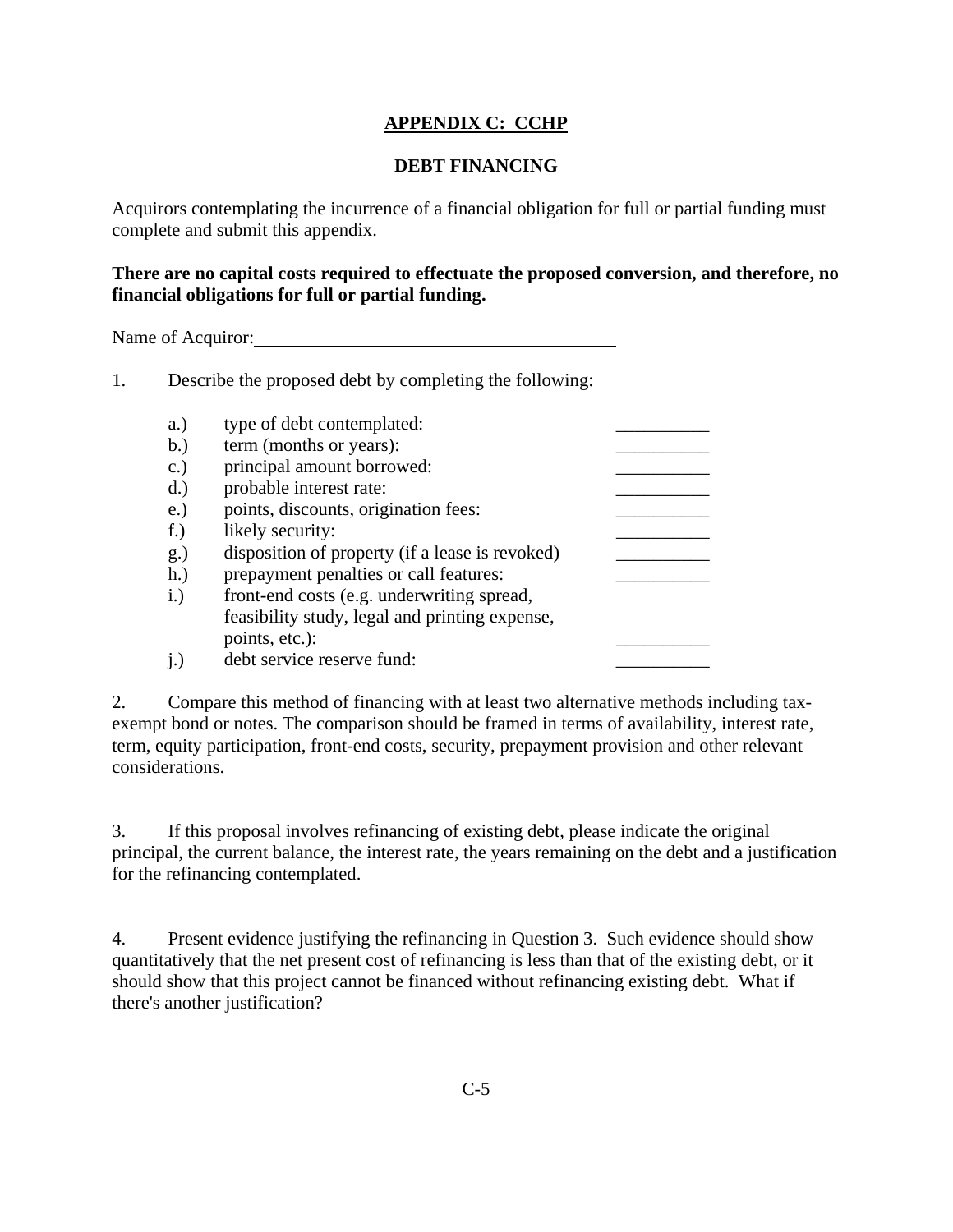5. If lease financing for this proposal is contemplated, please compare the advantages and disadvantages of a lease versus the option of purchase. Please make the comparison using the following criteria: term of lease, annual lease payments, salvage value of equipment at lease termination, purchase options, value of insurance and purchase options contained in the lease, discounted cash flows under both lease and purchase arrangements, and the discount rate.

6. Present a debt service schedule for the chosen method of financing, which clearly indicates the total amount borrowed and the total amount repaid per year. Of the amount repaid per year, the total dollars applied to principal and total dollars applied to interest must be shown.

7. Please include herewith, an annual analysis of your facility's cash flow for the period between approval of the application and the third year after full implementation of the project.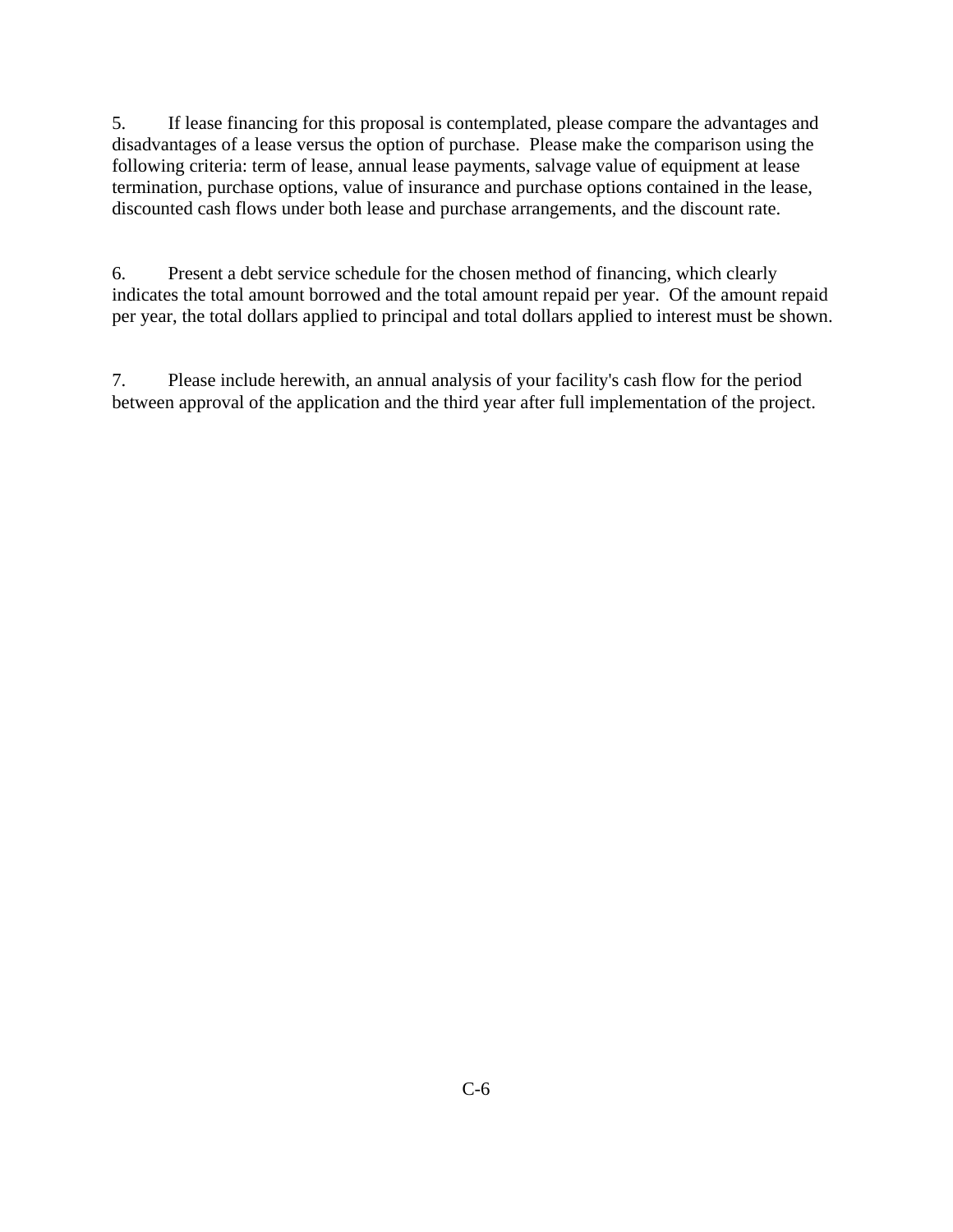### **CHARITY CARE, BAD DEBT, AND MEDICAID SHORTFALL**

Please complete a separate table for each of the transacting parties and/or their affiliates for the last five (5) years. Charity care and bad debt must be reported at costs (not charges). Please reproduce the table as needed.

| <b>St. Joseph Health Services of Rhode Island (SJHSRI)</b><br>Name |
|--------------------------------------------------------------------|
|--------------------------------------------------------------------|

#### **FY 2008**

|                                      |                  |             | Total         |
|--------------------------------------|------------------|-------------|---------------|
|                                      |                  |             | Uncompensated |
| <b>Type of Healthcare Service</b>    | Charity Care* \$ | Bad Debt \$ | Care          |
|                                      |                  |             |               |
|                                      | \$1,618,254      | \$4,255,500 | \$5,873,754   |
|                                      |                  |             |               |
| <b>Total</b>                         | \$1,618,254      | \$4,255,500 | \$5,873,754   |
| <b>Total as % of Patient Revenue</b> | 0.96%            | 2.53%       | 3.50%         |

#### **FY 2007**

| Type of Healthcare Service    | Charity Care \$ | Bad Debt \$ | Total<br>Uncompensated<br>Care |
|-------------------------------|-----------------|-------------|--------------------------------|
|                               |                 |             |                                |
|                               | \$1,869,630     | \$2,950,512 | \$4,820,142                    |
|                               |                 |             |                                |
| <b>Total</b>                  | \$1,869,630     | \$2,950,512 | \$4,820,142                    |
| Total as % of Patient Revenue | 1.12%           | 1.76%       | 2.88%                          |

#### **FY 2006**

|                                   |                 |             | Total         |
|-----------------------------------|-----------------|-------------|---------------|
|                                   |                 |             | Uncompensated |
| <b>Type of Healthcare Service</b> | Charity Care \$ | Bad Debt \$ | Care          |
|                                   |                 |             |               |
|                                   | \$1,567,137     | \$3,191,736 | \$4,758,873   |
|                                   |                 |             |               |
| <b>Total</b>                      | \$1,567,137     | \$3,191,736 | \$4,758,873   |
| Total as % of Patient Revenue     | 0.97%           | 1.97%       | 2.93%         |

**\* Charity Care is reported at costs. Charity care charges are set forth in E007160.**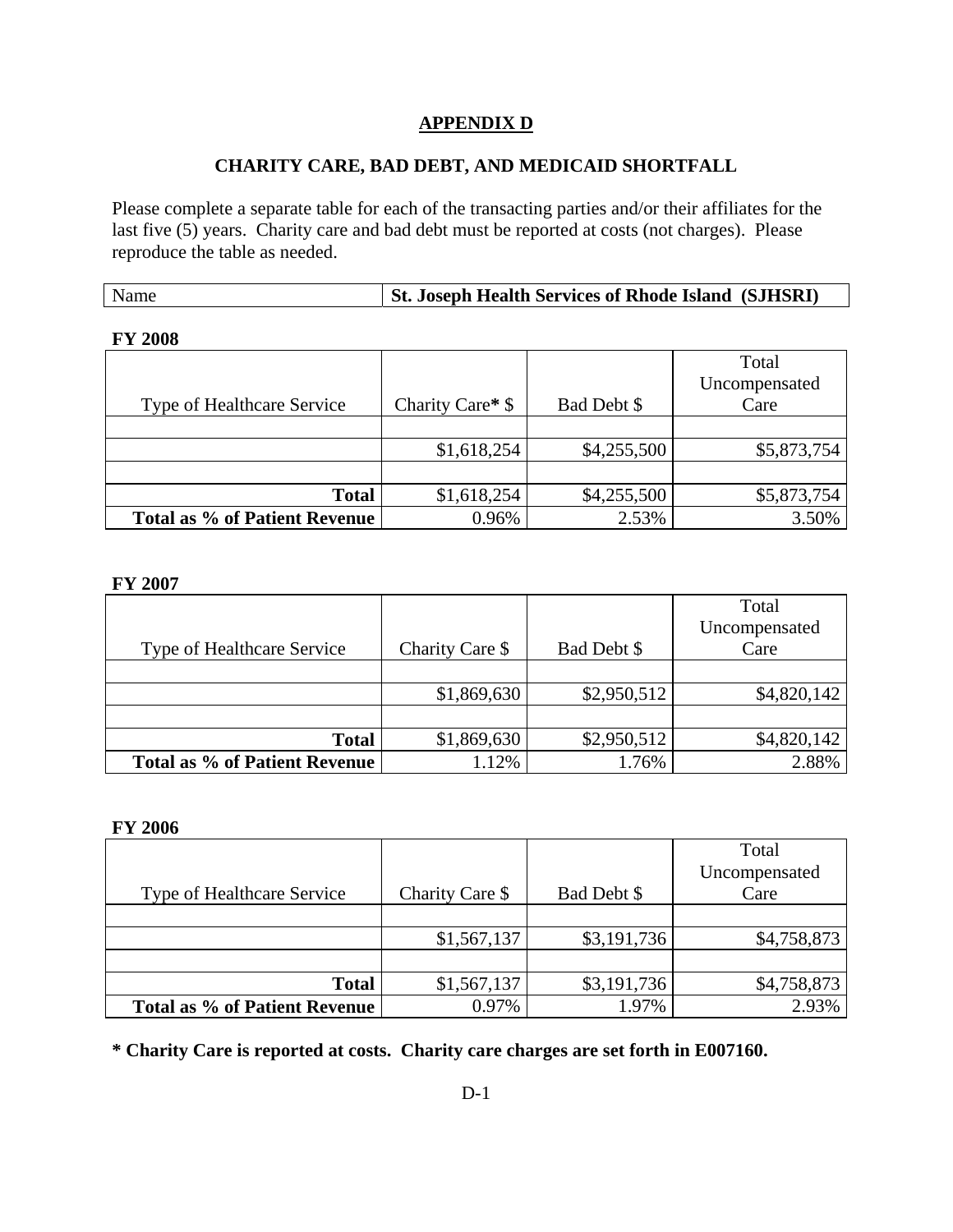# **FY 2005**

|                               |                 |             | Total         |
|-------------------------------|-----------------|-------------|---------------|
|                               |                 |             | Uncompensated |
| Type of Healthcare Service    | Charity Care \$ | Bad Debt \$ | Care          |
|                               |                 |             |               |
|                               | \$1,940,120     | \$2,732,303 | \$4,672,423   |
|                               |                 |             |               |
| <b>Total</b>                  | \$1,940,120     | \$2,732,303 | \$4,672,423   |
| Total as % of Patient Revenue | 1.27%           | 1.79%       | 3.06%         |

## **FY 2004**

| Type of Healthcare Service    | Charity Care \$ | Bad Debt \$ | Total<br>Uncompensated<br>Care |
|-------------------------------|-----------------|-------------|--------------------------------|
|                               |                 |             |                                |
|                               | \$1,217,146     | \$3,813,120 | \$5,030,266                    |
|                               |                 |             |                                |
| <b>Total</b>                  | \$1,217,146     | \$3,813,120 | \$5,030,266                    |
| Total as % of Patient Revenue | 0.84%           | 2.64%       | 3.48%                          |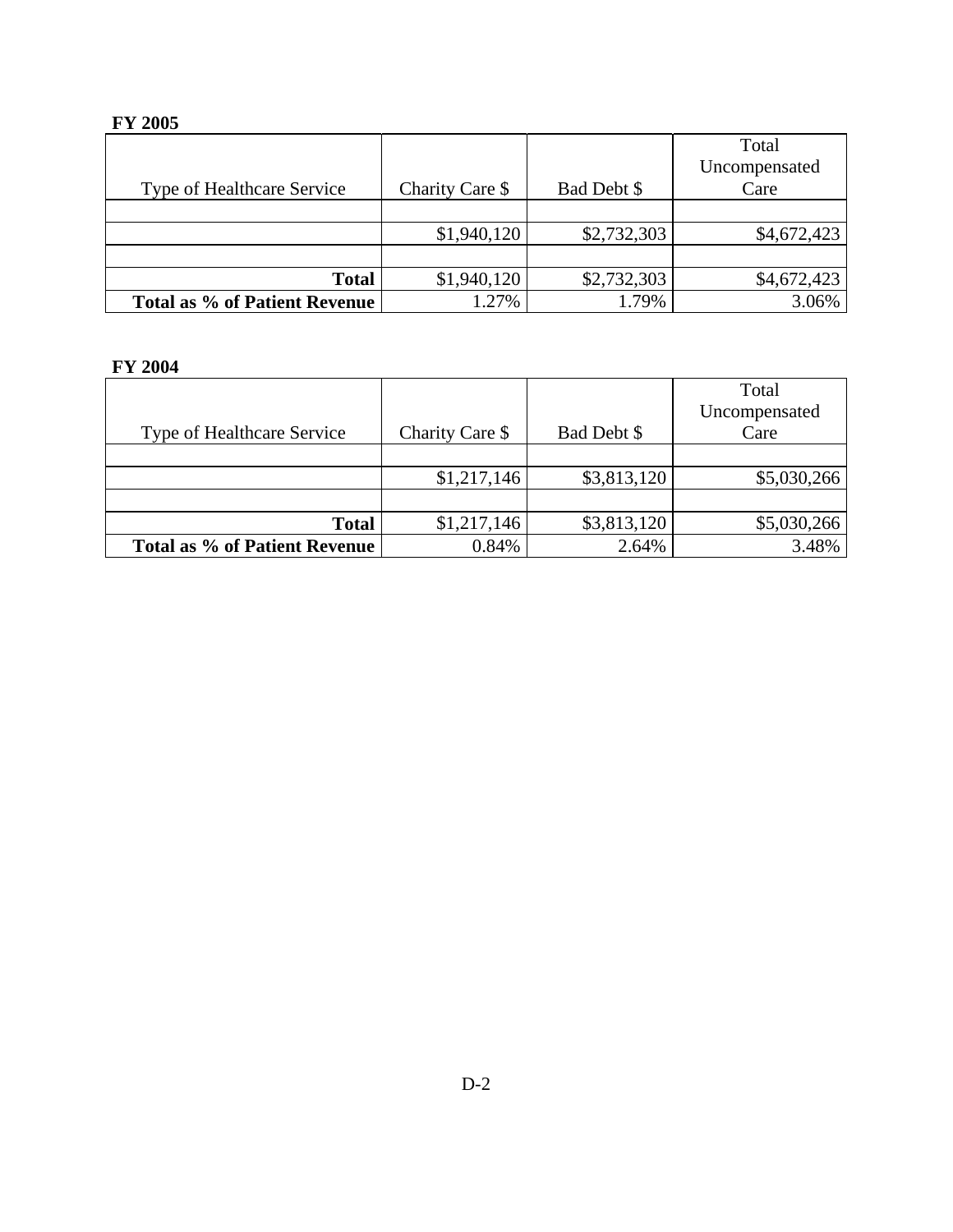## **CHARITY CARE, BAD DEBT, AND MEDICAID SHORTFALL**

Please complete a separate table for each of the transacting parties and/or their affiliates for the last five (5) years. Charity care and bad debt must be reported at costs (not charges). Please reproduce the table as needed.

| Name | <b>Roger Williams Hospital (RWH) and</b> |
|------|------------------------------------------|
|      | <b>Elmhurst Extended Care</b>            |

### **FY 2008**

|                                |                 |             | Total         |
|--------------------------------|-----------------|-------------|---------------|
|                                |                 |             | Uncompensated |
| Type of Healthcare Service     | Charity Care \$ | Bad Debt \$ | Care          |
|                                |                 |             |               |
| <b>Roger Williams Hospital</b> | \$2,775,259     | \$4,349,942 | \$7,125,201   |
| <b>Elmhurst Extended Care</b>  |                 | \$87,761    | \$87,761      |
|                                |                 |             |               |
| <b>Total</b>                   | \$2,775,259     | \$4,437,703 | \$7,212,962   |
| Total as % of Patient Revenue  | 1.72%           | 2.75%       | 4.47%         |

#### **FY2007**

|                                |                 |             | Total         |
|--------------------------------|-----------------|-------------|---------------|
|                                |                 |             | Uncompensated |
| Type of Healthcare Service     | Charity Care \$ | Bad Debt \$ | Care          |
|                                |                 |             |               |
| <b>Roger Williams Hospital</b> | \$2,865,447     | \$3,956,596 | \$6,822,042   |
| <b>Elmhurst Extended Care</b>  |                 | \$82,498    | \$82,498      |
|                                |                 |             |               |
| <b>Total</b>                   | \$2,865,447     | \$4,039,094 | \$6,904,540   |
| Total as % of Patient Revenue  | 1.86%           | 2.62%       | 4.47%         |

### **FY 2006**

|                                   |                 |             | Total         |
|-----------------------------------|-----------------|-------------|---------------|
|                                   |                 |             | Uncompensated |
| <b>Type of Healthcare Service</b> | Charity Care \$ | Bad Debt \$ | Care          |
|                                   |                 |             |               |
| <b>Roger Williams Hospital</b>    | \$1,914,061     | \$3,312,477 | \$5,226,537   |
| <b>Elmhurst Extended Care</b>     |                 | \$34,996    | \$34,996      |
|                                   |                 |             |               |
| <b>Total</b>                      | \$1,914,061     | \$3,347,473 | \$5,261,533   |
| Total as % of Patient Revenue     | 1.30%           | 2.27%       | 3.57%         |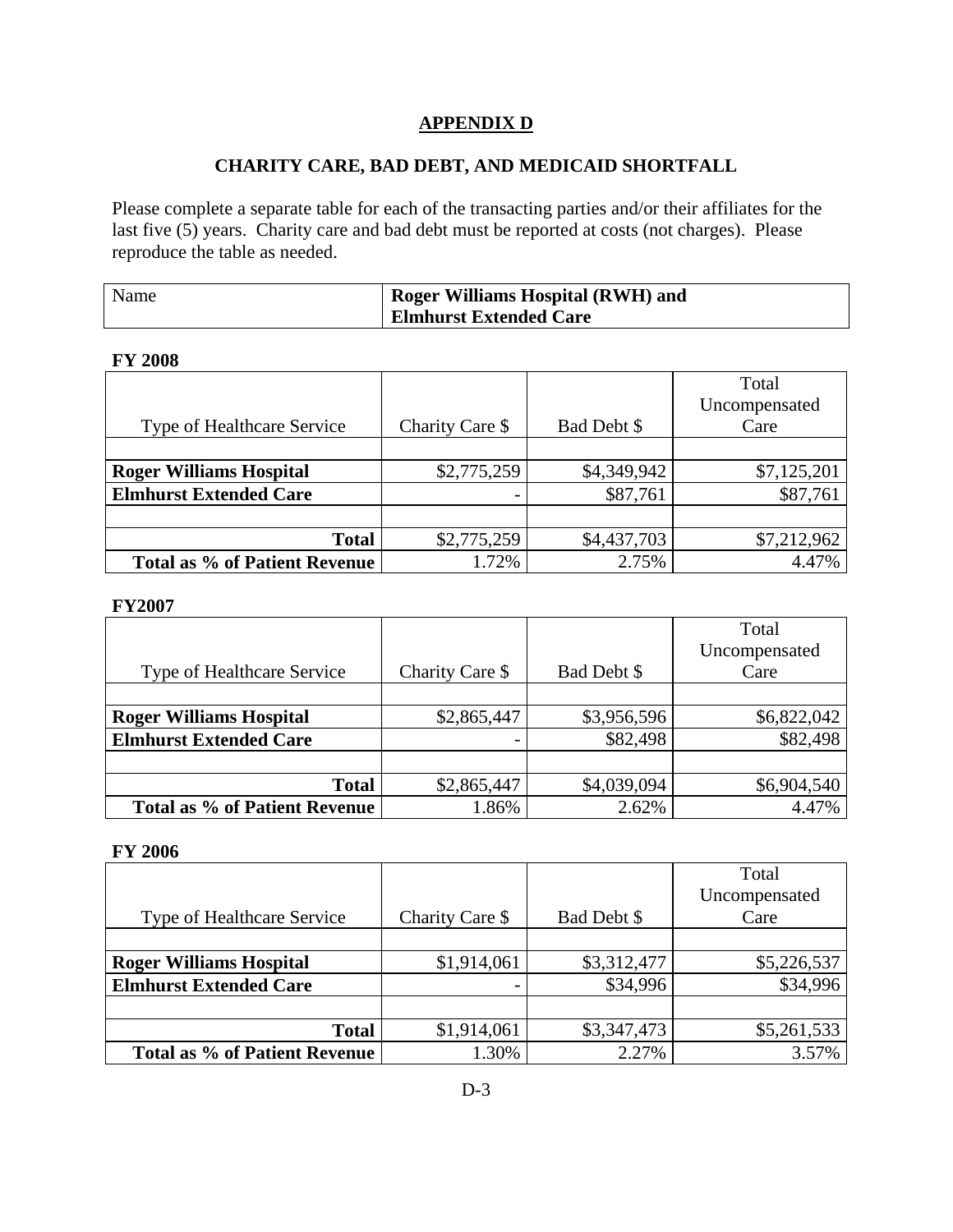# **FY 2005**

|                                |                 |             | Total         |
|--------------------------------|-----------------|-------------|---------------|
|                                |                 |             | Uncompensated |
| Type of Healthcare Service     | Charity Care \$ | Bad Debt \$ | Care          |
|                                |                 |             |               |
| <b>Roger Williams Hospital</b> | \$1,995,938     | \$2,526,685 | \$4,522,623   |
| <b>Elmhurst Extended Care</b>  |                 |             |               |
|                                |                 |             |               |
| <b>Total</b>                   | \$1,995,938     | \$2,526,685 | \$4,522,623   |
| Total as % of Patient Revenue  | 1.43%           | 1.82%       | 3.25%         |

# **FY 2004**

|                                |                 |             | Total         |
|--------------------------------|-----------------|-------------|---------------|
|                                |                 |             | Uncompensated |
| Type of Healthcare Service     | Charity Care \$ | Bad Debt \$ | Care          |
|                                |                 |             |               |
| <b>Roger Williams Hospital</b> | \$1,359,081     | \$3,608,746 | \$4,967,827   |
| <b>Elmhurst Extended Care</b>  |                 | -           |               |
|                                |                 |             |               |
| <b>Total</b>                   | \$1,359,081     | \$3,608,746 | \$4,967,827   |
| Total as % of Patient Revenue  | 1.03%           | 2.73%       | 3.75%         |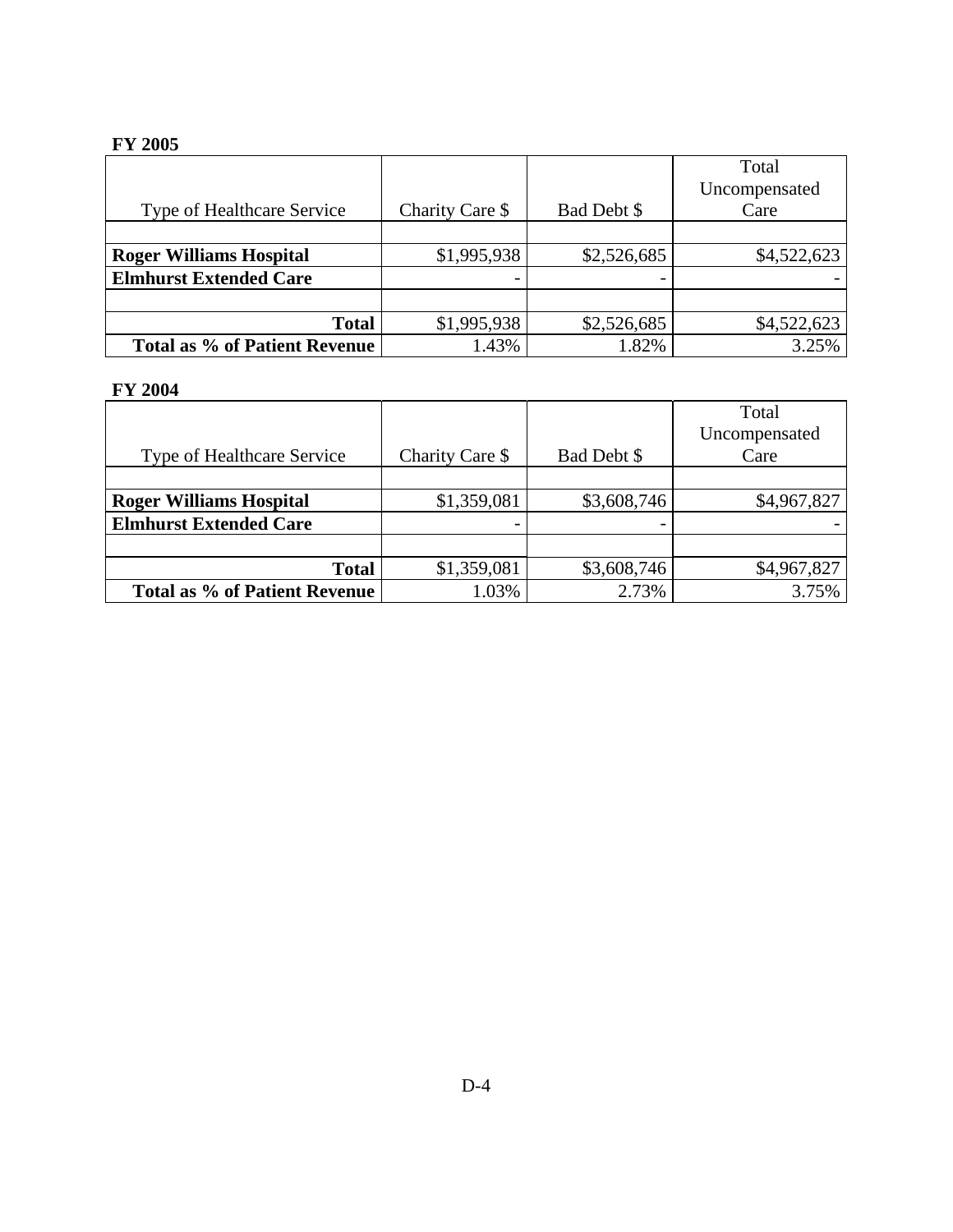# **CHARITY CARE, BAD DEBT, AND MEDICAID SHORTFALL**

Please complete a separate table for each of the transacting parties and/or their affiliates for the last five (5) years. Charity care and bad debt must be reported at costs (not charges). Please reproduce the table as needed.

| Name | <b>Roger Williams Medical Center (RWMC)</b> |
|------|---------------------------------------------|

**Not applicable.**